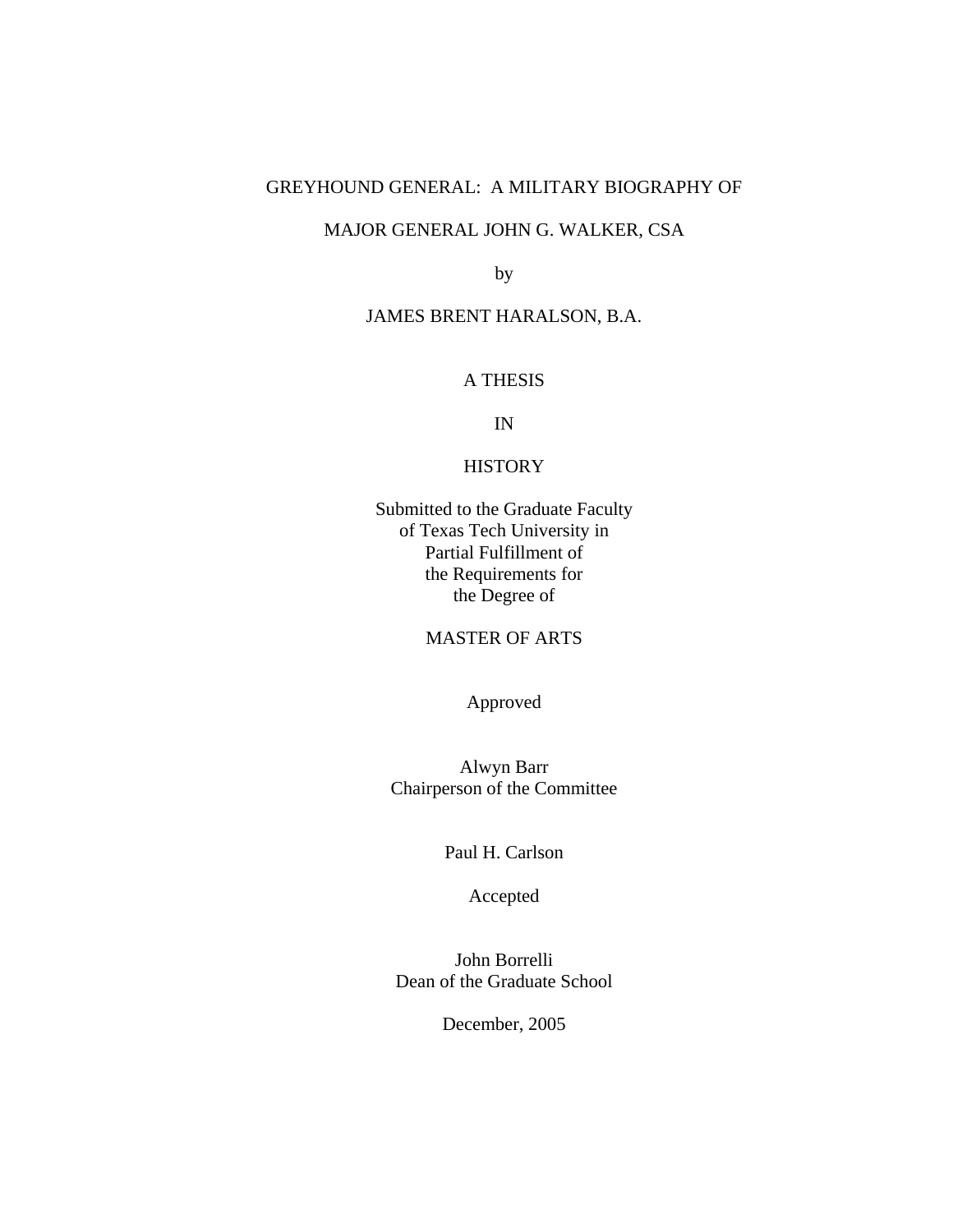Copyright 2005 James Brent Haralson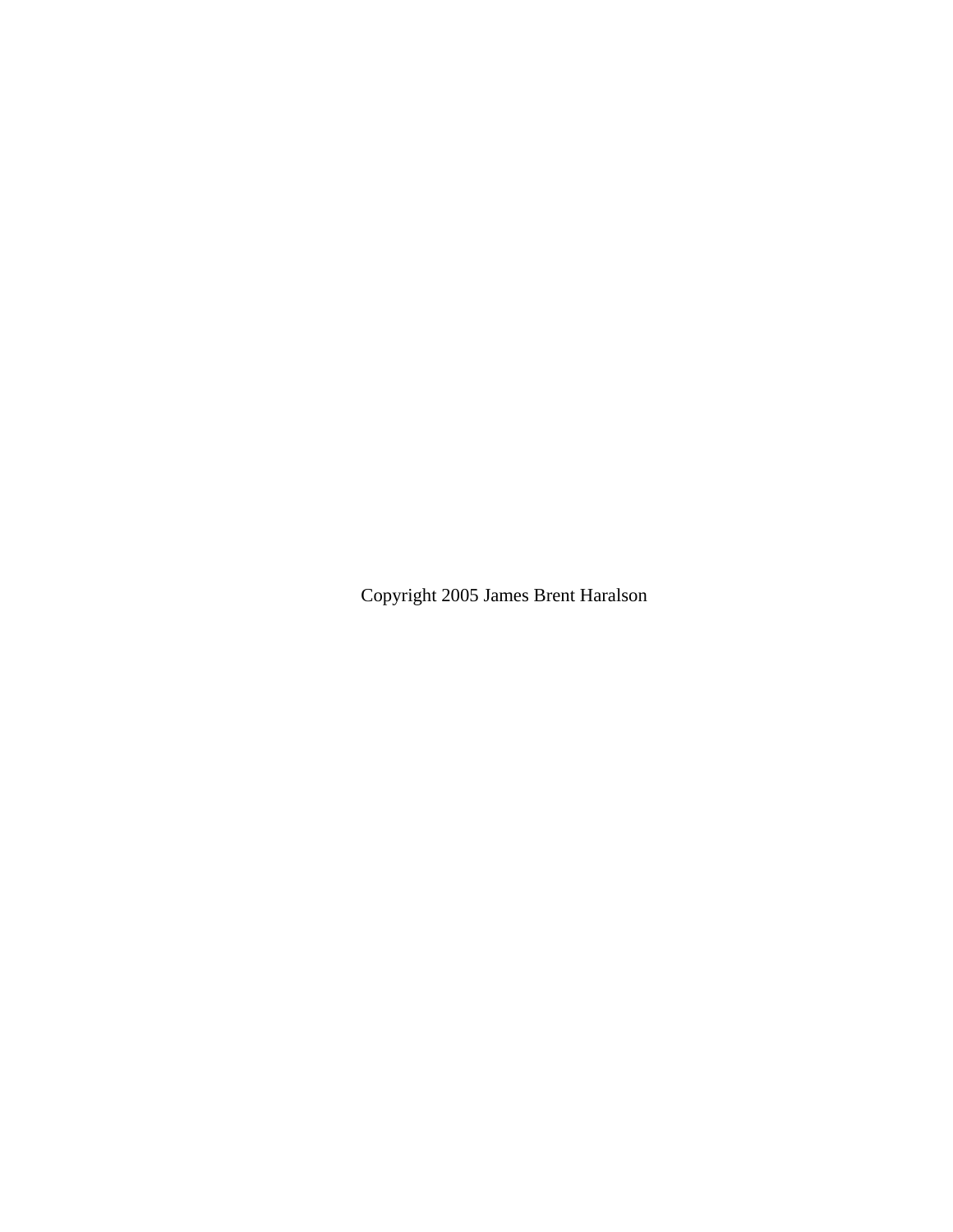# ACKNOWLEDGMENTS

The author would like to give sincere thanks to Dr. Alwyn Barr and Dr. Paul H. Carlson of Texas Tech University for their time, assistance, and expertise in the completion of this project. I must also give special recognition and thanks to my parents for their support, patience, and understanding during my many college years in Lubbock, Texas.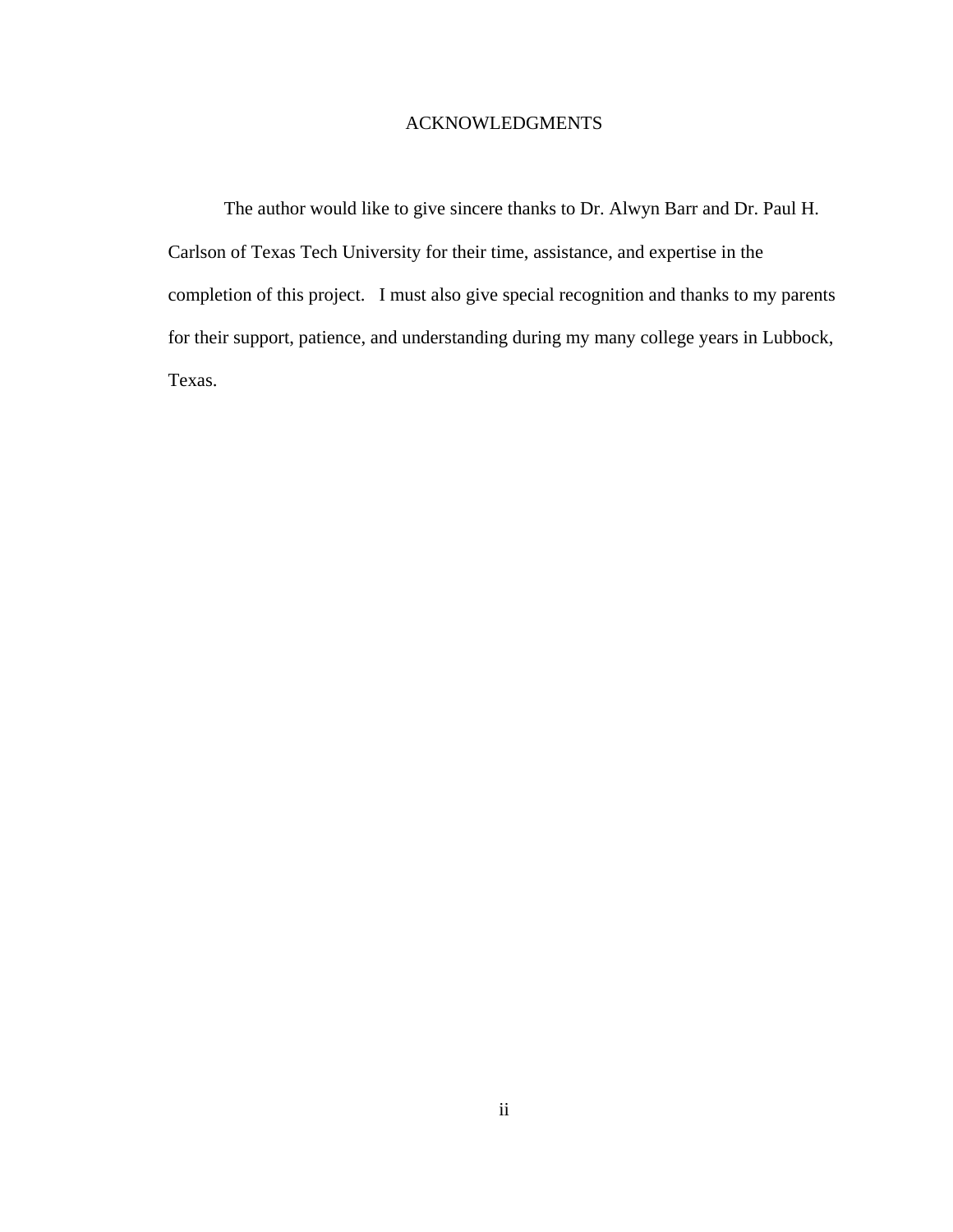# TABLE OF CONTENTS

| <b>ACKOWLEDGMENTS</b>                                               | ii  |
|---------------------------------------------------------------------|-----|
| PREFACE                                                             | iv  |
| <b>CHAPTERS</b>                                                     |     |
| I. WALKER IN THE WAR WITH MEXICO, 1846-1848                         | 1   |
| II. OUT WEST WITH THE RIFLES, 1849-1861                             | 24  |
| III. CIVIL WAR IN THE EAST, 1861-1862                               | 50  |
| IV. THE TEXAS DIVISION AND THE TRANS-MISSISSIPPI<br>WEST, 1863-1864 | 87  |
| V. RED RIVER CAMPAIGN TO THE WAR'S END,<br>1864-1865                | 129 |
| VI. CONCLUSION                                                      | 175 |
| BIBLIOGRAPHY                                                        | 181 |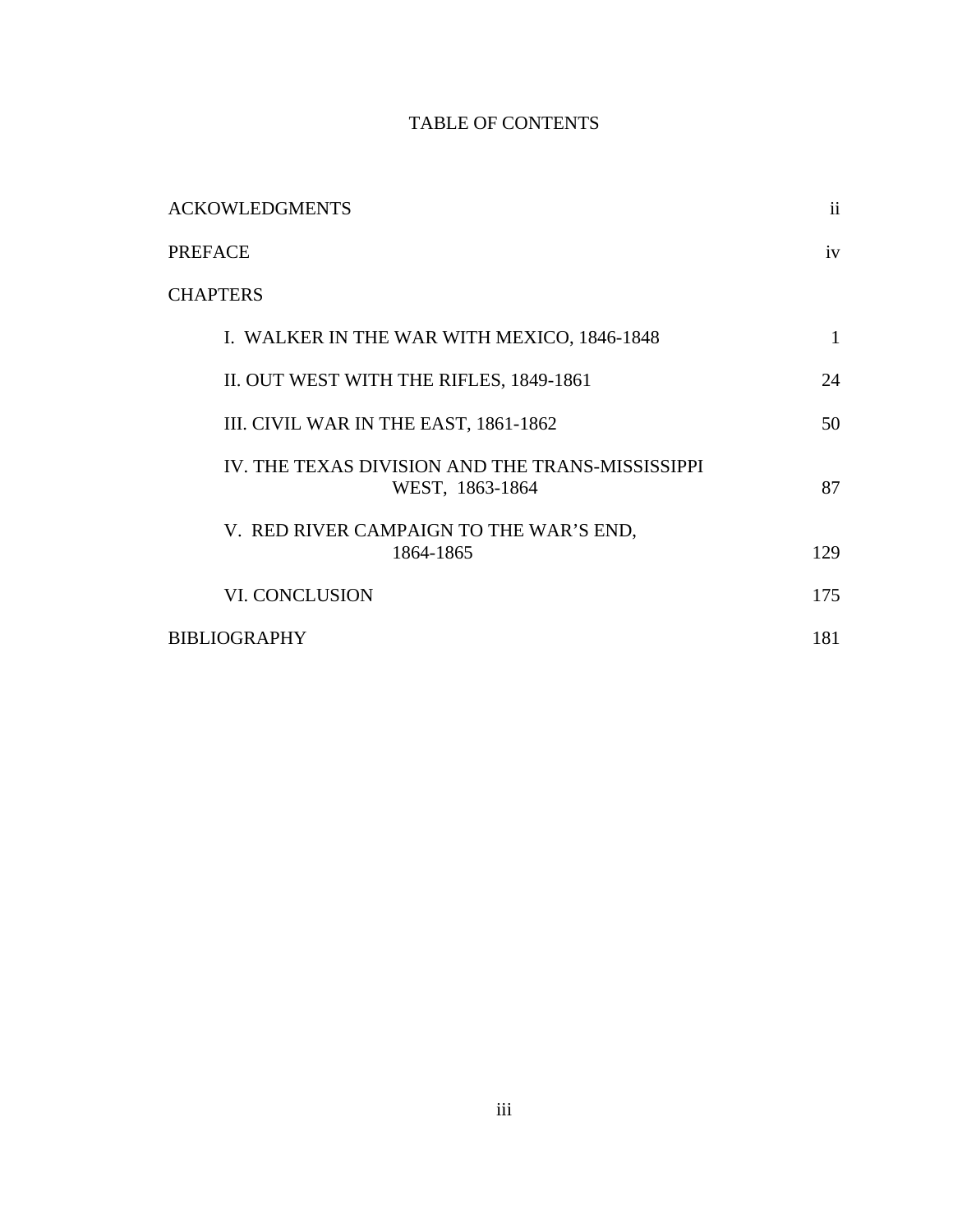### PREFACE

 In the world of American history perhaps no other field has been studied more thoroughly that the American Civil War. While most of the major campaigns and important figures have been covered in detail, a few topics remain relatively unexplored. One such figure is Major General John G. Walker. Walker's famous division of Texans has been researched in fine detail, but no work of any length exists about the man who led these troops in battle. This thesis is an attempt to shed light on Walker and his military career.

 This document will explore Walker's early military career and experiences in the War with Mexico and his service with the U.S. Mounted Rifles on the American frontier. When the Civil War began in 1861, Walker joined the Confederate army and served with the Army of Northern Virginia. The thesis examines the important role Walker played during the Maryland Campaign of 1862. Later chapters follow Walker to the Trans-Mississippi West and explore his time at the head of the Texas division and various districts commands in the department.

 The ultimate purpose of the work is to examine and provide readers a look into Walker's experiences, decisions, campaigns and battles, and the relationships he had with his superiors and the troops that served under his command. Such an examination will provide a better understanding of Walker as a person and as a soldier in the crucial events of America's past.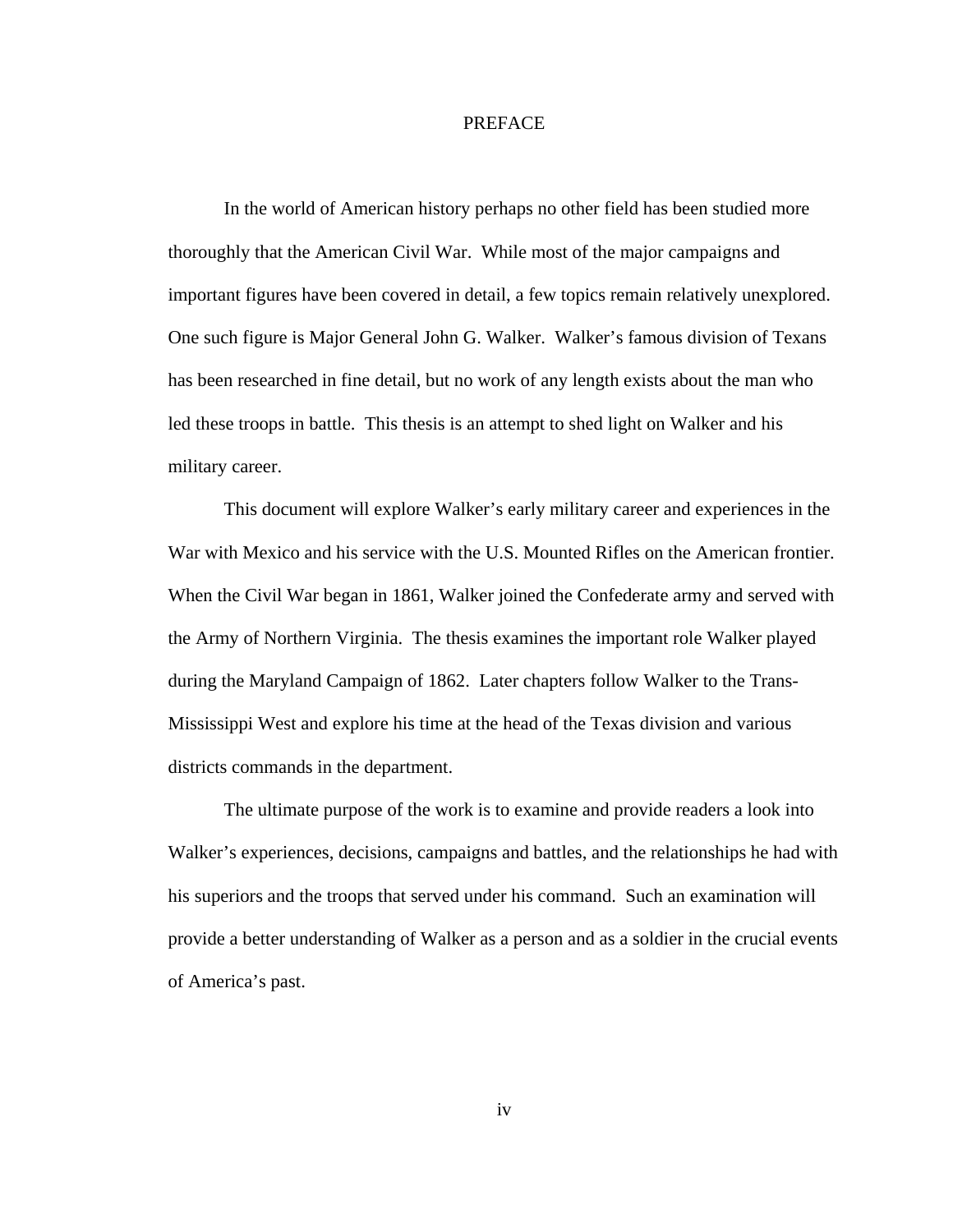### CHAPTER I

### WALKER IN THE WAR WITH MEXICO, 1846-1848

The war between the United States and Mexico from 1846 to 1846 resulted from numerous long standing disagreements and increased friction between these two countries. American expansionist feelings or manifest destiny stimulated much of this tension. Many Americans believed it was the natural fate of the United States to stretch unimpeded from the Atlantic to the Pacific Ocean. The desire to bring political and economic control to the untamed west led the United States in to conflict with its neighbor to the south. Like many young officers in the U.S. Army, John G. Walker learned the rudiments of military life and gained his first experiences of campaigning and combat in this conflict. As a member of a newly organized regular army regiment, Walker participated in Winfield Scott's campaign to capture Mexico City and found his calling as a professional military officer.

 The cause of the war between the United States and Mexico can be traced to several long term sources of conflict between the two nations. There had been much quarreling over the settlement of claims by the U.S. against Mexico for losses incurred during Mexico's frequent revolutions. In 1841 a neutral claims commission supported by both countries determined Mexico would pay two million dollars in damages to the United States. Mexico recognized the debt, but only made three of its proposed twenty quarterly payments to the U.S. government. It was the responsibility of the American government to press Mexico to make the necessary payments or find other means of

1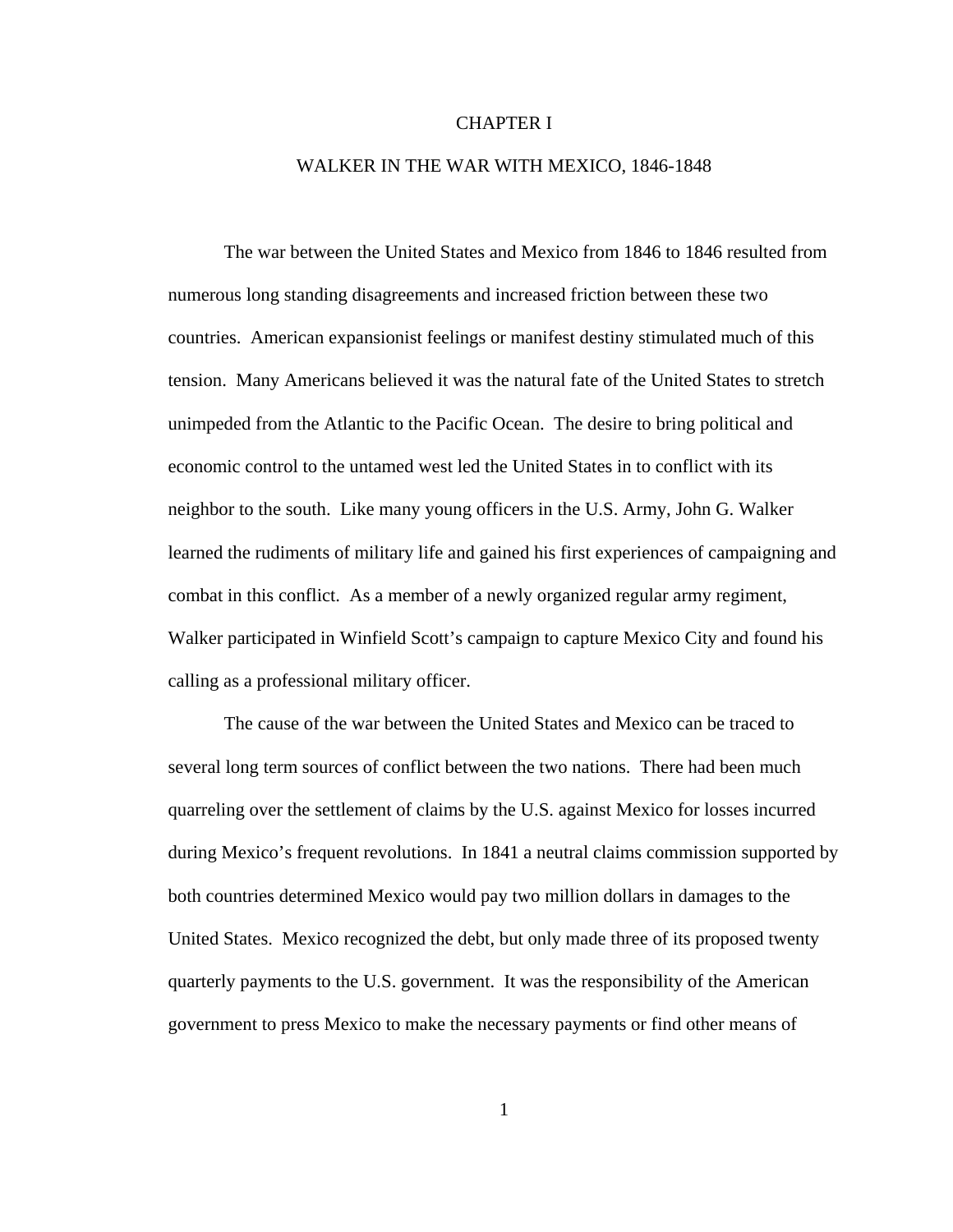compensation. Many Americans thought a reasonable alternative would be the cession of Mexican lands to the United States in return for America picking up the tab on the payments. $<sup>1</sup>$  $<sup>1</sup>$  $<sup>1</sup>$ </sup>

 Expansionist Americans, especially President James K. Polk, expressed interest in California as the natural western boundary of America. Mexico had reasons to be suspicious of American intentions with California. The U.S. government had wished to beat Britain to any conquests on the west coast and forced negotiations with the British over the boundaries of the Oregon territory. By the 1840s, Mexico had almost lost control of California, because of its remote location to the Mexican capital. Also interfering with Mexican control, large numbers of Anglo settlers moved illegally into California, often joining disgruntled locals in pushing Mexican troops out of the region. Several other incidents fostered Mexican concern over its western territory. From 1842 to 1845, John C. Fremont lad three military backed expeditions to California. In October, 1842, Commodore Thomas Catesby Jones led American naval forces to California and captured Monterey, falsely believing war had broke out between the United States and Mexico. To the Mexicans, such events foreshadowed American intentions to wrestle land away from Mexico. $2$ 

 Perhaps the most potentially explosive issue of the time concerned Texas annexation to the United States. Since gaining independence form Mexico in 1836,

<span id="page-6-0"></span><sup>&</sup>lt;sup>1</sup> K. Jack Bauer, *The Mexican War, 1846-1848*, (New York: Macmillan Publishing Co., 1974), 10; John Edward Weems, *To Conquer a Peace: The War Between the United States and Mexico*, (New York: Doubleday & Company, Inc., 1974), 41-42.

<span id="page-6-1"></span><sup>2</sup> Bauer, *The Mexican War*, 12-13; Weems, *To Conquer a Peace*, 26-27; Douglas V. Meed, *The Mexican War, 1846-1848*, (New York: Routledge, 2003), 13-16.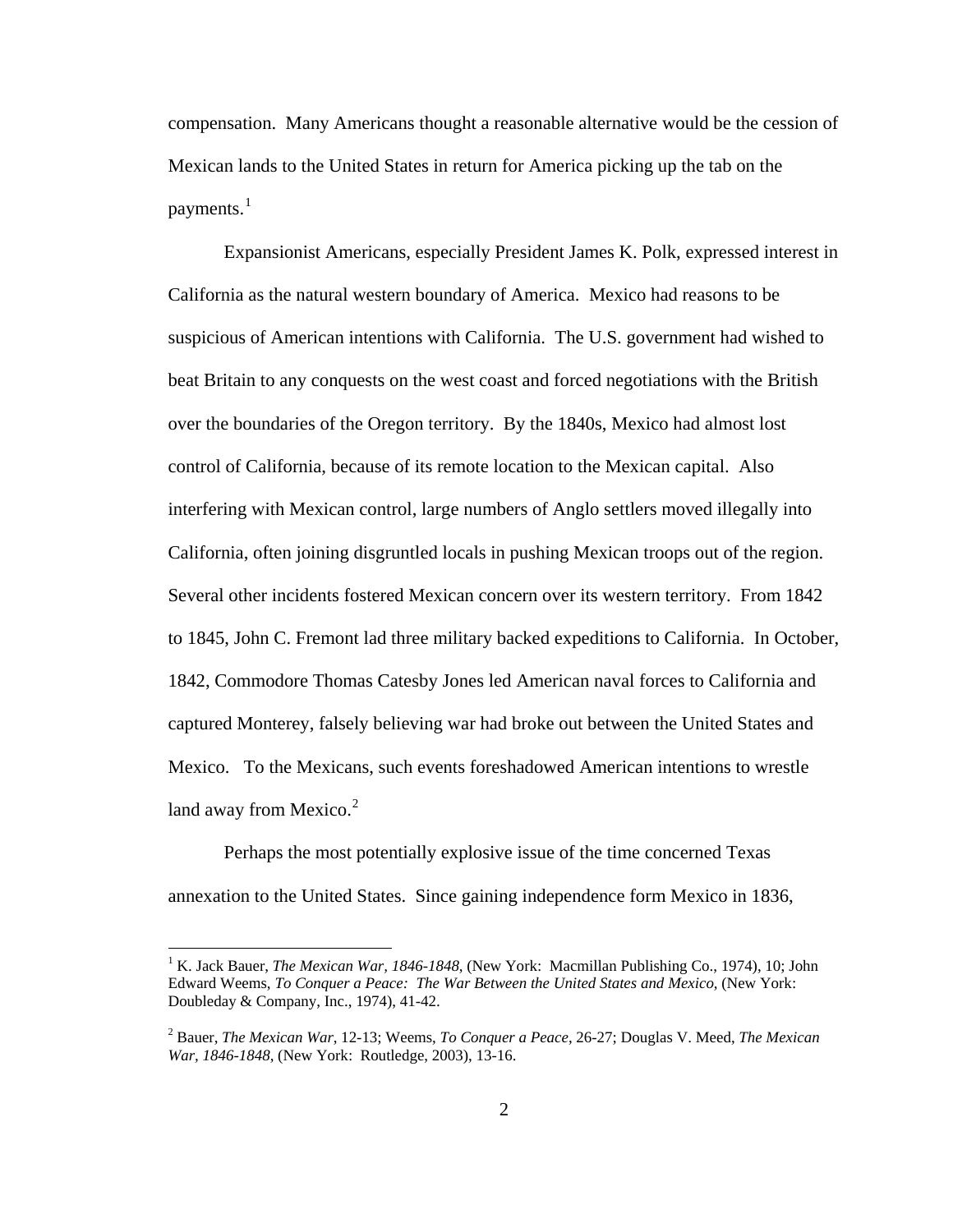Texas had spent almost a decade as a fledgling republic in the face of a menacing Mexico that never acknowledged its independence. Mexicans also garnered dislike of the United States for what it saw as a violation of American neutrality during the Texas Revolution. Americans supported their Anglo brethren in Texas with arms, munitions, and volunteers, and U.S. General Gaines led a substantial American force into Texas territory as far as Nacogdoches. In the decade following the revolution, Texas and Mexico remained embroiled in a quasi-border war, with each side occasionally raiding onto the other's land. In 1841, Texans tried to enforce their claim on land in New Mexico and marched an expedition to Santa Fe that eventually collapsed in the face of Mexican opposition. From 1836 to 1843, Mexican ships attempted to blockade Texas coastal ports and in May, 184[3](#page-7-0), Texan and Mexican ships fought two stalemated naval battles.<sup>3</sup>

 The Polk administration had brought the issue of Texas annexation to the forefront during the presidential campaign of 1844, having won the presidency that year, as well as a majority in both houses of Congress. With the approval of the annexation resolution and the support of the Texas Congress, Texas became the twenty-eighth state of the Union in 1845. Although politically divided, Mexican officials were unanimous in their desire to stand up to the United States and refused to give up any territory to the Americans. Annexation appeared to Mexico as an act of aggression and Mexican president Jose Joaquin de Herrera reiterated Mexico's claims to Texas and vowed to defend its territory by force of arms. Rumors spread of a buildup of Mexican state and

<span id="page-7-0"></span><sup>3</sup> Meed, *The Mexican War*, 13-16; John S. D. Eisenhower, *So Far From God: The U.S. War with Mexico, 1846-1848*, (New York: Random House, 1989), 198-199; Nathan C. Brooks, *A Complete History of the Mexican War, 1846-1848: Its Causes, Conduct, and Consequences*, (Albuquerque, NM: Gilbert Espinosa, 1849, reprinted by Rio Grande Press, Chicago, 1965), 9-10.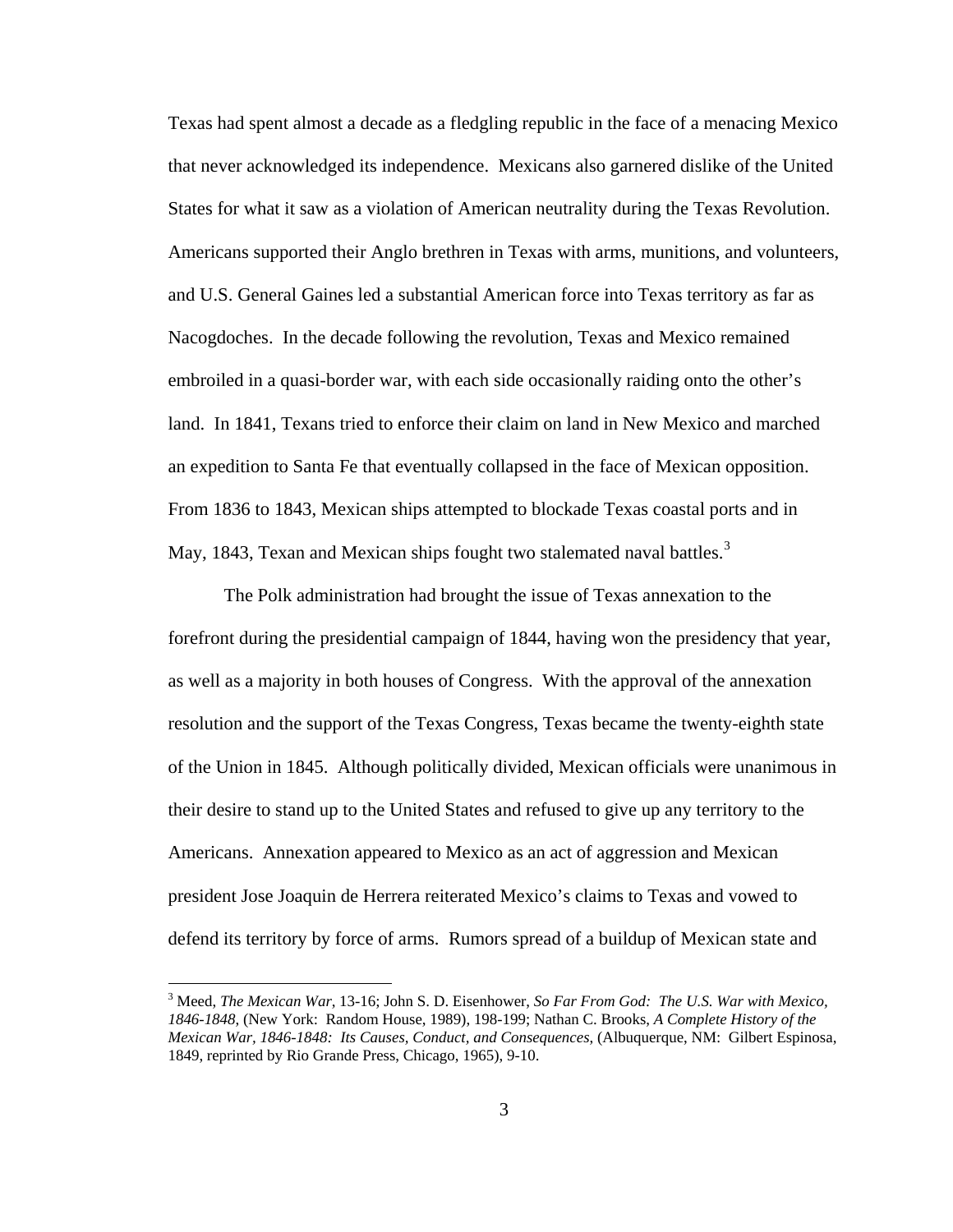federal forces near the disputed no man's land between the Rio Grande and the Nueces River. Polk responded with a plan for a graduated military build-up near the Texas border that would eventually pressure the Mexicans to negotiate rather than risk war with the United States. In June, 1845, U.S. General Zachary Taylor and 3,000 troops moved into Texas.<sup>[4](#page-8-0)</sup>

 Polk sent John Slidell to attempt negotiations with Mexico. He offered that the U.S. would assume the claims payments in return for the southern boundary at the Rio Grande and the acquisition of the eastern half of New Mexico. Polk also wanted to purchase the western half of New Mexico and California. At that time, Mexican General Mariano Paredes overthrew Herrera and refused to accept Slidell or any negotiations at all. Polk ordered Zachary Taylor and his forces down to the Rio Grande in March, 1846 in preparation to repel any potential Mexican invasion and counterattack the enemy if possible. The concentration of military forces within the disputed area resulted in the inevitable brushing together of enemies, as Mexican forces ambushed U.S. troops in April, 1846. Taylor defeated the Mexicans under General Mariano Arista at the battle of Palo Alto in May and followed up with another victory at the battle of Resaca de la Palma, sending the Mexicans fleeing toward Matamoros. On May 11, 1846, the U.S. House of Representatives voted 173 to 14 and the Senate voted 40 to 2 in favor of Polk's war recommendation, officially starting the war with Mexico.<sup>[5](#page-8-1)</sup>

<span id="page-8-0"></span><sup>4</sup> Bauer, *The Mexican War*, 4-10, 17, 20.

<span id="page-8-1"></span><sup>5</sup> Bauer, *The Mexican War*, 23-24, 26, 37-38, 59-62; Eisenhower, *So Far From God*, 67-68.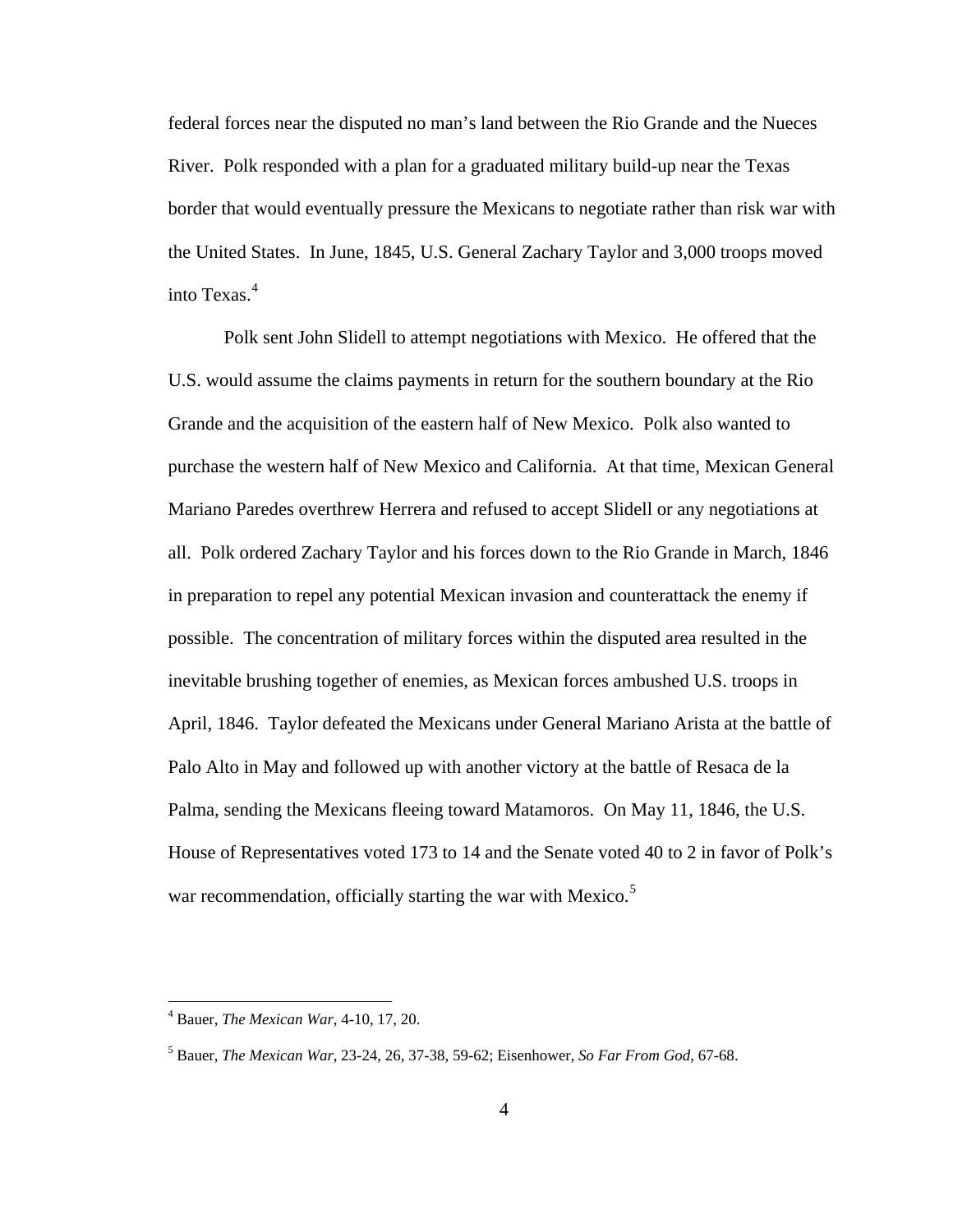With the commencement of hostilities, the United States government began the task of building up its armed forces for the struggle. To supplement the American army, numerous regular and volunteer regiments were recruited into service. On May 19, 1846, Congress authorized the creation of the U.S. Mounted Rifles. The formation of this unit, in particular the appointment of its officers, became a controversial issue. Numerous regular army officers put in for transfer to the new unit, but Polk already had made up his mind to personally appoint all the officers himself. All the new officers received commissions directly from civilian life, which caused much discontent among those men who wished to transfer to the rifles. Polk had politics in mind when choosing the new officers. According to historian Richard Bruce Winders, "Polk's image of the army as a marriage of aristocrats and hirelings shaped his actions throughout the war. The creation of new regiments allowed him to bypass the established hierarchy by appointing men directly from civilian life. Thus he attempted to break the monopoly of the officer corps that West point graduates had begun to develop. He planned for the new rifle regiment to be officered by westerners." By appointing the officers of the new regiments, Polk could also select fellow Democrats and increase party loyalty among these new units.<sup>[6](#page-9-0)</sup>

 Among the officers appointed to the Rifles was Persifor F. Smith as Colonel and John C. Fremont as Lieutenant Colonel. These men would spend little time with the unit as Smith received a brevet to brigade command for much of the war and Fremont served in California. The senior captain, William W. Loring, received promotion to Major and

<span id="page-9-0"></span><sup>6</sup> Richard Bruce Winders, *Mr. Polk's Army: The American Military Experience in the Mexican War*, (College Station: Texas A & M University Press, 1997), 57, 64, 192; Richard Bruce Winders, "U.S. Mounted Rifles," in *The United States and Mexico at War*, Donald S. Frazier, ed., (New York: Simon & Schuster Macmillan, 1998), 278.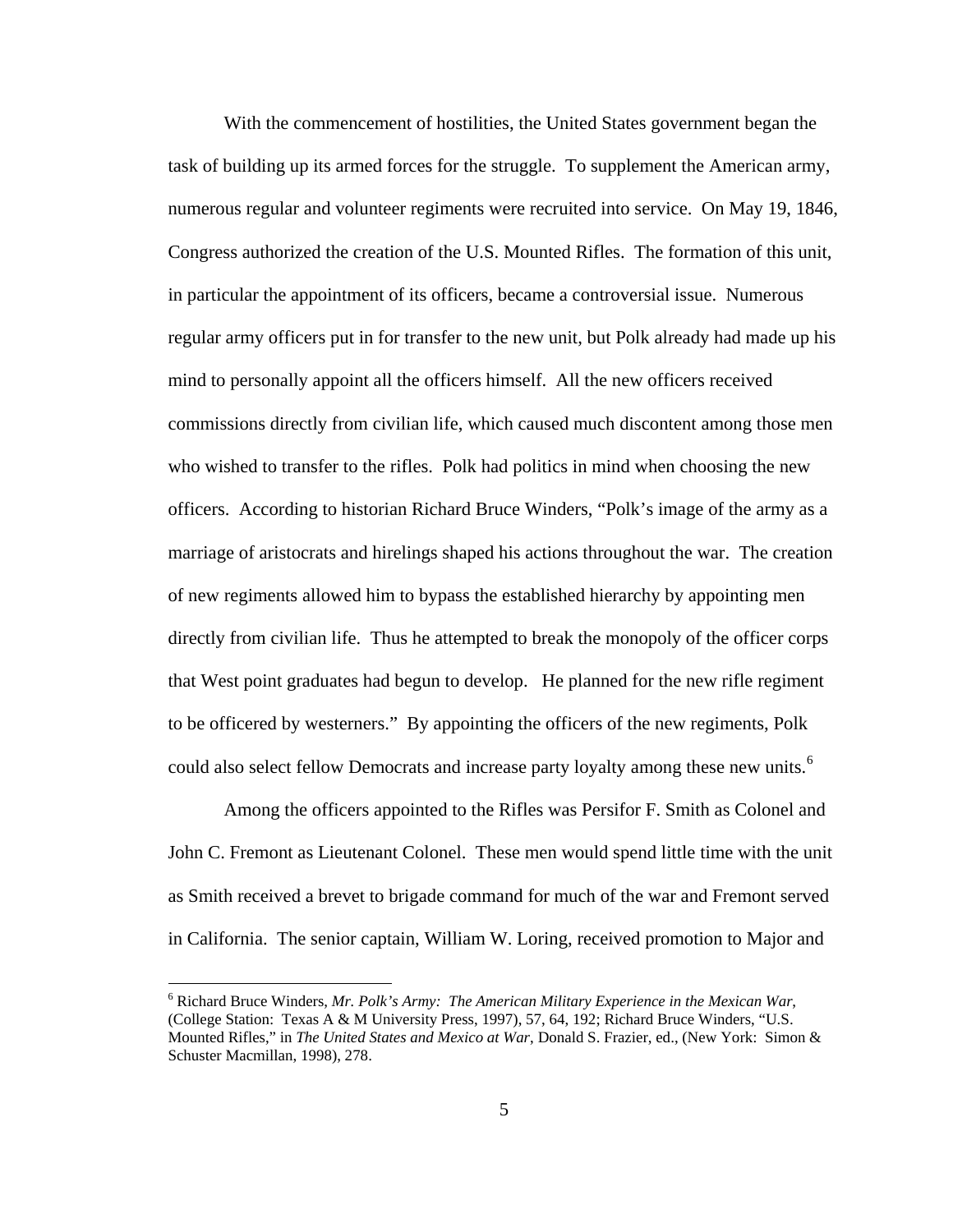would lead the Rifles throughout most of the war. Charles F. Ruff received appointment as Captain of Company I and John G. Walker became First Lieutenant of Company I on May 2[7](#page-10-0), 1846.<sup>7</sup>

 The new companies comprising the Rifles gathered at Jefferson Barracks, Missouri, twelve miles below St. Louis on the Mississippi River. As westerners became the regiment's officers, the enlisted men also came from the west. Brevet Second Lieutenant Daniel Frost later wrote, "The rank and file had been gathered mainly from the farmer classes of Ohio, Indiana, Illinois, Kentucky, and Tennessee and constituted the finest body of raw material for soldiers that I ever saw before or since." Walker and the other officers and non-commissioned officers set to the task of drilling their companies in the tedious instructions prescribed in nineteenth century drill manuals. The new recruits showed great proficiency for learning the art of soldiering. Lieutenant Frost wrote about his Company B, "Having thus started my men on the right road, their progress in drill and discipline was so rapid that in a few weeks by drilling them four to six hours a day, they became nearly perfect in the marchings and facings – then obtaining our rifles, the manual of arms was taken up with equal energy and success so that at the end of six weeks I considered that as a cavalry company they were sufficiently versed in infantry exercises and as our horses had not arrived so that we could begin the cavalry drill."<sup>[8](#page-10-1)</sup>

<span id="page-10-0"></span><sup>&</sup>lt;sup>7</sup> Winders, 'U.S. Mounted Rifles," 278; Mexican War Pension File. John G. Walker. Microcopy T317, Roll 13. Record Group 15. U.S. National Archives, Washington D.C.

<span id="page-10-1"></span><sup>8</sup> Daniel Frost, "The Memoirs of Daniel M. Frost," Dana O. Jensen, ed., *Missouri Historical Society Bulletin*, 26, no. 3 (1970): 200-226.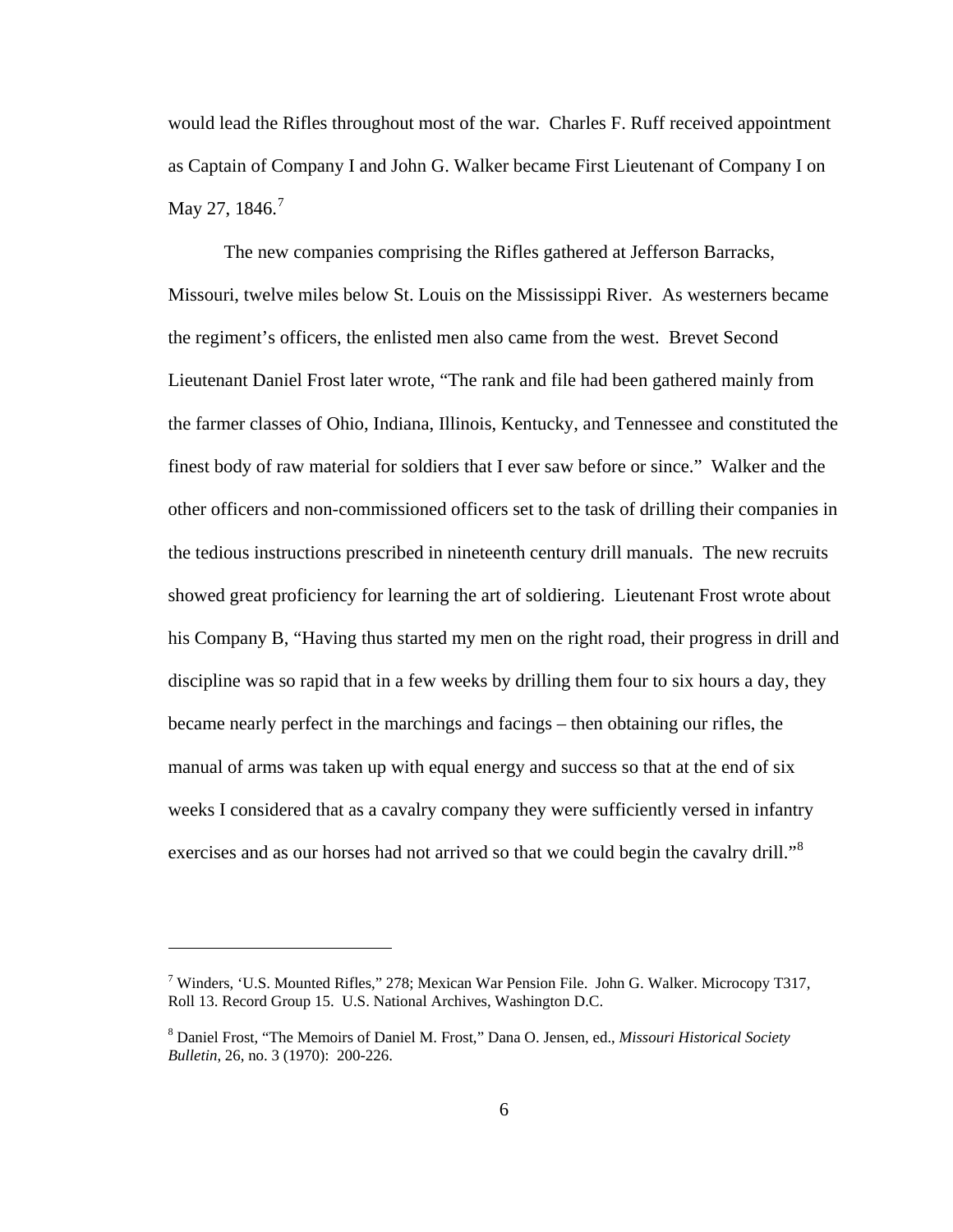With the school of the soldier mastered, wearing dark blue dragoon jackets and trousers, and armed with sabers, Colt pistols, and the 1841 model rifle, the regiment went down the Mississippi to New Orleans in the fall of 1846. The troops embarked on the passenger steamer *Alabama* for Point Isabel at the mouth of the Rio Grande. Walker did not travel with the Rifles at this time, however, having been assigned to recruiting service in the states as his regiment moved closer to war.<sup>[9](#page-11-0)</sup>

 The war had been going very successfully for the United States since it began in the spring of 1846. The Northern Mexico Campaign under General Zachary Taylor saw Mexican forces driven southward after stunning American victories during the Monterrey campaign in July-September, 1846 and at the battle of Buena Vista in February, 1847. Simultaneously, Stephen W. Kearney's command had capture the New Mexico territory and successful expeditions were sent west to California. Despite these successes, the American government sought a quick way to end the war. Although Taylor's campaign had been successful, it was believed a direct march against Mexico City would bring a faster end to the conflict. General Winfield Scott proposed an amphibious landing on the Mexican coast at the port city of Vera Cruz from where the U.S. Army could launch a campaign inland toward the Mexican capital.

 Scott based his concept for the invasion at Vera Cruz on several ideas. He felt Mexico City must be approached from Vera Cruz rather than from Taylor's position in the north. Scott also stressed speed in the execution of the landing because of the danger

<span id="page-11-0"></span><sup>&</sup>lt;sup>9</sup> Winders, "U.S. Mounted Rifles," 278; Frost, "The Memoirs of Daniel M. Frost," 200-226; Walker Pension File, U.S. National Archives, Washington, D.C.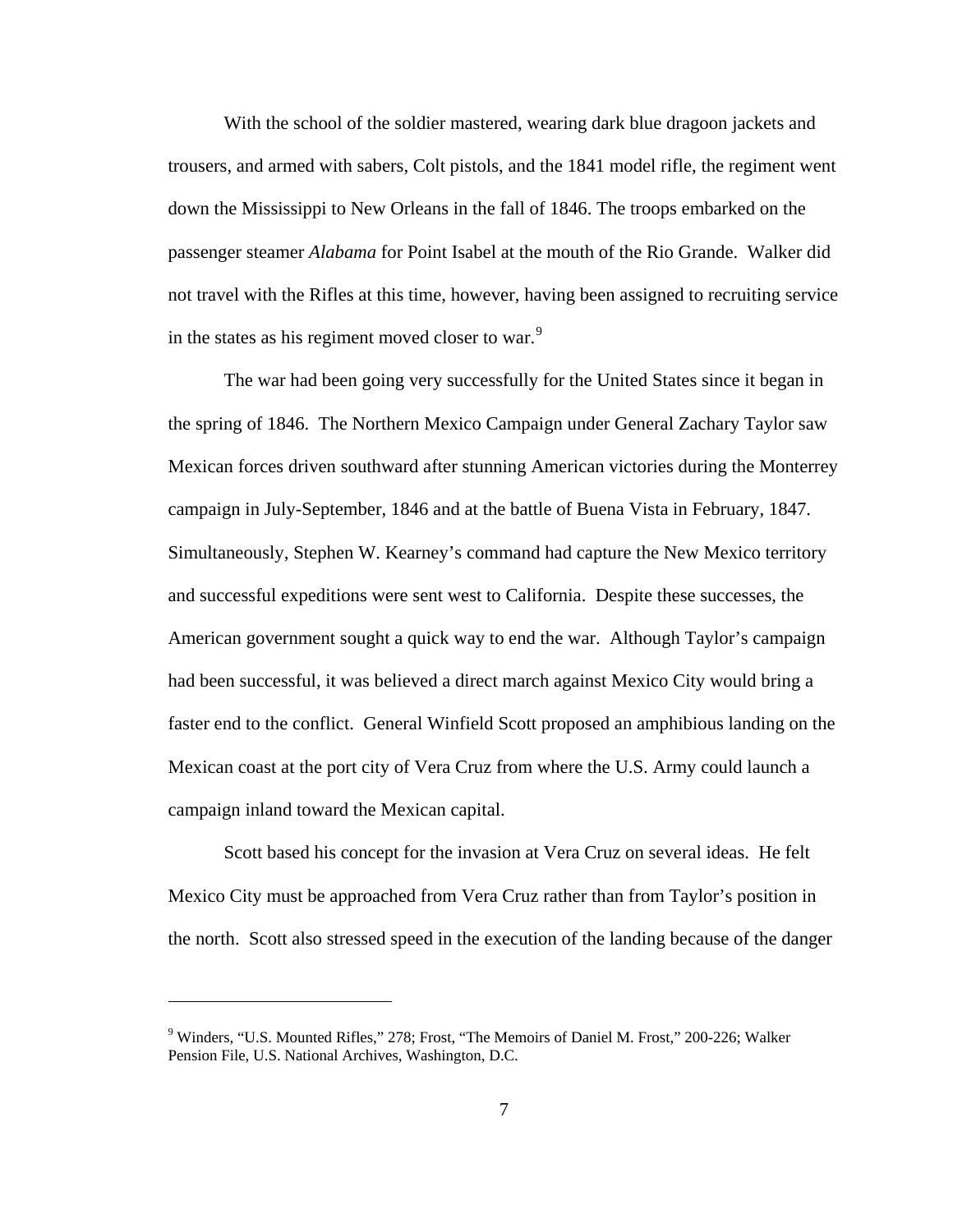of the seasonal vomito or yellow fever that plagued the coastal region near Vera Cruz. As Scott reasoned, this need for speed in operations voided the use of any other landing area other than Vera Cruz. The invasion force would have to bypass the island Fort San Juan de Ulloa, protecting Vera Cruz from the sea and land some distance away from the city, out of artillery range. The army would then have to reduce the Vera Cruz defenses with an assault or by laying siege.<sup>[10](#page-12-0)</sup>

 As Scott planned the expedition, he requested 4,000 regulars, 10,000 volunteers, 1,000 Marines and sailors, fifty 500 to 750 ton transports, and 140 flatboats. The Mounted Rifles were among the troops assigned to Scott's army. After embarking from New Orleans, the Rifles, aboard the *Alabama,* headed for Lobos Island, rendezvoused with the other troop ships and sailed south toward Vera Cruz. Two days after leaving Lobos, the Rifles cam within sight of San Juan de Ulloa, guarding Vera Cruz. The fleet slipped by the fort between a sand island and the mainland about three miles below the fort. Reconnaissance allowed Scott to land his army of 12,000 men without resistance at Collada Beach on March 9, 1847.<sup>[11](#page-12-1)</sup>

 The Mounted Rifles received assignment to the brigade commanded by their original commander, Brigadier General Persifor F. Smith. Smith's brigade became part of Brigadier General David E. Twiggs' division. Along with Twiggs' men, two other divisions served under Generals William J. Worth and Robert Patterson. Scott determined to march his troops overland and encircle Vera Cruz. Twiggs' division would

<span id="page-12-0"></span><sup>10</sup> Eisenhower, *So Far From God*, 253-254.

<span id="page-12-1"></span><sup>11</sup> Bauer, *The Mexican War*, 233-235; Eisenhower, *So Far From God*, 259; Frost, "The Memoirs of Daniel M. Frost," 200-226.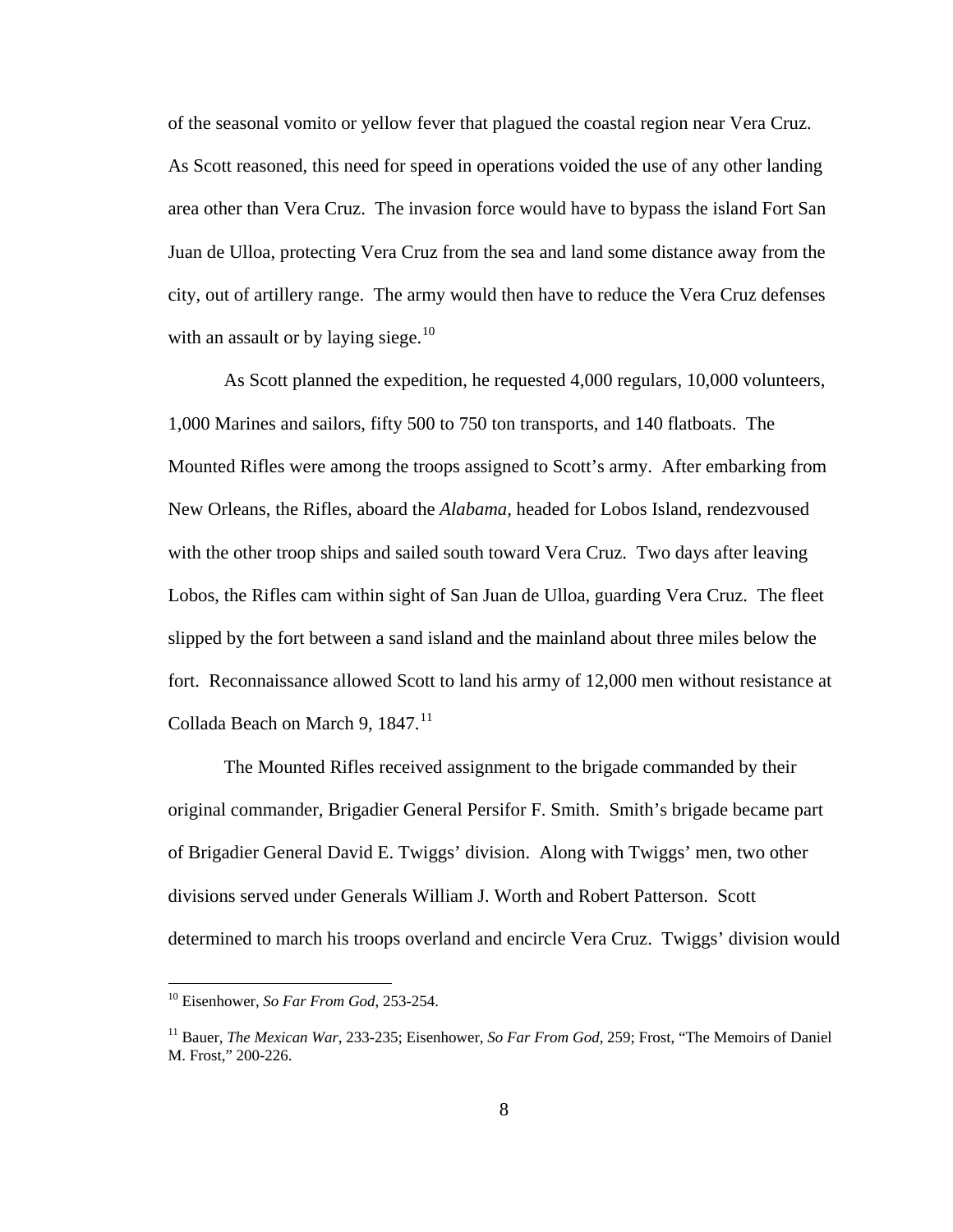occupy the northwest par of the line, anchoring their flank of the small town of Vergara on the opposite side of Vera Cruz. The Rifles would have to march overland to Vergara as they lost most of their horses at sea. The regiment would have to fight as infantry.<sup>[12](#page-13-0)</sup>

 The Rifles and the rest of Twiggs' division marched out for Vergara on March 10, 1847, crossing difficult terrain, enduring inclement weather, and packing all their personal equipment. Mexican lancers and skirmishers posed the greatest threat during the march. Throughout the three day encirclement of Vera Cruz, the Rifles fought several small skirmishes with the enemy. The Rifles finally reached Vergara, completing the seven mile long semi-circle around Vera Cruz, known as Camp Washington. Over the next few weeks the regiment endured a rather uneventful siege except for the occasional skirmish and artillery bombardments.<sup>[13](#page-13-1)</sup>

 After constructing siege lines and battery emplacements, General Scott called upon the city to surrender on March 22. The Mexican commander, General Juan Morales, refused and the American guns opened fire that evening. Scott brought more artillery into action and by March 25 the Americans had ten 10-inch mortars, four 24 pounders, two 8-inch siege howitzers, three 32 pounders, three 8-inch Paixhams, and numerous naval ships bombarding Vera Cruz. Mexican guns returned fire but could not compete with the American firepower. Under pressure from foreign consuls within Vera

<span id="page-13-0"></span><sup>&</sup>lt;sup>12</sup> Eisenhower, *So Far From God*, 257, 260; Winders, "U.S. Mounted Rifles," 278.

<span id="page-13-1"></span><sup>&</sup>lt;sup>13</sup> Brooks, *A Complete History of the Mexican War*, 301-302; Jeanne T. Heidler, 'The Military Career of David Emanuel Twiggs," Ph.D. Dissertation, Auburn University, 1988, 109-110; William B. Lane, "The Regiment of Mounted Riflemen," or "From Puebla to the City of Mexico," *The United Service* 14, no. 4 (October 1895), 301-313.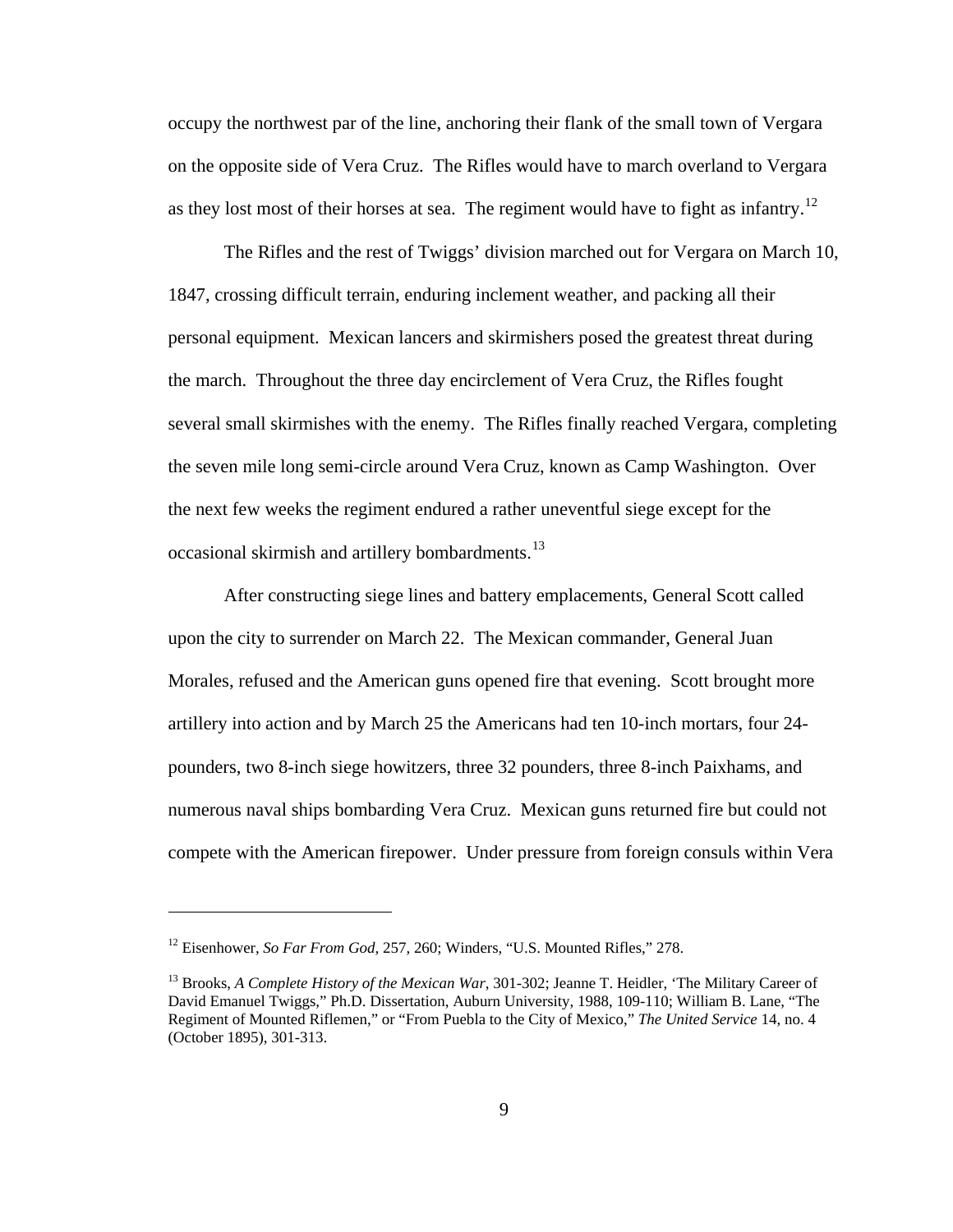Cruz to surrender, General Morales turned over command to General Landero, who consented to meet with U.S. representatives. The Mexican garrison at Vera Cruz surrendered on March 29. Dabney Maury, a member of the Rifles, remembered the surrender: "When the white flag was shown by Vera Cruz we were overjoyed and greatly comforted, for we had been nearly three weeks in the sand hills without a change of raiment, our opportunities for bathing were very limited, and the fleas swarmed over  $us.^{"14}$  $us.^{"14}$  $us.^{"14}$ 

 With the surrender of Vera Cruz, Scott could move inland away from the yellow fever area and closer to the Mexican capital. Scott chose to send his army up the national Highway by way of Jalapa and Puebla en route to Mexico City. Twiggs' division, closest to the road, marched out at the head of the army. By March 30, Mexican General Antonio Lopez de Santa Anna had learned of the surrender of Vera Cruz, and entered Mexico City to take command of its forces, amid intense nationalism among the populace. Santa Anna moved a large force of about 10,000 men eastward along the National Highway and deployed his soldiers at a pass in the road near the village of Cerro Gordo. At this pass, Santa Anna had his left flank protected by hills and his right flank protected by a stream called Rio del Plan. Just to the right of the road sat a thousand foot high hill called El Telegrafo with a plateau a half mile to the northeast called La Atalaya. Santa Anna placed most of his force atop these two natural rises and awaited the advance of the American forces.<sup>[15](#page-14-1)</sup>

<span id="page-14-0"></span><sup>14</sup> Dabney H. Maury, *Recollections of a Virginian in the Mexican, Indian, and Civil Wars*, (New York: Scribner & Sons, 18940, 34.

<span id="page-14-1"></span><sup>15</sup> Eisenhower, *So Far From God*, 267-274.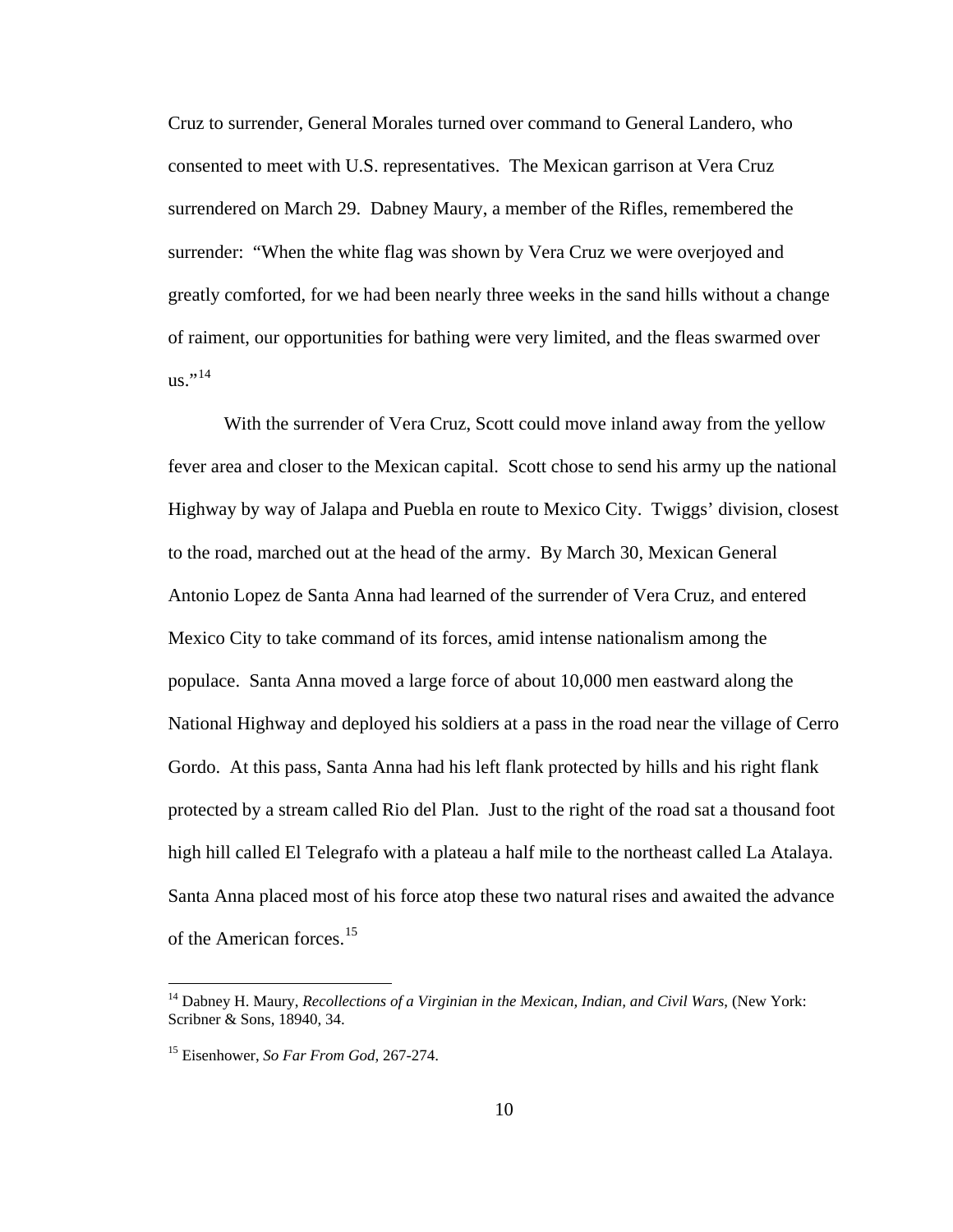The Mounted Rifles and the rest of Twiggs' division, totaling 2,600 men, left Vera Cruz on April 8, 1847 and marched west on the National Highway. On April 11, the division arrived within four miles of Cerro Gordo. Twiggs, learning of the Mexican force up the road, halted and sent reconnaissance parties to search out the enemy, but decided to wait for Scott and reinforcements. Scott arrived on April 14 and immediately sent Captain Robert E. Lee of the engineers to scout the enemy position. Lee found a route around the Mexican left flank that could be used to maneuver around the two hills occupied by the Mexicans. Soon Worth's division arrived, giving Scott about 8,500 men to assault the Mexican army.<sup>[16](#page-15-0)</sup>

 Early on April 17, Twiggs' division moved down the trail and towards La Atalaya. U.S. troops easily drove back Mexicans atop the plateau, but faced a large enemy counterattack from the direction of El Telegrafo. Troops from the Rifles moved forward to support the Seventh Infantry and together the Americans pushed back the Mexican counterstroke. The U.S. troops chased the Mexicans halfway to El Telegrafo before being halted by Mexican fire from the hill and pinned down until darkness allowed them to slip back to Atalaya.<sup>[17](#page-15-1)</sup>

 The next day, April 18, Scott issued orders for the main assault on El Telegrafo. Twiggs' men would lead the advance and try to reach the position where the National Highway passed the Mexican rear. Smith's brigade, temporarily commanded by Colonel W.S. Harney, formed a storming party with the Seventh Infantry on the right, the Third

<span id="page-15-0"></span><sup>16</sup> Ibid., 274-278.

<span id="page-15-1"></span><sup>&</sup>lt;sup>17</sup> Frost, "The Memoirs of Daniel M. Frost," 200-226.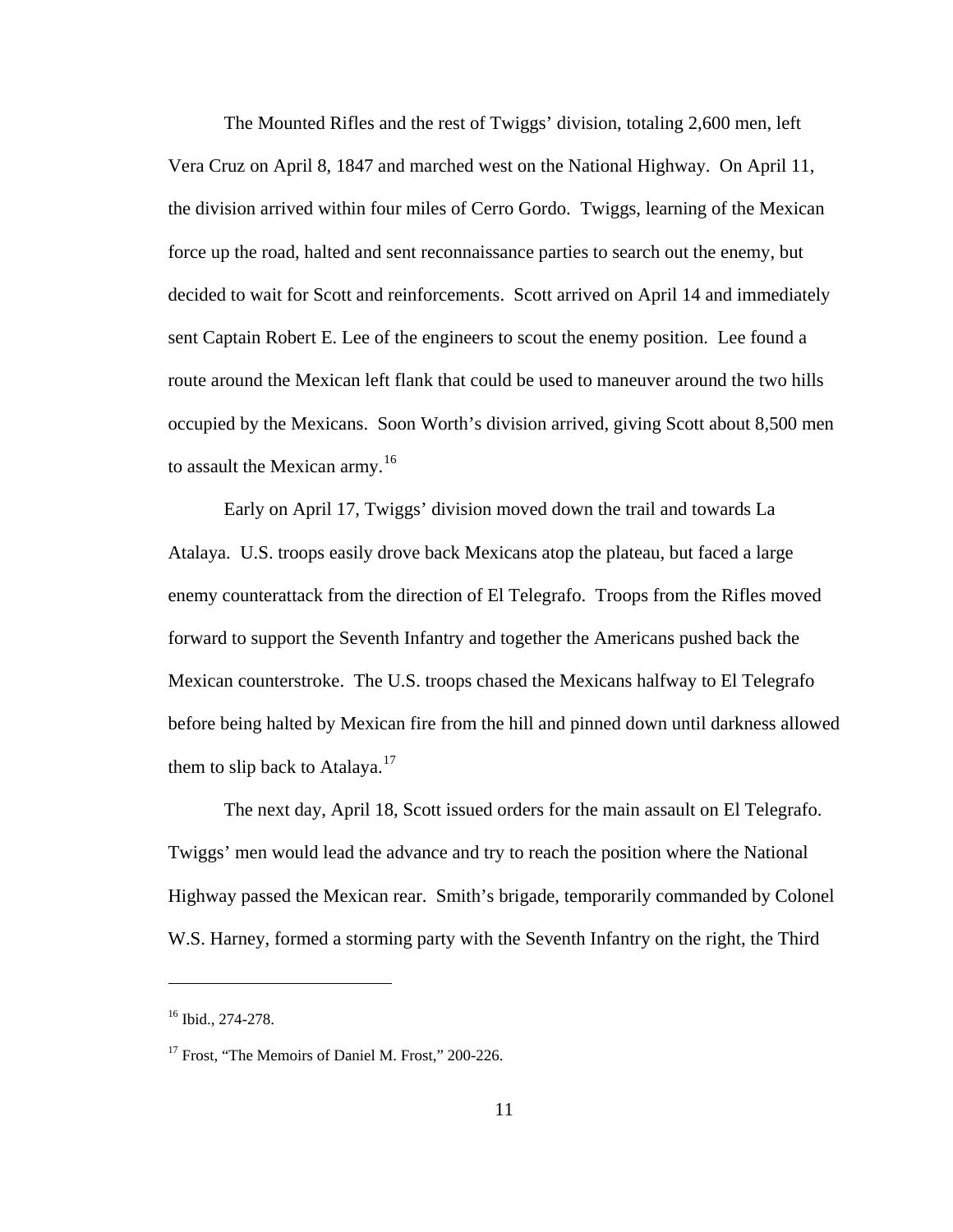Infantry on the left, and artillery covering the front and rear. Harney spied a Mexican column moving to reinforce El Telegrafo and detached the Rifles to halt this force while the rest of the brigade attacked uphill. The Rifles suffered under a heavy fire from Mexican artillery, but beat back the enemy advance. As the Rifles held off the Mexican reinforcements, the rest of the brigade attacked up the hill, driving back the enemy and capturing the lower entrenchments. The Rifles joined the assault as the Americans pushed toward the crest of El Telegrafo and met the defenders in fierce hand to hand combat. Outnumbered and almost surrounded, the Mexicans retreated down the back slope of the hill. $^{18}$  $^{18}$  $^{18}$ 

 Twiggs sent the brigade of Brigadier General James Shields to cut the National Highway at Cerro Gordo. The Mexican reserve repulsed Shields and only with help from troops of Riley's brigade, did the position collapse. Santa Anna and the surviving Mexicans fled from the field. Scott would commend the Rifles and their brigade in his report: "The brigade ascended the long and difficult slope of Cerro Gordo, without shelter and under the tremendous fire of artillery and musketry, with the utmost steadiness, reached the breastworks, drove the enemy from them, and planted the colors of all units with the enemy flag still flying. After some minutes of sharp fighting, they finished the conquest with their bayonets."<sup>[19](#page-16-1)</sup>

<span id="page-16-0"></span><sup>18</sup> Eisenhower, *So Far From God*, 280; Brooks, *A Complete History of the Mexican War*, 330; William L. Wessels, Born To Be A Soldier: The Military Career of William Wing Loring of St. Augustine, Florida, (Ft. Worth, TX: Texas Christian University Press, 1971), 14-15.

<span id="page-16-1"></span><sup>19</sup> Eisenhower, *So Far From God*, 280-283; Wessels, *Born To Be a Soldier*, 15.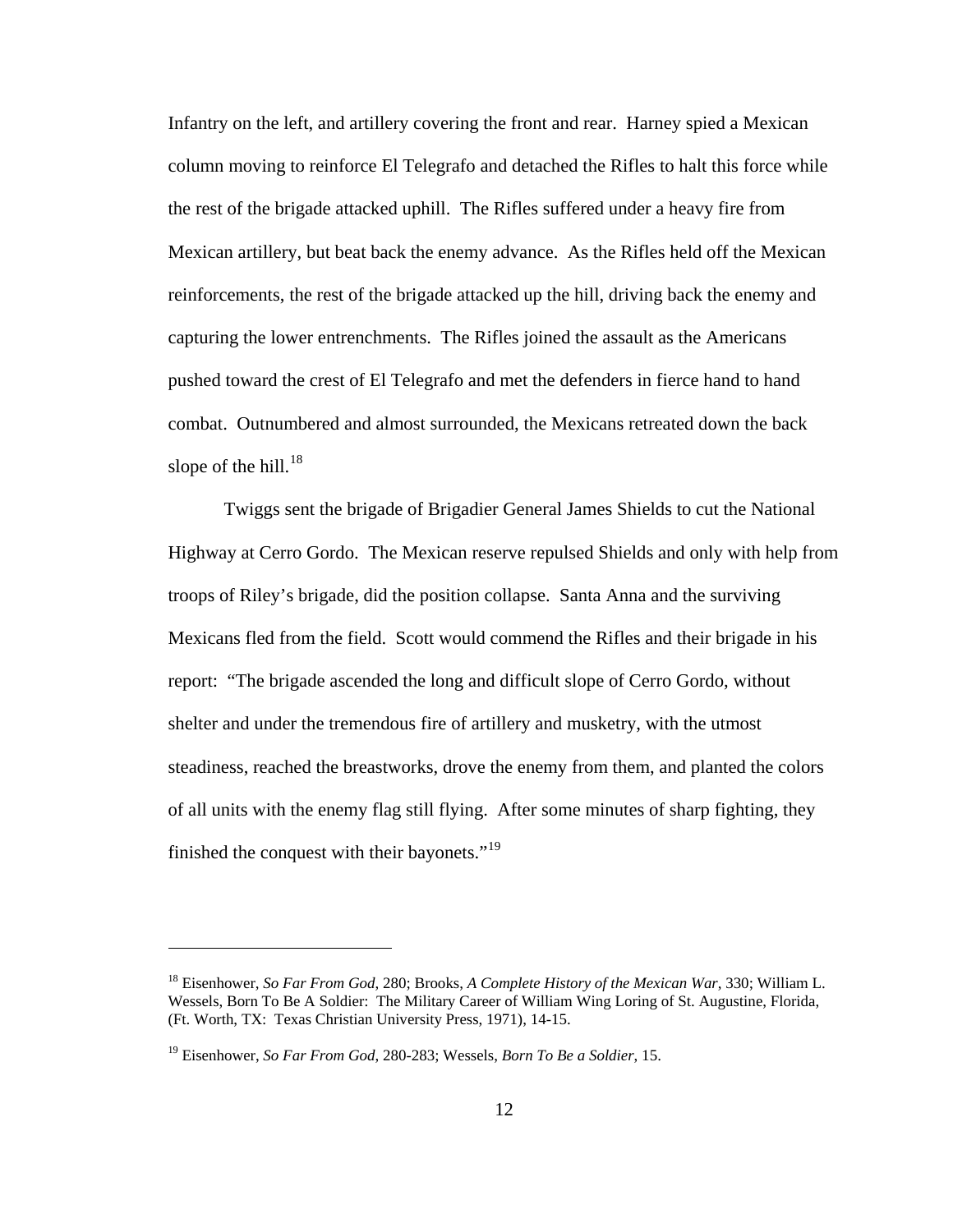Shortly after the battle at Cerro Gordo, Scott's army once again moved west along the National Highway toward Jalapa, about four miles away. The men of the army felt exhausted as Lieutenant Frost attested, "After more than thirty-six hours of marching, fighting, and what was worse than all, charging up and down steep and rocky hills, covered with every species of thorn bush, it required no order for us to drop on the ground and immediately close our eyes and sleep." Scott did face one important issue at Jalapa as the twelve month enlistments of many of the regiments were about to expire. Scott chose to send these men away before pressing forward, and seven regiments left under General Patterson, leaving Scott with only 7,000 troops. Also at Jalapa, on May 20, 1847, Lieutenant John G. Walker joined his already battle hardened regiment for the march to Mexico City.<sup>[20](#page-17-0)</sup>

 The army left Jalapa on May 22 and headed west for Puebla. On the march through desert country the men suffered greatly, many straggling out of the column. Lieutenant Frost described the march as uneventful, except for the scarcity of drinking water and the "mirages of lakes" that teased the soldiers. The entire army reached Puebla by May 28, and would spend the next three months there. Frost commented about their stay in the town: "Owing to its great elevation the climate of Puebla was very agreeable, even in the months of June and July, whilst the nights were always quite cool. We had abundance of delicious fruits and provisions of every kind and occupied comfortable

<span id="page-17-0"></span><sup>20</sup> Eisenhower, *So Far From God*, 295-296; Frost, 'The Memoirs of Daniel M. Frost," 200-226; Walker Pension File, U.S. National Archives, Washington, D.C.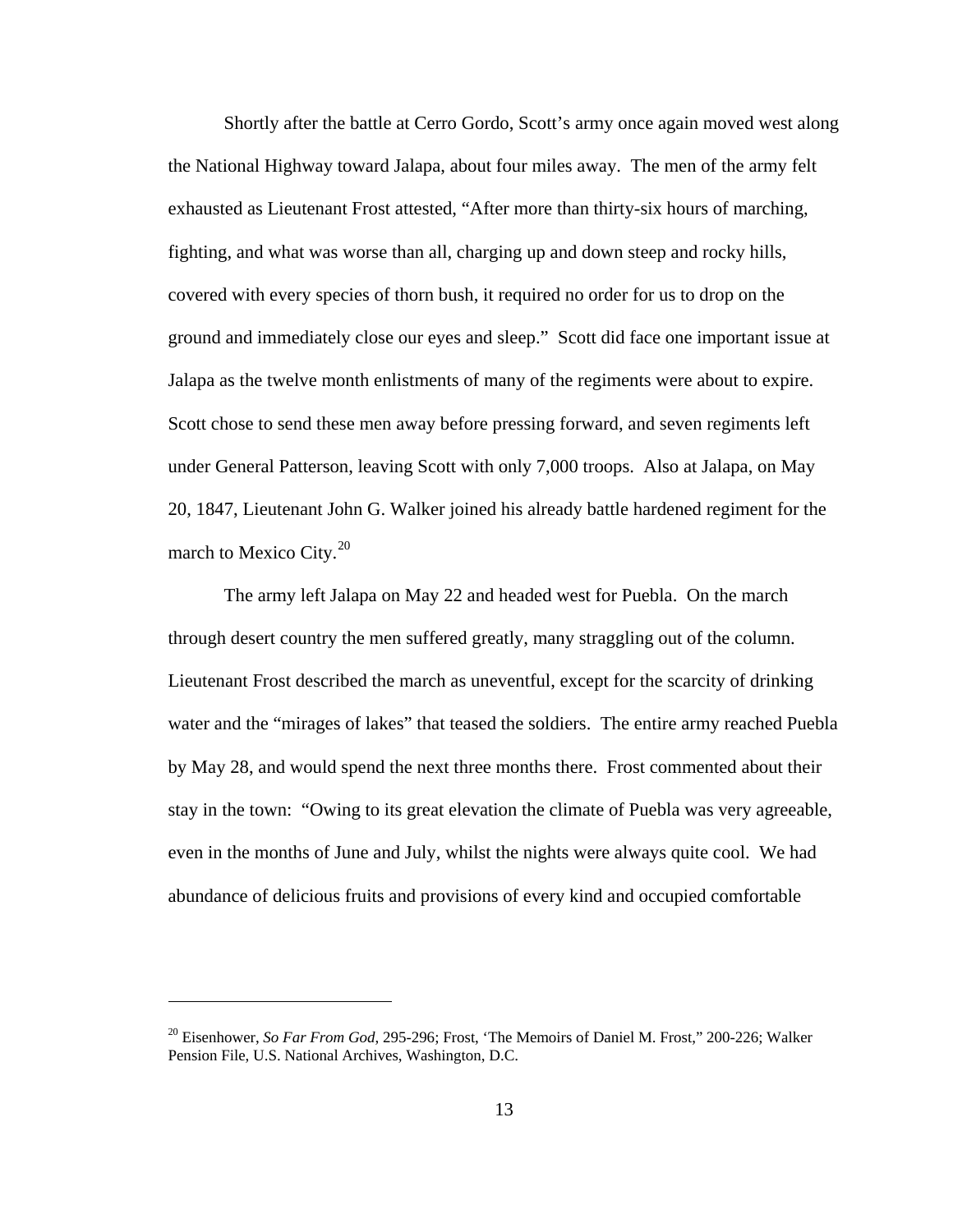quarters in the public buildings but still got very tired of the uneventful sameness of our existence and longed for the order to move.<sup>[21](#page-18-0)</sup>

 To occupy boredom, the soldiers did much sightseeing, and of course drilled to keep an edge on their military skills. Twiggs put his division through drill maneuvers six days a week and it outperformed all the other units during a July 19 review of the army. Despite the tranquility of the stay at Puebla, Mexican bandits and deserters from Santa Anna's forces harassed the American supply line back to Vera Cruz. Some of the Rifles received orders to deal with the pesky bandits, including Captain Ruff's company of which Lieutenant Walker was a member. On July 30, 1847, Ruff, Walker, and eightytwo of the Rifles attacked about three hundred Mexican guerrillas and infantry entrenched in houses and in a church at San Juan de los Llanos. The Rifles drove off the enemy with a loss of one man wounded, while the enemy lost an estimated seventy to ninety men as casualties. For his part in the skirmish, Walker received a brevet to Captain for "gallant and meritorious service" on August 1,  $1847.<sup>22</sup>$  $1847.<sup>22</sup>$  $1847.<sup>22</sup>$ 

 While at Puebla, Scott's army did receive reinforcements in July and prepared to continue the drive towards Mexico City. On August 7, 1847, Twiggs' division led the march west out of Puebla , with a division following each consecutive morning. After leaving Puebla, Twiggs' men made good time as they no longer marched through the desert. The division arrived at San Martin on August 8, at Los Melucos on August 9, and

<span id="page-18-0"></span><sup>21</sup> Eisenhower, *So Far From God*, 302; Heidler, "The Military Career of David Emanuel Twiggs," 119-120; Frost, "The Memoirs of David M. Frost," 218-219.

<span id="page-18-1"></span><sup>22</sup> Heidler, "The Military Career of David Emanuel Twiggs," 122; Justin H. Smith, *The War With Mexico*, Vol. 2, (New York: The Macmillan Company, 1919), 427; Bauer, *The Mexican War*, 274; Walker Pension File, U.S. National Archives, Washington, D.C.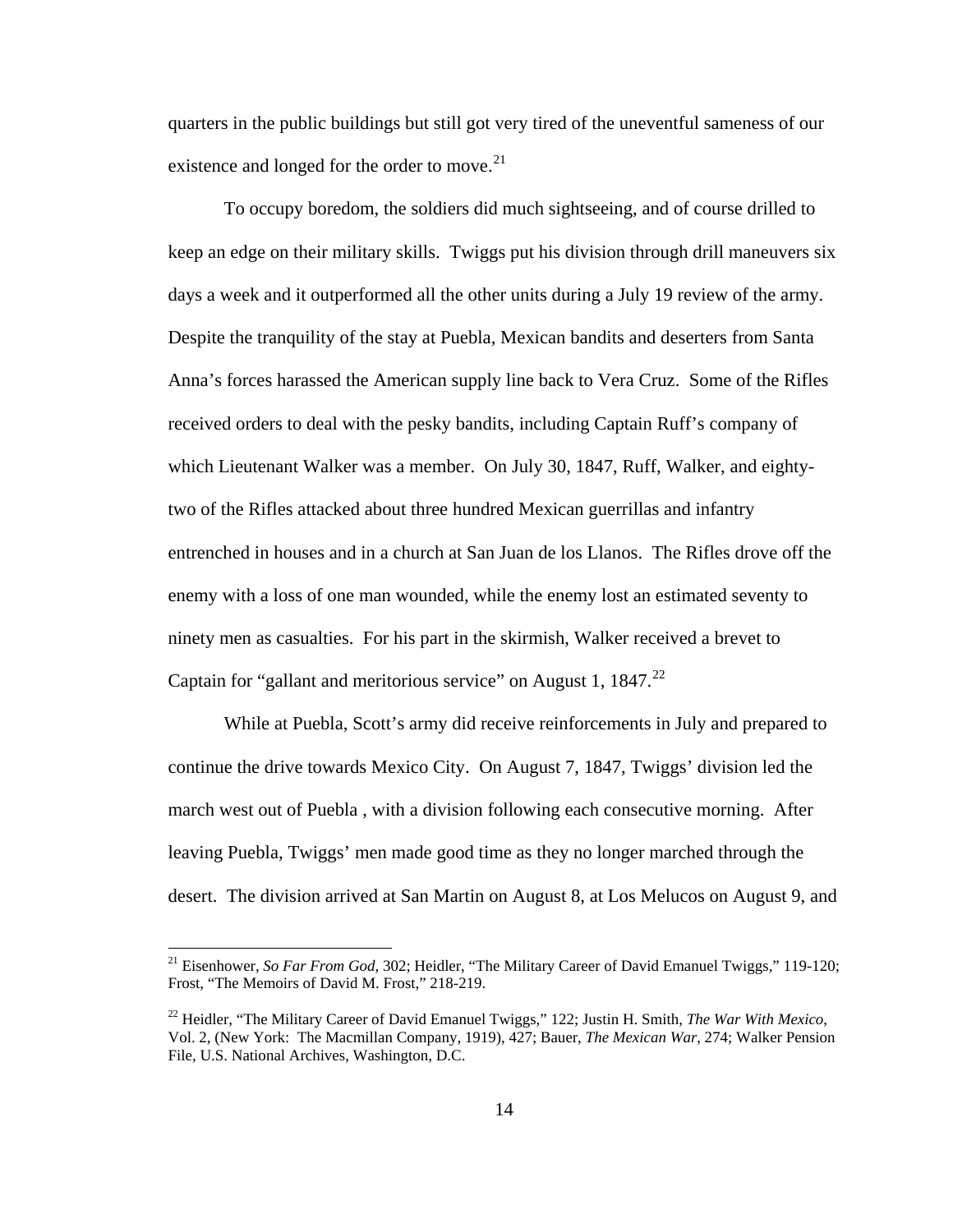continued to Ayotla, where it halted on August 11 to await the rest of the army and further orders from General Scott.<sup>[23](#page-19-0)</sup>

 As Twiggs' men posted up in Ayotla, fifteen miles from Mexico City, the other divisions moved into positions around Chalco and Chimalpa. Scott's army, after being reinforced at Puebla, numbered about 14,000 men in four divisions under Twiggs, Worth, Pillow, and Quitman. Between 25,000 and 30,000 Mexicans in three different armies faced the Americans. North of Mexico City at Guadalupe Hidalgo sat the Army of the North. The Army of the South sat in position just south of the city and the Army of the East took up position in the capital itself. $^{24}$  $^{24}$  $^{24}$ 

 Almost as imposing as the military defenders was the natural geography of the area surrounding the capital and its approaches. Lakes and extensive marshlands surrounded the city. North and east of the city lay Lake Texcoco and southeast of the city sat two more lakes, Chalco and Xochimilco. The only routes across these water barriers ran over causeways, each one protected by a heavily defended gate. Along the National Road, the eastern approach for Scott's army, sat a hill called El Penon on which Santa Anna had placed 7,000 troops and thirty cannons. This route would be almost suicidal for Scott to take. A northern approach to the city would require Scott to take a difficult forty mile detour around the lakes and still have to confront the Mexican forces at Guadalupe Hidalgo. Scott had a third route that branched off the National Highway and

<span id="page-19-0"></span><sup>&</sup>lt;sup>23</sup> Eisenhower, *So Far From God*, 310; Heidler, "The Military Career of David Emanuel Twiggs," 123-124.

<span id="page-19-1"></span><sup>24</sup> Eisenhower, *So Far From God*, 307; Bauer, *The Mexican War*, 274; Weems, *To Conquer a Peace*, 387.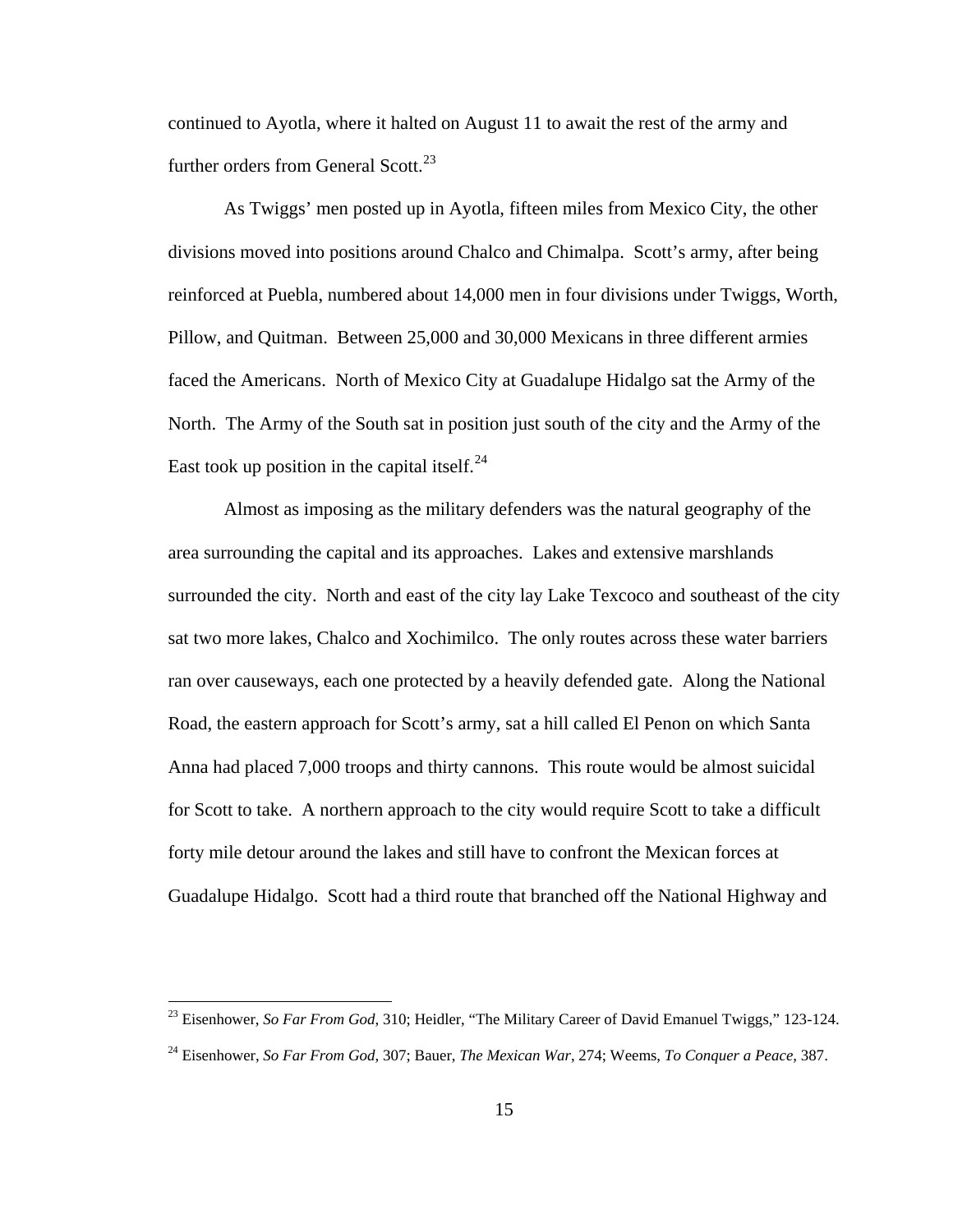headed south for the village of Mexicalcingo where Scott could turn north toward the city. Mexican force also occupied this village. $^{25}$  $^{25}$  $^{25}$ 

 Scott sent Captain Robert E. Lee to reconnoiter the defenses at El Penon, which lee recommended they avoid. Lee also inspected the road that led south off the National Highway before reaching El Penon and found it in good shape. The road went around the bank of Lake Chalco and linked with the Acapulco road at San Agustin south of the city. Scott chose this southern route as his line of advance on the Mexican capital. On August 15, Scott left Twiggs' men to feint in front of El Penon, while the other divisions moved south along the road. Twiggs then followed the other units south the next day. In response to the movements of the U.S. forces, Santa Anna shifted the Army of the North under General Gabriel Valencia south tt the vicinity of Padierna and Contreras. Troops from El Penon also shifted south and set up a defensive line about five miles behind the Churubusco River running southeast from Mexicalcingo to the town of Churubusco.<sup>[26](#page-20-1)</sup>

 Worth's division reached San Agustin, about nine miles from the city, on August 18 and came under fire from Mexican batteries at a hacienda called San Antonio. The guns could not be flanked as a lava field known as El Pedregal lay to the west. Once again Captain Lee reconnoitered the lava field and found a trail along its southern edge that could be used to move across the field if it could be widened. On August 19, Scott dispatched troops from Pillow's division to work on the trail while Twiggs' men would provide protection. Twiggs' men, camped two miles away at San Juan, moved up to

<span id="page-20-0"></span><sup>25</sup> Weems, *To Conquer a Peace*, 387-388, 394.

<span id="page-20-1"></span><sup>26</sup> Weems, *To Conquer a Peace*, 394-398; Eisenhower, *So Far From God*, 312-316.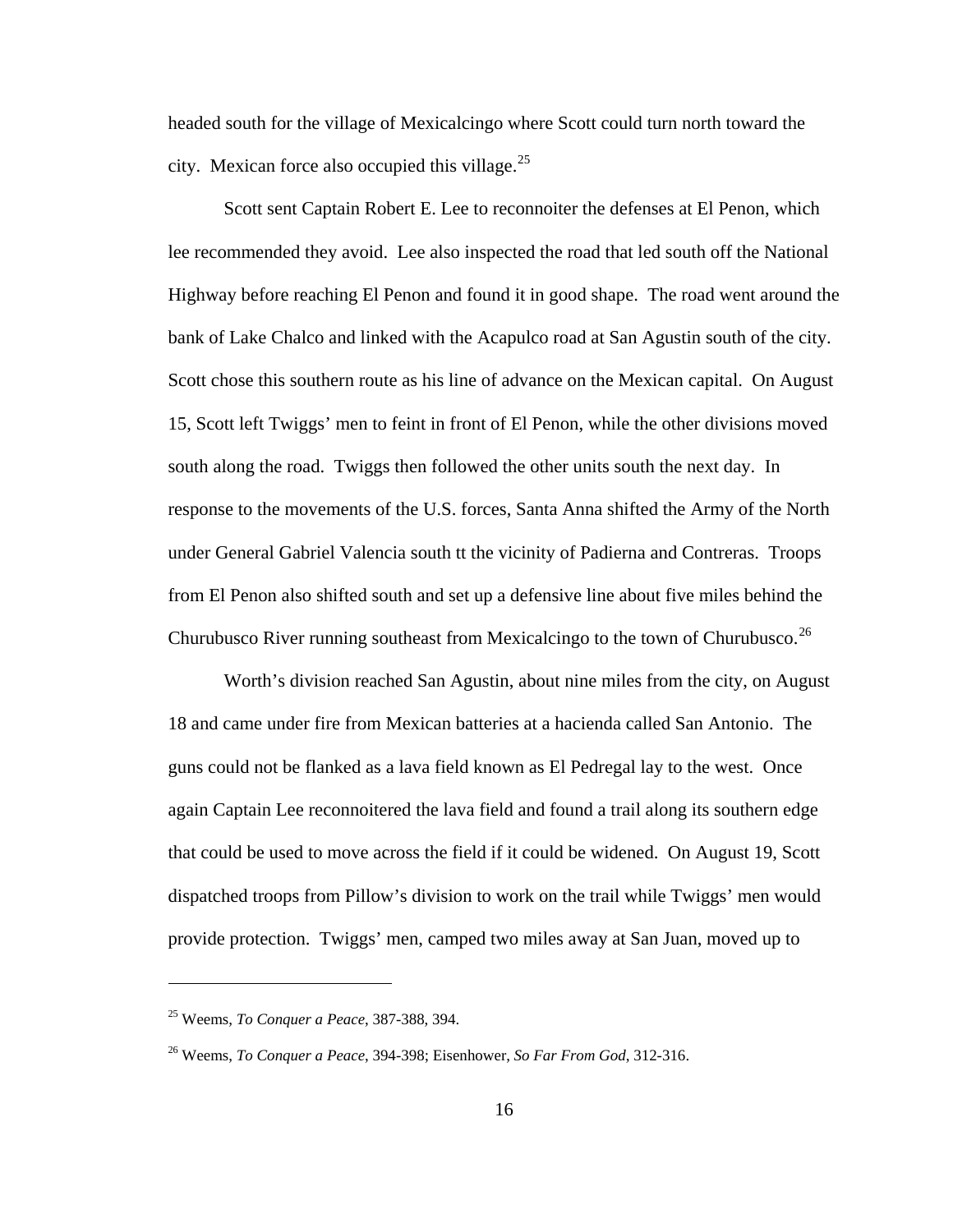cover the working parties. At about noon, the advance ran into Mexican pickets. Major Loring and some of the Rifles went forward and drove the enemy out of the path.<sup>[27](#page-21-0)</sup>

 Valencia's artillery opened fire upon Twiggs' guns and Riley's brigade moved across the pathway to San Geronimo along with a brigade from Pillow's division. The Rifles and the rest of their brigade followed and set up a defensive position as they risked being caught between Valencia's force at Contreras and a large force of Mexicans moving south. For unknown reasons, this Mexican force soon pulled back. Engineers found a way around Valencia's flank through a ravine and the Rifles brigade commander, Persifor Smith, decided on an attack from three sides against the Mexicans at Contreras.<sup>[28](#page-21-1)</sup>

 At 3:00 a.m. on August 20, Riley's brigade of Twiggs' division and Cadwalader's brigade of Pillow's division moved in front of the Mexican entrenchments while Smith's brigade moved around the Mexicans through the ravine. At 5:00 a.m., the forces in front made a diversionary assault upon the startled Mexicans and drew their attention to the front. The Rifles and the rest of Smith's men then appeared in the rear of the Mexicans, fired a volley, and with bayonets charged the panicked enemy. The Mexicans at Contreras fell back confused after a seventeen minute battle and the forces at San Antonio and Mexicalcingo withdrew as well. The main roads that led to the Churubusco River lay open. Santa Anna chose to pull all his forces back to the capital. He ordered Major General Manuel Rincon to defend the bridge at Churubusco that crossed the river. About 1,500 to 1,800 Mexican troops defended the riverbank at the tet-de-pont and the

<span id="page-21-0"></span><sup>27</sup> Eisenhower, *So Far From God*, 316, 319-320; Bauer, *The Mexican War*, 292; Brooks, *A Complete History of the Mexican War*, 366.

<span id="page-21-1"></span><sup>28</sup> Eisenhower, *So Far From God*, 320-321.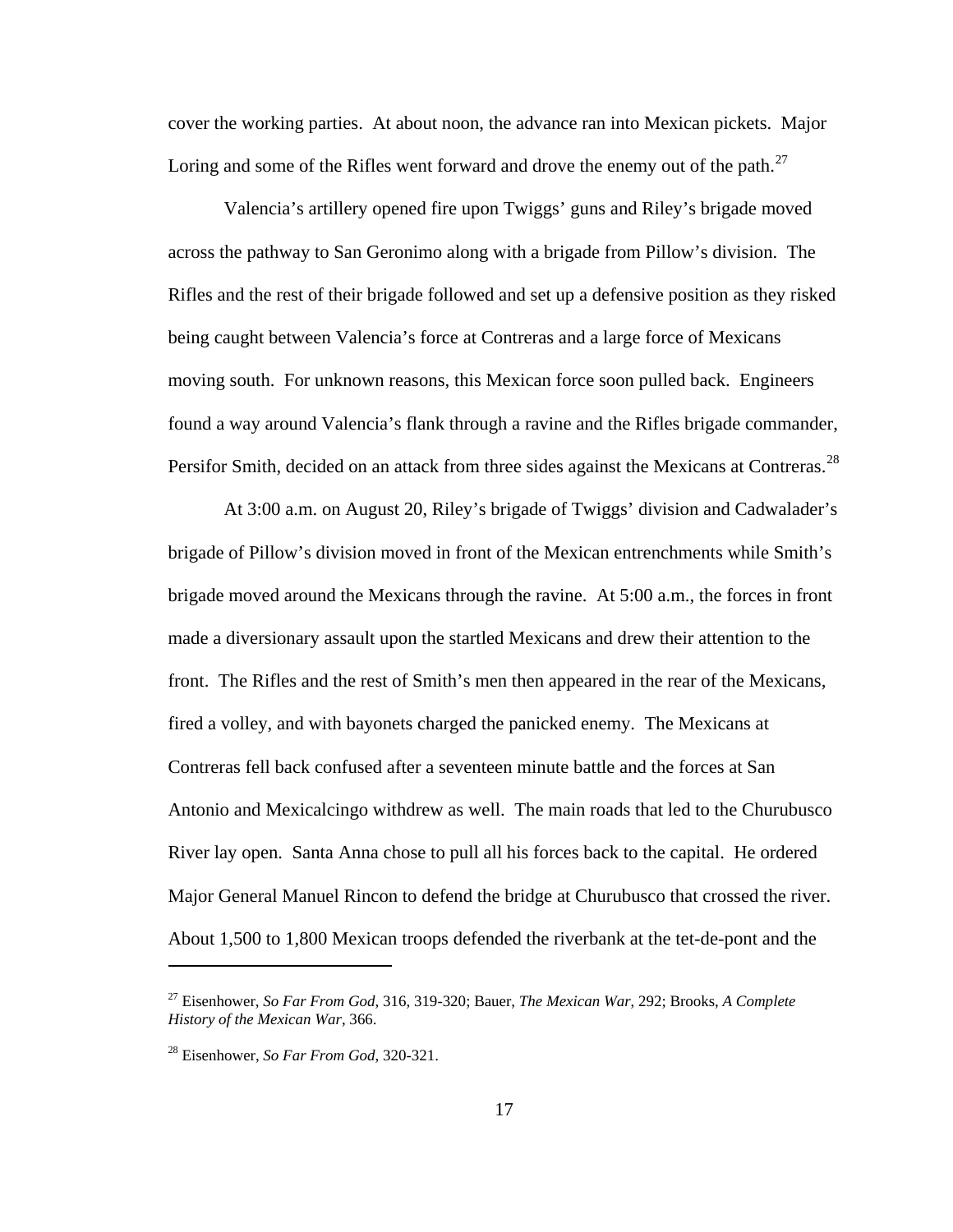San Mateo convent. The Mexicans would not have long to wait as the Americans came up the road in pursuit of the fleeing enemy. $^{29}$  $^{29}$  $^{29}$ 

 The pursuing U.S. forces reached Churubusco at around noon and immediately attacked. Pillow's and Worth's men led the main attack on the Churubusco bridge while Twiggs' division attacked the San Mateo convent. To the north, Shields' and Franklin Pierce's brigades sought to turn the Mexicans at the village of Portales. The entrenchments at tet-de-pont fell first as the Americans took them at bayonet point. Worth's men then shifted to fire on the convent as Twiggs' men went over the rampart and caused the defenders to surrender after a hand to hand engagement. To the north, Shields and Pierce met stiff resistance and not until Scott sent the Rifles and a company of dragoons, did the Mexicans finally retreat. The fight lasted two and a half hours and afterward, Scott called off the pursuit as his troops had fought two consecutive battles almost at the same time. In the fights at Contreras and Churubusco on August 20, Santa Anna lost approximately 4,000 in total casualties while Scott's army lost 133 killed and  $865$  wounded.<sup>[30](#page-22-1)</sup>

 Scott called a short truce on August 22 for negotiations that proved futile and hostilities recommenced on September 7. During the truce, the army camped in a rough arc south of Mexico City with Worth's division at Tacabuya, Pillow's at Mixcaoc, Twiggs' division at San Angel, and Quitman's division at San Agustin. On the day the

<span id="page-22-0"></span><sup>29</sup> Ibid., 321-325; Bauer, *The Mexican War*, 296; Adrian G. Traas, "Contreras and Churubusco," in *The United States and Mexico at War*, ed., Donald S. Frazier, (New York: Simon & Schuster Macmillan, 1998), 113.

<span id="page-22-1"></span><sup>30</sup> Eisenhower, *So Far From God*, 326-330; Traas, "Contreras and Churubusco," 113.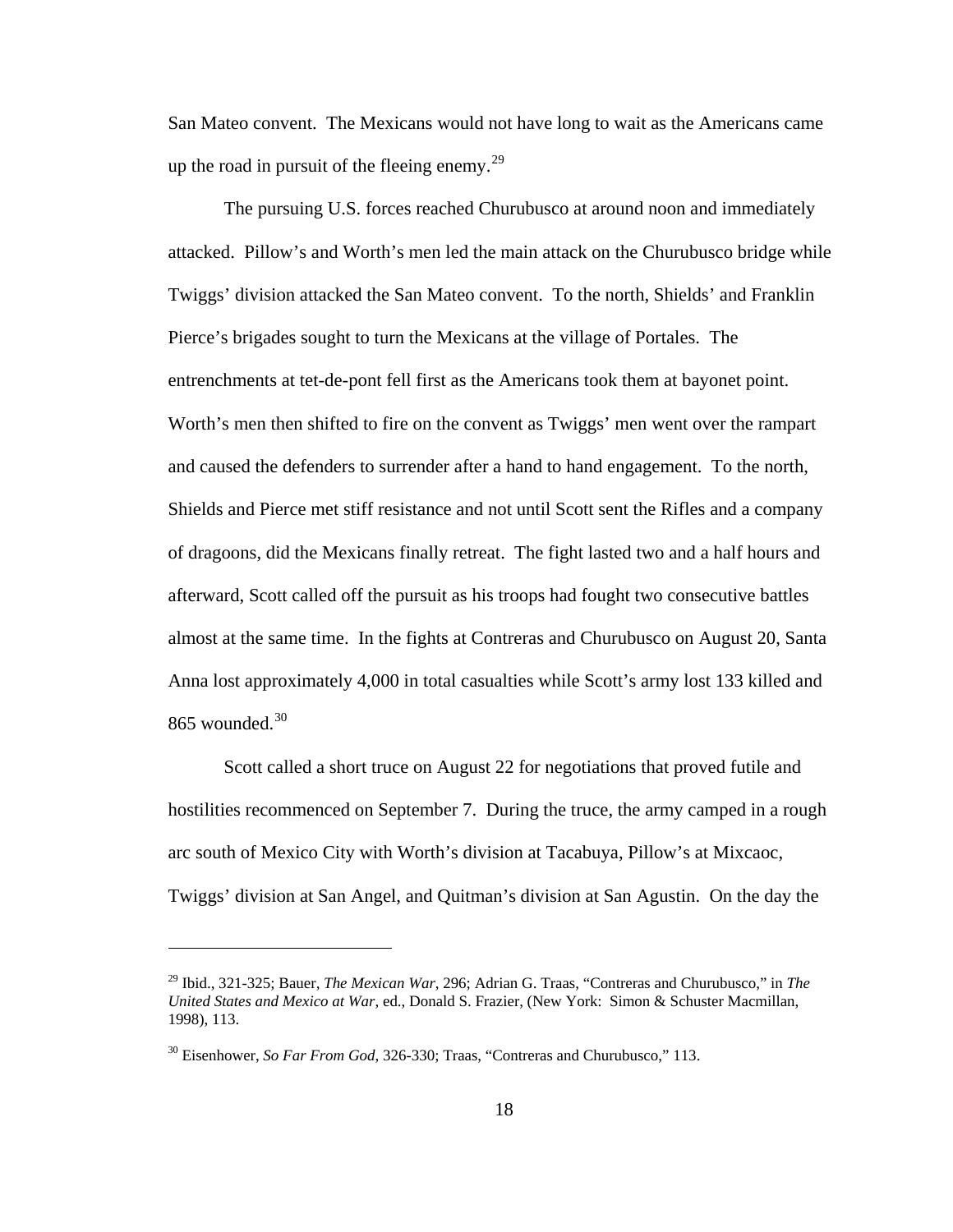truce ended, Scott learned of a supposed foundry where it was reported the Mexicans were melting down church bells to cast cannons. The place, called Molino del Rey, included a group of stone buildings that formed the western end of the Mexican fortifications that included the castle Chapultepec, about 1,000 yards away. About six hundred yards from Molino del Rey lay another defensive position called Casa Mata. Santa Anna posted five brigades and artillery to defend these two positions. Scott decided to send Worth's division to attack the Mexicans because his men were the closest.[31](#page-23-0)

 Worth advanced on the morning of September 8, 1847 with one brigade to attack the Molino and another to attack Casa Mata. The assaulting forces suffered heavy casualties from the undetected Mexican forces. The storming parties were thrown back by counterattacking Mexicans. Brevet Captain Walker's company of the Rifles formed one of the units sent to reinforce Garland's brigade against the Molino. In the renewed assault, Walker fell severely wounded, but the Americans muscled their way through the works, and caused the Mexicans to retreat. Worth focused his artillery on Casa Mata and weakened the defenders until they broke in the face of another attack. The battle lasted about two hours and took a heavy toll on Worth's division, costing him 116 dead and 671 wounded. After capturing Molino, the Americans discovered that it contained no cannon foundry.[32](#page-23-1)

<span id="page-23-0"></span><sup>31</sup> Eisenhower, *So Far From God*, 330-334; Bauer, *The Mexican War*, 308.

<span id="page-23-1"></span><sup>32</sup> Eisenhower, *So Far From God*, 335-335; Neal Mangum, "Battle of Molino del Rey," in *The United States and Mexico at War*, Donald S. Frazier, ed., (New York: Simon & Schuster Macmillan, 1998), 268; Walker Pension File, U.S. National Archives, Washington, D.C.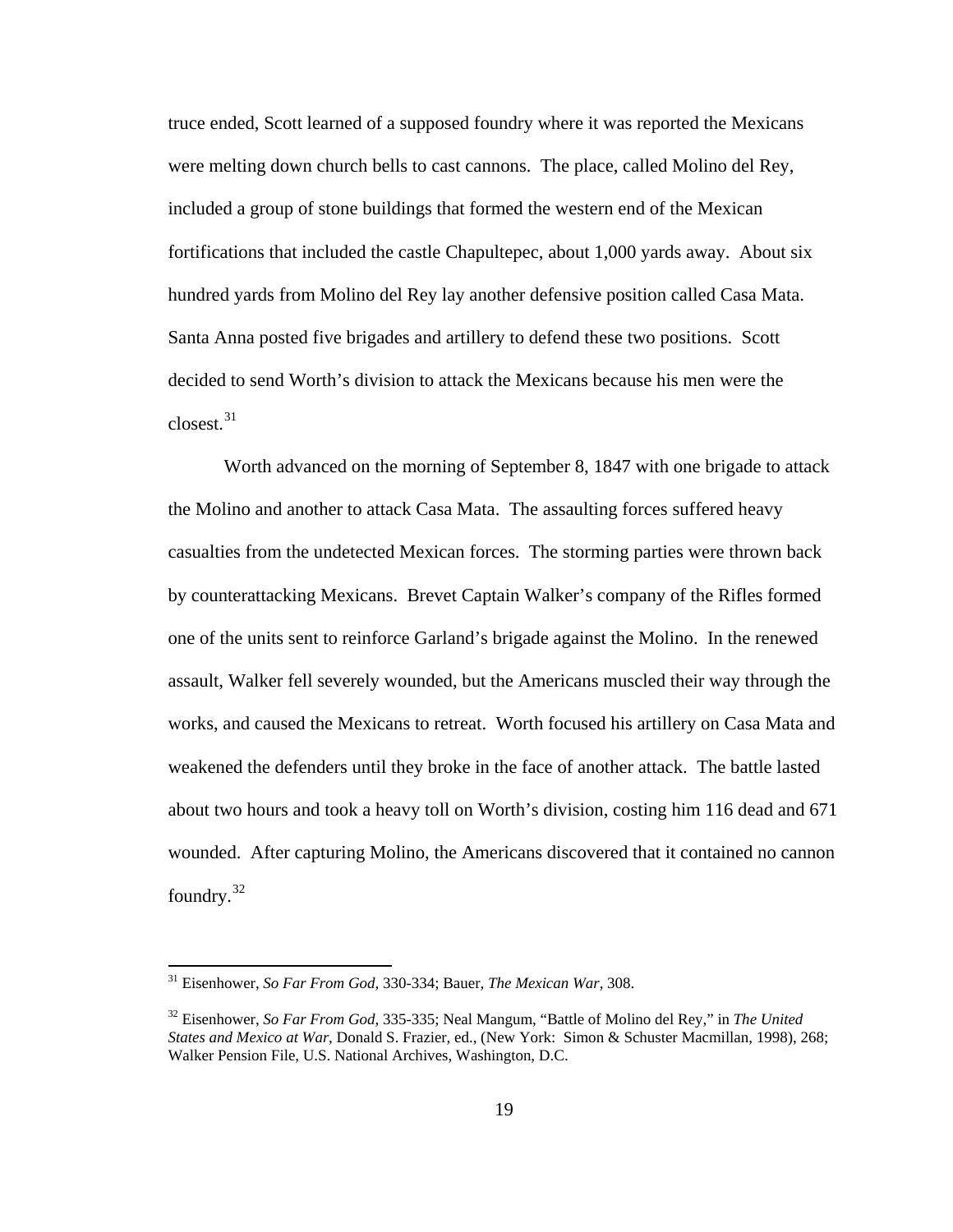Scott followed up the victory at Molino del Rey with reconnaissance of the area in front of the enemy. The routes to the gates at Piedad, Nino Perdido, San Antonio, and Paseo de La Viga he considered too easily defended and had difficult natural obstacles such as bogs and water filled ditches. The American army still had two other possible routes that led into the city. One came from the west around San Cosme gate and the other from the southwest at Belen gate, both heavily fortified. The roads leading to both gates passed near the fortress of Chapultepec, whose guns could sweep either route. Still, Scott felt that Chapultepec should be captured, hoping its fall might entice peace negotiations without his army having to fight its way into the city.<sup>[33](#page-24-0)</sup>

 On September 12, Scott ordered an artillery bombardment of Chapultepec to last throughout the day until the next morning, after which Pillow's division would attack from the west from the captured Molino del Rey, led by a storming party from Worth's division. Quitman's division would attack from the southeast, led by a storming party from Twiggs' division. The remainder of Worth's and Twiggs' divisions would be held back in reserve. The bombardment continued until the next morning and ceased as the attack commenced.<sup>[34](#page-24-1)</sup>

 Pillow's and Quitman's troops fought their way over the defended walls of the outlying gardens and up to the base of the castle walls. Here the troops became intermingled as they ducked under the fire from Mexican troops above. As Quitman's troops stalled, the Rifles and their brigade under Smith moved forward as support.

<span id="page-24-0"></span><sup>33</sup> Brooks, *A Complete History of the Mexican War*, 411; Weems, *To Conquer a Peace*, 420.

<span id="page-24-1"></span><sup>34</sup> Eisenhower, *So Far From God*, 339-340.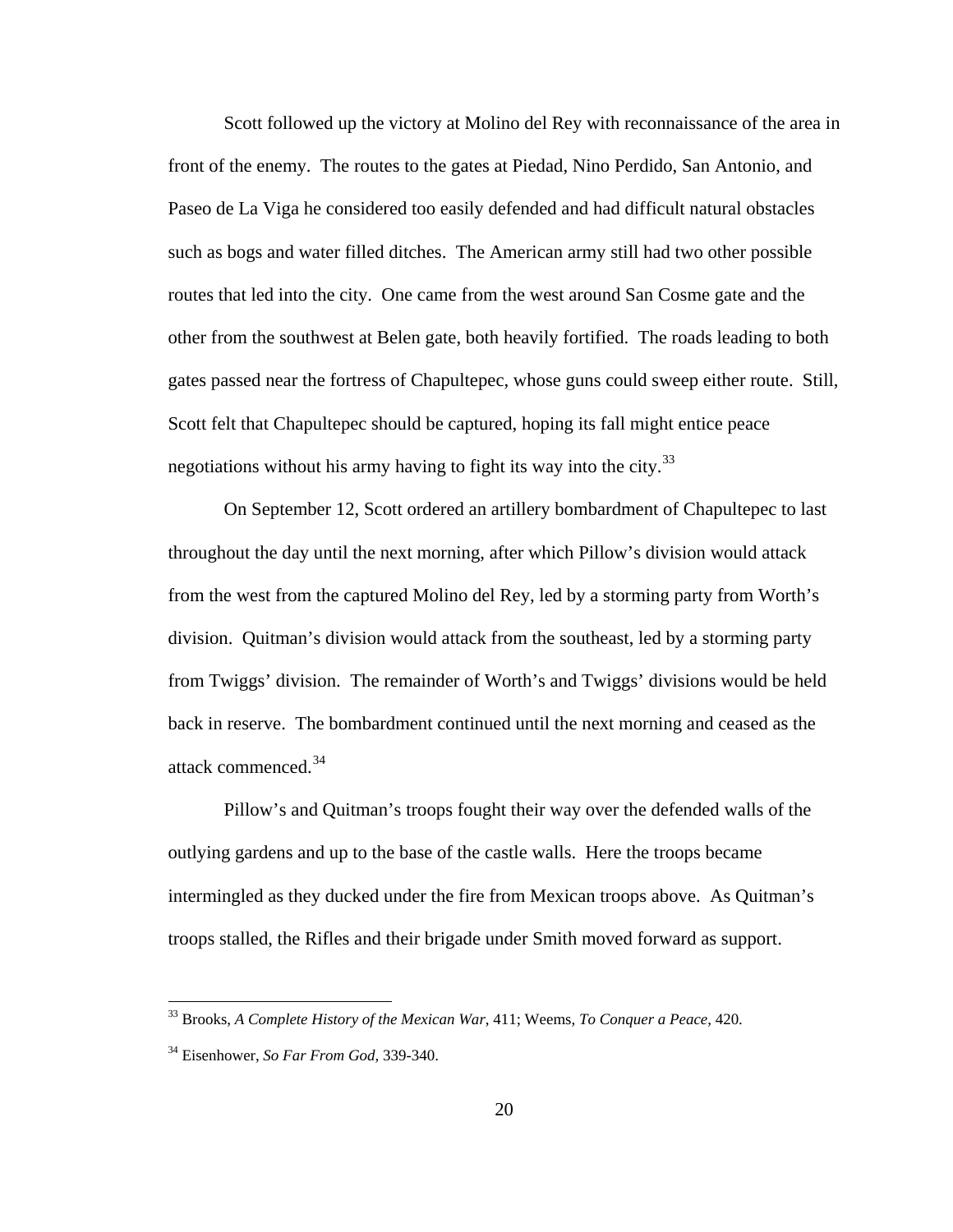According to Smith's later report, the main batteries of the enemy stood at the foot of a hill near the aqueduct that led down the Belen causeway. By extending his brigade in that direction, the Rifles found themselves behind the storming party of the Seventh Infantry. When the attack pressed forward, the Rifles entered the battery along with the storming party and captured a second battery along with many prisoners.<sup>[35](#page-25-0)</sup>

 In the meantime, scaling ladders arrived and the assaulting troops forced their way over the castle walls in brutal hand to hand combat. When the Chapultepec fortress fell, Quitman's troops and Smith's supporting brigade veered off down the causeway toward the Belen gate. Following an eight-inch howitzer, commanded by a Captain Drum, the Rifles and the South Carolina Regiment advanced under shelter of the arches of the aqueduct toward a Mexican battery situated across the causeway midway between Chapultepec and the Belen gate. Fire from Drum's gun and supporting fire from the San Cosme road provided enough cover for the Rifles to dash forward and route the enemy position. The Rifles and the South Carolinians regrouped and once again winded around the arches and crept toward the Belen gate.<sup>[36](#page-25-1)</sup>

 As the Rifles neared the battery protecting the Belen gate, an additional artillery piece came up. After firing a few rounds, the Rifles and South Carolinians again dashed forward and routed the Mexicans at the gate, triumphantly waving the Palmetto flag and the green banner with the gold eagle of the Rifles. Those troops that advanced past the gate soon pulled back and the Rifles occupied the buildings around the Belen gate. The

<span id="page-25-0"></span><sup>&</sup>lt;sup>35</sup> Lane, "The Regiment of Mounted Riflemen," 307.

<span id="page-25-1"></span><sup>36</sup> Brooks, *A Complete History of the Mexican War*, 421-422; Smith, *The War With Mexico*, 410-411.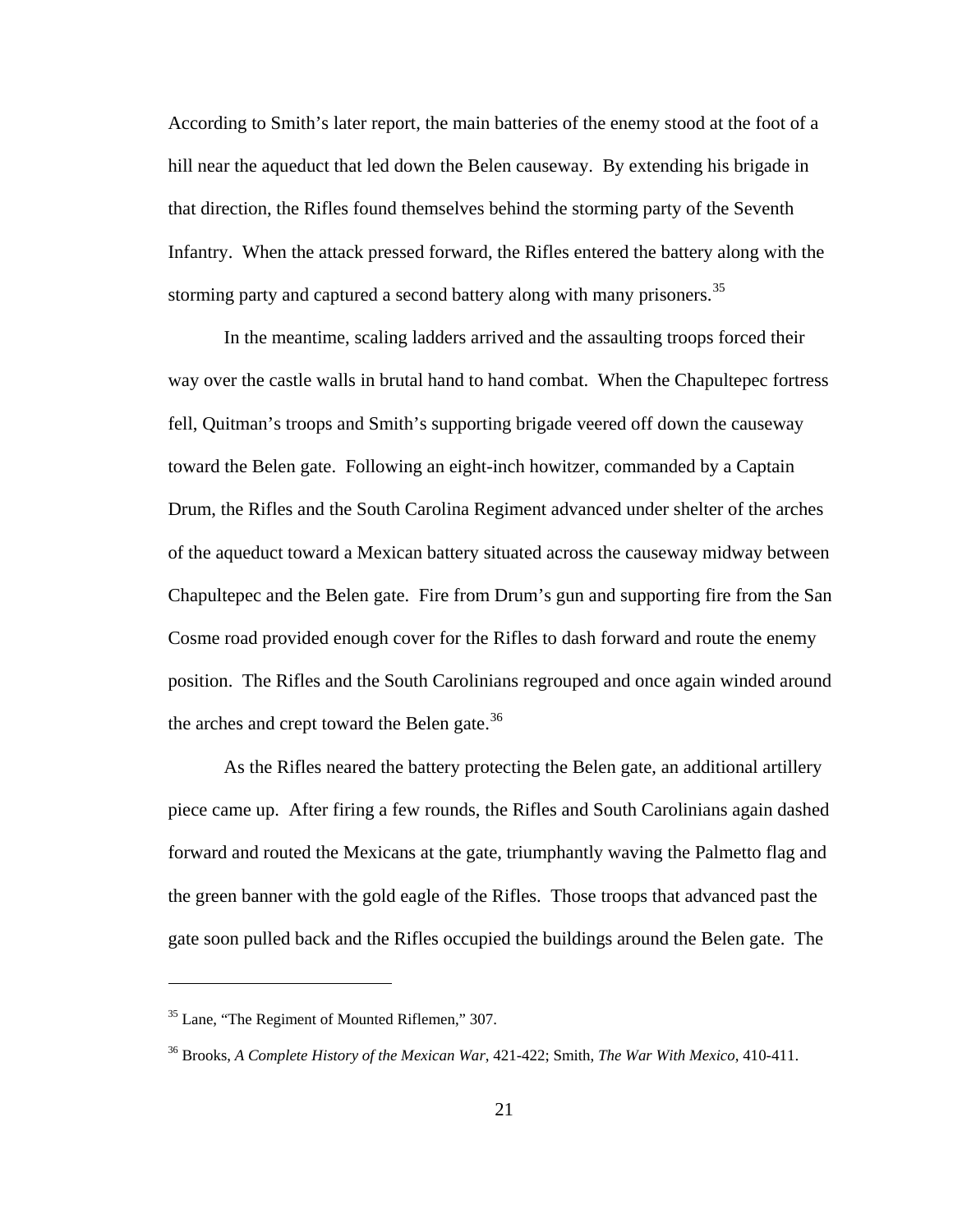next morning on September 14, the Rifles advanced into the grand plaza of Mexico City and raised the national colors.<sup>[37](#page-26-0)</sup>

 As more U.S. troops entered Mexico City from one side, Santa Anna and the troops he had left marched out of the other. However, the violence was not over. Lieutenant Frost wrote, "Whilst waiting here for the proper authority to designate the quarters to be occupied by the different Regiments, the lower class of the Mexican populace, instigated by a number of Santa Anna's soldiers who had abandoned him as he marched out of the city, began a desultory system of assassination upon all soldiers who strayed from the ranks." William Lane of the Rifles commented, 'Fighting in the streets, and on the house tops began almost immediately on entering the plaza, and continued more or less severe during the  $14<sup>th</sup>$  and  $15<sup>th</sup>$ , an, as usual, the Rifles took a prominent part, losing several men in killed and wounded." As a result of the potential threats and the need to keep order, Scott instituted martial law over the city and the Rifles spent the next several months doing provost and police duties.<sup>[38](#page-26-1)</sup>

 The Treaty of Guadalupe Hidalgo, signed February 2, 1848, ended the Mexican War. However, the Rifles and many other troops remained in Mexico City until the summer of 1848. The Mounted Rifles finally left Mexico, embarking from Vera Cruz on July 7, 1848 and reaching Jefferson Barracks on July 24. Their tour of duty in Mexico lasted a little more than a year, but the regiment engaged the enemy on eighteen different

<span id="page-26-0"></span><sup>37</sup> Lane, "The Regiment of Mounted Riflemen," 307-308; Smith, *The War With Mexico*, 160; Wessels, *Born To Be a Soldier*, 18

<span id="page-26-1"></span> $38$  Frost, 'The Memoirs of Daniel M. Frost," 225; Lane, "The Regiment of Mounted Riflemen," 310; Wessels, *Born To Be a Soldier*, 20.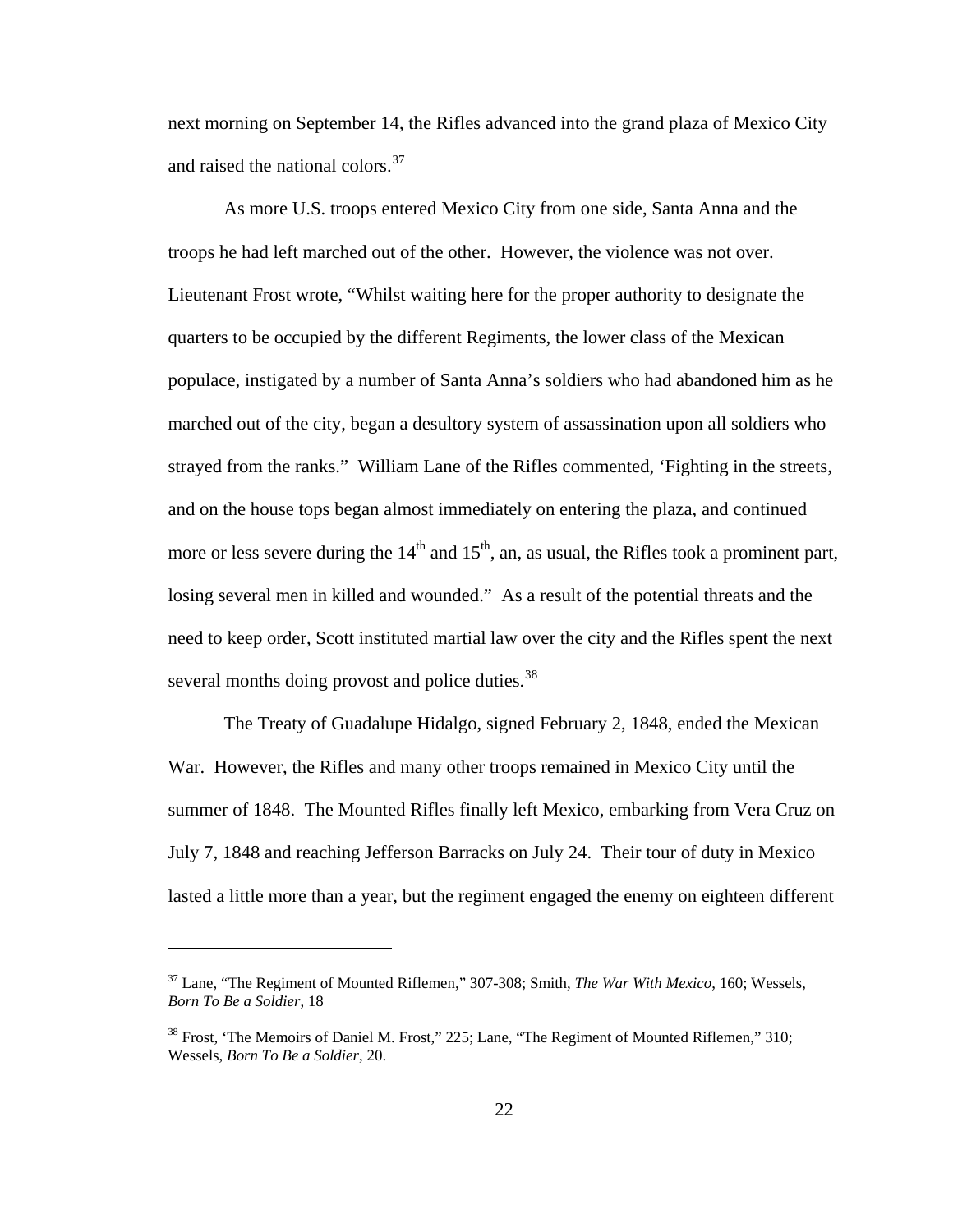occasions and suffered substantial losses. The Rifles suffered fifty-four battle deaths and 178 disease and accident related deaths for a total of 232, while Walker and around 200 more suffered wounds in combat. The regiment saw extensive action in some of the fiercest fighting of the war and was one of the first to reach and plant its flag in Mexico  $City.<sup>39</sup>$  $City.<sup>39</sup>$  $City.<sup>39</sup>$ 

 In his study of the American army in Mexico, Richard Bruce Winders discusses the common animosity between regular and volunteer soldiers in the military at that time. With the founding of West Point in 1802, the academy often faced challenges from critics who saw the institution as a threat to the idea of the American citizen soldier. West Point graduates, often seen as an elitist group in society, felt that their success in the war could be traced to their professional and military training at West Point. Many officers believed the U.S. victory would vindicate the existence of the United States Military Academy. Despite the claims of West Pointers, Walker and the officers of the Mounted Rifles proved their abilities to perform effectively and lead their men in battle without a formal military education. Walker and the other Rifles such as William Loring and Dabney Maury would continue to serve and eventually become generals in the Confederate army. The Rifles won great praise from many officers, but the most noteworthy came from General Scott himself who said, "Brave Rifles, you have gone through fire and blood and come out steel." $40$ 

<span id="page-27-0"></span><sup>39</sup> Wessels, *Born To Be a Soldier*, 19-20.

<span id="page-27-1"></span><sup>40</sup> Winders, *Mr. Polk's Army*, 54-55, 145.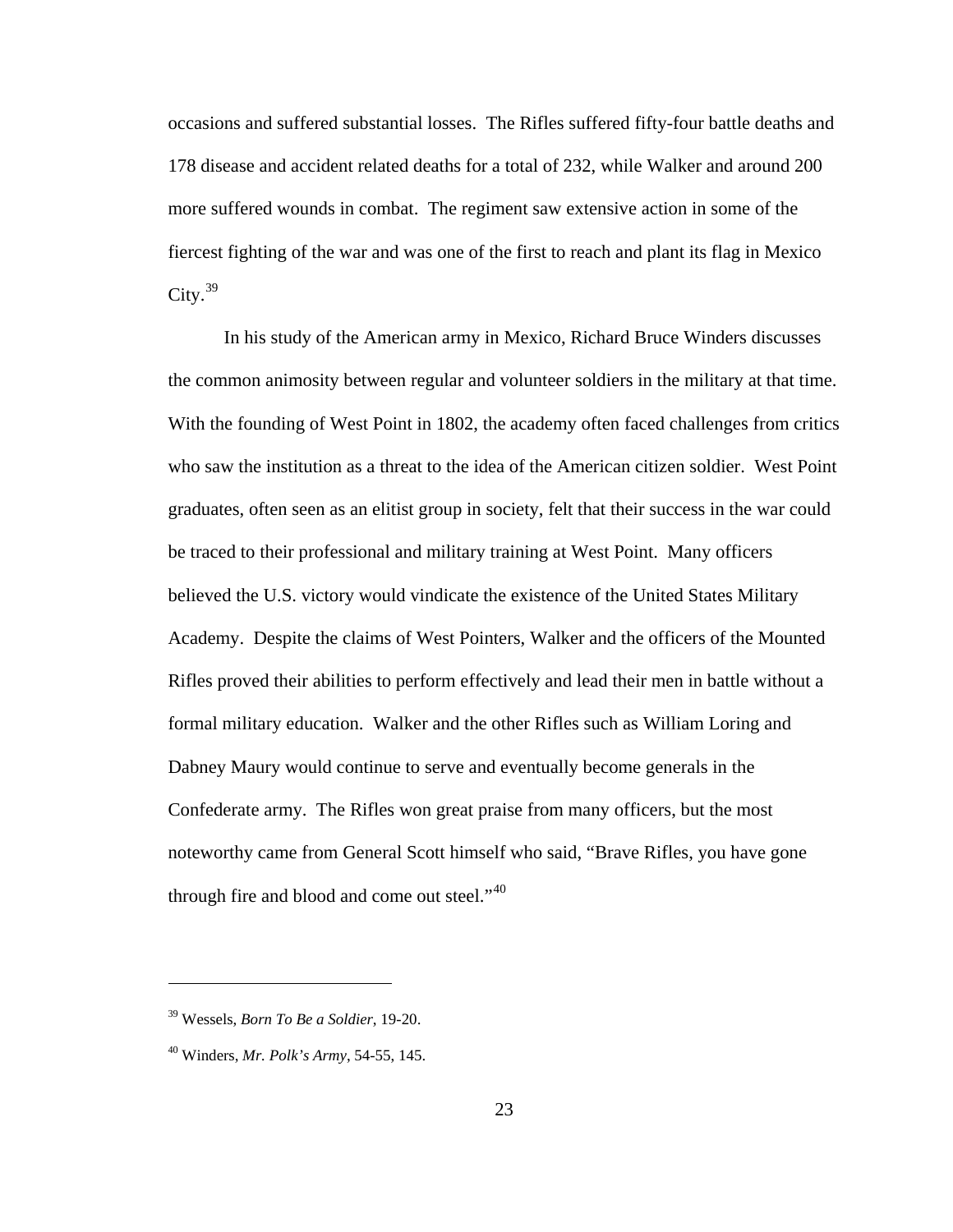### CHAPTER II

### OUT WEST WITH THE RIFLES, 1849-1861

In August, 1848, Oregon became a territory of the United States. Shortly thereafter, gold was discovered in neighboring California and later in Oregon itself. What would be remembered as the god strike of 1849 saw thousands of hopeful prospectors blaze trails across the great plains and the Rocky Mountains to seek their fortunes in the gold mines of the west. As the emigrants settled in their new homes, the encroachment of white men on Native American lands increased. In response, the United States government established military posts in California and Oregon to protect settlers from Indian and to aid in the negotiation of treaties with the local tribes. John G. Walker and his regiment the Mounted Rifles, marched west to man Fort Vancouver in Oregon.<sup>[41](#page-28-0)</sup>

 The Mounted Rifles reenlisted after being mustered out of service following their return form Mexico. The regiment received orders to follow the Oregon Trail, which began near Independence, Missouri and went north and westward through parts of present day Kansas, Nebraska, Wyoming, and Idaho before reaching Oregon and California on the west coast. Brevet-Colonel Loring spent much of the fall in 1848 and the spring of 1849 gathering up men and supplies for the roughly two thousand mile journey. Five companies of the Rifles gathered at Camp Sumner about five miles west of Fort Leavenworth, Kansas. A train consisting of seven hundred horses, twelve hundred

<span id="page-28-0"></span><sup>41</sup> William L. Wessels, *Born To Be a Soldier: The Military Career of William Wing Loring of St. Augustine, Florida*, (Fort Worth, TX: Texas Christian University Press, 1971), 26.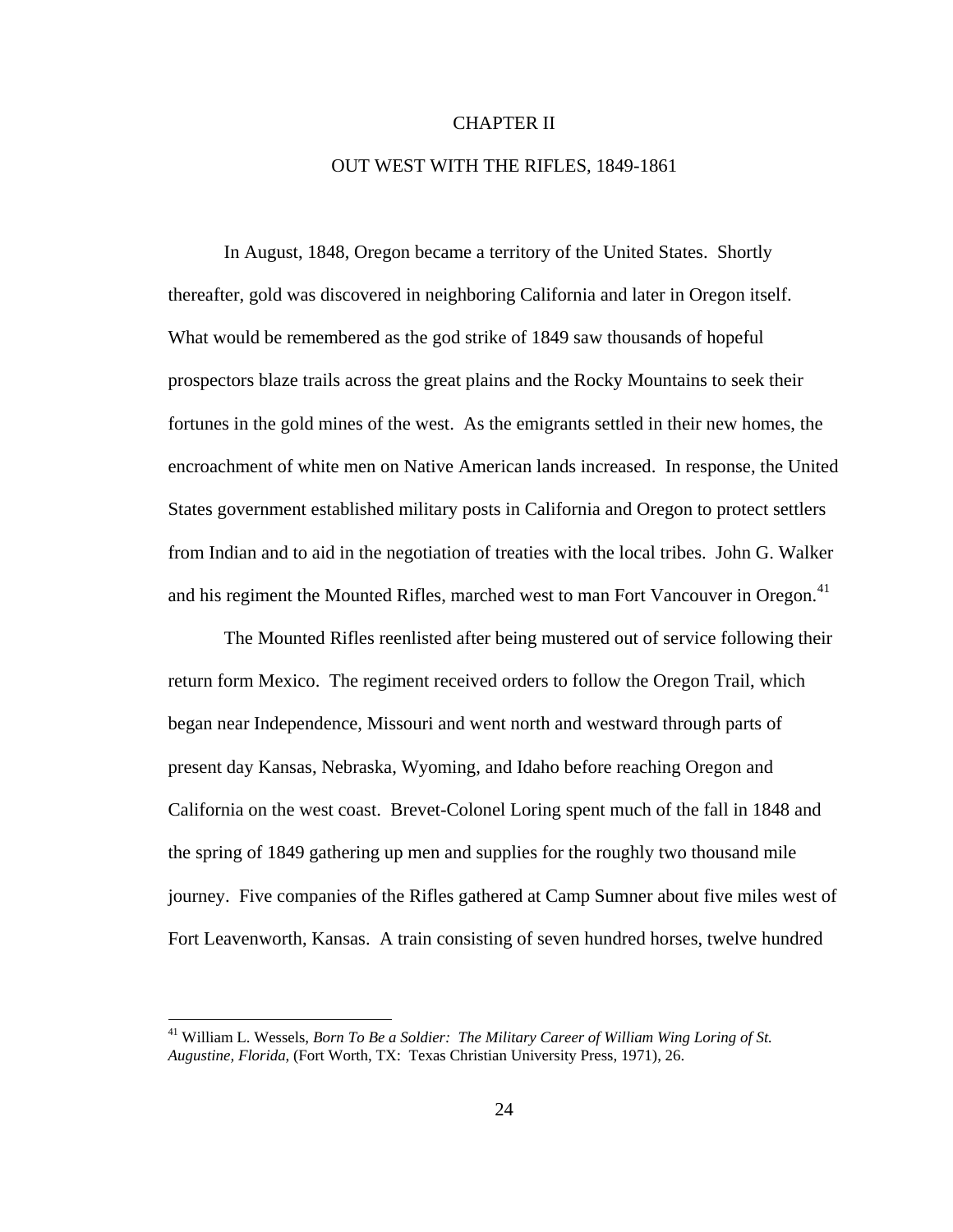mules, a large quantity of oxen, and one hundred seventy wagons accompanied the regiment. The Rifles marched west from their camp on May 10, 1849.<sup>[42](#page-29-0)</sup>

 The first leg of the expedition saw the Rifles headed west toward Fort Kearney, Nebraska, on the Platte River, about three hundred miles distant. The column had a very difficult experience during the march to Fort Kearney. Loring later wrote, "In consequence of the recent rains, later that usual, the road in places had become almost impassable, the streams much swollen, and many of them had to be bridged, occasioning delay on the march. Our animals were in a weak state, many of them unbroken, the wagons overloaded and poorly equipped, and in part driven by soldiers and inexperienced citizens. This made the commencement of the march a very arduous one." The regiment pushed on an arrived at Fort Kearney on may 31.<sup>[43](#page-29-1)</sup>

 At Fort Kearney, Walker's company joined with the rest of the command for the trek west. Before resuming the march, Loring decided to divide up the command into three divisions for the rest of the expedition. Traveling in front of the Rifles were thousands of emigrants moving west to seek their fortunes in the gold mines. He determined that finding adequate pasturage for his large command traveling across the countryside in the wake of such a large migration of people required the column to move in smaller groups. The Rifles left Fort Kearney on June 3 with Brevet-Major Stephen

<span id="page-29-0"></span><sup>42</sup> Report of William Loring, October 15, 1849, *The March of the Mounted Riflemen: From Fort Leavenworth to Fort Vancouver, May to October, 1849*, Raymond W. Settle, ed., (Lincoln, NE: University of Nebraska Press, 1989), 331.

<span id="page-29-1"></span><sup>43</sup> Loring Report, *The March of the Mounted Riflemen*, 331.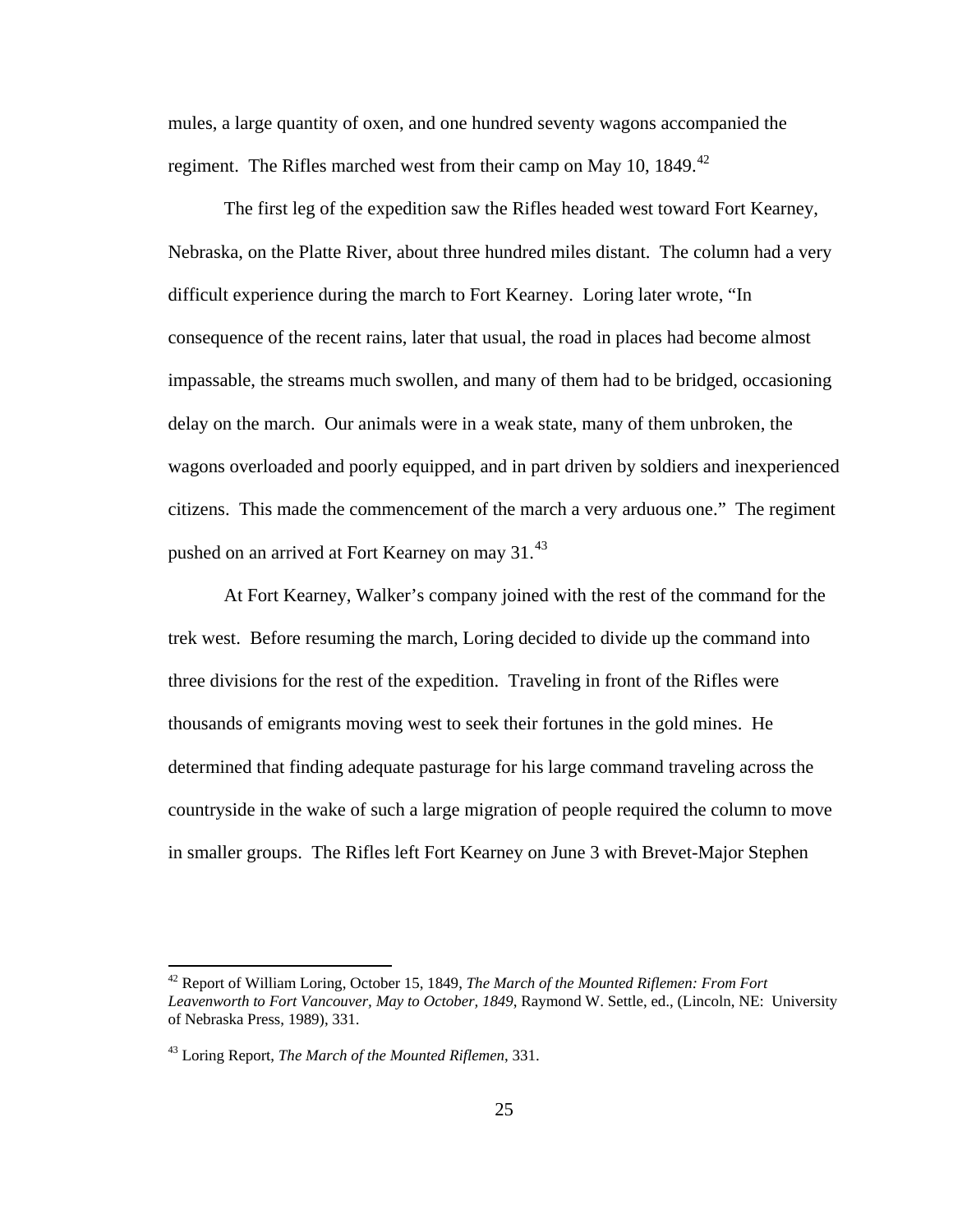Tucker leading the first division, Major George B. Crittenden leading the second division, and Brevet-Lieutenant Colonel Jacob Backenstos leading the third division.<sup>[44](#page-30-0)</sup>

 As the column moved farther west, it encountered the first deadly challenge to its progress, cholera. All along the trail, evidence of the disease and its effect on the emigrants ahead of the Rifles became apparent. Major Osborne Cross wrote, "Much fear was entertained that the cholera would increase. We certainly had every reason to suppose so, from the many deaths among the emigrants along the road and their present helpless condition. Within the last four days the command had lost several men by cholera, and it had every indication of increasing among them." The army kept the disease from spreading however, "by timely aid and proper precaution on the part of the surgeons." The Rifles arrived at South fork on the Platte River on June13 and continued along its path to Fort Laramie, Wyoming, arriving on June 22. After a brief rest, the command moved out two days later.<sup>[45](#page-30-1)</sup>

 The Rifles reached the North fork of the Platte River on July 2. Rains and melted snow swelled the stream, causing the command to have to ferry itself across the water. Loring later commented, "I would recommend that future expeditions be provided with boats or pontoons for ferrying wagons, not only for use at this stream, but at others on the route," Moving along, Loring made notes about possible areas for future military forts, describing places near Horseshoe and Deer creeks as 'having advantages for military posts; the lands are good with great abundance of pasturage and timber." The Rifles

<span id="page-30-0"></span><sup>44</sup> Ibid., 332.

<span id="page-30-1"></span><sup>45</sup> Ibid., 331-333; Journal of Osborne Cross, *The March of the Mounted Riflemen*, 74.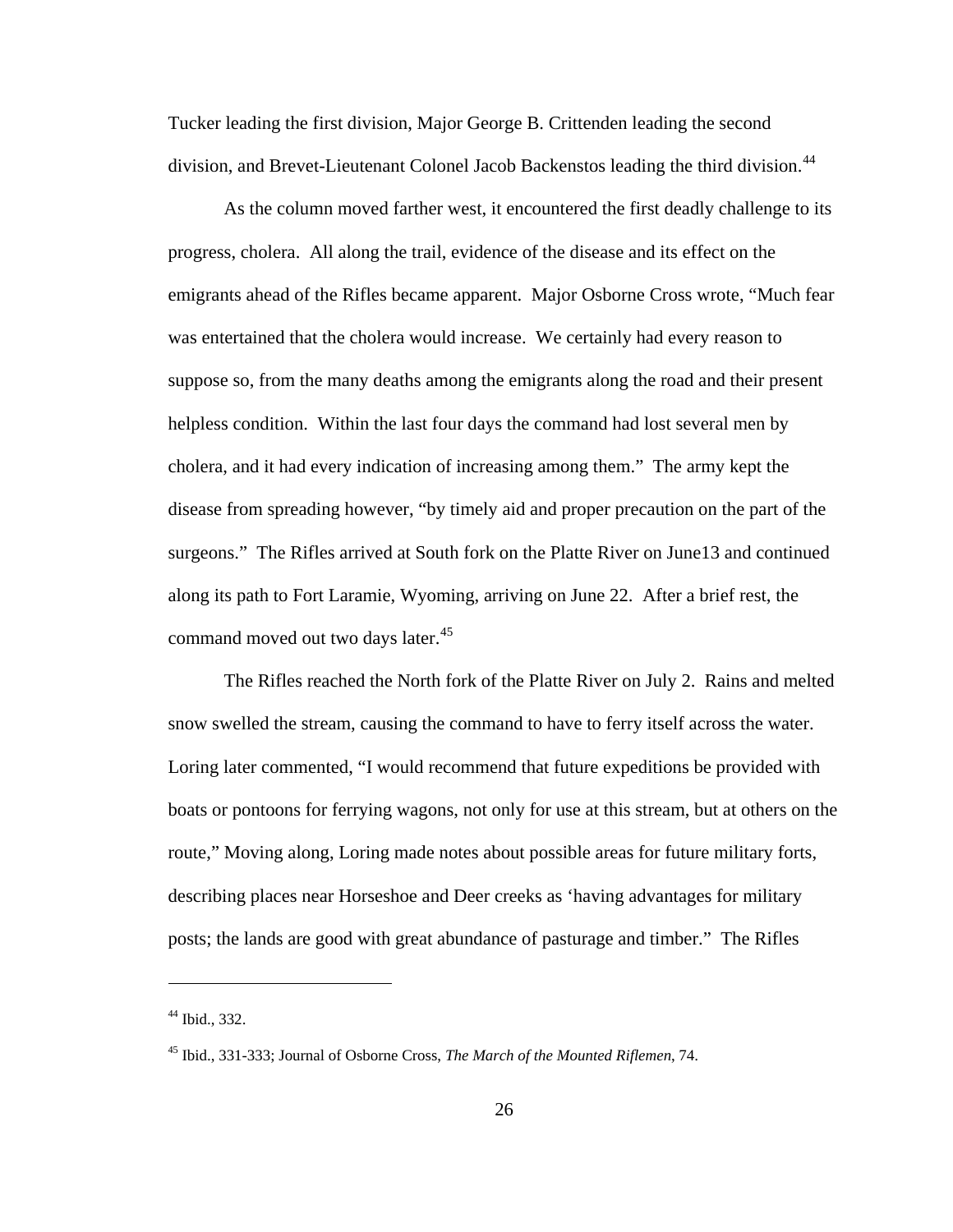continued on to the distinct landmark of Independence Rock, near the South Pass in western Wyoming.<sup>[46](#page-31-0)</sup>

 As the regiment neared the cut-off to the trail that led to California, it faced the problem of desertion amongst the rank and file. Osborne Cross expressed his concern over the recent desertions: 'Four men ran off last night, taking a complete outfit with them. This was not very unexpected to us when we considered the material of which the regiment was composed. Many men merely enlisted, it is well known, for the purpose of getting comfortably transported to California at the expense of the government, and not from any partiality for the profession of a soldier." To deal with this threat to the command, Loring issued a decree on July 8 offering a \$200 reward for the capture of deserters. The notice had the desired effect as Loring later wrote: "Many had already deserted, and I had certain information that large numbers were to follow. Every exertion had been made to avert it, and frequent pursuit and all other means had been resorted to without avail. Upon publishing the notice desertions immediately ceased, and although we passed several roads leading to California few or no attempts were made."<sup>[47](#page-31-1)</sup>

 The Rifles marched along the Platte River until they reached the South Pass on July 16. The regiment had advanced almost a thousand miles since leaving Fort Leavenworth. The men faced many difficulties and hardships along the journey. The columns could almost never find adequate wood for fires. Cross wrote that they had reached a part of the country where "a tree might be looked on as a curiosity." The

<span id="page-31-0"></span><sup>46</sup> Loring Report, *The March of the Mounted Riflemen*, 333-334.

<span id="page-31-1"></span><sup>47</sup> Ibid., 335; Journal of Osborne Cross, *The March of the Mounted Riflemen*, 69.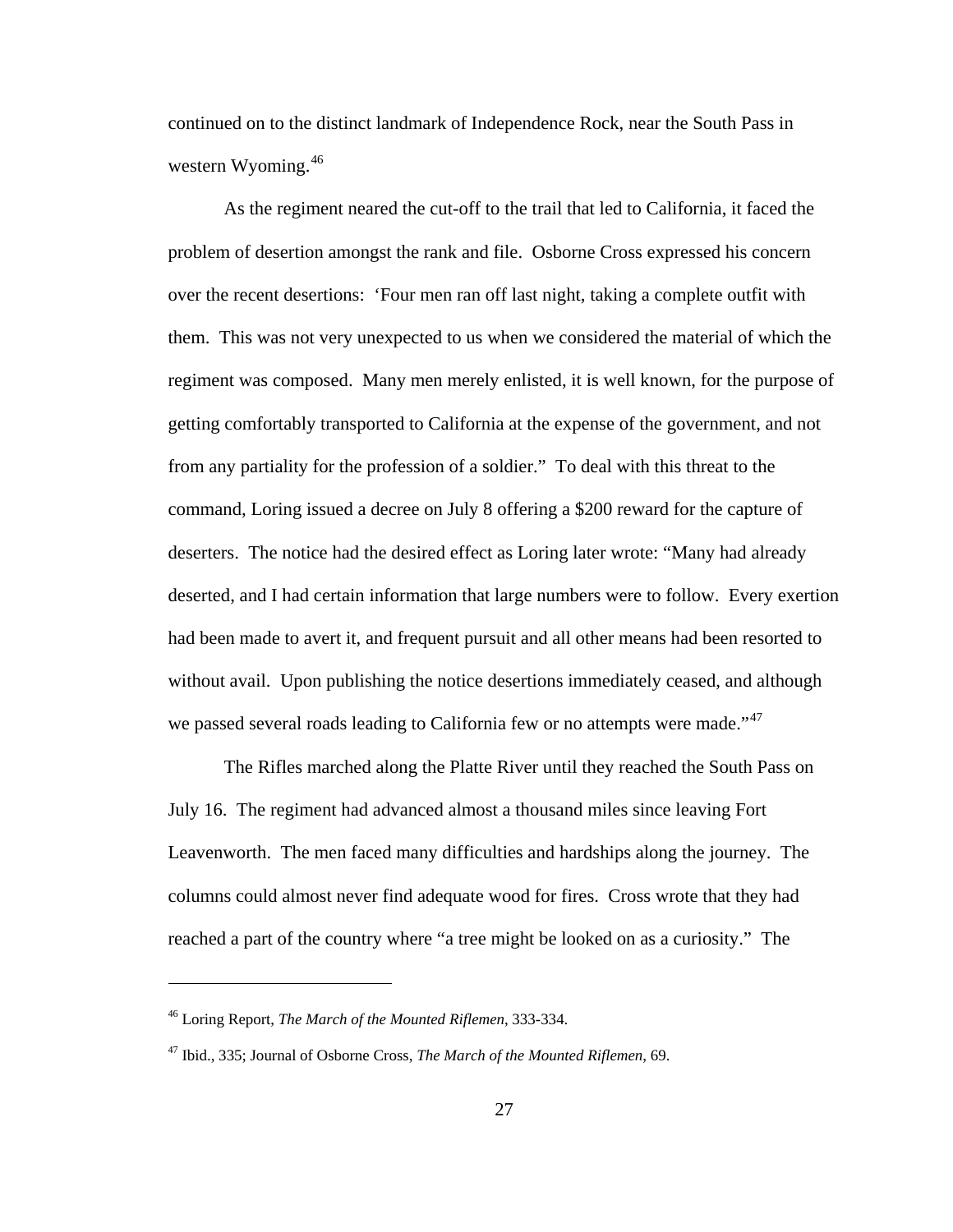animals were often without sufficient forage because of the large groups of settlers traveling along the same route. Major Cross estimated that eight to ten thousand wagons and their teams had passed before the regiment. Lack of grazing caused the soldiers to send their horses and mules up to ten miles off the trail to find pasturage to preserve the strength of the animals and prevent starvation. The Rifles also had to contend with nature as storms pelted the men with rain causing flooded streams and mud, wind blew through mountain passes, sending dust mixed with alkali into the soldiers' eyes, the temperature was hot during the day and chilling at night, and lightning continuously posed the threat of stampeding the animals.<sup>[48](#page-32-0)</sup>

 Despite the hardships of the expedition, the Rifles did experience many firsts during the march to Oregon. Many of the men saw buffalo and antelope for the first time in their lives. Hunting these animals became a favorite pastime while on the march. According to Major Cross: "Today buffalo were seen for the first time, which created no little excitement. We had been hoping for several days to be gratified with a sight of them, for the road was entirely destitute of interest, and we were much pleased on hearing the news that game was so near us. We were now getting into a section of the country where it is generally found abundantly in the spring, and looked forward to something in the way of sport to divert us from our monotonous life for a time. A journey over a prairie affords no pleasure except that of hunting, and when that cannot be found any

<span id="page-32-0"></span><sup>48</sup> Journal of Osborne Cross, *The March of the Mounted Riflemen*, 71, 80-81, 109, 125.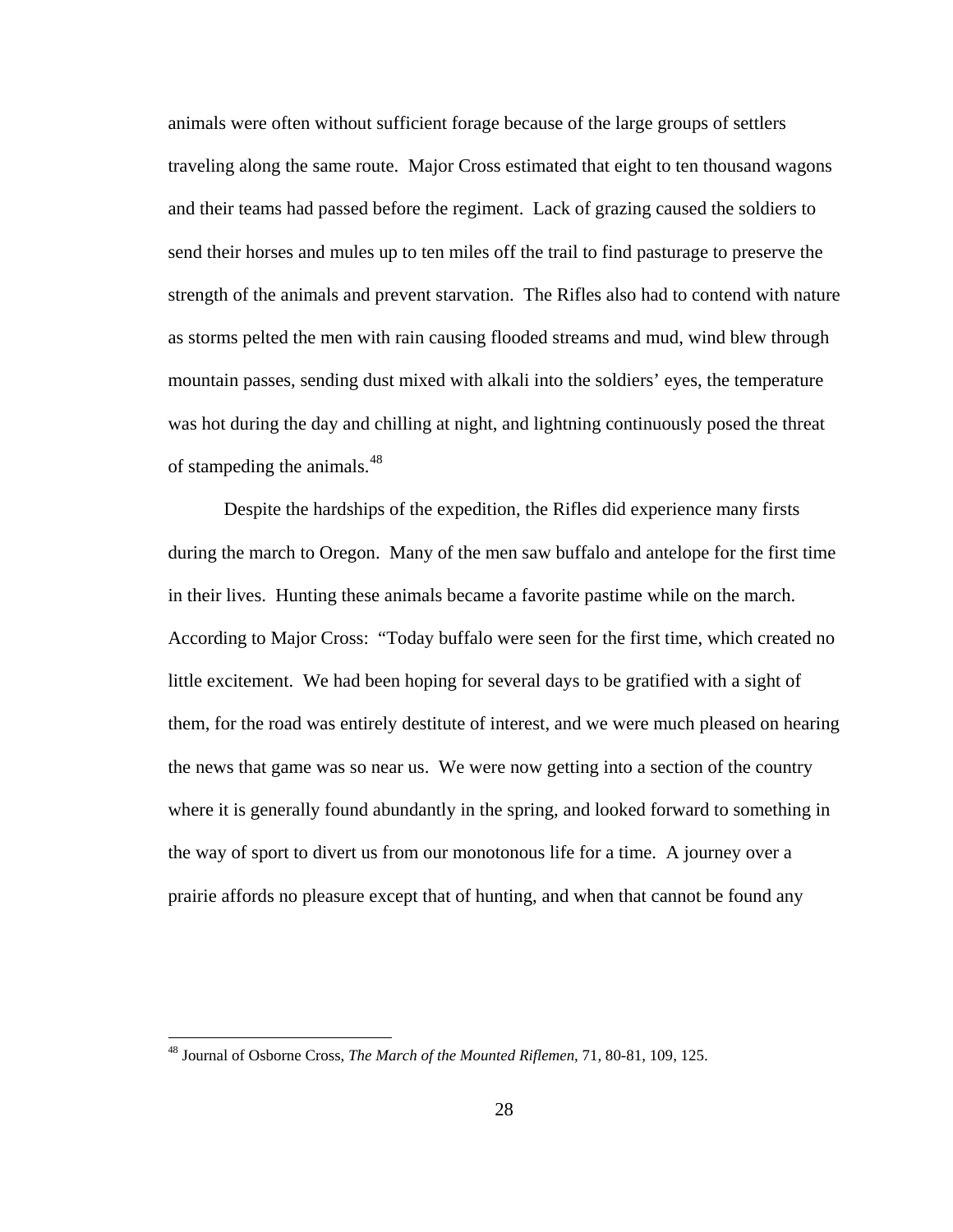other scenery if more preferable." The Rifles also saw their first Indian war party, a group of Sioux under Bull Tail, searching for the Pawnee.<sup>[49](#page-33-0)</sup>

 The columns ferried across the green River on July 21 and marched along the Big Muddy River, descending into the Bear River Valley before reaching Fort hall, in the Portneuf River Valley of modern Idaho in early August, 1849. While near Fort Hall, Loring made note of the countryside to suggest future posts and routes in that portion of the country. He wrote: "There will no doubt be a better and nearer road to Oregon and California by way of Cache Valley or the Salt Lake. In that event the Cache Valley or the Salt Lake will be the most desirable points for the establishment of a post." Loring detached Company F for duty at Fort hall, reducing the size of the train. Loring reorganized the regiment from three divisions into two divisions under Tucker and Backenstos. The command left Fort Hall on August 7 and  $8^{50}$  $8^{50}$  $8^{50}$ .

 The columns reached the first crossing of the Snake River on August 17 and marched to Fort Boise, Idaho near the second Snake River crossing on August 29. With the horses and mules severely weakened from traveling through the rocky and hilly country, the command stopped at Malheur Creek, fifteen miles from Fort Boise. Here the soldiers dismounted and drove the horses for the rest of the march. Some of the troops advanced in front with baggage and provisions while the remainder of the train, the weaker animals, and one company followed with shorter, easier marches.<sup>[51](#page-33-2)</sup>

<span id="page-33-0"></span><sup>49</sup> Ibid., 69-70; Wessels, *Born To Be A Soldier*, 28.

<span id="page-33-1"></span><sup>50</sup> Loring Report, *The March of the Mounted Riflemen*, 336-337.

<span id="page-33-2"></span><sup>51</sup> Ibid., 338-339.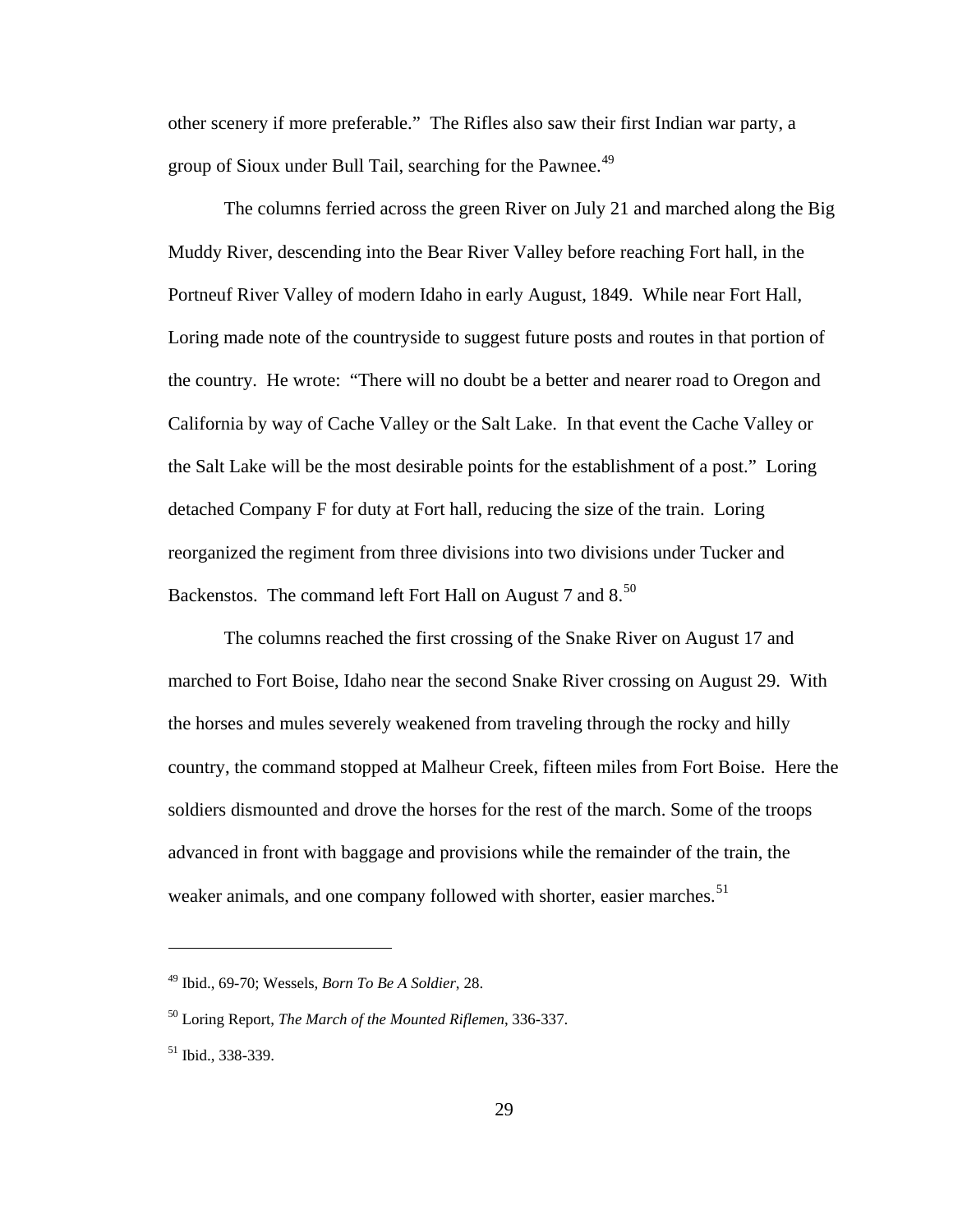Resuming the march, the Rifles reached the Grande Ronde River on September 8 and 10. Here the troops met several chiefs of the Cayuse and Nez Perce Indians, described a "friendly and intelligent." The Indians possessed exceptional horses known for their strength and endurance. Loring commented: "In the absence of American horses they would answer for cavalry, and may be had very reasonably." Leaving the Grande Ronde on September 10 and 13, the command ascended the Blue Mountains and entered the Umatilla River Valley. The columns continued until reaching the Columbia River on September 16 and the Dalles of the Columbia River on September 22 and 26. In an effort to reach its final destination before the onset of the rainy season, Loring split up the command, with a detachment of men to move on the trail along the Columbia River to Fort Vancouver, a lightly loaded wagon train to move over the Cascade Mountains, and the remainder of the command with the baggage to be transported on the Columbia and Willamette Rivers to Oregon City. The small detachment reached Fort Vancouver on September 30 and then the regimental headquarters in Oregon City on October 2. The remainder of the regiment arrived in Oregon City on October 8 and  $9.52$  $9.52$ 

 Walker and his unit had marched over two thousand miles through some of the most difficult country and very harsh conditions. Despite the danger, the Rifles could proudly acknowledge they had successfully made the journey with relatively few losses. More importantly, the regiment learned what to expect on such an expedition and could report its experiences to the War Department. The men learned about the nature of the

<span id="page-34-0"></span><sup>52</sup> Ibid., 339-340.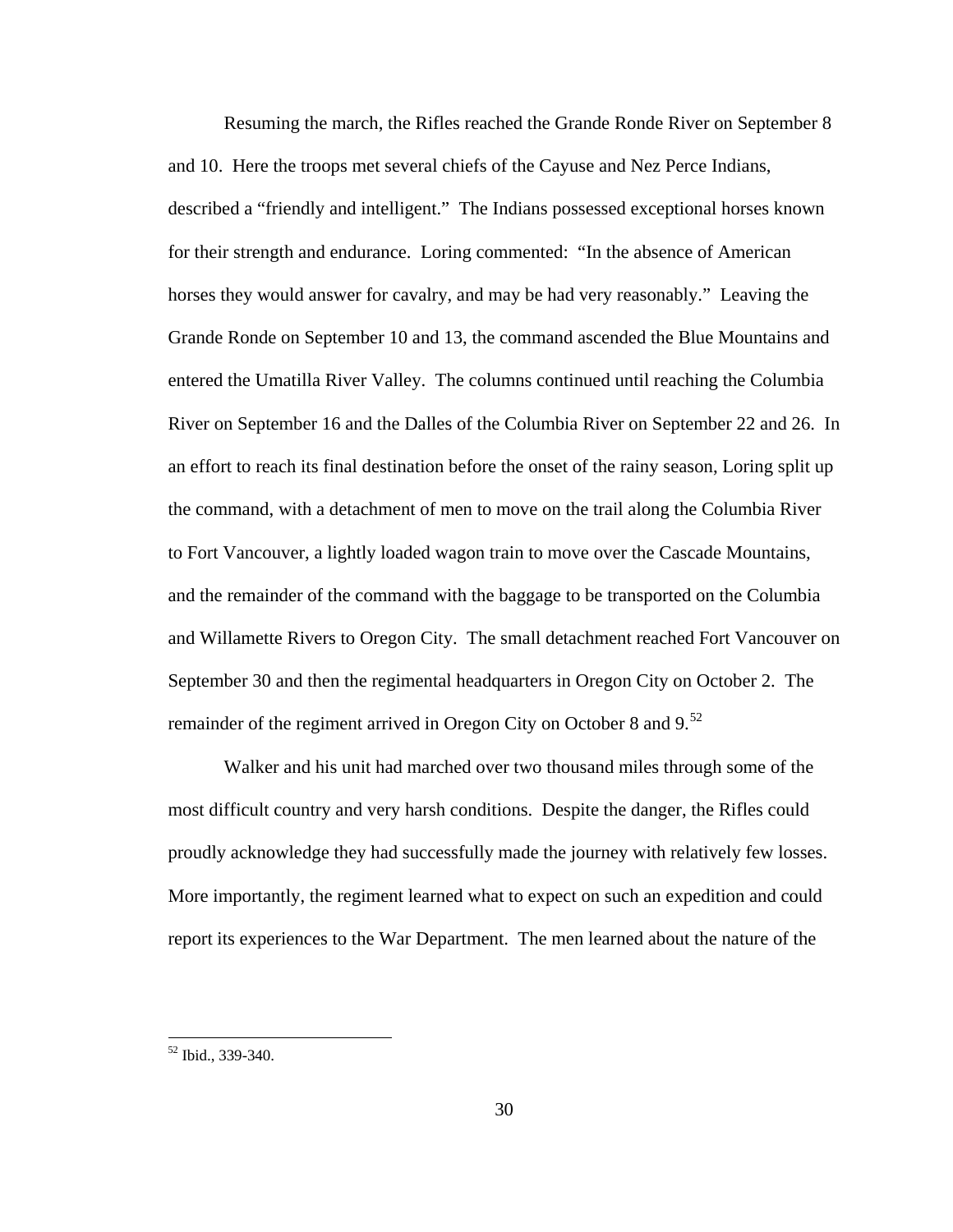terrain, the weather, the Indian inhabitants, the best routes, locations for future posts, and the logistical necessities for a safe expedition across the western United States.

 The arrival in Oregon did not see the end of the problems faced by the Mounted Rifles. Gold was discovered in the Pogue and Klamath Rivers in late 1849 and early 1850. In March, 1850, one hundred twenty men from the regiment deserted en masse to seek quick wealth. According to a member of the regiment, it proved hard to keep men in the rank and file with eight dollars per month, when civilians nearby could make twice that amount in a single day. On March 12, the Rifles sent a party including Walker and almost one hundred men to hunt down the deserters. The force crossed the Calapooya Mountains and captured fifty-six of the fugitives in the Umpqua Valley. Here the Rifles met a civilian search party led by Governor Lane. The Rifles turned the prisoners over to Lane and moved on, rounding up seventeen more deserters at the Klamath River. For almost thirty days the search party tracked down the escapees until most were caught in a poor state, described as "hungry, cold, barefoot, threadbare, lost, and disheartened."<sup>[53](#page-35-0)</sup>

 To avoid desertion problems, Loring moved the headquarters of the eleventh Military District from Oregon City to Fort Vancouver. He kept the men of the regiment occupied with building the barracks and the other buildings for the fort. One soldier commented of the stay in Oregon, "There was no actual service to occupy us, nor any

<span id="page-35-0"></span><sup>53</sup> Wessels, *Born To Be A Soldier*, 36; Anonymous Soldier, "Recollections of the Rifles," *Southern Literary Messenger*, 33, no. 17 (1861), 371-380.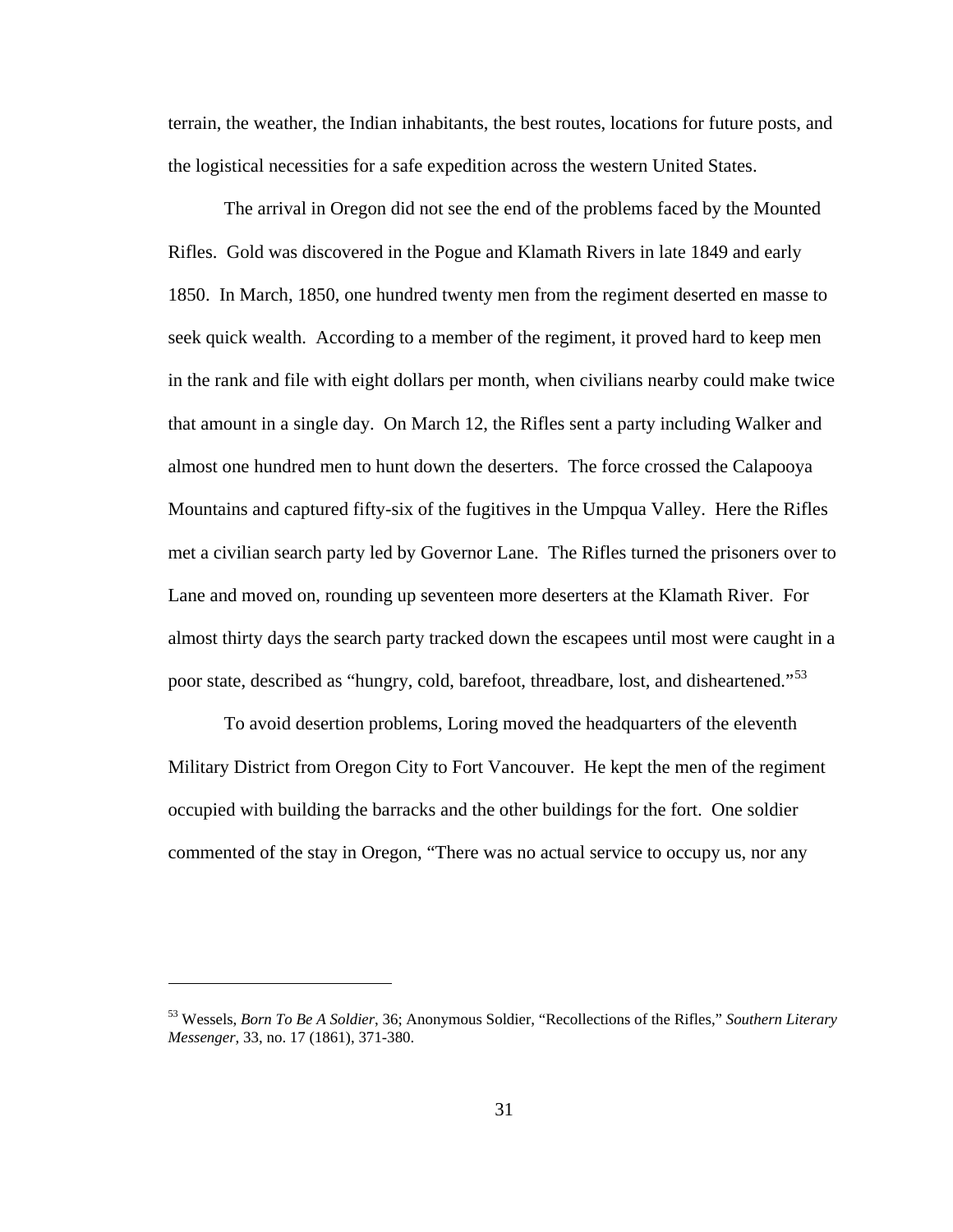prospect of it. On the contrary, we were almost exclusively engaged as day-laborers, in constructing houses, etc. at the various posts."<sup>[54](#page-36-0)</sup>

 Walker and the Rifles would not stay long in Oregon as orders requested their return to Jefferson Barracks, Missouri in May, 1851. Walker received promotion to captain on June 30, 1851 and was chosen to assist Captain Phil Kearney and Lieutenant James Stuart in transferring the horses to the First Dragoon regiment before departing from California. The officers and non-commissioned officers returned to Missouri on ships and reached the barracks in July. The regiment mustered out and then re-enlisted for service on the Texas frontier.<sup>[55](#page-36-1)</sup>

 The Rifles then marched into Texas where the companies were detached to various posts along the border and frontier to confront threats from marauding Indians. Life on the frontier proved very rough on the Rifles. The troops lived in crudely constructed military posts in Texas, of which one trooper later commented, "The quarters for the troops were insufficient for the preservation of health, or the promotion of their comfort. And except our tents, we were without shelter for the most part of our Texas service." The same soldier however felt that service in Texas conditioned the men into rugged outdoorsmen and good hunters. The regiment also learned new tactics for mounted troops, that introduced using the revolver and the rifle to fight dismounted and in single rank formations.<sup>[56](#page-36-2)</sup>

<span id="page-36-0"></span><sup>54</sup> Wessels, *Born To Be A Soldier*, 36; Ananymous Soldier, "Recollections of the Rifles," 376.

<span id="page-36-1"></span><sup>55</sup> Dabney H. Maury, *Recollections of a Virginian in the Mexican, Indian, and Civil Wars*, (New York: Scribner and Sons, 1894), 57-58; Wessels, *Born To Be A Soldier*, 37.

<span id="page-36-2"></span><sup>56</sup> Maury, *Recollections of a Virginian*, 95-96; Anonymous Soldier, "Recollections of the Rifles," 378.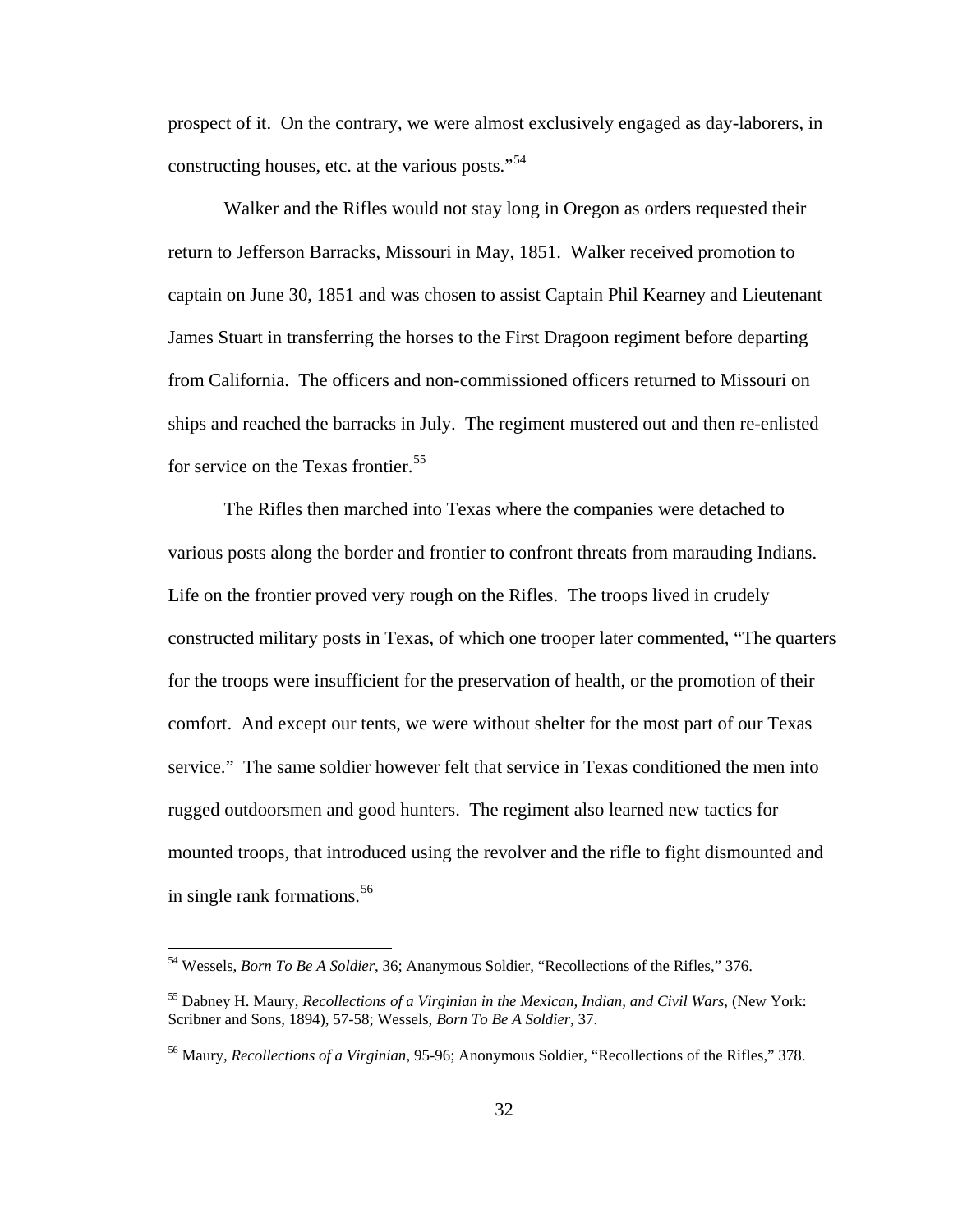The Rifles did see a significant amount of action while in Texas. Soon after their arrival, some of the troops engaged a small Comanche band attempting to cross the Rio Grande following a raid. Several other small, but successful encounters with Indians occurred. In one incident, a captain named Van Buren and a small group of Rifles tracked Comanches for five days before routing them near the Precenios.<sup>[57](#page-37-0)</sup>

 In 1854 General Persifor Smith led an expedition into New Mexico. Smith had an escort of one hundred men, composed of ten men from each company under the command of Walker and a mountain howitzer and crew commanded by Lieutenant Dabney Maury. The column and its wagon train marched almost thirty miles per day, making stops at Wild Rose Pass and Fort Davis, both on Lympia Creek. The column then moved toward the Rio Grande and then on to El Paso. At Eagle Spring the column came upon a man named Campbell who told the troops that Indians had stolen about fifty of his cattle. Walker and about forty Riflemen pursued the Indians through the mountains for three days. On the morning of the third day, Walker and his command surprised and attacked an Indian village of about fifty lodges. In the ensuing fight, the Rifles killed an Indian chief and twelve of his warriors while Walker lost only one man killed and several wounded. The cattle had already been butchered, so Walker and his men destroyed the lodges and supplies and returned to Smith's column a few days later. The column marched to El Paso and Fort Filmore then retraced its route back to San Antonio.<sup>[58](#page-37-1)</sup>

<span id="page-37-0"></span><sup>57</sup> Anonymous Soldier, "Recollections of the Rifles," 378.

<span id="page-37-1"></span><sup>58</sup> Ibid., 378-379; Maury, *Recollections of a Virginian*, 84-93.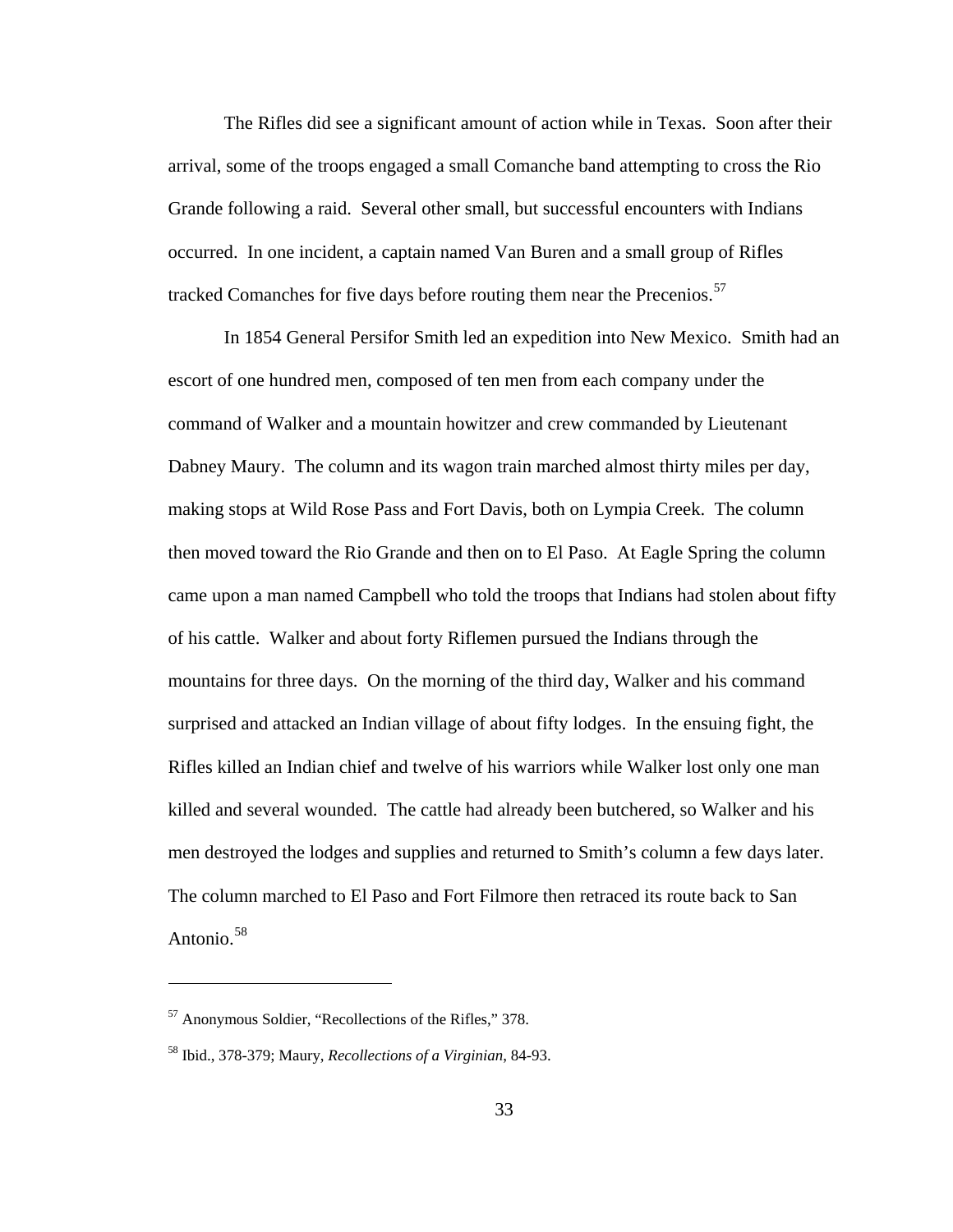In the summer of 1856 the army transferred the Rifles to New Mexico and the regiment once again scattered across the frontier with its headquarters posted at Fort Union. The fort stood in stark contrast to the dwellings of Texas. The walls made of thick adobe kept the rooms cool in the summer and warm in the winter. In the middle sat the parade ground surrounded with the enlisted barracks on one side and officer quarters on the other. As in Texas, the Rifles had numerous encounters with Indians. The most memorable engagement occurred when eighty-five Riflemen engaged a large Comanche force two days from Fort Union. The Rifles pursued the Indians vigorously through unknown territory, over mountains and rough roads in extremely cold weather. On the morning of the eighth day of the pursuit, the Rifles attacked the Comanche camp of about one hundred fifty lodges. The Rifles caught the Comanches by surprise and after a sharp fight chased them into the nearby mountains, killing thirty-five of their number and losing only four wounded.<sup>[59](#page-38-0)</sup>

 In 1857 and 1858, the Mormon War broke out between the Mormon followers of Brigham Young and the United States government. The Mormons expressed anger over President James Buchanan's appointment of Alfred Cummings, who the Mormons considered a "gentile," as governor of Utah. Brigham Young threatened to forcefully resist any U.S. troops sent into Utah to enforce the appointment. The U.S. soldiers en route to Utah sent a small detachment to New Mexico to obtain supplies. Loring offered a company of Rifles under Captain John Marcy to escort the supplies to the column and

<span id="page-38-0"></span><sup>59</sup> Anonymous Soldier, "Recollections of the Rifles," 379; Maury, "Recollections of a Virginian," 118-119.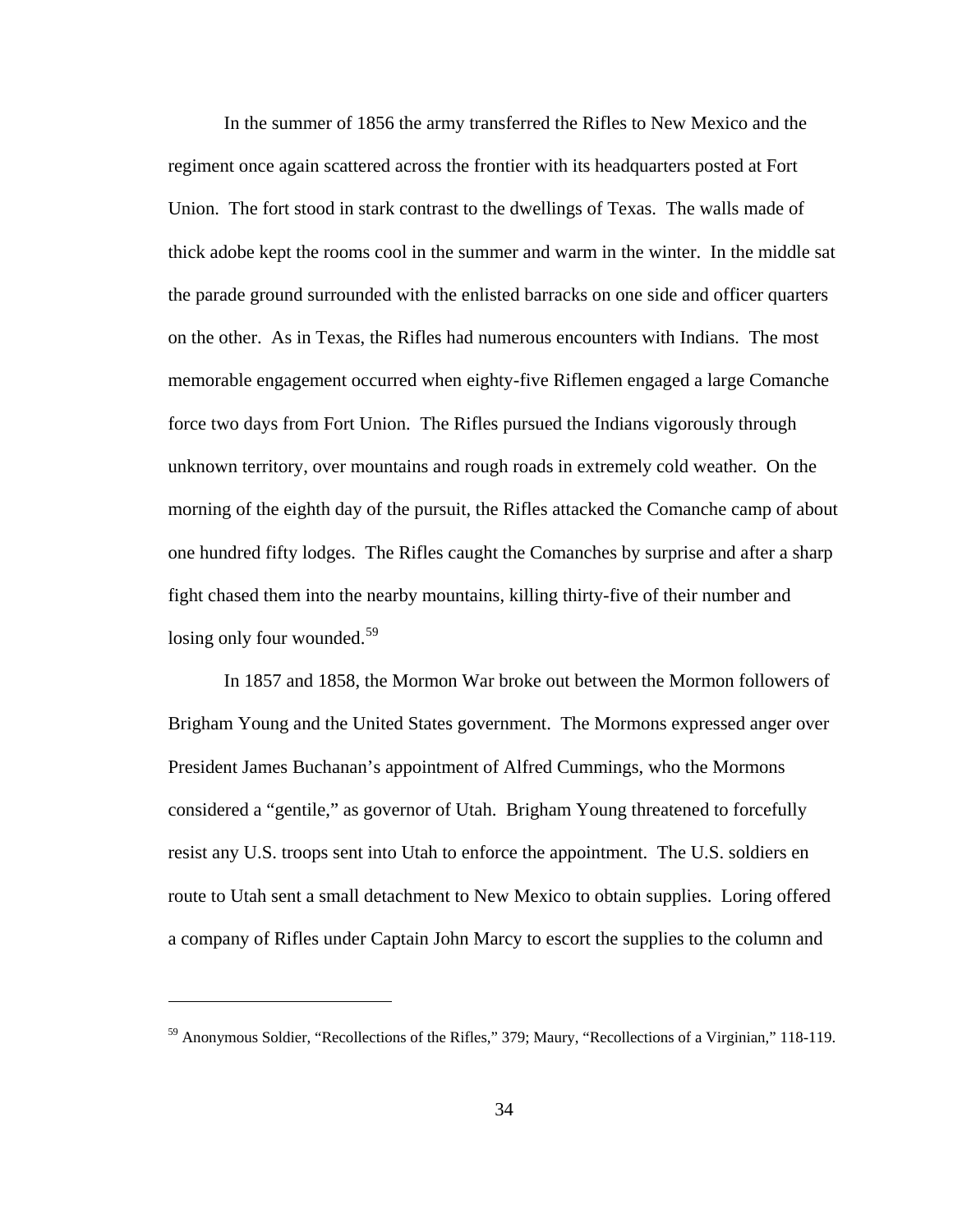protect it from Mormons who might attempt an ambush. On April 15, 1858, Loring ordered Walker and eighty-five Riflemen along with two hundred infantry to join Marcy. After assembling on the Red River, the column marched west, arriving at the camp of Colonel Albert Sidney Johnston in June. As the Rifles marched the Mormons and the U.S. government resolved their differences and Governor Cummings was permitted to stay.<sup>[60](#page-39-0)</sup>

 Throughout the 1840s and 1850s, Navajo Indians launched raids in northwest New Mexico and northeast Arizona and were a serious threat to Mexicans and Pueblo Indians in the region. The U.S. Army launched expeditions against the Navajo during the Mexican War and later in 1849, resulting in treaties. The treaties did not have a lasting effect as the Navajo lived in small bands that had relatively little influence or control over each other. The raids continued and New Mexico congressman Hugh Smith reported in 1850 that between October 1, 1846 and October 1, 1850, the Navajo and Apache had stolen 12,887 mules, 7,000 horses, 31,581 cattle, and 453,293 sheep from the settlements.<sup>[61](#page-39-1)</sup>

 Pressure from New Mexico politicians and ranchers and the need to better protect New Mexicans from Indians led to a reorganization of the Army of the West. Colonel Edwin V. Sumner took command of the New Mexico troops. Sumner built Fort Defiance at Canon Bonito, six miles north of present-day Window Rock, Arizona where the Bonito

<span id="page-39-0"></span><sup>60</sup> Wessels, *Born To Be A Soldier*, 46-47.

<span id="page-39-1"></span><sup>61</sup> From the foreword by L.R. Bailey of *The Navajo Reconnaissance: A Military Expedition of the Navajo Country in 1859*, by Captain John G. Walker and Major O.L. Shepherd, (Los Angeles: Westernlore Press, 1964), 1-3.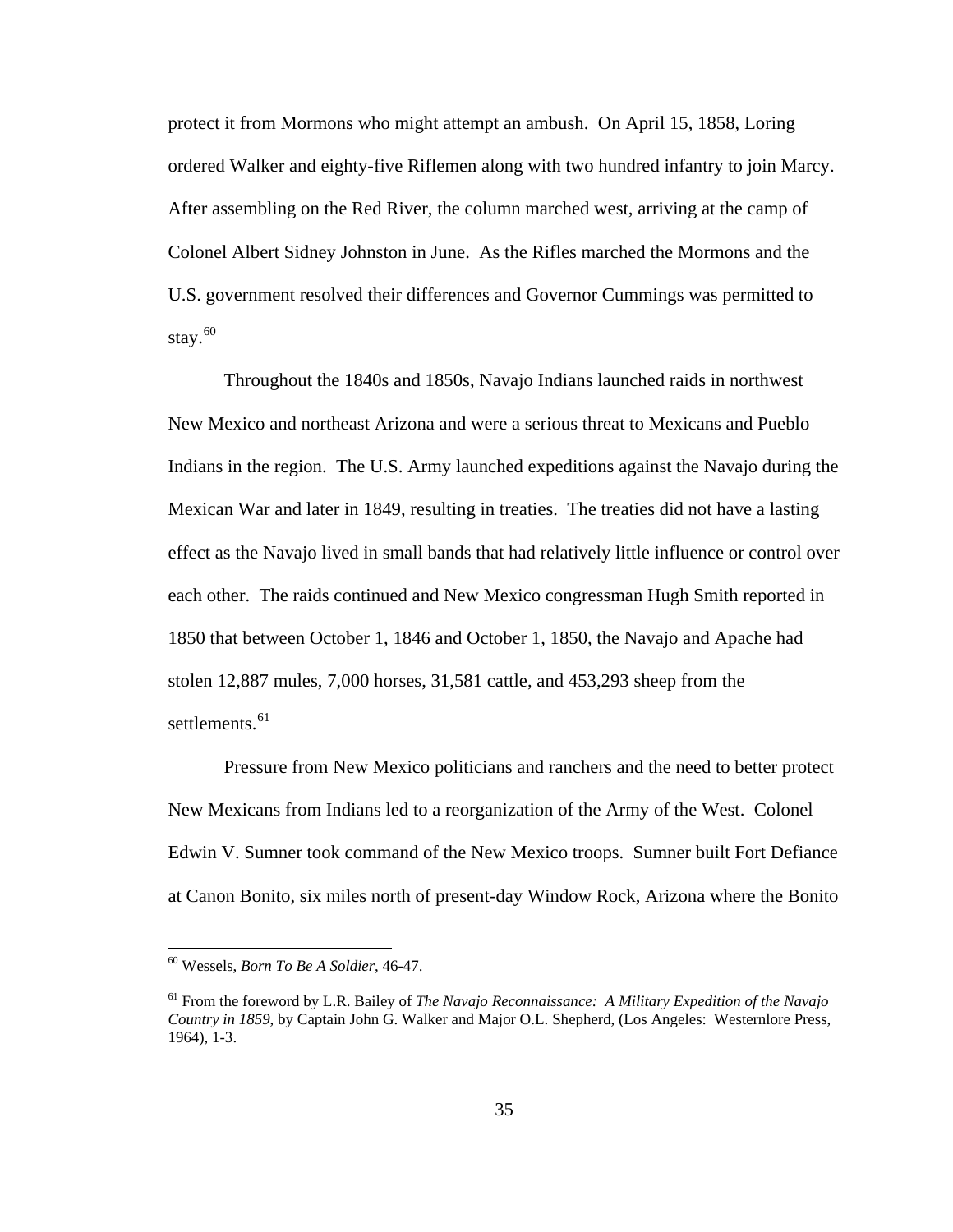Creek joins the Black Creek. The presence of the fort made the Navajos less of a threat, but the Indian agent to the Navajos, Henry Linn Dodge, proved more effective. The dedicated Dodge kept the Navajos tranquil for close to three years. Unfortunately, Indians kidnapped and murdered Dodge in November, 1856. Less successful Indian agents could not pacify the Navajo, who launched more raids in the spring of 1858. On July 12, 1858, Navajo killed a black servant belonging to the commandant of Fort Defiance. The commander, Major W.T.H. Brooks, demanded the Navajo leaders turn over the killer or risk military action. The Navajo instead turned over the corpse of a Mexican slave, further infuriating the Americans. $62$ 

 On September 9, 1858, Colonel Dixon S. Miles and three hundred ten men from the Third Infantry and the Mounted Rifles marched from Fort Defiance toward the Canon de Chelly in an unsuccessful expedition to locate Navajo. Another expedition in October resulted in nothing as the Navajo disappeared into the Red Rock country. A treaty issued in December, 1858, however, required the Navajo to pay compensation for property taken from the settlements earlier in the year. The Navajo would also release Pueblo and New Mexican captives and the entire Navajo tribe would be responsible for any future depredations committed. The treaty established a new boundary running west from a place fourteen miles west of Zunni Pueblo, moving through Bear Springs north to the juncture of the Chaco and San Juan Rivers. The boundary denied the Navajo of much of

<span id="page-40-0"></span><sup>62</sup> L.R. Bailey's foreword, *The Navajo Reconnaissance*, 3-6.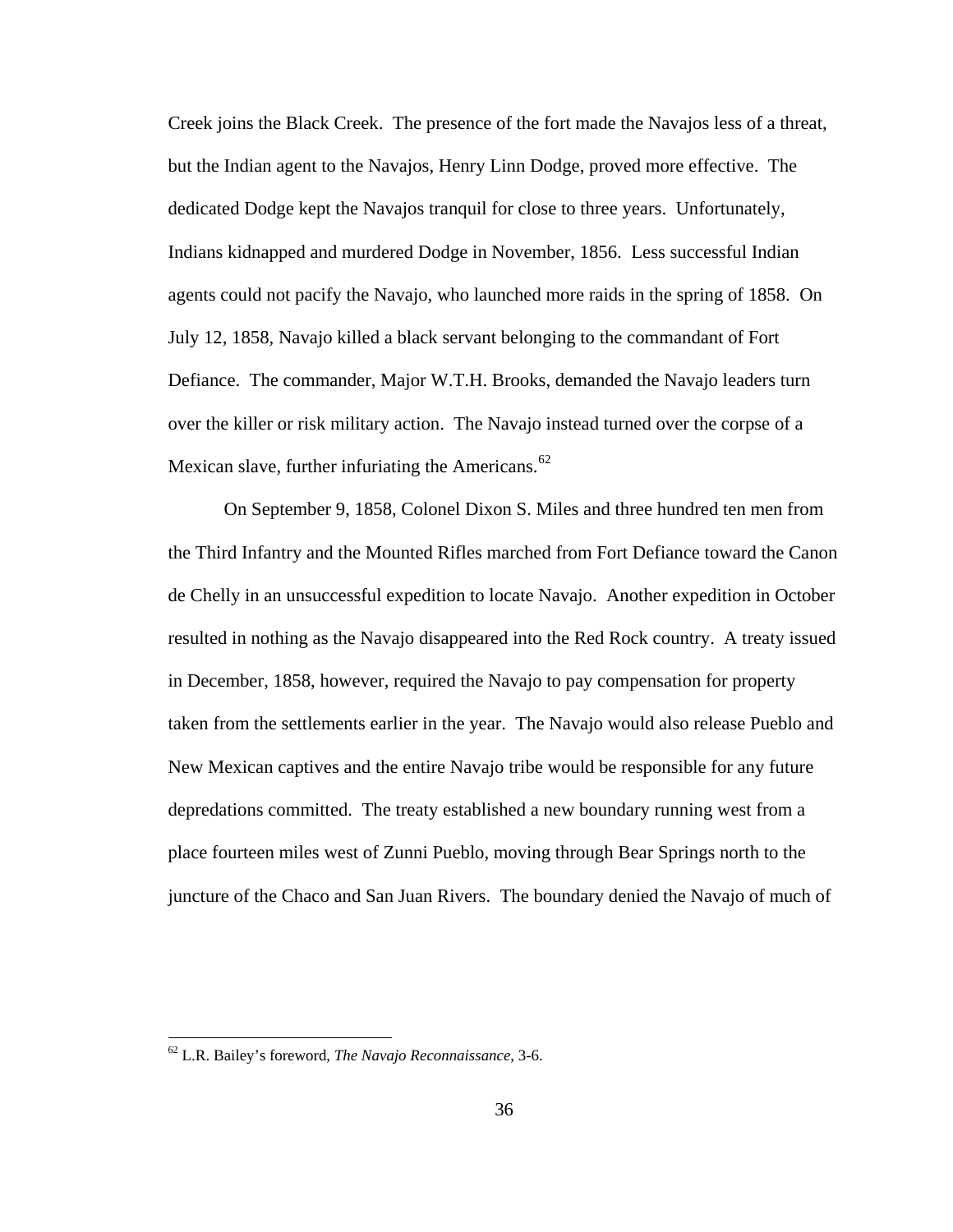the best grazing and planting land east of the Chuska-Tunicha Mountains. Of course, many of the Navajo could never submit to such regulations.<sup>[63](#page-41-0)</sup>

 Throughout the spring of 1859, many Navajos tried to honor the terms of the treaty, but many continued the raids. On May 13, 1859, a prominent rancher named Henry Connelly informed the Superintendent of Indian Affairs James L. Collins that Indians had stolen two thousand sheep and left two herders dead. The army determined that the treaty had no influence over the Indians and the situation required military force. Major John S. Simonson of the Mounted Rifles led an expedition to show U.S. military force without causing and actual conflict between soldiers and Indians. The expedition would explore the Navajo country to seek out grazing spots, planting grounds, and places of Navajo dwellings. The information obtained would be used to prepare the army for any future operations against the Navajo in the event of war.<sup>[64](#page-41-1)</sup>

 On June 12, 1859, major Simonson led Walker and a force of seven hundred men to Fort Defiance, reaching the post around the first of July. From July 5 to July 14 Simonson held three councils with Navajo headmen to negotiate reparations for stolen of destroyed property. Simonson also issued Orders No. 8 that authorized explorations of Navajo territory. Walker organized an expedition four days later, consisting of Companies C and G of the Third infantry, and his own Company K and a detachment of Company E from the Mounted Rifles.<sup>[65](#page-41-2)</sup>

<span id="page-41-0"></span> $63$  Ibid., 6-7.

<span id="page-41-1"></span> $64$  Ibid., 9-10.

<span id="page-41-2"></span> $65$  Ibid., 10-11.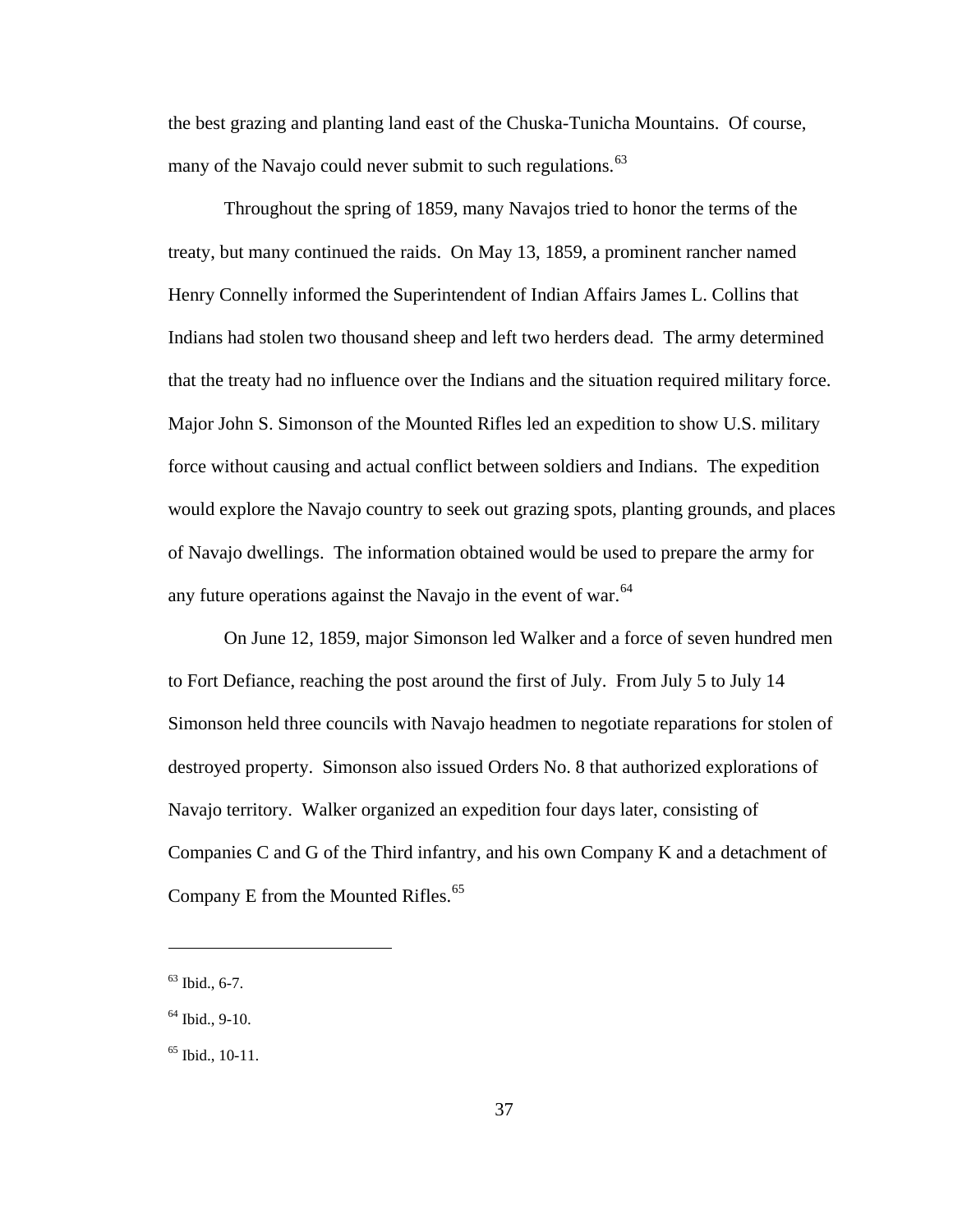Walker's command assembled at Camp La Joya near Fort Defiance on July 18 and marched north, camping the next day near the mouth of Canon de Chelly, twentyeight miles from Fort Defiance. On the morning of July 20, the column entered the canyon about a half mile below the mouth of present-day Wheatfield Creek. In his report, Walker described his motive for exploring the canyon: "The common belief is that it is in this canyon that the Navajos take refuge with their flocks and herds upon the first alarm of war, as well as the extraordinary accounts given to its natural features by the few whites that pretend to have explored it, rendered it highly desirable that this mysterious chasm should be thoroughly explored." Canon de Chelly is formed by the union of three small streams, the Estrella or Cienega Negra on the southeast, the Pala Negra or Chelly on the northeast, and the Cienege Juanica on the northwest. The command descended the slope of the canyon about a half mile below the mouth of the Cienege Juanica. The side of the canyon consisted of broken sandstone boulders that permitted the column to "zigzag down the face of the precipice," which Walker estimated to be no less that six or seven hundred feet high. $^{66}$  $^{66}$  $^{66}$ 

 According to Walker, the canyon ran nearly east to west with a width of from two hundred to three hundred and fifty yards. As the column moved along the canyon floor they saw what Walker described as giant cathedrals and fortification castles created in the sandstone walls. Walker noted that the soil was sandy, but could support underbrush growth and some crops as the troops passed corn and wheat patches. The column found

<span id="page-42-0"></span><sup>66</sup> Ibid., 11-12; Report of Capt. John G. Walker, August 3, 1859, *The Navajo Reconnaissance*, 37-39.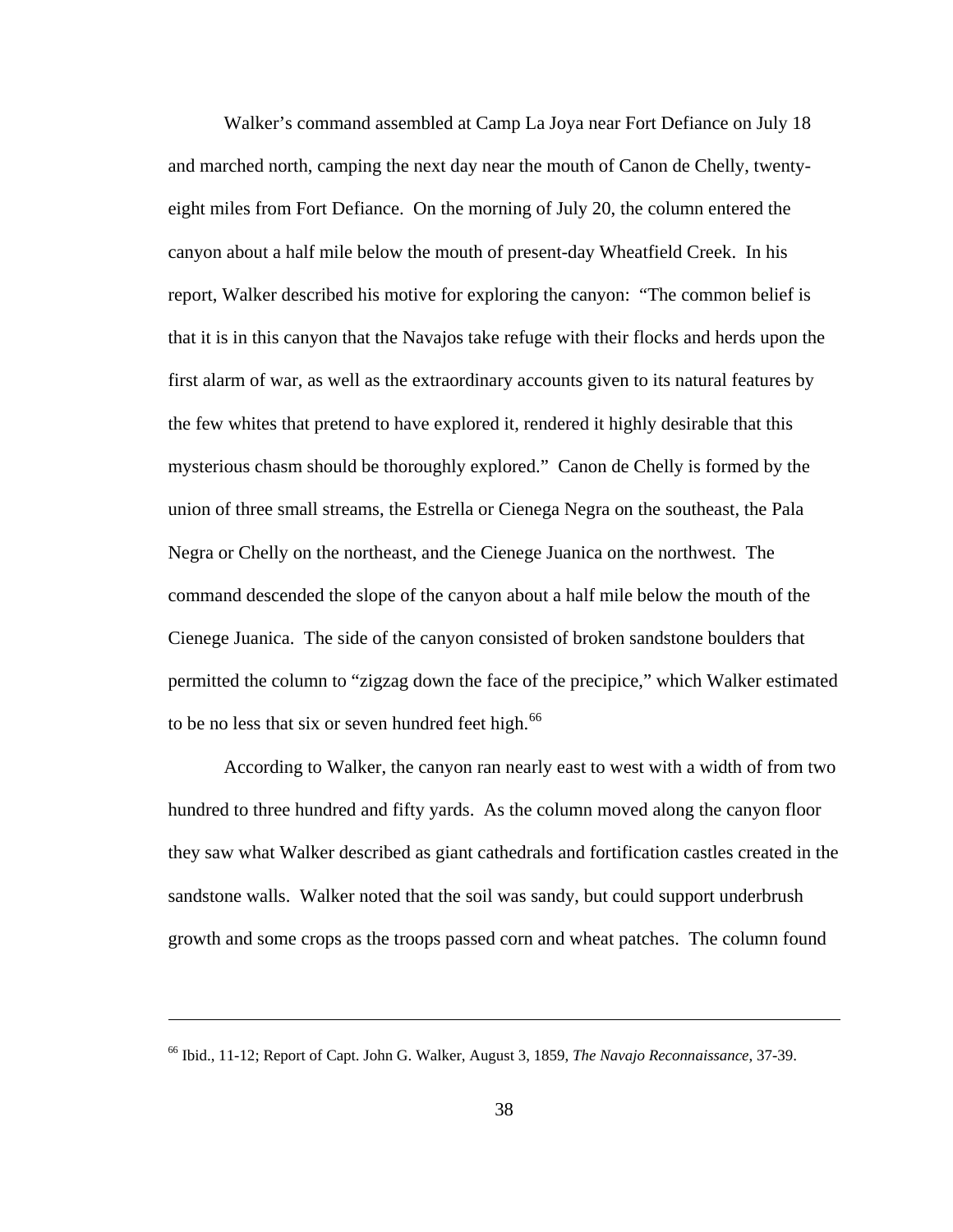water running the entire length of the canyon, but were informed by guides that water must be dug for in the dry seasons. $67$ 

 Walker's command continued through the canyon and came to an ancient dwelling partially built in the side of the canyon wall. Walker commented upon the apparent civility of its creators, mentioning the structure contained numerous rooms, doors, windows, and fireplaces, with wooden supports in an almost pristine preserved condition. Walker believed the building had to have been repaired within the year. He also noted the excellent craftsmanship of several masonry artifacts found near the ruins. Walker believed that the ruins were built by Moqui Indians years before, due to the similarity of building style with other Moqui villages he had previously seen. Walker's command also discovered a series of steps carved in the sandstone walls of the canyon from top to bottom, perhaps six or seven hundred feet high. After traveling about twelve miles, Walker camped the column near Canon Alsada.<sup>[68](#page-43-1)</sup>

 The next day, Walker took a group of Riflemen down the canyon on foot a distance of about three and a half miles. There he examined the mouth of Cienega Negra, which enters about three miles below the heart of the Chelly. Walker then proceeded to near he mouth of the Cienega Juanica and to within a half mile of the place where the command first entered the canyon two days before. With the reconnaissance complete, Walker determined the canyon to be about twenty-four to twenty-five miles in length.

<span id="page-43-0"></span><sup>67</sup> Report of Capt. John G. Walker, August 3, 1859, *The Navajo Reconnaissance*, 39-40.

<span id="page-43-1"></span><sup>68</sup> Ibid., 42-44.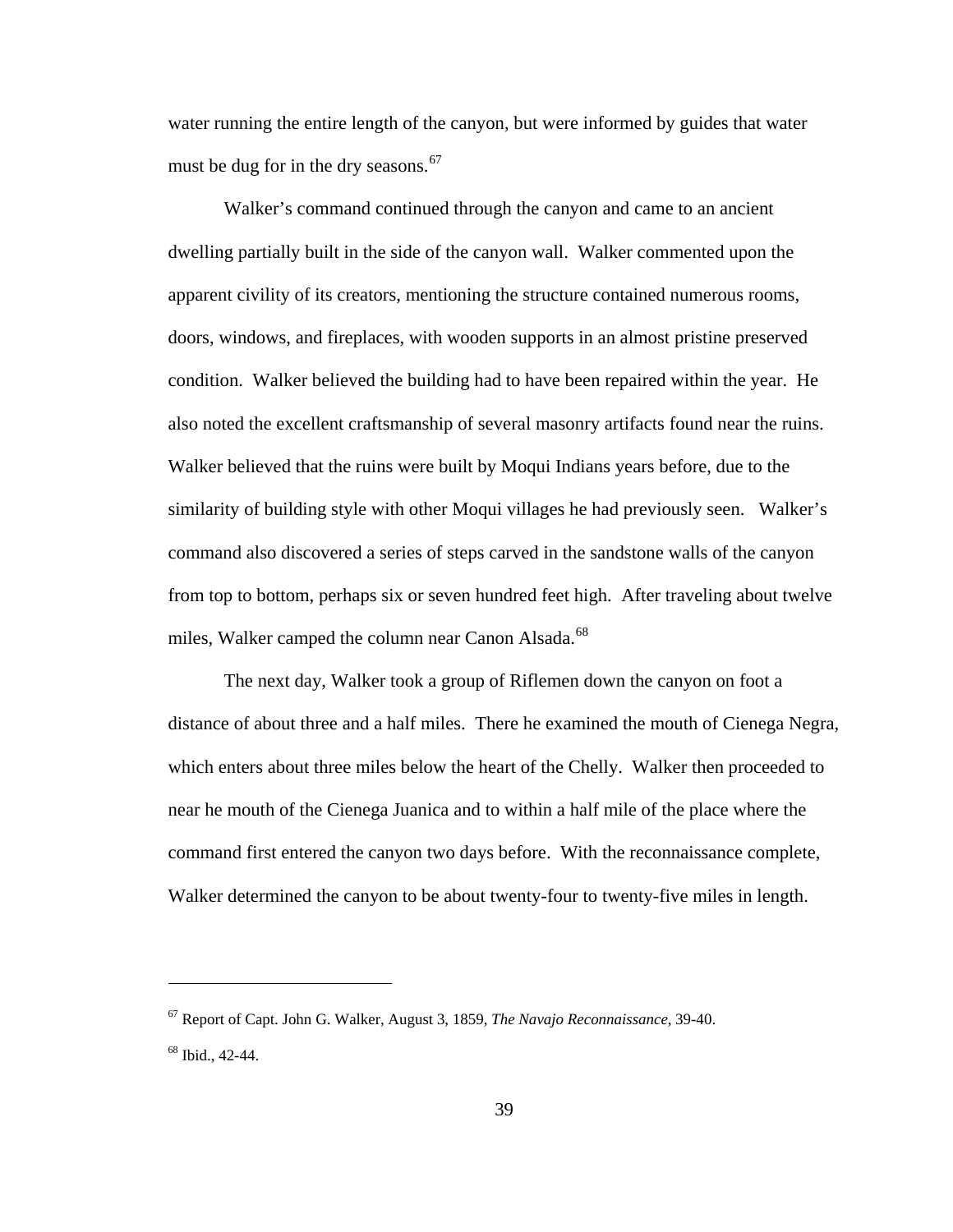After seeing the length of Canon de Chelly, Walker believed the canyon to be of little use to the Navajo in time of war, as he stated in his report:

> Our reconnaissance of the Chelly I think explodes the notion so long prevalent, that it could afford a refuge for the Navajos, and their numerous flocks and herds for any length of time in a war with us. The destitution of pasturage in the canon would itself force them out. Besides, now that the Navajos are aware of our acquaintance with the Chelly, it is not probable that any number of them would rely upon it in time of war as a place of concealment and refuge. Should they do so, a column of mounted men in the canon, supported if thought necessary by a flanking force of infantry on the table to the east of the mouth of the Trigo, and on the north of the Chelly would in two days time sweep the canon from one end to the other.  $69$

 Walker's orders wanted him to continue to explore and visit the tribes of Indians, raking not of their numbers, location, herds of horses and cattle, flocks of sheep, grazing grounds, and watering holes. Walker hoped to explore the unknown areas around the Trigo River, but lack of time and provisions hastened his return trip. Walker planned to reach Rio San Juan near the Canon de Chelly and return to Fort Defiance by crossing the Tunicha Mountains on an unexplored trail, said by his interpreter to have plenty of water and pasturage.<sup>[70](#page-44-1)</sup>

 Walker's column left on the morning of July 22 and followed the Rio Chelly north. The soldiers went through a valley with large corn fields, some of them forty to sixty acres in size. Walker believed this area to be the most populous area in the Navajo country. The people possessed few animals and survived predominantly on agriculture. Walker noted that the Indians were very peaceful toward them and any warfare would

<span id="page-44-0"></span><sup>69</sup> Ibid., 44-46.

<span id="page-44-1"></span> $70$  Ibid., 46-47.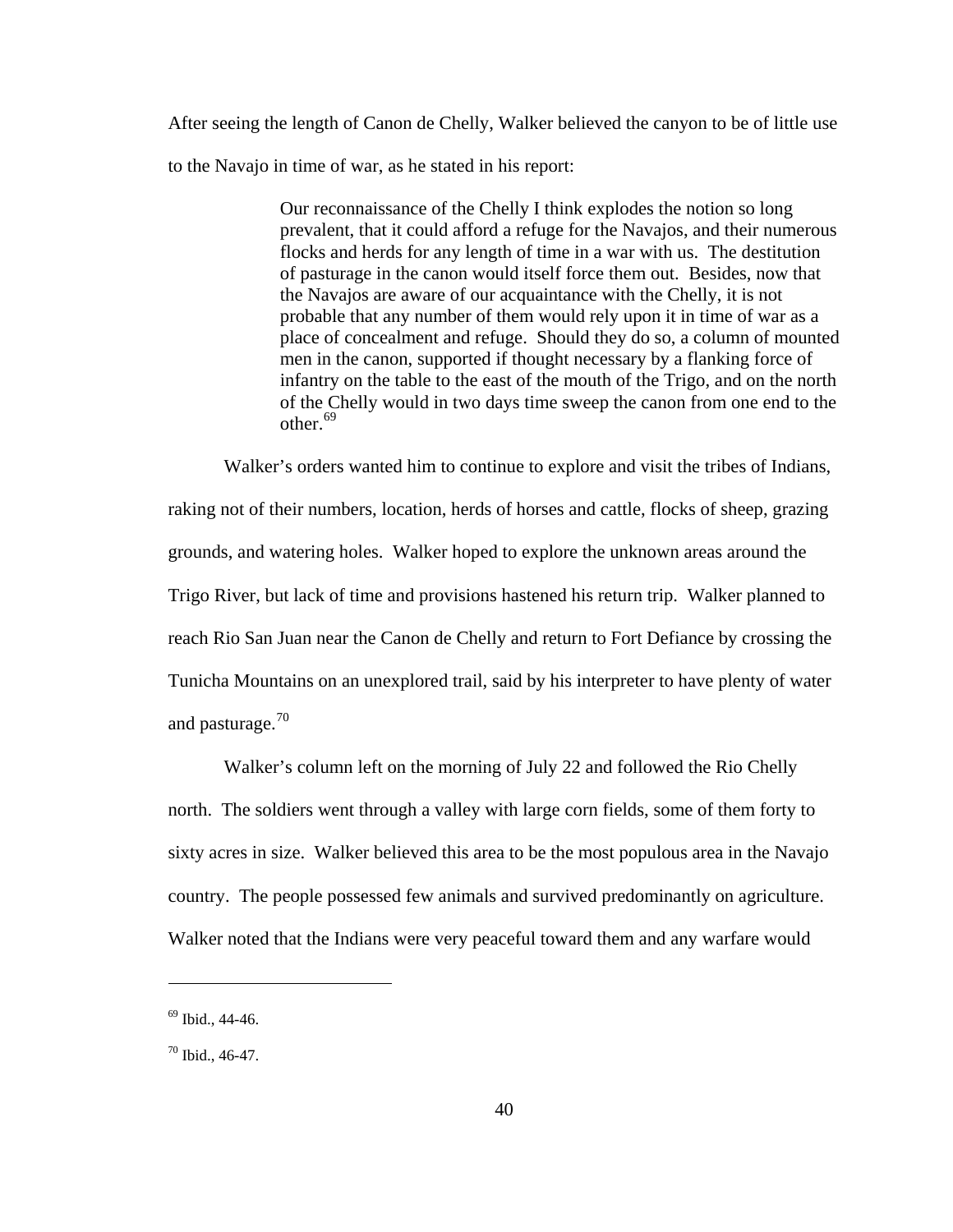probably destroy their crops and starve them. The column halted for the day after covering a distance of seventeen miles. On July 23, the column marched north eighteen miles, following dry arroyo for several miles and passing the rock known as "Piedra Rodia." Over the next three days Walker and his men marched north and east, thirtyeight miles over mountains, ridges, and sandy mesas, past "Bosque Redondo" cottonwood grove and arrived at the Rio San Juan on July  $26$ .<sup>[71](#page-45-0)</sup>

 Walker resumed the march on July 28 and followed the river ten miles to the Arroyo Colorado before stopping to rest five miles below the mouth of the river where the grass was good. Walker then headed south along a river branching off the San Juan and camped after traveling about nine miles. The next day the column went south toward "Sierra Aguila" and followed a trail across a sandy arroyo before entering the Mesa Colorado plain at the base of the mountain. Walker crossed the plain and camped near rocks with good grass and water. On July 30 Walker headed south by west over hilly country and passed abandoned Navajo fields and huts. The Navajo had left to avoid the Utah Indians. The column then proceeded up a good mountain road that Walker believed to be the main Navajo road across the mountains. The column passed a small lake and descended into a wooded ravine for several miles before camping near the "Junta de los arroyos." The march covered twenty miles. Walker provided a good description of the countryside:

> From Washington's Pass to the Carizo range, the Tunicha Mountains might be compared to an open hand, the fingers separated. The back of the hand with the knuckles vertical would represent the northern slope and

<span id="page-45-0"></span> $71$  Ibid., 47-50.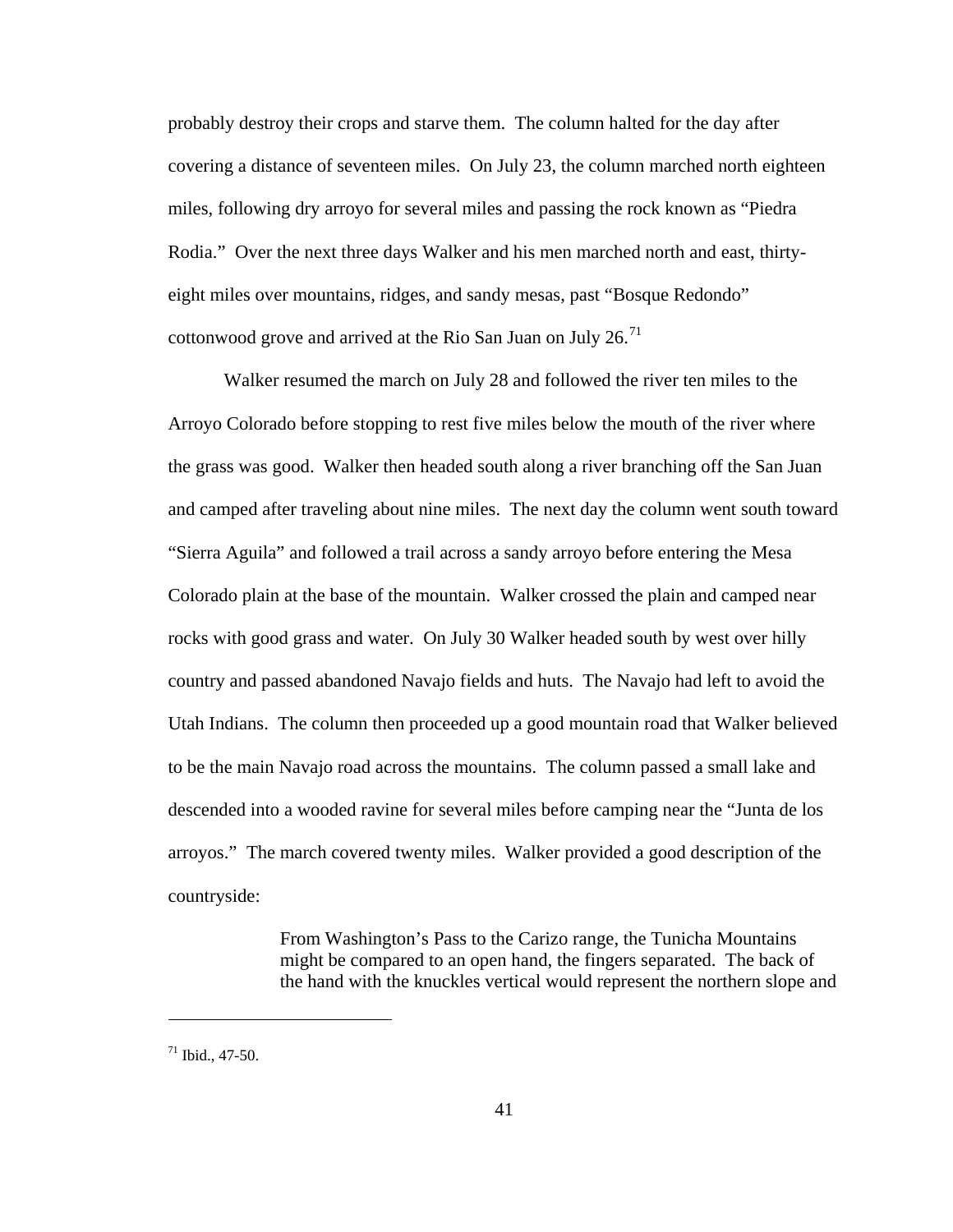the highest ridge – the fingers a series of lateral spurs running off toward the south and tapering down towards the plains, and the space between the fingers, the wooded ravines and fertile and well watered valleys that abound through these mountains, which afford excellent summer pasturage for great numbers of horses and sheep.<sup>[72](#page-46-0)</sup>

 The column marched southwest down the Arroyo Tusa and out of the mountains before turning southeast and crossing the "Mouton la Jara" and the Cienega Juanica. The column arrived back at its camp of July 19 near the mouth of Canon de Chelly, and camped a half mile beyond at a spot with good grass and spring water after marching sixteen miles. The next day Walker marched twenty-one miles through country south of the Tunicha Mountains until he and his command arrived back at Camp La Joya. After his exploration of the Navajo country Walker felt the Navajos would only suffer tremendously in any conflict with U.S. troops. His report summed up his sentiment:

> I am not prepared to say what would be the better tone of policy towards them, but there is no doubt that a war made upon them now by us would fall heaviest upon the least guilty – would transform a nation which has already made considerable progress in civilized arts into a race of beggars, vagabonds, and robbers. What consideration such views should have on the settlement of out difficulties with the – difficulties based upon exaggerated demands – which every animal in the Navajo country would scarcely be sufficient to satisfy, is not for one to suggest, but before severe measures are resolved on and a course of policy initiated that would entail poverty and wretchedness upon the entire tribe, it may be some little forbearance might be the part of true wisdom. $^{73}$  $^{73}$  $^{73}$

About a month after the completion of Walker's reconnaissance expedition,

Major Simonson authorized Walker to conduct another exploration. On September 1,

1859, Orders No. 14 directed Walker to take the same troops from his previous

<span id="page-46-0"></span> $72$  Ibid., 50-53.

<span id="page-46-1"></span><sup>73</sup> Ibid., 53-54.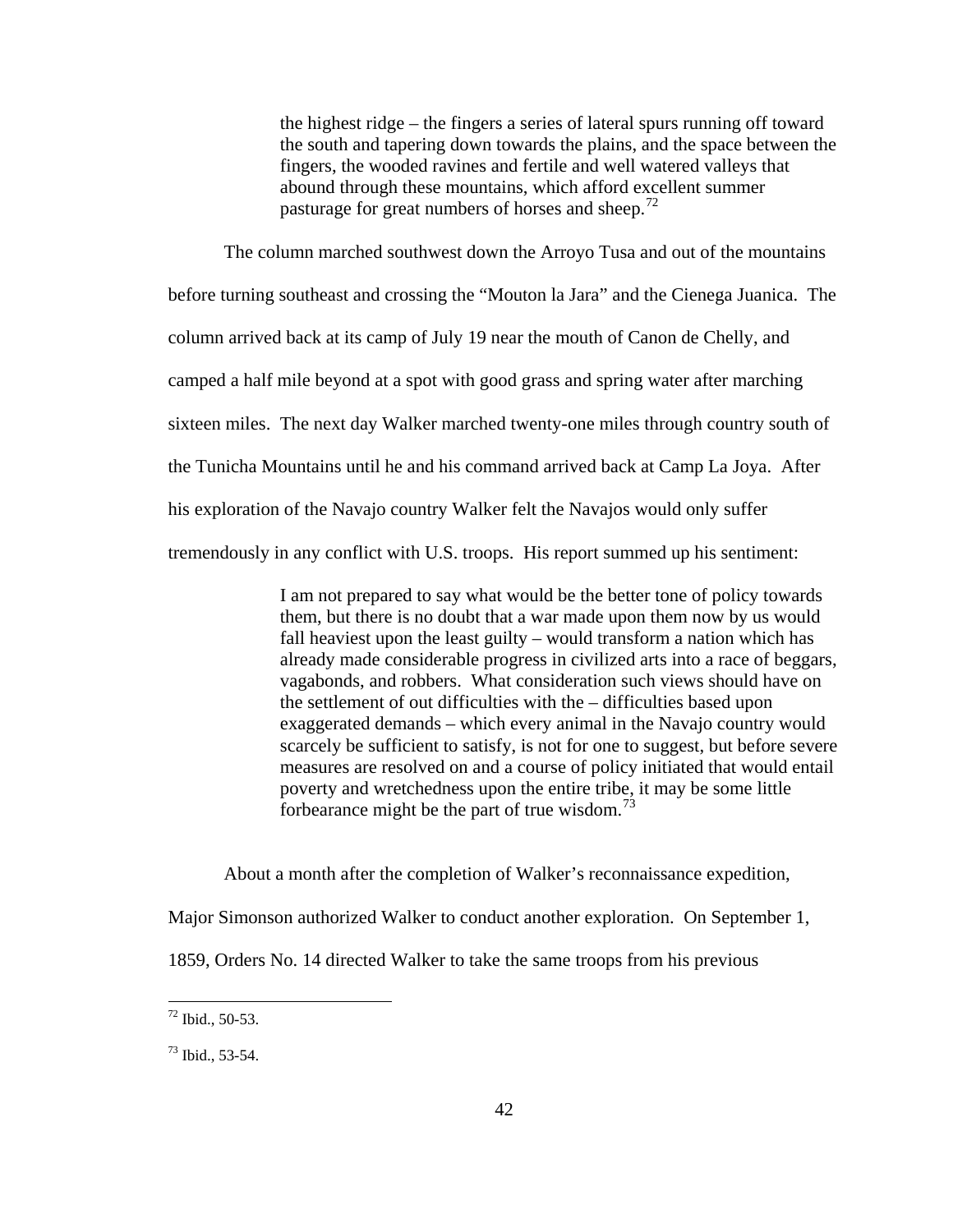expedition and march to the Mesa de la Vaca, Mesa Calabaza, and on to a mountain beyond, believed to have canyons that were the home of Navajos and their flocks. The orders instructed Walker to examine these canyons, visiting all Navajos encountered along the route, and taking note of their numbers, locations, herds and flocks, and grazing areas, while respecting their property and  $tan^{-1/4}$ 

 Walker's column set out over the Moqui road on September 5, traveling over thirty miles in the first two days. The column passed the Rio Pueblitas, changed course northwest, and marched across a plain between the hills of the Pueblitas and the east and a range of hills known as Mesa de la Vaca on the west. Walker camped his troops after accomplishing seventeen miles. On September 8 Walker marched northwest to the foot of Mesa de la Vaca, believed to be about twelve miles from Canon de Chelly. The column entered a valley of broken hills and marched ten miles before halting to camp at a rock called Piedra Santana. Walker continued northwest the next day over the broken mesa and descended into an uncultivated valley. Walker had only seen one crop of corn since entering Mesa de la Vaca. The column moved eight miles up the valley and camped.<sup>[75](#page-47-1)</sup>

 Walker's command spent the next couple of days marching in and out of several valleys, passing bituminous coal that cropped out at several places in the arroyos. On September 12, Walker saw smoke rising in the air some miles off that was at first thought to be from Navajo camps. Instead the smoke came from a burning bed of bituminous

<span id="page-47-0"></span><sup>74</sup> From Orders No. 14, Headquarters, Navajo Command, Fort Defiance, NM, September 1, 1859, *The Navajo Reconnaissance*, 69-71.

<span id="page-47-1"></span><sup>75</sup> Report of Capt. John G. Walker, September 20, 1859, *The Navajo Reconnaissance*, 79-81.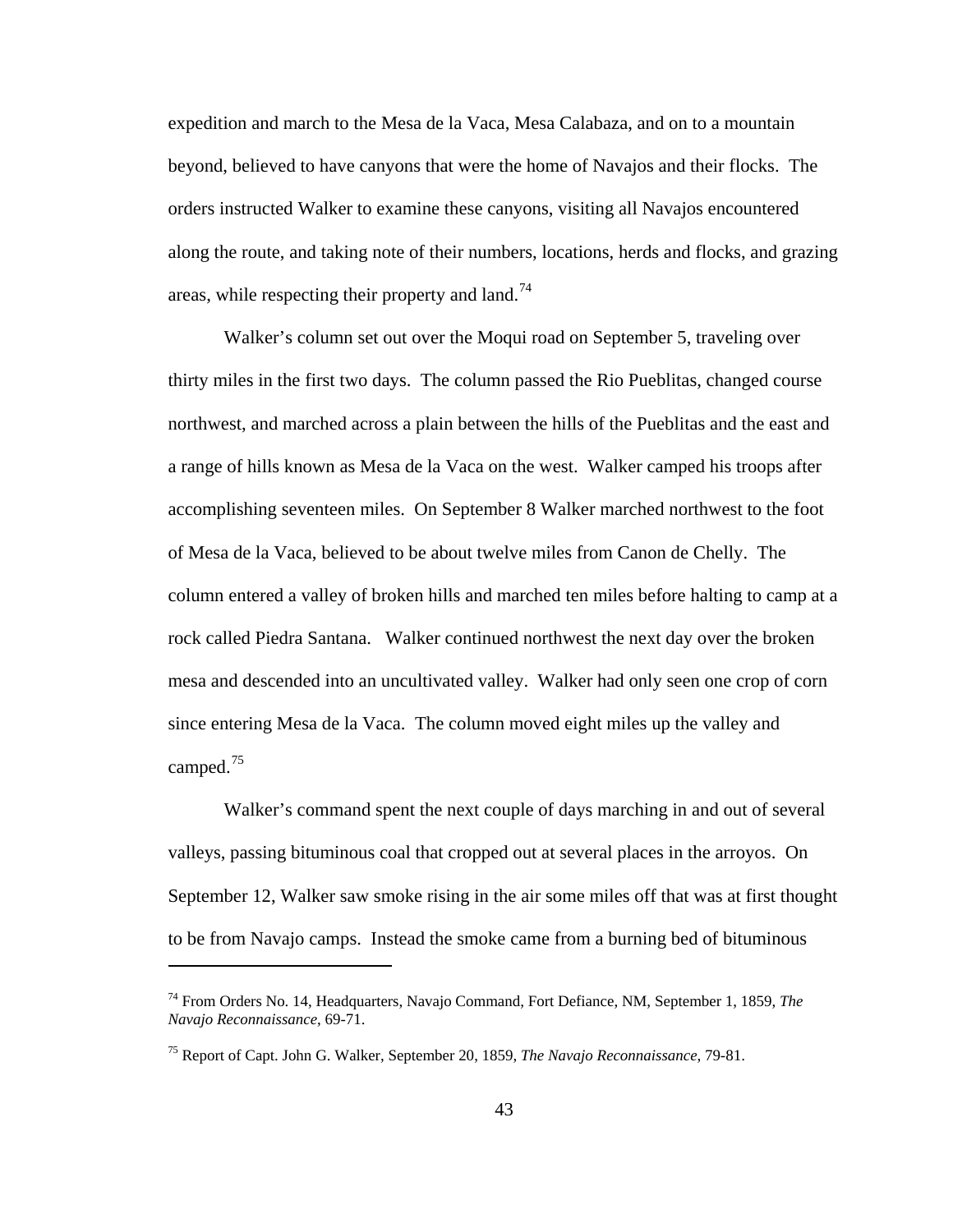coal, pouring out of two crevices on a hill, some forty to fifty feet above the valley. Walker's guide informed him that he had seen such fires in many places as the country had a large quantity of such coal. The column proceeded northwest to the summit of Mesa de la Vaca then descended into the west side of the valley until it came to a ruin much like the ancient building fond in Canon de Chelly. Here Walker camped the men for the night. The next day, Walker marched east down the valley to a canyon called la Puerta Limita that was the home of a band of Pah-Utah Indians. The column descended into the valley and came to a permanent laguna of water then headed northeast into a valley containing a dark rock called Sana Negra, that Walker said resembled a "vast gothic cathedral." The column continued northeast and camped at water near some red hills. $76$ 

 Walker moved along the base of the Mesa de la Vaca over the next two days and arrived at the Arroyo de Chelly on September 16. The next day the column marched up the Arroyo de Chelly, passing several corn fields and Navajo huts with a large number of occupants. The Navajo had corn, sheep, and a quantity of horses. Walker stated that the people expressed good will towards the troops. The column continued several miles to the mouth of the canyon and camped. One September 18 Walker and his command traveled east along the southern brink of Canon de Chelly for several miles before turning on to a principle Navajo road that went from the head to the mouth of the canon de Chelly. After traveling about sixteen miles, Walker came to a vast pine forest that was about twenty-five miles in width from east to west and some eighty miles from north to

<span id="page-48-0"></span><sup>76</sup> Ibid., 81-85.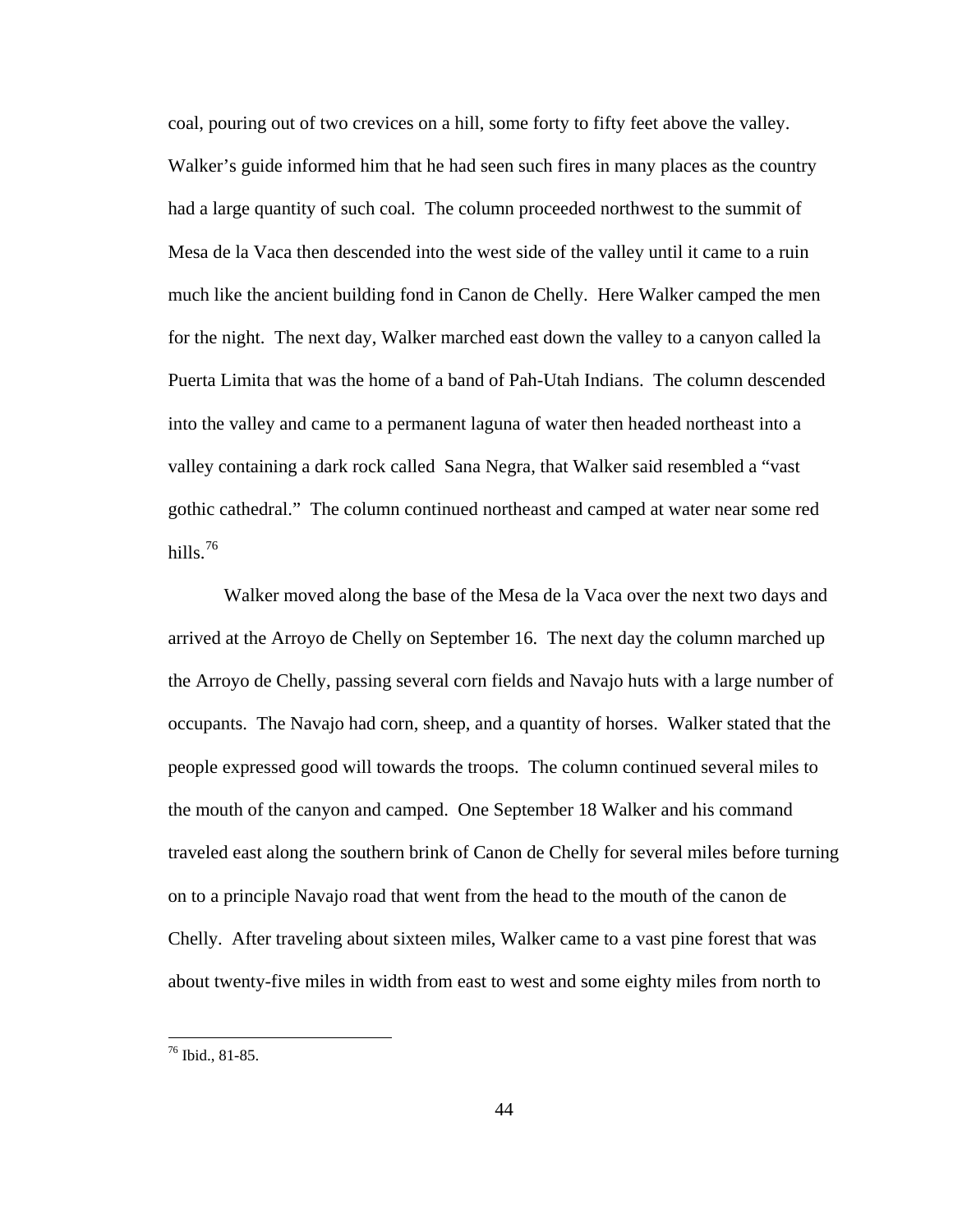south. The command came to a hill east of the head of an unknown canyon that interested with Canon de Chelly. From this vantage Walker could see how the terrain could be used by the Indians. He stated, "The nooks and angles between the Canon de Chelly and the two side canons mentioned are doubtless numberless, and being thoroughly known to the Indians and not at all to us, we could have but little chance to ferret them out in time of war."<sup>[77](#page-49-0)</sup>

 On September 19, Walker marched southeast ten miles to Ewell's Hat Camp and then nine miles back to Fort Defiance. Walker found no Mesa de Calabaza nor any mountain beyond where Navajo were supposed to inhabit. Walker did learn much about the terrain of this region, its fertility, water sources, and where the inhabitants lived. More importantly, Walker's expedition discovered the coal fields that seemed to abound throughout the region. Major Simonson expressed his elation, stating in a letter, "The immense coal beds discovered are of great importance, in view of future railroad construction, being nearly intermediate between the Mississippi and Pacific termini."<sup>[78](#page-49-1)</sup>

 Walker also learned of the difficulty of the geography in the mountains and valleys of the area and how efficiently the Indians could use them to hide in the event of war. He stated, "Discovering their hiding places would be as difficult as it was to discover Seminoles in the hummocks of Florida." Walker learned during his second exploration that war could be a serous threat. As his command camped near the Colorado Chiquito and San Juan Rivers, eighty miles west of Canon de Chelly, Walker

<span id="page-49-0"></span><sup>77</sup> Ibid., 86-88.

<span id="page-49-1"></span><sup>78</sup> Ibid., 88-90; Letter of Major John S. Simonson, September 23, 1859, *The Navajo Reconnaissance*, 73.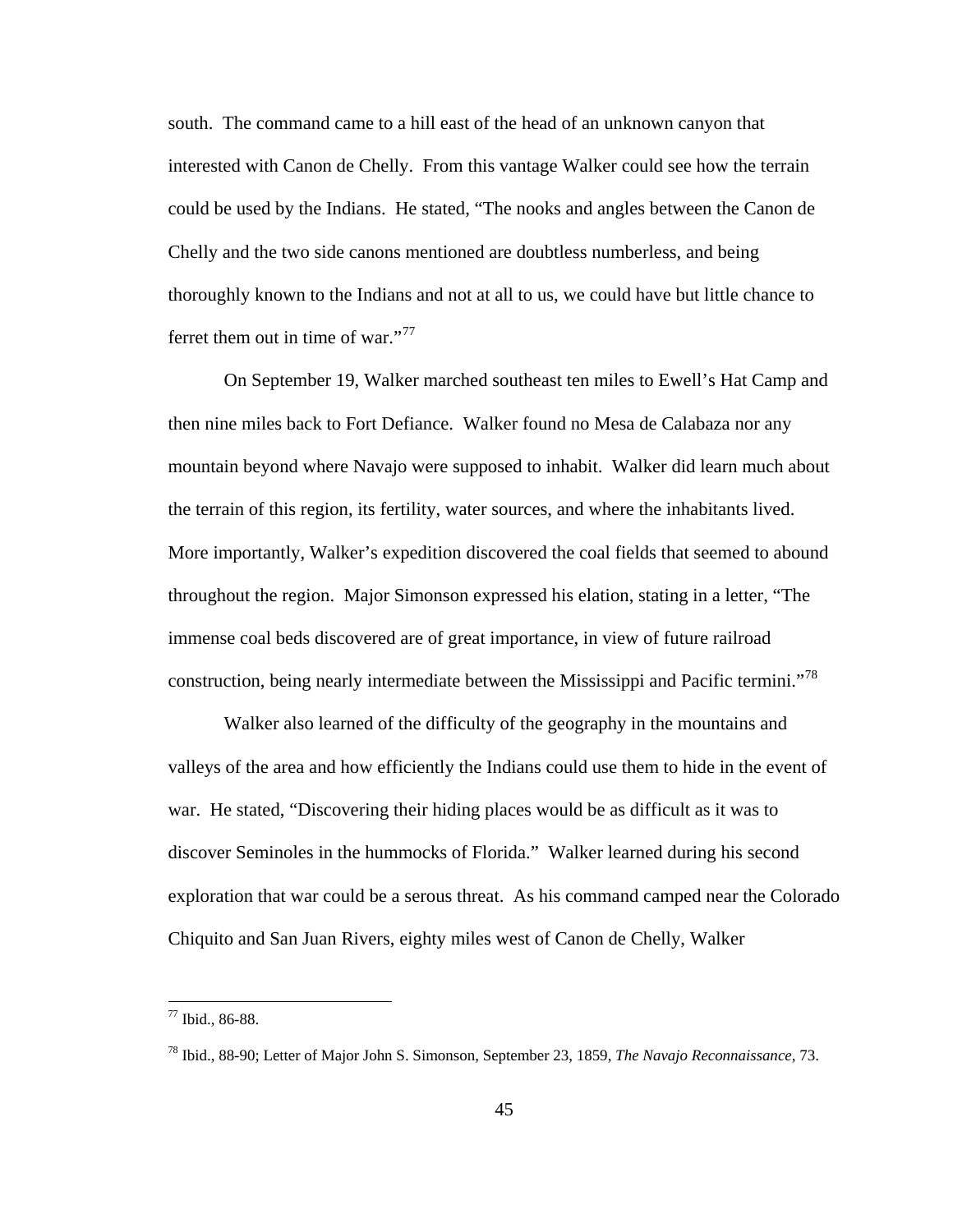encountered a party of Pah-Utahs who gave him startling information. The Indians told Walker that Mormons had conversed with them and many others en route to Canon de Chelly to make peace with the Navajos. The Mormons expressed desire to see peace among all the Indians so they could untie in their resistance to U.S. government led white encroachment on Indian lands. The Mormons wished to hold a meeting at Sierra Panoche with the Indian tribes and form an alliance against the government in which the Mormons promised to give arms and ammunition to those tribes that would consent to the alliance.<sup>[79](#page-50-0)</sup>

 In his report, Walker stated his belief in the rumors. The Pah-Utahs confirmed their story by showing him various presents from the Mormons that included new shirts, beads, and powder. Walker felt his opinion further confirmed by seeing a Pah-Utah that had in his possession a letter from a Mormon bishop, stating that the bearer was a baptized member of the Church of Latter Day Saints. Walker summed up his suspicion in the report:

> From this there seems little doubt that these fanatics are endeavoring to combine all the wild tribes of this region against the people and government of the United States, and it is to be found that their intrigues will cause much trouble, unless the government takes prompt and effective measure to counteract them. It has already been ordered that the Navajos since the Mormon emissaries came among them are growing discontented and sullen, and should a war break out between our troops and the tribes I believe it will have been brought about in no inconsiderable degree by Mormon influence and intrigue.<sup>[80](#page-50-1)</sup>

<span id="page-50-0"></span><sup>79</sup> Report of Capt. John G. Walker, September 20, 1859, *The Navajo Reconnaissance*, 91-93.

<span id="page-50-1"></span><sup>80</sup> Ibid., 93.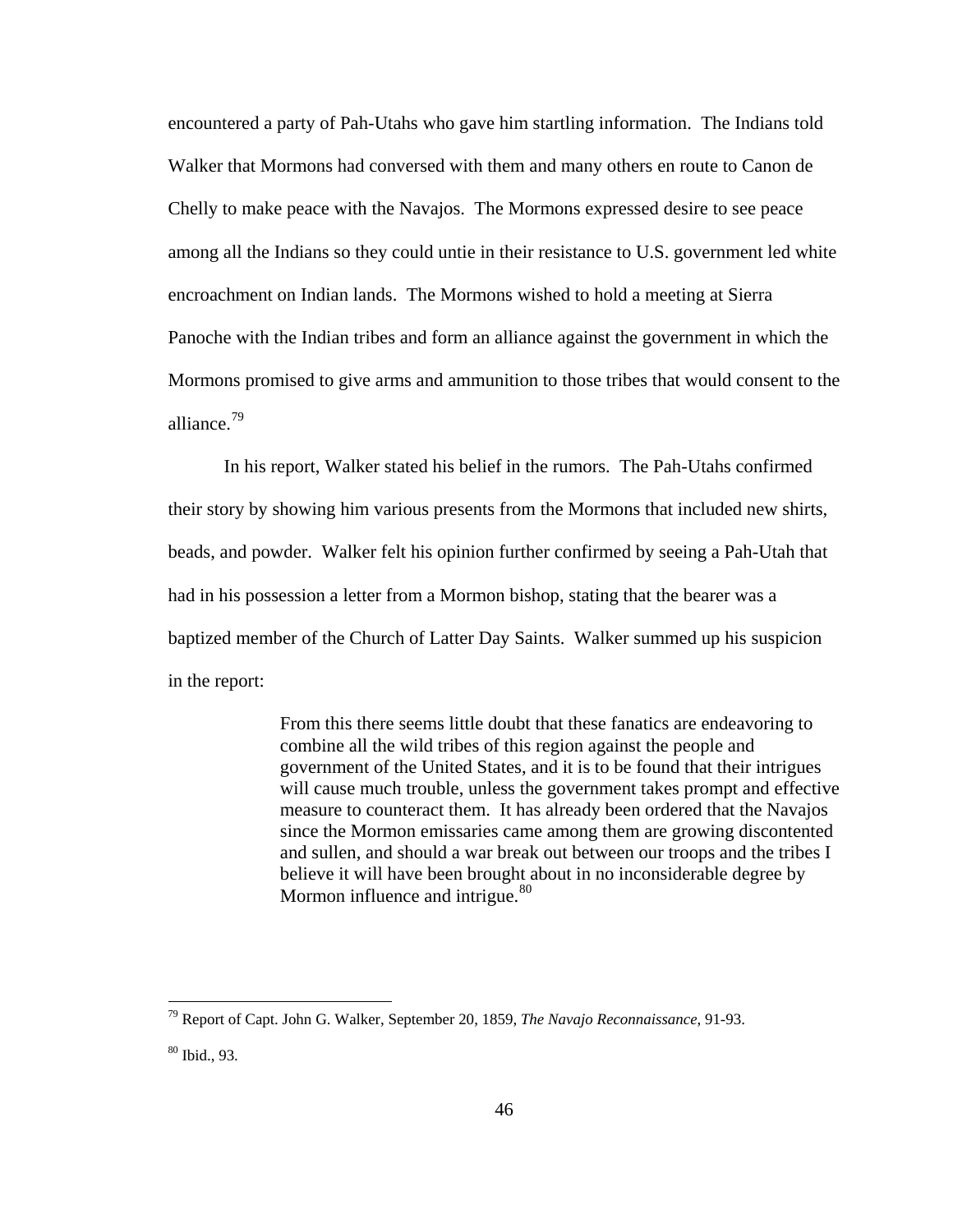Major Simonson felt that the majority of Navajos wanted peace after Walker's explorations and two other expeditions by Captain O.L. Shepherd. Simonson felt that the animals observed during the exploration were sufficient for the Navajos to pay the reparations to settlers as negotiated in the treaty the previous December. The Indians only grudgingly gave over animals to Fort Defiance. By the end of the indemnification period on October 25, 1859, the Indians had only turned over nineteen horses and one hundred thirty sheep, amounting to about one-tenth of the \$14,000 claim.<sup>[81](#page-51-0)</sup>

 Early in November an Indian agent named Kendrick and an escort took the livestock turned over by the Indians to Albuquerque to be sold or delivered to those who had lost property at the hands of the Indians. During the trip, Navajos stampeded most of the horses. An Indian sent by Kendrick to inform Shepherd about the incident was then flogged. The flogging only further hurt relations with the Indians as the man belonged to a tribe friendly with the whites. In January, 1860 Shepherd received word that Navajos planned to attack a military herd. Shepherd sent reinforcements that arrived in time to beat off an attack from several hundred Navajos on January 17. On the same day smaller detachments of U.S. soldiers faced attacks and the Navajos harassed the quartermaster train sent out of Albuquerque. Shepherd ended any remaining goodwill among the Navajo three days later when he refused to allow a Navajo headman to enter Fort Defiance to consult with the Indian agent. As the Indian left, Shepherd ordered him fired

<span id="page-51-0"></span><sup>81</sup> L.R. Bailey's foreword, *The Navajo Reconnaissance*, 16-17.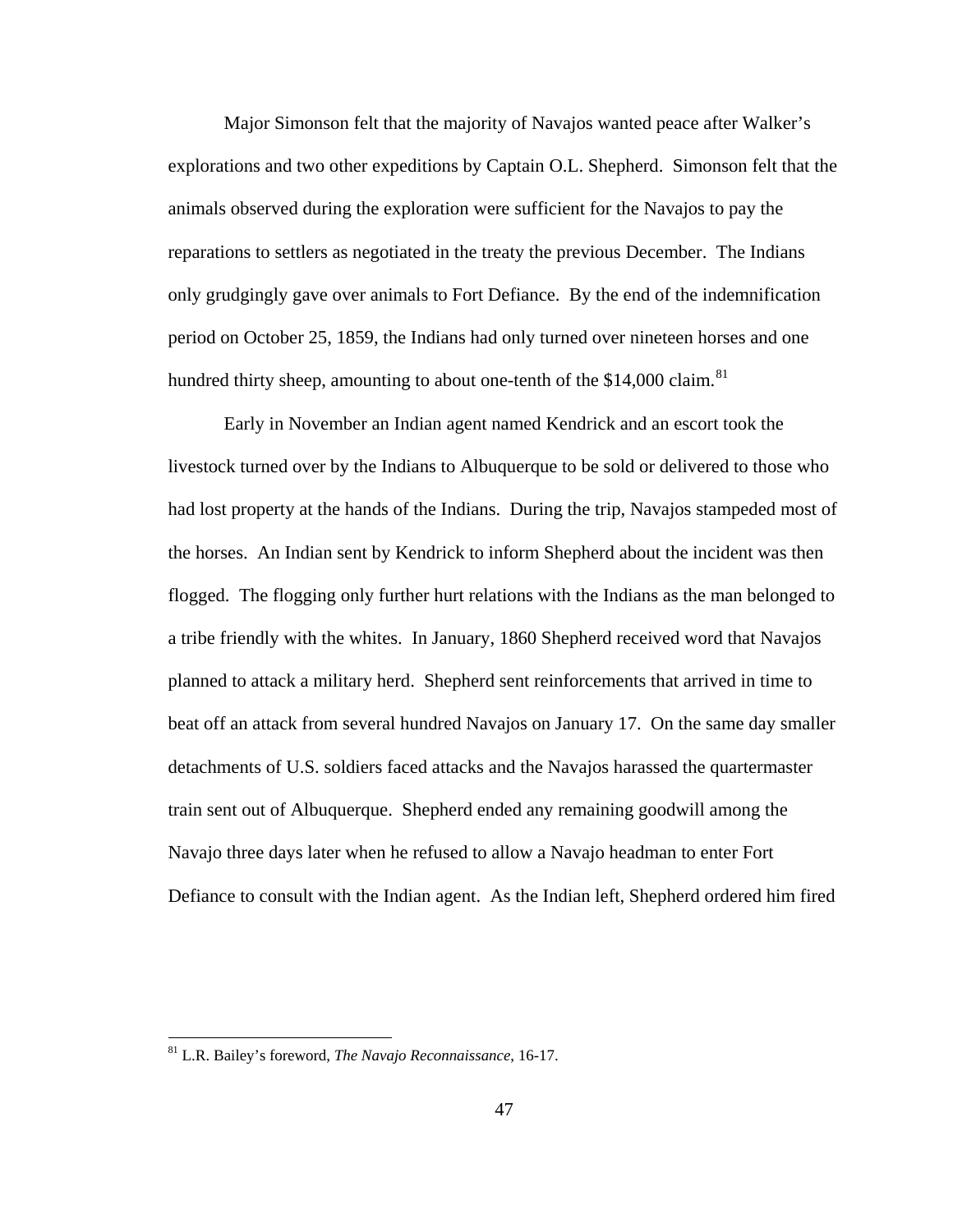upon. Raids continued near the fort throughout the spring ending in a Navajo attack on Fort Defiance on April 30, 1860.<sup>[82](#page-52-0)</sup>

 Walker and the Mounted Rifles would spend the rest of the year conducting patrols and raids against the Indians just as they had done in Texas. Their attention focused back east, however, as the country became gripped with the secession crisis. After Abraham Lincoln's election as president, South Carolina seceded from the Union in December, 1860, soon to be followed by six other deep South states. On April 12, 1861 Confederate troops fired on Fort Sumter in Charleston Harbor. In response, Lincoln called for 75,000 volunteers to suppress the rebellion. This act prompted four upper south states to leave the Union.

 Walker, a native of Missouri, shared southern sympathies as did many of the men serving with him. Dabney Maury, an officer in the Mounted Rifles, future Confederate general, and friend of Walker, reflected upon his difficult, but heartfelt decision to follow his beloved home state:

> The great war which was to bring to us and to our people ruin and desolation was upon us, and we must go and meet it. It was in no light or unappreciative mood that we sat looking at each other in the silence which followed the reading of the telegrams; for we realized the greatness of the sacrifice expected of us, and it was with sad hearts that we turned our backs upon the friends and associations of a happy past, and faced the issues of a future which had little to offer us save the consciousness of duty loyally performed.<sup>[83](#page-52-1)</sup>

<span id="page-52-0"></span><sup>82</sup> Ibid., 17-25.

<span id="page-52-1"></span><sup>83</sup> Maury, *Recollections of a Virginian*, 129.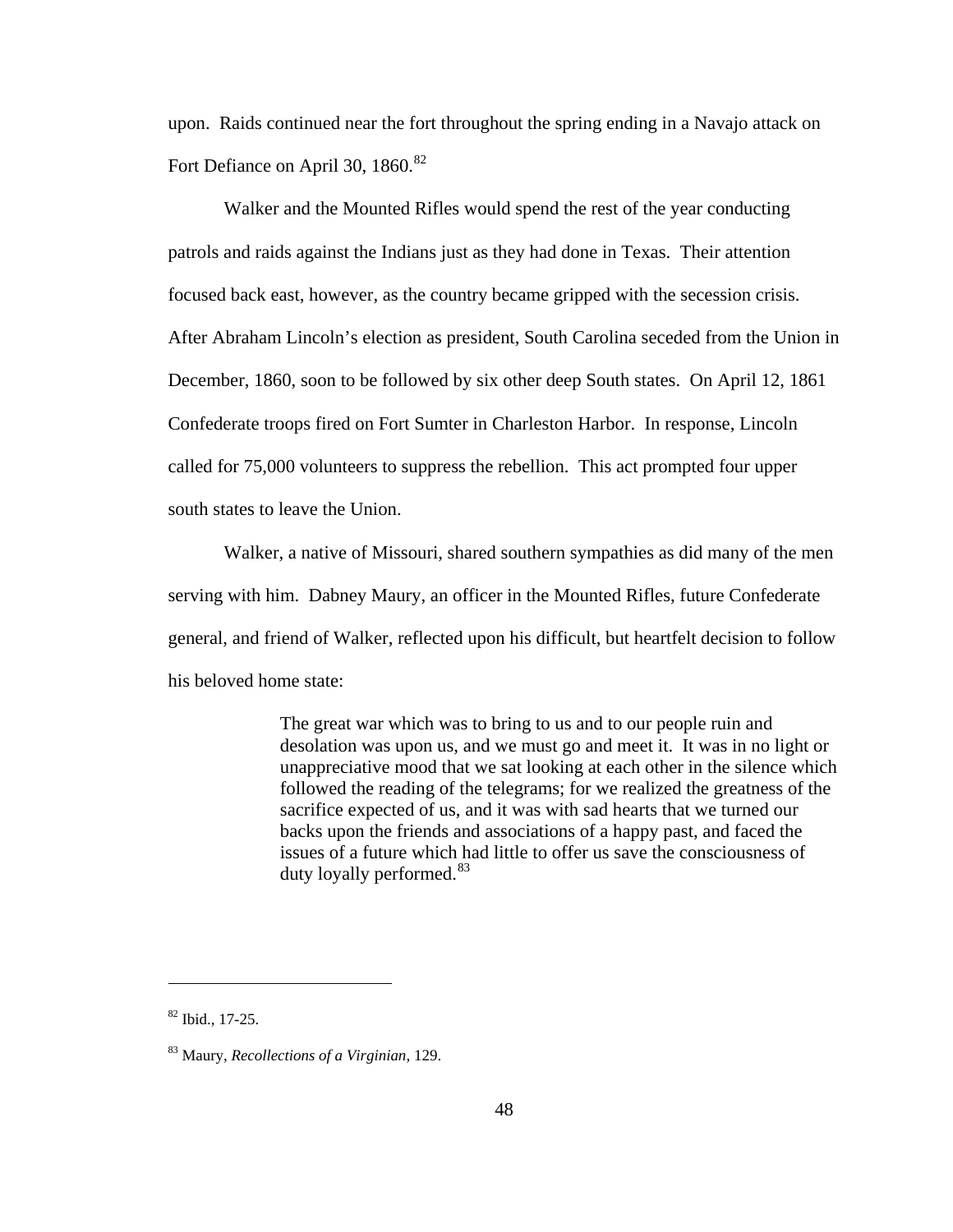Walker too made the difficult decision to leave the army that had been his livelihood for the previous fifteen years. From his appointment in 1846, he had been with the Mounted Rifles through the trials and tribulations of army life. In the bloody battles for Mexico City, the arduous two thousand mile journey across the Oregon Trail, and the rugged campaigns against hostile Indians on the frontier, Walker had learned the tools of his trade as a soldier, both as an officer and a leader. He would now put them to able use in defense of the southern cause. He resigned from the army on July 31, 1861.<sup>[84](#page-53-0)</sup>

<span id="page-53-0"></span><sup>84</sup> Ezra J. Warner, *Generals in Gray: The Lives of the Confederate Commanders*, (Baton Rouge: Louisiana State University Press, 1959), 319-320; Compiled Military Service Records, General and Staff Officers. John G. Walker. Microcopy M331, Roll 257. Record Group 109. U.S. National Archives, Washington, D.C.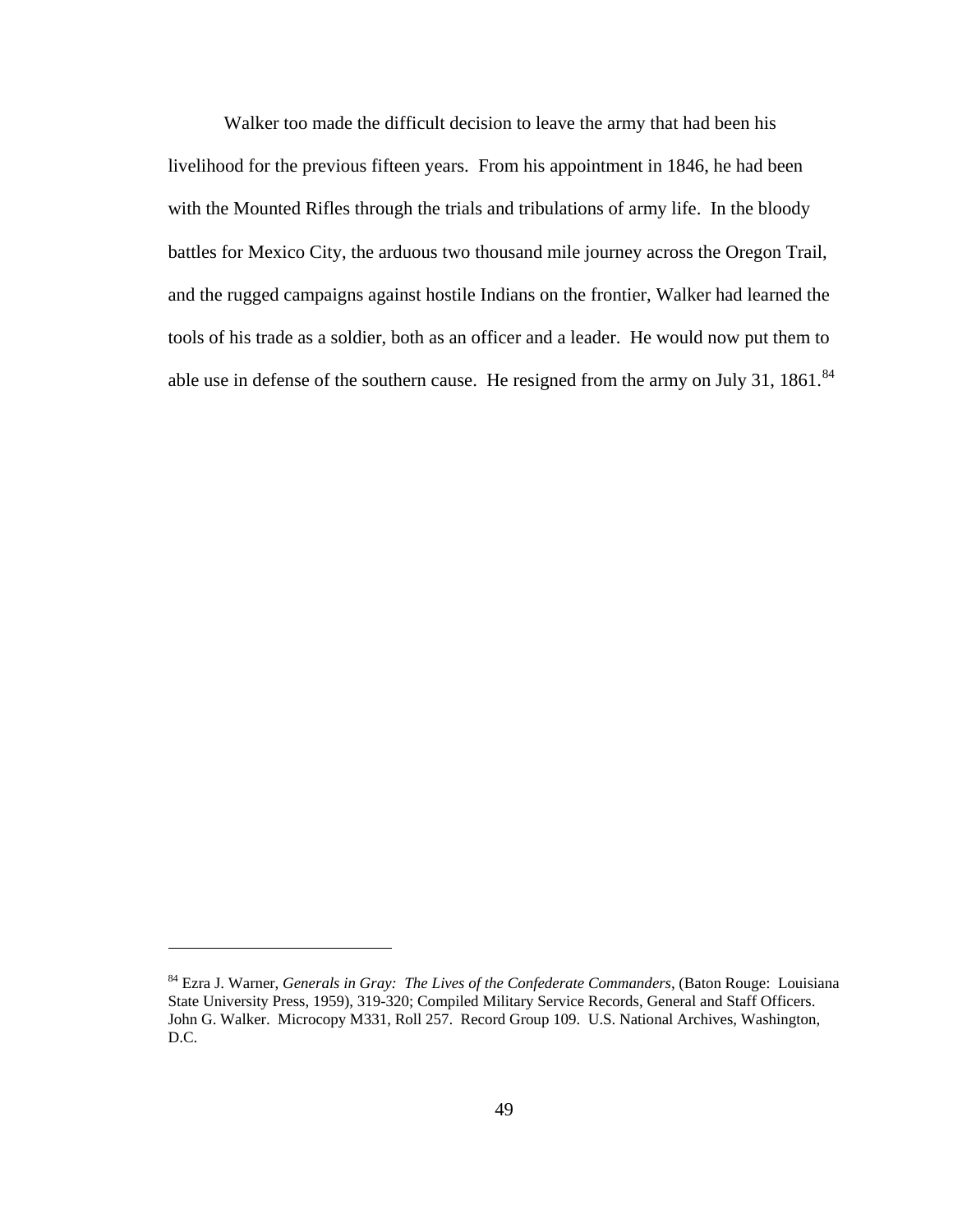## CHAPTER III

## THE CIVIL WAR IN THE EAST, 1861-1862

Upon his resignation from the United States Army in July, 1861, Walker returned east and offered his military services to the newly formed Confederate government. Like many men with prior military training, the infant Confederate army quickly recognized Walker as a valuable addition. On September 13, 1861, Walker received appointment to the rank of colonel and was sent to serve in the Department of North Carolina under the command of Major General Theophilus H. Holmes. Holmes assigned Walker to command a small brigade of three infantry regiments as he desired the services of 'an experienced and competent officer." Walker's brigade consisted of the 1<sup>st</sup> Arkansas, 2<sup>nd</sup> Tennessee, and  $12<sup>th</sup>$  North Carolina regiments and was posted near the town of Evansport in the Aquia District of Virginia, located between the James and Cape Fear Rivers. On December 21, 1861, Walker also received nomination as a major of cavalry in the regular Confederate army to rank from March, 1861. On January 9, 1862 Walker received promotion to brigadier general and command of the  $4<sup>th</sup>$  brigade in Holmes district. His new brigade consisted on the  $3<sup>rd</sup>$  Arkansas,  $30<sup>th</sup>$  Virginia,  $27<sup>th</sup>$  North Carolina, and  $46<sup>th</sup>$ North Carolina regiments, and the  $2<sup>nd</sup>$  Georgia Battalion.<sup>[85](#page-54-0)</sup>

 In the meantime, union General George B. McClellan had been planning his spring offensive to defeat the rebel army and capture the Confederate capital of

<span id="page-54-0"></span><sup>85</sup> *War of the Rebellion: A Compilation of the Official Records of the Union and Confederate Armies*. 128 vols., (Washington, D.C.: Government Printing Office, 1880-1901), LI, pt. 2, 357-358; Norman D. Brown, "John George Walker," in *The Confederate General*, ed., William C. Davis, (National Historical Society, 1991), 88-89.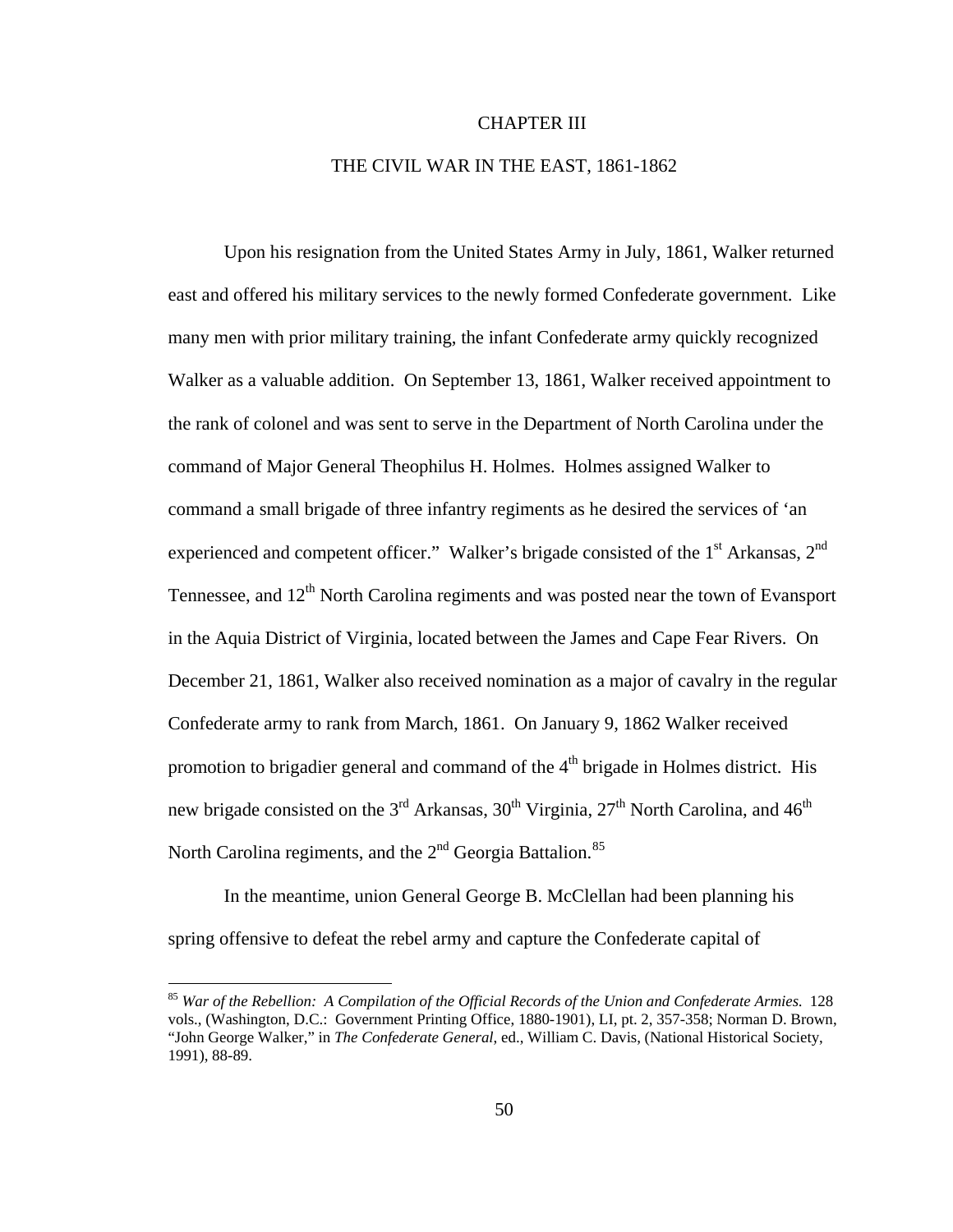Richmond, Virginia. McClellan decided to bypass the Confederate army under General Joseph E. Johnston positioned near Manassas and Centreville, Virginia by taking his army by ship and landing it on the peninsula between the York and James Rivers. McClellan hoped this strategy would place his army away from the Confederate defenses in northern Virginia, give it a direct route to Richmond, and draw the rebels away from Washington. The Union army embarked for the peninsula on March 17, 1862. Johnston, however, had already moved the Confederate forces from Manassas to an area south of Fredericksburg on the Rappahannock River on March 8 and 9. Johnston therefore denied McClellan the flanking opportunity the peninsula landing was to give the Federals.<sup>[86](#page-55-0)</sup>

 The Union army started up the peninsula in early April headed west towards Yorktown and the Confederate defenses posted along the Warwick River. The ever cautious McClellan felt himself outnumbered by the rebels opposing him and settle down for a month long siege. Johnston favored pulling the Confederate forces back closer to Richmond, but Confederate President Jefferson Davis and his military advisor General Robert E. Lee refused. Johnston believed his army could not stand up to a siege and ultimately evacuated his line at Yorktown on May 3 and 4, leaving a small force to act as a rear guard at Williamsburg. After a small engagement at Williamsburg, the rest of Johnston's army moved west. By May 17, most of the Confederate army assumed a position just west of the Chickahominy River, only seven miles from Richmond.<sup>[87](#page-55-1)</sup>

<span id="page-55-0"></span><sup>86</sup> Clifford Dowdey, *The Seven Days: The Emergence of Robert E. Lee*, (New York: The Fairfax Press, 1978), 30-31, 37-38.

<span id="page-55-1"></span><sup>87</sup> Brian K. Burton, *Extraordinary Circumstances: The Seven Days Battles*, (Bloomington, IN: Indiana University Press, 2001), 6-7.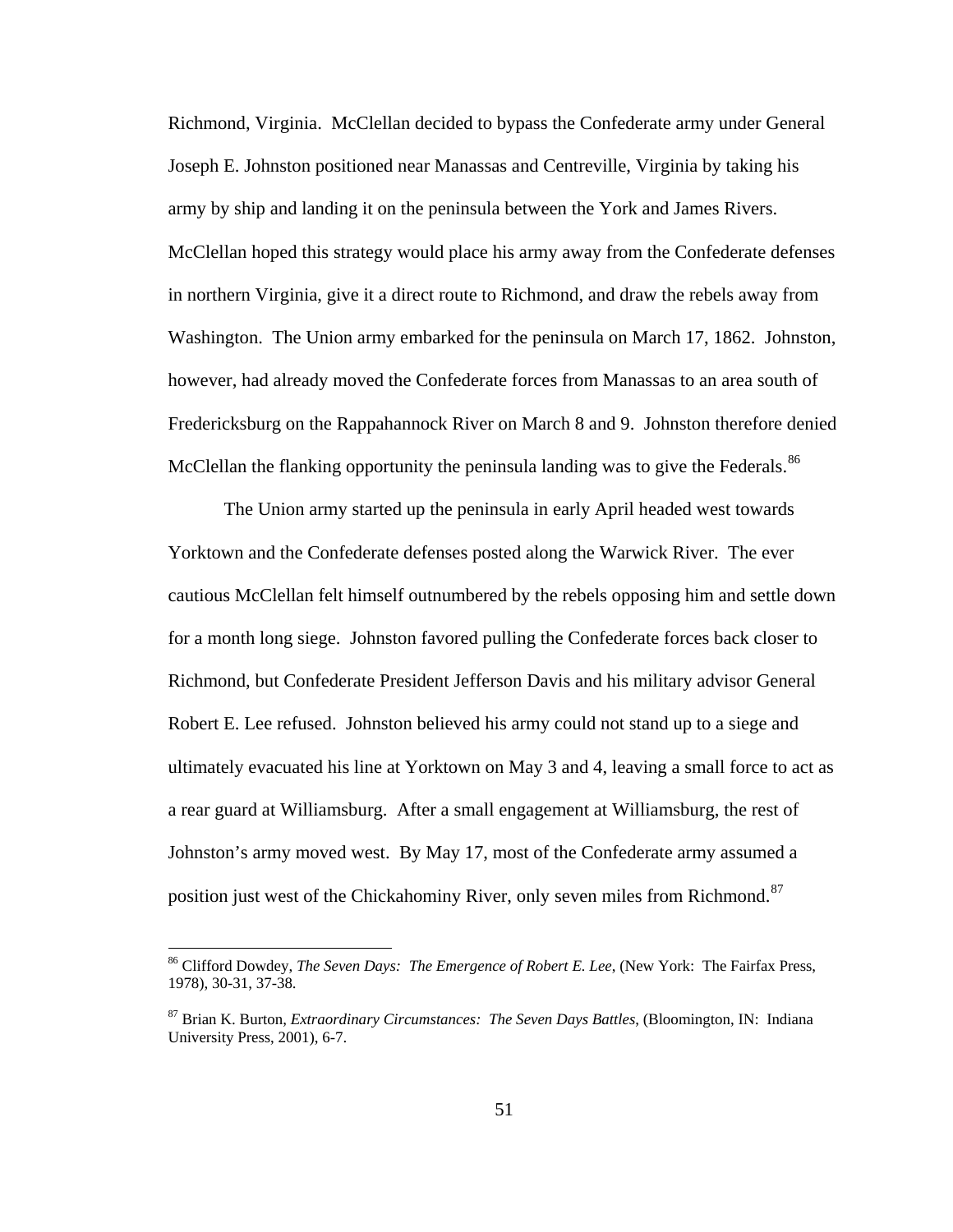General Lee brought Walker's brigade and Brigadier general Robert Ransom's North Carolina brigade to Richmond and soon after assigned them to Petersburg and Drewry's Bluff south of Richmond along the James River. Walker's brigade spent its time at Drewry's Bluff providing support for the artillery batteries positioned there, as well as drilling and building breastworks. To the north Johnston learned that the Federals were vulnerable to attack near the Chickahominy. He attacked with his army at Seven Pines on May 31. The battle accomplished little except for casualties with Johnston himself becoming the most important casualty. On June 1, 1862 Jefferson Davis assigned his advisor Robert E. Lee to command the Confederate army. When Lee took command he moved Ransom's brigade to Major General Benjamin Huger's division to replace the brigade of Brigadier General Henry Wise, which was detached south of the James River. Walker's command and Wise's men joined another North Carolina brigade under Brigadier General Junius Daniel to for a division under Theophilus Holmes.<sup>[88](#page-56-0)</sup>

 As McClellan trudged slowly through the rainy weather, Lee devised a plan to avoid a possible siege of Richmond and draw the Union army away from the southern capital while obtaining maneuverability for his own army. General Jeb Stuart's ride around the Federal army informed Lee that McClellan's right flank and rear sat exposed to attack. Lee hoped to hit the Union flank and roll it back, threatening McClellan's line of communications and supply base at White House Landing, and forcing him to move away from the capital. The Union army had only one corps and a division north of the

<span id="page-56-0"></span><sup>88</sup> Dowdey, *The Seven Days*, 125; James A. Graham, "Twenty-seventh regiment," in *Histories of the Several Regiments and Battalions from North Carolina in the Great War, 1861-1865*, Vol. 2, ed., Walter Clark, (Goldsboro, NC: Nash Brother Book and Job Printers, 1901), 428.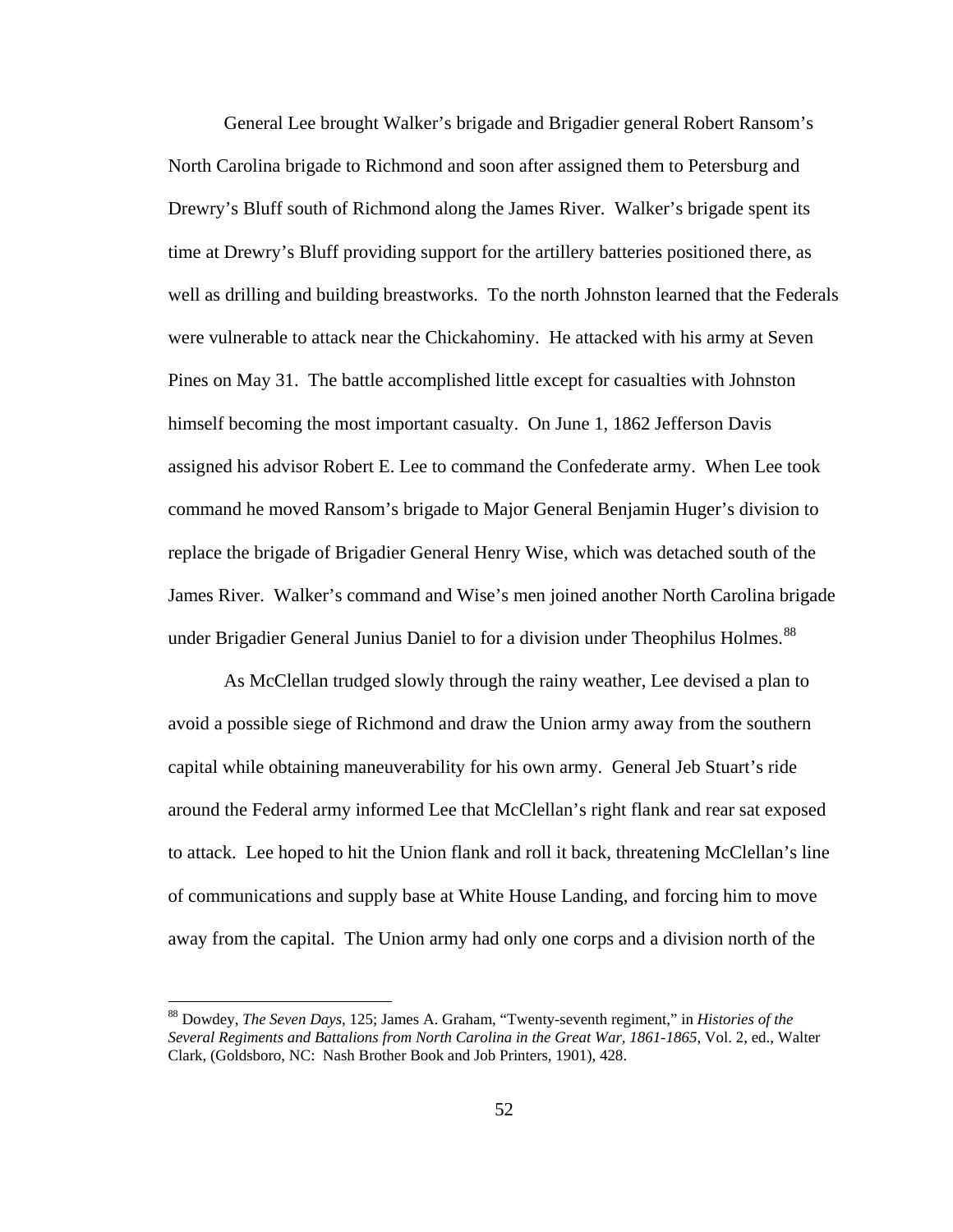Chickahominy River. Lee decided to leave only the four divisions under Huger and Magruder to face four Federal infantry corps south of the Chickahominy while he marched the remaining six divisions of the army to the north bank of the river. Troops under Generals James Longstreet, A.P. Hill, and D.H. Hill would attack the Federals on the north bank while Stonewall Jackson's command turned the enemy flank and rear.<sup>[89](#page-57-0)</sup>

 The first combat in what would be remembered as the Seven Days battles occurred on June 25, 1862 when troops from the Union Third Corps advanced against Huger's division south of the Chickahominy in an attempt to shorten communications with FitzJohn Porter's Fifth Corps and force the Confederates back into their defensive lines around Richmond. This battle, called Oak Grove, achieved nothing but casualties for both sides. The confrontation only increased McClellan's fears about the size of the rebel army. Perhaps an even greater threat to the Union commander became the rumors about Stonewall Jackson. Jackson's whereabouts remained unknown to McClellan, who correctly believed Jackson was bearing down on his flank and rear. McClellan decided to place his troops north of the Chickahominy into a defensive line behind Beaver Dam Creek to face the expected threat.<sup>[90](#page-57-1)</sup>

 On June 26, A.P. Hill's rebel division attacked porter's corps at Mechanicsville. When the Confederates were repulsed, McClellan learned of Jackson's presence and his threat to the Union supply line. The Union commander moved some troops north of the river back south and placed them in the Boatswain Swamp line to protect a crossing of

<span id="page-57-0"></span><sup>89</sup> Burton, *Extraordinary Circumstances*, 10-30.

<span id="page-57-1"></span><sup>&</sup>lt;sup>90</sup> Ibid., 43-57.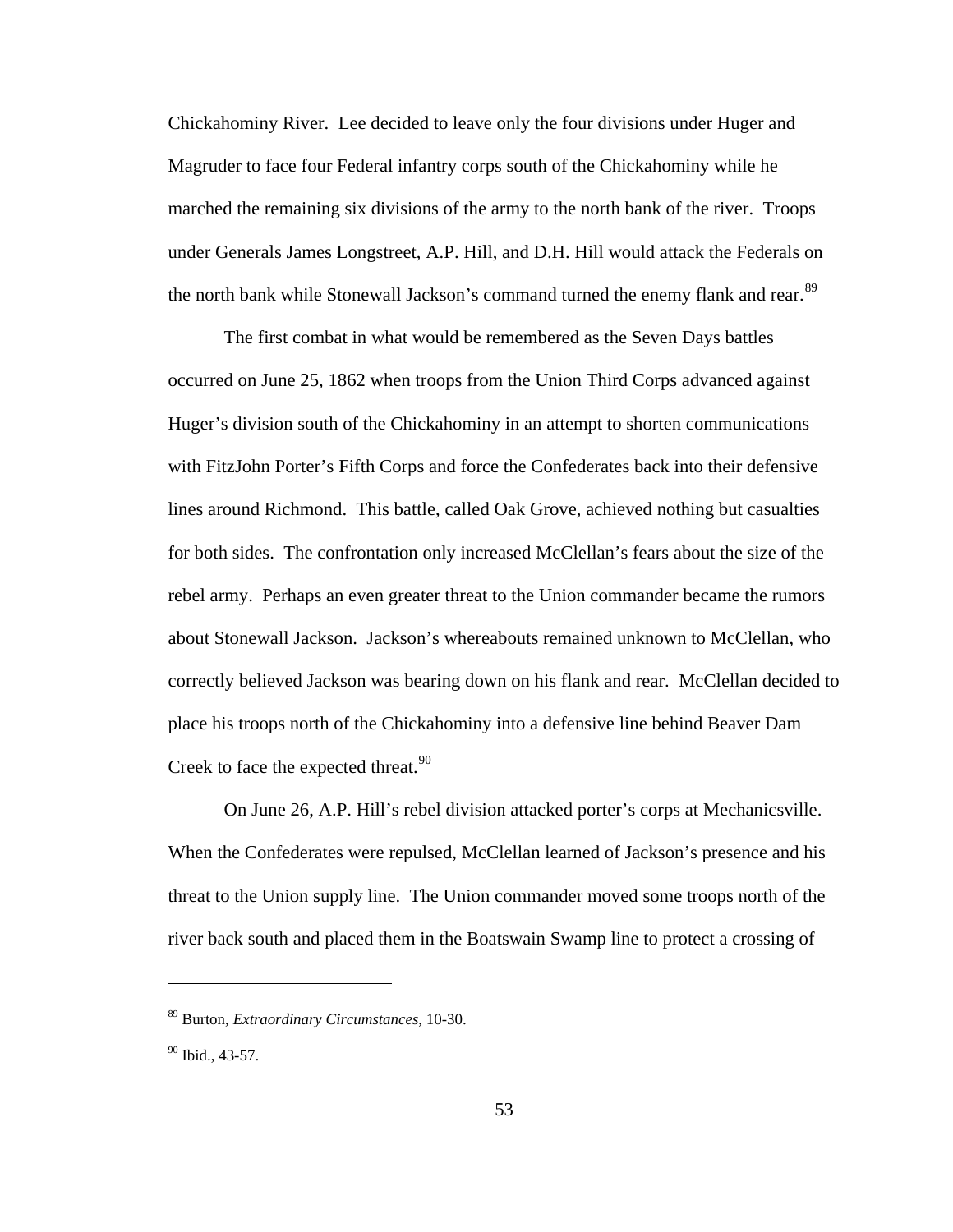the Chickahominy. McClellan also decided to move his supply base farther south. On the opposite bank Lee instructed Huger to hold his line and request reinforcements from Holmes' command at Drewry's Bluff if needed. In response, Holmes ordered Walker's brigade north from the bluff to support Huger's line in front of the capital. $91$ 

 After Mechanicsville, the Confederates followed the Federals through the night as they retreated south towards the river. On June 27 the Confederates attacked Porter once more at Gaines' Mill. The rebels charged against the prepared defenses of the Union troops only to be thrown back. Finally determined attacks shortly before dark pierced the Federal line. Only darkness and the arrival of Union troops from across the river allowed the Federals to stabilize their line. McClellan feared this portion of his army could be destroyed and pulled them across to the southern side of the Chickahominy during the night. With his army united, McClellan would move south to establish a new supply base near the James River. The next morning Walker's brigade arrived from Drewry's bluff and was sent over to the north bank of the Chickahominy so Lee could have fresh troops on hand. Walker had missed the action of the previous day, however, and no contact with the enemy seemed probable as the Confederate army rested and the Union army retreated.<sup>[92](#page-58-1)</sup>

 As the Federal force moved south, Lee devised his next plan of action. The southern commander determined he had two objectives. He intended to slow down the Union army as it moved south and get a substantial portion of his army to the vital road

<span id="page-58-0"></span><sup>91</sup> Ibid., 67-82; *O.R.*, XI, pt. 2, 915.

<span id="page-58-1"></span><sup>92</sup> *O.R.*, XI, pt. 2, 915; Burton, *Extraordinary Circumstances*, 92-137, 149, 174.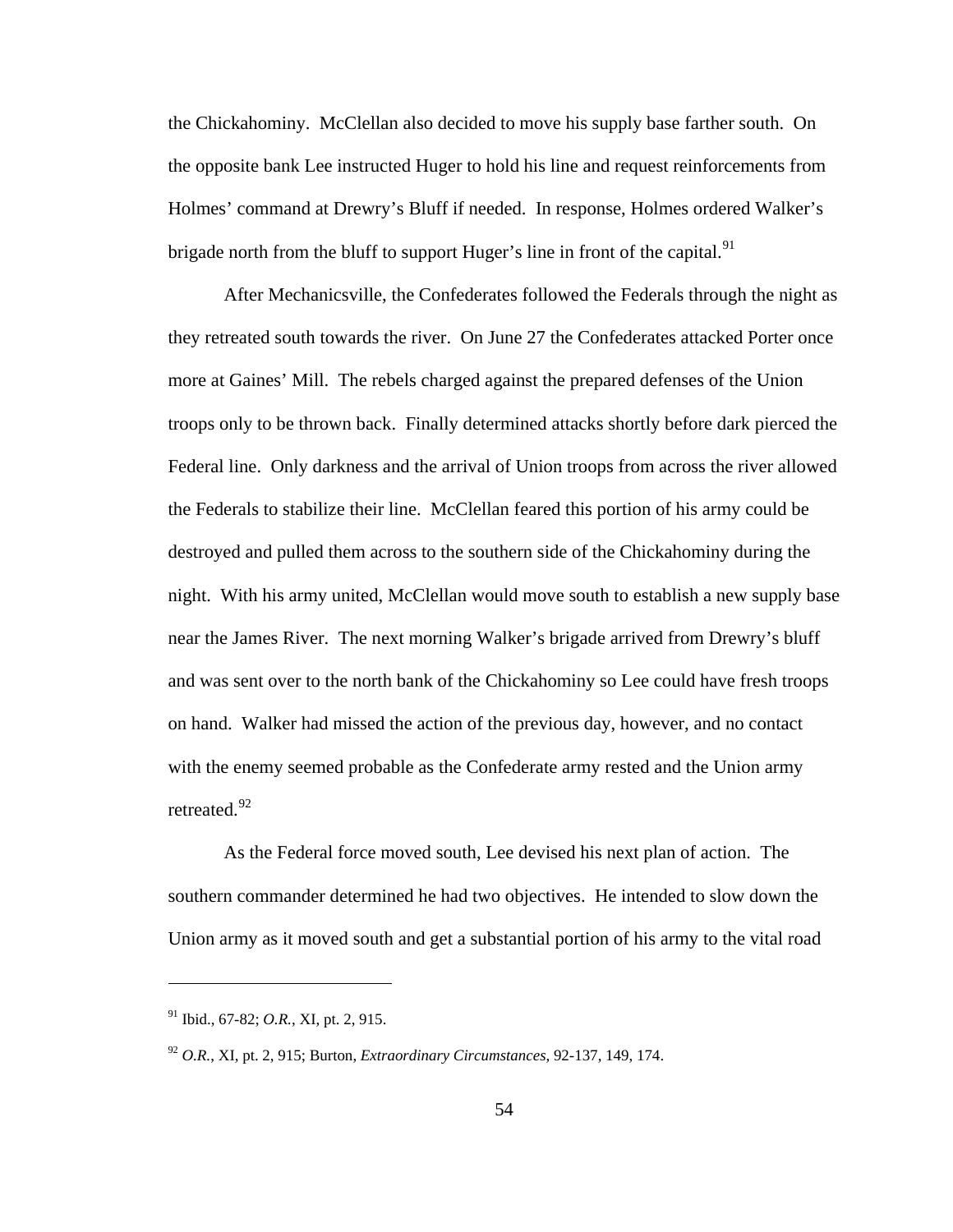intersection near the town of Glendale and Malvern Hill farther south. If Lee could occupy the area he would have the Federals caught between two large forces and cause McClellan to have to fight his way in any direction he moved. Lee ordered Huger and Magruer to harass the Federals and try to slow their southward movement by holding the enemy rear guard in place. Simultaneously, Longstreet and A.P. Hill would take their troops and march for the Glendale area. Magruder hit the Federals on June 29 in an artillery skirmish at Allen's Farm and later in the day in a bloody encounter at Savage's Station. Both fights resulted in a draw and the Union troops continued to move south.<sup>[93](#page-59-0)</sup> Lee next decided to send three columns down different roads to converge on the Glendale intersection. Huger's command would advance in one column, Longstreet, A.P. Hill, and Magruder in another, and the third would be Jackson's men. Lee hoped Huger and Jackson could put pressure on the enemy and prevent the Federals from sending reinforcements south while Longstreet and A.P. Hill would attack and break the through the enemy at Glendale. On the night of June 29 Walker and his brigade returned from the north bank of the Chickahominy and rejoined Holmes' division. Holmes had moved his division from Drewry's Bluff on the James River to Petersburg on June 28, then crossed Junius Daniel's brigade, two artillery batteries, and three cavalry companies over the James on June 29. After joining Holmes, Walker's and Daniel's troops marched from Cornelius' Creek to the New Market Road on the morning of June 30. The command advanced down the road to its junction with the Long Bridge Road, arriving at about 10:00 a.m. At this place Henry Wise joined Holmes with two Virginia regiments and two

<span id="page-59-0"></span><sup>93</sup> Burton, *Extraordinary Circumstances*, 180-190, 216-221.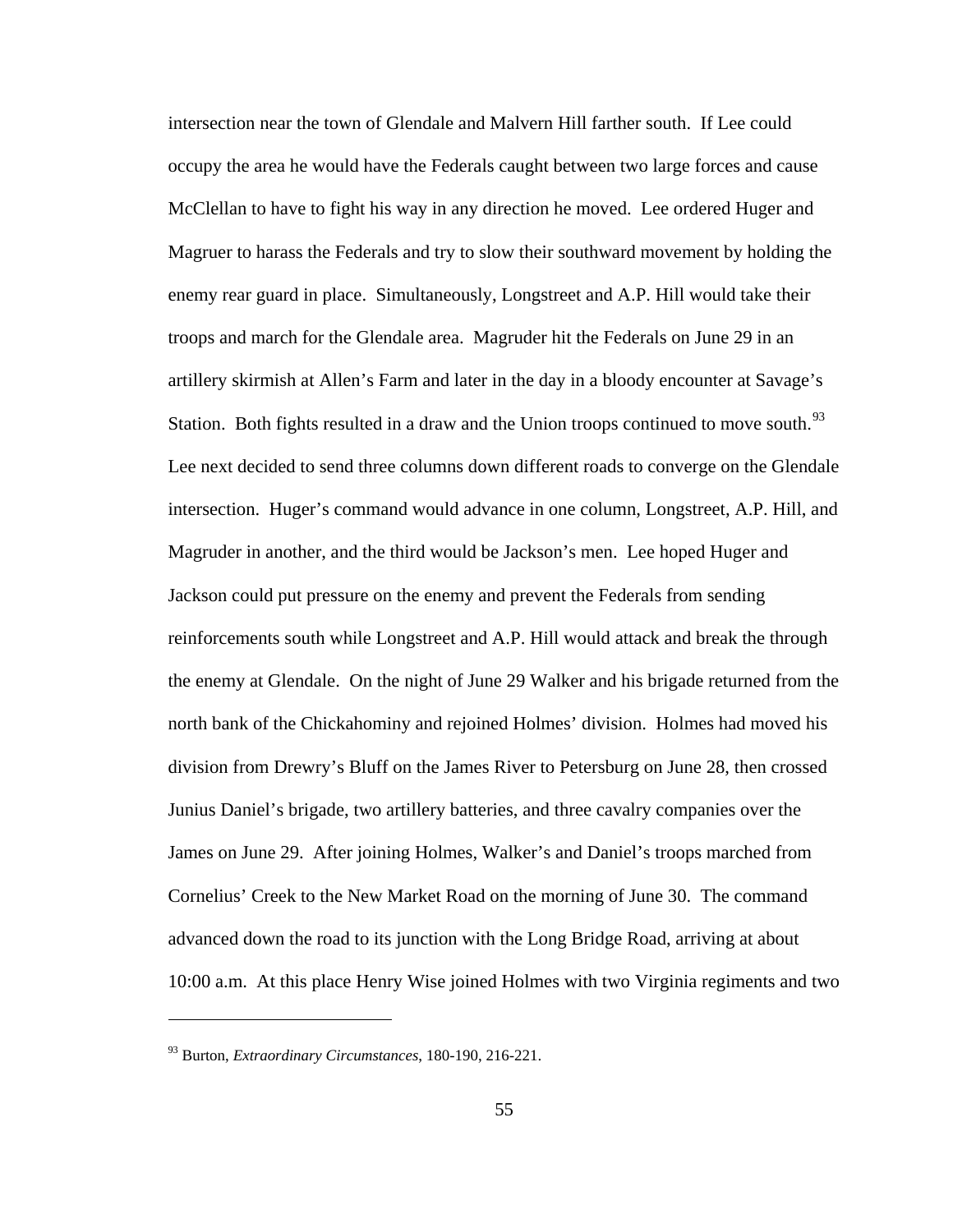artillery batteries, giving Holmes about 6,000 infantry, 130 cavalry, and six batteries. Holmes ordered the troops into a defensive position at the junction of the River and Long Bridge roads.<sup>[94](#page-60-0)</sup>

 McClellan posted his rear guard in the area between White Oak Swamp and the Willis Church, covering all the key routes of the Confederate advance towards Glendale. More importantly, the Federals occupied Malvern Hill, the most superb defensive position in the region. By June 30 Lee realized he could not stop McClellan from reaching the James River and that the Federals controlled Malvern hill, but he still hope to destroy the enemy rear guard at Glendale. The brigades of Longstreet and A.P. Hill attacked the Federals at Glendale on June 30 in a bloody, seesaw fight characterized by hand to hand combat and volleys fired at brutally close ranges. The Confederates broke through the Union line in three separate places but could not exploit any breakthrough. Like many engagements, only darkness ended the struggle. Union artillery at White Oak Swamp kept Jackson from the fight. Lee had failed to reach the Willis Church Road south and cut off the Federal line of retreat.<sup>[95](#page-60-1)</sup>

 As the fight at Glendale raged, lee decided to use Holmes' command to harass the Federal wagon train headed south near Malvern Hill. Holmes sent forward the rifled guns of Captain James R. Branch's Virginia battery, Captain Thomas B. French's Virginia battery, and Captain T.H. Brem's North Carolina battery, all under the command of Holmes' artillery chief Colonel James Deshler. The 30<sup>th</sup> Virginia of Walker's brigade

<span id="page-60-0"></span><sup>94</sup> *O.R.*, XI, pt. 2, 906-907, 915; Burton, *Extraordinary Circumstances*, 231-234.

<span id="page-60-1"></span><sup>95</sup> Burton, *Extraordinary Circumstances*, 251-257, 275-299.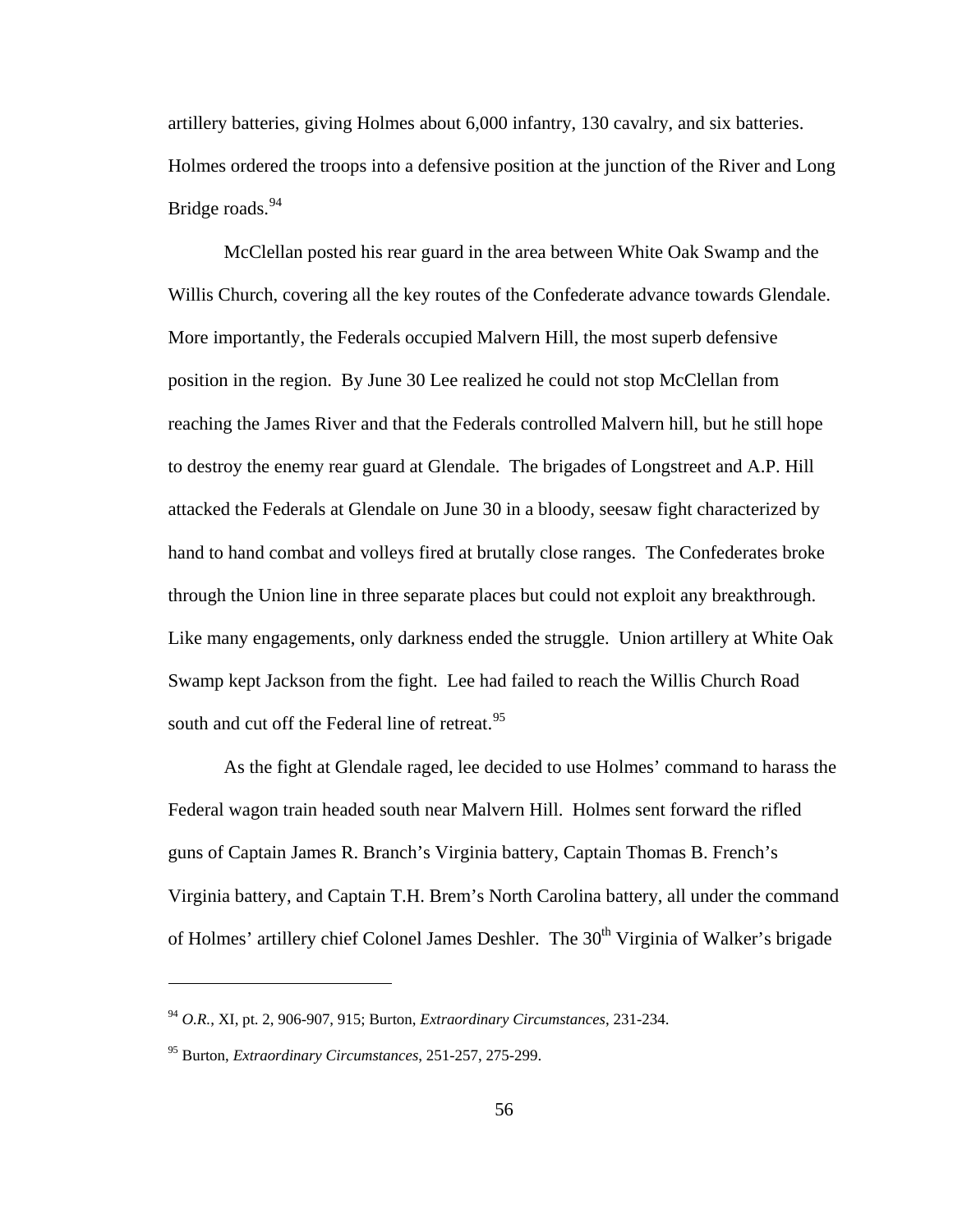advanced in support of the guns. From atop Malvern Hill, twenty-five or Thirty Federal artillery pieces opened fire upon the rebel guns. Two Union gunboats, *Aroostook* and *Galena*, on the James River joined the action and hurled shells at the Confederates. In response, Holmes ordered forward the 45<sup>th</sup> North Carolina from Daniel's brigade. Heavy fire from the enemy artillery quickly dispersed the North Carolinians. Deshler kept up fire until too many gunners and horses fell as casualties.<sup>[96](#page-61-0)</sup>

 Holmes lost fifteen gunners wounded. Daniel's brigade lost two killed and twenty-two wounded and Walker suffered twelve wounded of which one man later died. The Federals on Malvern hill and the gunboats on the James River had Holmes seriously outgunned. At 9:00 p.m. Holmes decided against any further moves in the face of the enemy and withdrew his command a few miles back up the road near his previous position at the Long Bridge River road junction for the night.<sup>[97](#page-61-1)</sup>

 July 1 saw the Union army consolidated atop and in the vicinity of Malvern Hill. Fifty-three thousand Union troops and nearly 170 cannon awaited the movements of Lee's army. Longstreet devised a plan to bring a large number of Confederate guns to bear upon the Federal artillery opposite Jackson's position on the left of the Confederate line. As these guns were under fire, Jackson could storm the hill. The Confederates could not bring enough guns to bear, however, as many remained behind the army on clogged roads. Those pieces that made it up to the front were quickly driven off the field by superior fire power from Federal guns. Lee still felt optimistic about the situation.

<span id="page-61-1"></span><span id="page-61-0"></span><sup>96</sup> Ibid., 268-271; *O.R.*, XI, pt. 2, 907-908, 910-911, 915; Graham, "Twenty-seventh regiment," 428. <sup>97</sup> *O.R.*, XI, pt. 2, 908.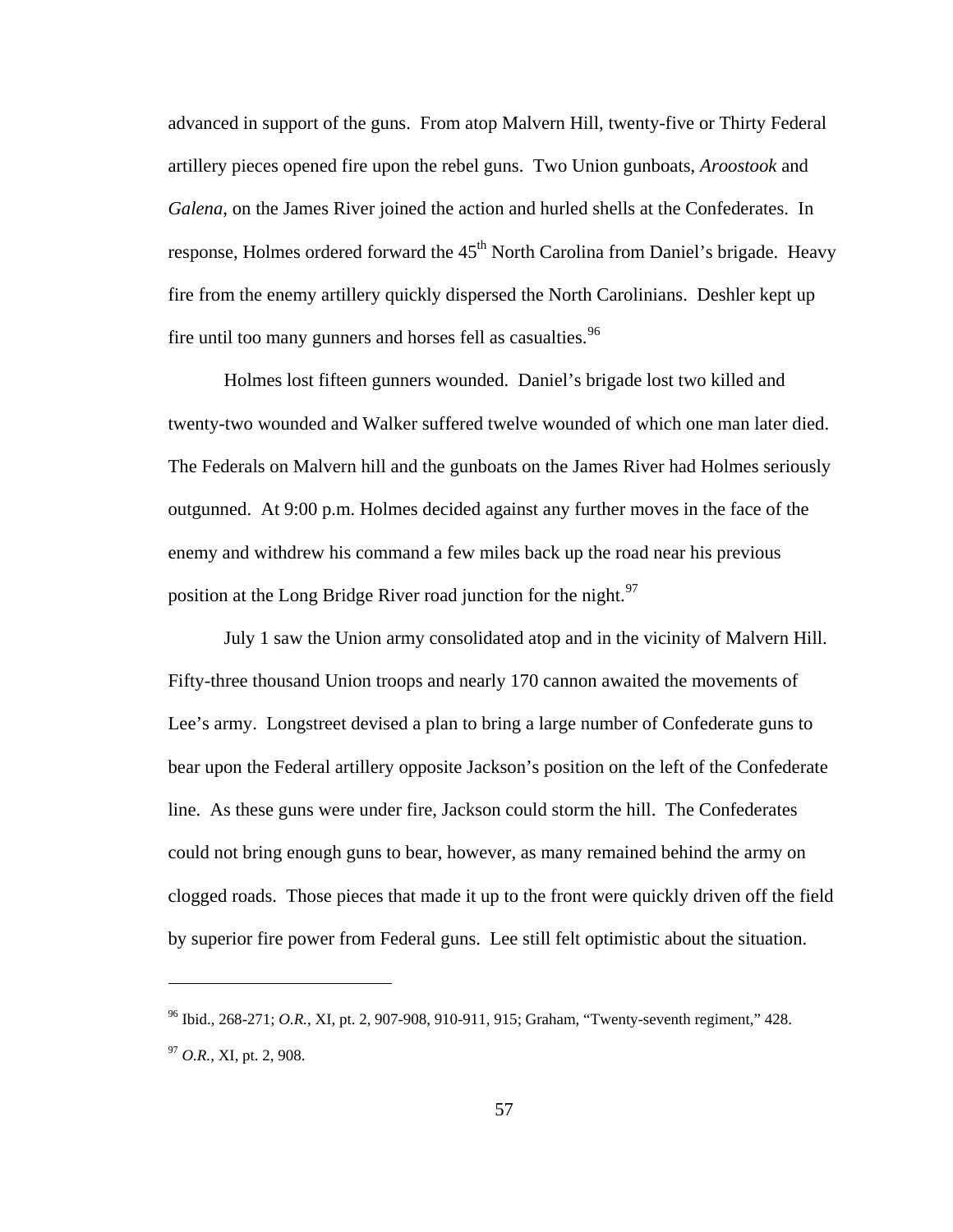His hopes increased as he received a report about an apparent rebel success against the Union line on the Confederate right. The brigade of Confederate Brigadier General Lewis Armistead had advanced and driven a Federal picket line back to the hill. Lee also mistook McClellan's shifting of batteries along his line as a sign of withdrawal. The southern commander felt that additional pressure just might route McClellan off of Malvern Hill.<sup>[98](#page-62-0)</sup>

 Confederate troops from Magruder's command, D.H. Hill's division, and Jackson's force advanced against Malvern hill in a series of uncoordinated assaults that were ripped apart by the Union artillery. The attacks halted lasted until dark, but the Federals could not be budged from their strong position. Late in the afternoon, Holmes brought his division back down the River Road to the area it occupied the day before, but advanced no further. That same day the 48<sup>th</sup> North Carolina Infantry from Ransom's brigade received assignment to Walker's brigade after some "unpleasantness" between Ransom and Colonel Hill of the 48<sup>th</sup>. With the additional regiment, Walker's men moved into a position in a skirt of woods on Warren's Hill at the edge of the battlefield where they remained until the battle ended. An officer of the  $27<sup>th</sup>$  North Carolina of Walker's brigade later wrote, "Though not actively engaged, we were in a position equally trying, as we got the benefit of the shells of the enemy which passed over the heads of the troops engaged, and burst among the trees under which we were lying and we were expecting every minute to be ordered forward to take part in the dreadful carnage."<sup>[99](#page-62-1)</sup>

<span id="page-62-1"></span><span id="page-62-0"></span><sup>98</sup> Burton, *Extraordinary Circumstances*, 306-309, 314-319, 330.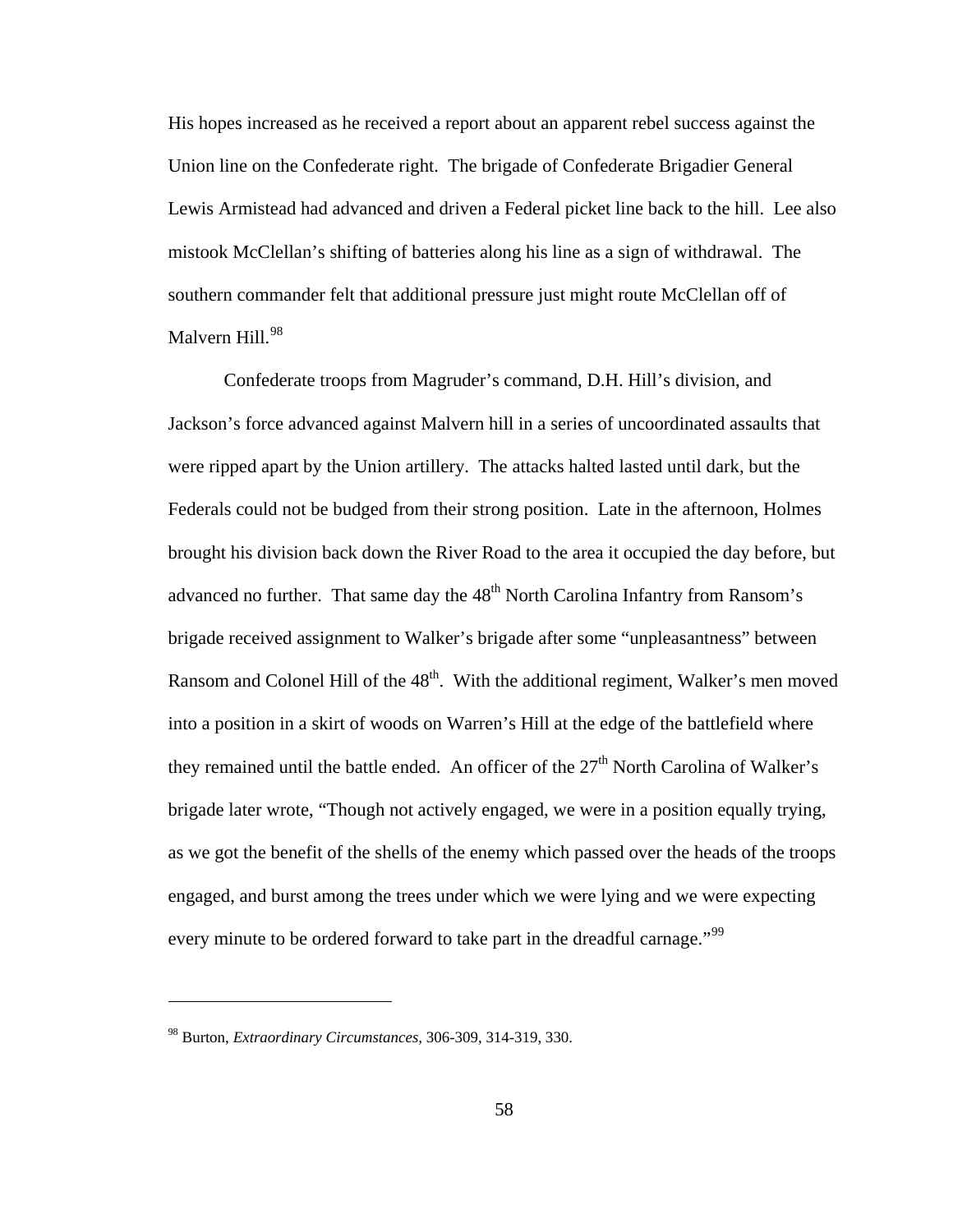During the night of July 1 McClellan moved the Union army south to his new supply base at Harrison's Landing on the James River. The next day Confederates under Longstreet began a feeble pursuit of McClellan through the rain and mud, but ended the chase after advancing only two miles. Lee realized the fighting was over and ordered his army to withdraw north towards Richmond on July 8. Throughout the month Lee placed the army in camps between Berkeley and Richmond and began reorganizing his forces. On July 7, he sent Ransom's brigade back to join Walker and the rest of Holmes' command. Soon thereafter the Federal army crossed to the other side of the James River which led to orders sending Holmes' division back to Drewry's Bluff. The division then moved to Petersburg and on to Fort Powhatan on the James River below City Point to guard the river. $100$ 

 Walker's brigade and the troops of Holmes' division spent the rest of the summer picketing up and down the James River. To the north Union General John Pope and his Federal Army of Virginia threatened to advance against Richmond. Lee faced a problem as McClellan's force still sat on the peninsula as a possible danger to the southern capital. At the same time, Lee could not sit idly by as Pope menaced northern Virginia. Lee decided to leave four divisions of the Confederate army to watch McClellan at Harrison's Landing while he moved with the larger portion of the army to face Pope. Holmes' division and Walker's brigade remained on the James River. Holmes received a transfer

 <sup>99</sup> *O.R.*, XI, pt. 2. 915; Burton, *Extraordinary Circumstances*, 332-348, 357; Graham, "Twenty-seventh regiment," 429; W.H.H Lawhon, "Forty-eighth regiment," in *Histories of the Several Battalions and Regiments from North Carolina*, 116.

<span id="page-63-0"></span><sup>100</sup> *O.R.*, XI, pt. 2, 908, 915; Burton, *Extraordinary Circumstances*, 366-385; Dowdey, *The Seven Days*, 348, 352; Graham, "Twenty-seventh regiment," 429-431.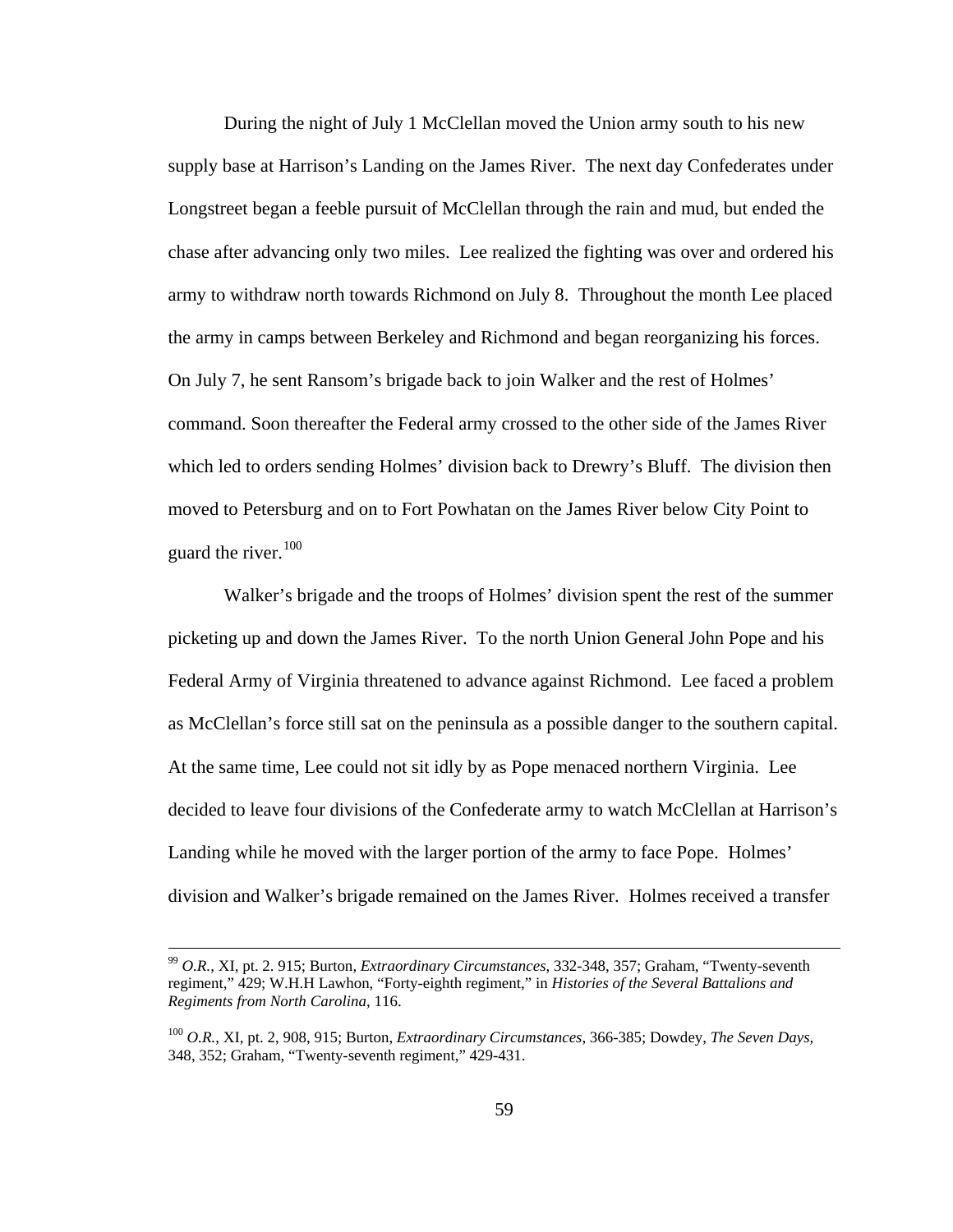to the Trans-Mississippi Department, however, to take command of that theater of operations. Walker gained promotion to command of the division consisting of his own brigade, and those of Ransom and Junius Daniel.<sup>[101](#page-64-0)</sup>

 On August 3, Union Army Commander in Chief General Henry Halleck ordered McClellan to move his army away from the peninsula to Aquia Creek where the army would be transferred back to Washington. As Lee moved towards Pope, Walker ordered his infantry to form as support for artillery moving up to the James River across from McClellan's camp at Harrison's Landing. Walker's men remained about a mile behind the artillery as it opened up on the Federals on the night of August 15. Walker's infantry marched back to Petersburg at daylight the next morning. Lee continued to move towards Pope and caught up to his force on the old Manassas battlefield from the previous year. In a two day fight on August 29 and 30, 1862, Lee soundly defeated Pope and sent his demoralized army retreating towards the safety of the Washington defenses.[102](#page-64-1)

 After all Union forces were removed from Virginia, Lee remained in the northern portion of the state. He camped his force in Fairfax County. Lee realized that he could not keep hi army in Fairfax County as it had been ravaged by the occupying Federal troops and lacked sufficient subsistence and forage for his army. Lee also did not desire to move his army south or west as such a move would surrender ground previously won from the enemy. With the fragments of two Union armies presently demoralized and

<span id="page-64-0"></span><sup>101</sup> Dowdey, *The Seven Days,* 352-353; Graham, "Twenty-seventh regiment," 429-431; Brown, "John George Walker," 88-89.

<span id="page-64-1"></span><sup>102</sup> Dowdey, *The Seven Days*, 354; Graham, "Twenty-seventh regiment," 431.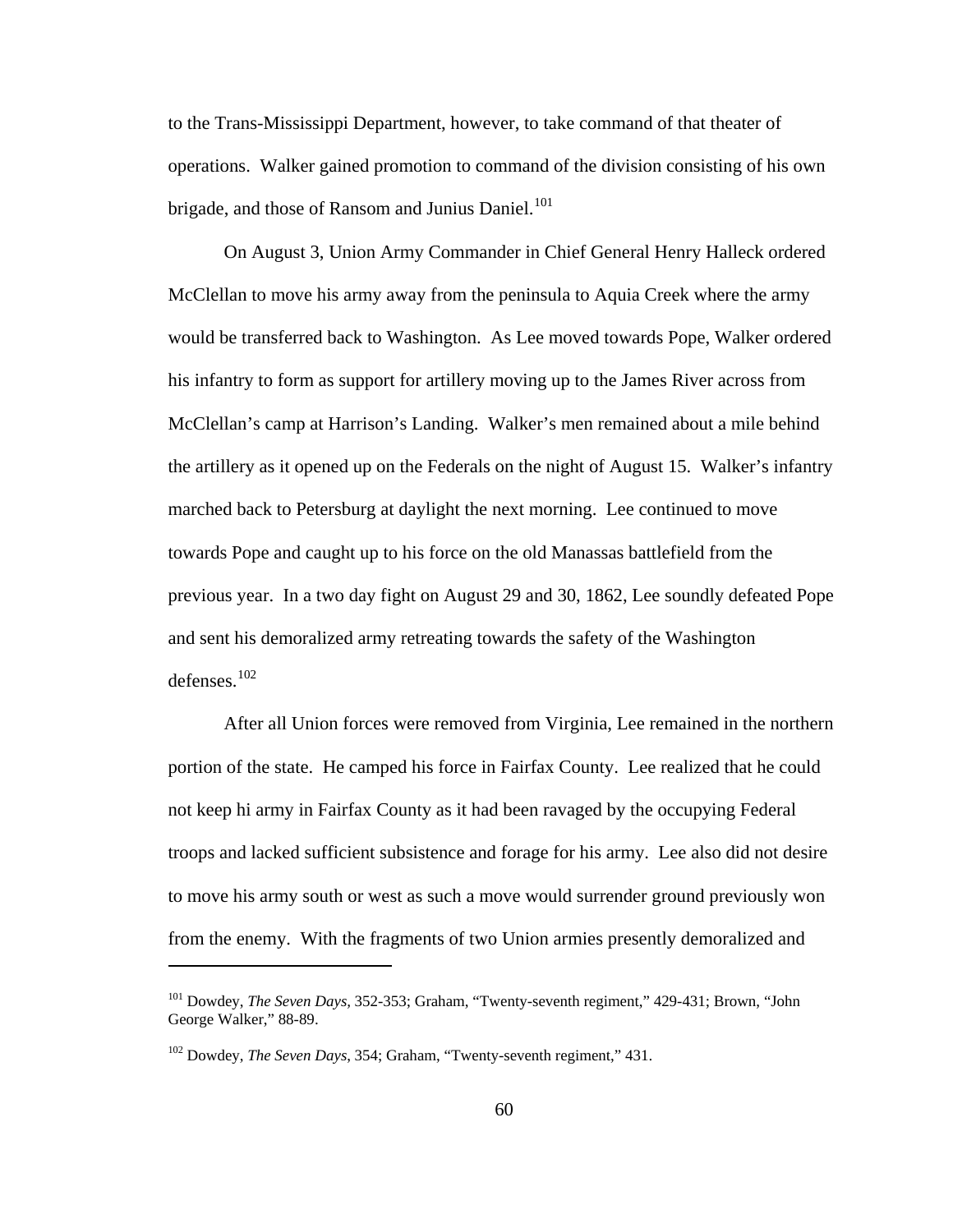disorganized within the defenses of Washington, Lee did not want to give the Federals time to rest. He desired to keep the enemy on their heels and press forward with his army's high morale and new momentum. Lee sought to destroy the northern will to continue the war. To do this he decided to cross the Potomac River and invade Maryland. Lee would threaten Washington and Baltimore to draw out the Federal army from its defenses. After that Lee would move into western Maryland and threaten Pennsylvania, forcing the Union army to extend its supply lines while making itself open to a campaign of maneuver.<sup>[103](#page-65-0)</sup>

 Lee ordered all divisions of the Confederate army to converge on Leesburg, Virginia. On August 25 the Confederate War Department had ordered the reserve or reinforcement wing of the army to move from the area around Richmond and reinforce Lee. Walker's division moved forward as part of this reinforcement effort. Walker under orders left Junius Daniel's brigade on the James and proceeded to join Lee with his two remaining brigades. One of Walker's brigades led by Brigadier general Robert Ransom, Jr. included the  $24^{\text{th}}$ ,  $25^{\text{th}}$ ,  $35^{\text{th}}$ , and  $49^{\text{th}}$  North Carolina regiments as well as Branch's field artillery battery. Colonel Van H. Manning led the other brigade which was Walker's former command. The brigade contained the  $3<sup>rd</sup>$  Arkansas,  $30<sup>th</sup>$  Virginia, and the  $27<sup>th</sup>$ ,  $46<sup>th</sup>$ , and  $48<sup>th</sup>$  North Carolina regiments with French's battery as artillery support. Walker's men boarded trains in Richmond on August 26 and arrived at Rapidan Station,

<span id="page-65-0"></span><sup>103</sup> Joseph L. Harsh, *Taken at the Flood: Robert E. Lee and Confederate Strategy in the Maryland Campaign of 1862*, (Kent, OH: Kent State University Press, 1999), 19-25, 84.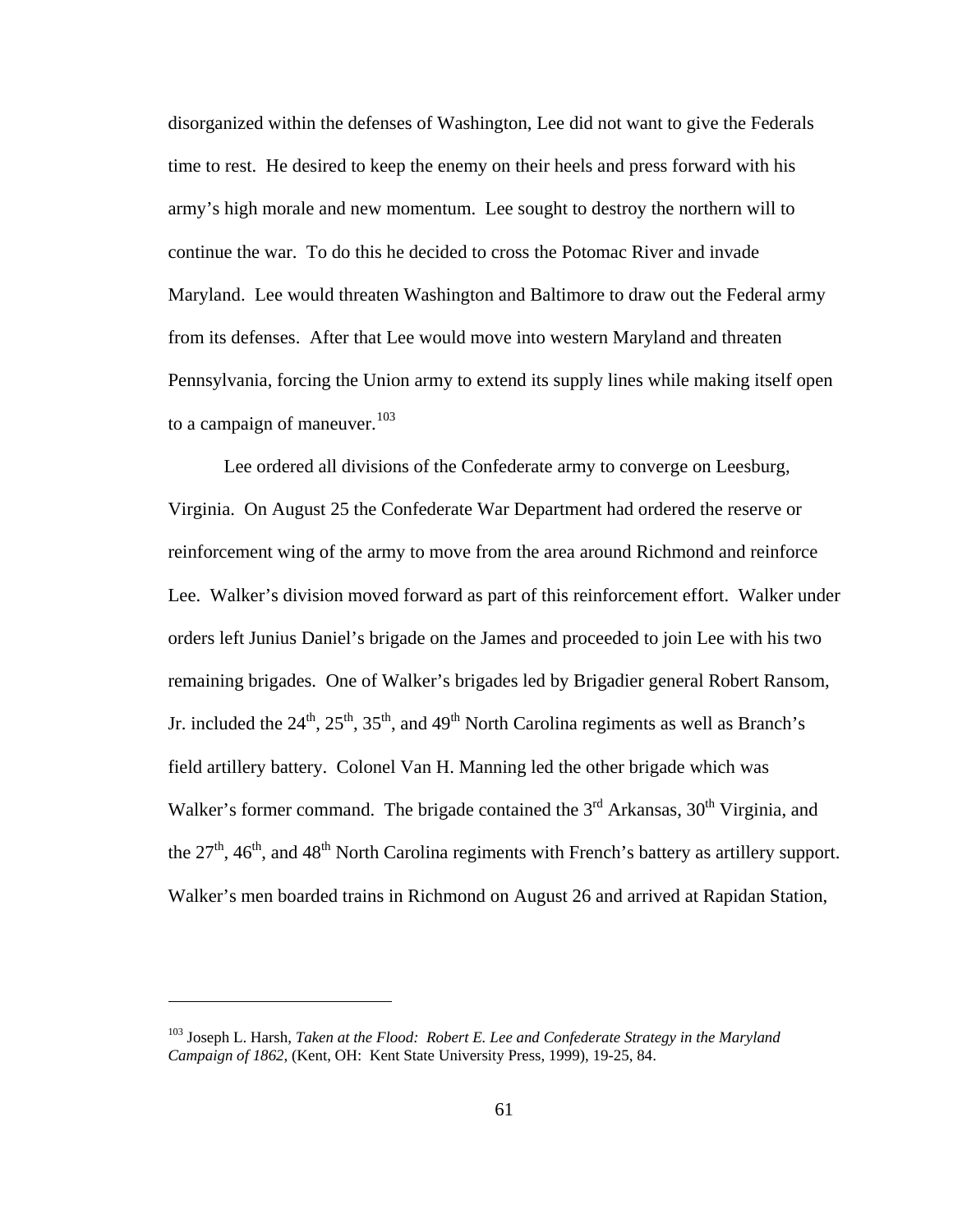Virginia the next day. Here Walker waited four days for his wagons to catch up. On September 1 Walker commenced marching for Leesburg.<sup>[104](#page-66-0)</sup>

 The Army of Northern Virginia began crossing the Potomac River into Maryland on September 4, 1862. Jackson's command crossed at White's Ford and proceeded to Frederick, Maryland. Longstreet crossed the next day with the divisions of Lafayette McLaws and Richard H. Anderson. By September 6, Lee had ninety percent of his army across the Potomac. At the same time Walker's division marched from Rapidan Station toward Culpepper, Virginia, where it camped on the battlefield of Cedar Run. The division then marched to Warrenton, Virginia and passed over the battlefield of Second Manassas, where hundreds of dead still lay from the battle just a week before. Walker moved on to Leesburg, Virginia on September 6 and crossed the Potomac at Cheek's Ford, across from the mouth of the Monocacy River on the morning of September 7. Walker then camped his troops at Buckeystown, Maryland.<sup>[105](#page-66-1)</sup>

 The Union army in the Washington vicinity became aware of the Confederate invasion, but confused and conflicting reports forbade the commanders from knowing the rebel army's location or objectives. McClellan, once again in charge of the Army of the Potomac, placed his forces in a ten mile arc north and west of Washington. By September 8 the Union army began advancing along a sixteen mile wide line that extended from the Potomac River on the south to almost the Maryland-Pennsylvania

<span id="page-66-0"></span><sup>104</sup> Ibid., 37; John G. Walker, "Jackson's Capture of Harper's Ferry," in *Battles and Leaders of the Civil War* Vol. II, eds., Robert U. Johnson and Clarence C. Buel, (New York: Thomas Yoseloff, Inc., 1956), 604.

<span id="page-66-1"></span><sup>&</sup>lt;sup>105</sup> Harsh, *Taken at the Flood*, 85-86, 108; Waddill, "Forty-sixth regiment," 66-67; Walker, "Jackson's Capture of Harper's Ferry," 604.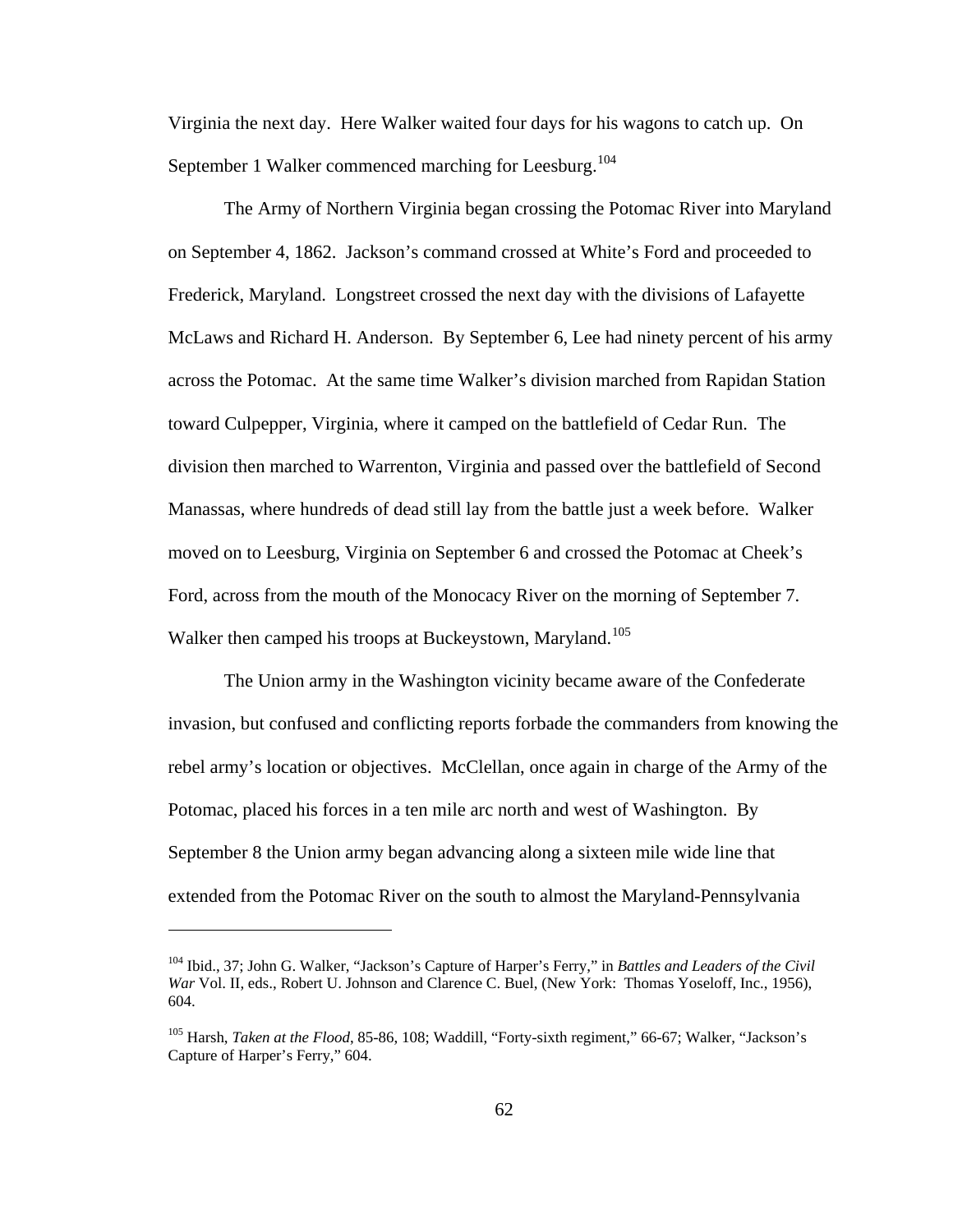border to the north and already twelve miles outside Washington. McClellan advanced on this broad front to protect major cities and communications from the unknown presence of the enemy. Lee likewise remained unsure of the Federal positions. Due to faulty intelligence and maps, Lee was not aware of the rapid Federal march west towards his army at Frederick.<sup>[106](#page-67-0)</sup>

 While the Confederate army camped around Frederick, Lee determined that the area did not provide adequate supplies for his army. He decided that the army could not remain east of the mountains and that a westward movement would require a new line of communications to Virginia. Lee hoped to move his new line of communications through the Shenandoah Valley of Virginia, by way of Staunton, Harrisburg, and Winchester, and crossing the Potomac at Shepherdstown. Lee however had a major obstacle to overcome. The Union garrisons at Harper's Ferry, Virginia and Martinsburg, Virginia had not responded to the Confederate invasion as Lee had hoped. Rather than withdraw toward Washington, the garrisons held firm. These Federal troops would pose a threat to Lee's new line of communications and the southern commander realized he would have to move directly against the garrisons.<sup>[107](#page-67-1)</sup>

 Lee met with his senior commanders Stonewall Jackson and James Longstreet on the afternoon of September 9 and discussed the situation. After conferring with his generals, lee devised Special Orders No. 191. Jackson's two divisions, McLaws' division with R.H. Anderson's division, and Walker's division would all advance toward Harper's

<span id="page-67-0"></span><sup>106</sup> Harsh, *Taken at the Flood*, 108-109, 119-121, 129-131.

<span id="page-67-1"></span><sup>107</sup> Ibid., 133-134, 145-147; Paul R. Teetor, *A Matter of Hours: Treason at Harper's Ferry*, (Brunswick, NJ: Associated University Press, Inc., 1982), 90-91.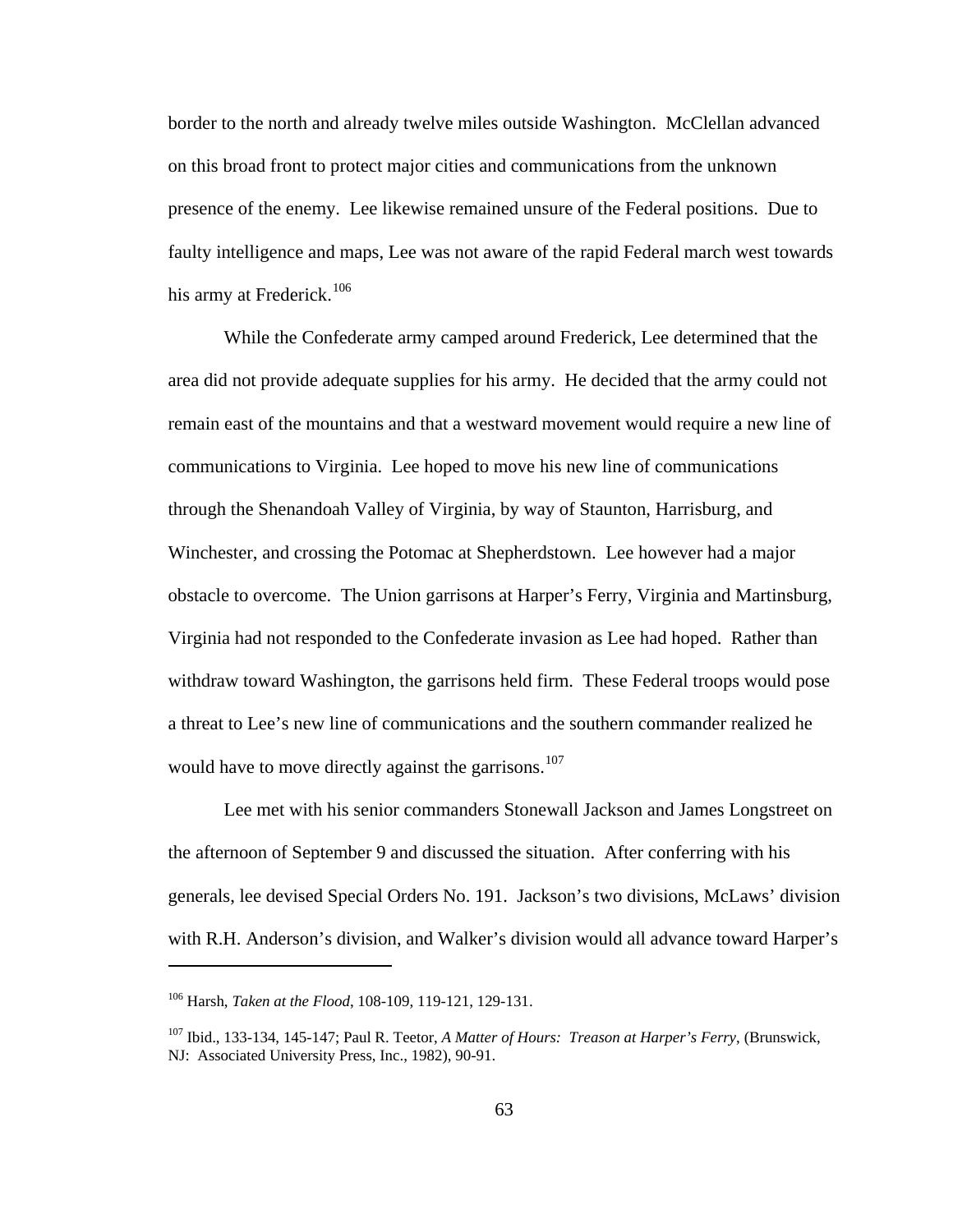Ferry and capture the garrison. Longstreet's divisions and D.H. Hill's division would march over South Mountain and take up positions at Boonsboro, Maryland. Jeb Stuart and his cavalry would remain east of the mountains to observe and possibly hinder the Union advance. By September 9 the Union army had moved seventeen miles from Washington. By the next day Union Major General William B. Franklin and his Sixth Corps arrived twelve miles southeast of Frederick while Major General Edwin V. Sumner's Second Corps sat only fourteen miles away.<sup>[108](#page-68-0)</sup>

 On the morning of September 9 Lee had instructed Walker to take his division and march to Monocacy Junction and on to the mouth of the Monocacy River. Here Walker was to destroy the aqueduct of the Chesapeake and Ohio Canal. Walker arrived and found the aqueduct occupied by enemy pickets. His troops easily chased off the Federals and began their attempt to demolish the aqueduct. Walker wrote in his report: "Working parties were at once detailed, and sent to work to drill holes for blowing up the arches, but, after several hours of labor, it was apparent that, owing to the insufficiency of our tools and the extraordinary solidarity and massiveness of the masonry, the work we had undertaken was one of days instead of hours." Walker abandoned the task of destroying the aqueduct and rested his men. Later in the day, he received a copy of Special Orders 191 which instructed him to cross the Potomac at Cheek's Ford and march to Harper's Ferry where he was to seize Loudoun Heights and cooperate with Jackson and McLaws in the capture of the Federal garrison posted there. Walker later commented upon the magnitude of such an order and to its importance in secrecy. He wrote, "On

<span id="page-68-0"></span><sup>108</sup> Harsh, *Taken at the Flood*, 149-151, 166-167, 181.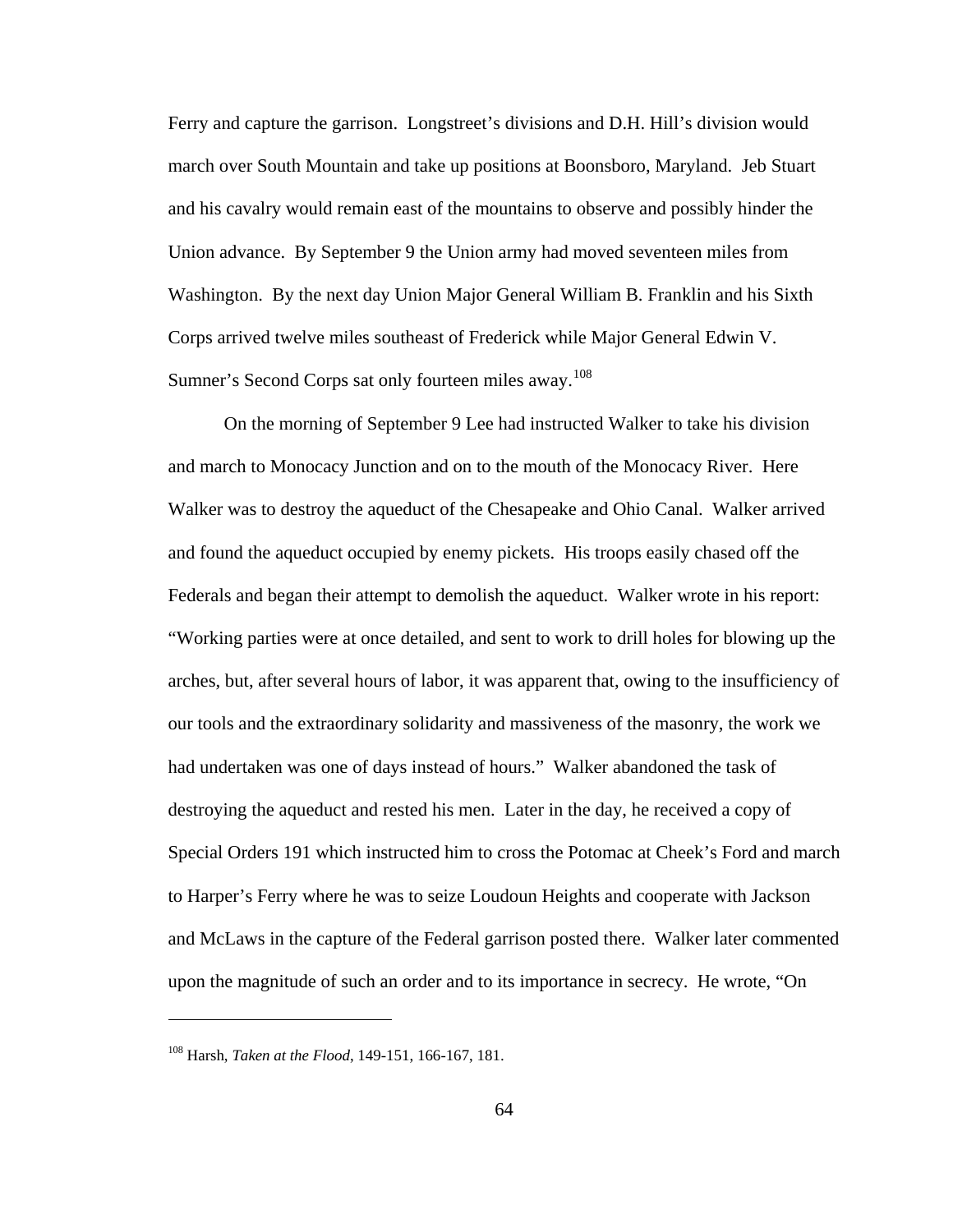receiving my copy of the order I was so impressed with the disastrous consequence which might result from its loss that I pinned it securely in an inside pocket. In speaking with General Longstreet on this subject afterward, Longstreet remarked that the same thought had occurred to him, and that as an absolutely sure precaution, he memorized the order and then "chewed it up."<sup>[109](#page-69-0)</sup>

 On the morning of September 10 Walker observed a substantial enemy force with artillery commanding the aqueduct over the river and Cheek's Ford where he was to cross the Potomac. Walker decided it would be safer to cross the Potomac at Point of Rocks and moved back towards Buckeystown. The division crossed the Potomac at Point of Rocks on the night of September 10 and on the morning of September 11. The crossing proved difficult as the bridge over the canal had been destroyed and the banks of the Potomac were steep. Walker bivouacked his men on the  $11<sup>th</sup>$  as they had marched two days and nights without sleep or rest. The next day Walker marched seven miles to Lovettsville. A bad road caused him to go down the Berlin Turnpike south, but allowed his division to approach Loudoun Heights from the opposite direction. He advanced toward Key's Ford on the Shenandoah, which gave the division a better chance to block the enemy escape routes from Harper's Ferry. Walker camped his troops at Hillsboro on September 12, eight miles from Loudoun Heights. $110$ 

 On September 13 Walker moved south through Hillsboro and then west on the road from Leesburg. Because Walker was unaware of the situation he might encounter as

<span id="page-69-0"></span><sup>109</sup> *O.R.*, XIX, pt. 1, 912-913; Walker, "Jackson's Capture of Harper's Ferry," 607.

<span id="page-69-1"></span><sup>110</sup> *O.R.*, XIX, pt. 1, 913; Harsh, *Taken at the Flood*, 204-205.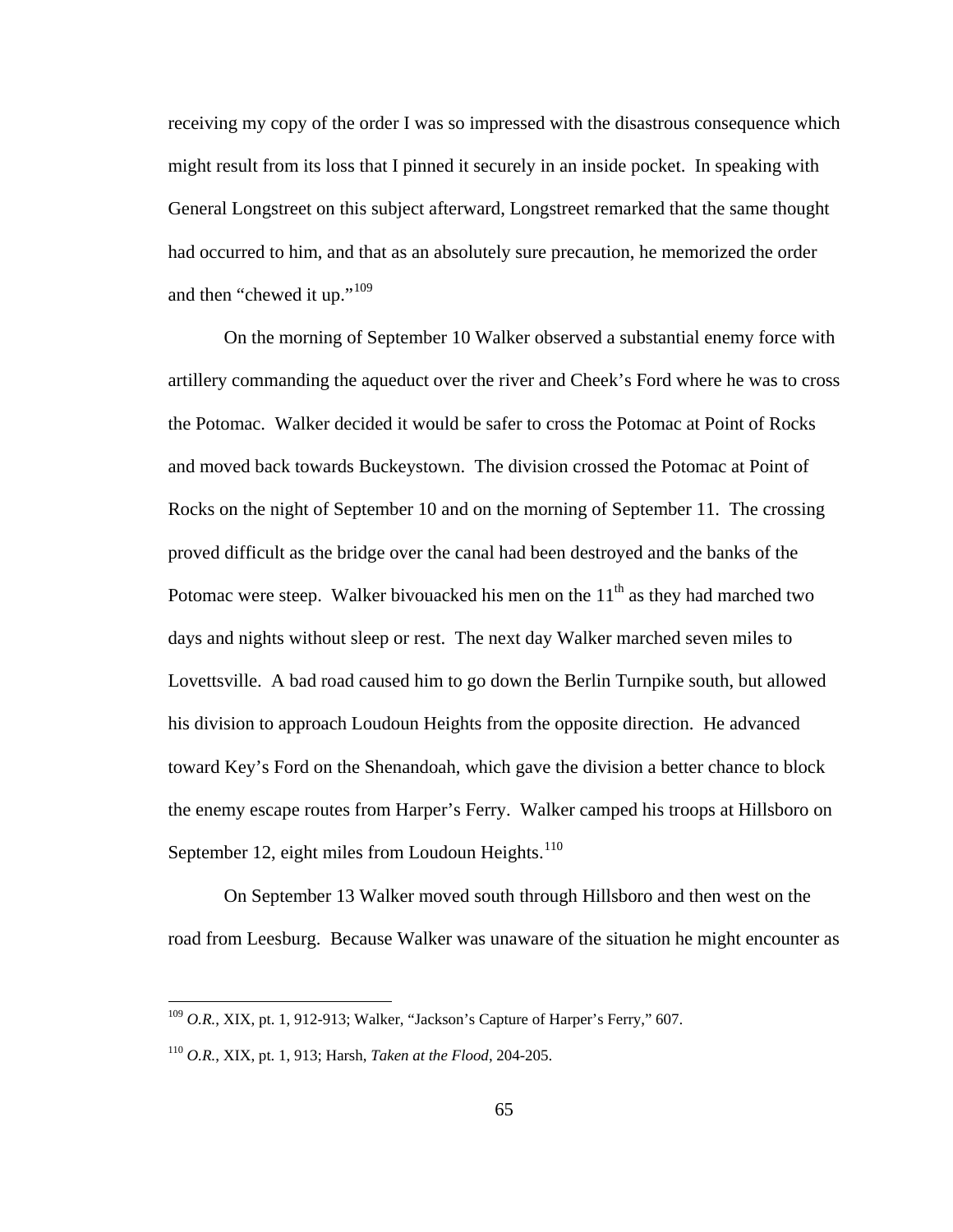he advanced his column to Harper's Ferry, he decided to mask his approach from the enemy. He stopped short of Vestal Gap in the Blue Ridge Mountains and headed north on the road running between the Blue Ridge and the Short Hills. The column passed through Neersville and reached the eastern foot of Loudoun Heights at around ten o'clock. Walker placed six of his regiments in camp at the base of the heights while the 48<sup>th</sup> North Carolina was sent to guard the road between the mountain and the Shenandoah River. Walker ordered Colonel John R. Cooke with his  $27<sup>th</sup>$  North Carolina and the  $30<sup>th</sup>$ Virginia of Manning's brigade to secure the crest of Loudoun Heights. The terrain of the mountain proved difficult as attested by a member of the  $27<sup>th</sup>$  North Carolina: "Tired as we were this ascent was very difficult, as we had several times to leave the road to avoid being seen be the Federal troops in and around Harper's Ferry, and make our way through the thick mountain undergrowth, oftentimes having to clear a way with hatchets or knives."<sup>[111](#page-70-0)</sup>

 As described in Special Orders 191 Jackson would march the three divisions under his command across the Potomac at a ford near Sharpsburg, Maryland on September 12, take possession of the Baltimore and Ohio Railroad, capture the Federal garrison at Martinsburg, Virginia, and occupy Bolivar Heights to the south of Harper's Ferry. McLaws, with his own and R.H. Anderson's division, would depart from the army near Frederick, march by way of Middletown, Maryland, and occupy Maryland Heights on the north side of Harper's Ferry across the Potomac River. Jackson left Frederick on

<span id="page-70-0"></span><sup>111</sup> *O.R.*, XIX, pt. 1, 913; Harsh, *Taken at the Flood*, 226; Graham, "Twenty-seventh regiment," 432-433.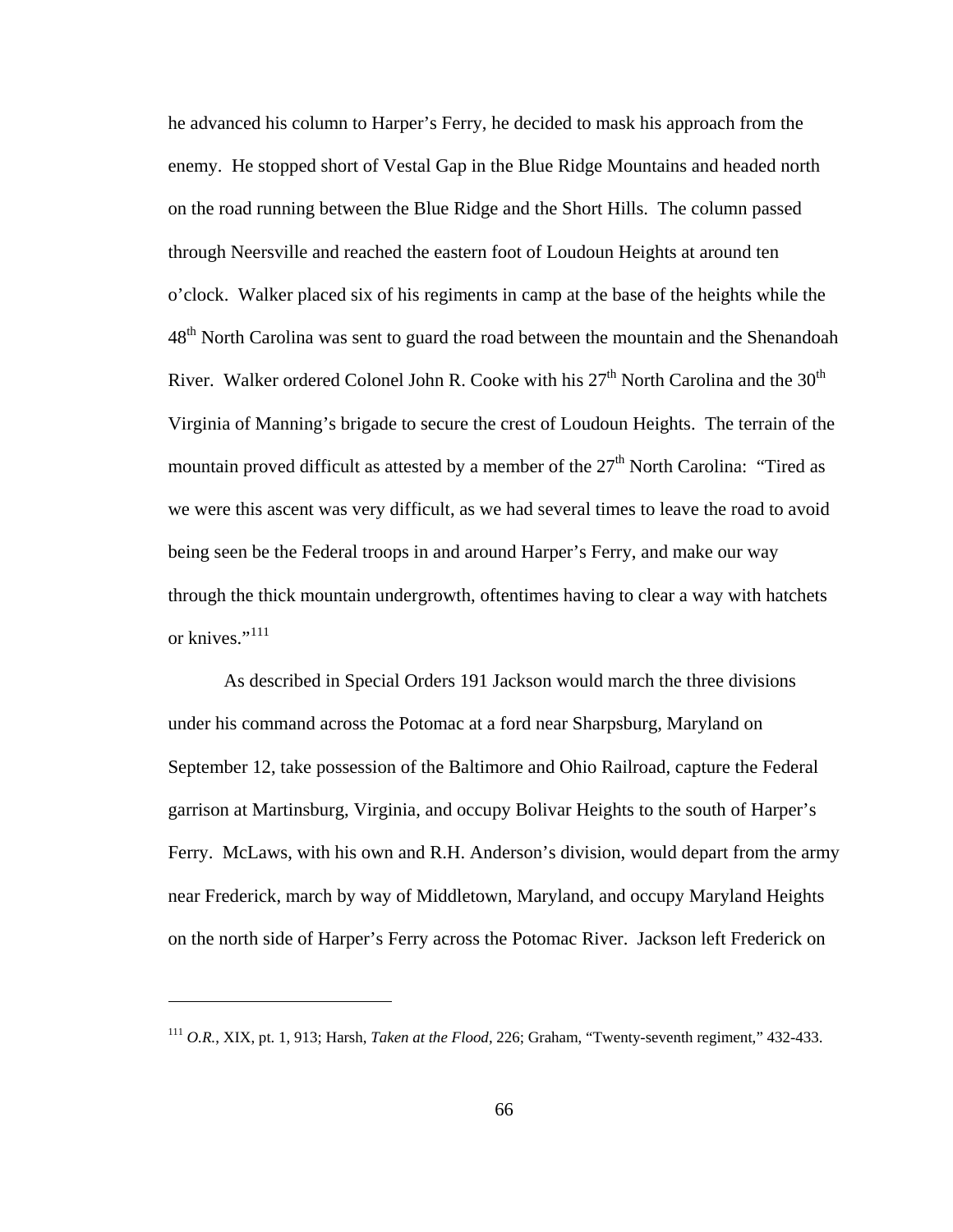September 10, passed through Boonsboro, and crossed the Potomac near Williamsport the next day. He reached Martinsburg only to learn the garrison had abandoned the town and retreated to Harper's Ferry. On September 10 McLaws turned off the national Road at Middletown and marched to Burkittsville on the east side of South Mountain. The next day his command marched through the Brownsville Gap into Pleasant Valley and then southward along the spine of Elk Ridge, driving Federal pickets back as they advanced. By September 12 McLaws reached the base of Maryland Heights.<sup>[112](#page-71-0)</sup>

 About 12,000 Union troops, largely untested in combat, defended Harper's Ferry. The Union commander of Harper's Ferry, Colonel Dixon S. Miles, organized his troops into four brigades and positioned them on the strategic points of Bolivar Heights, Maryland Heights, and Camp Hill. Bolivar heights, located two miles west of Harper's Ferry, ran north and south between the Potomac and Shenandoah Rivers. Atop Bolivar Heights, Miles posted two brigades, but left their right flank weak and their left flank completely exposed. He posted his weakest brigade on top of Maryland Heights to the north, the most important geographical feature to the Ferry's defense. Miles also posted no artillery on Maryland Heights. He held his fourth brigade in reserve behind Bolivar Heights on Camp Hill. Miles assumed that that Loudoun Heights, 1,200 feet above Harper's Ferry across the Shenandoah River, was too difficult for the placement of artillery or fortifications and left the rise undefended. As Walker would learn, however, any cannon on top of Loudoun could look down on the rear of Camp Hill.<sup>[113](#page-71-1)</sup>

<span id="page-71-0"></span><sup>112</sup> Teetor, *A Matter of Hours*, 99-100, 114; Chester G. Hearn, *Six Years of Hell: Harper's Ferry During the Civil War*, (Baton Rouge: Louisiana State University Press, 1996), 140-154.

<span id="page-71-1"></span><sup>113</sup> Teetor, *A Matter of Hours*, 58, 65; Hearn, *Six Years of Hell*, 129-138.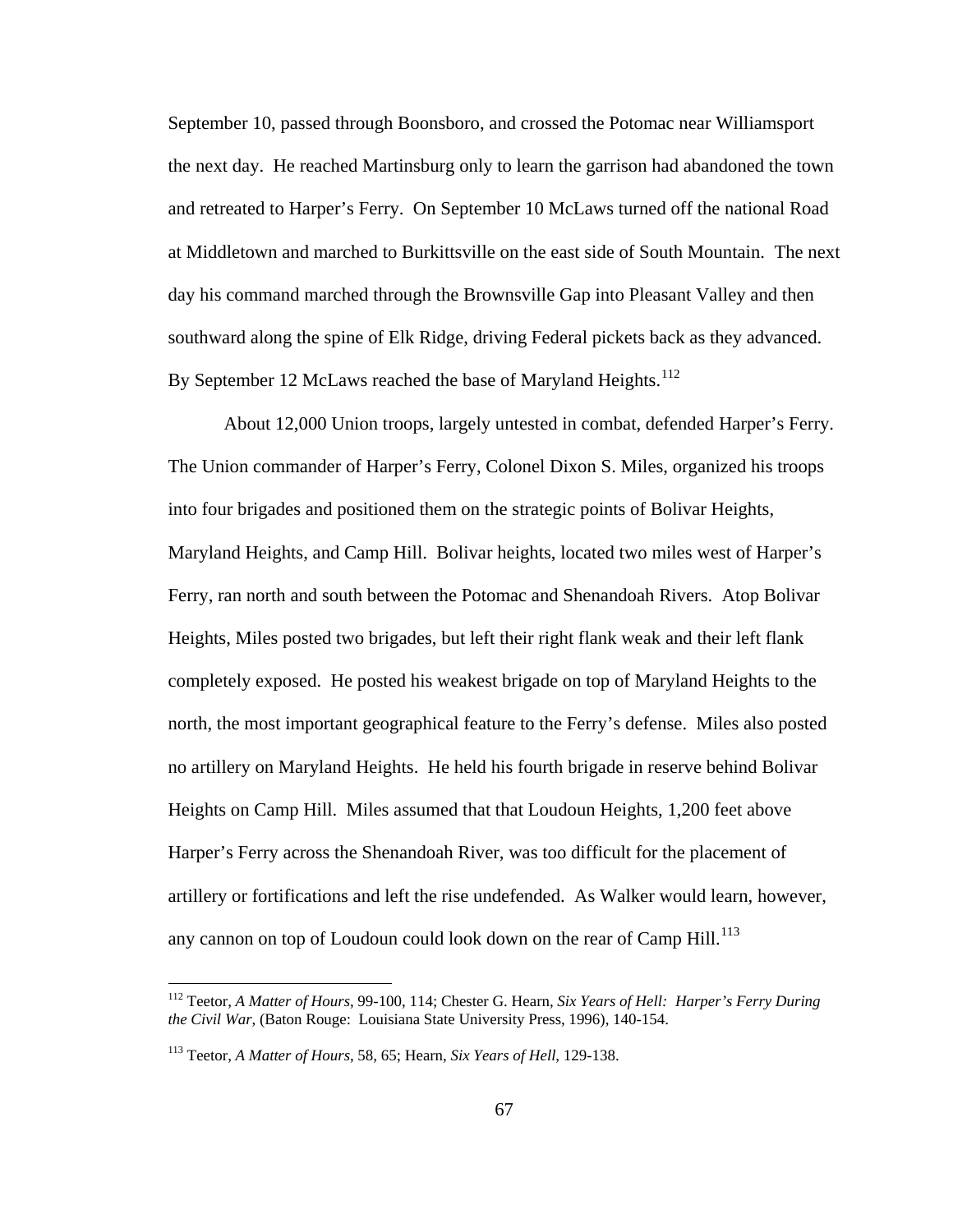Having pushed back Federal skirmishers to Maryland Heights, McLaws ordered two of his brigades up the slope of the mountain on the morning of September 13. The South Carolina brigade of Brigadier General Joseph Kershaw pushed the Federals back from an abatis defensive work and into a breastwork. The Mississippians of Brigadier General William Barksdale's brigade maneuvered their way to the flank of the Federals and fired a volley that sent the green  $126<sup>th</sup>$  New York scurrying down the back slope of the mountain. One by one the Union regiments retreated off Maryland Heights. McLaws now controlled his objective as prescribed by S.O. 191. By dusk on September 13, Jackson camped just three miles from Bolivar Heights. The envelopment of Harper's Ferry was complete.<sup>[114](#page-72-0)</sup>

 As Walker, Jackson, and McLaws converged on Harper's Ferry, the Union army advanced ever closer to the small column left under Lee's immediate command. On September 12 Union Major General Ambrose Burnside's Ninth Corps occupied Frederick and chased Jeb Stuart's cavalry from the town. The Union First, Second, Sixth, and Twelfth Corps all closed in on the immediate area. The Union Fifth Corps also marched from Washington to bolster the Federal army. By the next day the Federals reached the foot of South Mountain. At Frederick on September 13 the Federals found a copy of Lee's S.O. 191 and gave it to McClellan. McClellan learned that the Confederate army was split into two parts. McClellan worried about being caught between two parts of Lee's army and moved with more speed. He decided to avoid the rebel pincers by

<span id="page-72-0"></span><sup>114</sup> Hearn, *Six Years of Hell*, 157-159, 167.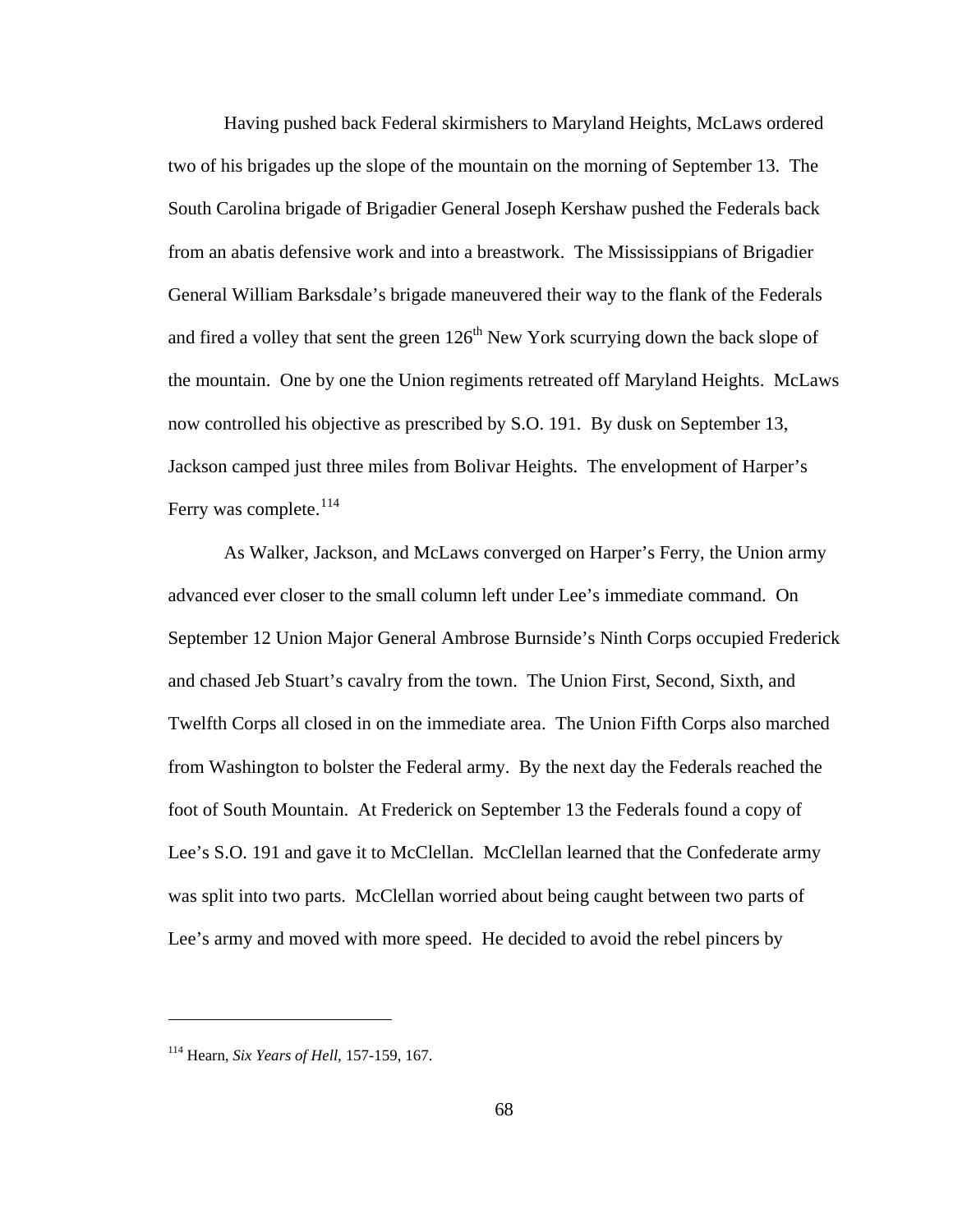attacking at South Mountain to threaten Lee's portion of the army and also the rear of McLaws on Maryland Heights, hoping to possibly lift the siege on Harper's Ferry.<sup>[115](#page-73-0)</sup>

 At daylight on September 14 Walker sent Captain French with three Parrot guns and two rifled guns of Branch's battery under Lieutenant M.A. Martin up Loudoun Heights and informed Jackson of his readiness to open fire. Jackson relayed a message to Walker and McLaws instructing them to wait to fire until all batteries were ready on both sides of the river, except it they should find it necessary to open fire. The judgment would be left up to them. By this time, the Federals could be seen advancing towards the passes that led into Pleasant Valley and McLaws rear. Walker later wrote that he was concerned about the sounds of firing in McLaws rear and intentionally advanced two of his regiments to draw fire from the Union guns in Harper's Ferry. Whether Walker advanced in defiance of Jackson's order not to fire is uncertain. What is certain is that Walker's men did attract the attention of the Union gunners and an artillery barrage began at about one o'clock in the afternoon.<sup>[116](#page-73-1)</sup>

 Walker's guns opened fire on the Federal batteries and troops on Bolivar Heights and Camp Hill. Walker remarked about the bombardment: "Our guns were served admirably and with great rapidity, and in two hours we had silenced an eight gun battery near the Barbour House, except one gun, which was so close under the mountain that we could not see it. What other effect our fire had we could not tell, but it evidently produced great consternation and commotion among the enemy's troops, especially the

<span id="page-73-0"></span><sup>115</sup> Harsh, *Taken at the Flood*, 210, 240-241.

<span id="page-73-1"></span><sup>116</sup> *O.R.*, XIX, pt. 1, 913, 958; Walker, "Jackson's Capture of Harper's Ferry," 609.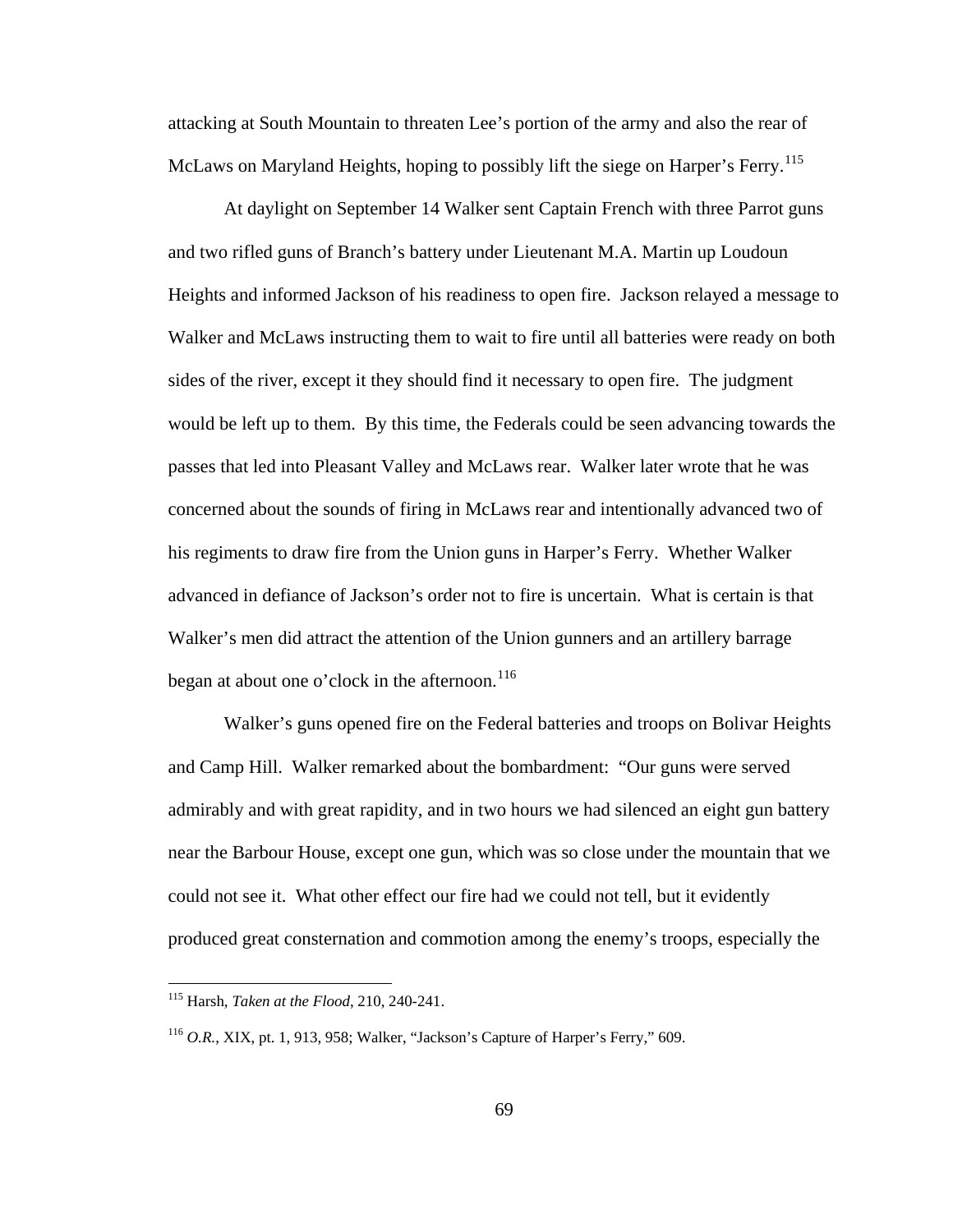cavalry." Jackson's and McLaws' artillery also bombarded Bolivar Heights and Camp Hill on September 14 which proved demoralizing for the green Union troops. The Federal batteries returned fire but did relatively little damage. At 3:00 p.m. on September 14 Jackson advanced Major General A.P. Hill's division against the weak Union left flank on Bolivar Heights. Bolivar Heights could fare well against a frontal assault, but not on its weak flanks. Three of Hill's brigades pushed the Federal skirmishers back to Camp Hill. Only reserve regiments from Camp Hill checked Hill's rebels and the Union line barely held intact. $117$ 

 Like Walker, Lee also felt concern about the Federals approaching McLaws' rear. Lee sent forward the division of Major General D.H. Hill to defend the passes in South Mountain on September 14. In fierce fighting the Union troops of the Ninth Corps attacked and forced the Confederates out of Fox's Gap. A Federal division from Franklin's Sixth Corps advanced against Crampton's Gap on the south end of the mountain. McLaws sent some of his brigades along with Stuart's cavalry to stop the Federal troops. The Union troops overpowered the rebels and pushed them out of the gap. For the fortunate Confederates, the Federals halted in the gap rather than continuing their advance. As darkness ended the fight at South Mountain, the Union troops held Crampton's Gap, had cleared Frosttown Gap, Fox's Gap sat open, and they were near Turner's Gap in the center of the Confederate line. On the night of September 14, Lee retreated with his small force to Keedysville.<sup>[118](#page-74-1)</sup>

<span id="page-74-0"></span><sup>117</sup> *O.R.*, XIX, pt. 1, 913-914; Hearn, *Six Years of Hell*, 175; Teetor, *A Matter of Hours*, 160-161.

<span id="page-74-1"></span><sup>118</sup> Harsh, *Taken at the Flood*, 257, 287, 293-295.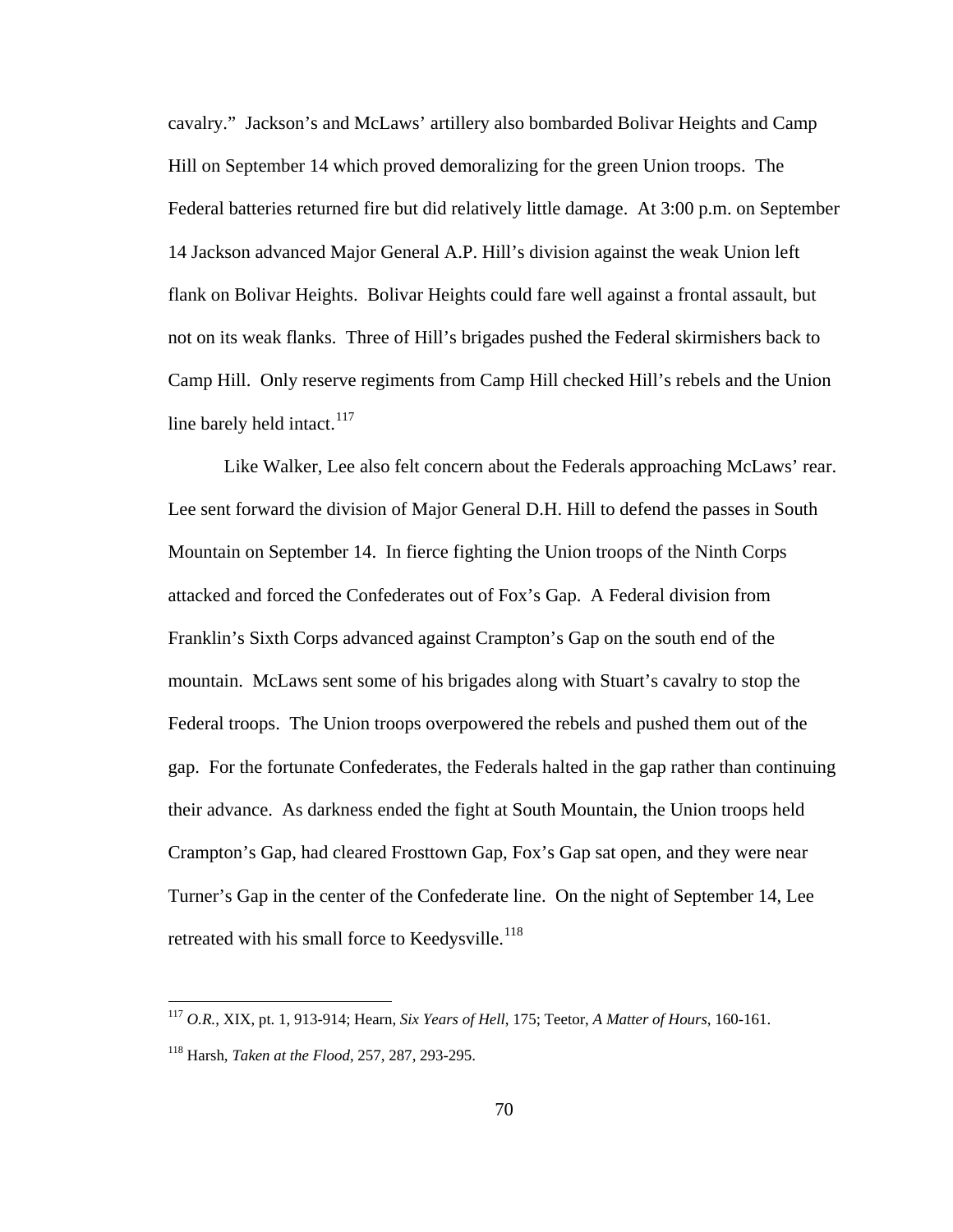On the morning of September 15, Jackson brought up fifty guns and opened up on the Federal defenders with help from Walker and McLaws. Walker's guns did not open fire until past eight o'clock in the morning because of a heavy mist that concealed Harper's Ferry from view. The artillery duel did not last long as the Union guns quickly used up all their ammunition. At about 9:30 a.m. Walker observed a white flag displayed from a brick building in the upper town and the batteries ceased fire. Harper's Ferry had surrendered. Jackson met with McLaws and Walker in Harper's Ferry at noon and decided that he and Walker would advance along the roads on the Virginia side of the Potomac to Boteler's Ford. At 1:00 a.m. on September 16, Walker and his brigades left Harper's Ferry following the division of John. R. Jones. They joined with Jackson and the division of Alexander Lawton at the junction of the Shepherdstown and Boteler's Ford roads and headed towards Lee's army. McLaws' and Anderson's divisions crossed a pontoon bridge over the Potomac and bivouacked at Halltown, Virginia, to follow Jackson and Walker to Boteler's Ford. Jackson left A.P. Hill and his command to handle the parole of the Union prisoners while he placed all other commands on a forced march to reinforce lee's portion of the army.<sup>[119](#page-75-0)</sup>

 After his troops fell back from South Mountain, Lee decided to fall back to apposition near Sharpsburg, Maryland on the western side of the Antietam Creek. Lee placed his army in a bend of the Potomac so he could anchor his flanks on the river. Within Lee's line sat Boteler's Ford by which the army could cross over the river into Virginia to retreat of the troops from Harper's Ferry could cross the river to reinforce

<span id="page-75-0"></span><sup>119</sup> *O.R.*, XIX, pt. 1, 914; Hearn, *Six Years in Hell*, 183-184; Harsh, *Taken at the Flood*, 319-320, 328.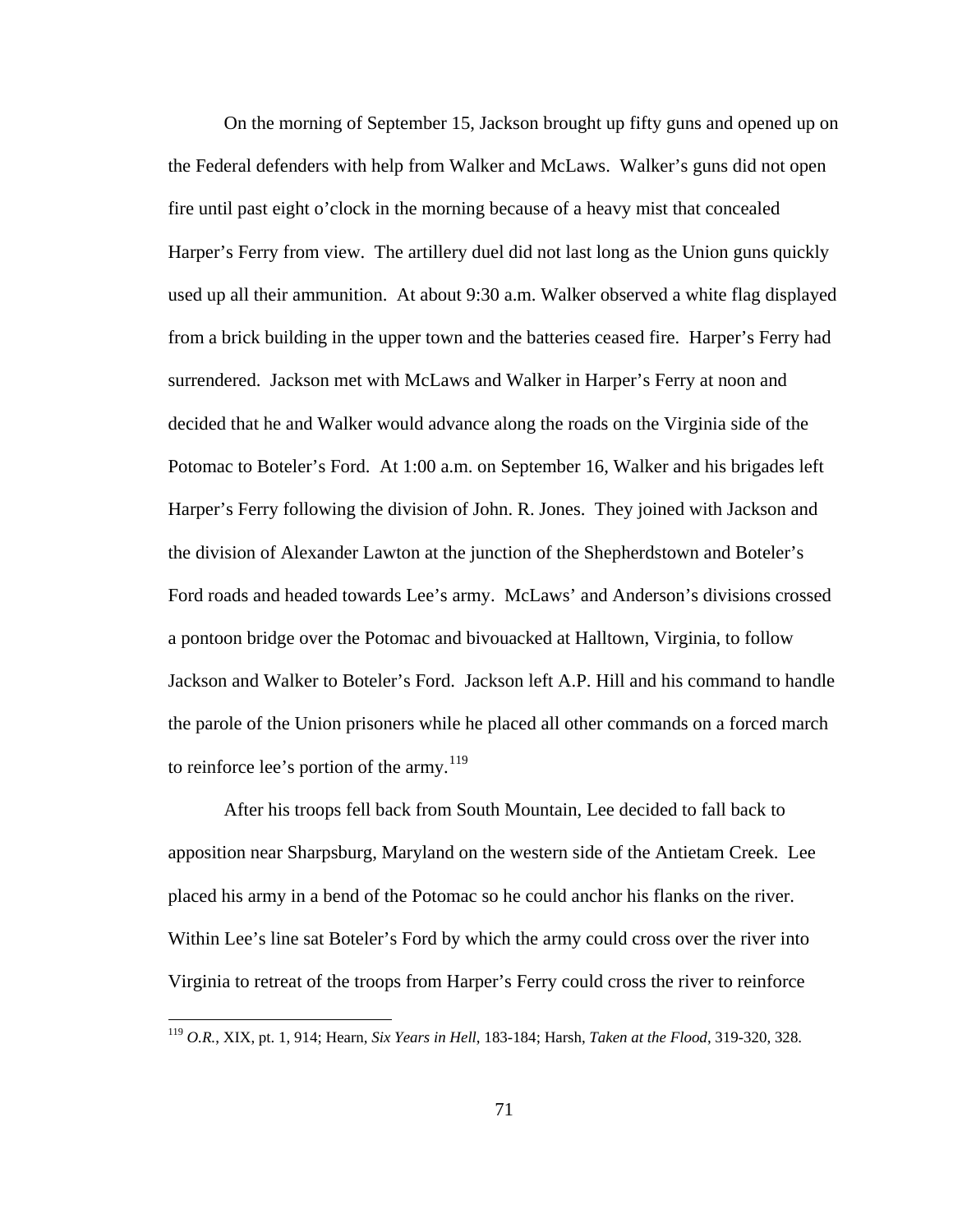Lee. Lee placed the troops at hand on defensive high ground east and south of Sharpsburg. To Lee the Hagerstown Pike, which led north from the town for several miles, formed an important feature. Lee hoped this road could provide him with an "avenue of escape without retreat" to regain maneuverability for his army. Lee learned of the surrender of Harper's Ferry on September 15 and decided to hold at Sharpsburg until the whole of his force reunited and the campaign could resume. By the same day McClellan's army had advanced to the Sharpsburg/Antietam Creek area with six infantry corps. $120$ 

 As McClellan's army deployed in the vicinity of the Antietam, Jackson and his two divisions arrived at Sharpsburg at daybreak on September 16. Jones' and Lawton's divisions camped west of Sharpsburg. Walker crossed the Potomac at around noon and bivouacked his brigades west of Jackson halfway between Sharpsburg and the Potomac. After contemplating the dire risks Lee had taken with S.O. 191 by dividing his army, Walker later expressed his feelings about the army's situation: "The thought of General Lee's perilous situation, with the Potomac River in his rear, confronting, with his small force, McClellan's vast army, had haunted me through the long hours of the night's march, and I expected to find General Lee anxious and careworn. On the contrary, he was calm, dignified, and even cheerful." The imminent reuniting of his army had given Lee back hid confidence in the campaign and the impending battle.<sup>[121](#page-76-1)</sup>

<span id="page-76-0"></span><sup>120</sup> Harsh, *Taken at the Flood*, 301-308, 314.

<span id="page-76-1"></span><sup>121</sup> Harsh, *Taken at the Flood*, 334-337; John G. Walker, "Sharpsburg," in *Battles and Leaders of the Civil War* Vol. II, eds., Robert U. Johnson and Clarence C. Buel, (New York: Thomas Yoseloff, Inc., 1956), 675.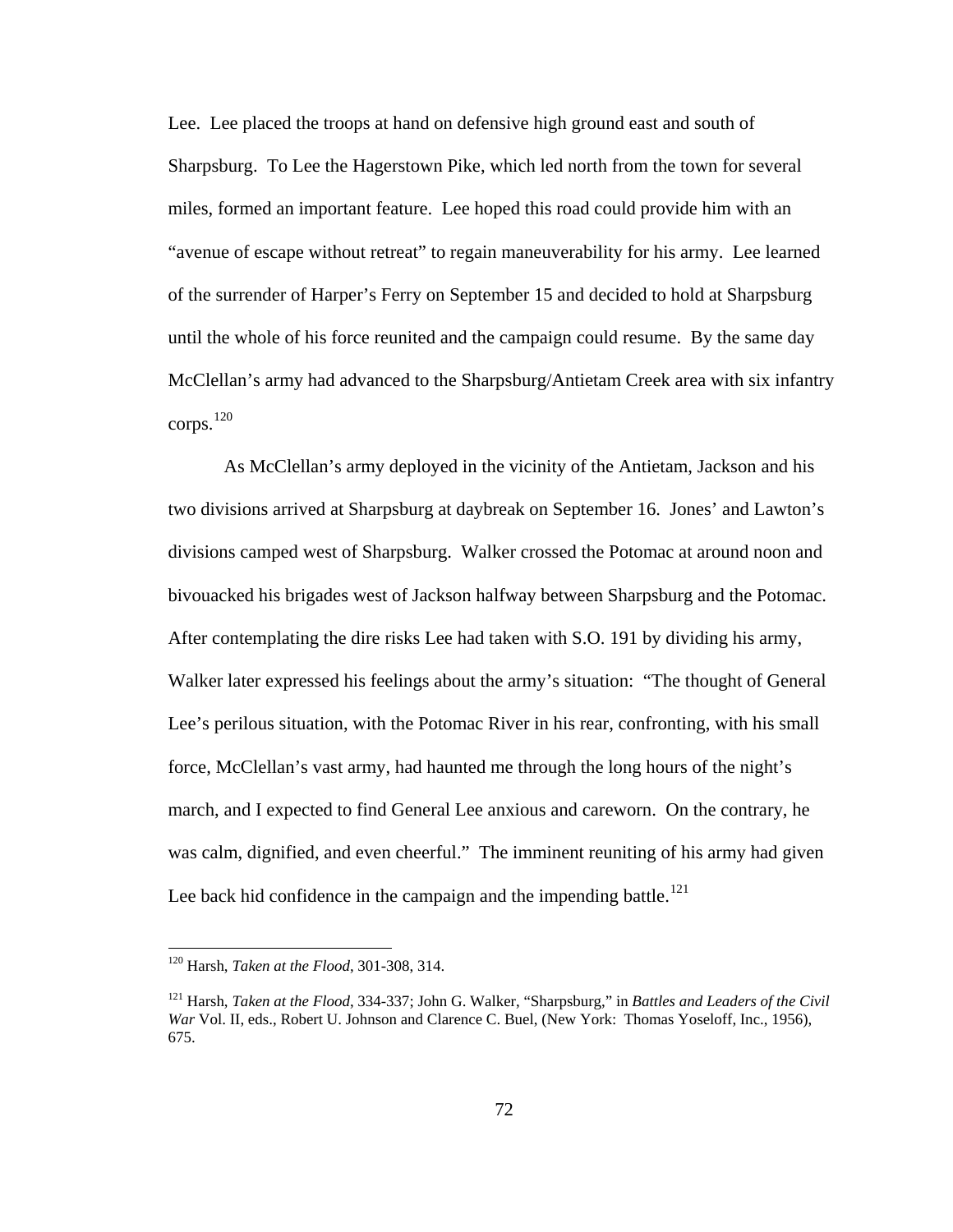Throughout the  $15<sup>th</sup>$  and  $16<sup>th</sup>$  of September, McClellan's artillery had probed the Confederate positions around Sharpsburg. The Union commander finally planned his attack for the morning of the  $17<sup>th</sup>$ . The Federals would move against Lee's flank in an attack that would serve two purposes: it would decide without a deadly frontal assault if Lee would make a determined stand near the town. If Lee stood firm, the attack would make him weaken the other part of his line by shifting reinforcements to the threatened flank. McClellan then planned to launch secondary attacks against the weakened portions of Lee's line. McClellan decided to attack the Confederate left flank as here he could move troops across the Antietam without them being subjected to enemy fire. McClellan also thought the Confederate right wing too strong, at least until Lee had shifted some troops away from it. The second attack would fall on the Confederate right and capture the bluffs beyond the lower bridge spanning the creek before turning north toward the town.<sup>[122](#page-77-0)</sup>

 McClellan ordered Major General Joseph Hooker's First Corps to conduct the attack from the north upon the Confederate left flank. He received support from the Twelfth Corps under Major General Joseph Mansfield. The attack against the Confederate right would be led by Major General Ambrose Burnside's Ninth Corps. The Second and Fifth Corps held McClellan's center with the Sixth Corps ordered to join the army as the reserve.<sup>[123](#page-77-1)</sup>

<span id="page-77-0"></span><sup>122</sup> Harsh, *Taken at the Flood*, 347-348.

<span id="page-77-1"></span><sup>123</sup> Ibid., 348-353.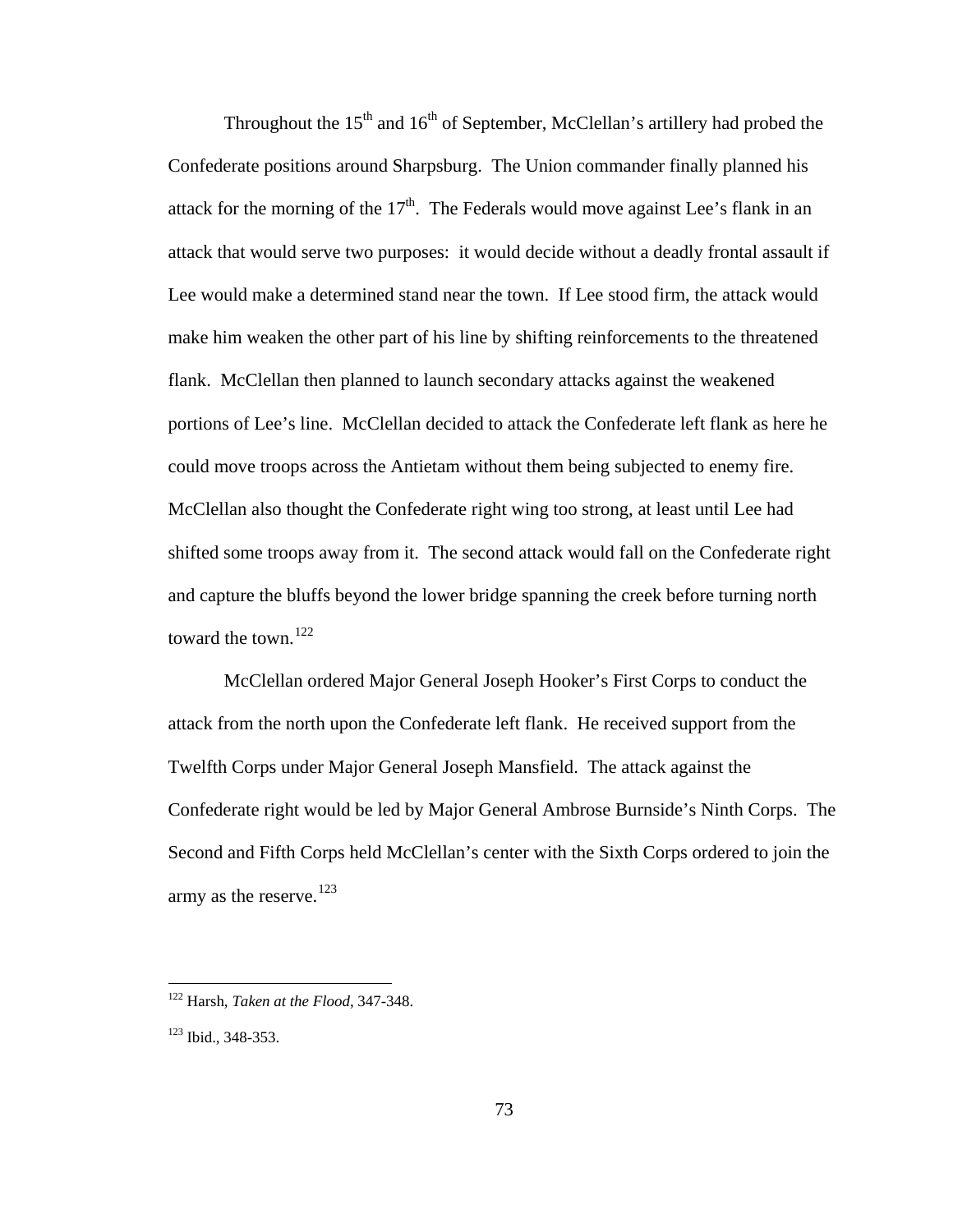Lee learned of the movement of large numbers of Federal troops over the Antietam and toward his left flank. He ordered Jackson's two divisions of J.R. Jones and Lawton to bolster the Confederate left. At 2:30 a.m. on September 17, McLaws reached the Potomac and told Lee he could be in Sharpsburg by dawn. With this information, Lee decided to send Walker's division from its reserve position to the far Confederate right flank. At about 3:00 a.m. Walker moved his troops to the extreme right of the line about one and a half miles south of Sharpsburg. He positioned his brigades opposite Snavely's Ford crossing the Antietam. Walker's line sat on a ridge crest about five hundred yards from the creek with sloping ground to the front. The line extended from a wood on the right to a group of stables and barns on the left to cover the ford and be able to provide support to the small brigade of Brigadier General Robert Toombs, about a half mile north of Walker and guarding the lower bridge over the creek. Walker placed batteries on high ground commanding the roads that led to the ford from the east, and posted a battalion of skirmishers to the front along the wooded banks of the creek.<sup>[124](#page-78-0)</sup>

 At about 5:15 in the morning of September 17, the Union First Corps rumbled out of the timber of the North Woods and headed south. The assault had as its objective the plateau upon which sat Stephen D. Lee's artillery batteries and the Dunker Church. If the Federals controlled the plateau then they could attack the flank of the rebel line at the sunken road where the line turned south. The divisions of Lawton and J.R. Jones formed lines in and around the West Woods to the south and near the Dunker Church and a forty acre cornfield belonging to the Miller farm. In reserve in the West Woods stood the rebel

<span id="page-78-0"></span><sup>124</sup> Ibid., 365-366; *O.R.*, XIX, pt. 1, 914; Walker, "Sharpsburg," 675.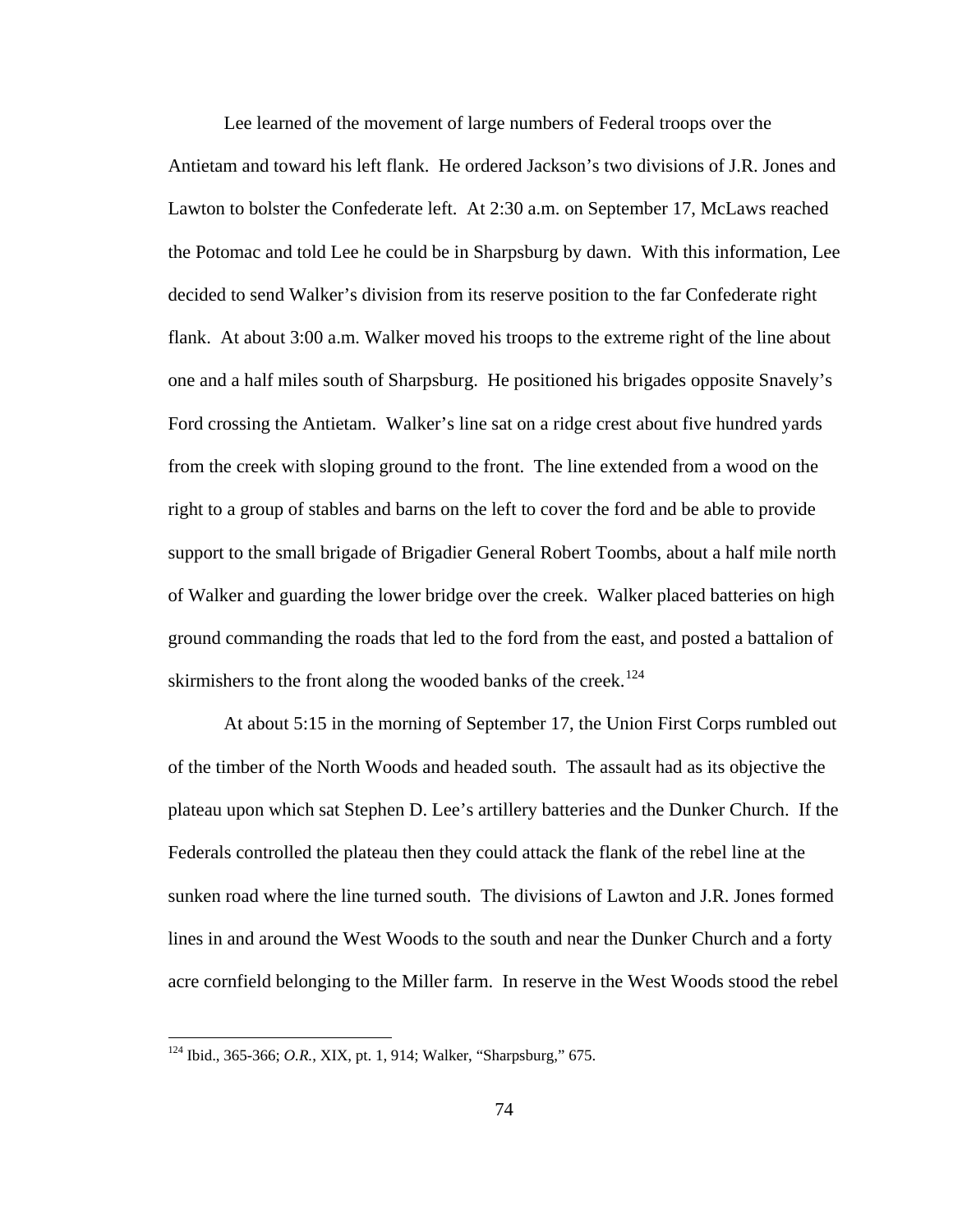division of Major General John Bell Hood. The Federals of Major General George Meade's division made contact with a brigade from Lawton's division near the Mumma farm along the Smoketown Road, which led south through the East Woods and connected with the Hagerstown Road at the Dunker Church. These troops shot it out for over a half hour. James B. Ricketts' Union division advanced from the North Woods into the Miller cornfield at around 6:00 a.m. The fire from another of Lawton's brigades posted at the edge of the corn checked the lead Federal brigade. The second of Ricketts' brigades came through the cornfield and East Woods only to be hit by heavy fire from more of Lawton's troops and driven back into the woods. Union artillery fire from the East Woods and the northern side of the cornfield hit Lawton's brigades and pushed them back. Ricketts' third brigade emerged from the East Woods and was also stopped by rebel fire. The fight at the East Woods and the cornfield stalemated as the piecemeal Union attacks stalled.<sup>[125](#page-79-0)</sup>

 The last of the First Corps divisions under Major General Abner Doubleday advanced south along the Hagerstown Road towards the already contested cornfield. Rebels from J.R. Jones' division in the West Woods opened fire on Doubleday's troops, but not before being driven back by a Union brigade that gained a foothold in the West Woods. Doubleday's other brigades encountered rebel fire from the opposite end of the cornfield. As Lawton's survivors were about to give way, the troops of J.R. Jones' command counterattacked out of the West Woods and advanced to the Hagerstown Road,

<span id="page-79-0"></span><sup>125</sup> Stephen W. Sears, *Landscape Turned Red: The Battle of Antietam*, (New York: Ticknor & Fields, 1983), 184-190.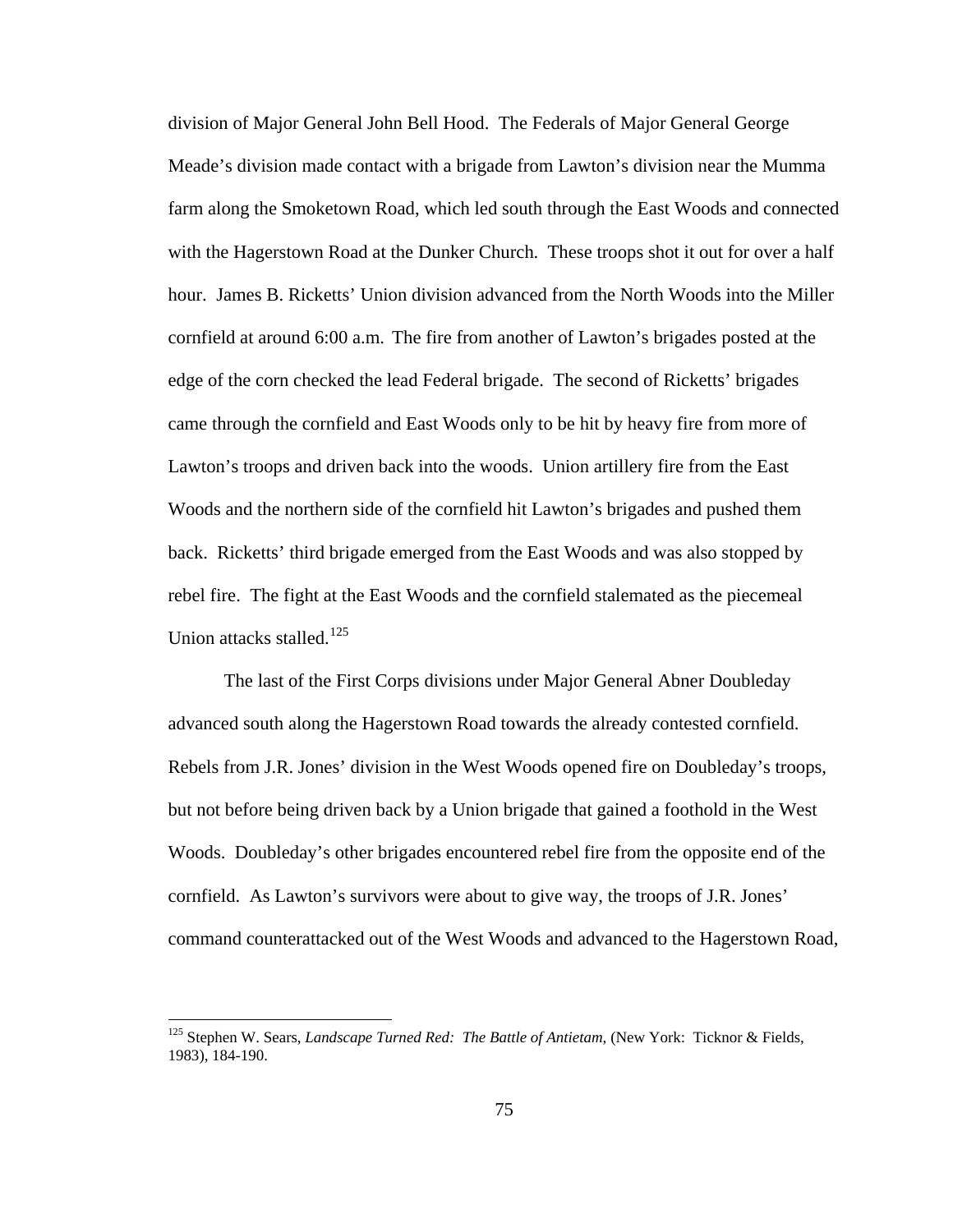firing volleys into Doubleday's troops. Jones' men only slowed the Federals and the Confederates soon pulled back to the West Woods with heavy losses.<sup>[126](#page-80-0)</sup>

 With Jones' and Lawton's divisions heavily battered, Hood's reserve division formed up in the West Woods. Hood's two brigades charged out of the woods and towards the Hagerstown Pike near the Dunker Church. The rebels pushed into a pasture near the cornfield and then directly at the Federals in the corn. The ferocity of the charge drove the Union troops of Doubleday's command out of the cornfield and Ricketts' men back to the East Woods. Hood's men followed recklessly and received devastating volleys of musketry on the flanks by Meade's troops. Suffering terrible losses, Hood's division fell back to the West Woods. Jackson's and Hood's commands, as well as the Union divisions, had been almost completely wrecked in the first hours of the morning in a dreadful seesaw battle on a five hundred yard front.<sup>[127](#page-80-1)</sup>

 The Union Twelfth Corps came forward in line stretching from the Hagerstown Road east across the Miller farm to the East Woods. The Federals met the Confederates from some of Major General D.H. Hill's brigades who had advanced to the cornfield and the area south of the East Woods. Some of the Union soldiers in the East Woods outflanked Hill's rebels from the woods and the cornfield in fierce close quarter combat. The cornfield, East Woods, Miller and Mumma farms, and all the ground east of the Hagerstown pike had fallen into Union hands. Federals of the Twelfth Corps held the fields beyond the East Woods only two hundred yards from the plateau on which stood

<span id="page-80-0"></span><sup>&</sup>lt;sup>126</sup> Ibid., 194-195.

<span id="page-80-1"></span><sup>&</sup>lt;sup>127</sup> Ibid., 197-201.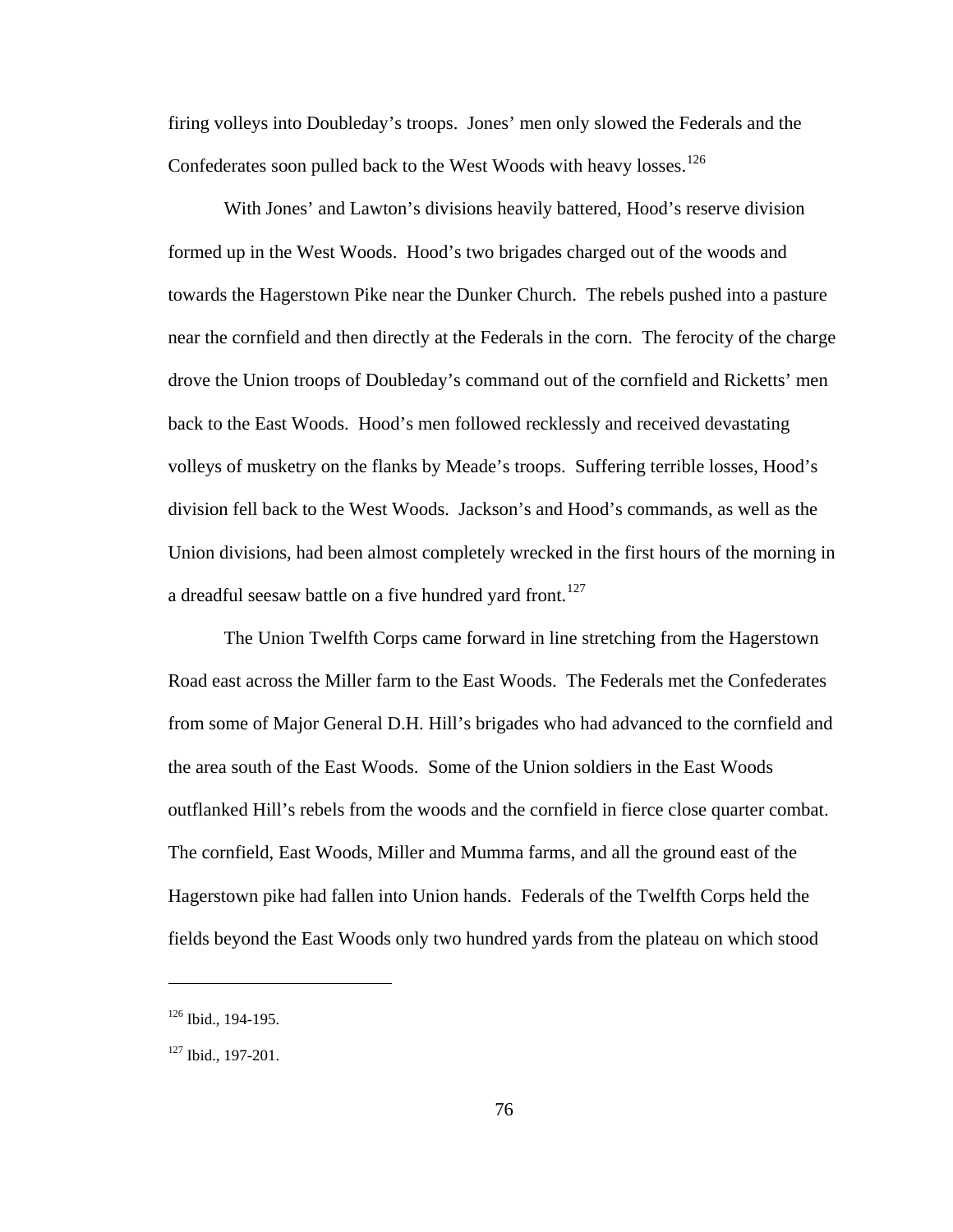the Dunker Church. The fighting on the left of the Confederate line temporarily halted and a lull settled over the fields where in just a few hours over 8,000 Union and Confederate soldiers had fallen.<sup>[128](#page-81-0)</sup>

 The halt in the fighting would only be temporary as the soldiers of Major General Edwin Sumner's Union Second Corps had crossed over the Antietam from the northeast. Sumner's lead division under Major General John Sedgwick advanced west through the East Woods and pressed on through the blood-drenched cornfield. The division advanced in column of brigades with Brigadier General Willis Gorman's brigade in front, followed by the brigade of Brigadier General N.J.T. Dana, and finally the brigade of Brigadier General Oliver O. Howard. Sedgwick's division pushed across the corn, over the Hagerstown Road, and into the West Woods. Only the un-bloodied Virginia brigade of Brigadier General Jubal Early and the weary remnants of three other Confederate divisions stood between the Federals and Sharpsburg.<sup>[129](#page-81-1)</sup>

 Soon after 9:00 a.m., Walker received an order from Colonel A.L. Long of Lee's staff to hasten his division to reinforce Jackson on the Confederate left flank. Lee ordered McLaws' and R.H. Anderson's divisions to also proceed to the aid of the left flank. Walker rapidly moved his brigades along the entire rear of the battle line and neared the West Woods with his command at around 10:00 a.m. Walker deployed his division with Ransom's brigade on the left and Manning's brigade on the right. Walker detached the  $27<sup>th</sup>$  North Carolina and the  $3<sup>rd</sup>$  Arkansas under Colonel John R. Cooke to

<span id="page-81-0"></span><sup>128</sup> Ibid., 203-214.

<span id="page-81-1"></span><sup>129</sup> Ibid., 218-223.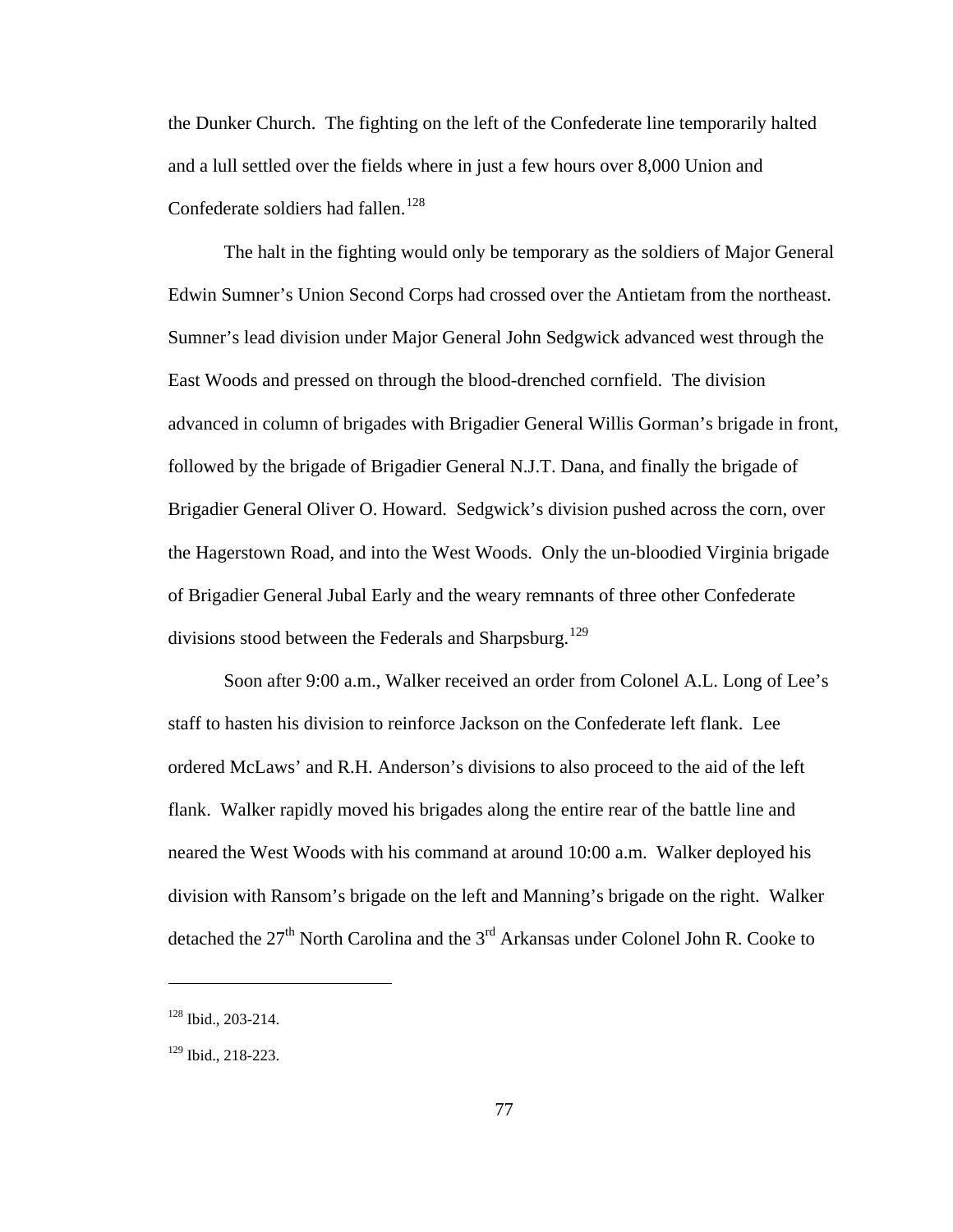guard an opening between the woods and D.H. Hill's division on Longstreet's left flank. As the Federals of Sedgwick's division entered the west Woods the front line of battle had changed from the east-west axis of the early morning fight. Sedgwick's men advanced from the east and exposed their left flank to the northward facing rebels in the wood. The Southern reinforcements attacked against this exposed enemy flank.<sup>[130](#page-82-0)</sup>

 McLaws' brigades charged into the woods and slammed into the unsuspecting Union troops. The rebel troops of Brigadier General Paul J. Semmes hit Gorman's and Dana's men while the troops of Brigadier General William Barksdale's brigade caught the flank of Howard's men. Joseph Kershaw's South Carolinians advanced against a Union battery posted beyond the woods. Walker's troops joined the attack, "advancing in splendid style, firing and cheering as they went." Ransom's brigade veered north and entered the woods to Barksdale's left and joined with Early's brigade in driving the Federals out of the woods. Manning with the  $46<sup>th</sup>$  and  $48<sup>th</sup>$  North Carolina, and the  $30<sup>th</sup>$ Virginia, followed Kershaw's brigade into the woods where they routed the startled and disorganized Union troops into the field beyond. Walker remembered the heated fight: "The Federals contended for every foot of ground, but, driven from rock to rock, from tree to tree, of the 'West Wood,' after a bloody struggle of some thirty minutes, Sedgwick's forces were pressed back into the open fields beyond, and, being there exposed to the fire of S.D. Lee's artillery, broke and fled in great disorder back to the cover of the 'East Wood,' beyond the Hagerstown Road."<sup>[131](#page-82-1)</sup>

<span id="page-82-0"></span><sup>130</sup> Ibid., 223-224; *O.R.*, XIX, pt. 1, 915; Walker, "Sharpsburg," 677-678.

<span id="page-82-1"></span><sup>131</sup> *O.R.*, XIX, pt. 1, 915, 919-921; Walker, "Sharpsburg," 678; Sears, *Landscape Turned Red*, 224-228.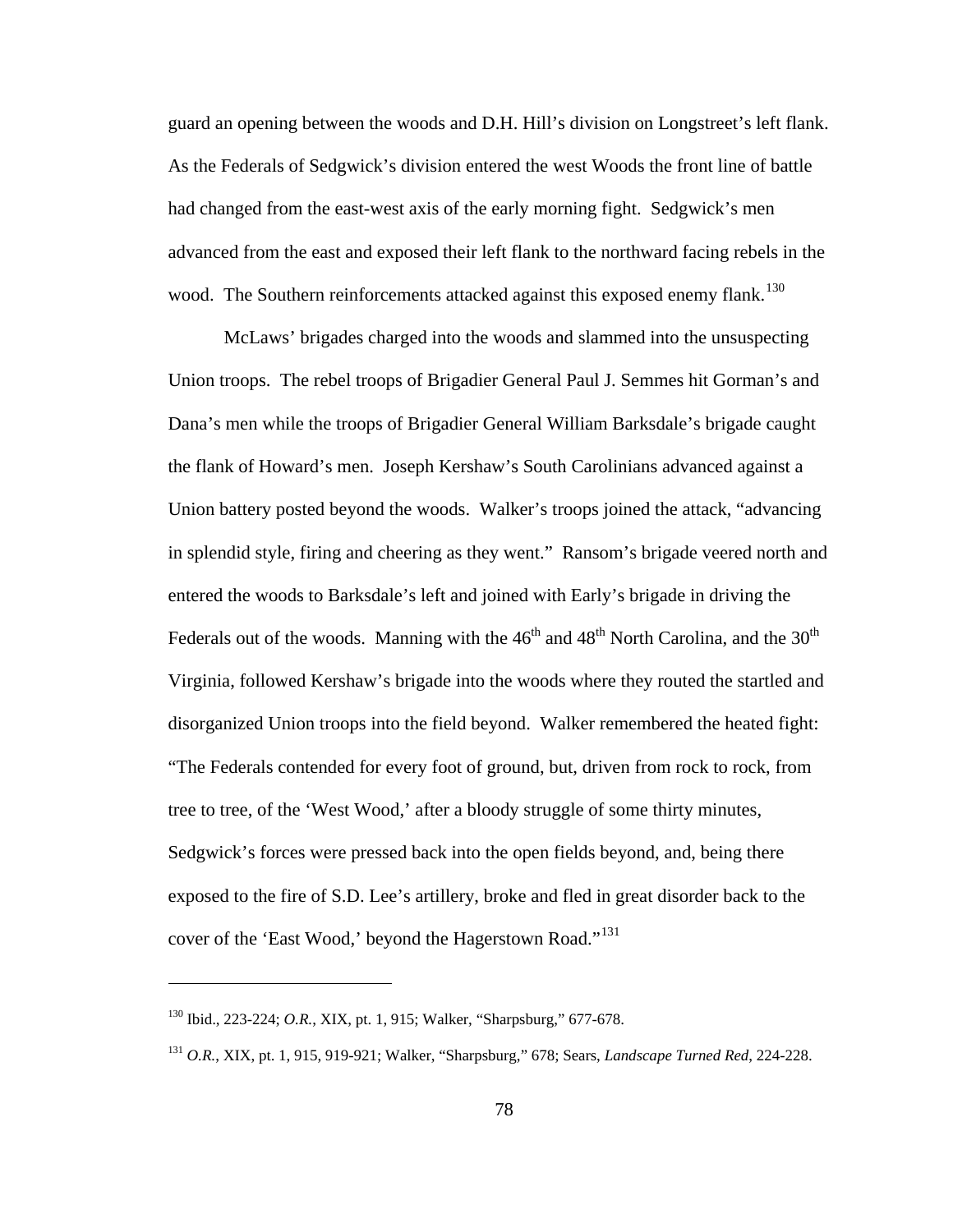Sedgwick's division lost over 2,200 men in the short fight, but the killing was far from over. Two brigades of Greene's union division held a rise near the Dunker Church supported by a six gun Rhode Island battery. Kershaw's brigade advanced against these forces but was repulsed with heavy losses. At about 10:00 a.m. Manning pushed out from behind Kershaw with his three regiments until he was wounded and left the field. Colonel E.D. Hall of the  $46<sup>th</sup>$  North Carolina took command of the brigade. Hall pushed the regiments forward through the woods and towards the enemy some two hundred yards distant. The North Carolinians and Virginians moved under enemy fire to a rail fence were they halted to return fire. The  $48<sup>th</sup>$  North Carolina and the  $30<sup>th</sup>$  Virginia attempted to climb the fence but were cut up by the heavy enemy fire and force to fall to the ground before retreating. The  $30<sup>th</sup>$  Virginia suffered tremendous losses in the charge that took them out of the fight. The two regiments fell back toward the woods and left a gap on the right of the 46<sup>th</sup> North Carolina. The Federals advanced forward and forced the  $46<sup>th</sup>$  back to the woods. Walker and a staff officer gathered up the remnants of the  $30<sup>th</sup>$  Virginia and attached them to the  $46<sup>th</sup>$  North Carolina.<sup>[132](#page-83-0)</sup>

 The withdrawal of the three regiments under Hall allowed the Union troops to reoccupy a small edge of the West Woods near the area where Colonel Cooke with the  $27<sup>th</sup>$  North Carolina and the  $3<sup>rd</sup>$  Arkansas sat posted to support the artillery and the gap in the line. Cooke's troops "replied with spirit" to the fire of the Federals. The Union troops had better cover in the woods so Cooke withdrew his regiments back behind a rail fence in a cornfield where they kept up their fire. The intensity of the rebels' fire forced

<span id="page-83-0"></span><sup>132</sup> *O.R.*, XIX, pt. 1, 915, 918; Sears, *Landscape Turned Red*, 231-232.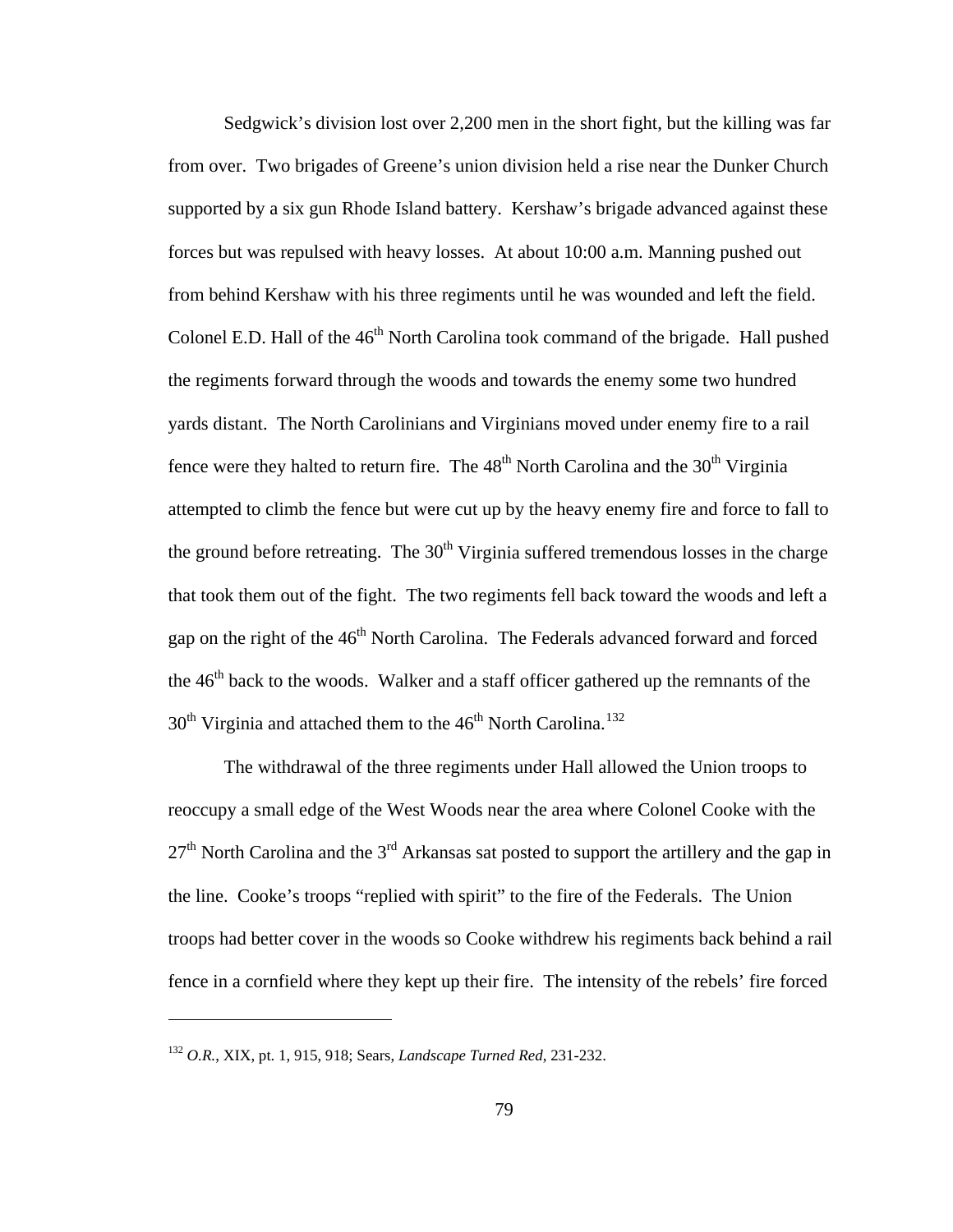some of the Federal artillerists away from their guns and two full caissons later fell into rebel hands.<sup>[133](#page-84-0)</sup>

 Hall moved his regiments back up to the edge of the West Woods next to Ransom's brigade and placed his troops behind a rock ledge. He threw out some of the survivors of the  $30<sup>th</sup>$  Virginia as skirmishers but they were quickly driven back to cover. At around this time Ransom left his command to search for the 24<sup>th</sup> North Carolina of his brigade, which had moved too far to the left beyond Barksdale's troops. In his absence the Federals attacked his portion of the line. Ransom's brother Matt, colonel of the  $35<sup>th</sup>$ North Carolina, and left in temporary command, not only repulsed the enemy but drove them out of the woods and across the field for several hundred yards before pulling back. The Union attacks on the left ended for the day, but the artillery kept up its deadly work. Walker later wrote about his men: "True to their duty, for eight hours our brave men lay upon the ground, taking advantage of such undulations and shallow ravines as gave promise of partial shelter, while this fearful storm raged a few feet above their heads, tearing the trees asunder, lopping off huge branches, and filling the air with shrieks and explosions, realizing to the fullest the fearful sublimity of battle."<sup>[134](#page-84-1)</sup>

 About midway through the morning as Sumner's Union troops crossed the Antietam, confusion among the Union command saw Sumner's other two divisions veer off to the southwest rather than follow Sedgwick into the fight against Jackson. These divisions, led by Major Generals William French and Israel Richardson, advanced

<span id="page-84-0"></span><sup>133</sup> *O.R.*, XIX, pt. 1, 915.

<span id="page-84-1"></span><sup>&</sup>lt;sup>134</sup> O.R., XIX, pt. 1, 916, 918-919.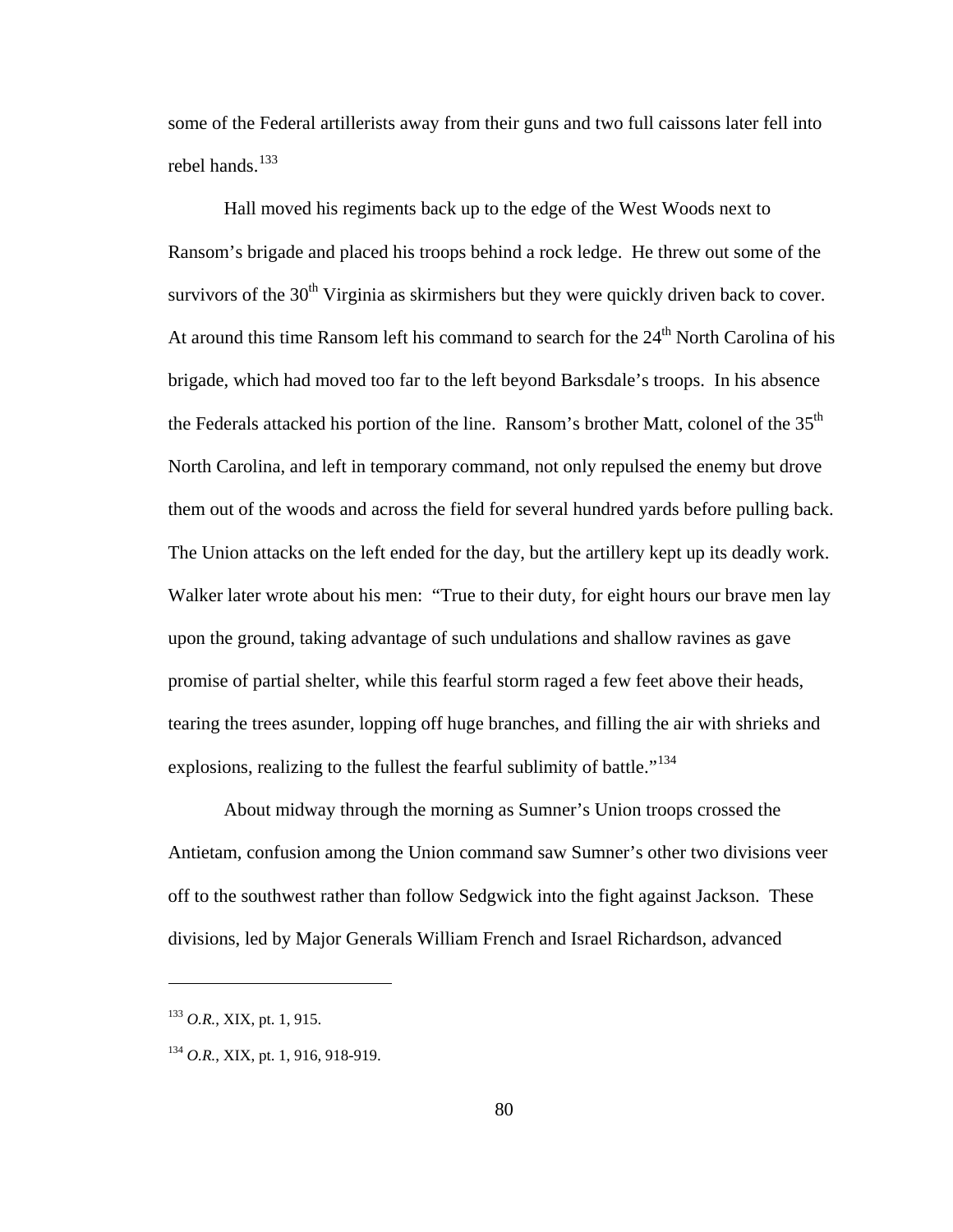towards a sunken road about six hundred yards south of the Dunker Church. The sunken road, an eroded farm lane, branched eastward off the Hagerstown Pike for some distance, then turned south for about a thousand yards. In front of the sunken road stood the Roulette and Clipp farms, and behind it sat the Piper farm. The brigades of Robert Rodes and George B. Anderson from D.H. Hill's division crowded into this ready made trench and awaited the advancing Federals.<sup>[135](#page-85-0)</sup>

 William French moved his troops south from the East Woods and encountered Hill's pickets at the Roulette farm. French pushed his brigades forward past the farm and towards the Confederates in the sunken road. The rebels poured volleys into the Federals causing heavy casualties. The Federals returned fire but the Confederates had the upper hand, driving the enemy back to the cover of the farms. Israel Richardson's division next advanced against the sunken road and also met heavy fire. One of Richardson's brigades under General John C. Caldwell moved into a flanking position against the sunken road and broke through the line, sending Anderson's rebels racing for the cover of the Piper cornfield in the rear. Rodes' brigade still held its position in the road, but the Federals could now fire down the road on his flank. Officers of Rodes' command attempted to meet the threat, but a confusion of orders sent Rodes' men out of the road. Rodes tried to rally his troops about 150 yards from the road and the rebels attempted several

<span id="page-85-0"></span><sup>135</sup> James V. Murfin, *The Gleam of Bayonets: The Battle of Antietam and the Maryland Campaign of 1862*, (Baton Rouge: Louisiana State University Press, 1965), 246.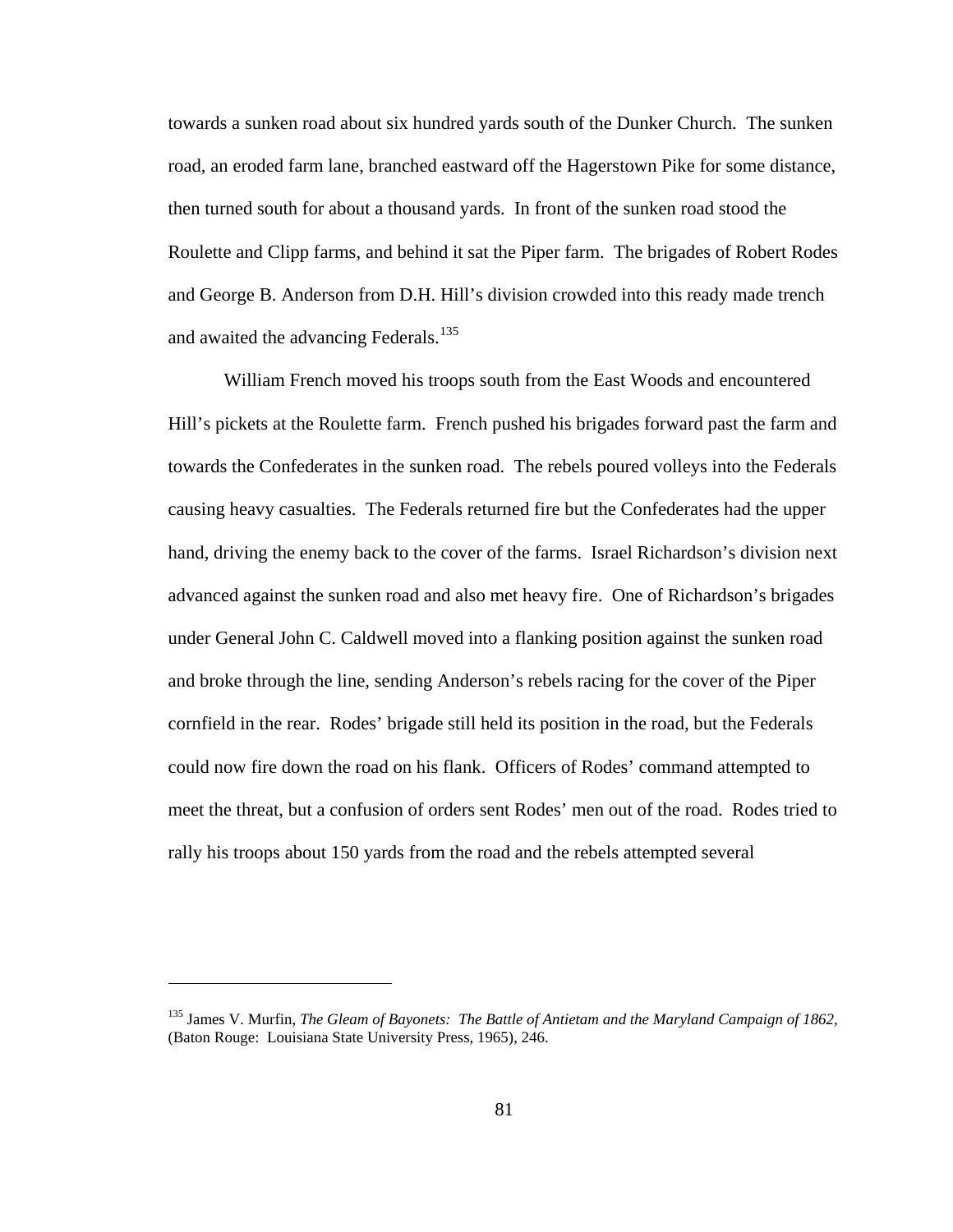counterattacks against the Union troops now spilling over the road, but all efforts failed.<sup>[136](#page-86-0)</sup>

 While his command on the left clung to the West Woods, Walker went to find Cooke and the North Carolinians and Arkansans under his command. He came across General Longstreet who told him that he had sent the regiments to his front. Longstreet ordered the  $27<sup>th</sup>$  North Carolina and the  $3<sup>rd</sup>$  Arkansas to move toward the sunken road to help stem the Federal breakthrough. Cooke led the two regiments of 675 men toward the Mumma farm to hit the enemy flank. The rebels advanced over the plateau near the Dunker Church and across the fences bordering the lane that led to the Mumma farm and into the Mumma cornfield. Joined by the troops of Howell Cobb's brigade, Walker's men moved against French's Federals. Brigadier General Nathan Kimball of French's command swung the  $8<sup>th</sup>$  Ohio,  $14<sup>th</sup>$  Indiana, and  $130<sup>th</sup>$  Pennsylvania to face the rebels. Cooke's men drove the Union troops into the corn, and exchanged close range volleys until their ammunition ran low. Cooke said, "Tell General Longstreet to send me some ammunition. I have not a cartridge in my command, but will hold my position at the point of the bayonet." The addition of Union reinforcements compelled Cooke's men to retire to the Hagerstown Road. Cooke lost more than half of the men he led forward.<sup>[137](#page-86-1)</sup>

 A brigade of the Union Sixth Corps came up to the Mumma farm to prevent anymore rebel counterattacks. Three Union regiments advanced toward the Dunker Church, but were hit by volleys from Ransom's troops in the woods, causing 224 Union

<span id="page-86-0"></span><sup>136</sup> Murfin, *The Gleam of Bayonets*, 247-258.

<span id="page-86-1"></span><sup>137</sup> *O.R.*, XIX, pt. 1, 915-916; Sears, *Landscape Turned Red*, 249-250; Graham, "Twenty-seventh regiment," 436.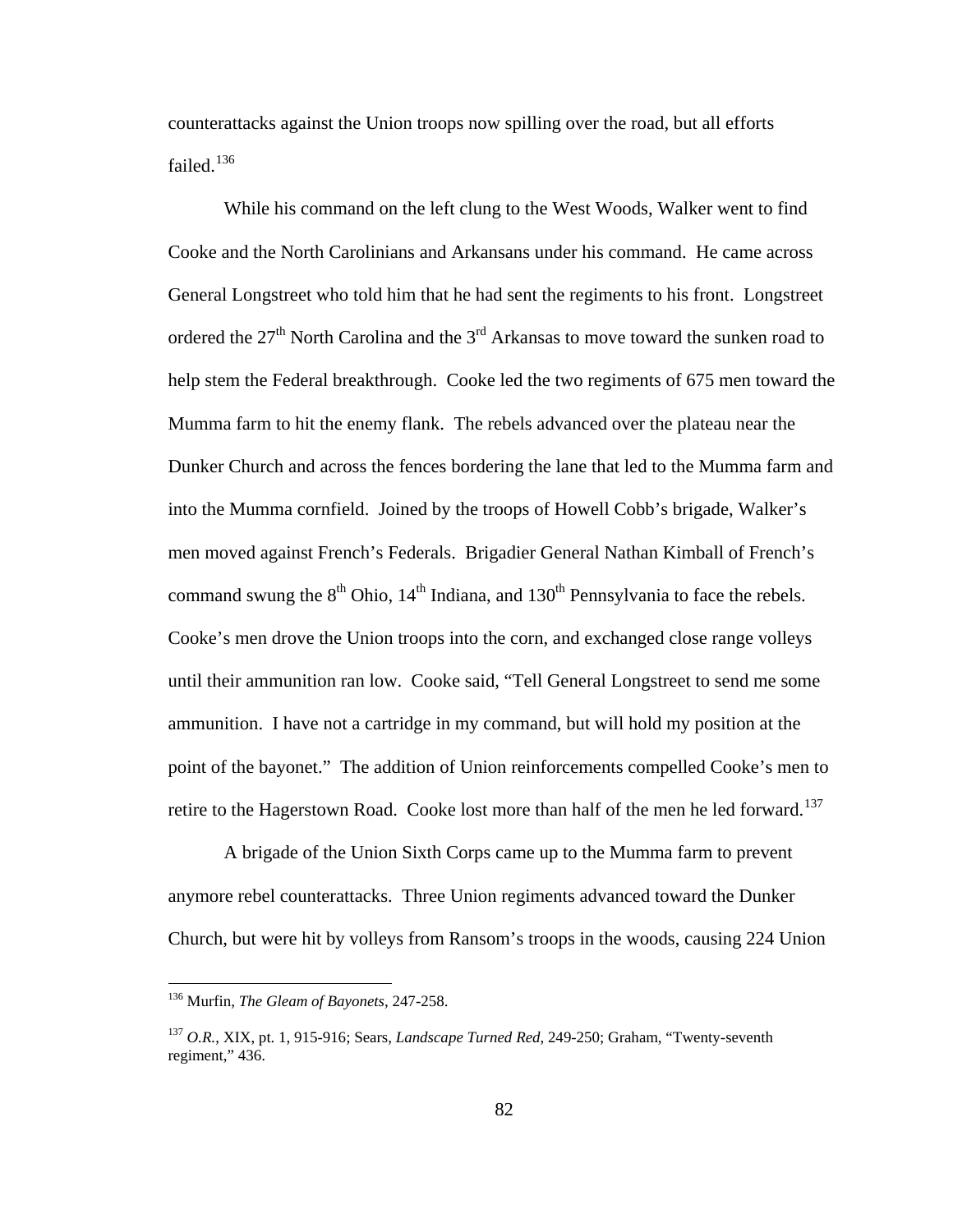casualties. Behind the sunken road, Longstreet managed to rally the survivors of D.H. Hill's command along with reinforcements from R.H. Anderson's division and a few artillery batteries. Fortunately for the Confederates, the Federals had pulled back across the sunken road and their attacks stopped. McClellan felt more bloodshed futile. The fighting on the left and center of the battlefield died down again, but the battle was not over.[138](#page-87-0)

 Between two and three o'clock in the afternoon, General Jackson asked Walker if he could spare a regiment. Jackson intended to gather up a force from the shattered commands on the Confederate left and have General Jeb Stuart hit the enemy flank near the Potomac. Walker ordered the 48<sup>th</sup> North Carolina and Branch's and French's batteries to the far left to participate in the proposed assault. At about 4:30 p.m. Longstreet ordered Walker to send Ransom forward to capture enemy guns to his front. Jackson countermanded the order and told Walker to wait for the sound of Stuart's attack. Soon Jackson returned and told Walker that Stuart could not reach the enemy flank as it sat securely anchored on the Potomac with the protection of heavy artillery batteries. The fighting had ended for Walker's division as the men kept their heads down and lay in the West Woods for the rest of the day. Walker later remarked after the battle: "The men of my division, worn out by a weeks incessant marching and fighting by day and night, dropped down where they were, and could with difficulty be roused, even to take their cooked rations, brought up from our camp in the rear."<sup>[139](#page-87-1)</sup>

<span id="page-87-0"></span><sup>138</sup> Sears, *Landscape Turned Red*, 251; Murfin, *The Gleam of Bayonets*, 260-264.

<span id="page-87-1"></span><sup>139</sup> *O.R.*, XIX, pt. 1, 916; Walker, "Sharpsburg," 679, 681.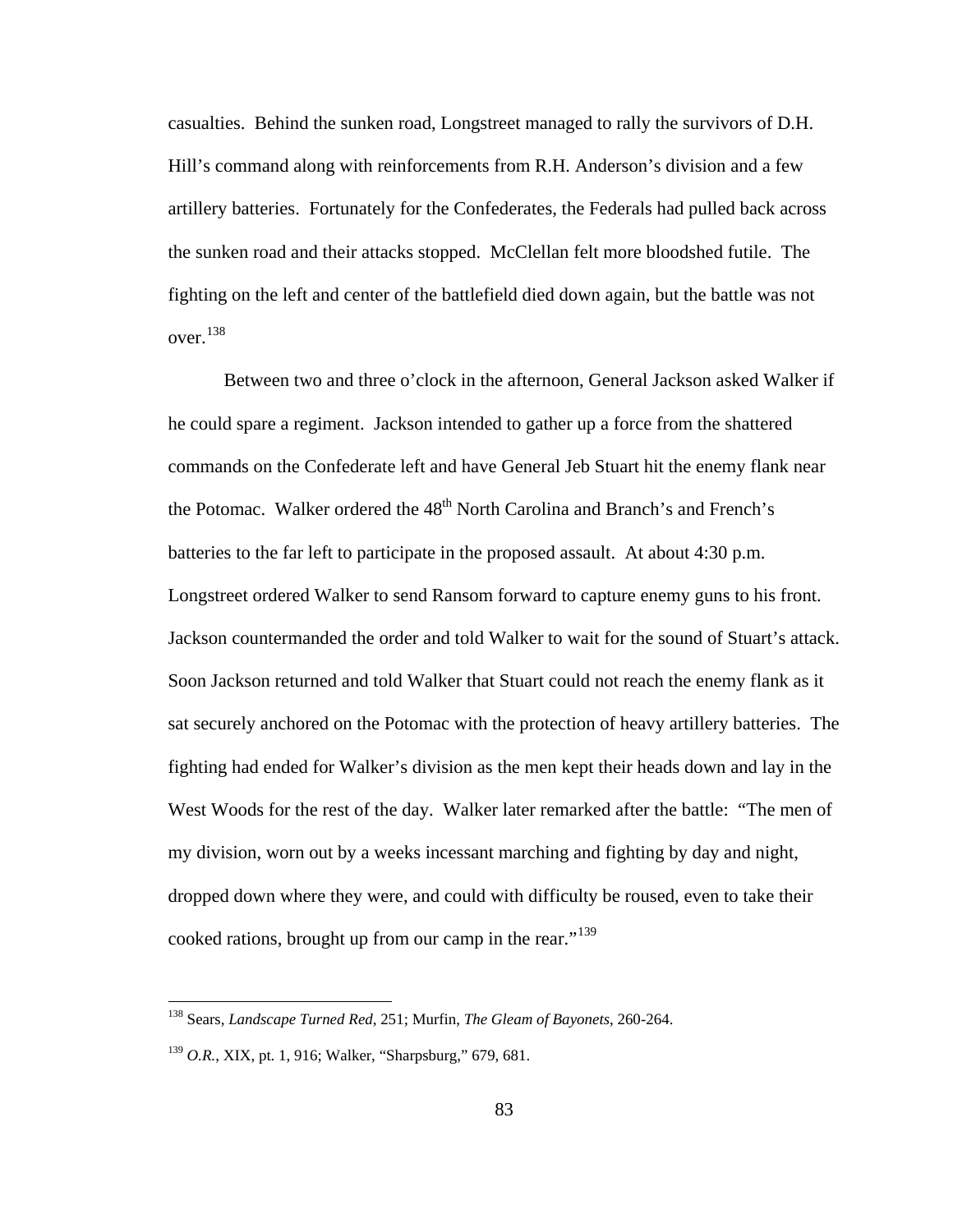Late in the afternoon, the second attack in McClellan's plan began as Burnside led his Ninth Corps against the Confederate right flank. Toombs' three Georgia regiments and two light batteries pinned down the advance of the Federals in front of the lower bridge crossing the Antietam. The Union troops moved over the bridge, presenting a narrow front, which the rebels easily shot to pieces. Two Union brigades moved downriver and crossed a Snavely's Ford, where Walker's division had been posted that morning. They advanced up the opposite side of the creek and drove back skirmishers from Toombs' brigade and the Confederate division of Major General David R. Jones. At the same time, two Union regiments managed to cross the lower bridge with heavy losses, compelling Toombs to withdraw his small command. Most of the Union Ninth Corps crossed over to the western side of the Antietam and organized in attack formation for the final push toward Sharpsburg. Fortunately for the Confederates, at around 3:30 p.m., A.P. Hill's rebel division arrived from Harper's Ferry after a seventeen mile forced march to the battlefield, and attacked the exposed left flank of the Ninth Corps divisions, sweeping them back to the creek.<sup>[140](#page-88-0)</sup>

 Night brought an end to the terrible slaughter of September 17. All along the lines, the weary survivors of the two armies huddled in the darkness, in some places within earshot of the enemy. In the battle, almost 82,000 men fought on less than 1,000 acres of land. Of that number, 23,000 fell as casualties. The Confederates suffered a 31.4 percent loss and the Federals lost 24.4 percent of their forces engaged. Walker's

<span id="page-88-0"></span><sup>140</sup> Murfin, *The Gleam of Bayonets*, 269-286.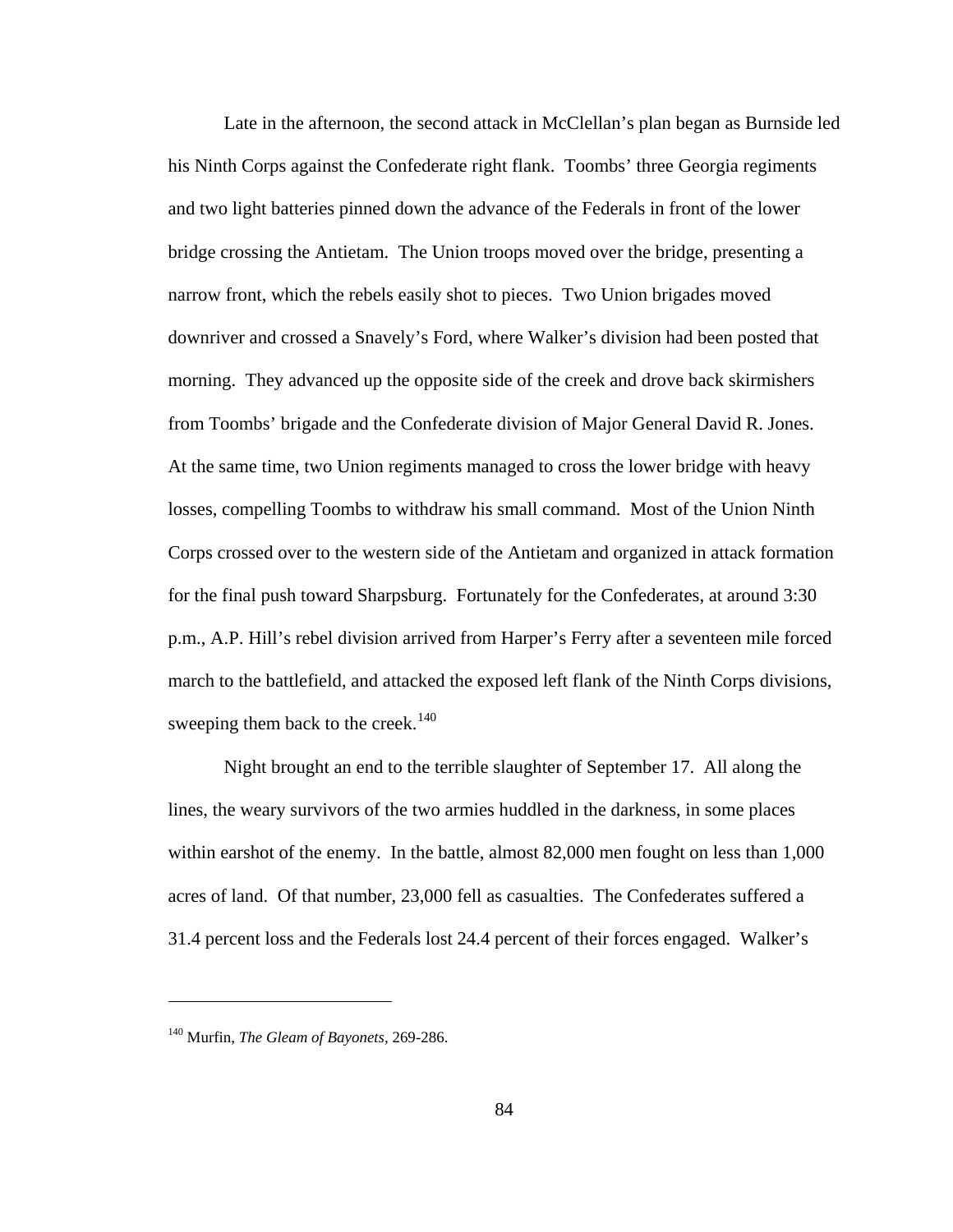command suffered grievously in the campaign, losing 177 men killed and 835 wounded in his division.<sup>[141](#page-89-0)</sup>

 During the night and the next day Lee and his commanders did their best to prepare their battered line for the resumption of the Union attacks they felt sure to come. All day long on September 18 the two armies stared at one another across the blood soaked fields around Sharpsburg. Except for the occasional artillery shot, the two sides remained inactive. Lee decided to retreat across Boteler's Ford on the night of the 18<sup>th</sup> and move his army west to Martinsburg, Virginia then north to Williamsport where they would re-enter Maryland and be in position to strike McClellan's right and rear, while resuming the campaign of maneuver.<sup>[142](#page-89-1)</sup>

 By ten o'clock a night on September 18, Lee's entire army had crossed the Potomac River. Jeb Stuart led an expedition to secure the ford at Williamsport. He found the ford defended by a Union force. In a series of skirmishes, the Federals captured all of Lee's reserve artillery. A.P. Hill's division advanced to recapture the artillery and fought a small battle against the Union troops at Shepherdstown on September 20 where most of the guns were recovered. The next day, Lee decided that the Maryland campaign was over. He camped his tired army on Opequon Creek near Martinsburg. The army stayed near Martinsburg until September 26 when Lee decided he could conduct no offensive operations. He moved the army south to more permanent camps at Bunker Hill and Winchester, Virginia. Walker's division remained in

<span id="page-89-0"></span><sup>141</sup> *O.R.*, XIX, pt. 1, 811; Harsh, *Taken at the Flood*, 423, 431.

<span id="page-89-1"></span><sup>142</sup> Harsh, *Taken at the Flood*, 423, 431, 443-444.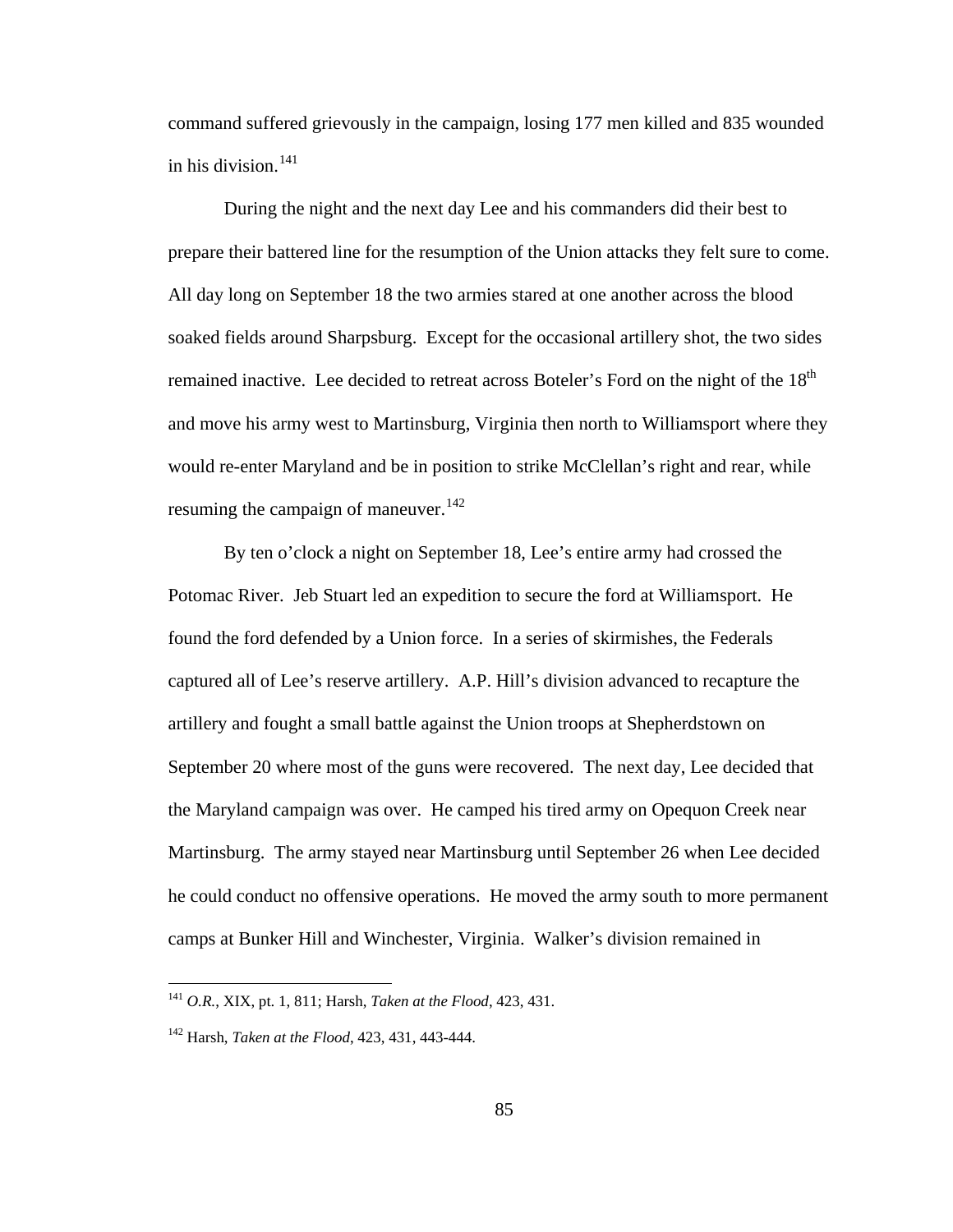Winchester until the later part of October then moved via Millwood to Paris and Upperville in the Blue Ridge Mountains. Walker then moved via Salem, Virginia to Culpepper Court House, Cedar Run, Madison Court House, Orange Court House, and finally reached Fredericksburg, Virginia in November.<sup>[143](#page-90-0)</sup>

 On November 7, 1862 Walker received orders which relieved him of command of his division and ordered him to report to the Adjutant and Inspector General in Richmond. Robert Ransom replaced him as commander of the division. The next day Walker received promotion to Major General. On November 11 the Secretary of War ordered Walker to proceed to Little Rock, Arkansas where he was to report for duty to his old division commander, Lieutenant General Theophilus Holmes, commanding the Trans-Mississippi Department. On December 23, Walker received appointment to command a newly created division of Texas regiments currently in Arkansas.<sup>[144](#page-90-1)</sup>

 Walker had faithfully led his troops through the terrible battles of 1862 in the war's eastern theater. His test as a division commander became the Maryland campaign in which he skillfully handled his division and the assignments put forth by his commanders. Walker's division participated in the important capture of Harper's Ferry, eliminating a threat to the army's supply line. Walker then arrived on the scene at Sharpsburg to help blunt the attacks of the Union army upon the left flank which saved the army from defeat and possibly annihilation. For its determined service to the

<span id="page-90-0"></span><sup>143</sup> Ibid., 448-466, 475; Graham, "Twenty-seventh regiment," 437-438.

<span id="page-90-1"></span><sup>144</sup> *O.R.*, XIX, pt. 2, 703-704, 731; Brown, "John George Walker," 88-89.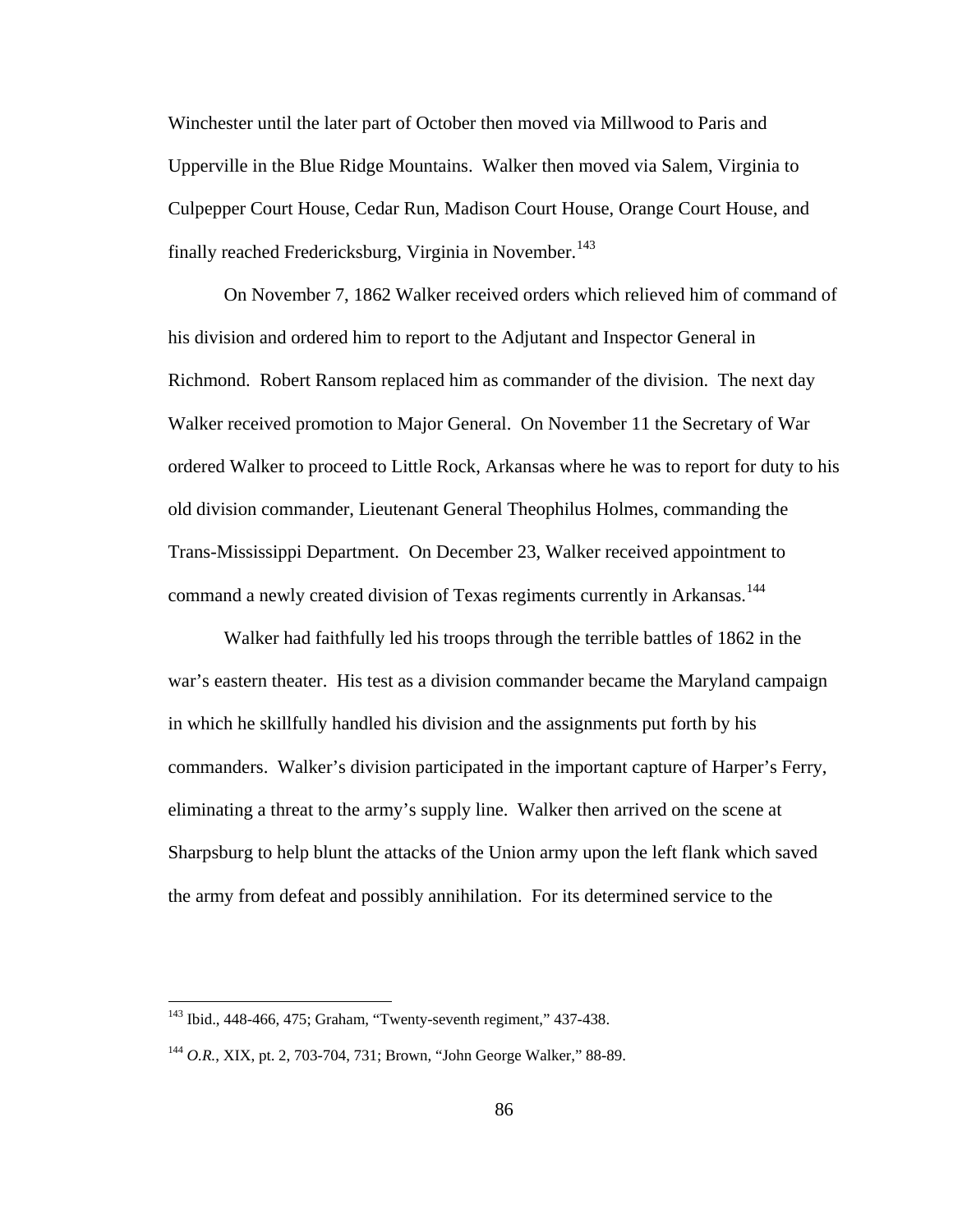Confederacy, Walker's command suffered grievously in the campaign, especially Walker's former brigade. The division lost over a thousand of its roughly 3,600 men.<sup>[145](#page-91-0)</sup>

 Lee offered a testament to Walker's valuable service to Jefferson Davis on November 6, 1862. After Walker and Stephen D. Lee were ordered to Richmond, Lee said, "I feel that I am much weakened by the loss of these two officers…but I hope the general service will be benefited." An even greater homage to Walker came from one of his men, who wrote, "The men in the Forty-sixth parted with General Walker with unusual regret, having learned, in the brief period in which he commanded the brigade, to regard him with the highest esteem, for his care of the force under his command, as well as for his courage and coolness under the most trying conditions."[146](#page-91-1)

<span id="page-91-0"></span><sup>145</sup> *O.R.*, XIX, pt. 1, 811.

<span id="page-91-1"></span><sup>&</sup>lt;sup>146</sup> Brown, "John George Walker," 88-89; Waddill, "Forty-sixth regiment," 68-69.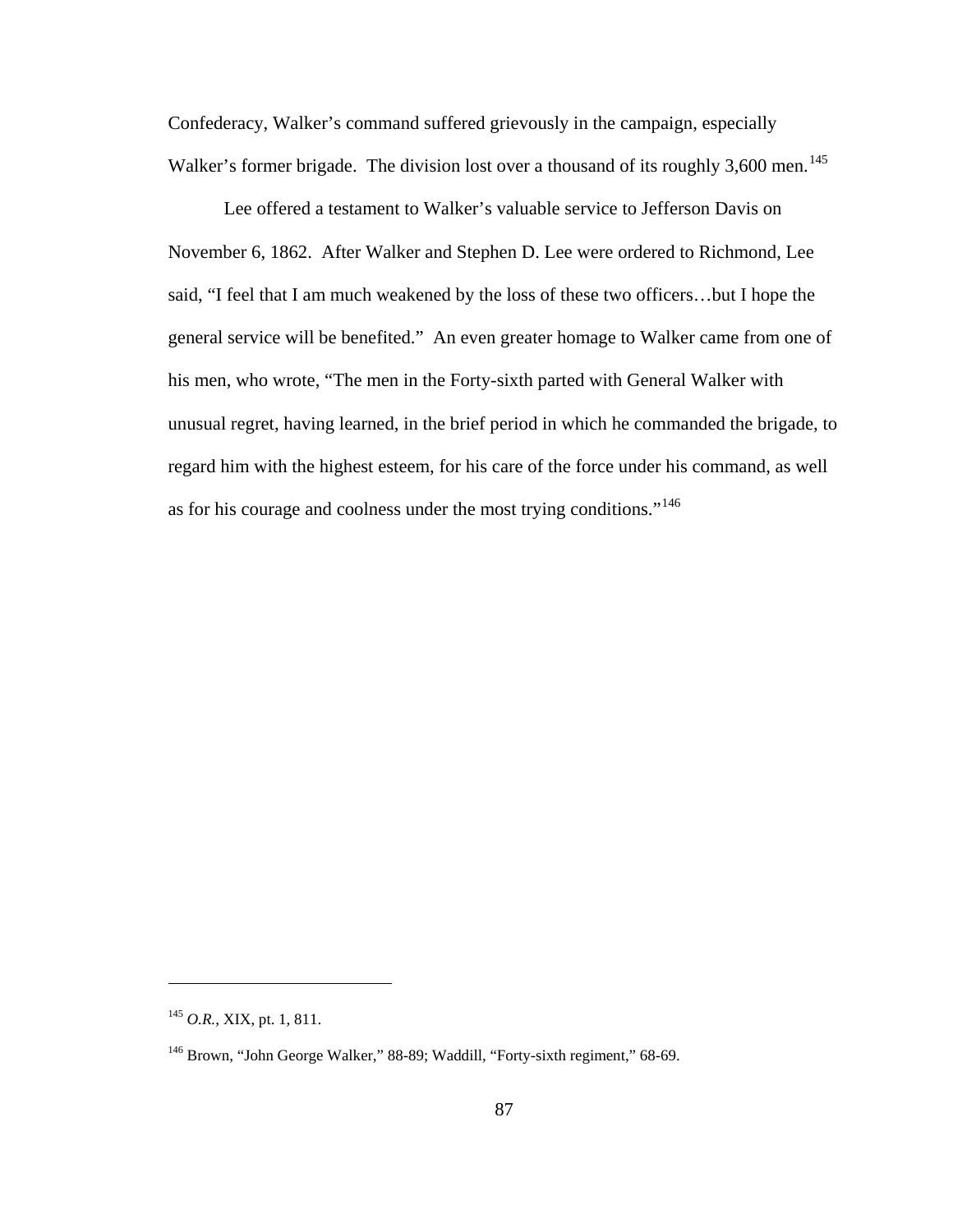## CHAPTER IV

## THE TEXAS DIVISION AND THE TRANS-MISSISSIPPI WEST, 1863-1864

As Walker campaigned with Lee's army in Virginia, Confederates in Texas organized the regiments that would comprise his new command. Recruited in the winter and spring of 1862, these new regiments formed largely in response to Confederate reversals in the west in the early part of the year. In February Union armies pressed forward into western Tennessee, capturing Forts Henry and Donelson on the Tennessee River, and later pushed the Confederate Army of Mississippi back into its namesake state after the battle of Shiloh in April. Closer to Texas, more Union forces advanced in Missouri and defeated a rebel army at pea Ridge, Arkansas in March. To the south, Union army and naval forces captured New Orleans and began preparing for movements inland via the numerous waterways of Louisiana. These enemy threats combined with the passing of the Conscription Act by the Confederate Congress in April, 1862, led to the creation of several new regiments of Texas volunteers, determined to keep Federal armies out of their beloved home state and protect their families.<sup>[147](#page-92-0)</sup>

In response to the early setbacks in the west in 1862, Confederate Secretary of War Judah P. Benjamin ordered General Paul O. Hebert, commanding in Texas, to send all new Texas regiments to Arkansas as soon as possible to reinforce the Trans-Mississippi army. The regiments that would comprise Walker's new command marched

<span id="page-92-0"></span><sup>&</sup>lt;sup>147</sup> Richard Lowe, *Walker's Texas Division, CSA: Greyhounds of the Trans-Mississippi*, (Baton Rouge: Louisiana State University Press, 2004), 9, 18-19, 27-28.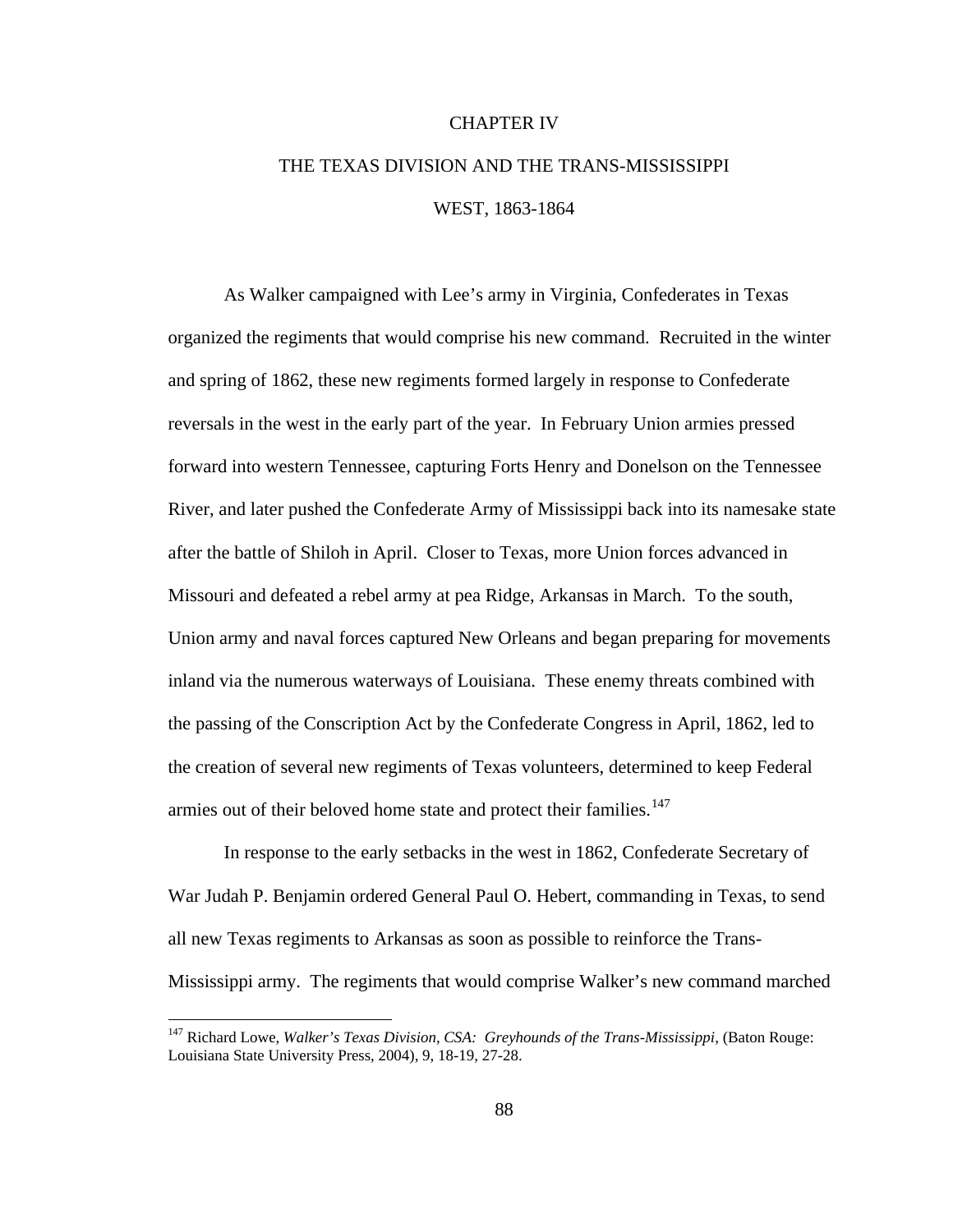out of their training camps in June, July, and August, 1862 and headed for Little Rock, Arkansas. The regiments arrived in piecemeal fashion throughout the fall months and continued their training. After a short stay in Little Rock, the Texans marched thirty miles northeast of Little Rock to Camp Nelson, where they began preparing their winter camps. In late October, Lieutenant General Theophilus Holmes, commanding the trans-Mississippi Department, ordered Brigadier General Henry E. McCulloch to organize the fifteen new Texas units into brigades to comprise a new division. McCulloch organized the troops into four brigades. The fourth brigade, led by Brigadier General James Deshler, did not stay long with the other brigades. Deshler marched his regiments east along the Arkansas River to a small for at Arkansas Post. The remaining three brigades, consisting of eleven regiments and one battalion, comprised the division for the rest of the war. The brigades were organized as follows:

1<sup>st</sup> Brigade, led by Colonel Overton Young  $12<sup>th</sup>$  Texas Infantry (also known as  $8<sup>th</sup>$  Texas Infantry) 18<sup>th</sup> Texas Infantry  $22<sup>nd</sup>$  Texas Infantry 13<sup>th</sup> Texas Dismounted Cavalry Captain Horace Haldeman's Battery

2<sup>nd</sup> Brigade, led by Colonel Horace Randal  $11<sup>th</sup>$  Texas Infantry 14<sup>th</sup> Texas Infantry 28<sup>th</sup> Texas Dismounted Cavalry Major Robert Gould's Dismounted Texas Cavalry Battalion Captain James M. Daniel's Battery (Lamar Artillery)

3<sup>rd</sup> Brigade, led by Colonel George Flournoy  $16<sup>th</sup>$  Texas Infantry  $17<sup>th</sup>$  Texas Infantry  $19<sup>th</sup>$  Texas Infantry 16<sup>th</sup> Texas Dismounted Cavalry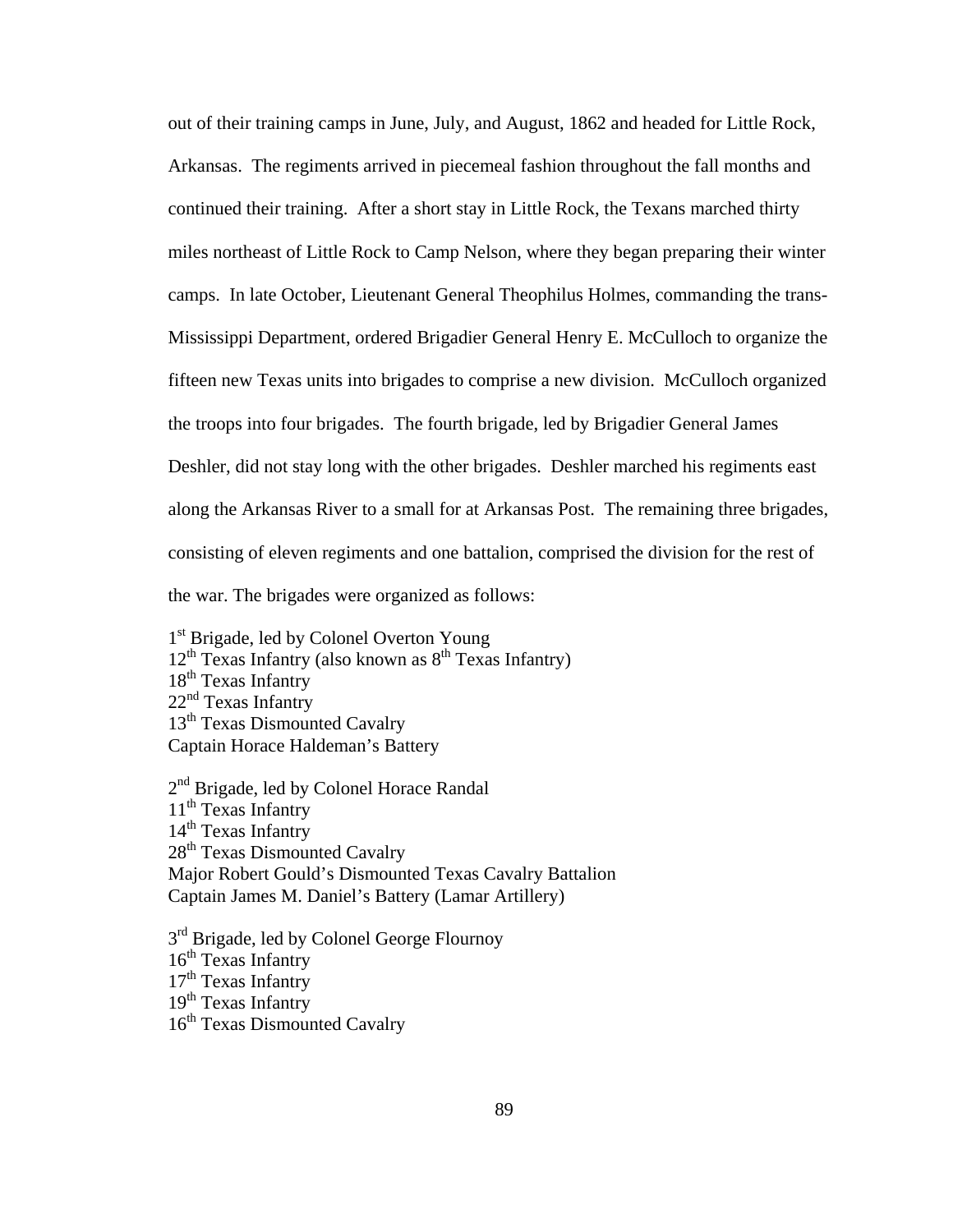Captain William Edgar's Battery<sup>[148](#page-94-0)</sup>

 Although these regiments totaled almost twelve thousand men when first mustered into service, the new division only included about half that number as disease and desertions had already taken effect. In late November, the division marched out of Camp Nelson and moved fifteen miles southeast to a prairie near Bayou Meto, about twenty-five miles east of little Rock, near the supply line of the Memphis and Little Rock railroad. The Texans continued to drill in their camps as events of the war unfolded around them. In northwest Arkansas, Confederate and union forces fought to a stalemate at Prairie Grove, about one hundred and forty miles from Little Rock. At the same time, the Federal army of U.S. Grant and William T. Sherman advanced south along the Mississippi River towards the Confederate stronghold of Vicksburg. On December 10, McCulloch received orders that indicated a move toward Vicksburg. The division spent the next two days marching east when a new order countermanded the move and sent the Texans towards van Buren, Arkansas to reinforce the rebels under Major General Thomas C. Hindman, retreating from Prairie Grove.<sup>[149](#page-94-1)</sup>

 The Texas division turned around and headed west. After several days on the march, the troops passed Little Rock and once again received orders redirecting their movement. An uncertain Holmes often marched the Texans back and forth to confront phantom enemy forces. The division marched back to Little Rock and awaited further

<span id="page-94-0"></span><sup>148</sup> Lowe, *Walker's Texas Division*, 29, 33, 41; *War of the Rebellion: A Compilation of the Official Records of the Union and Confederate Armies*. 128 vols. (Washington D.C.: Government Printing Office, 1880- 1901), XXII, pt. 1, 903-904.

<span id="page-94-1"></span><sup>149</sup> Lowe, *Walker's Texas Division*, 39, 59-60.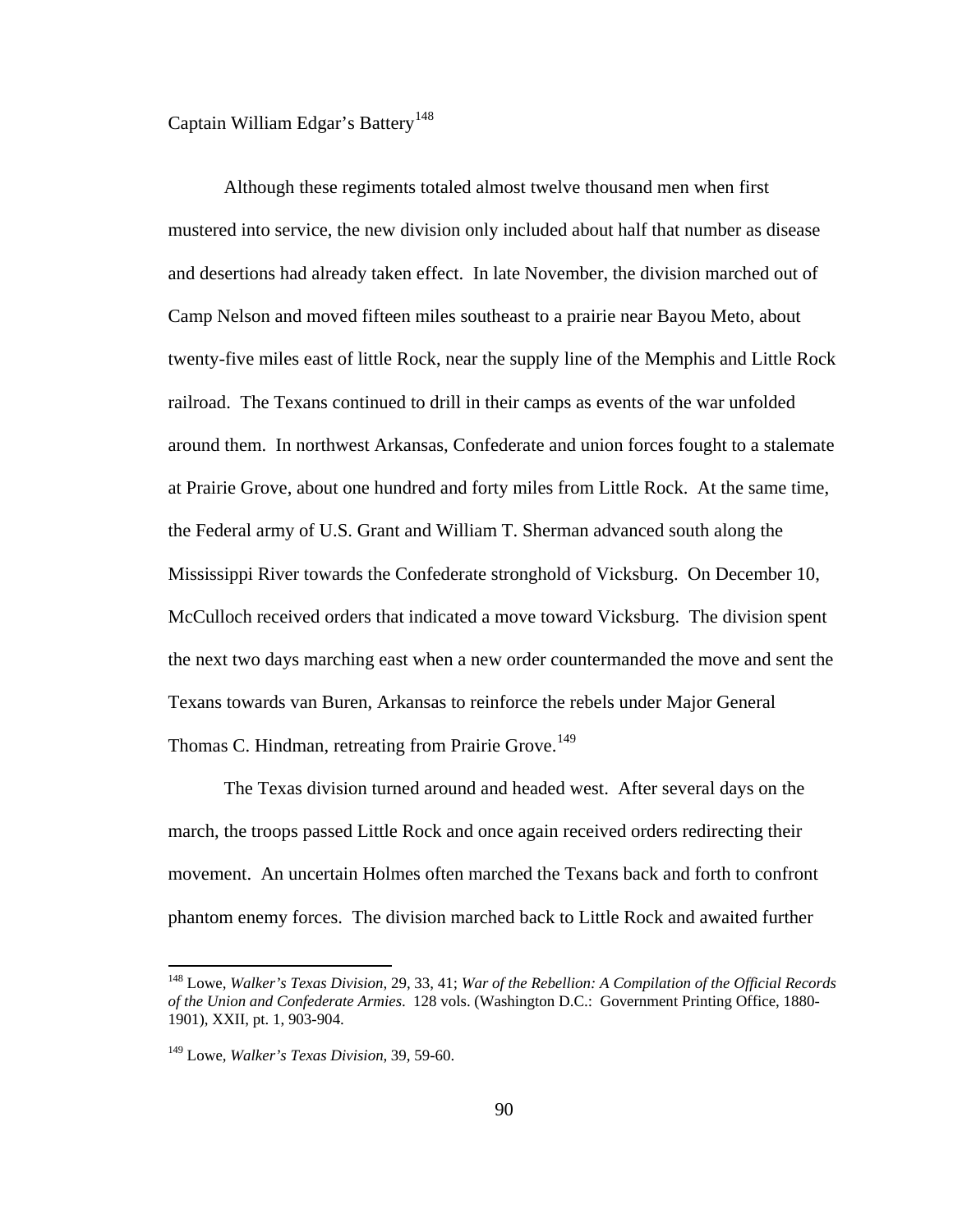orders. The Texans spent Christmas, 1862 on the Arkansas River, across from Little Rock. After a few days rest, the division took up line march to Pine Bluff, Arkansas. On December 31, the men once again turned around and marched fifteen miles before camping. The troops stayed at this camp until January 2, 1863. While at this place, the Texans learned that Major General John G. Walker, from Lee's army, would take command of the division and McCulloch would take over command of Flournoy's brigade. Walker joined the division on New Year's Day,  $1863$ <sup>[150](#page-95-0)</sup>

 On January 2, in response to a supposed Federal threat from the northeast, Walker marched his foot sore division back toward Little Rock and camped about four miles outside the city. After the enemy advance proved false, Walker marched his troops back to Pine Bluff. The division historian Joseph Blessington, commented about all the marching of the division: "It was generally believed amongst the troops that General Holmes was advised by the Medical Board to give Walker's Division enough exercise. This may be the object of our marching and countermarching between Little Rock and Pine Bluff." On January 10, Walker received a dispatch from Brigadier General Thomas Churchill at Arkansas post stating that eight Union gunboats and twenty-five transports had arrived o the river near the fort at Arkansas Post. Fort Hindman, located about forty miles from where the Arkansas River and the Mississippi River converged, had been built to halt Union thrusts up river towards Little Rock. Two Texas brigades and one from Arkansas, about 4,000 men, defended the post. This small force faced an estimated 28,000 Union troops under Major General John McClernand. The Federals surrounded

<span id="page-95-0"></span><sup>150</sup> Ibid., 61-62; Joseph P. Blessington, *The Campaigns of Walker's Texas Division*, (New York: Lange, Little & Co., 1875, reprint Austin, TX: State House Press, 1994), 66-67.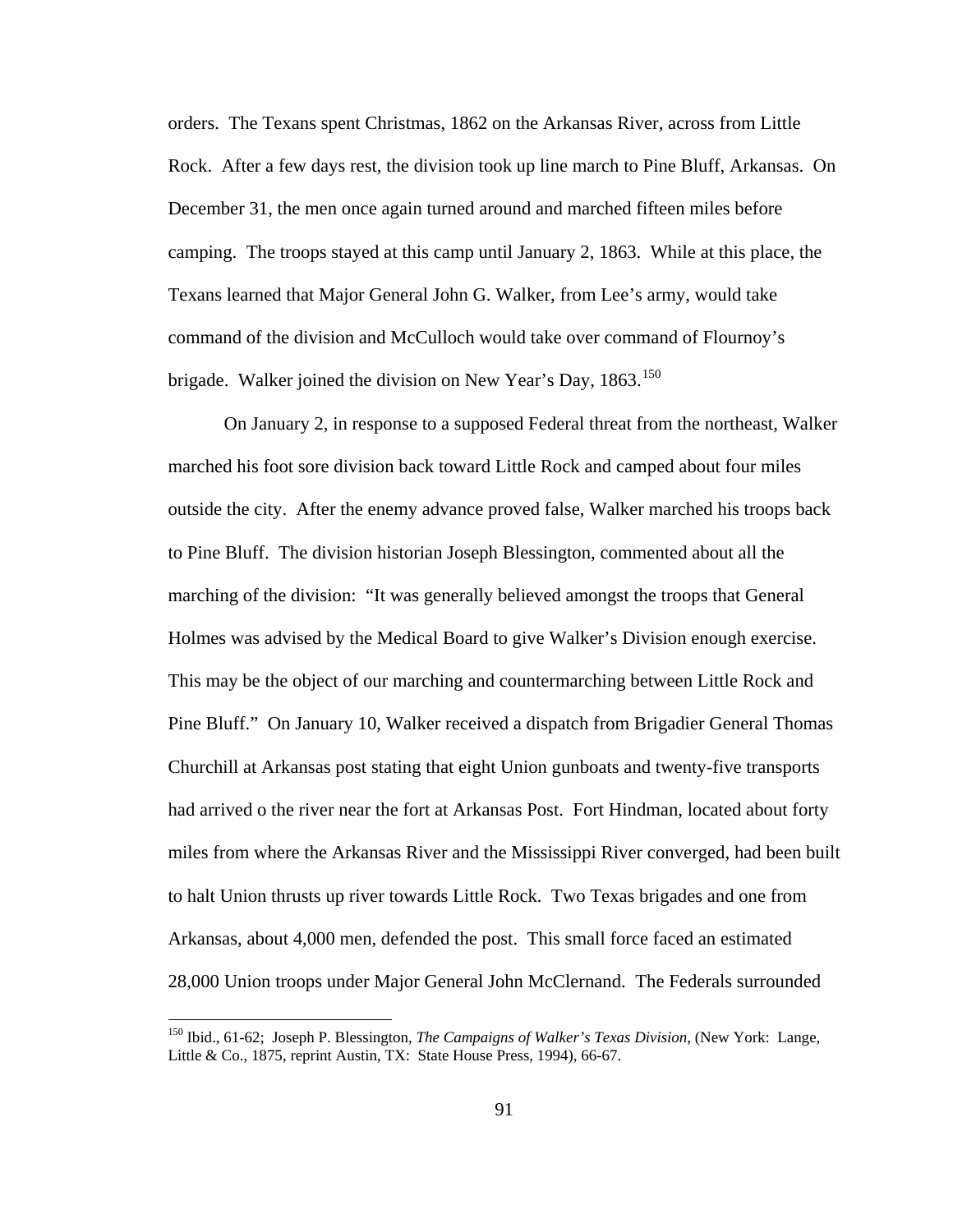the rebel fort, prompting Churchill to ask Walker for reinforcements, because he expected to be attacked at any time.<sup>[151](#page-96-0)</sup>

 Walker marched his division out on January 11 toward Arkansas Post, about twenty-five miles distant. The next day, Walker learned that the post surrendered to the Federals at daylight. Walker halted his men and put them in camp along the river. He instructed the men to build breastworks as he expected to have to contest a Union advance up the river. As the Texans prepared, the weather turned bad. John Simmons of the 22<sup>nd</sup> Texas wrote about the experience: "We stopped thirty miles below the Bluff and commenced fortifying, expecting the Fed up everyday. There we lay for six or seven days without tents and with but little food, amid snow eight inches deep, with but one blanket apiece, shivering around our campfires." The men of the division remembered this place on the river as "Camp Freeze Out." After about a week, Walker learned the Federals had destroyed the fort at Arkansas Post and reversed course, heading back towards the Mississippi River. The division left the crude camp on January  $19$ <sup>[152](#page-96-1)</sup>

 Walker's tired men arrived at Camp Mills, northwest of Pine Bluff, the next day and stayed in the immediate vicinity of the town for the next three months. The troops settled in for the routine experiences and monotony of camp life. At this time, many troops expressed great feelings of homesickness. Some clever soldiers attempted to fake

<span id="page-96-0"></span><sup>151</sup> Blessington, *The Campaigns of Walker's Texas Division*, 67-68; John G. Walker, "The War of Secession West of the Mississippi River During the Years 1863, 64, & 65," Myron G. Gwinner Collection, United States Army History Institute, Carlisle Barracks, Pennsylvania, 18.

<span id="page-96-1"></span><sup>152</sup> Jon Harrison, ed., "The Confederate letters of John Simmons," *Chronicles of Smith County Texas* 14 (Summer 1975), 31; Blessington, *The Campaigns of Walker's Texas Division*, 70; Walker, "The War of Secession," 18; Lowe, *Walker's Texas Division*, 64-65.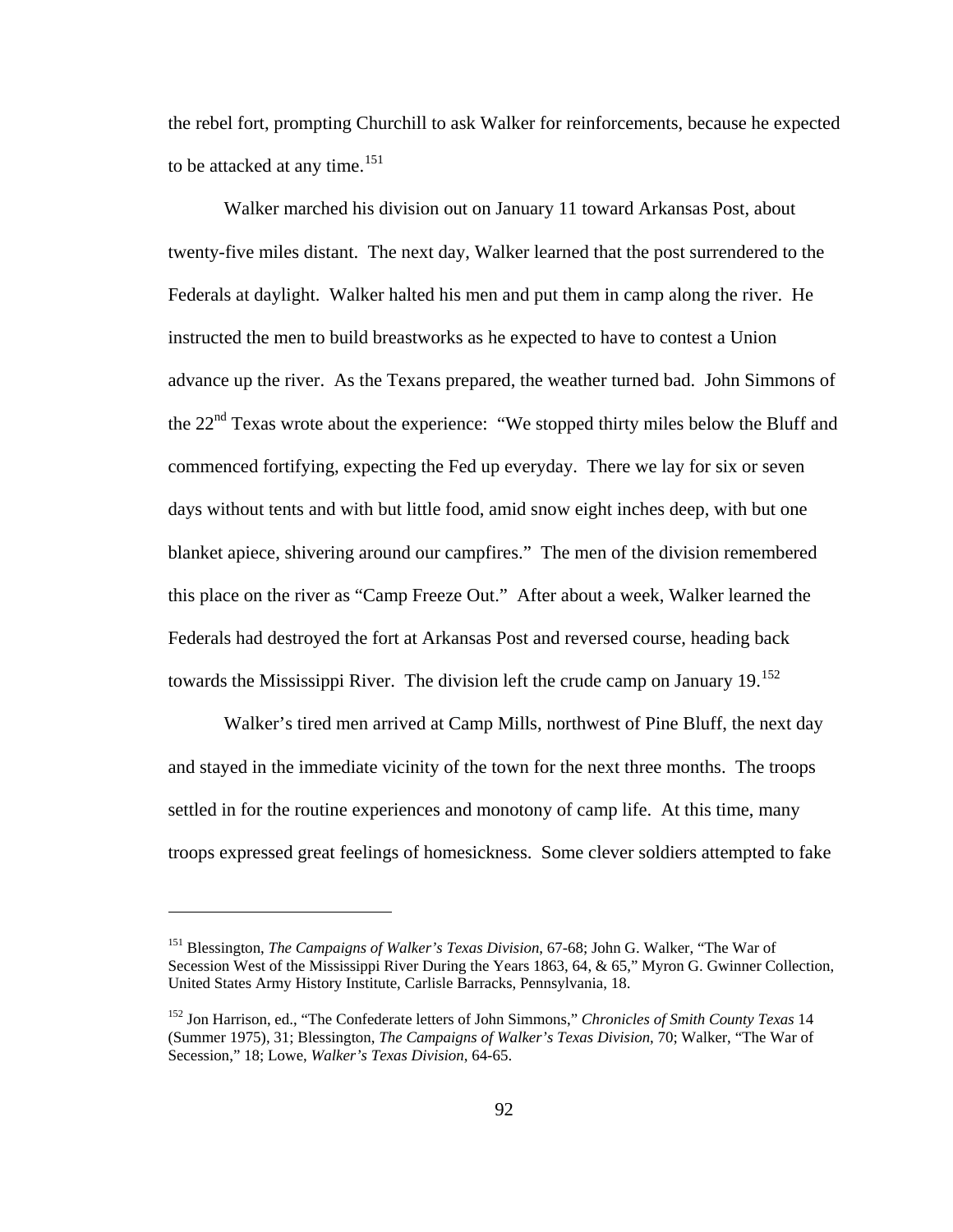illness in hopes of receiving a furlough or discharge. Edward Cade, a surgeon in the division, recalled these futile attempts at trickery: "Great many are making efforts to get out of the service. Tomorrow I have been appointed to examine cases for furlough and discharges and I suppose there are no less than a hundred who wish to go. I have surgeons call at 6 o'clock every morning at which time the orderly sergeants of companies bring up their sick to me and every morning I order at least 20 on duty who are pretending to be sick." Some soldiers, unable to achieve furlough or discharge, attempted to desert. Many who were caught faced execution. Cade also recalled, "There are two men to be shot on Tuesday next for desertion. The day to execute them was fixed tomorrow but in order to give time to prepare for eternity the execution was suspended until Tuesday. There are 8 or 10 under sentence of death and several yet to be tried who will certainly be executed."<sup>[153](#page-97-0)</sup>

 The division moved to Camp Wright directly north of Pine Bluff on February 9. The camp, located on good ground, proved comfortable to the men as they had adequate tents and blankets. To relieve the angst of the troops, Walker issued orders that two men from each company in the division would be granted a sixty day furlough. Blessington wrote that the furloughs gave great satisfaction to the soldiers. Walker began to develop a strong rapport with the troops of his division. While camped near Pine Bluff in March, Elijah Petty of the  $17<sup>th</sup>$  Texas wrote about a rumor that Walker would be replaced as division commander: "This will cause almost universal regret in our Division with officers and men. Genl. Walker has made a universally favorable impression here and is

<span id="page-97-0"></span><sup>153</sup> John Q. Anderson, ed., *A Texas Surgeon in the CSA*, (Tuscaloosa, AL: Confederate Publishing Company, Inc., 1957), 37, 39; Blessington, *The Campaigns of Walker's Texas Division*, 75-77.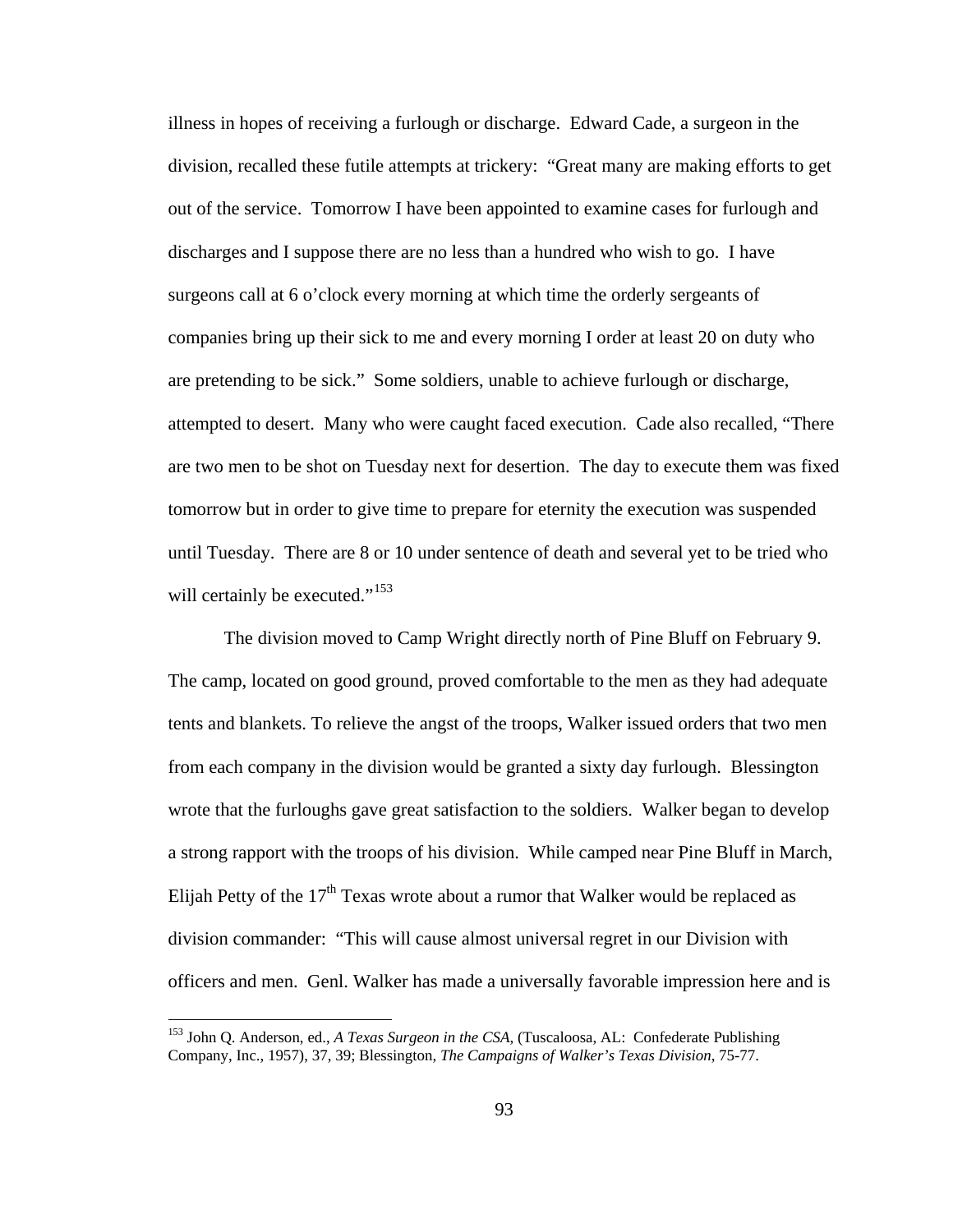very much respected and I may say almost loved…" Walker and his troops remained in Arkansas throughout much of the spring season.<sup>[154](#page-98-0)</sup>

 As Walker's Texans waited for the war to find them in Arkansas, Confederate Major General Richard Taylor, commanding the District of West Louisiana, occupied Fort Bisland after receiving information about increased Federal activity near Brashear City in southern Louisiana. On April 12, 12,000 Union soldiers crossed Berwick's Bay and advanced up the banks of Bayou Teche toward Fort Bisland. Taylor's force withstood infantry assaults and artillery bombardments, but part of the Union force moved toward Franklin and outflanked the Confederates. Under cover of darkness, Taylor moved his force out of Fort Bisland and retreated toward New Iberia. Unable to find good defensive ground, Taylor continued the withdrawal into the lower Red River Valley, reaching Alexandria, Louisiana on April 24.<sup>[155](#page-98-1)</sup>

 As Taylor retreated up the Red River Valley, pursued by Banks, Union forces under Major General Ulysses S. Grant attempted to move south down the Mississippi River below Vicksburg. Grant first attempted to construct a canal across the peninsula near Vicksburg to move his transports downriver without passing by the rebel guns on the bluffs along the Mississippi. When this attempt failed, Grant focused on moving his army and supplies along the west bank of the Mississippi to a point below Vicksburg where he could link with the Union fleet that had successfully passed the Confederate

<span id="page-98-0"></span><sup>154</sup> Norman D. Brown, ed., *Journey to Pleasant Hill: The Civil War Letters of Captain Elijah P Petty, Walker's Texas Division, CSA*, (San Antonio, TX: Institute of Texan Cultures, 1982), 150; Blessington, *The Campaigns of Walker's Texas Division*, 76-77.

<span id="page-98-1"></span><sup>155</sup> Robert L. Kerby, *Kirby Smith's Confederacy: The Trans-Mississippi South, 1863-1865*, (New York: Columbia University Press, 1972), 98-100, 104-105; Walker, "The War of Secession," 23-24.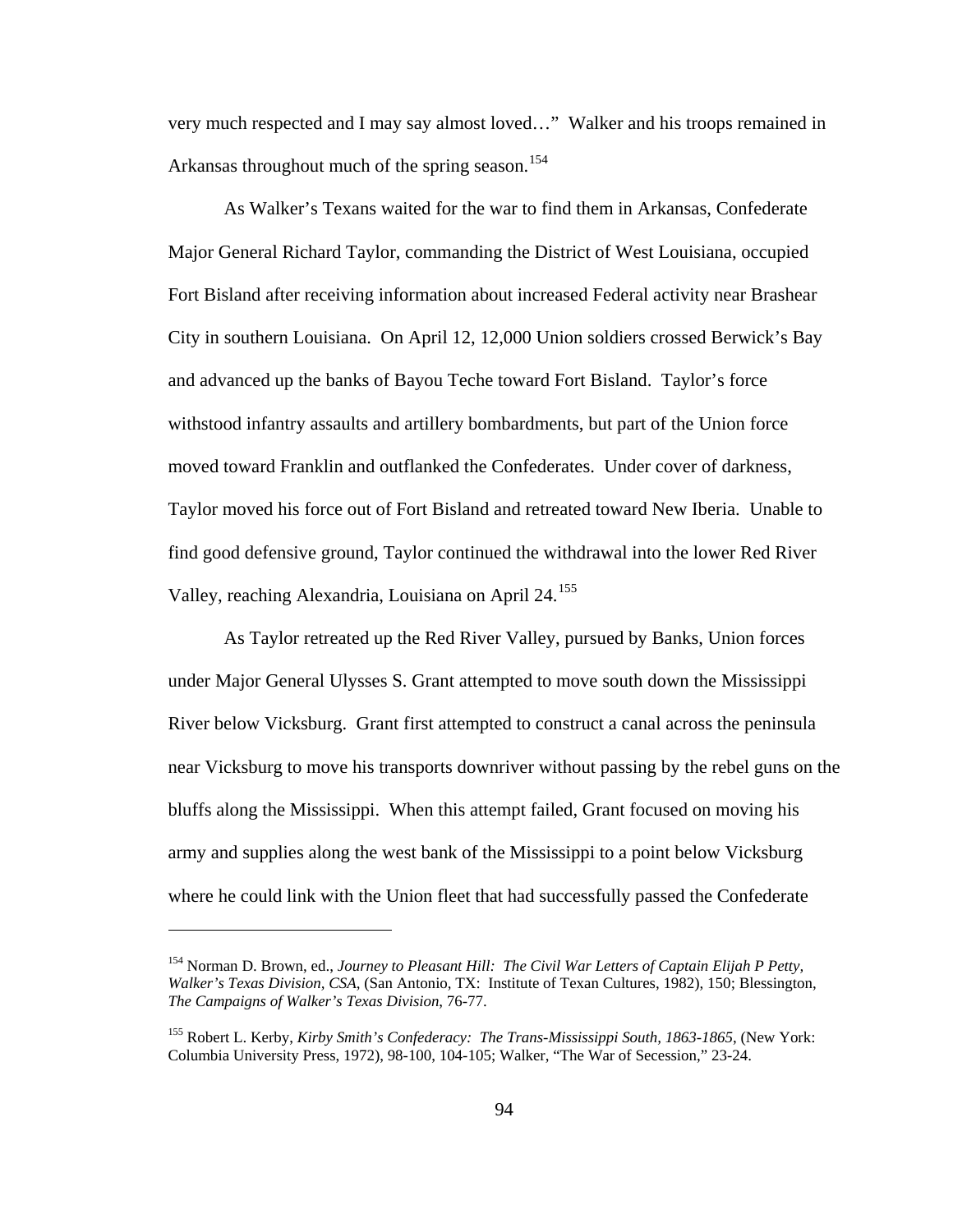defenses at Port Hudson, Louisiana. With Banks' force advancing from the south and Grant moving from Milliken's Bend west toward Bayou Macon and New Carthage, Lieutenant General Edmund Kirby Smith, now commanding the Trans-Mississippi Department, feared Taylor could get caught between two enemy forces and looked to General Holmes, commanding in Arkansas, for reinforcements.<sup>[156](#page-99-0)</sup>

 Lieutenant General Edmund Kirby Smith took over command of the Trans-Mississippi Department in March, 1863. Richmond delegated Holmes to command the District of Arkansas as it was generally believed he had mishandled affairs in the department for too long. On April 14 Smith ordered Holmes to send Walker's division to Louisiana. Holmes, however, did not issue orders to Walker until April 23. The Texas division marched out of Pine Bluff at 5:00 a.m. on April 24 headed for Monroe, Louisiana via Camden, Arkansas. Theophilus Perry of the  $28<sup>th</sup>$  Texas Dismounted Cavalry wrote about the expected move: "I suppose that we will be engaged in active operations as soon as we cross the Red river. Carry this in preparation  $\&$  all in expectation of meeting the enemy. Our Division is in high spirits, and seem to speak and feel as if it will be the main dependence and stay of our army. We are composed of Texans alone  $\&$  are about six thousand five hundred fighting men with three batteries – 16 guns. It is a right pretty little army of itself, and as it seems to expect great things of itself I am in great hopes they will do themselves honor." Despite the great optimism among the troops, the move quickly bogged down into a slow crawl as rainy weather

<span id="page-99-0"></span><sup>156</sup> Kerby, *Kirby Smith's Confederacy*, 104-105; Walker, "The War of Secession," 22-23.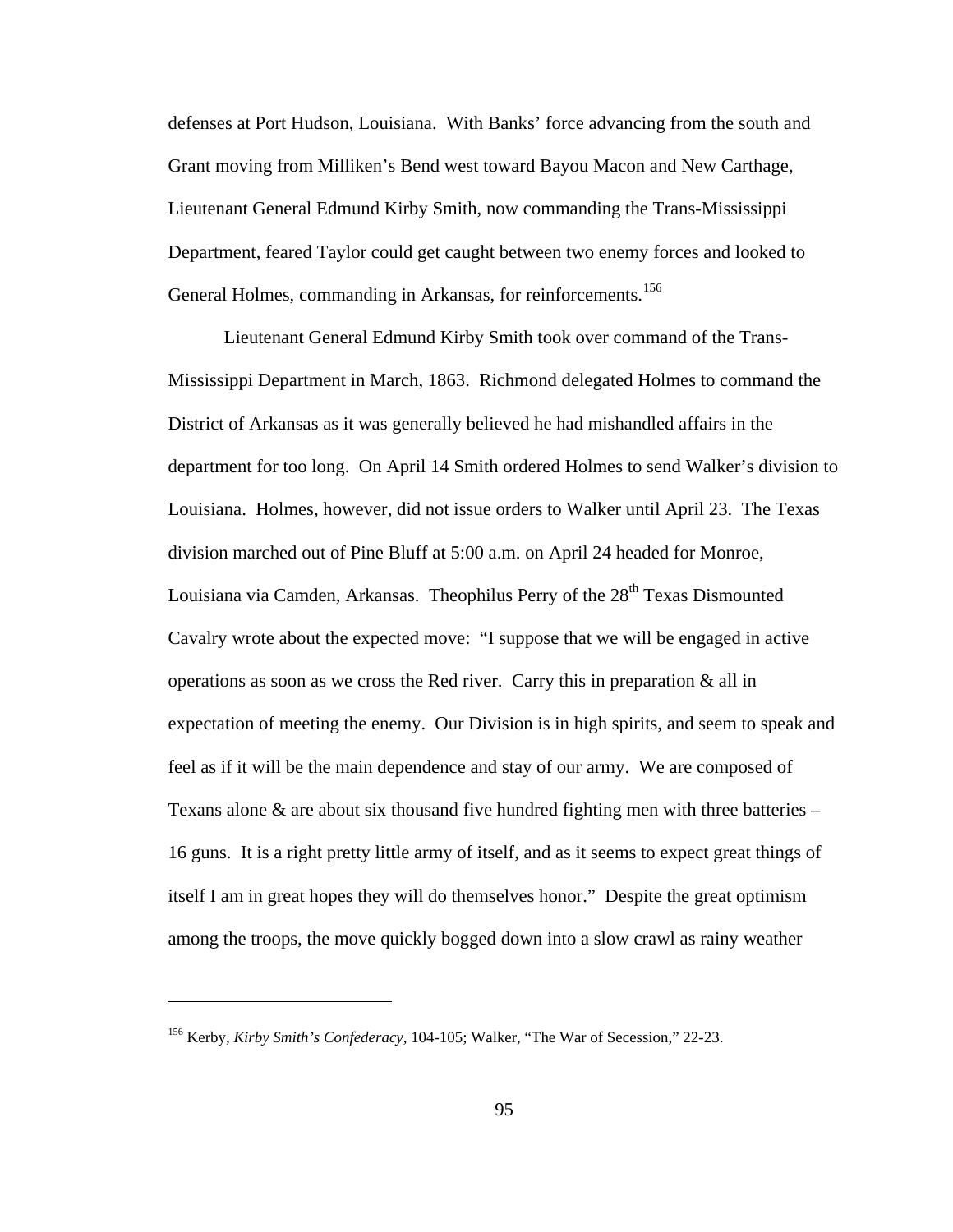swelled creeks and forced engineers the "corduroy" the roads with logs for several miles. Not until eight days later on May 1 did Walker's division reach the Louisiana state line, still ninety miles from Monroe.<sup>[157](#page-100-0)</sup>

 By May 5, Walker's division reached Ouachita City on the Ouachita River, about thirty-five miles north of Monroe. At this place the division boarded about a dozen riverboats that moved the troops downstream to Trenton, located about two miles above Monroe. The Texans camped at Trenton over the next four days as the boats moved the regiments downstream. In the meantime, Taylor evacuated Alexandria and headed north up the Red River in the direction of Shreveport. General Smith intended for Walker's troops to link up with Taylor's command and move north together. On May 9 Walker's brigades boarded transports again to steam to Alexandria. About halfway to Alexandria, as the convoy neared Harrisonburg, a courier from Taylor arrived and informed Walker that Banks' Federals now occupied Alexandria and Union gunboats were headed upriver towards his transports. Walker immediately ordered the transports to turn around and head back to Trenton, where they arrived May 10.<sup>[158](#page-100-1)</sup>

 After the failure to reach Taylor by water, Walker decided to send his troops overland to the Red River valley to join Taylor at Natchitoches, about one hundred twenty miles southwest of Monroe. Walker's first brigade, led by Brigadier General James M. Hawes left on May 10, followed thereafter by Randal's brigade. McCulloch's brigade stayed behind to check a possible Union advance if the enemy moved towards

<span id="page-100-0"></span><sup>157</sup> *O.R.*, XV, 1042, 1047, 1057-1058; M. Jane Johansson, ed., *Widows by the Thousand: The Civil War Letters of Theophilus and Harriet Perry, 1862-1864*, (Fayetteville, AR: The University of Arkansas Press, 2000), 130; Walker, "The War of Secession," 26; Lowe, *Walker's Texas Division*, 71-74.

<span id="page-100-1"></span><sup>158</sup> Lowe, *Walker's Texas Division*, 73-75.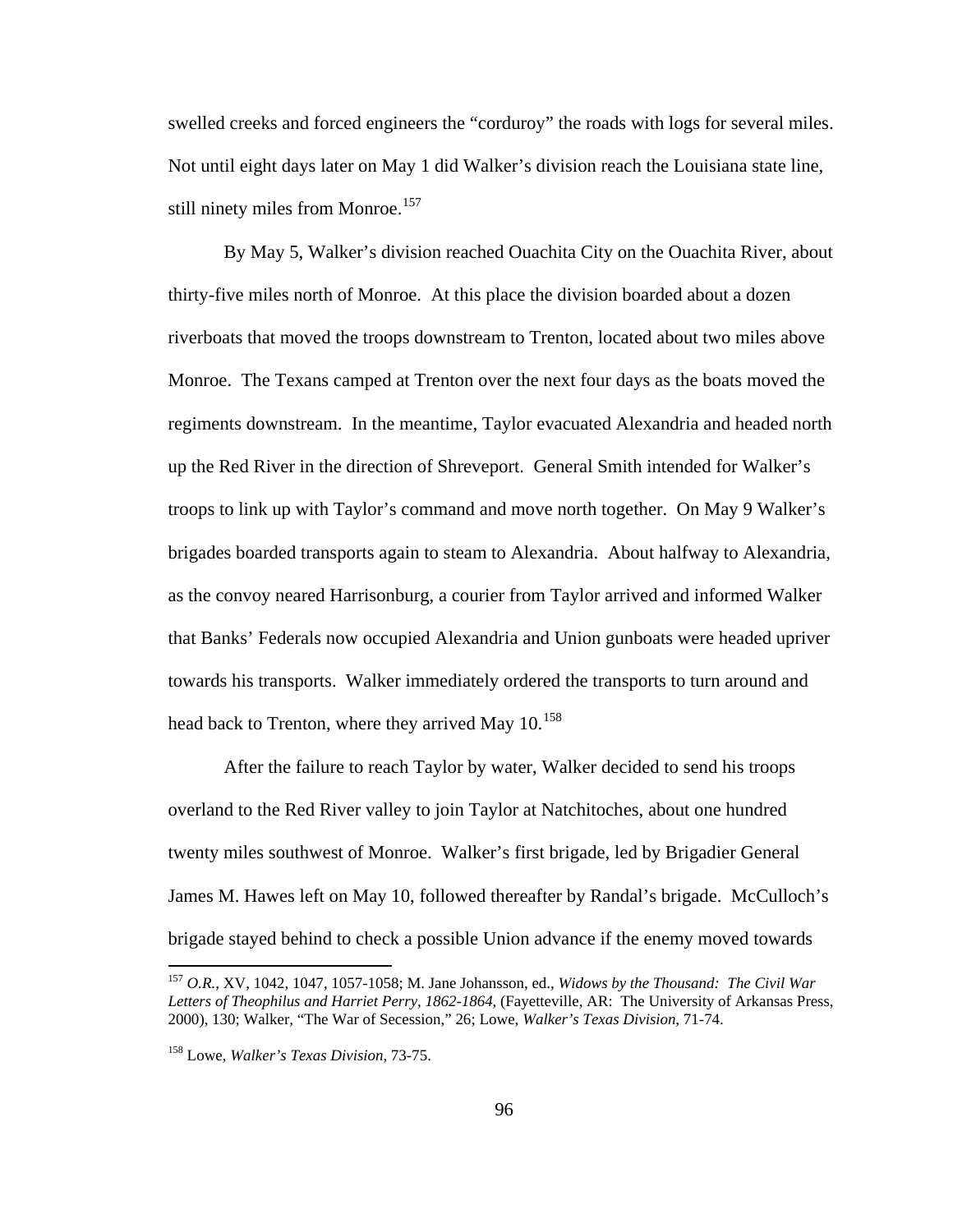Monroe. After waiting in the Monroe vicinity for about a week, McCulloch marched his brigade out on May 16, learning the Federals halted at Harrisonburg. McCulloch's troops caught up with the other brigades near Campti, Louisiana, ten miles north of Natchitoches, on May 22.<sup>[159](#page-101-0)</sup>

 After pushing Taylor out of Alexandria, Banks withdrew his Federals to Opelousas for two weeks. Banks learned of Grant's disembarkment of troops below Vicksburg and his campaign inland. Grant desired for Banks to operate east of the Mississippi River in conjunction with his movement against Vicksburg. Between May 8 and 13, Grant and Banks decided on a joint campaign where Grant would capture Vicksburg, while Banks would move his force over the Mississippi River and invest the 7,000 man Confederate garrison at Port Hudson above Baton Rouge, Louisiana. On May 15, Banks broke off his push up the Red River and moved east, crossing his forces over the Mississippi River nine days later. After Banks left Alexandria, Taylor moved south from Natchitoches and reoccupied the city on May 24. Walker's troops waited at Campti for four days until transports arrived from Shreveport to carry them down to Taylor's location. The boats arrived and Walker's division embarked for Alexandria, about one hundred miles distant, on May 26. The next day, Walker's brigades arrived two miles above Alexandria and set up camp.<sup>[160](#page-101-1)</sup>

 At the beginning of May, Grant landed 22,000 Union troops on the east bank of the Mississippi River and pushed inland, establishing a beachhead after pushing back

<span id="page-101-0"></span><sup>159</sup> *O.R.*, XV, 1082-1083; Lowe, *Walker's Texas Division*, 76-77.

<span id="page-101-1"></span><sup>160</sup> *O.R.*, XXVI, pt. 2, 41-42; Walker, "The War of Secession," 25-27; Lowe, *Walker's Texas Division*, 77- 78; Kerby, *Kirby Smith's Confederacy*, 107-109.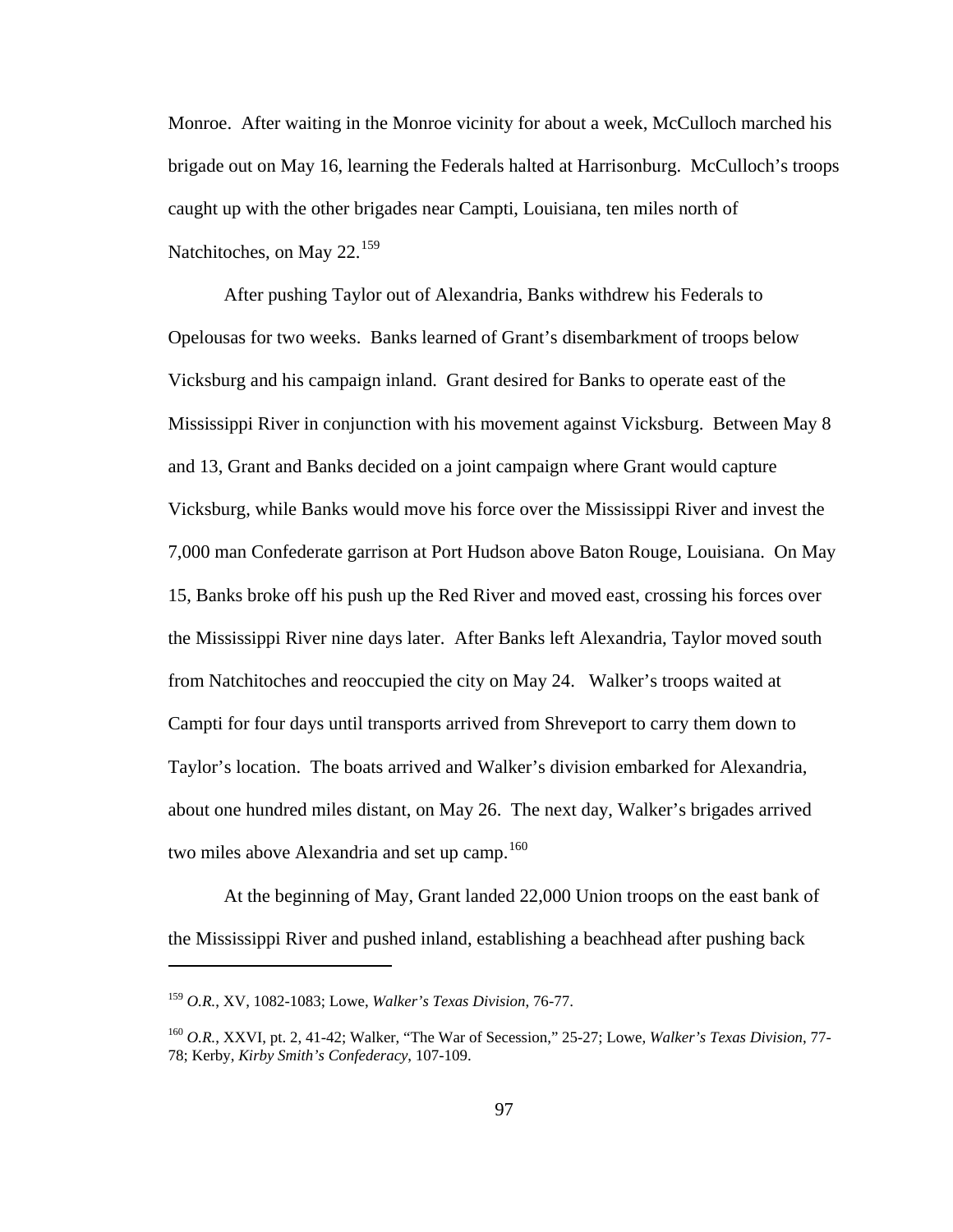rebel forces at Port Gibson, Mississippi. Throughout May, Grant's Yankees knocked Confederate Major General John C. Pemberton's southerners back in fighting at Raymond, Jackson, Champion's Hill, and Big Black River Bridge, finally bottling up Pemberton in the Vicksburg defenses on May 17. On May 9, Pemberton wired Kirby Smith and said, "You can contribute materially to the defense of Vicksburg and the navigation of the Mississippi River by a movement upon the line of communications of the enemy on the western side of the river. To break this would render a most important service." Grant's supply line stretched sixty-three miles along the western side of the Mississippi from Milliken's Bend to Hard Times, and even Grant sensed its vulnerability. In early May, the Union general ordered a road cut from Young's Point to Bower's Landing which would shorten his line to just twelve miles. The day after pushing the Confederates into Vicksburg, Grant established contact with Federal boats on the Yazoo River at Haynes' and Snyder's Bluff. This contact with the Union fleet gave Grant a new line of communications and supply via the Mississippi and Yazoo Rivers. Two days later the Federals opened a road from the Yazoo to the Union army at Vicksburg.<sup>[161](#page-102-0)</sup>

 At the time of Pemberton's wire to Kirby Smith, the latter seemed more concerned with his own department and protecting the military industrial complexes in northern Louisiana and east Texas from Banks' advancing Federals. After the war, Walker wrote about this missed opportunity to strike at Grant's exposed line:

> The excellent division of Gen. Walker, as suggested by that General, might have rendered important service to the Confederate cause by

<span id="page-102-0"></span><sup>&</sup>lt;sup>161</sup> O.R, XXIV, pt. 3, 846; Terrence J. Winschel, "To Rescue Gibraltar: John Walker's Texas Division and its Expedition to Relieve Fortress Vicksburg," *Civil War Regiments: A Journal of the American Civil War* 3, no. 3 (1993), 42-45.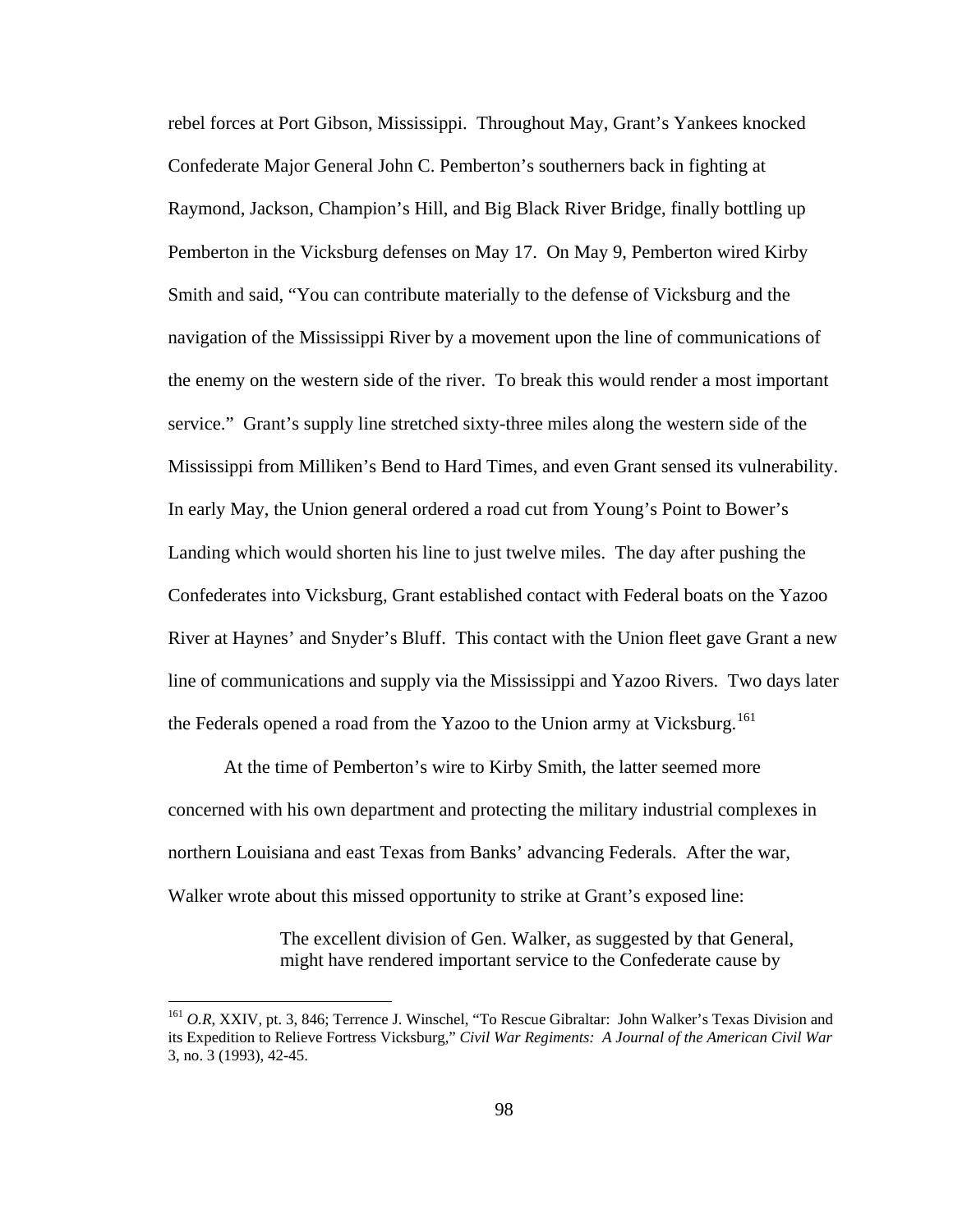operating against Grant's communications, but the fear entertained by Gen. Smith that Banks had ulterior designs against Shreveport and North Eastern Texas, frightened him into a refusal to permit these troops to be so employed, and they were pushed forward by force marches, first through Shreveport to cover that place, and afterwards, when it was known to Gen. Smith that Banks had not advanced beyond Alexandria, to Natchitoches, on Red River where it formed a junction with the handful of Gen. Taylor's forces which the long retreat before Banks, and the consequent demoralization, had left him.

Walker continued to say:

The golden opportunity had been allowed to pass, Grant had completed the investment of Vicksburg, brushed away the obstructions to the navigation of the Yazoo River by his supply vessels, and thus rendered his line of operations and supply secure from attack, since it was along the highway of the Mississippi and Yazoo Rivers, guarded and commanded by Federal fleets; thus rendering the crossing of the Mississippi by any considerable body of Confederate troops impossible.<sup>[162](#page-103-0)</sup>

When Taylor reoccupied Alexandria, he received a new communication from

Kirby Smith informing him that Walker and his division would join him in the next few days and he was to use the Texans in some attempt to relieve the Confederates pinned up at Vicksburg. Apparently, the Confederate commander was unaware that Grant had moved his supply line to the Yazoo River. Taylor expressed a negative opinion of any attempts to aid Vicksburg from the west. Taylor wrote, "The peculiar position of Vicksburg and the impossibility of approaching it from the west bank of the Mississippi have been stated, and were now insisted upon. Granting the feasibility of traversing the narrow peninsula opposite the place, seven miles in length and swept by guns afloat on

<span id="page-103-0"></span><sup>&</sup>lt;sup>162</sup> Walker, "The War of Secession," 27-28.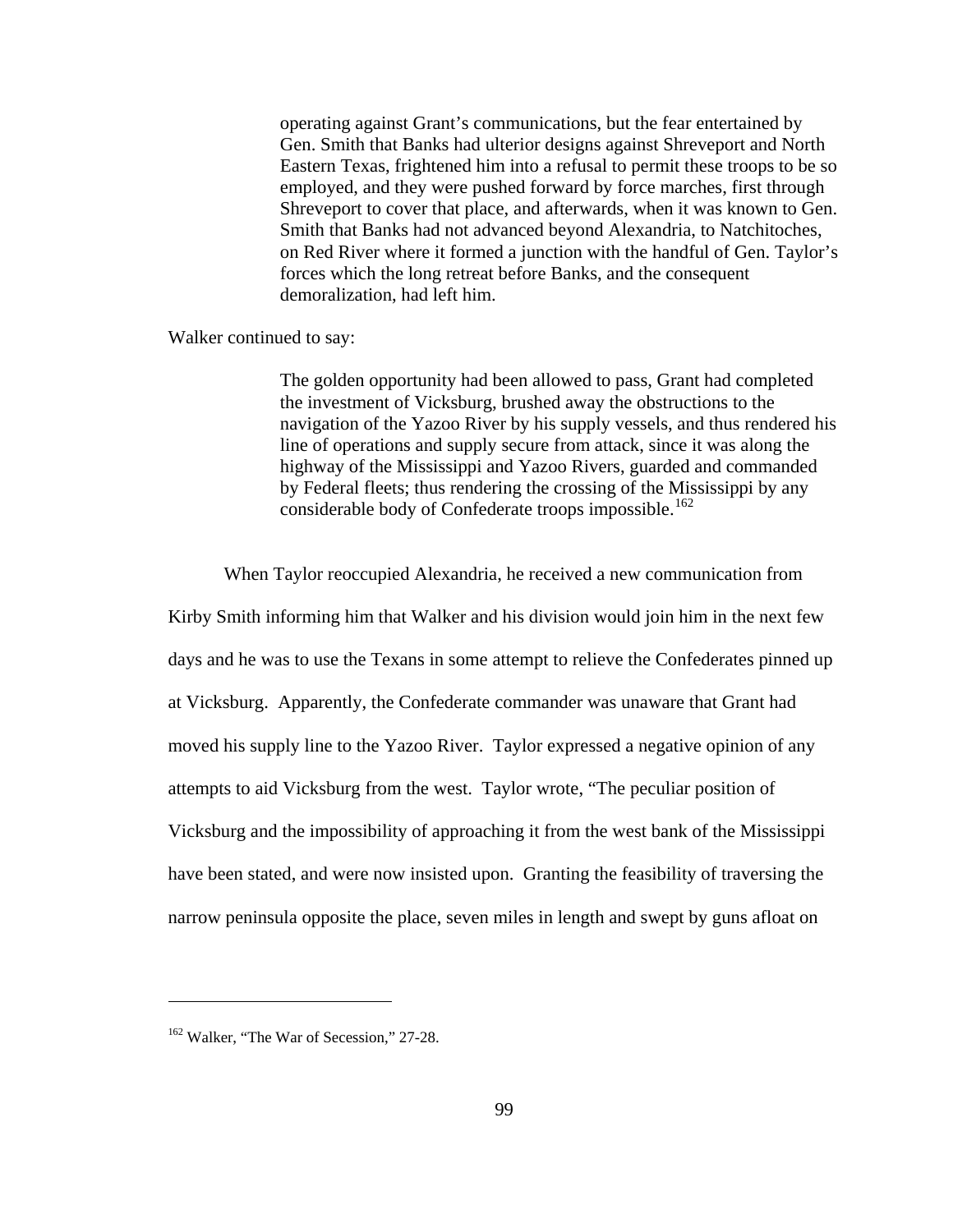both sides, what could be gained? The problem was to withdraw the garrison, not reinforce it."<sup>[163](#page-104-0)</sup>

 Taylor had another plan in mind. With the addition of Walker's division, Taylor believed he could advance back down the Red River Valley to southern Louisiana, capture Berwick's bay, and overrun the Lafourche region. In doing so, Taylor's force would sever Banks' communications with New Orleans and threaten the city with capture. Taylor also hoped that the presence of his force so close to New Orleans would pressure Banks into lifting his siege on Port Hudson, allowing the rebel troops there to reinforce General Joseph Johnston and catch Grant in the rear outside Vicksburg. Despite his arguments for a move south, Taylor could not change Kirby Smith's mind. Unaware that Grant had moved his communications due to outdated intelligence and under pressure from Confederate authorities in the East for a demonstration in aid of Vicksburg, Smith told Taylor, "I know your desire is naturally great to recover what you lost in lower Louisiana and to push on toward New Orleans, but the stake contended for near Vicksburg is the Valley of the Mississippi and the Trans-Mississippi Department; the defeat of General Grant is the *terminus ad quem* of all operations in the west this summer; to its attainment all minor advantages should be sacrificed."<sup>[164](#page-104-1)</sup>

 Taylor grudgingly moved Walker and his division from Alexandria to Monroe by boat. The Texans began to move from the red River area north to the landing on Little

<span id="page-104-0"></span><sup>163</sup> Richard Taylor, *Destruction and Reconstruction: Personal Experiences of the Late War*, (New York: D. Appleton and Company, 1879), 137-138.

<span id="page-104-1"></span><sup>164</sup> *O.R.*, XXVI, pt. 2, 12-13, 41; Taylor, *Destruction and Reconstruction*, 138; Walker, "The War of Secession," 28; Jeffrey S. Prushankin, "A Crisis in Command: Edmund Kirby Smith and Richard Taylor in the Trans-Mississippi West," Ph.D. Dissertation, University of Arkansas, 2000, 138-142.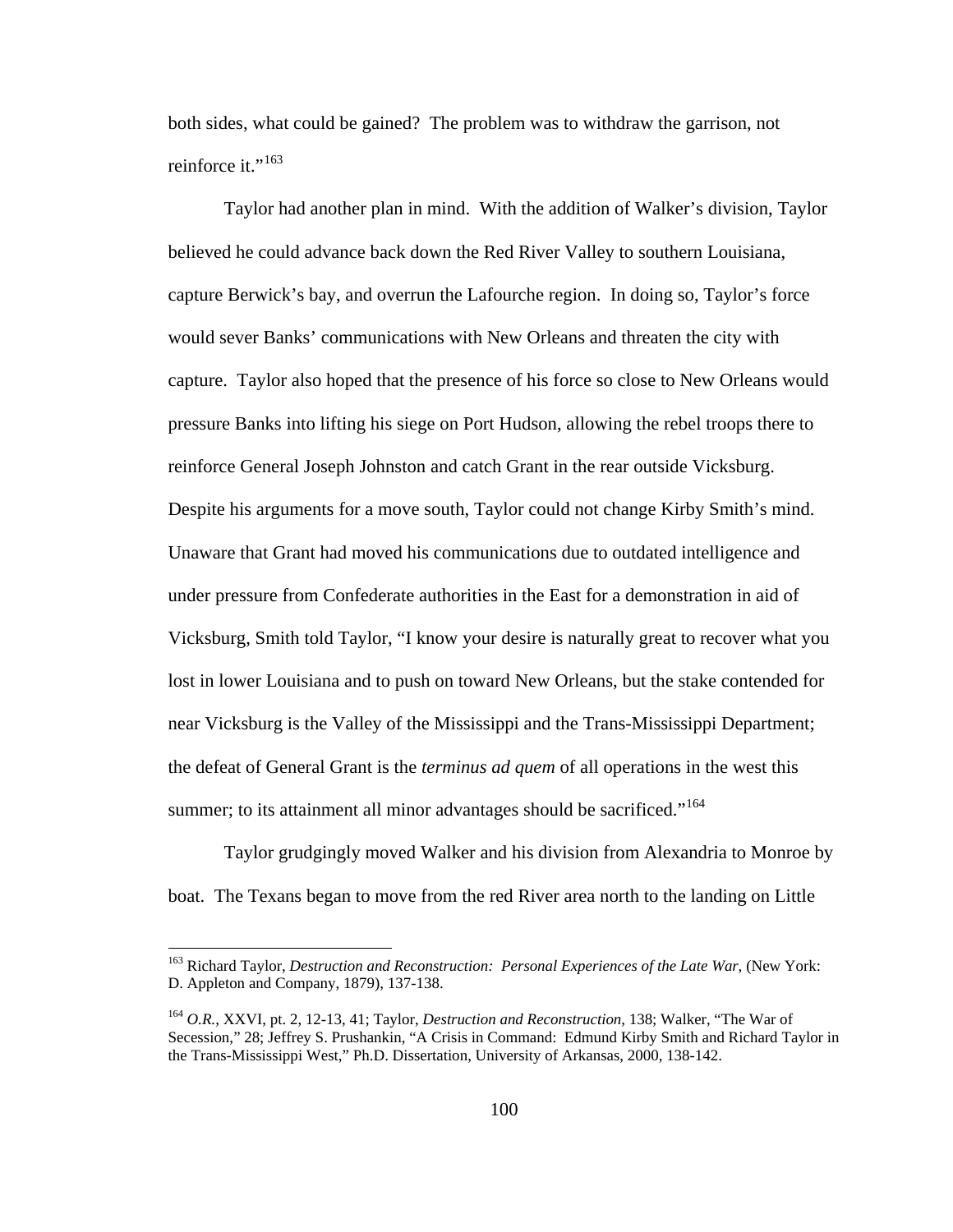River on May 28. Here steamers picked up the brigades and moved them along Little River through Catahoula Lake, then farther north up to the Black River where it converged with the Tensas River. The Tensas paralleled the Mississippi River about twenty miles from central Louisiana, to the lowlands west of Vicksburg. Walker's troops reached the head of the Tensas on May 30, about twenty-five miles from Vicksburg and camped on the east bank of the river.<sup>[165](#page-105-0)</sup>

 At one o'clock the next morning, Walker's division, McCulloch's brigade in the lead, followed by Randal's and Hawes' brigades, marched east toward a suspected Federal camp ten miles away at a plantation called Somerset, owned by the Perkins family. At the plantation camped about 300 Union soldiers of the  $60<sup>th</sup>$  Indiana Infantry. McCulloch's brigade formed a line of battle in a skirt of woods adjoining the plantation. Federal pickets alerted the Union commander to the presence of McCulloch's Texans and the Federal troops retreated from their camp to the shelter of a cotton bale breastwork built behind a levee on the Mississippi River. McCulloch, with about 1,500 men, advanced through the empty enemy camp for about a half a mile when the rebel skirmishers were fired upon by Union soldiers in some woods to the right. The Texan skirmishers advanced into the woods and drove the Union troops back to the breastworks, another half mile to the rear, where the Federals formed line of battle.<sup>[166](#page-105-1)</sup>

 As the Union soldiers sought refuge behind the cotton bales, the Union gunboat *Carondelet*, steamed downriver to support the Indianans. Feeling the enemy position too

<span id="page-105-0"></span><sup>165</sup> Taylor, *Destruction and Reconstruction*, 138; Lowe, *Walker's Texas Division*, 82-83.

<span id="page-105-1"></span><sup>166</sup> Blessington, *The Campaigns of Walker's Texas Division*, 87-92; Walker, "The War of Secession," 28; Winschel, "To Rescue Gibraltar," 45-46; Lowe, *Walker's Texas Division*, 83-85.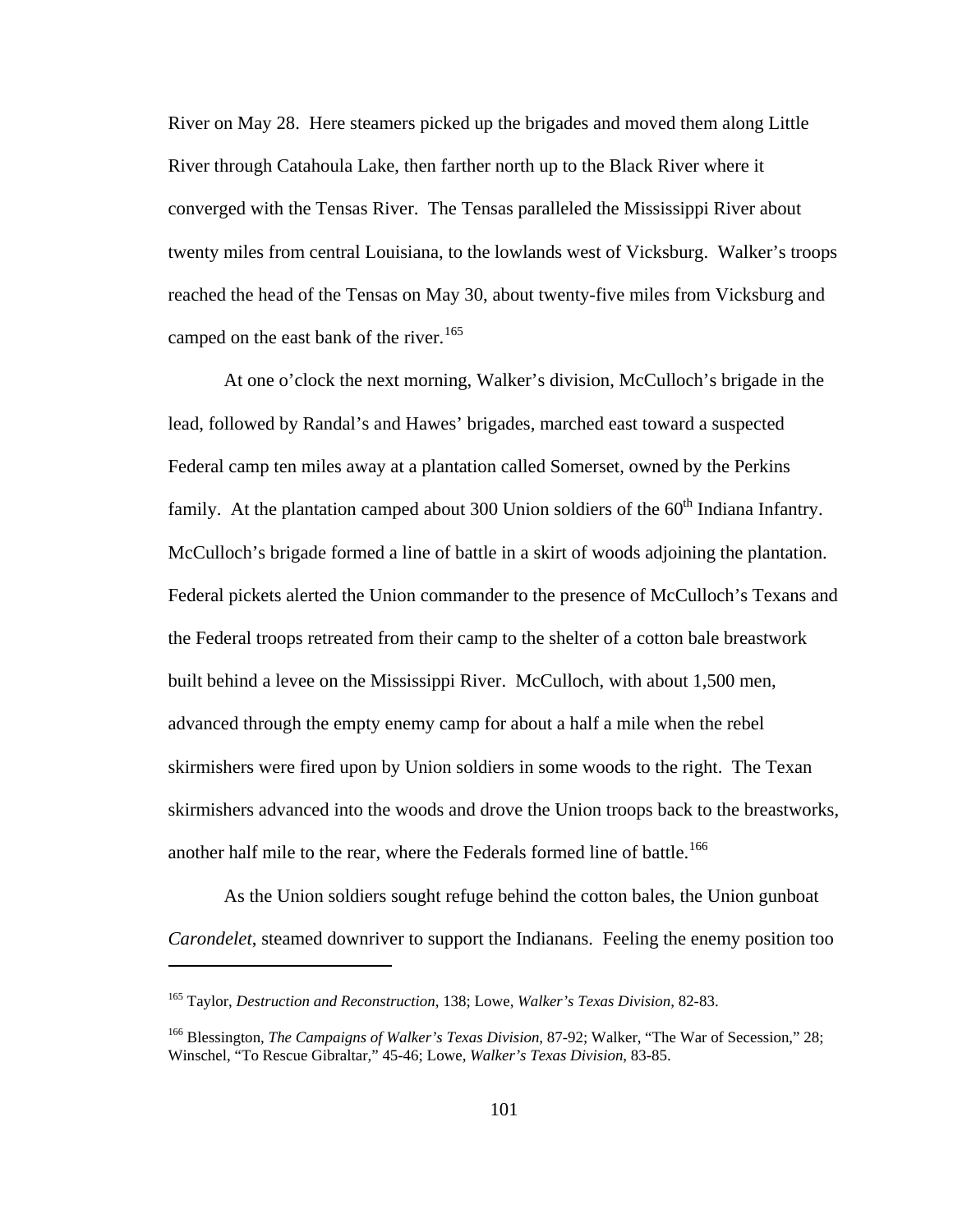close to the gunboat for an infantry assault, McCulloch deployed Edgar's battery of two 6 pounders and two 12 pounders, supported by the  $19<sup>th</sup>$  Texas Infantry, and began at the Federals. McCulloch kept the remainder of his infantry under the cover of a small levee and some timber near a lake. The Texan battery and the gunboat kept up fire for an hour and twenty minutes, during which time the rebel guns fired ninety-six times. During the shelling, the Union transport *Forest Queen* arrived and embarked the Yankee troops. In response, McCulloch ordered forward the rest of his infantry into line of battle to temp the Federals to continue the fight. McCulloch later wrote in his report, "All seemed anxious to go fully into the fight, and when ordered to form line of battle in the open field, within six hundred yards of the bank of the river, in full view of the gunboats, the movement was executed with as much promptness, coolness, and courage, as it could have been done by the best troops the world has ever produced."<sup>[167](#page-106-0)</sup>

 The Union boats disappeared down the river, but not before firing almost two hundred rounds at McCulloch's brigade. Despite the amount of shells thrown at his command, McCulloch lost only one man killed and two wounded. After destroying the enemy's camp, Walker marched his troops back to their camp on the Tensas and spent the next day moving them across the river. On June 2, Taylor ordered Walker to move to the town of Richmond, twenty miles west of Vicksburg. Taylor moved ahead of Walker and arrived at Richmond on June 5. Immediately, Taylor set out gathering intelligence about the Federal camps at Milliken's Bend and Young's Point, both bases on Grant's

<span id="page-106-0"></span><sup>167</sup> Blessington, *The Campaigns of Walker's Texas Division*, 87-92; Winschel, "To Rescue Gibraltar," 45- 46; Lowe, *Walker's Texas Division*, 83-85.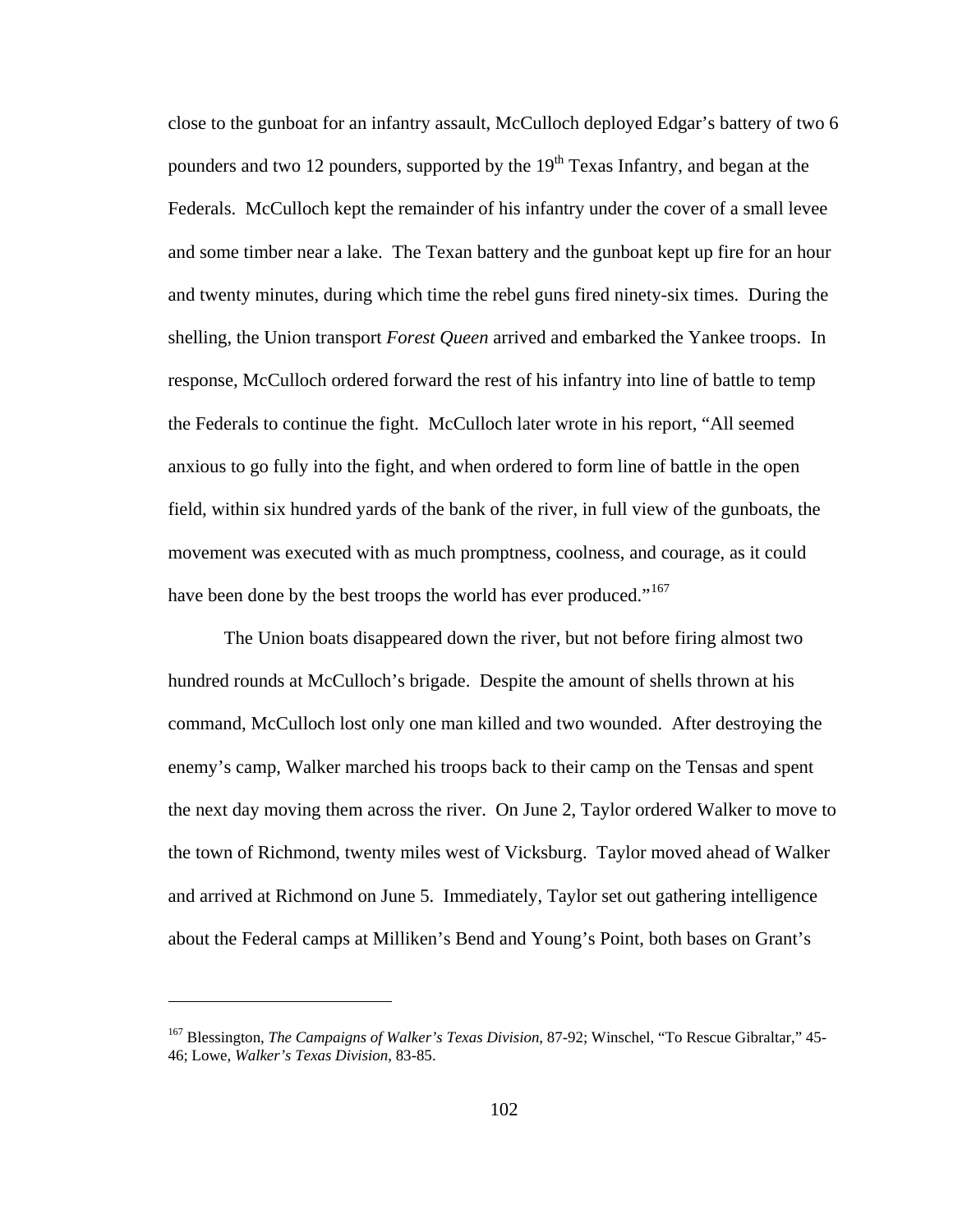former supply line. His intelligence reports underestimated Union strength at both laces. Walker's troops entered Richmond at 10:00 a.m. on June 6 where they bivouacked and rested. Here Taylor informed Walker of his plan to attack Milliken's Bend and Young's Point. At the same time, a small Louisiana cavalry force would strike the enemy at Lake Providence to the north.<sup>[168](#page-107-0)</sup>

 Unknown to Taylor, the Union commander at Milliken's Bend had also conducted reconnaissance of his own west of the river. Scouts reported the build-up of Confederate forces at Richmond, and the federals feared and attack on Milliken's was looming. Early on June 6, Colonel Hermann Lieb, commanding the Union troops at Milliken's Bend, took the  $9<sup>th</sup>$  Louisiana (Federal) Infantry, one of three African regiments posted there, and several companies of the  $10<sup>th</sup>$  Illinois Cavalry, and scouted forward to within three miles of Richmond. Here the Federals ran into rebel pickets, prompting their immediate return to Milliken's Bend. Lieb requested reinforcements and the 23<sup>rd</sup> Iowa Infantry came down the Mississippi on transports to bolster his position, which included the aforementioned 9<sup>th</sup> Louisiana, the 13<sup>th</sup> Louisiana (African), and the 1<sup>st</sup> Mississippi (African). Lieb's total force numbered 1,061 men, mostly ill-trained and armed blacks just put into the army. As support, Union Admiral David Porter sent the gunboat *Choctaw* to Lieb's position. All during June 6, the Federals reinforced their camp with cotton bale breastworks built atop levees.<sup>[169](#page-107-1)</sup>

<span id="page-107-0"></span><sup>168</sup> *O.R.*, XXIV, pt. 2, 457-458; Winschel, "To Rescue Gibraltar," 45-46.

<span id="page-107-1"></span><sup>&</sup>lt;sup>169</sup> Winschel, "To Rescue Gibraltar," 47-49.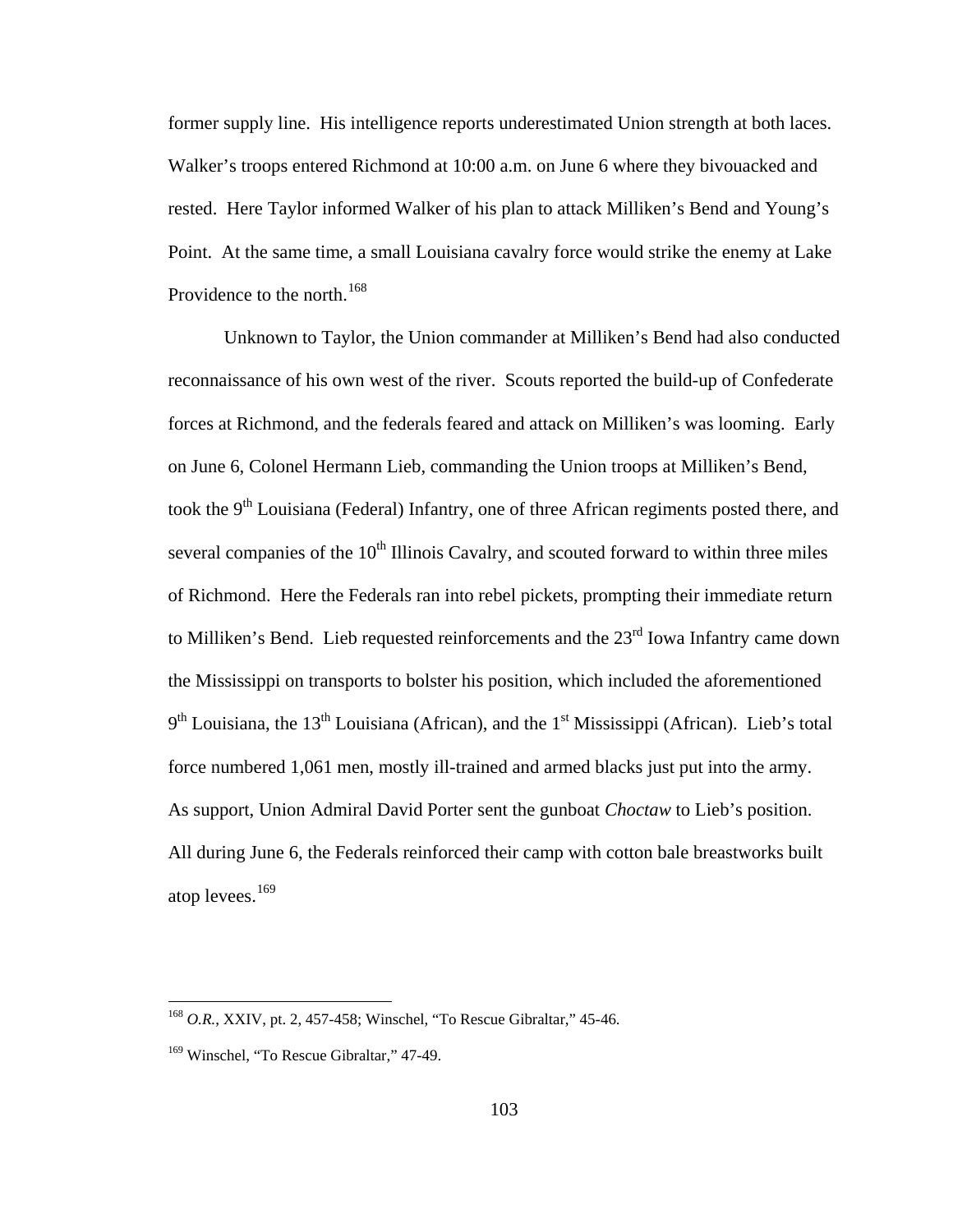Taylor assumed the federals believed Richmond only to be occupied by Harrison's Louisiana cavalry, completely unaware that Walker's infantry were nearby. Taylor determined to attack at once. Walker ordered his troops to cook two days rations and be ready to move early in the morning of June 7, as the intense heat of the day made a night march preferable and a dawn attack lessened the possibility of gunboat involvement. Taylor instructed Walker to send one brigade to assault Milliken's Bend, ten miles from Richmond, and another to assault Young's Point, twenty miles from Richmond. The division would move down the Richmond road five miles to a point where the road forked, and the assaulting brigades would split away and head to their objectives. Walker's third brigade would stay behind at the fork as a reserve, prepared to move to either location if needed. After clearing the selected targets of the enemy, the two brigades were to march up and down the Mississippi to Duckport, nearly equidistant from Milliken's and Young's, and then along a road branching off the river, rejoining the reserve at the Richmond road fork.<sup>[170](#page-108-0)</sup>

 Taylor commented in his report, "Major General Walker and his brigade commanders appeared to enter heartily into this plan, and as no troops were to be engaged except their division, I deemed it proper to leave the execution of it to them." Walker selected McCulloch's brigade to attack Milliken's Bend and Hawes' brigade to attack Young's Point. Randal's brigade would be the reserve. For most of Walker's rebels, this expedition promised their first experience of combat. Except for the brief

<span id="page-108-0"></span><sup>&</sup>lt;sup>170</sup> O.R., XXIV, pt. 2, 457-458, 471.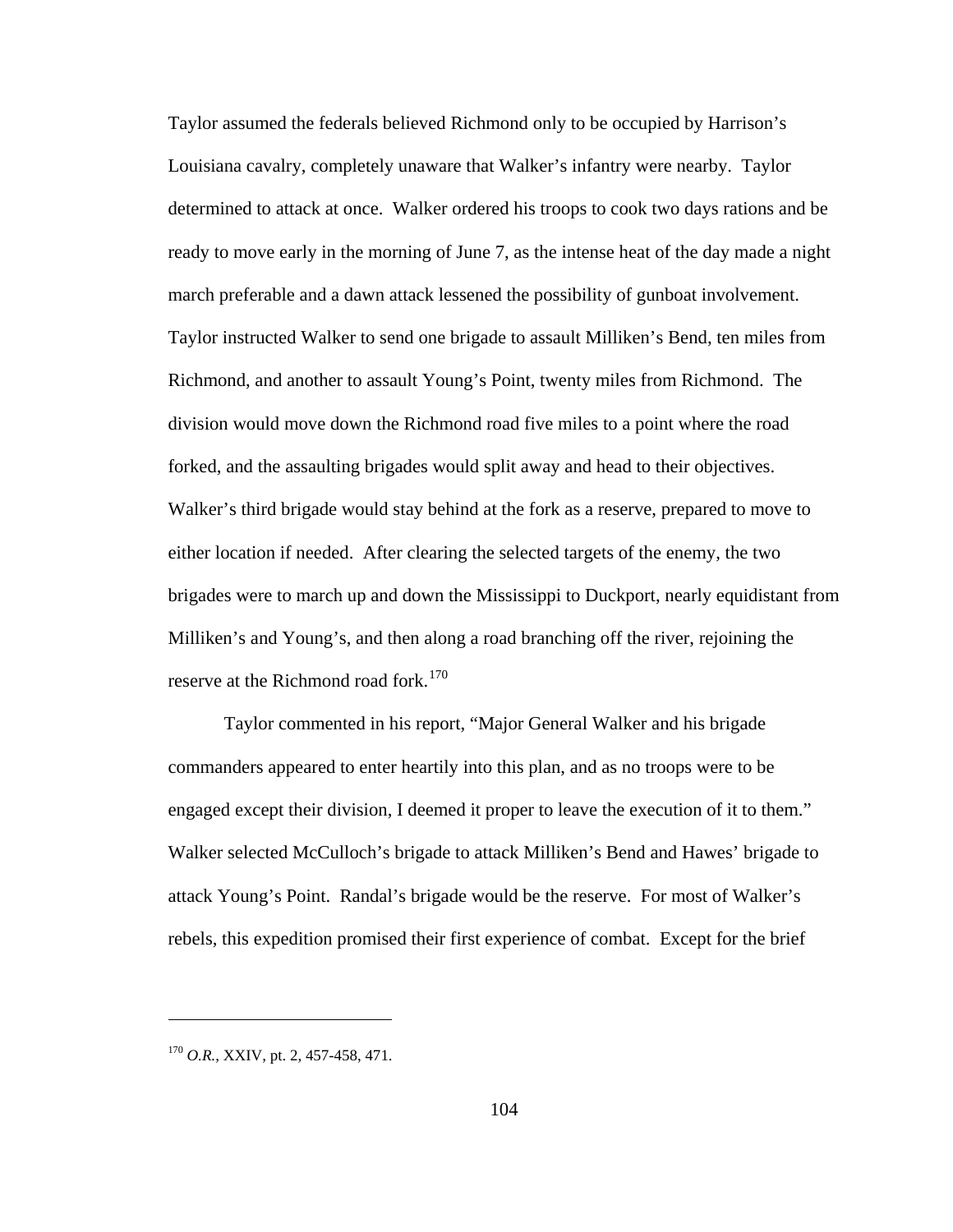encounter at Perkins' Landing, none of the Texans had been under heavy enemy fire. Joseph Blessington of McCulloch's brigade wrote of the experience:

> In the evening we received orders to get ready for a night march. All the troops realized the hardship of a night march, and the forthcoming battle; yet not a man quailed or was found missing from his place. In sections four abreast, and in close order, the troops took up the line of march, in anticipation of meeting almost certain death, but with undaunted, unquailing spirits. In breathless silence, with the high and glittering stars looking down upon them, through dark and deep defiles marched the dense array of men, moving steadily forward; not a whisper was heard.<sup>[171](#page-109-0)</sup>

In the darkness, Walker's troops marched east until they reached the road fork at a plantation called Oak Grove. Staying behind with Randal's brigade and the division artillery, Walker watched as his two other brigades headed in different directions. Led by a detachment of Harrison's cavalry supposedly familiar with the surrounding area, McCulloch's brigade reached a point about one and a half miles from Milliken's Bend at around 2:30 a.m. on June 7. Almost immediately, the cavalry scouts were fired upon by Federal skirmishers, causing them to reel around and head back toward McCulloch's skirmishers. The Texans mistook the cavalry for enemy horsemen and loosed a volley at them. Fortunately, the fire hit no one and only a few horses sustained injury. The rebel skirmishers then advanced and engaged the Union skirmishers, driving them back. McCulloch threw his regiments into line of battle with the  $16<sup>th</sup>$  Texas Dismounted Cavalry,  $17<sup>th</sup>$  Texas infantry, and  $19<sup>th</sup>$  Texas Infantry in position from left to right. The 16th Texas Infantry was positioned slightly to the rear of the front line as support.<sup>[172](#page-109-1)</sup>

<span id="page-109-0"></span><sup>171</sup> *O.R.*, XXIV, pt. 2, 459; Blessington, *The Campaigns of Walker's Texas Division*, 94.

<span id="page-109-1"></span><sup>172</sup> *O.R.,* XXIV, pt. 2, 467; Blessington, *The Campaigns of Walker's Texas Division*, 95-96; Lowe, *Walker's Texas Division*, 88.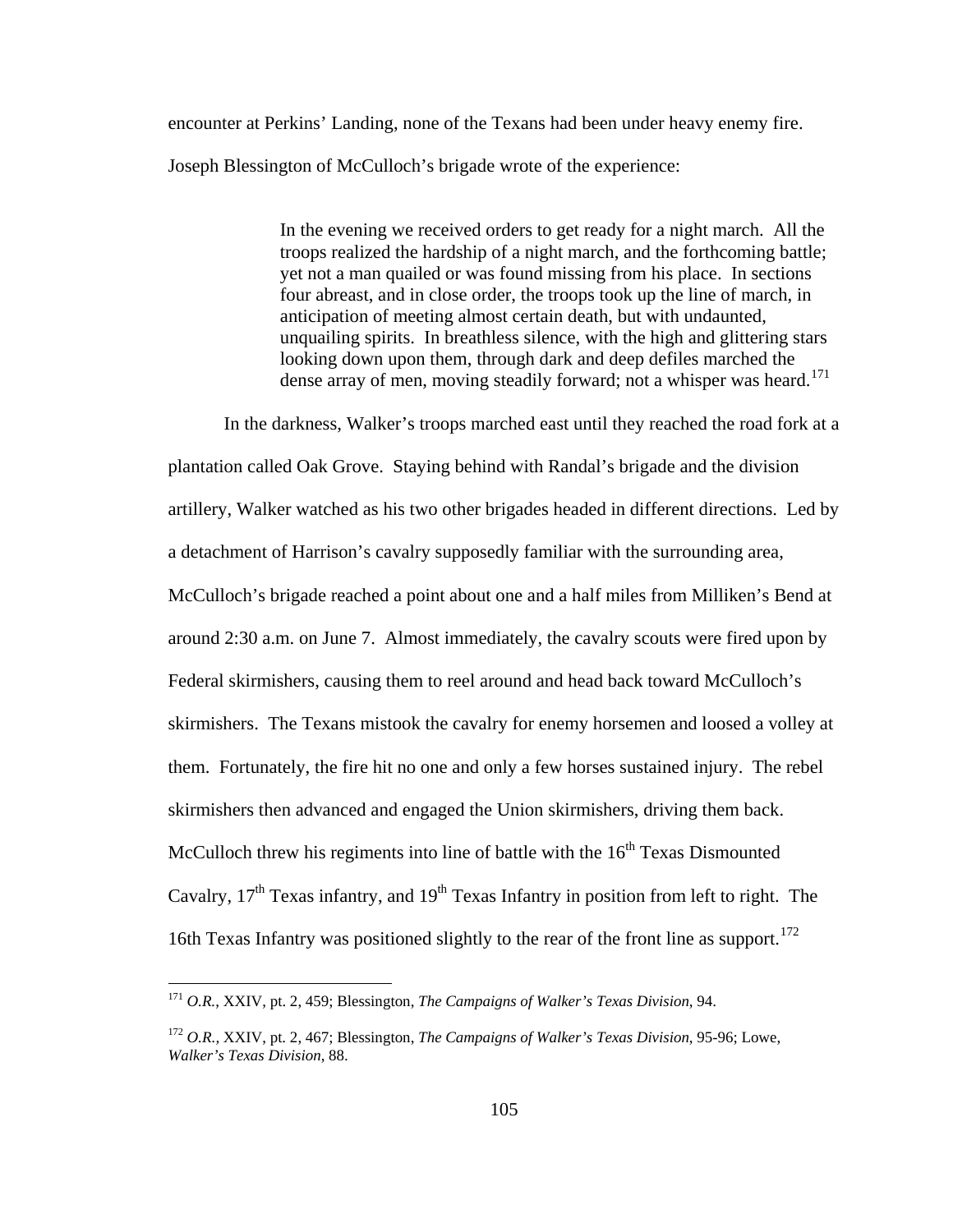The Texans advanced about a quarter of a mile when they encountered heavy fire from the Federal skirmishers from behind a thick hedge. The Texans drove the enemy back six hundred yards to a second hedge and then further back, fighting "hedge to hedge, ditch to ditch," until McCulloch's men reached to within twenty-five paces of the main Union defensive line on the levee. Here McCulloch ordered a charge. The troops ran into a large, thick hedge, which could not be passed except for a few openings. McCulloch commented in his report, "These had to be passed by the troops the best they could; never fronting more than half a company, before a line could be formed to charge the levee." Once past the hedge, the rebels met heavy fire from the Yankees on the levee, but stubbornly pressed forward. Blessington recounted the fight: "The enemy opened with a terrible fire of musketry. After firing a volley at the enemy, we were ordered to charge them with the bayonet. Without stopping to reload, the troops on the left of the road rushed upon the enemy."<sup>[173](#page-110-0)</sup>

The Texans charged the levee, where the fight became close and savage, with bayonets being crossed and muskets fired at close range. According to McCulloch, "This charge was resisted by the Negro portion of the enemy's force with considerable obstinacy, while the white of true Yankee portion ran like whipped curs almost as soon as the charge was ordered." The Texans pushed the Union troops away from the levee and chased them into their camp, killing and wounding many of them. The Federals formed up behind a second levee closer to the river. McCulloch's troops attempted another

<span id="page-110-0"></span><sup>173</sup> *O.R.*, XXIV, pt. 2, 467; Blessington, *The Campaigns of Walker's Texas Division*, 95-96; Lowe, *Walker's Texas Division*, 88.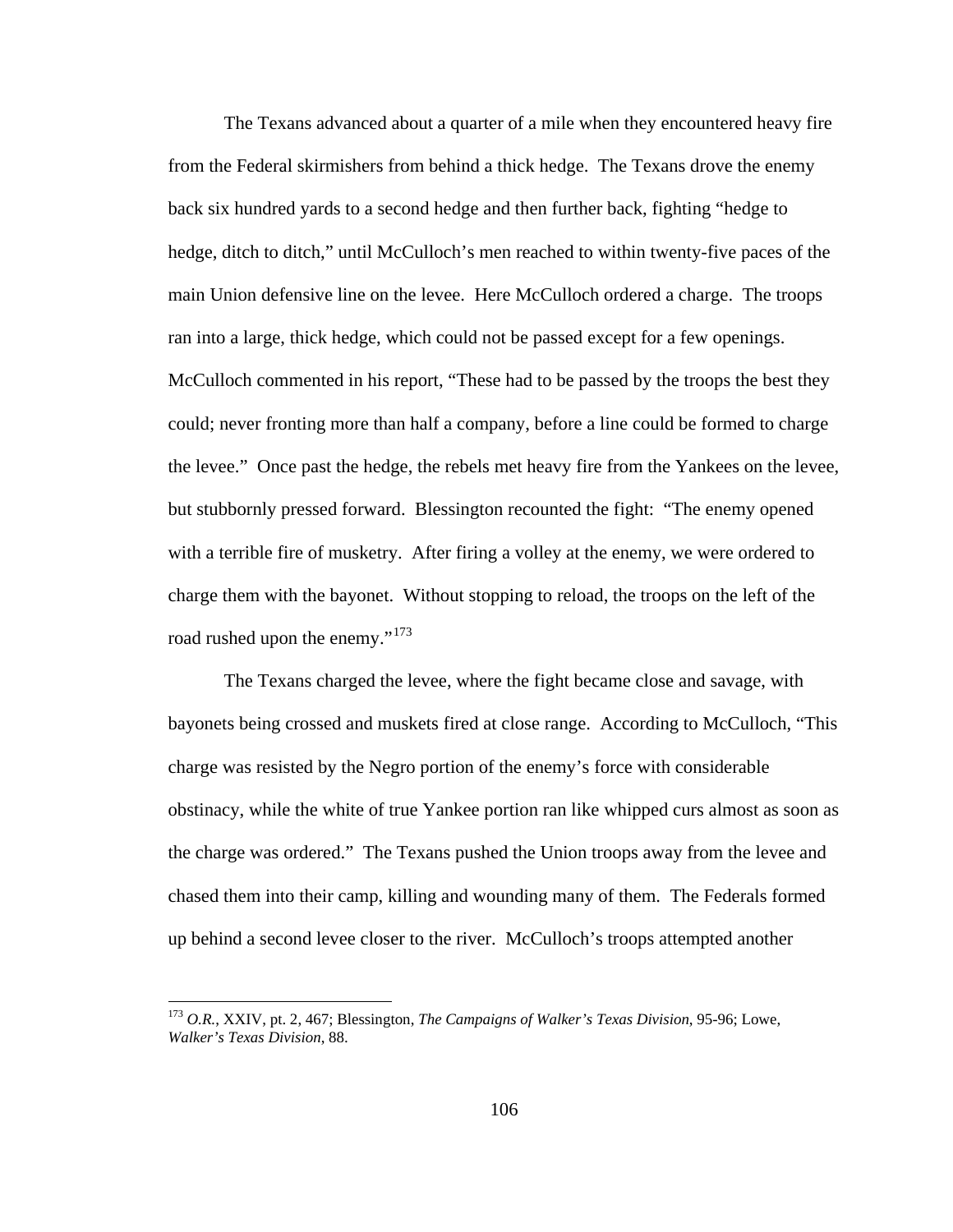assault, but the enemy position proved too strong, forcing the Texans to retreat to cover behind the first levee. Some officers of the brigade feared the Federals were attempting to turn their left flank, as some black troops were seen in the vicinity of some houses to the left, from where occasional musket shots rang out. A detached company quickly routed the Federals out of the houses, capturing nineteen men.<sup>[174](#page-111-0)</sup>

As the two sides squared off from opposing levees, the Union gunboat *Choctaw* fired at the Texans. The firing attracted more gunboats until four total boats lobbed shells at McCulloch's men and raked the ground between the levees with grape and canister. McCulloch requested reinforcements and Walker advanced with Randal's brigade to the scene of the action. McCulloch had had enough, however, and ordered the position held until the wounded could be sent to the rear. After several hours the men felt exhausted by the lack of water. When Walker arrived with his reserve brigade, McCulloch had halted all attacks. Walker commented in his report, "Under such circumstances it would have been folly to have persisted in the attack which only could have resulted in a fearful sacrifice of life, and after making a personal reconnaissance, as far as practicable, and otherwise gaining the best information possible, I determined not to order another assault." Walker saw to the evacuation of the wounded and rested the tired and bloodied troops near the battlefield for several hours before sending McCulloch's brigade back toward Richmond and moving Randal's men back to the road to await Hawes' return from Young's Point.<sup>[175](#page-111-1)</sup>

<span id="page-111-0"></span><sup>174</sup> *O.R.*, XXIV, pt. 2, 464, 467-468; Walker, "The War of Secession," 29.

<span id="page-111-1"></span><sup>175</sup> *O.R.*, XXIV, pt. 2, 459, 464.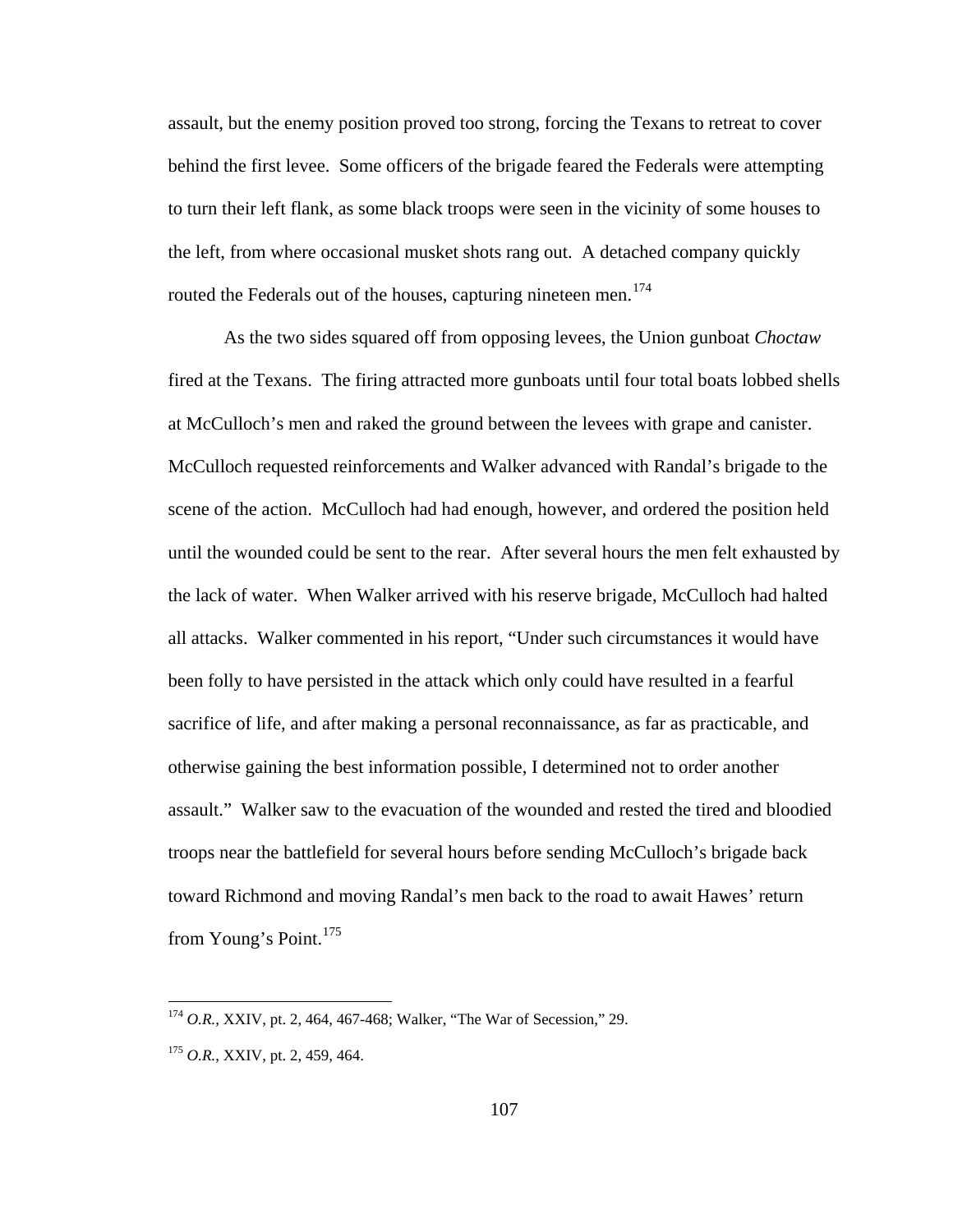In the first real contest faced by any of Walker's division, not to mention one of the earliest encounters between Confederate soldiers and black Union troops, McCulloch's brigade of 1,500 men lost 44 killed, 130 wounded, and 20 missing. The Federals lost 101 killed, 285 wounded, and 266 captured. Walker commented after the war that the stubborn resistance and the high losses suffered by McCulloch's brigade, 'opened the eyes of the Confederates to the consequence to be apprehended by the Federal employment of these auxiliaries." The large number of black casualties at Milliken's Bend caused controversy about the possible indiscriminate killing of wounded black soldiers and the question of Walker's troops issuing no quarter. Accounts of the fight reveal no concrete evidence of a planned massacre and the large number of blacks captured reveals that African-American troops received the same treatment as most Union captives. A majority of union soldiers at Milliken's Bend were black and therefore it is reasonable that more blacks than whites could be casualties.  $1/6$ 

In the meantime, Hawes led his brigade of the  $12<sup>th</sup>$ ,  $18<sup>th</sup>$ , and  $22<sup>nd</sup>$ , Texas Infantry regiments, numbering 1,400 men, with a cavalry detachment as a guide, toward Young's Point. Hawes wrote in his report that the guides were "inefficient and useless" to him. After parting from the rest of the division, Hawes' troops marched until 11:30 p.m. when they reached the Amos plantation, the home of his guide Lieutenant Amos, on Walnut Bayou eleven miles from Young's Point. Here they found the bridge over Walnut Bayou destroyed and no other apparent way across the swamp. Hawes learned of another bridge six miles above the Amos home and sent officers to examine its condition. After waiting

<span id="page-112-0"></span><sup>&</sup>lt;sup>176</sup> O.R., XXIV, pt. 2, 459, 464; Walker, "The War of Secession," 29; Winschel, "To Rescue Gibraltar," 51-52; Lowe, *Walker's Texas Division*, 97-98.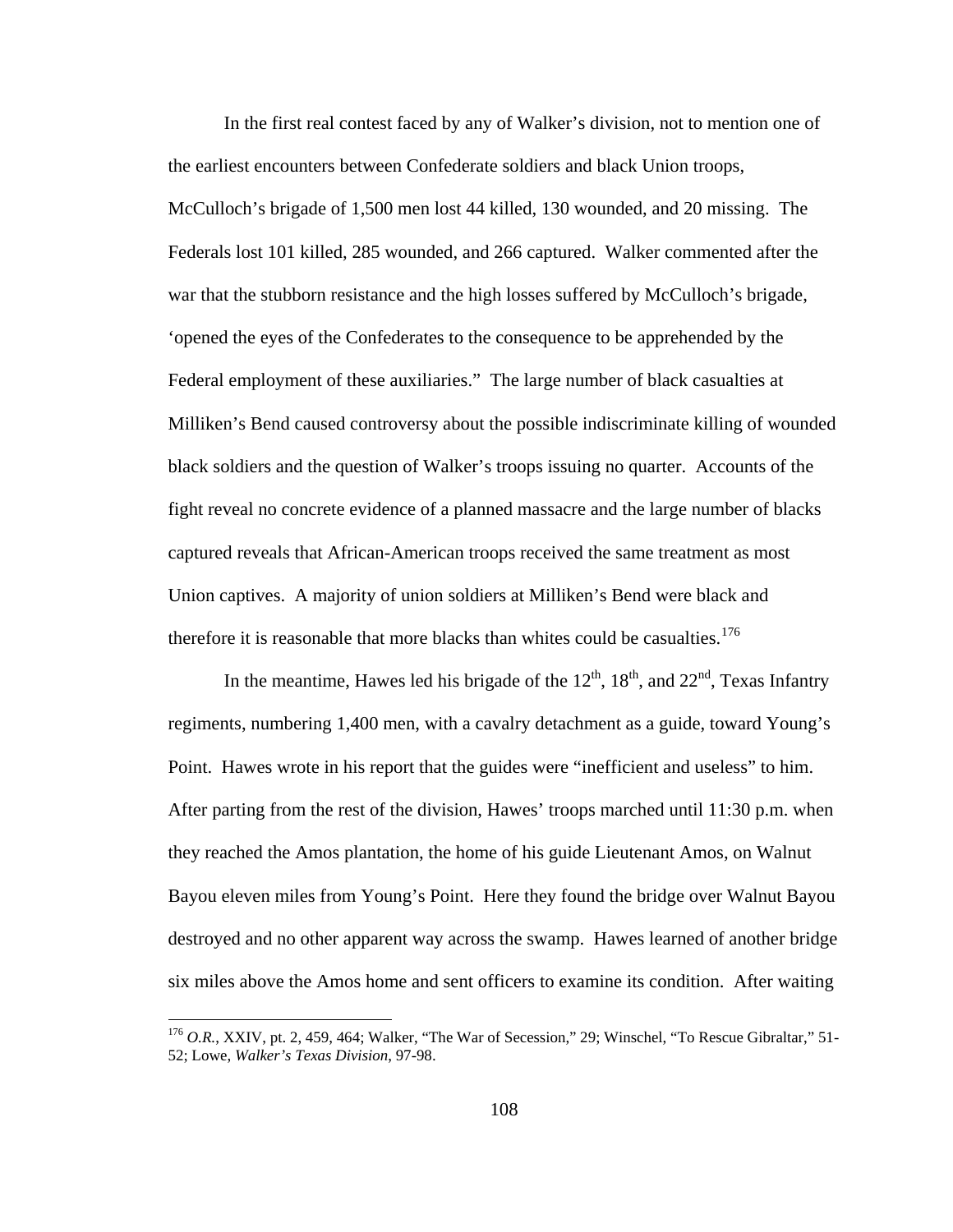until four o'clock in the morning on June 7 to hear about the bridge, Hawes learned it was suitable for their use.<sup>[177](#page-113-0)</sup>

Not until 10:30 in the morning on June 7, well after the fight at Milliken's Bend, did Hawes' skirmishers hit the Federal pickets posted one and a half miles in front of Young's Point. After driving the pickets back a short distance, Hawes ordered his men into line of battle with two regiments in front and one in reserve, and advanced towards the enemy camp, 'believed to be a mile distant and approachable through woods," according to his guide. Hawes' line moved forward a quarter of a mile, crossing several small bayous, before emerging on to an open, level field without any trees or brush, and in clear view of the enemy camp, still one and a half miles away. Hawes advanced his line a half mile across the field, making reconnaissance of the Union camp and the Mississippi River as they moved forward. The Union camp appeared to be defended by three infantry regiments and three gunboats on the river.<sup>[178](#page-113-1)</sup>

Hawes pulled back his regiments and placed them in some woods to his left and rear, opposite Young's Point. The Union gunboats then began shelling the area between Hawes' brigade and Young' Point. While in the woods, Hawes learned that about five hundred of his men were down from exhaustion and excessive heat, half of which had to be moved to the rear. Hawes wrote in his report, "Knowing that General McCulloch had withdrawn from Milliken's Bend without carrying the position, and had asked for reinforcements, and that the general commanding division had marched to his assistance

<span id="page-113-0"></span><sup>177</sup> *O.R.*, XXIV, pt. 2, 471; Report of James M. Hawes, June 8, 1863, John G. Walker Papers, Southern Historical Collection, University of North Carolina, Chapel Hill.

<span id="page-113-1"></span><sup>178</sup> *O.R.*, XXIV, pt. 2, 471.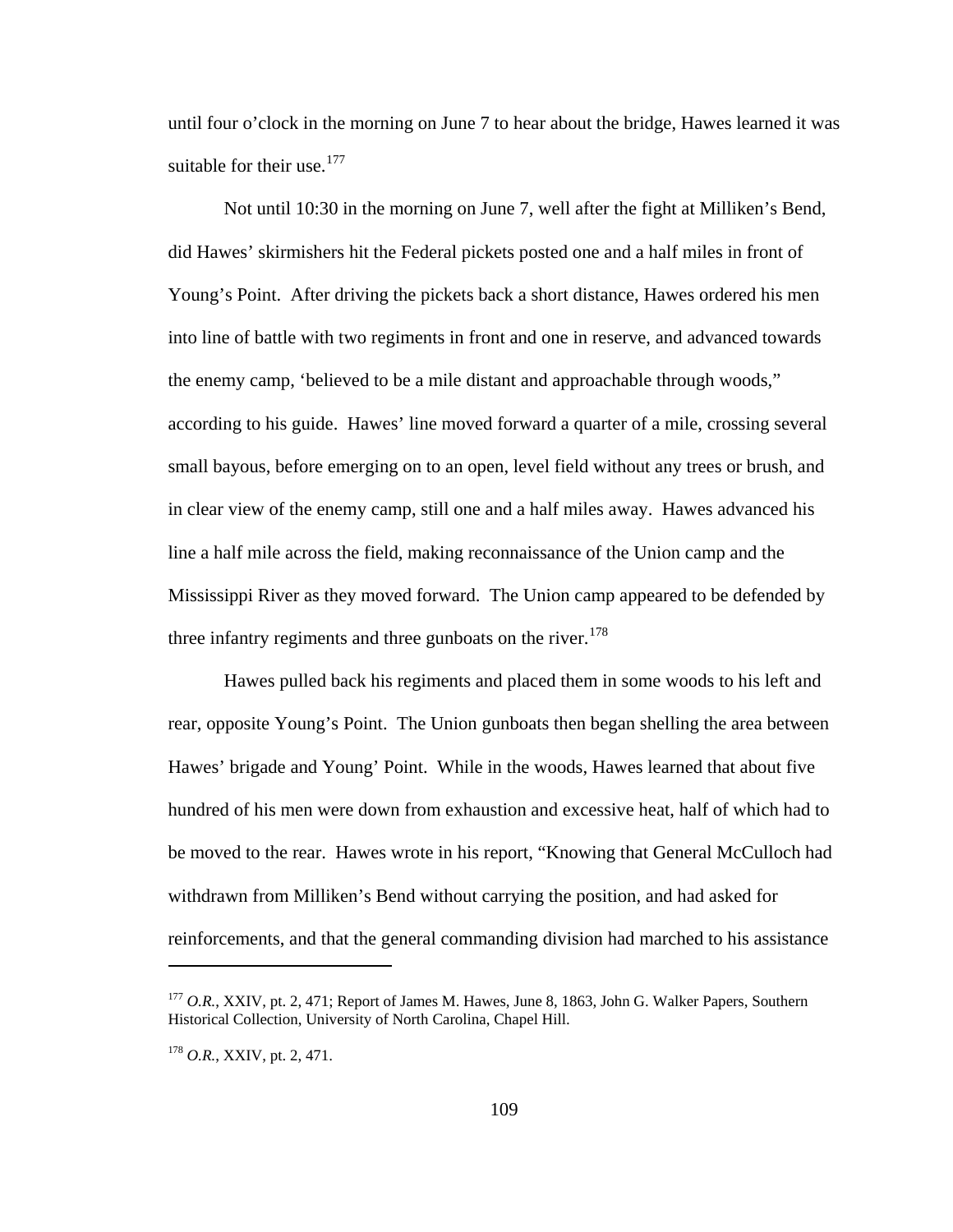with Colonel Randal's brigade, and that I could not carry the camp and destroy the stores there without a useless sacrifice of life, I determined to retire by the road I came." Hawes retreated and reached the bridge over Walnut bayou by 6:00 p.m. where he received orders to rejoin Walker and the rest of the division back at the road fork. After resting the brigade till midnight, Hawes reached the road junction early on June  $8^{179}$  $8^{179}$  $8^{179}$ 

After the affairs at Milliken's Bend and Young's Point, Walker's division remained camped near Richmond. Taylor expressed much frustration over the outcome of the expedition. He wrote in his report, "I regret exceedingly that I am unable to report results commensurate with the force employed on the expedition. Much greater loss ought to have been inflicted upon the enemy, and the store which he burned ought to have been captured for our use." Taylor also took a jab at Walker and his command for the less than spectacular outcome of events: "Unfortunately, I discovered too late that the officers and men of that division were possessed of a dread of gunboats such as pervaded our people at the commencement of the war. To this circumstance and want of mobility in these troops are to be attributed the meager results of the expedition."<sup>[180](#page-114-1)</sup>

Walker defended his actions and those of McCulloch at Milliken's Bend. Although less pleased with Hawes' performance, Walker attributed the mishap at Young's Point to other issues. Walker said in his report:

> I have only to remark that my orders to him were peremptory to attack the enemy at Young's Point. Our information of the strength and position of the enemy at that place was so recent and was thought so entirely reliable, that I did not think it necessary to attach any conditions to this order. The

<span id="page-114-0"></span><sup>179</sup> Ibid., 472.

<span id="page-114-1"></span><sup>180</sup> Ibid., 459-460.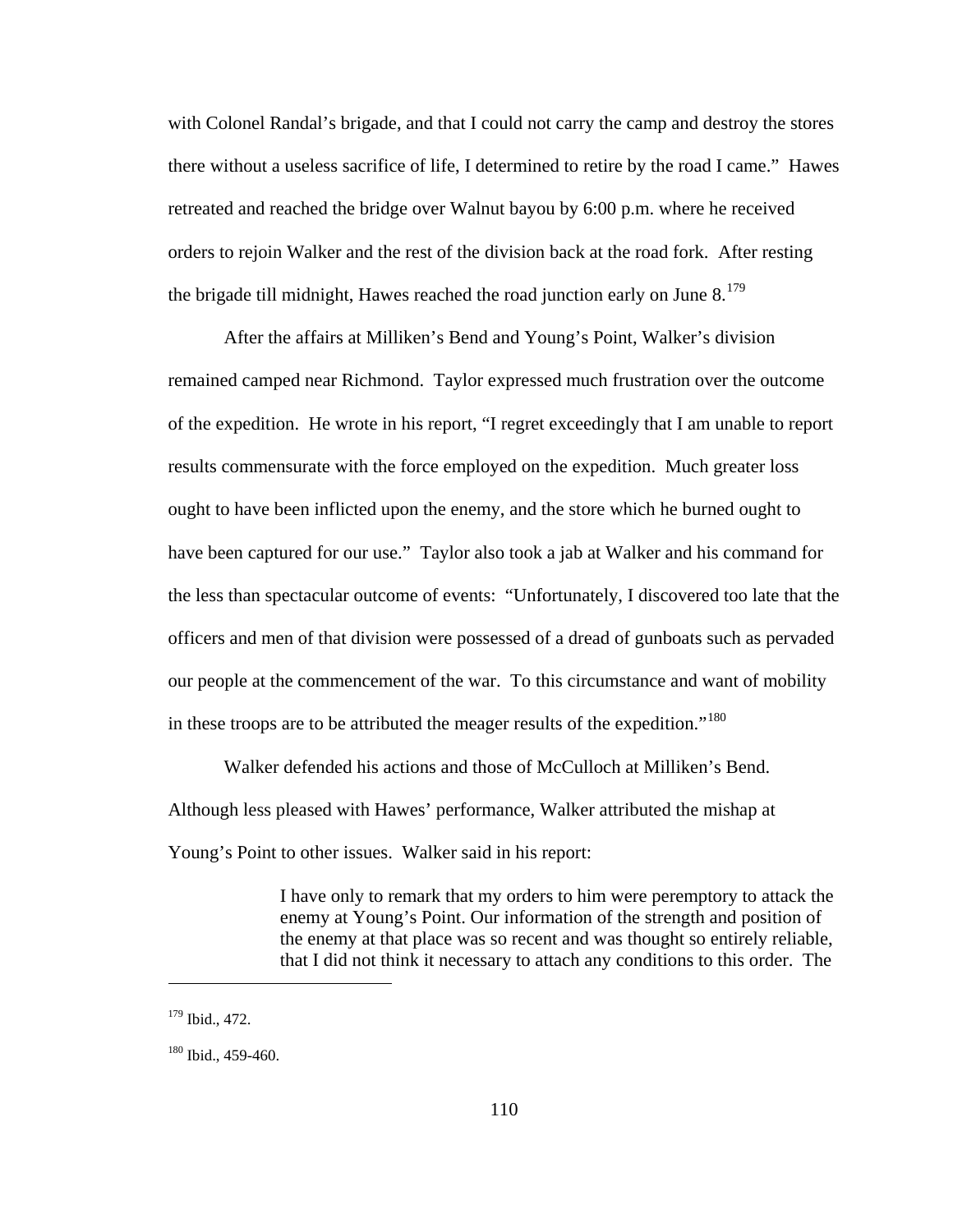failure to carry out my instructions can only be defended by the existence of circumstances entirely at variance with those supposed to exist, and upon which the order was based. The loss of several precious hours in finding a bridge, which would have brought on the attack in the heat of an excessively hot day; the exhausted condition of the men, who would have gone into action under a burning sun after an almost continuous march of nearly 30 miles; the strong position of the enemy, defended by three gunboats, are the reasons assigned by Brigadier General Hawes…I am satisfied that the conviction must have been overpowering that the attack would fail after a useless sacrifice of life, or he would not have taken the responsibility he did. $181$ 

 In the months following Milliken's Bend and Young's Point, Walker became incensed by Taylor's apparent criticism of him in the report and what he felt were legitimate reasons for the results of the expedition. Taylor later wrote a letter removing all blame for the mission and placing its deficiencies upon his own shoulders. Taylor wrote:

> It has been brought to my attention by Maj. Gen. J.G. Walker that the language of my report touching operations near Milliken's Bend reflects upon him. He learns this from one of his staff just from Richmond. As I have not a copy of the report before me to verify the original words I used, I respectfully ask the lieutenant-general commanding to convey to the War Department the statement that nothing in the report was intended to reflect, directly, or indirectly, on General Walker. The plan was mine, and the position held by General Walker was strictly in accordance with my orders. The misconception existing at Richmond is calculated to injure unjustly a meritorious officer, and I ask that this communication be forwarded.

 The greater problems with the attacks at Milliken's Bend and Young's Point can be traced to Taylor's dislike of the assignment. His strategic preference for an offensive in southern Louisiana led to his poor planning, faulty intelligence, and decision to leave

<span id="page-115-0"></span><sup>&</sup>lt;sup>181</sup> Ibid., 464-465.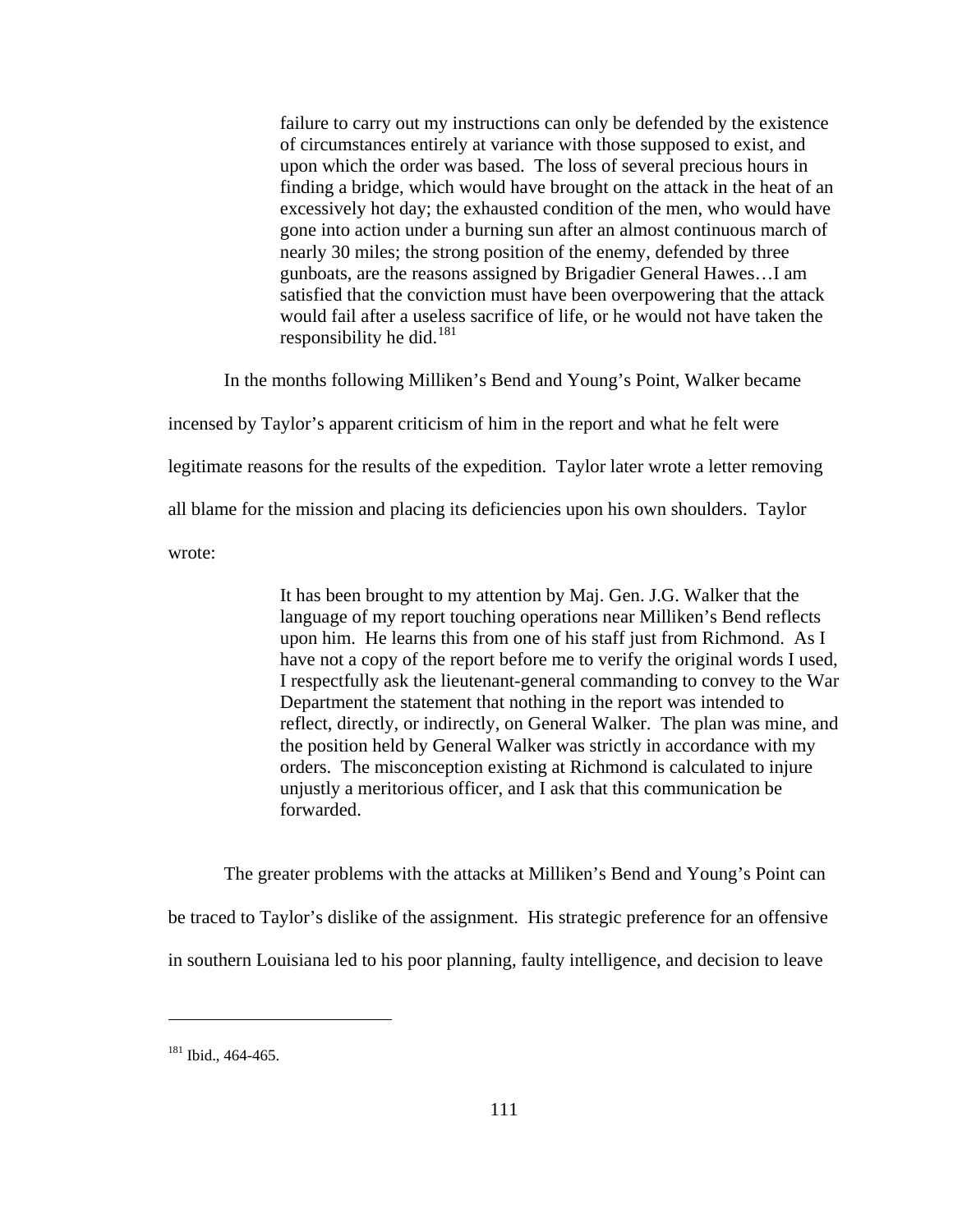field command to Walker an his brigade commanders. The original mistake can be placed on the outdated intelligence about Grant's supply line and Kirby Smith's ordering of the operation opposite Vicksburg. Either outcome of the engagements would not hurt Grant's operations. In executing Smith's strategy, Taylor made the mistake a letting Walker divide his division into three separate parts. An individual brigade had little hopes of success against Union forces in defensive positions and with gunboat support. If the entire division had advanced together with Walker at its head against either of the two positions, greater Confederate numbers might have compensated for the Union advantages.<sup>[182](#page-116-0)</sup>

 After the expedition opposite Vicksburg, Taylor focused once again on his plan to recapture the Teche and Lafourche regions of southern Louisiana, in hopes of reaching New Orleans. Across the Mississippi, General Johnston requested assistance from Kirby Smith to help relieve Port Hudson. Only then did Smith allow Taylor to resume his plans to reclaim southern Louisiana. With just three brigades of three thousand men, Taylor moved south to operate against the union garrison at Brashear City. Feeling his force adequate for the task, Taylor ordered Walker to stay near Vicksburg with his division.<sup>[183](#page-116-1)</sup>

 Walker's division remained in the vicinity of Richmond until mid June. Grant, however, wanted to be sure that Walker's Texans could not harass his forces near Vicksburg in the future. On June 14 union Brigadier General Joseph Mower's brigade of 1,200 troops and Brigadier General Alfred Ellet's Marine brigade of 1,300 troops left

<span id="page-116-0"></span><sup>182</sup> T. Michael Parrish, *Richard Taylor: Soldier Prince of Dixie*, (Chapel Hill: The University of North Carolina Press, 1992), 291.

<span id="page-116-1"></span><sup>183</sup> *O.R.*, XXIV, pt. 2, 461; Parrish, *Richard Taylor*, 296; Prushankin, "A Crisis in Command," 151.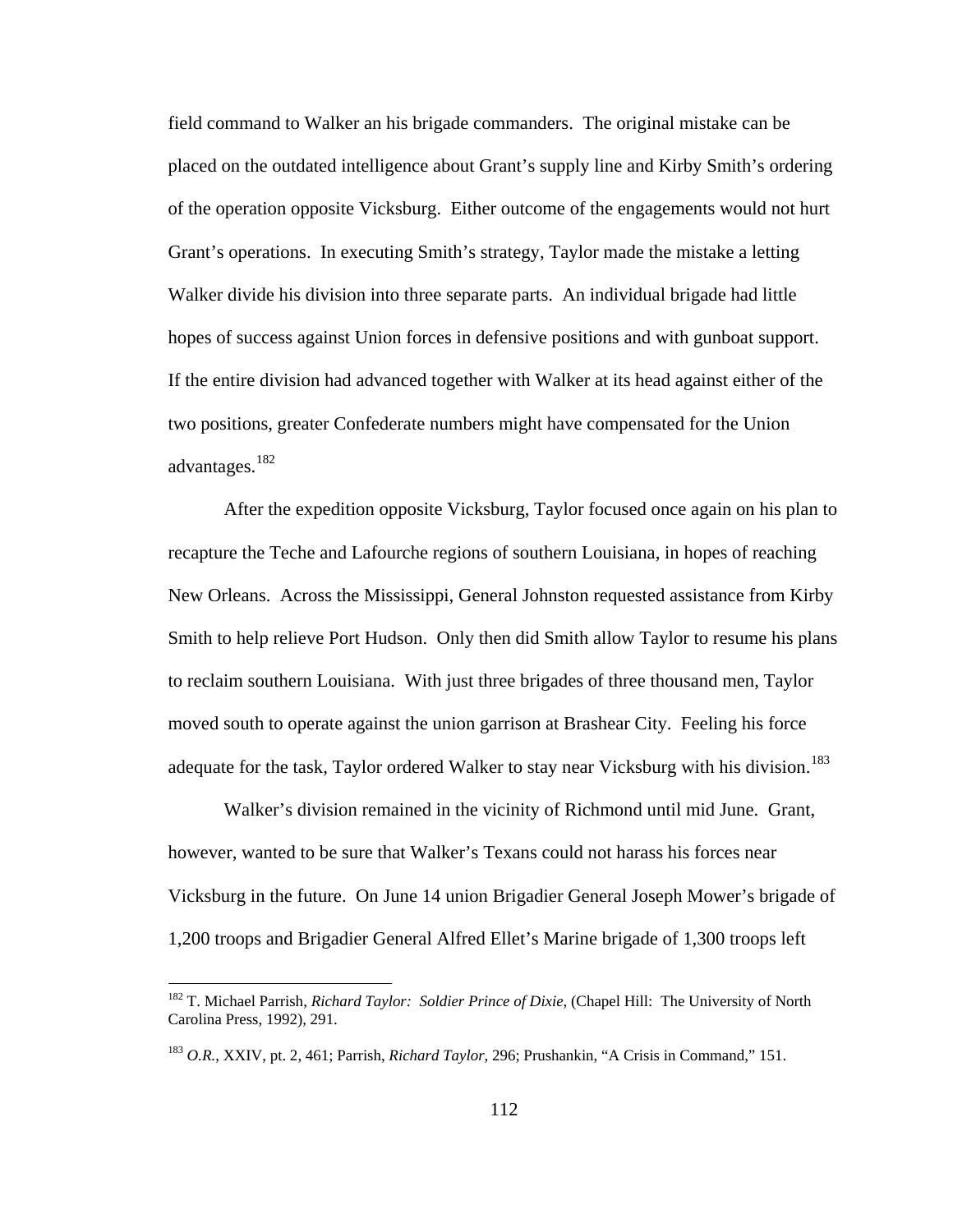Young's Point to drive the Confederates away from Richmond. Scouts informed Walker of the large Union force advancing toward his command. Incorrectly believing himself outnumbered, Walker decided to move his division away to safety. Walker sent the  $18<sup>th</sup>$ Texas Infantry along with Edgar's battery about a mile in the direction of Young's Point to slow the Federal advance long enough to allow the passage of the wagon train to safety. The rest of the division formed line of battle at Roundaway Bayou north of town to protect the only bridge in the area.<sup>[184](#page-117-0)</sup>

Colonel David B. Culberson of the  $18<sup>th</sup>$  Texas placed his five hundred men in a ditch concealed by a hedge as the Union troops approached their position. Edgar's artillery opened fire with grape and canister, inflicting severe losses on the Federals, who approached the Texas infantrymen. When the Yankee got to within thirty yards, the rebels fired a volley that halted their advance. Culberson's troops counterattacked with the bayonet and chased the Federals back into the woods. The small engagement gave Walker enough time to remove all his wagons. The division withdrew across bayou Macon in the direction of Monroe. On June 16 Walker took up the march for Delhi, thirty-five miles east of Monroe. The division spent the next five days resting at Delhi. The men in the division presented a wild appearance after the recent campaign on the Mississippi. Joseph Blessington of the  $16<sup>th</sup>$  Texas infantry wrote:

> But few of the troops shaved for weeks, and, as a consequence, there was a large…assortment of…black, gray, red, and sandy beards, as well as ferocious mustaches and whiskers – enough to rig out an army of West India buccaneers…Then as to costume, it is utterly impossible to paint the

<span id="page-117-0"></span><sup>184</sup> *O.R*., XXII, pt. 2, 915; Blessington, *The Campaigns of Walker's Texas Division*, 110; Lowe, *Walker's Texas Division*, 105.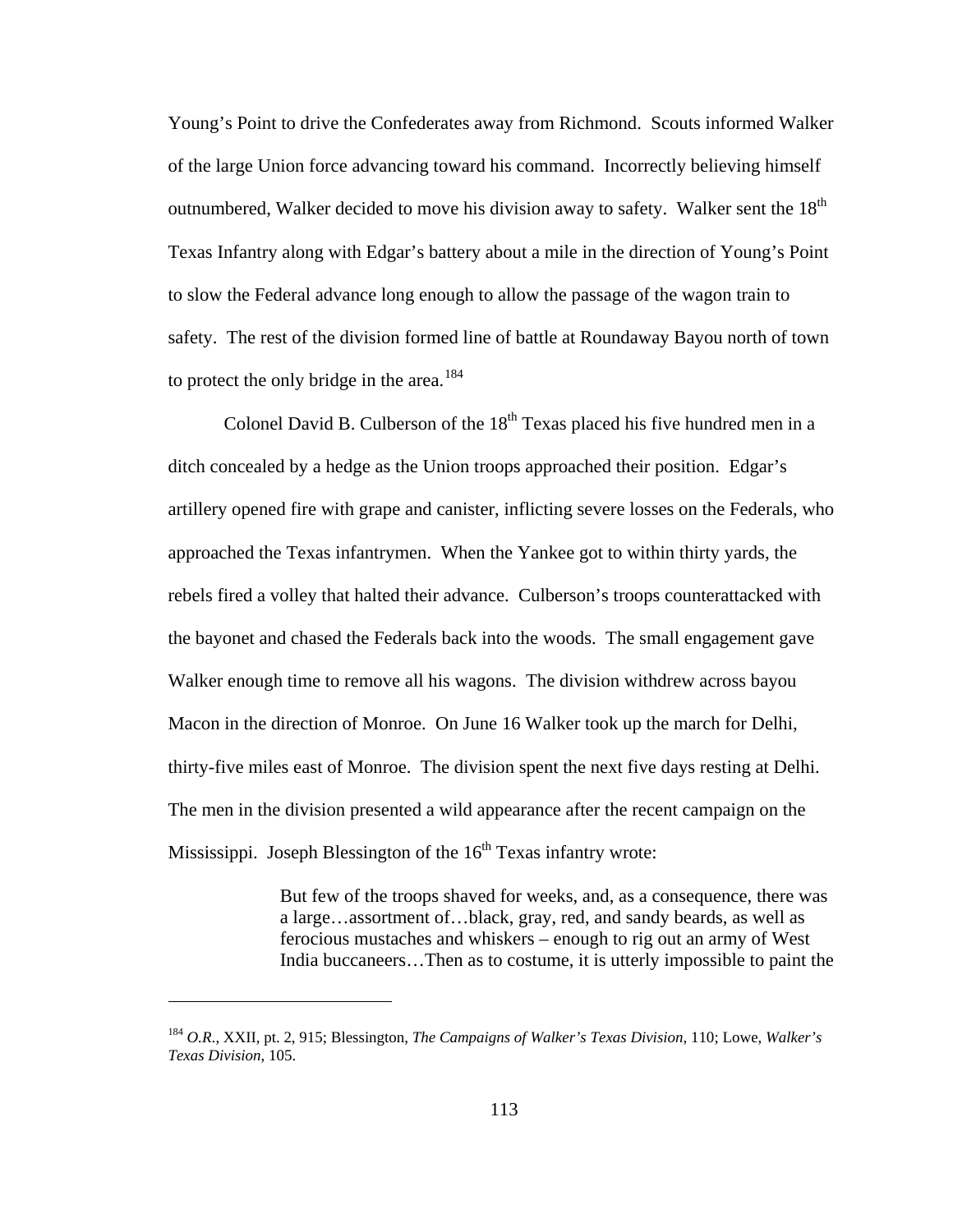variety our division presented. Here would be a fellow dressed in homespun pants, with the knees out of them; on his head might be stuck the remnant of a straw hat, while a faded Texas penitentiary cloth jacket would perhaps complete his outfit.<sup>[185](#page-118-0)</sup>

 At Delhi, Walker's command received reinforcements in the form of Brigadier General James C. Tappan's Arkansas brigade. After the rest at Delhi, Walker's division spent the next three weeks marching back and forth along the bayous of northeast Louisiana, engaged in disturbing cotton plantations under the direction of Union agents enforcing northern business leases granted by the U.S. government. The Texans also interfered with the enemy's communications wherever possible, returned black laborers to slavery, capture escapees, chased Federal leasers from plantations, and burned cotton gins. On June 28, Randal's brigade and some rebel artillery surrounded a small Union fort at Goodrich's Landing, garrisoned by 113 black soldiers. The Federals surrendered rather than have the fort taken by force.<sup>[186](#page-118-1)</sup>

 As Walker's troops created havoc along the Mississippi River, Taylor's small force moved through the Teche region. His goal was Brashear City, the Union garrison that guarded Berwick's Bay, where Bayou Teche flowed into the Atchafalaya River, and the New Orleans and Opelousas Railroad. In a surprise attack, Taylor captured Brashear City on June 23. Taylor next decided to send the brigades of Brigadier Generals Thomas Green and Alfred Mouton to capture the towns of Thibodeaux and Donaldsonville in the Lafourche region, in hopes of moving closer to New Orleans and possibly enticing Banks

<span id="page-118-0"></span><sup>185</sup> Blessington, *The Campaigns of Walker's Texas Division*, 110-111, 115; Lowe, *Walker's Texas Division*, 105-106.

<span id="page-118-1"></span><sup>186</sup> *O.R.*, XXIV, pt. 2, 466; Blessington, *The Campaigns of Walker's Texas Division*, 112-115; Lowe, *Walker's Texas Division*, 106-107.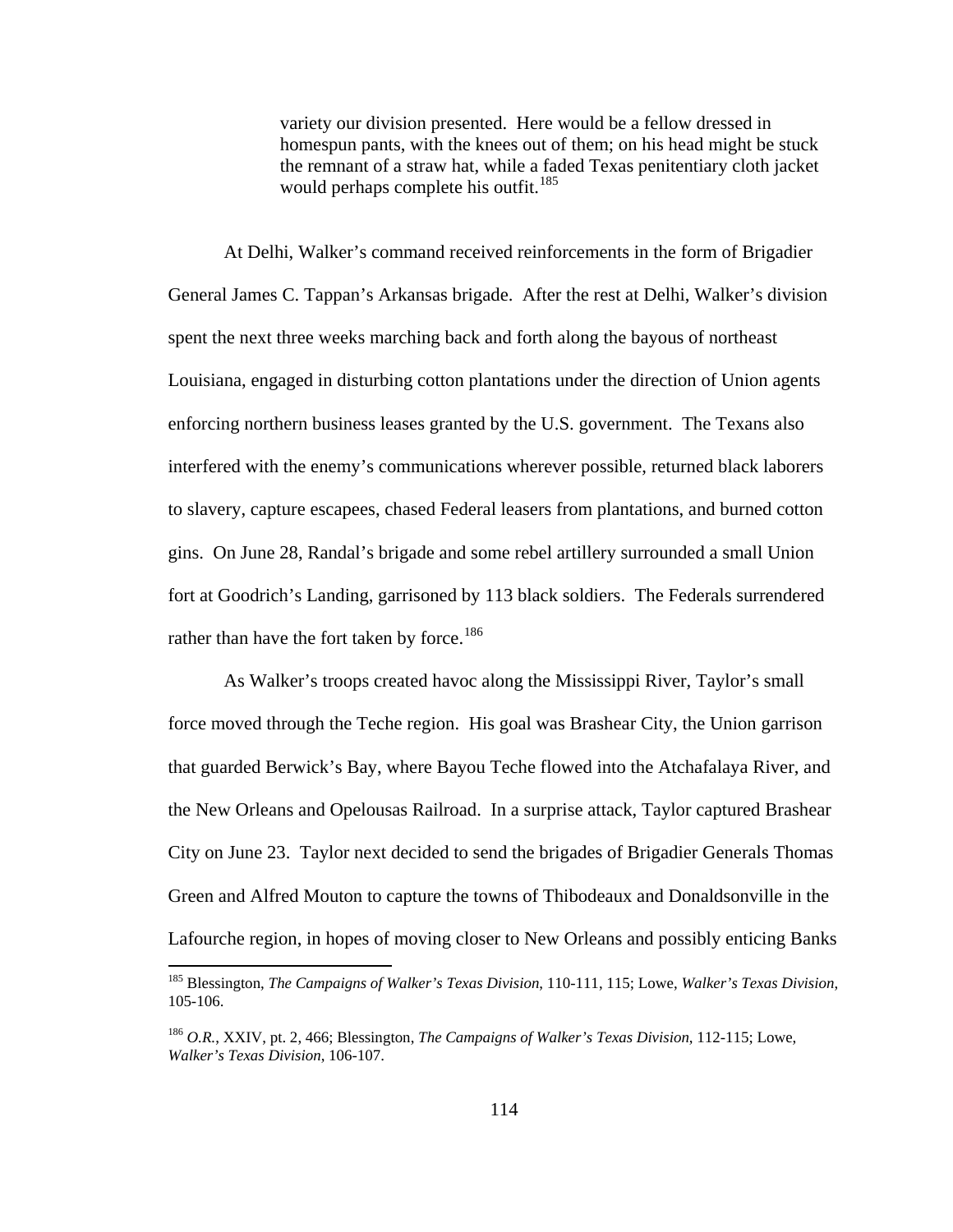away from Port Hudson. Thibodeaux fell on June 24, but Taylor was repulsed at Donaldsonville on June 28.<sup>[187](#page-119-0)</sup>

 After his initial successes in southern Louisiana, Taylor sent word to Walker on June 30 to prepare to move south to Berwick's Bay. Before he could march, Walker received orders from Kirby Smith countermanding Taylor's order. In late June the high command considered sending Walker's division to attempt to reinforce Vicksburg. Smith sought Walker's opinion on the matter. On July 3, Walker sent a letter to Smith explaining his opposition and reasons against the using of his division in any attempt to reinforce Vicksburg. Walker explained:

> In reference to your inquiry as to the practicality of throwing reenforcements and provisions into Vicksburg, I am reluctantly compelled to state that, with the force at my disposal, or within my reach, I consider it utterly impracticable. At no time since my arrival in this region has my force amounted to more than 4,700 effective men, and such has been the deleterious effect of the climate and bad weather, that in two weeks time in the three brigades I had barely 2,500 men fit for duty. Since I have been reinforced by Tappan's brigade from Arkansas, my force has not exceeded at any time 4,200 men fir for duty. To reach a point opposite Vicksburg, it would be necessary to march for 20 or 30 miles into the narrow peninsula at the eastern extremity of which the city is situated, while on the right and left, only a few miles distant, by practicable roads, overwhelming forces can without difficulty be thrown upon my rear, which could not fail to secure the capture or destruction of my command.

 Walker also explained the heavy Union reinforcements in the area since the fights at Milliken's Bend and Young's Point. His troops could not approach the area without certain detection by the enemy. According to Walker, evidence of the Union strength could be found in his being attacked at Richmond the previous month. He felt his force

<span id="page-119-0"></span><sup>187</sup> Kerby, *Kirby Smith's Confederacy*, 115-119; Parrish, *Richard Taylor*, 296-300; Prushankin, "A Crisis in Command," 156-157.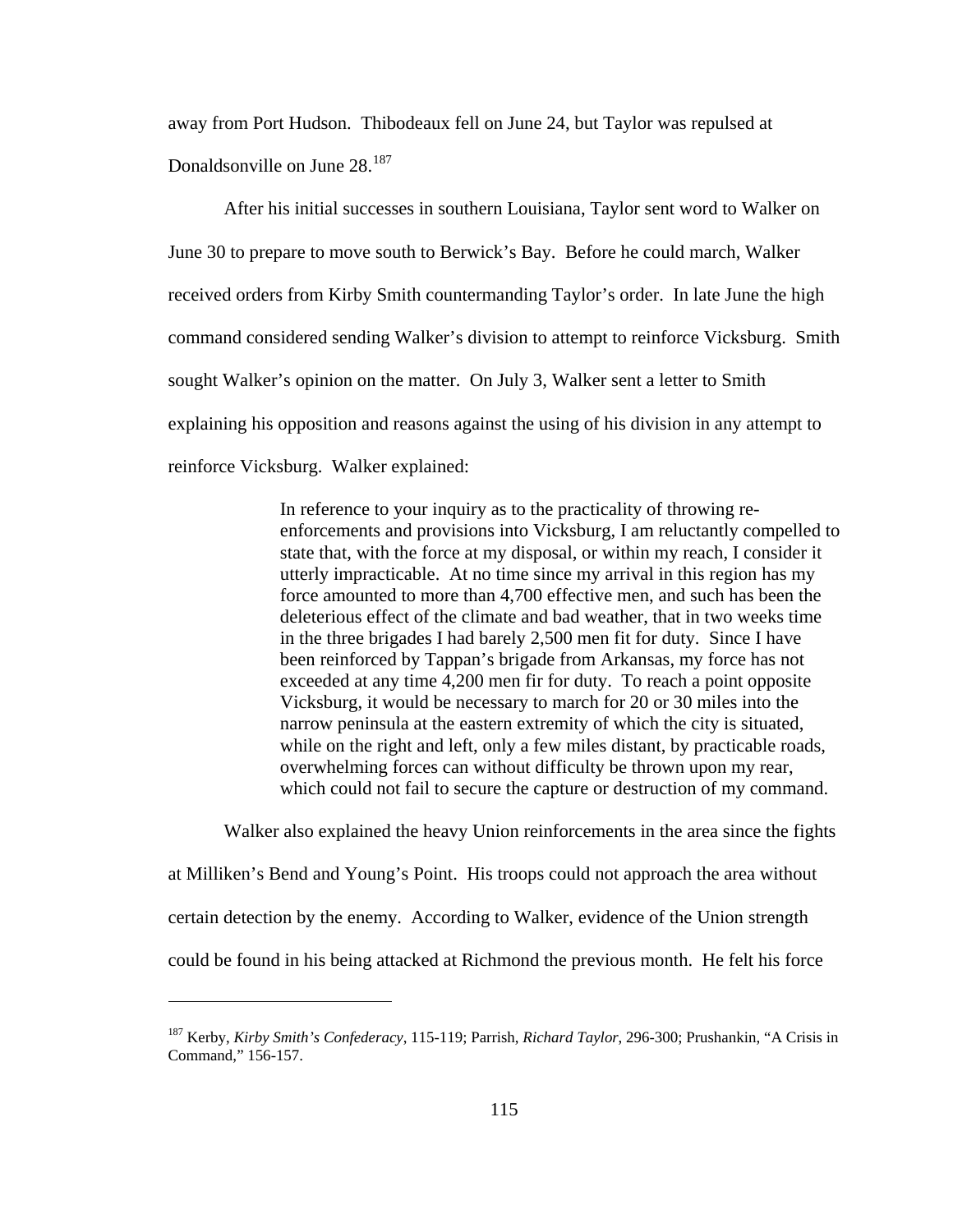too small to operate against an enemy that could place a superior force almost anywhere to counter his movements.<sup>[188](#page-120-0)</sup>

 The Confederate garrison at Vicksburg surrendered the next day, July 4. Port Hudson capitulated to Banks' army four days later. Taylor's small force had advanced to only sixteen miles from New Orleans when he learned of Port Hudson's fall. Banks could now turn his army to deal with Taylor in southern Louisiana. The Federals reinforced Donaldsonville and pushed Taylor out of the Lafourche region by July 12. Taylor had no choice but to take his small army and retreat up Bayou Teche to avoid encirclement by the Federals. Taylor expressed his fury over the missed opportunities and blamed Kirby Smith for the losses that summer. In his memoir, Taylor cited Smith's withholding of Walker's division from his command, to his failure to reach New Orleans:

> As foreseen, our movement resulted, and could result, in nothing. Walker was directed to desist from further efforts on the river, and move to Monroe, where steamers would be in readiness to return his command to Alexandria, to which place I pushed on in advance. Subsequently, General Kirby Smith reached Monroe direct from Shreveport, countermanded my orders, and returned Walker back into the region east of the Tensas, where this good soldier and his fine division were kept idle for some three weeks, until the fall of Vicksburg. The time wasted on these absurd movements cost us the garrison of Port Hudson, nearly eight thousand men; but the pressure on General Kirby Smith to do something for Vicksburg was too strong to be resisted.<sup>[189](#page-120-1)</sup>

After the fall of Vicksburg, Walker expressed the most concern for his division, reduced by illness from the many summer weeks in the swampy lowlands along the Tensas and opposite Vicksburg. Walker later wrote, "The ravages of disease have

<span id="page-120-0"></span><sup>188</sup> *O.R.*, XXII, pt. 2, 915-916; *O.R.*, XXIV, pt. 2, 466.

<span id="page-120-1"></span><sup>189</sup> Taylor, *Destruction and Reconstruction*, 139.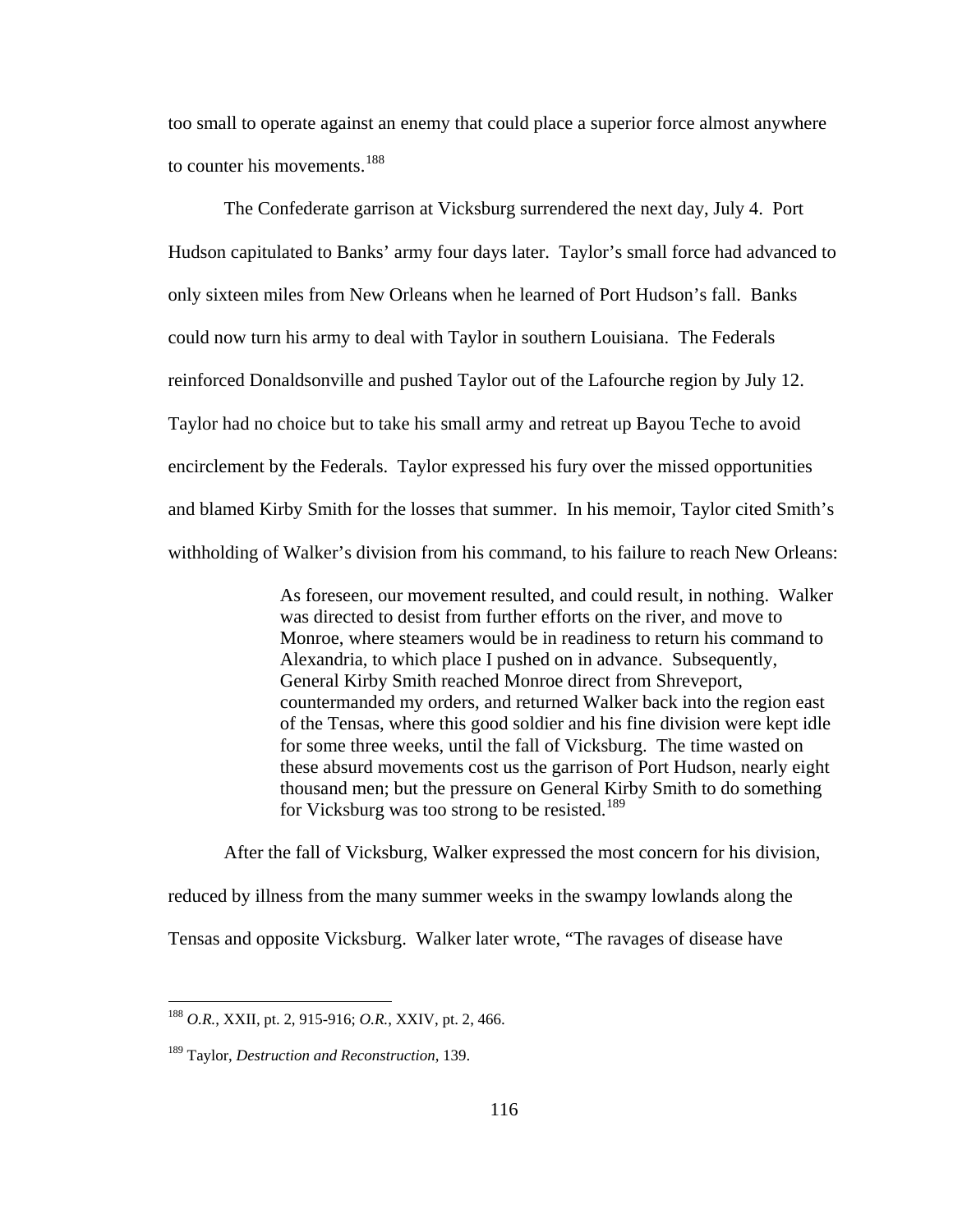fearfully weakened my force, and I consider it essential to its future usefulness that it should be removed from here as early as practicable." The division dwindled from five thousand to barely two thousand effective troops due to illness. Walker attributed the sickness to the "recent overflow of the country by the Mississippi." Walker decided to move his troops to the higher country near Monroe, forming a sick camp, or open air hospital in the pine lands. Soon thereafter, the division received orders to proceed to the Red River Valley, forcing Walker to deal with over a thousand sick men, unable to march with the column. Walker decided to move the whole number of sick by easy marches to Natchitoches on the Red River.<sup>[190](#page-121-0)</sup>

With the aid of only twenty wagons and twelve ambulances, Walker's Chief Surgeon Beall, managed to move all the sick over one hundred miles in sixteen days. Walker described this amazing feat in detail:

> The plan adopted was to take the worst cases early in the morning by ambulance and wagons, and transport then say, five, six, or at most seven miles, to the encampment for the night. The ambulances then returned for the next worse class of cases, whilst the stronger ones and the convalescents would take their own time, resting frequently under the shade of the forest through which they were passing, and reaching the camp before dark. The improvement in the condition of the sick from the first day was marked, and upon their arrival at Red River nine hundred, out of the one thousand were fit for duty.<sup>[191](#page-121-1)</sup>

On July 12, Walker's division left Monroe for Alexandria, crossing the Ouachita River at Trenton Ferry, north of Monroe, and set up camp a mile west of Trenton until July 19. The division continued to Alexandria, taking boats down the Red River to a

<span id="page-121-0"></span><sup>190</sup> *O.R.*, XXIV, pt. 2, 466; Walker, "The War of Secession," 30-31.

<span id="page-121-1"></span><sup>&</sup>lt;sup>191</sup>Walker, "The War of Secession," 31-32.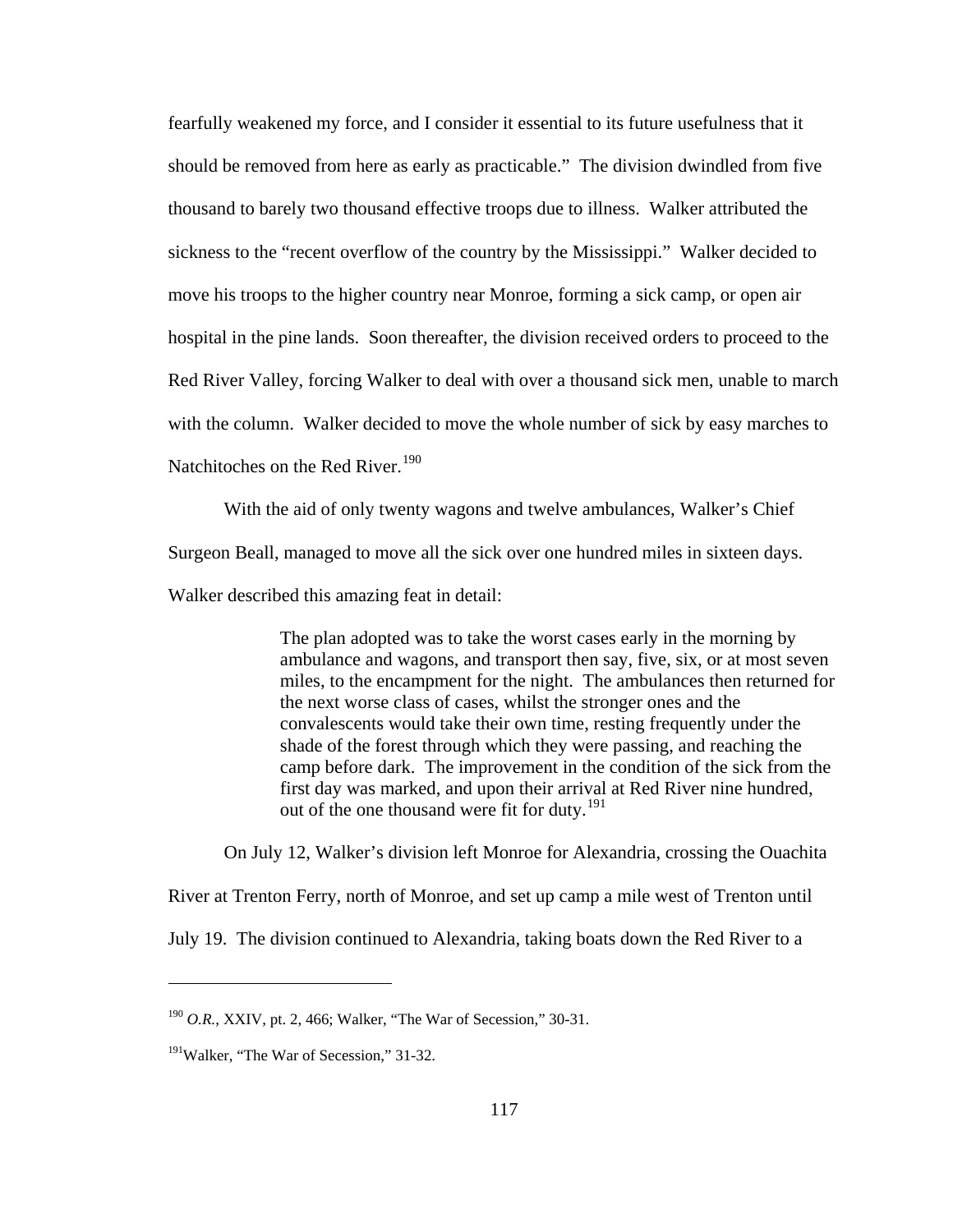camp near the town of Vernon on July 22. At this time, Brigadier General Henry McCulloch received orders reassigning him to command in Texas. Colonel Flournoy of the  $16<sup>th</sup>$  Texas Infantry took temporary command of the brigade. The division reached Campti on July 27 and remained there until August 3 when the men ferried across the Red River to Grand Ecore. The next morning, ferry boats from Shreveport moved the troops to Alexandria. After spending some days at Alexandria, the division marched to Camp Green, twenty-five miles southwest of Alexandria on August 10 where they stayed until the end of the month. $192$ 

 During the months of August and September, Walker's Texans suffered through the common camp characteristics of inactivity and boredom. Many of the troops harbored sour feelings about the loss of Vicksburg and how affairs in the department were being handled. Many others believed the war to be already lost. Lack of furloughs, low pay, inadequate food, and lack of campaigning further hurt Confederate morale. During these months, desertion once again plagued the division and only the threat of execution brought men to their senses. Most of Walker's men remained dedicated to the cause of defending hearth and home from Yankee depredations. During this time of war, Walker's troops, like many others in Confederate armies throughout the South turned to religion to help sustain them in difficult times. A member of Walker's command wrote home, "The meetings in the command still continue. You never saw such scenes in your life. The woods are filled day and night with men praying and singing. There has now

<span id="page-122-0"></span><sup>192</sup> *O.R.*, XXVI, pt. 2, 121; Blessington, *The Campaigns of Walker's Texas Division*, 127-131.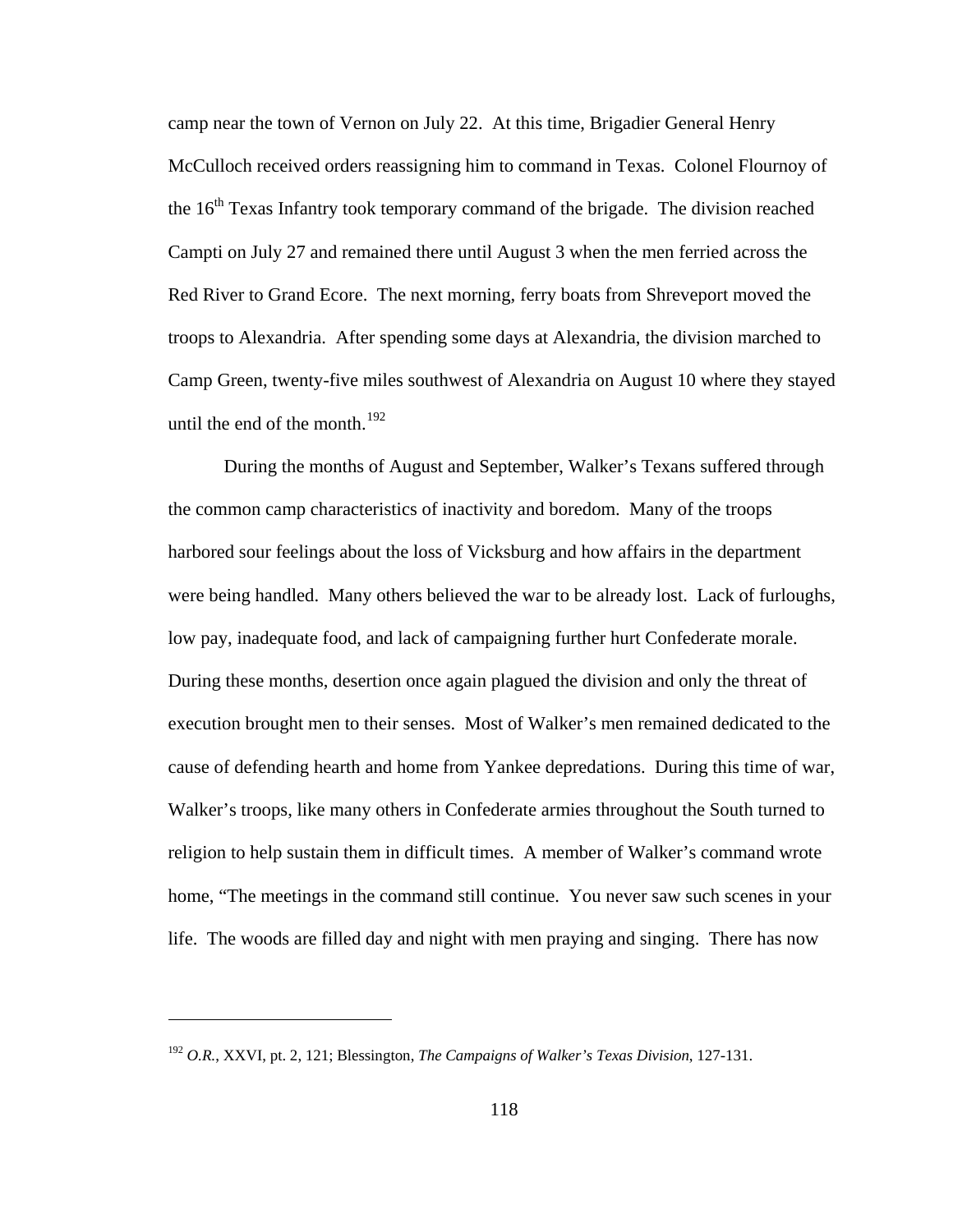been near 40 conversions and Martin has baptized 12. He also baptized 12 today in Hawes brigade. The Spirit of the Lord is in the army here."<sup>[193](#page-123-0)</sup>

 The only excitement came in late August when Walker received a report that a Union force crossed the Mississippi from Natchez to capture Fort Beauregard, a small Confederate post near Harrisonburg, forty miles northeast of Alexandria. Misinformed about the enemy's strength, Walker sent Randal's 1,100 men to face almost 4,000 Federals. As Randal's troops trudged their way through the swamps and woods, the commander at Fort Beauregard evacuated the fort on September 4. The same day, advanced troops in Randal's brigade skirmished with Federal raiding parties, but quickly withdrew back toward Alexandria when they heard of the fort's abandonment. Union troops destroyed the fort before retiring as well.<sup>[194](#page-123-1)</sup>

 Union armies in the Trans-Mississippi became active once again in the fall of 1863. In September, 15,000 Union troops under Major General Frederick Steele advanced from Helena, Arkansas toward Little Rock, pushing back General Sterling Price's Confederates. Price abandoned Little Rock and retreated behind the Ouachita River with his 7,000 infantry and 2,500 cavalry. For the rest of the fall and winter the ground between the Arkansas and Ouachita Rivers became a mo man's land between armies and a scene of frequent cavalry clashes. At the same time, Banks' Federals in Louisiana received orders to operate against Texas. Banks decided to attempt an amphibious landing of Union troops on the Texas coast at the Sabine River. The

<span id="page-123-0"></span><sup>193</sup> Anderson, ed., *A Texas Surgeon in the CSA*, 77, 82; Lowe, *Walker's Texas Division*, 116-118.

<span id="page-123-1"></span><sup>194</sup> *O.R.*, XXVI, pt. 1, 279-280; Lowe, *Walker's Texas Division*, 119.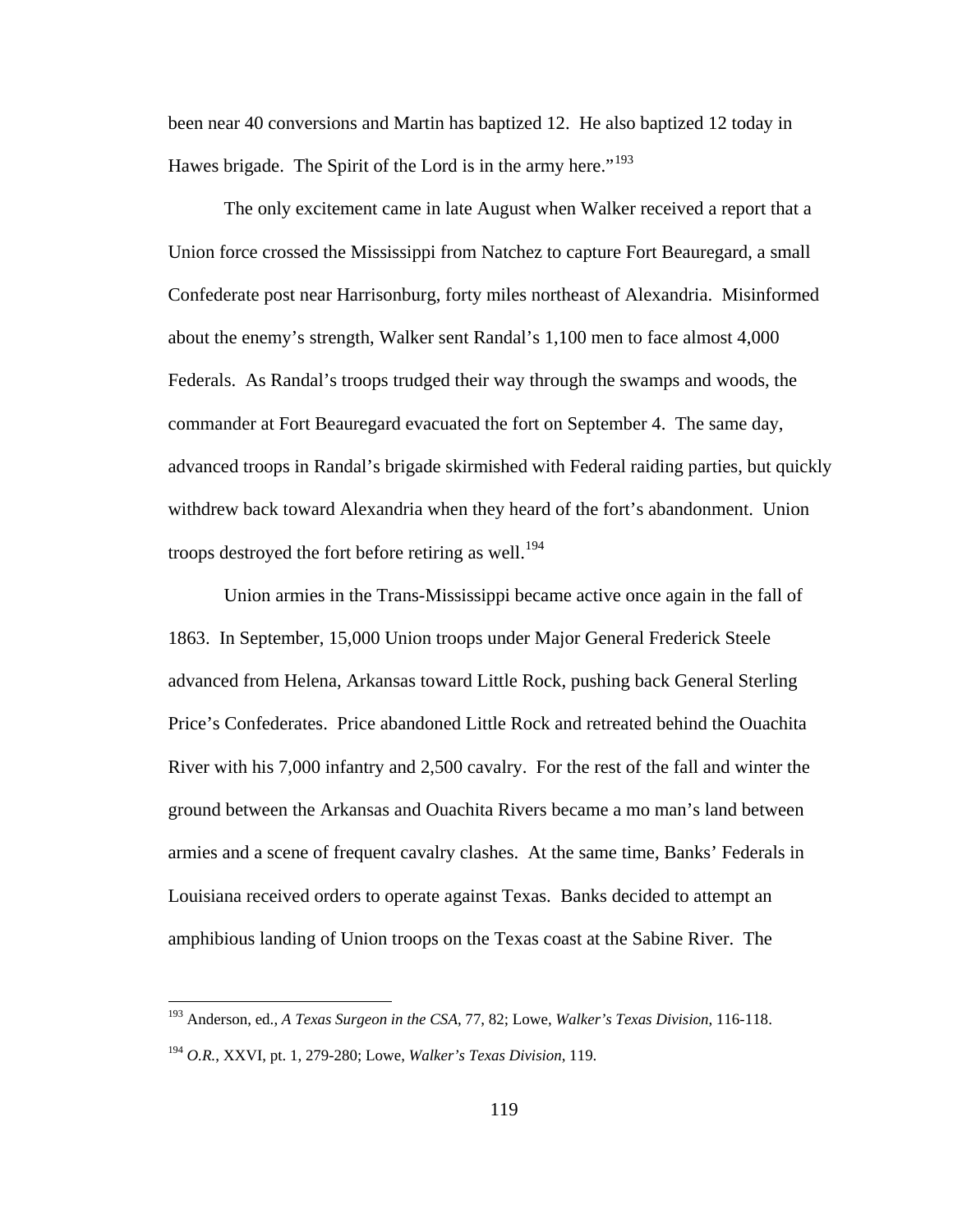Yankees could then move to capture Houston, and gain control of railroad communications inland. The expedition of twenty vessels set sail on September 5. Early on September 8, one transport and four gunboats entered the mouth of the Sabine River, and encountered a small Confederate redoubt of six cannons. The Union gunboats and the rebel post engaged in a heated fight in which two of the gunboats became disabled and a third grounded. The Union fleet decided to abandon the effort and returned to New Orleans.[195](#page-124-0)

 Despite the union failure at Sabine Pass, Banks did not give up on the idea of reaching Texas. Earlier, Union General Henry Halleck suggested advancing up the Red River, but at the time the low water did not permit the use of boats to maintain a long supply line. Banks instead planned to move up the Teche region of Louisiana and over the southern plains to Niblett's Bluff and into eastern Texas. Major General William B. Franklin led his divisions of the Nineteenth Corps and Thirteenth Corps, about 19,500 total troops, up the lower Teche on October 3, slowly moving toward Opelousas. In the face of the large Union force, Taylor's rebels fell back skirmishing along the way, instructed by Kirby Smith to "throw every obstacle in his way and contest every position; avoid a general engagement, but while of the defensive to assume the offensive on every favorable occasion." The Federals eventually muscled their way forward and took Opelousas and the surrounding territory. Simultaneously, Banks took the opportunity to

<span id="page-124-0"></span><sup>195</sup> *O.R.*, XXVI, pt. 2, 218, 220-221; Walker, "The War of Secession," 34-35; John D. Winters, *The Civil War in Louisiana*, (Baton Rouge: Louisiana State University Press, 1963), 294-296.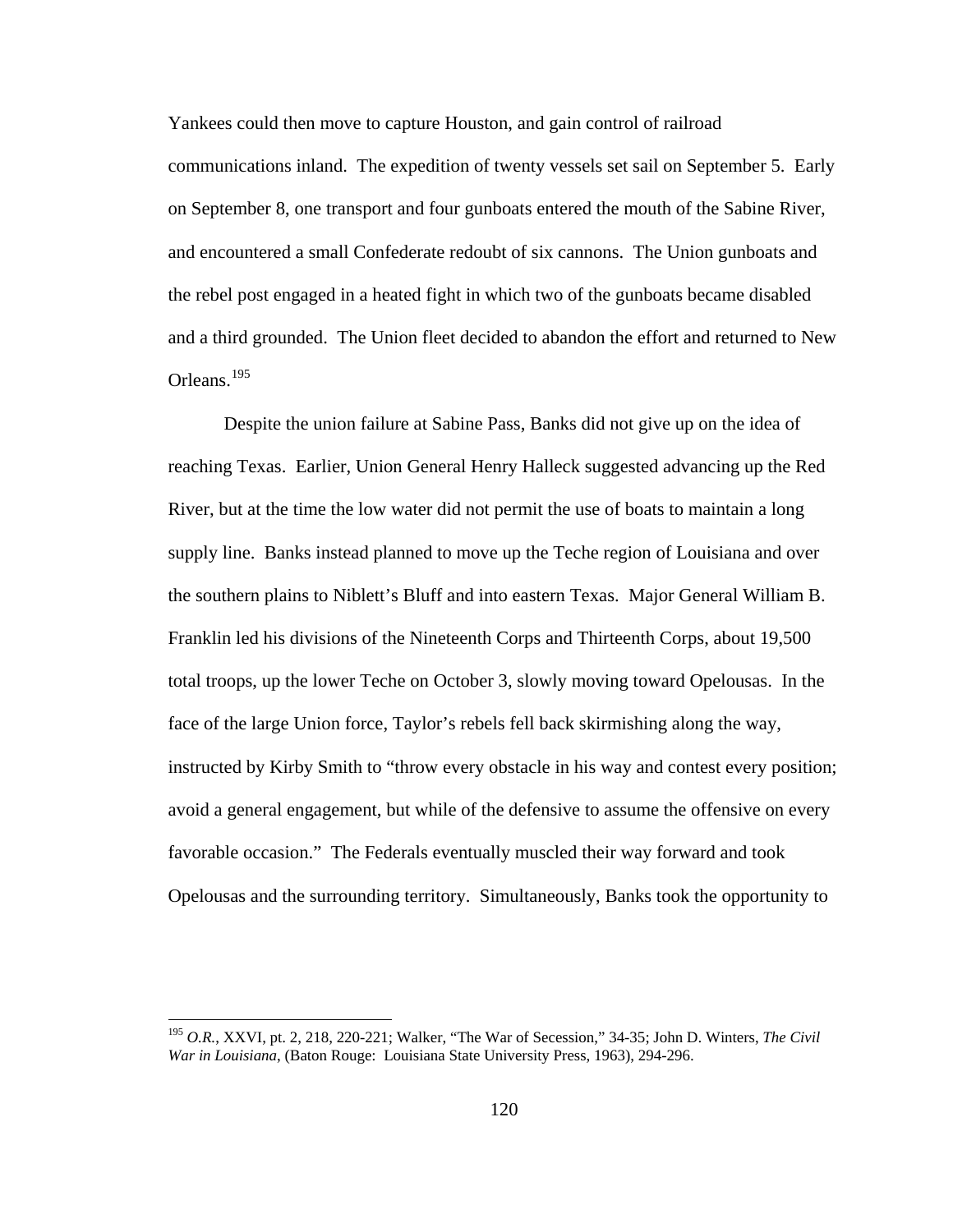launch a second water borne expedition to the Texas coast in late October, landing at Brazos Santiago and occupying Brownsville and Point Isabel.<sup>[196](#page-125-0)</sup>

 In late September, Walker's division received orders to move south from Alexandria to reinforce Taylor. By mid-October, Walker's brigades camped only seven miles from Opelousas. Franklin sent a cavalry force out of Opelousas on October 24 headed towards Taylor's force near Moundville. Taylor placed Walker's division and the Louisiana brigade of Brigadier General Alfred Mouton in drainage ditches and behind plantation outbuildings looking down the road from Opelousas. The Union horsemen met Green's cavalry, however, and retired after a brief skirmish. Despite the proximity of the enemy, the only noteworthy event for Walker in October was the arrival of Brigadier General William R. Scurry from Texas, who took command of McCulloch's former brigade from Colonel Flournoy. Throughout October, the Union push through Louisiana stalled as Franklin wasted much time trying to determine his next move. When he reached the upper Teche, Franklin found the water in the bayous not suitable for navigation and difficult to maneuver around. By October 28, Franklin decided to abandon the overland expedition to Texas and began a slow withdrawal by fragments toward New Iberia. All the while, Taylor's men continued to skirmish with the Federals, now moving backwards.<sup>[197](#page-125-1)</sup>

<span id="page-125-0"></span><sup>196</sup> *O.R.*, XXII, pt. 1, 24-26; XXVI, pt. 2, 251-252, 294-295, 341-342, 410; Walker, "The War of Secession," 38; Winters, *The Civil War in Louisiana*, 298.

<span id="page-125-1"></span><sup>197</sup> *O.R.*, XXVI, pt. 1, 386-392; Winters, *The Civil War in Louisiana* , 298; Lowe, *Walker's Texas Division*, 131-133.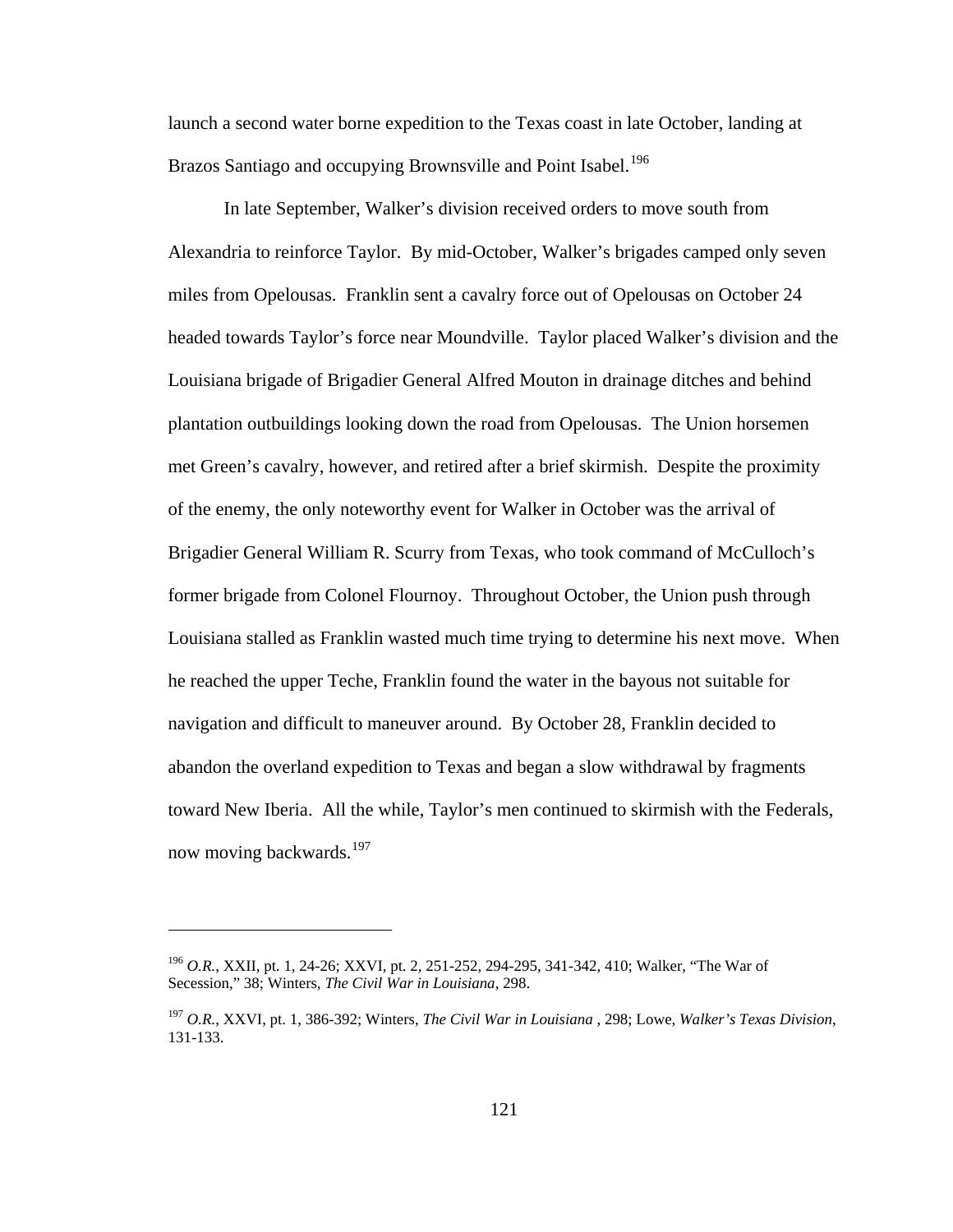Franklin began to withdraw his Federals south of Opelousas in early November to find forage for his army. Green's cavalry continued to scout and monitor Franklin's movements with regiments from Walker's and Brigadier General Camille de Polignac's brigades as infantry support. Green quickly learned that the Union rearguard, the Thirteenth Corps division of Brigadier General Stephen Burbridge, left itself in an isolated position, seven miles below Opelousas at bayou Bourbeau. Taylor ordered Green to harass the separated Union force. At that time, the  $11<sup>th</sup>$  and  $18<sup>th</sup>$  Texas of Walker's division and the  $15<sup>th</sup>$  Texas Infantry from Polignac's command sat positioned north of the town of Washington on outpost duty while the rest of the infantry camped several miles to the northwest. Green with his two cavalry brigades and the three infantry regiments took up a line of march toward Opelousas on November 1.<sup>[198](#page-126-0)</sup>

 Green spent November 2 reconnoitering the Federal position at Bayou Bourbeau and decided to attack. The Union brigade of Colonel Richard Owen, 1,250 men strong, camped just below a skirt of woods near the bayou. Green placed the three infantry regiments, about 950 men led by senior colonel, Oran M. Roberts, of the  $11<sup>th</sup>$  Texas, on the left flank of the Confederate line with orders to attack the Union right flank. The rebel cavalry of Colonel A.P. Bagby's brigade would occupy the center of the line while Colonel J.P. Major's horsemen held the Confederate right wing. Along with the cavalry, Green posted a section of Daniel's battery and a section of the Valverde battery.<sup>[199](#page-126-1)</sup>

<span id="page-126-0"></span><sup>198</sup> *O.R.*, XXVI, pt. 1, 393-394; Lowe, *Walker's Texas Division*, 134-135.

<span id="page-126-1"></span><sup>199</sup> *O.R.*, XXVI, pt. 1, 394; Alwyn Barr, ed., "The Battle of Bayou Bourbeau, November 3, 1863: Colonel Oran M. Roberts' Report," *Louisiana History* 6 (Winter 1965), 85-86.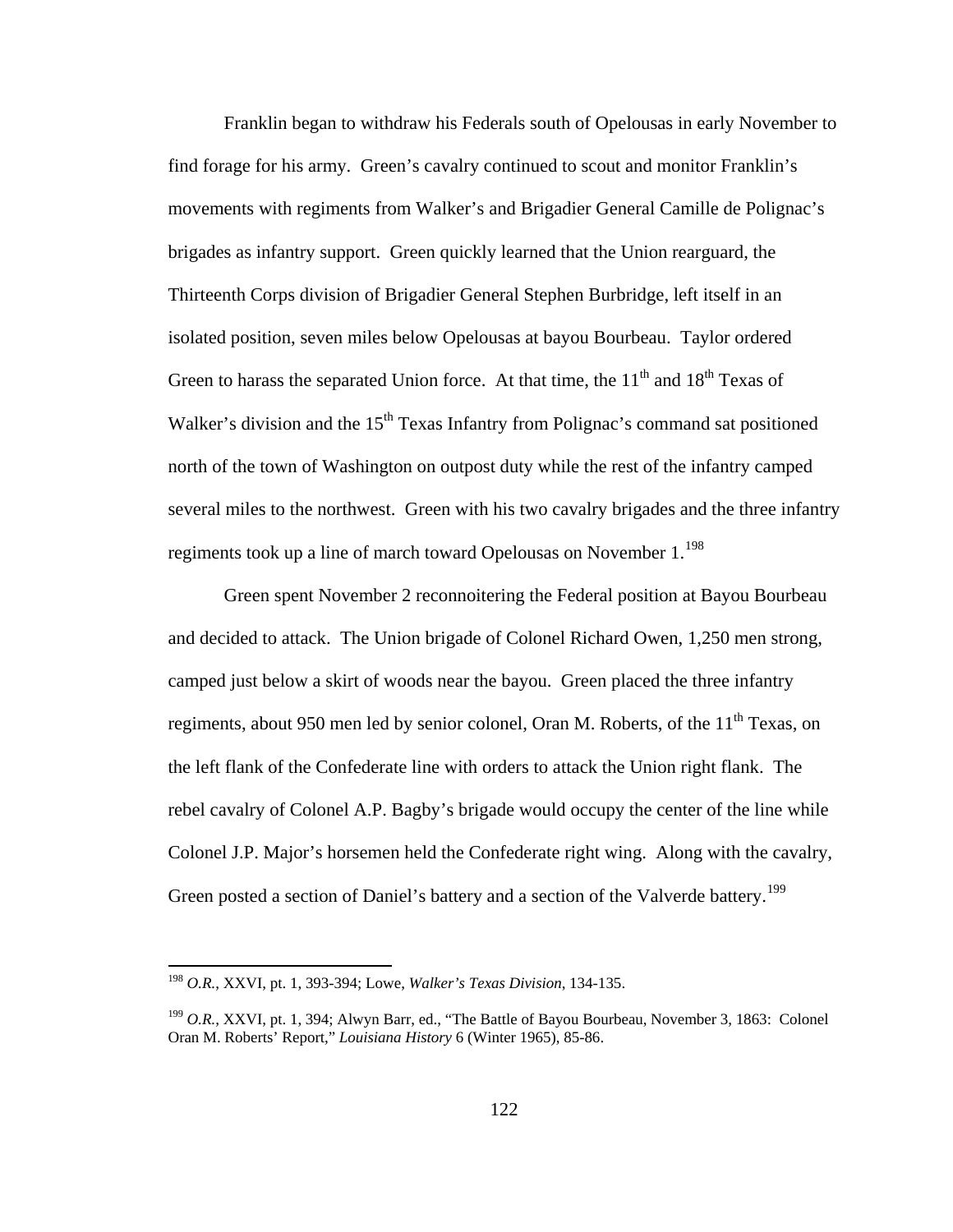Early on November 3, Colonel Roberts organized his infantry two miles south of Opelousas and took up line of march for the enemy camped on the west side of Bayou Bourbeau on the old Grand Coteau Road. In the battle line, Roberts placed the  $15<sup>th</sup>$  Texas on the right flank, the  $18<sup>th</sup>$  Texas in the center, and the  $11<sup>th</sup>$  Texas on the left flank. At 11:00 a.m. Roberts' troops moved down the road toward the Cavinque farm, held by Union pickets. Roberts pressed his Texans forward amid musketry from the enemy pickets. The rebels moved under fire over difficult terrain for almost a mile before encountering a stronger Union line at which the Texans charged with bayonets and chased the Federals from the farm. After a brief rest, the line reformed and marched up a ridge to the edge of the woods. By this time, Union officers had scrambled to form their troops in line of battle. Roberts' regiments met withering fire from the enemy attempting to defend their camp. $200$ 

 Roberts' troops and the Federals blazed away until Union cavalry threatened the Confederate flank. To avoid the danger, Roberts advanced the Texans forward with the bayonet, sending the Federals running through their camps. General Green recalled the event: "Our infantry was most stubbornly resisted by the enemy, but they gallantly and steadily moved forward, without for a moment faltering, under a most terrific fire of artillery and musketry…the whole Federal force gave way as soon as the engagement became general and close." As the rebel infantry swarmed into the Union camp, Major's horsemen charged into the enemy's flank, while Bagby's mounted and dismounted troopers hit the center. Hundreds of unfortunate Union troops fell prisoner as they fled

<span id="page-127-0"></span><sup>200</sup> Barr, ed., "The Battle of Bayou Bourbeau," 88-89; Lowe, *Walker's Texas Division*, 139-140.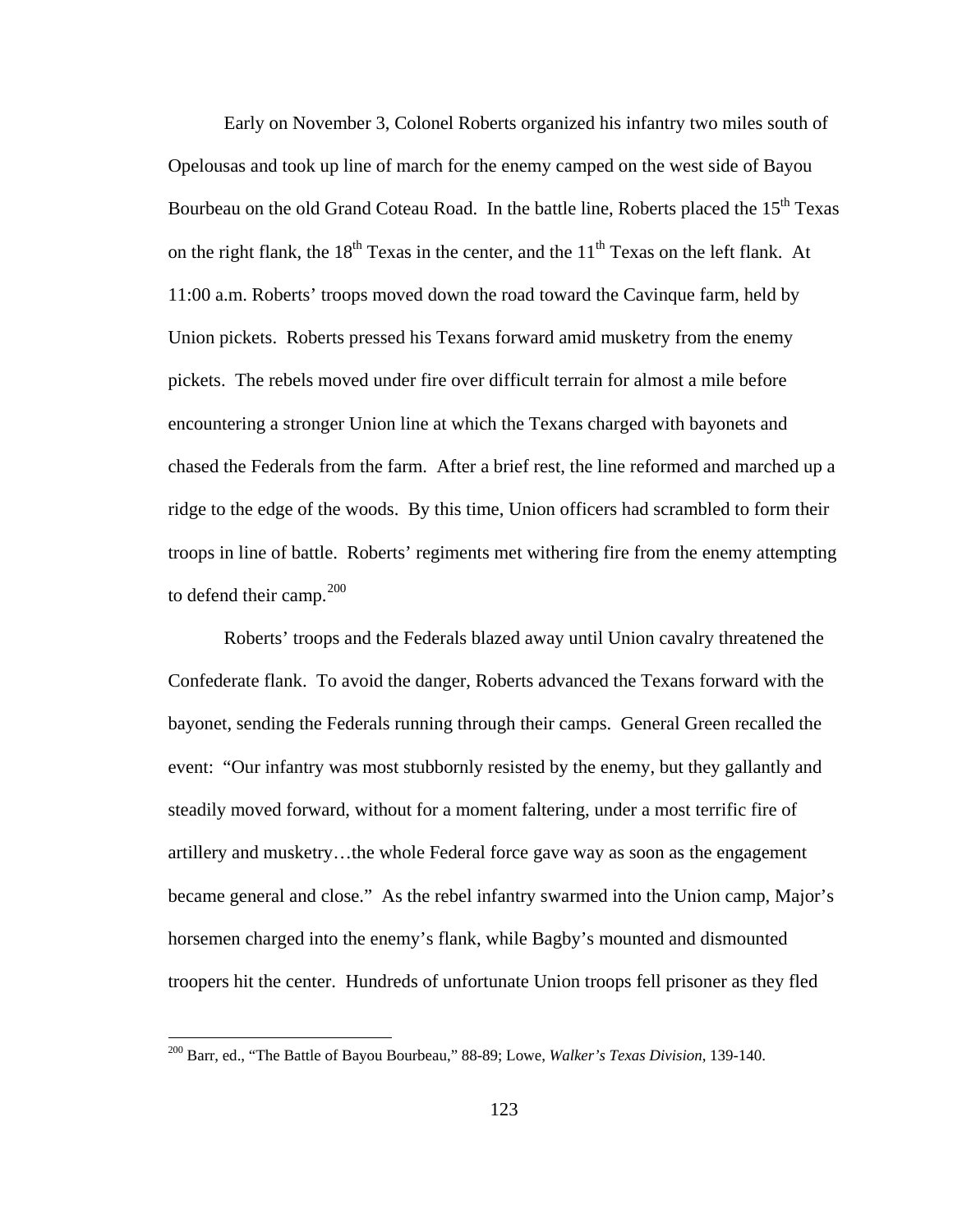through the camp and into the prairies and woods behind to avoid being overwhelmed by the Confederate tide. The pursuit came to an abrupt halt as a Union division from the Nineteenth Corps came up to support Burbridge's fleeing men. After the hard fight, Green had no desire to tangle with the large enemy force moving up from the rear and ordered the Confederates to retire west of the bayou then rejoin the wagon train camped a mile south of Opelousas.[201](#page-128-0)

 Roberts' three regiments lost 139 out of the 180 Confederate casualties at Bayou Bourbeau. Union losses amounted to 25 killed, 129 wounded, and 562 captured. After blunting Green's pursuit at Bayou Bourbeau, General Franklin continued his slow withdrawal on November 4, fighting small skirmishes with rebel cavalry until he reached the earthworks of New Iberia where he put his troops into winter camp on November 17.[202](#page-128-1)

 As the campaign season came to a close in 1863, General Kirby Smith in Shreveport still desired to protect his department from a possible Union thrust up the Red River Valley and into the heart of the Trans-Mississippi theatre. In response, Taylor ordered Walker's division to the area at the convergence of the Mississippi, Red, and Atchafalaya Rivers. The division dug in near Simmesport along the west side of the Mississippi, and placed artillery batteries to harass Union naval traffic attempting to navigate the river. On November 18, the Union gunboats *Signal* and the Texans former Milliken's Bend nemesis, *Choctaw*, steamed up the river and met with cannon and

<span id="page-128-0"></span><sup>201</sup> *O.R.*, XXVI, pt. 1, 394; Barr, ed., "The Battle of Bayou Bourbeau," 89; Lowe, *Walker's Texas Division*, 140-142; Winters, *The Civil War in Louisiana*, 298-299.

<span id="page-128-1"></span><sup>202</sup> *O.R.*, XXVI, pt. 1, 359, 395; Winters, *The Civil War in Louisiana*, 299.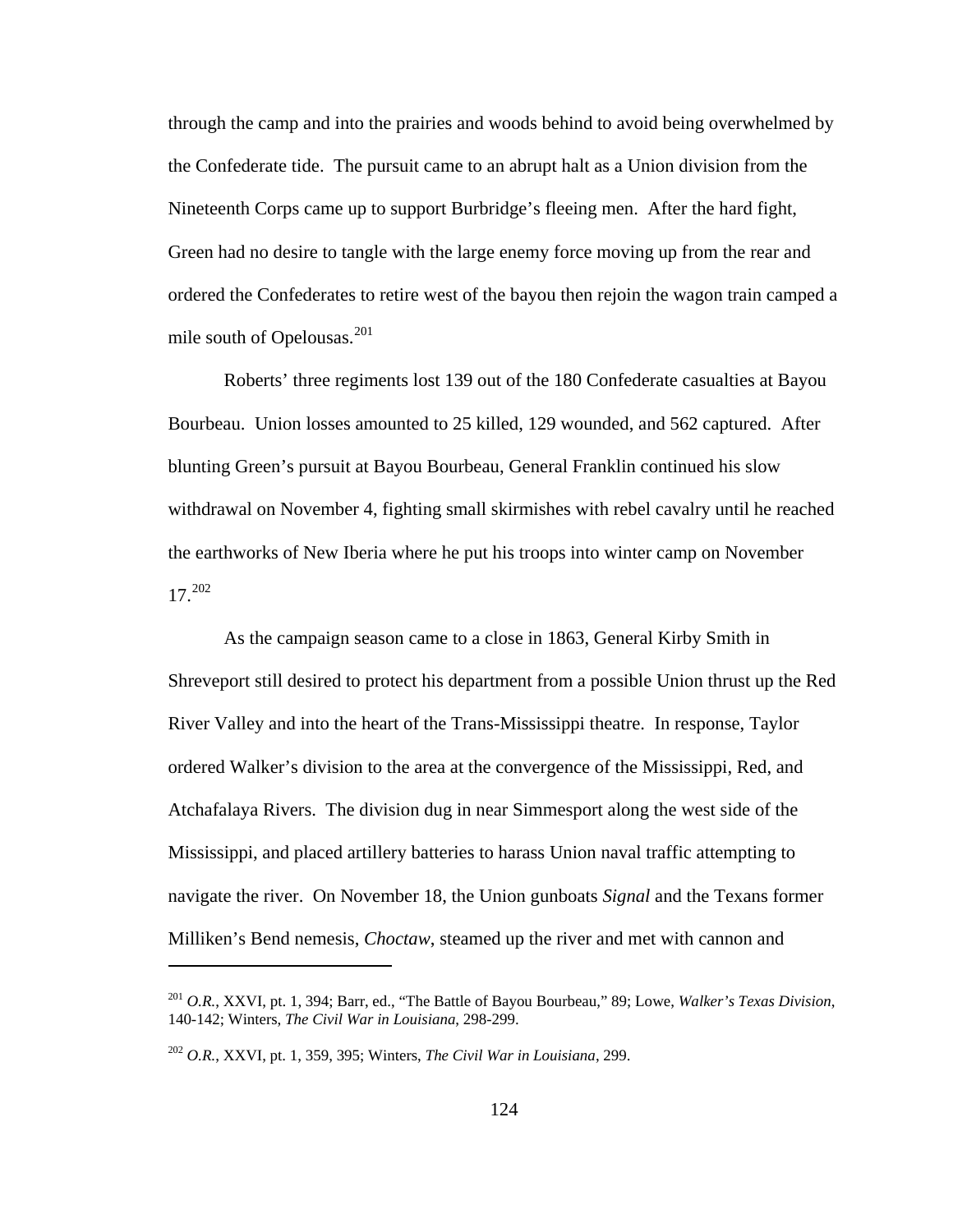musket fire from Walker's troops in position behind a levee. Later that same day, Walker's men fired on the transport *Emerald*. Walker's men did relatively minor damage to these vessels, but scored a victory three days later on November 21. The transport *Black Hawk* attempted to run past their guns, but rebel fire severely damaged the boat, setting it on fire and forcing it to run aground. Despite successes, the Confederates were forced to retire west of the Atchafalaya by the rise of the water, which threatened to destroy the bridges and trap them in an exposed position.<sup>[203](#page-129-0)</sup>

 In late November, Taylor ordered Walker to lead his division downriver to capture a supposedly undermanned Union garrison at Plaquemine, on the bank of the Mississippi about sixty miles southeast of Simmesport. Walker marched his division south on December 1. The Texans marched for three days over difficult interior roads before reaching the town of Lavina. Here Walker received information that caused him to second guess the attempt on Plaquemine. Walker decided to abandon the attack and stated his reasons in his report:

> At this point, however, I have received the most exact and entirely reliable information in regard to the strength of the garrison, and the nature of the defenses. In addition, I am well assured that a spy of the enemy yesterday afternoon carried him the information of our movement, which leaves no longer a hope that we will be able to effect a surprise…There is an absolute certainty that we will meet such resistance as will render the capture of Plaquemine, if not impracticable, only possible at an expense of life that we cannot afford. I am fortified in this opinion by the unanimous concurrence of Brigadier General Mouton, commanding division, and his brigade commanders, and the brigade commanders of my own division. The circumstances of my position and the great necessity to preserve from useless sacrifice the only force left us for the defense of Western

<span id="page-129-0"></span><sup>203</sup> Walker, "The War of Secession," 40; Blessington, *The Campaigns of Walker's Texas Division*, 151-152; Lowe, *Walker's Texas Division*, 151-153; Winters, *The Civil War in Louisiana*, 299.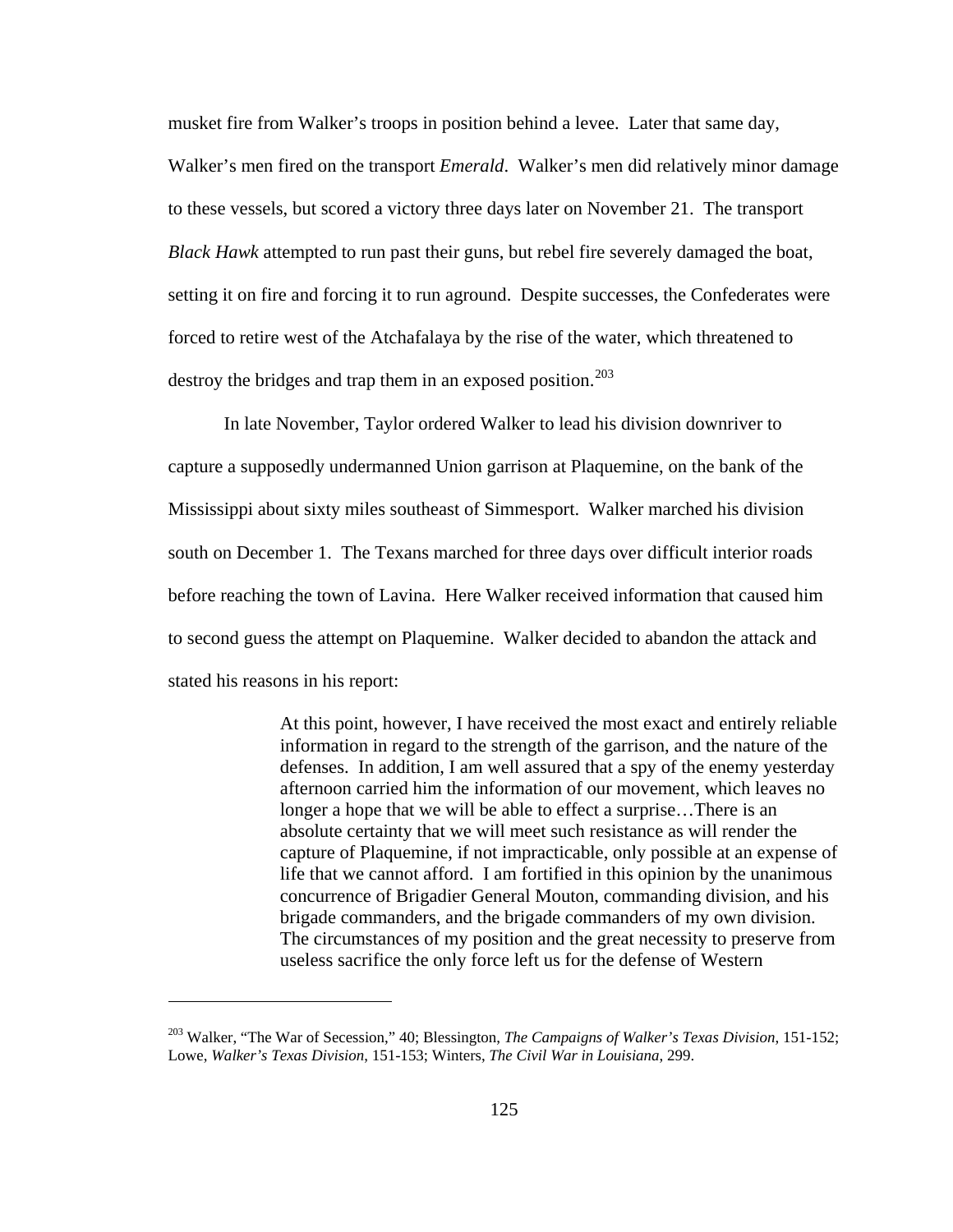Louisiana, compelled me to abandon the attempt on Plaquemine, a position of no strategic importance, and to content myself for the present with opposing such obstacles as may be in my power to the navigation of the Mississippi River. $^{204}$  $^{204}$  $^{204}$ 

 Walker's troops re-crossed the Atchafalaya at Morgan's Ferry on December 11 and passed through Simmesport, camping at Bayou De Glaize on December 13. Two days later, Walker ordered Randal's and Hawes' brigades to Marksville to construct winter quarters. Scurry's brigade stayed behind to guard the Atchafalaya country. The next day Scurry's brigade moved to the Norwood plantation a mile north and made winter quarters in some abandoned slave cabins. Various companies from the division picketed at Simmesport throughout the winter. The holiday season and the winter of 1863-1864 passed without incident. Only a few eventful moments occurred at this time. In January, the  $12<sup>th</sup>$  Texas of Hawes' brigade and the  $11<sup>th</sup>$  Texas of Randal's brigade competed in a drill competition, in which the  $12<sup>th</sup>$  regiment won and received a banner, presented by Walker. In February, Hawes received orders to proceed to a new command at Galveston, Texas. Brigadier General Thomas N. Waul soon arrived to take over his brigade. Joseph Blessington wrote that the troops were in fine health and happy as Walker instituted, "a liberal system of furloughing which gave general satisfaction to the  $t$ roops."<sup>[205](#page-130-1)</sup>

 Elijah Petty of Walker's division once wrote home, "I do reckon that Walker's Division has traveled more and fought less than any other troops in the Confederacy." Petty's statement is very true. Walker and his troops spent most of 1863 marching

<span id="page-130-0"></span><sup>204</sup> Blessington, *The Campaigns of Walker's Texas Division*, 155-156.

<span id="page-130-1"></span><sup>205</sup> *O.R.*, XXVI, pt .2, 249-250; Blessington, *The Campaigns of Walker's Texas Division*, 158, 164-165.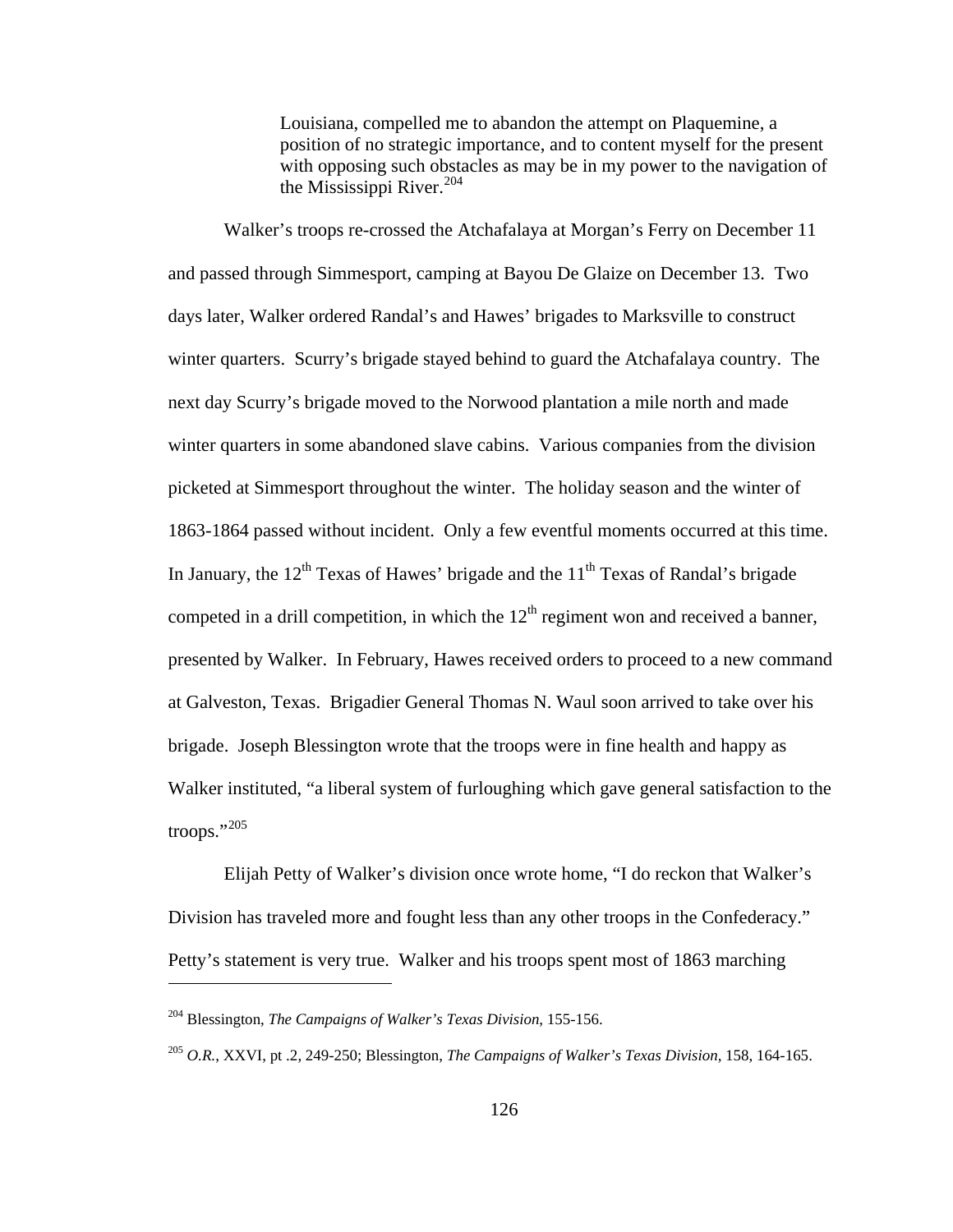hundreds of miles up and down the Trans-Mississippi to face suspected enemy threats. The Federal troops even gave the Texans the nickname "Greyhounds," because according to one of Walker's men, "They said they could hear of us one day perhaps a hundred and fifty miles off and the next day we would be fighting them." Throughout the year, both the district commander, Taylor, and the department commander Smith, felt Walker's division necessary to the success of their immediate focus in the war. The division often found itself bouncing back and forth to the whims of these two generals. Walker and his troops probably could have been used more efficiently in 1863, especially along the Mississippi. In the spring, when Grant's supply line to Vicksburg sat on the west bank, Smith sent Walker west in the other direction toward Alexandria. By the time Smith sent Walker back to hit the enemy line of communications, Grant had removed it across the river. Also, as Taylor clamored to attack New Orleans, Smith held Walker in the swamps opposite Vicksburg. When Smith allowed Walker to join Taylor in southern Louisiana, Port Hudson had fallen and the Federals forced Taylor to move north and give up his move on New Orleans. Considering the firepower of Union gunboats on the waterways and the mobility the boats provided Union infantry, it is doubtful Walker's division could have effected any change on the inevitable outcome of Vicksburg and Port Hudson.<sup>[206](#page-131-0)</sup>

 Despite the losses suffered by the Confederacy in the summer of 1863, Walker and his men helped stunt the Union army's first attempt to move troops into their home state of Texas. Along the way, many of Walker's men received their baptism of fire at

<span id="page-131-0"></span><sup>206</sup> Thomas W. Cutrer, ed., "Bully for Flournoy's Regiment, We Are Some Punkins, You'll Bet: The Civil War Letters of Virgil Sullivan Rabb, Captain, Company I, Sixteenth Texas Infantry, CSA," *Military History of the Southwest*, Part One, 19, no. 2, (Fall 1989), 183; Lowe, *Walker's Texas Division*, 112-113; Prushankin, "A Crisis in Command," 6.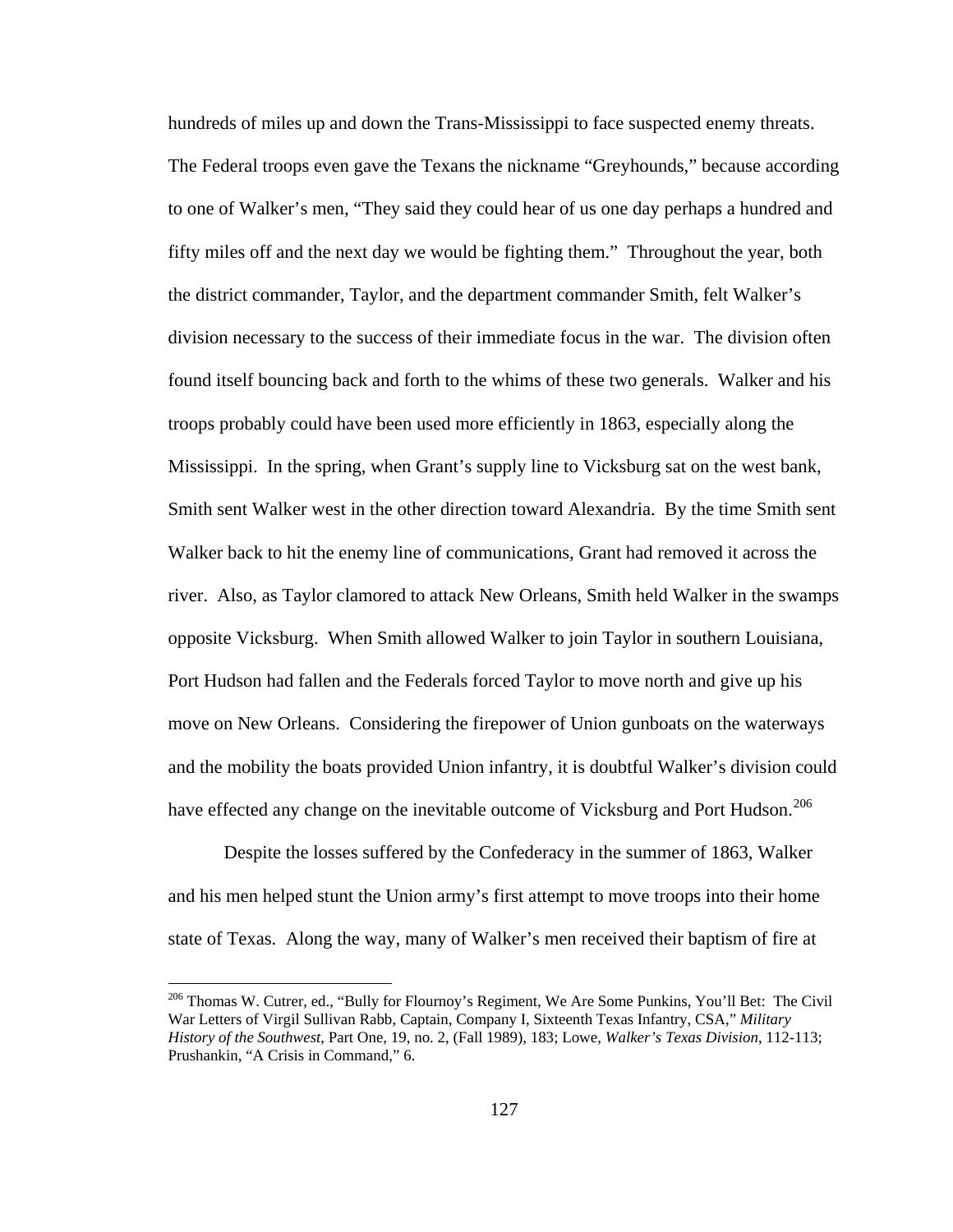such places as Milliken's Bend and Bayou Bourbeau. Walker performed well in these battles despite the continuous infighting among his two ranking commanders. Walker developed a strong bond and concern for the well being of his Texans that is reflected in his careful handling of the division. At Milliken's Bend, Walker called off the attack when it would have only cost lives and likewise defended Hawes' decision to not assault Young's Point. In the Vicksburg debate, Walker expressed no desire to see his men chewed up trying to run the gauntlet to a siege that was doomed to fail. Again at Plaquemine, Walker determined the objective of the mission not to be commiserate with the potential loss of life. In a war filled with senseless fights ordered by senseless commanders, Walker seemed to show common sense.

 Although small compared to many battles, the campaigns of 1863 forged warriors out of simple Texas farmers and developed a strong relationship between Walker and his Texans. Wilburn Hill King wrote after the war about Walker, "whose soldierly abilities and service in battle and on the march, and whose modesty, manliness, and consideration for his men at all times so endeared him to them as to cause this splendid command to proudly take the name and be known to the end of the war as Walker's Division." Together in 1864, Walker and his men would face the largest Union effort to knock the Trans-Mississippi Confederacy out of the war and plant the Stars and Stripes on Texas soil. $207$ 

<span id="page-132-0"></span><sup>&</sup>lt;sup>207</sup> David L. Norris, ed., *With the 18<sup>th</sup> Texas Infantry: The Autobiography of Wilburn Hill King*, (Hillsboro, TX: Hill College Press, 1996), 73-74.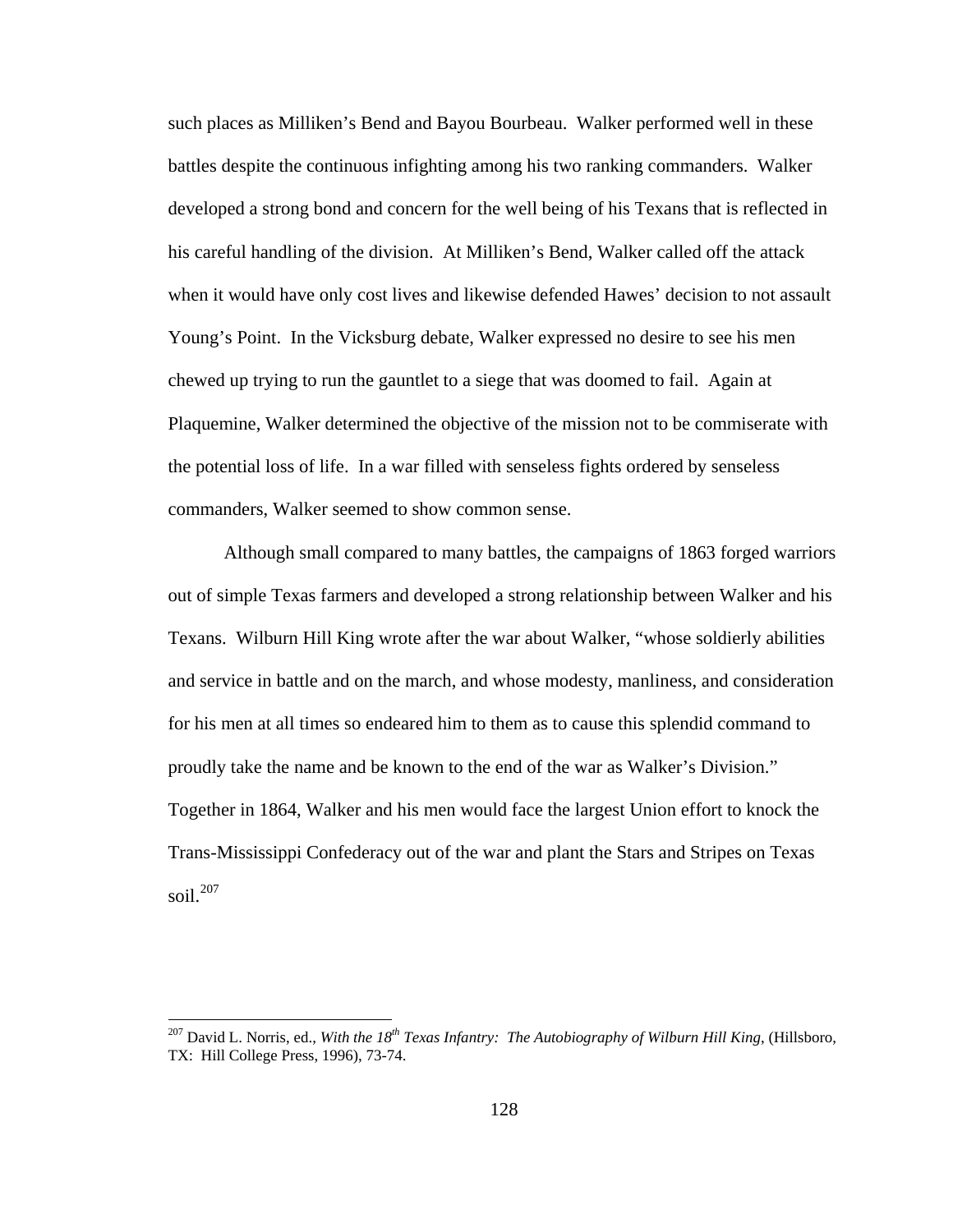## CHAPTER V

## RED RIVER CAMPAIGN TO THE WAR'S END, 1864-1865

While Walker and his Texans spent the winter of 1863-1864 sharpening their military skills, the Union army still planned for the capture of Texas and the Trans-Mississippi Confederacy. After two failed attempts with the defeat of the Union fleet at Sabine Pass and Franklin's retreat during the Overland Expedition, the Union goals for the department had gone unfulfilled, but had not changed. In New England, northern textile mills began to feel the shortage of cotton and lobbyists from the industry pressured the Federal government for decisive action. Rumors abounded about thousands of cotton bales in the Red River Valley of Louisiana and Eastern Texas that sat ripe for the picking. Another lobbying group in the form of exiled Texas Unionists continuously clamored for a military movement in favor of Texas occupation and liberation from the Confederacy. The U.S. government in Washington also favored a military expedition to demonstrate American strength in the region in the face of the French controlled puppet government in Mexico. Washington hoped to deter the French from aiding the Confederates and to stymie foreign trade across the Rio Grande with the Trans-Mississippi. $208$ 

 With the previous failures to effectively occupy Texas in 1863, the Union command finally accepted General Halleck's earlier proposal for a combined army and naval advance up the Red River Valley of Louisiana toward Shreveport and the heart of the Trans-Mississippi Confederacy. Banks showed support for the idea when he learned

<span id="page-133-0"></span><sup>208</sup> Ludwell H. Johnson, *Red River Campaign: Politics and Cotton in the Civil War*, (Baltimore: The Johns Hopkins Press, 1958), 9, 13-14, 34-35.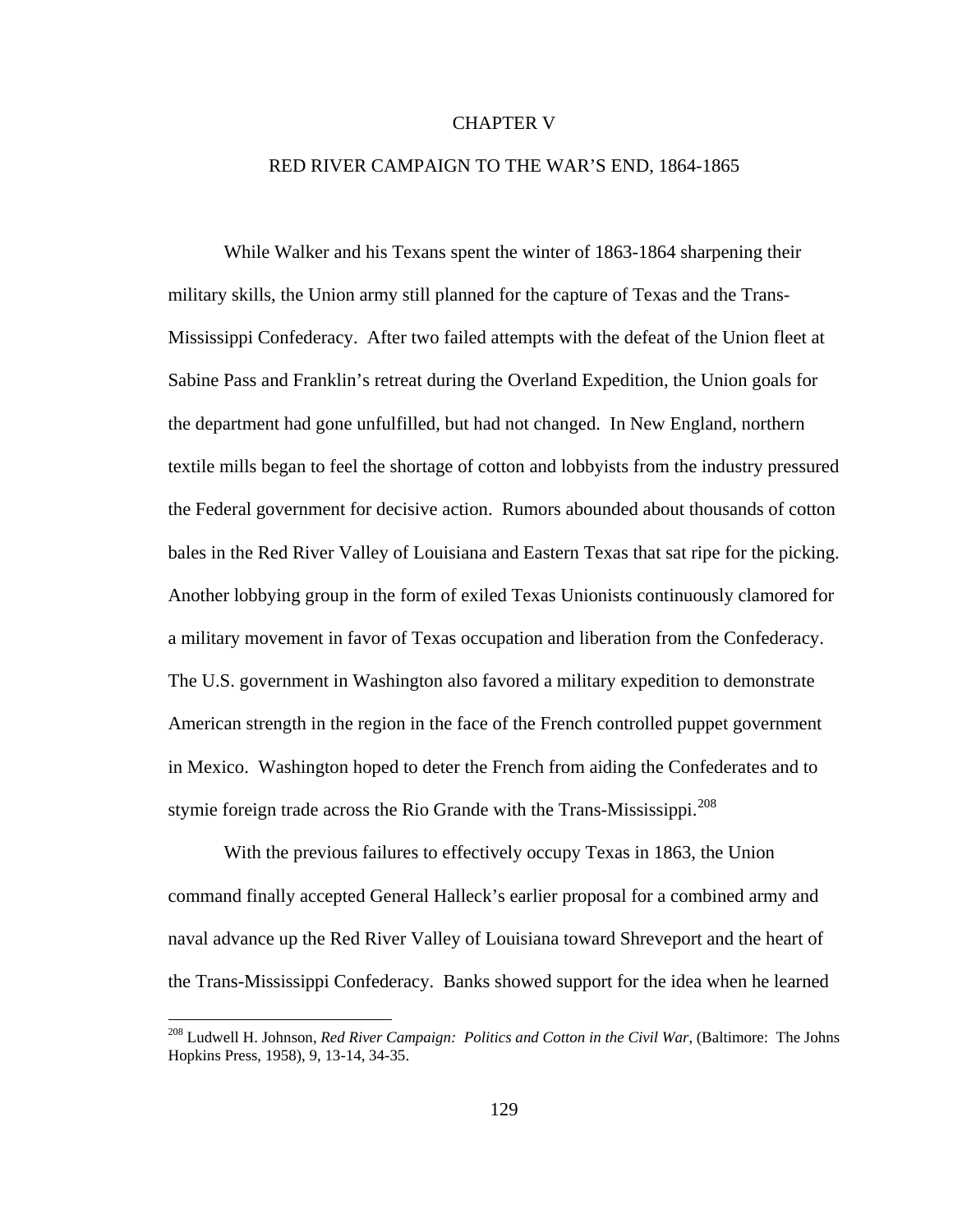he would receive reinforcements from Sherman's army across the Mississippi and that the Union army under Major General Frederick Steele in Little Rock, Arkansas would also move south against Shreveport in a double pincer movement coordinating with Banks' force. After capturing the Confederate headquarters, the combined armies would march into Texas.<sup>[209](#page-134-0)</sup>

 During the first months of 1864, spies and scouts in southern Louisiana provided information to the Confederate command about the buildup of Union forces in the region. The scouts reported that the Red River Valley seemed the likely Federal line of advance. Kirby Smith learned in March that the Union fleet under Rear Admiral David Porter and infantry of the Union Sixteenth Corps moved down from Vicksburg to reinforce Banks. At the same time, Smith learned of Steele's apparent preparations to advance from the north. Smith correctly determined the objective of their march to be Shreveport and the destruction of the military depots and shops in the vicinity. In response to the Union threat of a move up the Red River, the Confederate command put Walker's division to work during the winter building defensive fortifications near Marksville where the Red, Atchfalaya, and Mississippi Rivers converged. $210$ 

 Walker's troops set about reconstructing Fort DeRussy, a small defensive work located three miles north of Marksville and about forty miles down river from Alexandria on the north bank of the Red River. Along with Fort DeRussy, Walker's men constructed

<span id="page-134-0"></span> $209$  Ibid., 45-46.

<span id="page-134-1"></span><sup>210</sup> Richard Taylor, *Destruction and Reconstruction: Personal Experiences of the Late War*, (New York: D. Appleton and Company, 1879), 154; Edmund Kirby Smith, "The Defense of the Red River," in *Battles and Leaders of the Civil War*, Vol. IV, eds., Robert U. Johnson and Clarence C. Buel, (New York: Thomas Yoseloff, Inc., 1956), 369; Richard Lowe, *Walker's Texas Division, CSA: Greyhounds of the Trans-Mississippi*, (Baton Rouge: Louisiana State University Press, 2004), 164-165.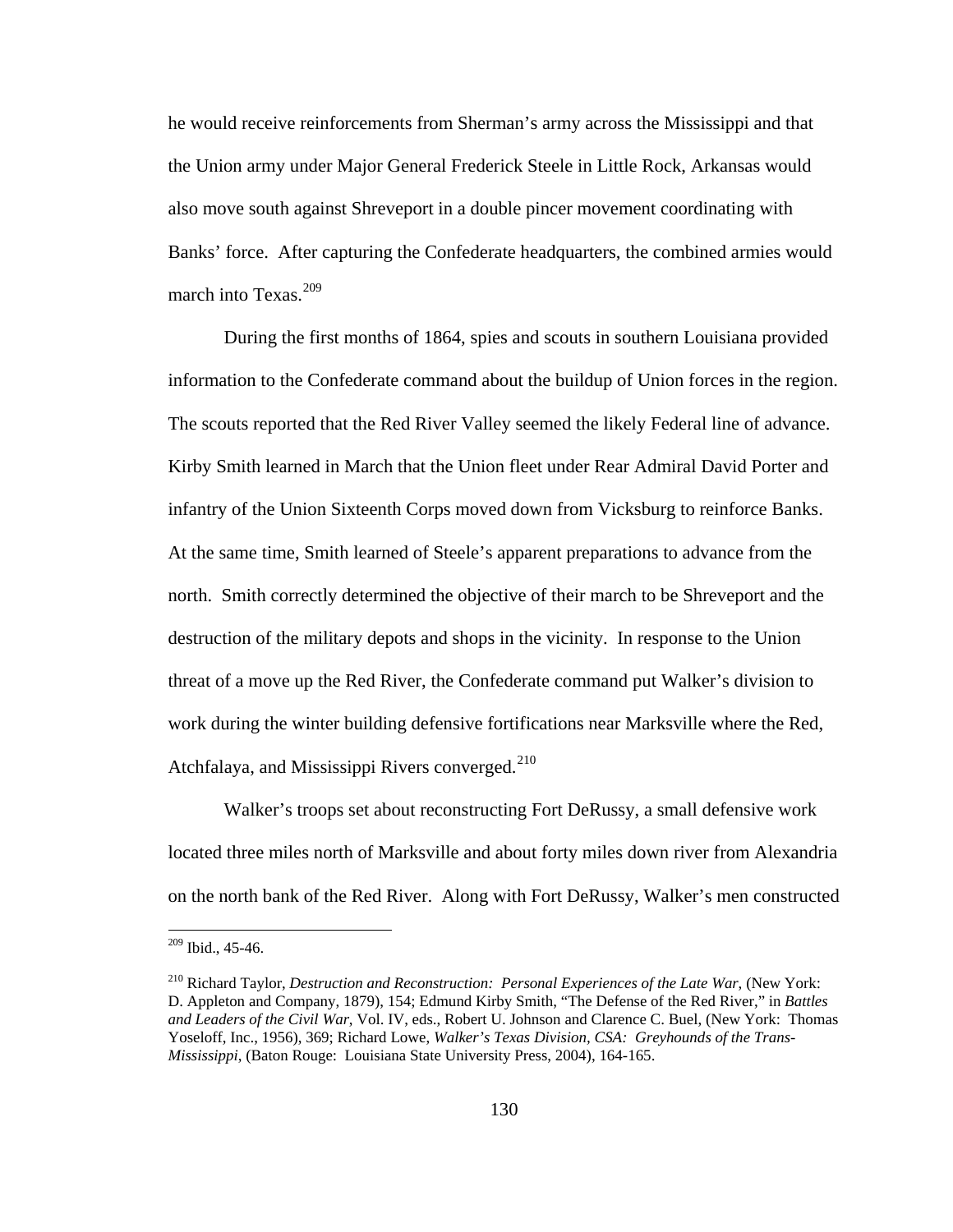trenches and breastworks near Simmesport along Bayou De Glaize and on the west bank of Yellow Bayou. About six miles below DeRussy, the Texans built a water barrier of iron plates and bolts clogged with logs and felled trees to stop enemy ships. From the beginning, Walker expressed skepticism as to the effectiveness of the defenses. He had gained much experience with river based defense while serving in the East. From his service at Evansport and Aquia Creek on the Potomac and Drewry's Bluff on the James River in Virginia, Walker wrote that artillery fire directed at moving naval vessels was usually inaccurate at distances of two hundred to three hundred yards. Walker felt the location of the DeRussy guns meant that "not one shot in ten" would be aimed accurately. Walker also noticed that the artillery gunners would be unable to see enemy ships until the river had risen another twelve to fifteen feet above its present level and the river only had to rise a couple of feet before the enemy ships could pass. Walker also felt the most effective artillery pieces should be moved from the fort to the water battery. He recommended the 9-inch and 32 pound rifle guns should be moved from the fort to the water battery and the two 24 pound guns be placed at DeRussy to defend against a land assault.<sup>[211](#page-135-0)</sup>

 Walker's dislike of Fort DeRussy also included its physical location, which he believed unfavorable. He wrote after the war that the fort was commanded by a large range of hills in the rear that stood eight to ten feet higher in elevation that the fort. He also commented that an adequate defense would require ten thousand men to be

<span id="page-135-0"></span><sup>211</sup> *War of the Rebellion: A Compilation of the Official Records of the Union and Confederate Armies*. 128 vols. (Washington D.C.: Government Printing Office, 1880-1901), XXXIV, pt. 2, 894; Lowe, *Walker's Texas Division*, 166.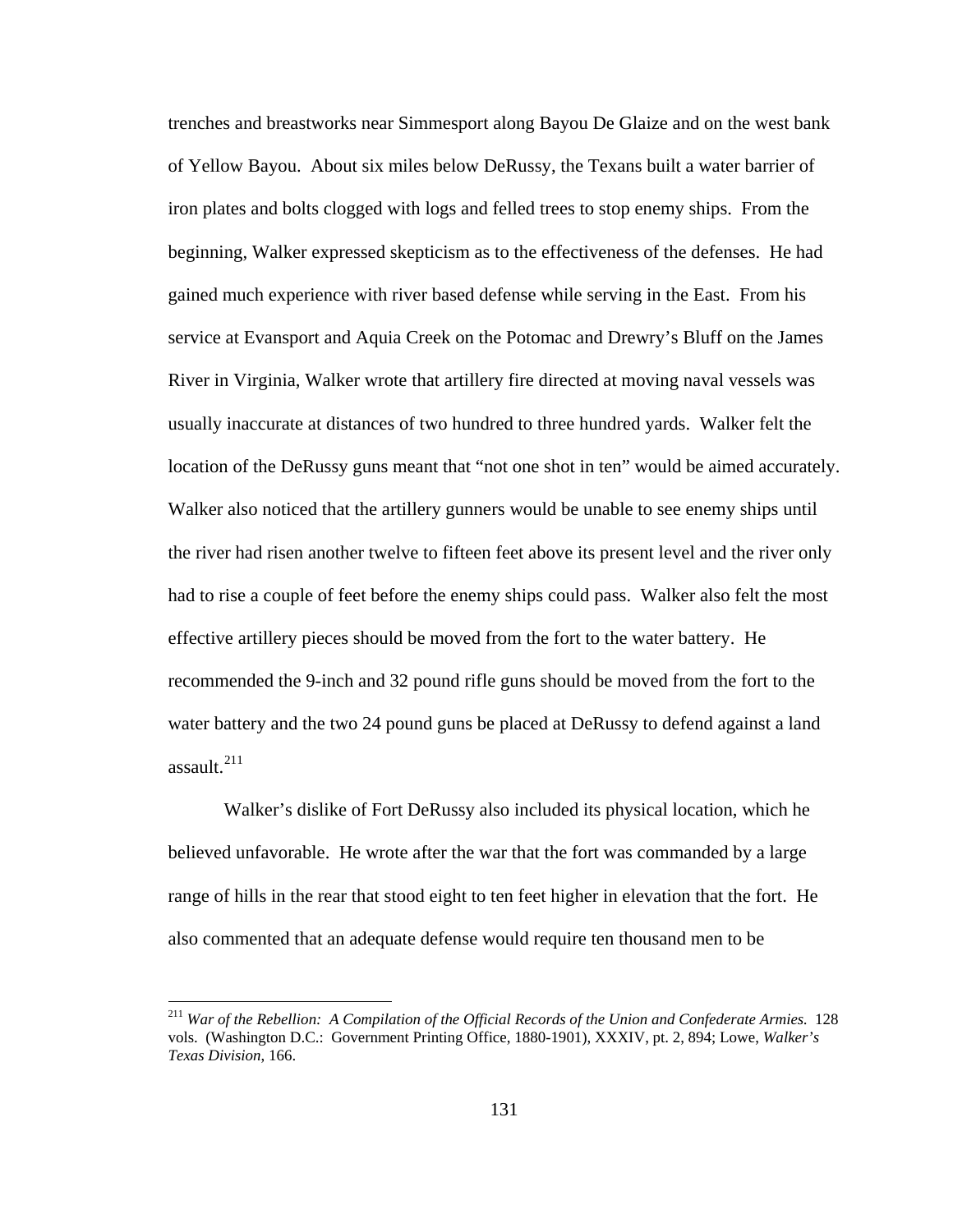positioned on those hills. Walker recommended the construction of breastworks and the placement of artillery atop the hills as their occupation by the enemy would make DeRussy indefensible. Walker also had qualms about the location of the raft-like water defense. He thought the defense too far downstream from the fort for the artillery to provide support. Walker commented that the enemy could come upriver and remove the obstructions from the water at his own leisure without facing artillery fire from the guns of DeRussy.<sup>[212](#page-136-0)</sup>

 Despite his concerns, about three hundred of Walker's troops and three companies of heavy artillery under Lieutenant Colonel William Byrd held Fort DeRussy. The rest of Walker's division held the line of the Atchafalaya about twenty-five miles from the Mississippi River. Scurry's brigade occupied Simmesport on the Atchafalaya while Randal's and Waul's brigades camped twenty miles to the west at Marksville. In late February, General Thomas Green's cavalry division moved west into Texas to reinforce General Magruder's district, leaving Walker with only three companies of Louisiana cavalry on the east side of the Atchafalaya. Harrison's Louisiana cavalry camped to the north near Monroe. Taylor's other infantry brigades under Generals Mouton and Polignac camped at Alexandria and Trinity on the Ouachita, respectively.<sup>[213](#page-136-1)</sup>

 In mid-March, when the waters of the Red River rose high enough for ships, Banks' set his army in motion for what history remembers as the Red River Campaign. Banks' army consisted of two divisions of the Thirteenth Corps and two divisions of the

<span id="page-136-0"></span><sup>&</sup>lt;sup>212</sup> O.R., XXXIV, pt. 2, 894; John G. Walker, "The War of Secession West of the Mississippi River During the Years 1863, 64, & 65," Myron G. Gwinner Collection, U.S. Army History Institute, Carlisle Barracks, Pennsylvania, 42-43.

<span id="page-136-1"></span><sup>213</sup> Walker, "The War of Secession," 43; Taylor, *Destruction and Reconstruction*, 154.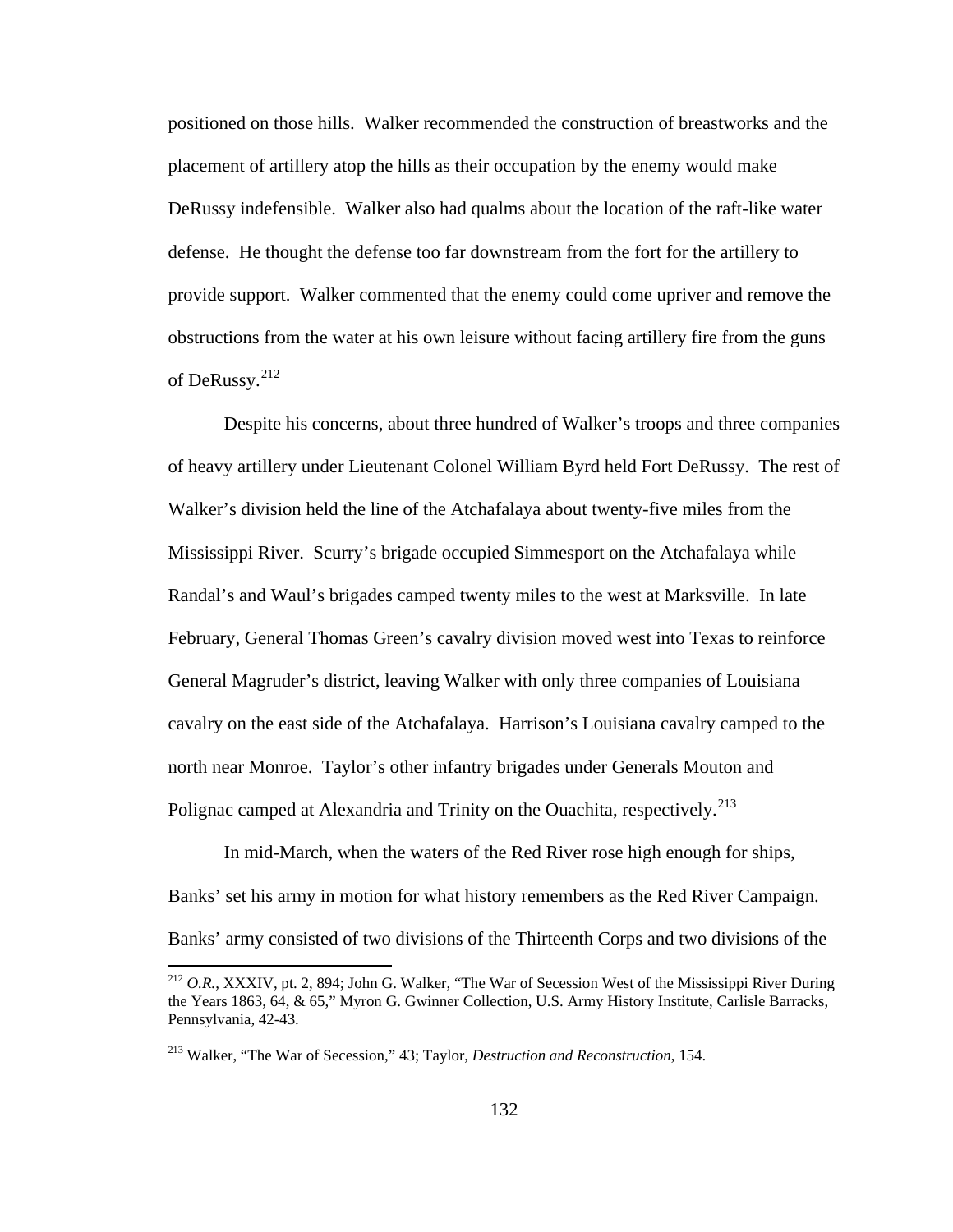Nineteenth Corps. On March 10, two divisions of the Sixteenth Corps and one division of the Seventeenth Corps from Sherman's army, led by Major General Andrew J. Smith, headed south from Vicksburg to join Banks. Banks' force also contained a cavalry division under Brigadier General Albert Lee and over ninety pieces of artillery, bringing the total to nearly 30,000 men. Operating closely with Banks, Admiral Porter's fleet consisted of around sixty gunboats and transports.<sup>[214](#page-137-0)</sup>

 On March 12, Walker received information that pickets had seen Federal gunboats and transports moving down the Mississippi River above Simmesport. Walker correctly guessed that these troops were from Vicksburg as they came down the river. The same day, Walker received a dispatch from Scurry on Yellow Bayou, four miles from Simmesport, that a large enemy force had disembarked at Simmesport with artillery and wagon trains. Based on Scurry's information, Walker estimated the Federal force as twenty-seven transports and fourteen gunboats. Union General A.J. Smith's 10,000 Vicksburg veterans had landed. Scurry intended to advance with his brigade toward the Atchafalaya and attack the Federals in an attempt to drive them back upon their boats. The strength of the enemy, the dry swamps around the flanks of the Yellow Bayou defenses, and the fear of being cut off from the other brigades at Marksville, however forced Scurry to withdraw to Moreauville, eleven miles west of Simmesport. Walker instructed Scurry to fall back, slowing the enemy advance when he could. If heavily pressed, Walker advised Scurry to retreat west of Bayou de Glaize, put his brigade into line behind the bridge at Bout de Bayou, and resist the Union advance until Walker

<span id="page-137-0"></span><sup>214</sup> Johnson, *Red River Campaign*, 89, 99-100.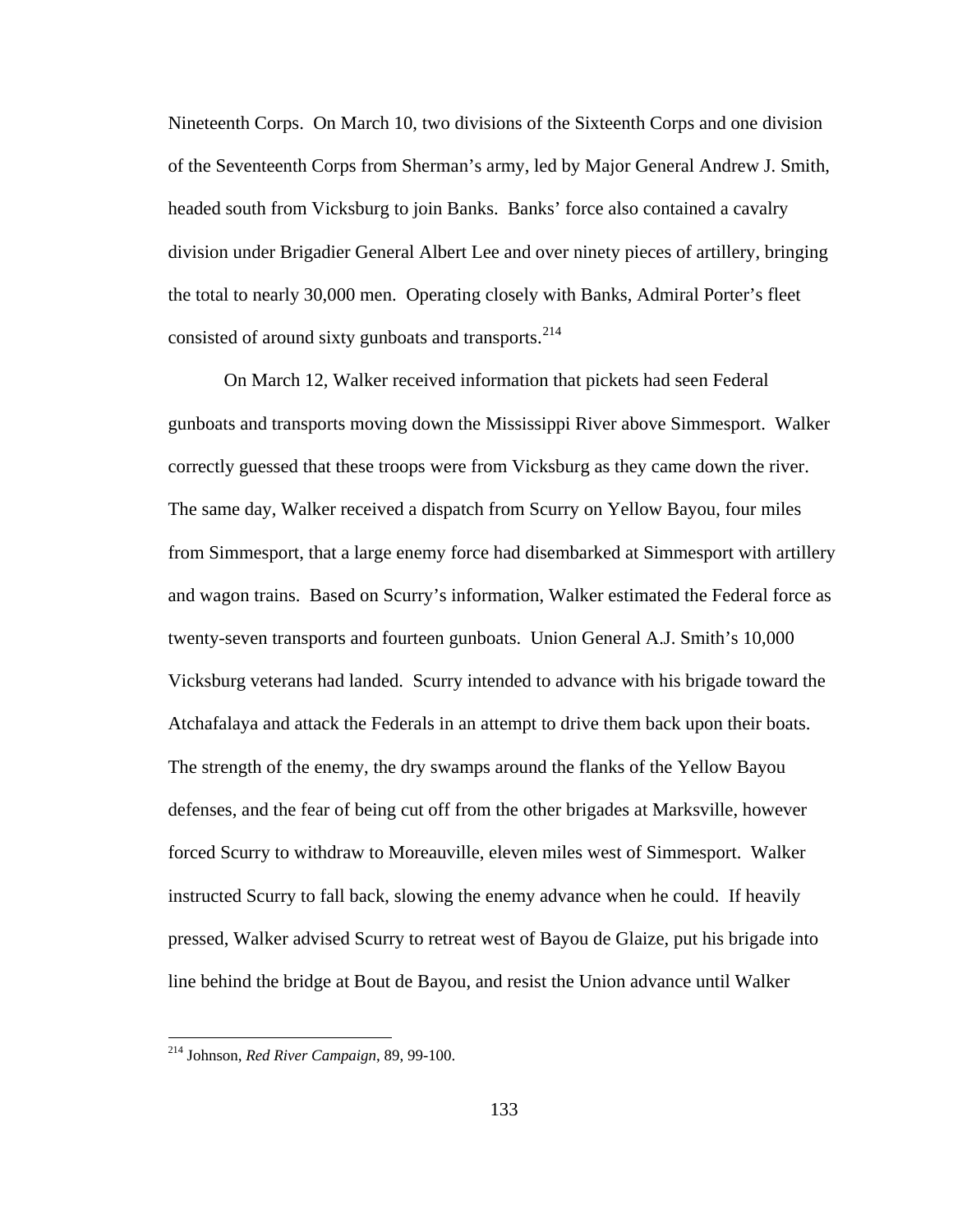arrived with the rest of the division. Walker spent the night of March 12 preparing his other brigades to march toward Scurry.<sup>[215](#page-138-0)</sup>

 Walker reached Bout de Bayou on March 13 and learned that Scurry had fallen back across the De Glaize and taken position behind the long bridge. Walker also realized that the movement of Union gunboats up the Atchafalaya had cut off his cavalry force at Pointe Coupee, leaving him no means to conduct a reconnaissance of the enemy strength and positions. The Federals kept their movements well screened by their cavalry. Early on March 14, the large Union force moved towards Walker's position. At around 8:30 a.m. the Federals entered Moreauville and turned left, marching along the De Glaize and driving back Walker's pickets. For the first time in the campaign, Walker could see the true strength of the enemy force. He later wrote that the Federal line extended two and a half miles along Bayou de Glaize and through Moreauville, then disappeared in the direction of the Atchafalaya. Walker estimated the Union force at 15,000 to 17,000 infantry, three hundred cavalry, thirty to forty pieces of artillery, and a wagon train. $^{216}$  $^{216}$  $^{216}$ 

 Walker placed his brigades into line and prepared to give battle at Bout de Bayou, hoping reinforcements would arrive to support his division, which he placed at 3,828 men and twelve artillery pieces. Walker soon reassessed his situation. He later reported that although his position could hold well against a smaller enemy force, the Federal strength forced him to reconsider. Walker also stated that the dryness of the ground above and

<span id="page-138-0"></span><sup>215</sup> *O.R.*, XXXIV, pt. 1, 598; William R. Scurry to John G. Walker, March 12, 1864, John G. Walker Papers, Southern Historical Collection, University of North Carolina, Chapel Hill.

<span id="page-138-1"></span><sup>216</sup> *O.R.*, XXXIV, pt. 1, 598-599.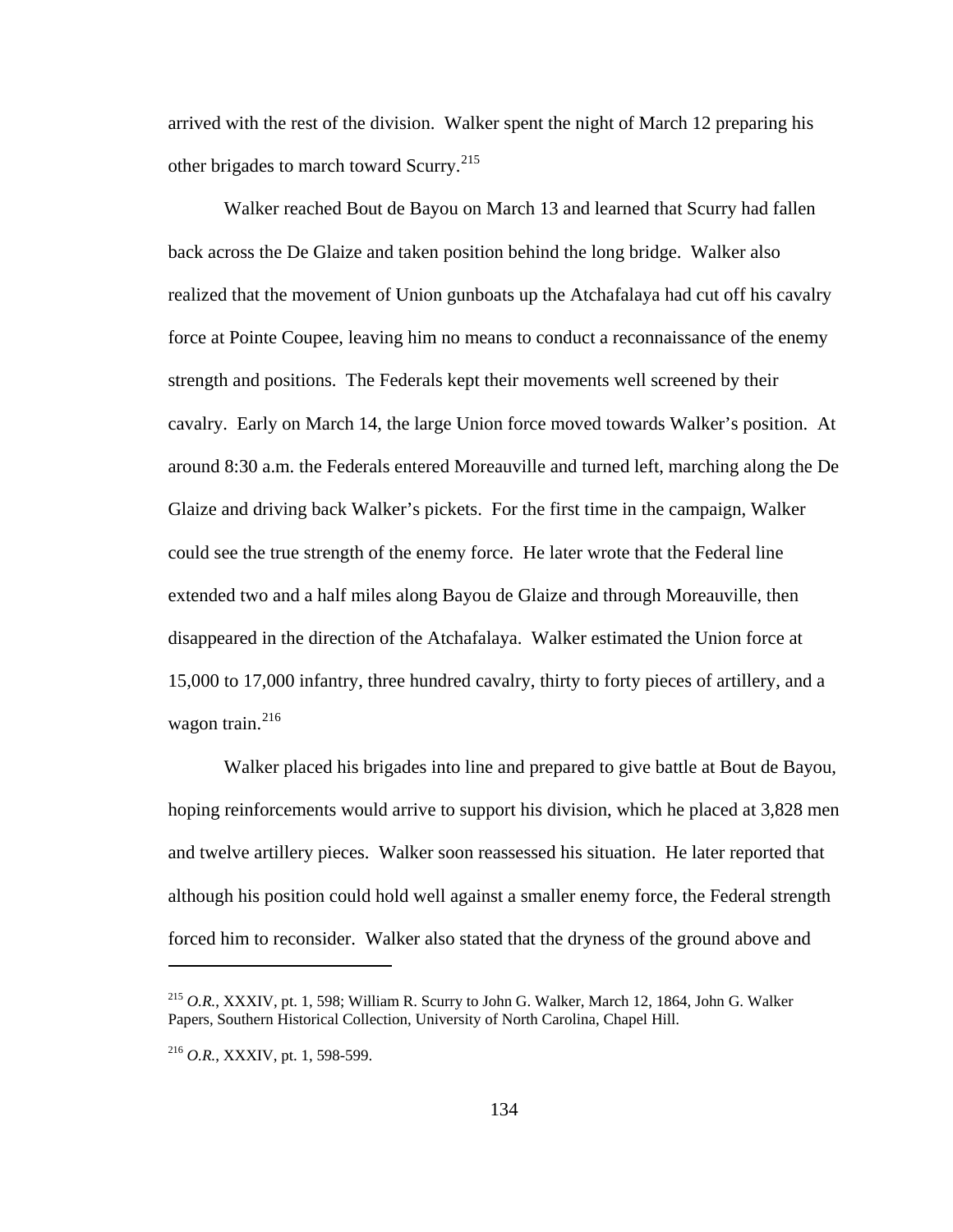below Bout de Bayou bridge, usually covered with water, would allow the passage of enemy infantry and artillery. Walker realized the true danger of his position. His division sat on an island formed by the Red River, and Bayous De Glaize, Du Lac, and Choctaw. The only way out of the natural cul-de-sac was eight miles to the south at Bayou Du Lac Bridge. Walker feared the enemy could turn his flank and cut off any movements toward Du Lac, closing off any escape and destroying his entire command. Walker also believed a withdrawal towards Marksville and Fort DeRussy would have been equally dangerous. Walker determined to move towards Du Lac, unfortunately leaving the small garrison at Fort DeRussy on it own devices. Walker later vindicated the decision in his report:

> By falling back, however, toward Bayou Du Lac and watching the movements of the enemy I was in hopes of finding an opportunity of attacking him should he march upon Fort DeRussy with less than his entire strength. The prairie country through which the enemy would pass would give me an excellent opportunity for observing his movements and estimating his strength. All these considerations induced me to adopt the only course not dictated by folly or madness; and however mortifying it might be to abandon our brave companions in arms at Fort DeRussy to their fate, it became my imperative duty to do so rather than attempt resistance, which at best could delay this danger but a few hours, and without a miracle from Heaven would insure the certain destruction of my entire command.<sup>[217](#page-139-0)</sup>

At 10:00 a.m. on March 14, Walker began to march toward Bayou Du Lac. He moved his division along the Marksville and Simmesport road to another road that diverged from it at Mansura. Near Mansura, Walker formed his division into line and prepared to fight. When the Federals did not oblige him in battle, Walker continued to

<span id="page-139-0"></span><sup>217</sup> *O.R.*, XXXIV, pt. 1, 599.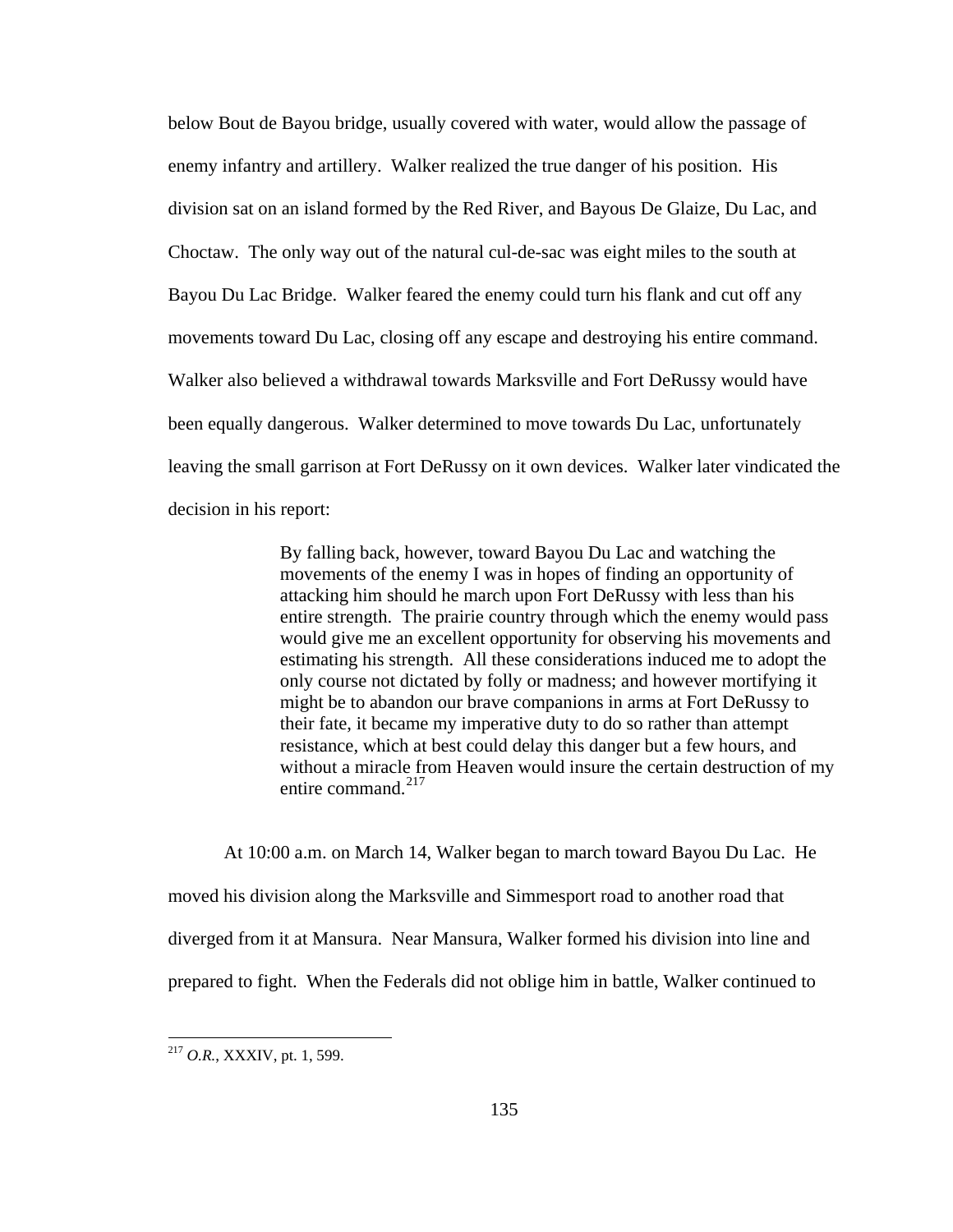move his troops toward Du Lac, reaching the bayou at 4 p.m. Here, a company of cavalry from the  $2<sup>nd</sup>$  Louisiana and a portion of another joined Walker and informed him that the larger portion of the enemy had reached Marksville at around 3:00 p.m. and bivouacked while a force of about 4,000 moved toward DeRussy. Union General A.J. Smith had been advised by Admiral Porter that DeRussy had to be captured before the Union army could march to Alexandria. The Union officers decided to attack the fort with the navy on the river and the army in the rear of the fort. Just as Walker had feared, Union brigades from Smith's corps attacked from the hills and captured DeRussy along with 319 rebels and ten guns.  $218$ 

After learning of DeRussy's capitulation at around sundown on March 14, Walker marched his division across Du Lac and burned the bridge behind them. Walker remained at Du Lac until March 16 when he made a night march to Lloyd's Bridge on Bayou Boeuf, twenty-five miles south of Alexandria. Walker understood that the enemy could embark troops and move them by river to Alexandria, cutting off his troops and forcing them to move west into the "desert" between the Calcasieu and the Sabine, and possible forcing Walker to escape to Niblett's Bluff and into Texas. Walker arrived at Lloyd's Bridge on March 17 and linked with Alfred Mouton's Louisiana brigade the next day. There on the Boeuf, Major General Taylor arrived with Polignac's Texas brigade and formed a division out of Mouton's and Polignac's commands to be led by Mouton.

<span id="page-140-0"></span><sup>218</sup> Ibid., 304-305, 599-600; Joseph P. Blessington, *The Campaigns of Walker's Texas Division*, (New York: Lange, Little, and Co., Printers, 1875, reprint Austin TX: State House Press, 1994), 173.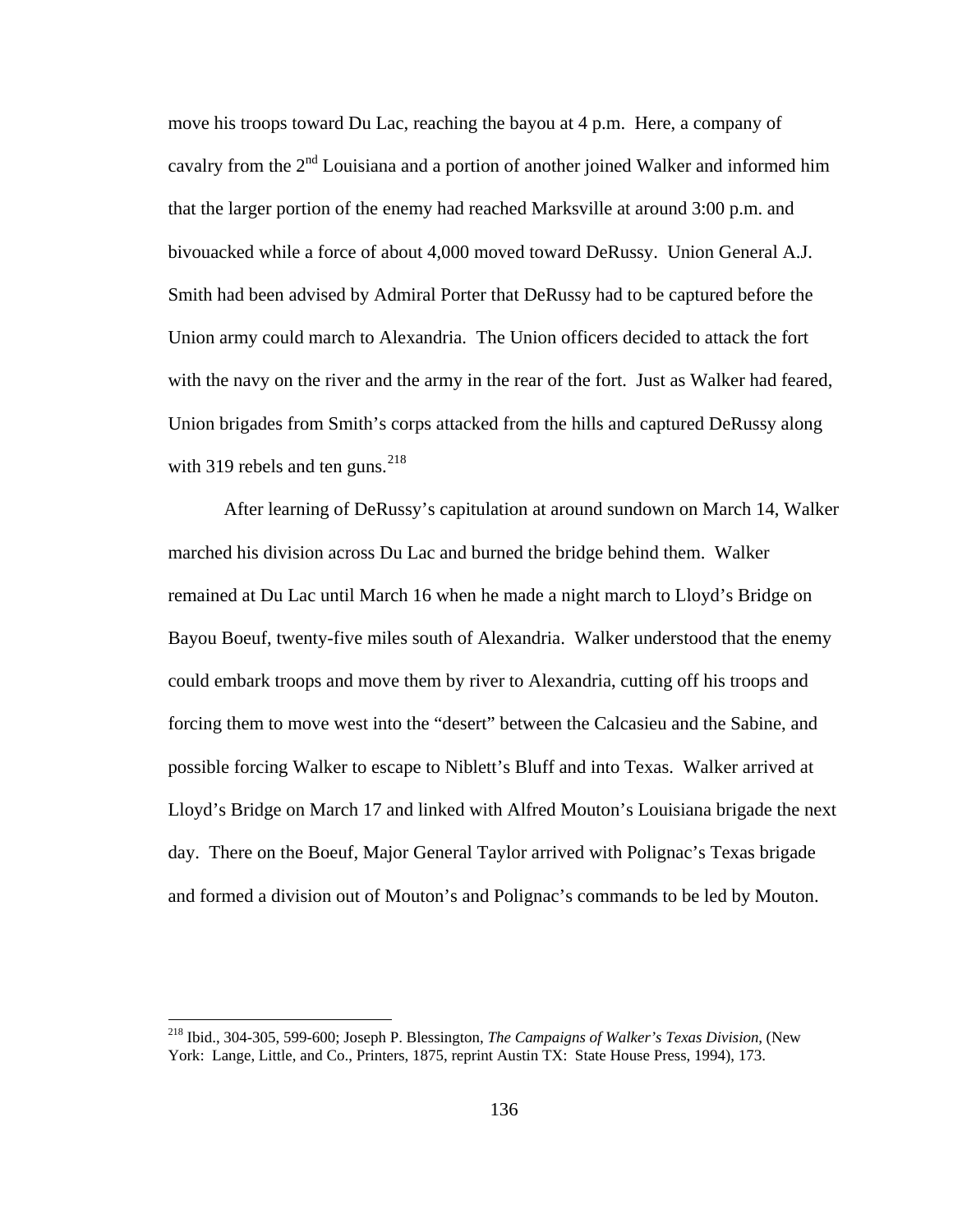Taylor then marched Walker's and Mouton's divisions to Carroll Jones' plantation, located about thirty-five miles from Alexandria on March 19.<sup>[219](#page-141-0)</sup>

Taylor decided to remain at Carroll Jones' plantation and await reinforcements. While there, the  $2<sup>nd</sup>$  Louisiana Cavalry joined Taylor's small army. At the same time, the Union Thirteenth and Nineteenth Corps under Banks had been advancing north up Bayou Teche, passing through Opelousas and Washington. Banks soon rendezvoused with A.J. Smith and the combined army continued its move north. Federal cavalry continued to scout in advance and search for the retreating Confederates. On March 20 and 21, troopers of the 2<sup>nd</sup> Louisiana Cavalry skirmished with Union cavalry near Carroll Jones' plantation. Taylor sent Edgar's artillery battery to reinforce the cavalry. On the night of March 22, a large force of Union cavalry took a road unknown to the Confederates and moved into the rear of the Louisiana horsemen and Edgar's guns on Henderson Hill. The Federals launched a surprise attack that captured Edgar's four guns and about one hundred of the rebel cavalrymen.<sup>[220](#page-141-1)</sup>

On the morning of March 22, Taylor feared that the Union cavalry would advance on Carroll Jones' plantation and decided to move the wagon train to Beasley's, a forage depot twelve miles away near the roads to Fort Jesup and Natchitoches. After the loss of the cavalry at Henderson Hill the same night, Taylor put the infantry into motion toward Beasley's, where they remained until March 29. As the Confederates moved northwest,

<span id="page-141-0"></span><sup>219</sup> *O.R.*, XXXIV, pt. 1, 600-601; Taylor, *Destruction and Reconstruction*, 156; Blessington, *The Campaigns of Walker's Texas Division*, 174-175.

<span id="page-141-1"></span><sup>220</sup> *O.R.*, XXXIV, pt. 1, 561-562; Blessington, *The Campaigns of Walker's Texas Division*, 177; Johnson, *Red River Campaign*, 99.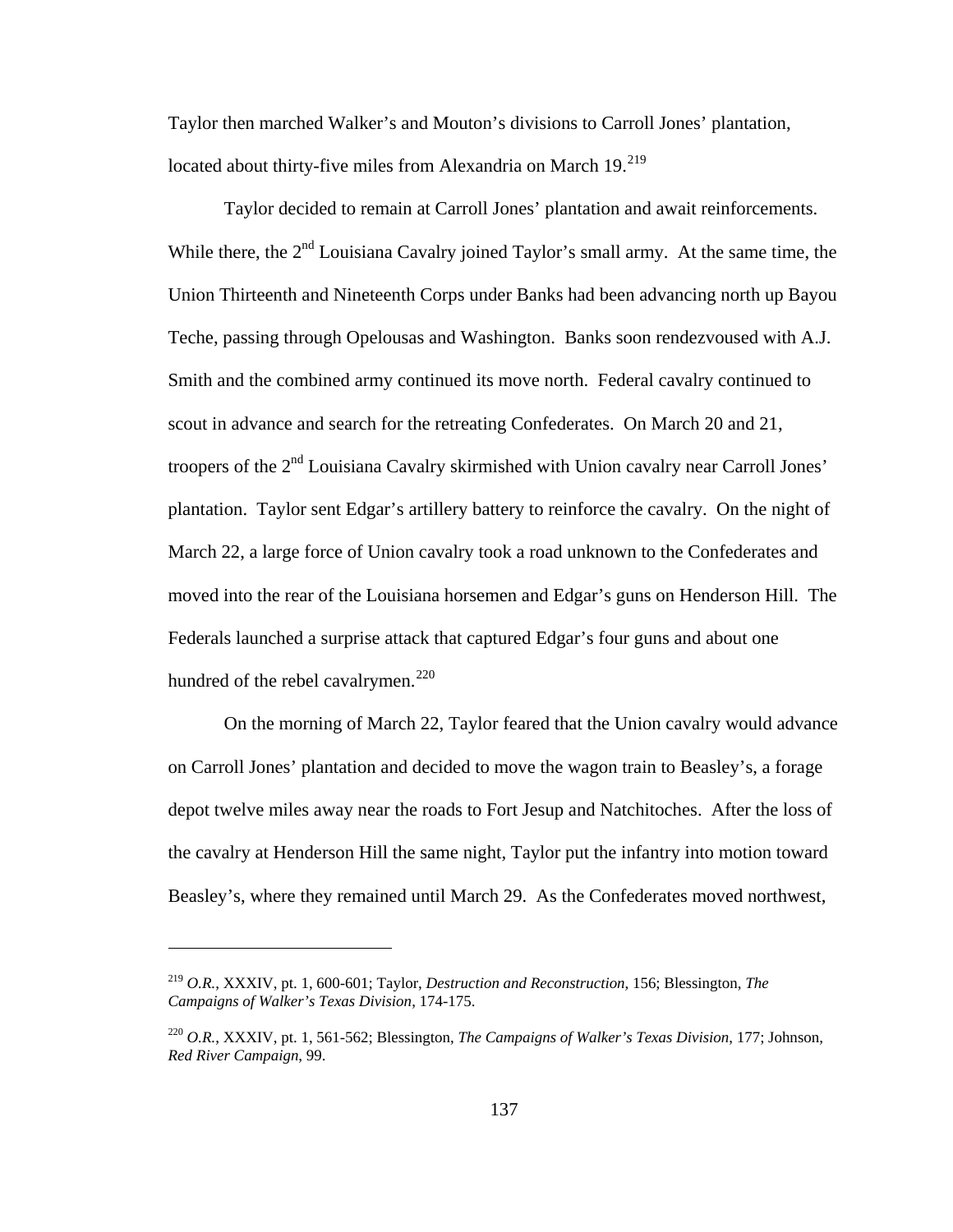the Union army followed. A.J. Smith's Sixteenth Corps reached Alexandria on March 25. The Thirteenth and Nineteenth Corps under Franklin arrived at Grand Ecore on March 28. Taylor ordered the few remaining rebel cavalry to contest the enemy advance as he moved Walker and Mouton by way of the Fort Jesup road toward Pleasant Hill, forty miles away. $221$ 

During the long Confederate retreat from Banks' army, General Taylor and department commander Edmund Kirby Smith had been in continuous correspondence with each other. Smith, long aware of Banks' advance and that of Steele in Arkansas, believed Shreveport to be the goal of the Union campaign. Hence, Smith favored a retreat of Taylor's army toward Shreveport to protect its arsenals, depots, and shops, as well as to defend military industrial complexes at Marshall and Jefferson, Texas. Smith hoped to concentrate Confederate forces near Shreveport and operate using interior lines, defeating one Union column before turning to defeat the other. As part of the concentration, about 4,000 Arkansas and Missouri troops under General Thomas Churchill arrived in Shreveport on March 24. Taylor despised the idea of giving ground without contesting the enemy, especially because the ground was his beloved home state. Taylor later wrote in his memoir that Smith essentially gave him two options: Taylor could retreat into the defenses of Shreveport and hold out under siege from Banks until reinforcements arrived or he could abandon Louisiana all together and move his force into Texas. Taylor believed a siege would only result in another Vicksburg with the loss

<span id="page-142-0"></span><sup>221</sup> *O.R.*, XXXIV, pt. 1, 562; Taylor, *Destruction and Reconstruction*, 157; Johnson, *Red River Campaign*, 110-112.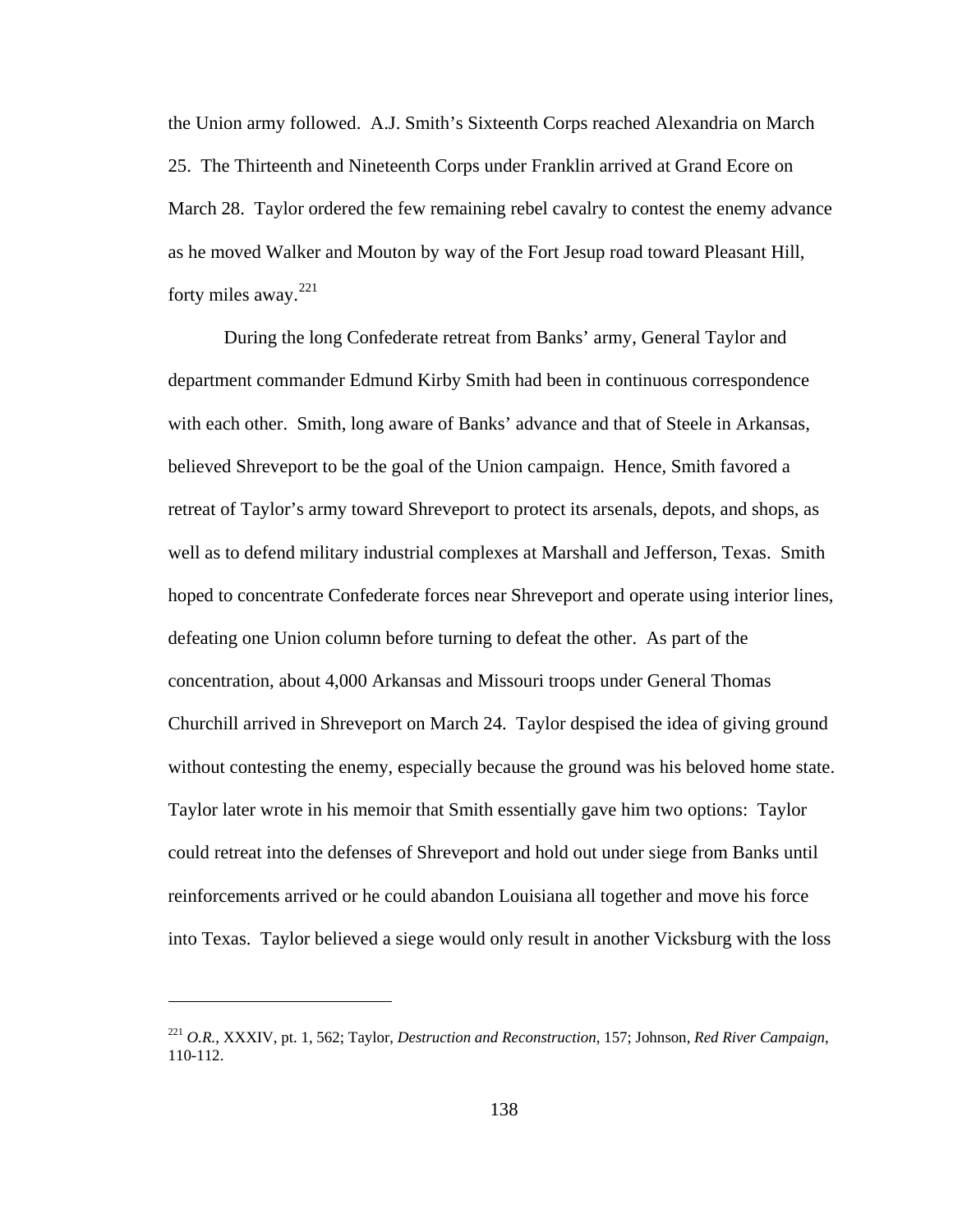of Shreveport and his whole army, as no other force could come to their rescue. Taylor also opposed the surrender of Louisiana and Arkansas to the Federals, believing such a maneuver would cause mass desertions among the troops from those states.<sup>[222](#page-143-0)</sup>

Smith felt that Steele in Arkansas posed the greater threat to Shreveport and ordered Taylor to continue his withdrawal without risking a major engagement. Taylor only grudgingly obeyed. After the war, Walker wrote about Confederate strategy in the campaign and seems to support Taylor's desire to give battle to Banks' Federals: "If on one hand, Banks was defeated, Steele was not sufficiently strong to advance alone, if, on the other hand, Banks should defeat Taylor, Steele's defeat would not retrieve the disaster, or save the valley of the Red River and the whole of Western Louisiana and Eastern Texas from Federal invasion and conquest." Walker's Texans also voiced their desire to stop retreating and face Banks' army. Elijah Petty wrote, "I had rather advance than retreat if we are ready for the fight and so I believe is feelings of the most of us. We have run until our patience had oozed out. A fight I think will help us now." Theophilus Perry, full of eagerness, wrote home, "I shall fight like I was standing at the threshold of my door fighting against robbers and scourgers for the defense of my wife and family." Indeed, many of Walker's men enlisted solely to keep the enemy from setting foot in Texas. $223$ 

<span id="page-143-0"></span><sup>222</sup> *O.R.*, XXXIV, pt. 1, 515-516, 521-522, 525-526, 563; Taylor, *Destruction and Reconstruction*, 158-159; Smith, "The Defense of the Red River," 370.

<span id="page-143-1"></span><sup>223</sup> Walker, "The War of Secession," 47; Norman D. Brown, ed., *Journey to Pleasant Hill: The Civil War Letters of Elijah P. Petty, Walker's Texas Division, CSA*, (San Antonio, TX: Institute of Texan Cultures, 1982), 387; M. Jane Johansson, *Widows by the Thousand: The Civil War Letters of Theophilus and Harriet Perry, 1862-1864*, (Fayetteville, AR: The University of Arkansas Press, 2000), 233.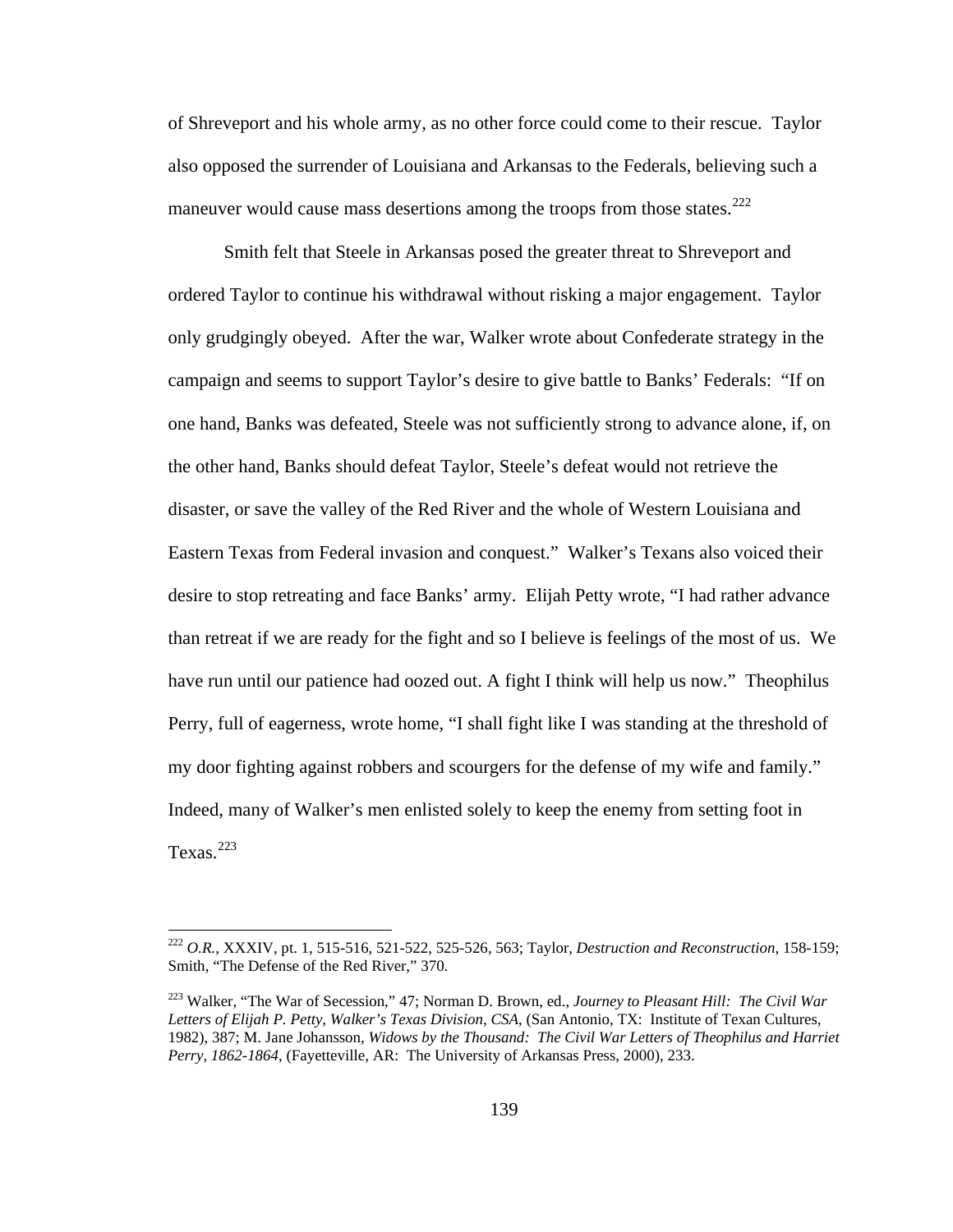Taylor's army arrived at the small town of Pleasant Hill on April 1. The same day, General Thomas Green's rebel cavalry division arrived from Texas and joined Taylor. The head of the Federal column reached Natchitoches and pushed forward, only to be met by newly arrived Confederate cavalry. On April 3, Taylor offered battle to the enemy at Pleasant Hill, but Banks' did not accept. Taylor decided to pull back Walker's and Mouton's divisions to Mansfield and left the cavalry at Pleasant Hill to face any Union advance. On April 4 and 5, the Confederate infantry entered Mansfield. Walker's division marched off the Mansfield Road onto the Kingston Road and camped in a swampy bottom about four miles from Mansfield, where the men remained for the next couple of days.  $224$ 

As Banks prepared to move his army forward from Grand Ecore, he realized that the road to Shreveport veered west away from the Red River. This meant that Banks' forces would have to advance northwest away from the river and the supplies, communications, and gunboat support of Porter's fleet on the water. Suffering from poor reconnaissance, Banks failed to realize that another road followed the west bank of the Red River and wound its way toward Shreveport as well. This road would have allowed close cooperation with the Union fleet. Banks felt the Confederates would not offer battle before they reached Shreveport and chose to march inland toward Pleasant Hill. On April 6, the Union army began to advance out of Grand Ecore. Albert Lee's cavalry led the way followed by nearly three hundred wagons of the cavalry train. Behind them

<span id="page-144-0"></span><sup>224</sup> *O.R.*, XXXIV, pt. 1, 562-563; Taylor, *Destruction and Reconstruction*, 157-158; Blessington, *The Campaigns of Walker's Texas Division*, 180; Johnson, *Red River Campaign*, 112.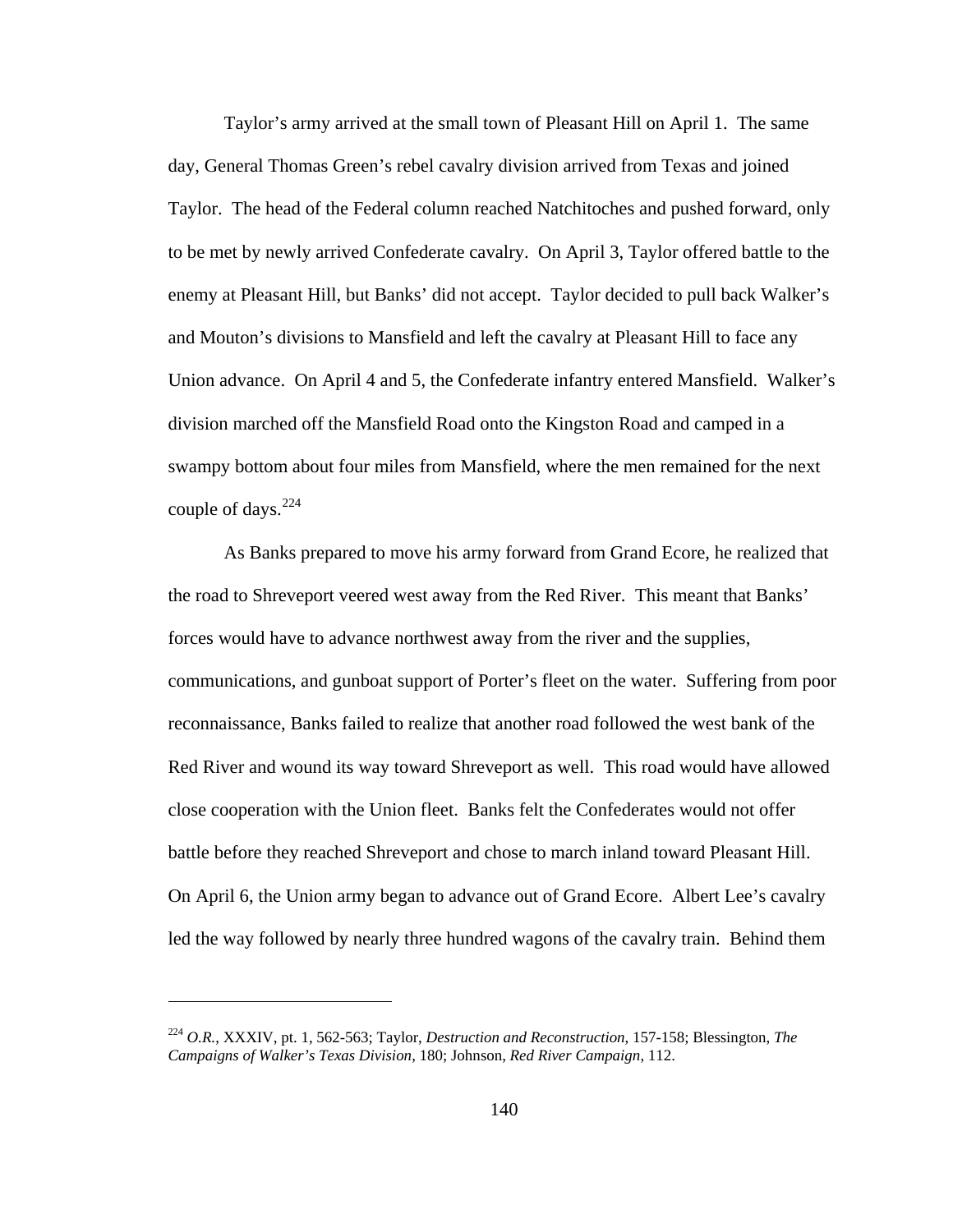cam the Thirteenth and Nineteenth Corps infantry divisions, and then seven hundred more wagons. At the rear of the column, A.J. Smith's Sixteenth Corps left the next day. Porter, with the Seventeenth Corps division on transports, steamed upriver on April  $7.^{225}$  $7.^{225}$  $7.^{225}$ 

That same day, Lee's Federal cavalry approached Pleasant Hill and encountered several of Thomas Green's cavalry regiments at the Green Farm three miles beyond the town. After a brief skirmish, superior Union numbers compelled the Confederates to retire. Lee became concerned about advancing through an unknown country against unknown enemy strength, especially with his cavalry train vulnerable near the front of the column. Lee asked to have the wagons moved back with the infantry train, but Franklin, leading the infantry refused. Because of muddy roads and numerous wagons, the Union column stretched out for nearly twenty miles.<sup>[226](#page-145-1)</sup>

With the Federals closing in, Taylor knew a decision had to be made when the army reached Mansfield. He knew that beyond the town, Banks could use the numerous roads to make better use of his numbers against Taylor's smaller force and possibly link with Porter's fleet. Taylor also realized that between Pleasant Hill and Mansfield, there existed only two streams. For twenty miles from Natchitoches to Pleasant Hill, little water could be found as the roads of the region followed the high ridge dividing the drainage of the Red River from that of the Sabine and water became scarce. Taylor selected a position t post his army and engage the Federals in battle. The place Taylor chose sat three miles in front of Mansfield in the edge of a wood that fronted a large open

<span id="page-145-0"></span><sup>225</sup> Johnson, *Red River Campaign*, 113-118.

<span id="page-145-1"></span><sup>226</sup> Ibid., 117-118, 124-125.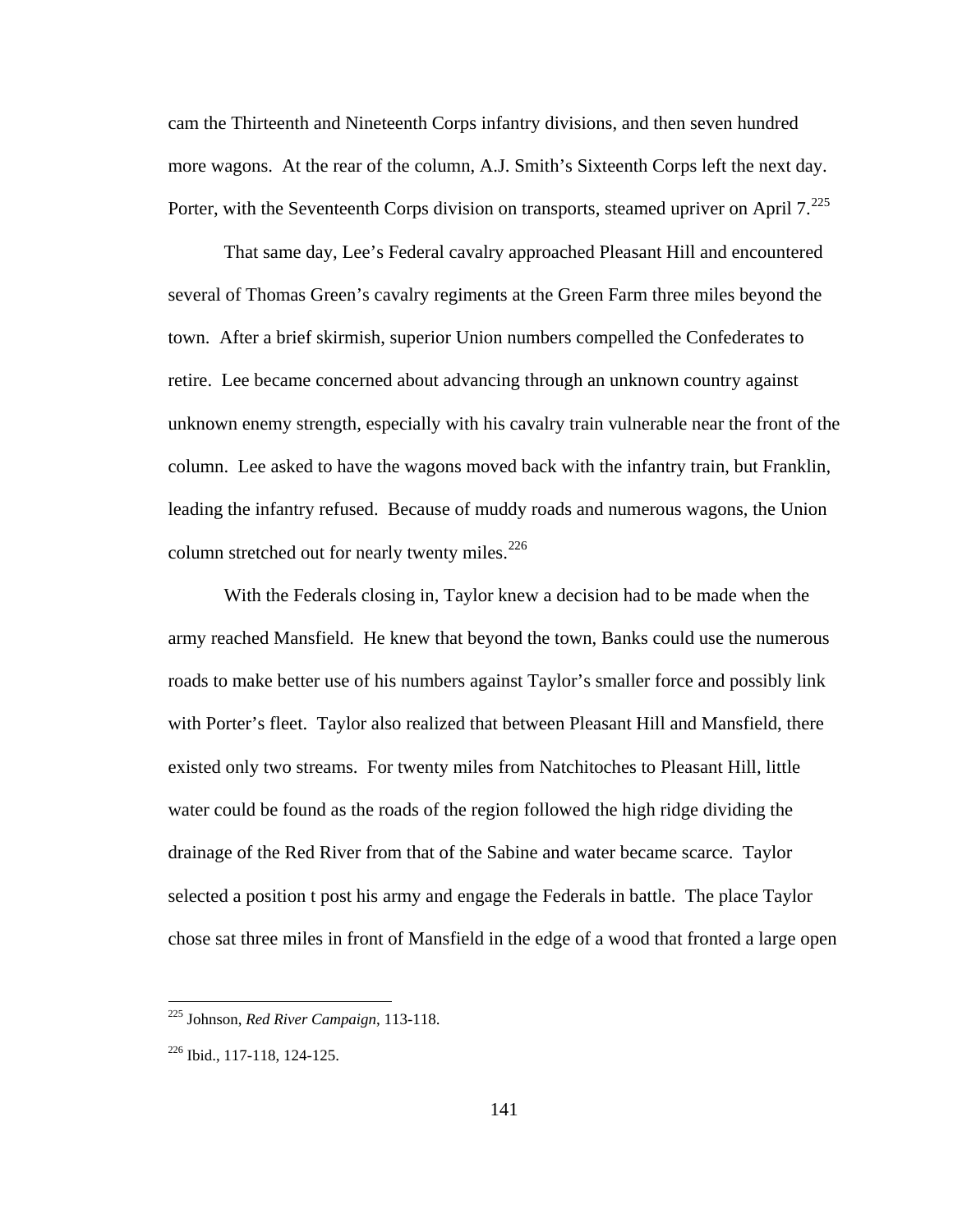clearing, about eight hundred yards in width and twelve hundred yards in length. The Mansfield-Pleasant Hill Road ran through the middle of the clearing.<sup>[227](#page-146-0)</sup>

Once Taylor decided to fight near Mansfield, he wrote a dispatch to Kirby Smith at Shreveport informing him of his decision to fight on April 8, unless Smith countermanded the plan. On the morning of April 8, Taylor ordered the Arkansas and Missouri troops under Churchill to march from their camps twenty miles away at Keachie to Mansfield. Walker's and Mouton's divisions marched down the road from Mansfield to the position selected by Taylor the previous day. Walker filed his regiments off the road to the right and into the woods at the clearing. The men completed their deployment and positioned themselves behind a fence that enclosed a plantation facing the open field and the direction of Pleasant Hill. Scurry's brigade formed on the right, Waul's in the middle, and Randal's brigade on the left with its flank next to the road. Daniel's and Hardeman's batteries formed with Walker's troops. Joseph Blessington commented about the feeling of Walker's men in the woods: "Many of the troops went to work with their knives, lopping off the branches of the trees and bushes which obstructed a good view of the road, in order to render their aim and fire more effective. The men waited and watched for the foe, with compressed lips and blanched faces, betokening the inward excitement, while every man kept his allotted place."<sup>[228](#page-146-1)</sup>

 Mouton's two brigades filed off to the left of the road and likewise positioned themselves in the edge of the woods. As Walker's men anxiously awaited the events of

<span id="page-146-0"></span><sup>227</sup> Taylor, *Destruction and Reconstruction*, 159-161.

<span id="page-146-1"></span><sup>228</sup> *O.R.*, XXXIV, pt. 1, 563-564; Taylor, *Destruction and Reconstruction*, 161-162; Blessington, *The Campaigns of Walker's Texas Division*, 183; T. Michael Parrish, *Richard Taylor: Soldier Prince of Dixie*, (Chapel Hill: The University of North Carolina Press, 1992), 339.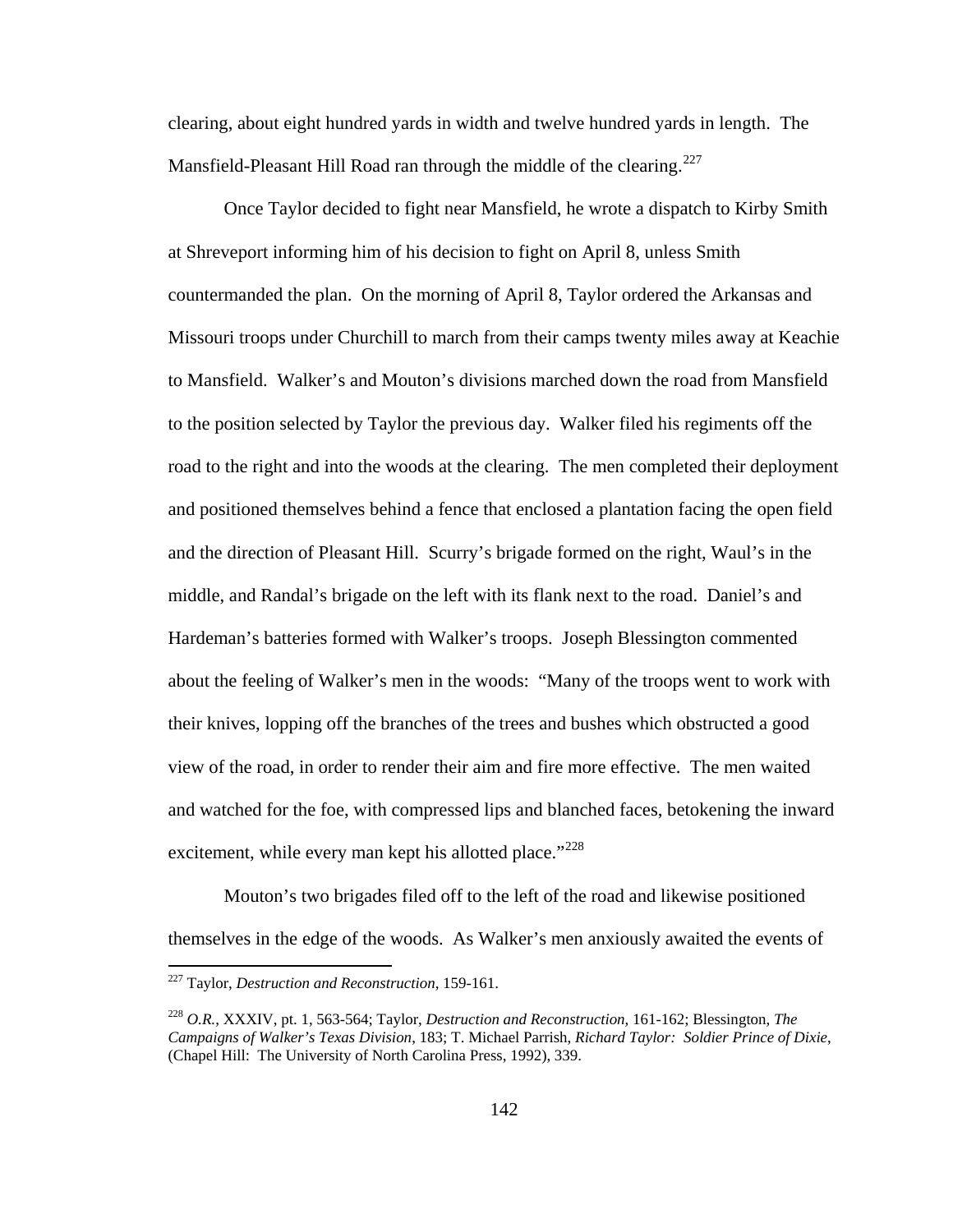the day, they listened to the firing of Green's cavalry to the front. General Franklin's plan on April 8 involved advancing the Union troops of the Thirteenth and Nineteenth Corps to a place west of Pleasant Hill, allowing the column to close up and moving A.J. Smith's corps to Pleasant Hill. Early on April 8, Lee's Union horsemen and Colonel Frank Emerson's Thirteenth Corps brigade met resistance from Green's troopers, but pushed them back, gaining six miles a ground by midday. Soon the rebel cavalry came up the road and joined Taylor's infantry. Buchel's and Terrell's regiments under General Bee joined Walker on the right. Following close behind, the Federals soon emerged into the clearing opposite the Confederate line. At the same time Lee informed Banks that the rebels intended to make a stand in force to his front. Banks ordered forward another infantry brigade of the Thirteenth Corps.<sup>[229](#page-147-0)</sup>

 As the Federal troops arrived on the opposite end of the field, their lines similarly formed on the left and right of the road in the woods. Opposite Walker's division on the Union left sat Lee's cavalry on a slight rise called Honeycutt Hill. To the right of the cavalry stood two Union infantry regiments that had faced Walker's troops at Bayou Bourbeau the previous year. The  $23<sup>rd</sup>$  Wisconsin formed on the left of the road and the  $67<sup>th</sup>$  Indiana on the right, with Nims'  $2<sup>nd</sup>$  Massachusetts Battery in between. Six more Union infantry regiments, five cavalry regiments, and five artillery batteries completed the Union line. The Union force totaled about 4,800 men, facing Taylor's 8,800. Almost immediately, light skirmishing began. Taylor soon sensed the enemy massing against his left, so he shifted Terrell's cavalry regiment to the far left of the line and moved Randal's

<span id="page-147-0"></span><sup>229</sup> *O.R.*, XXXIV, pt. 1, 563-564; Johnson, *Red River Campaign*, 126-129.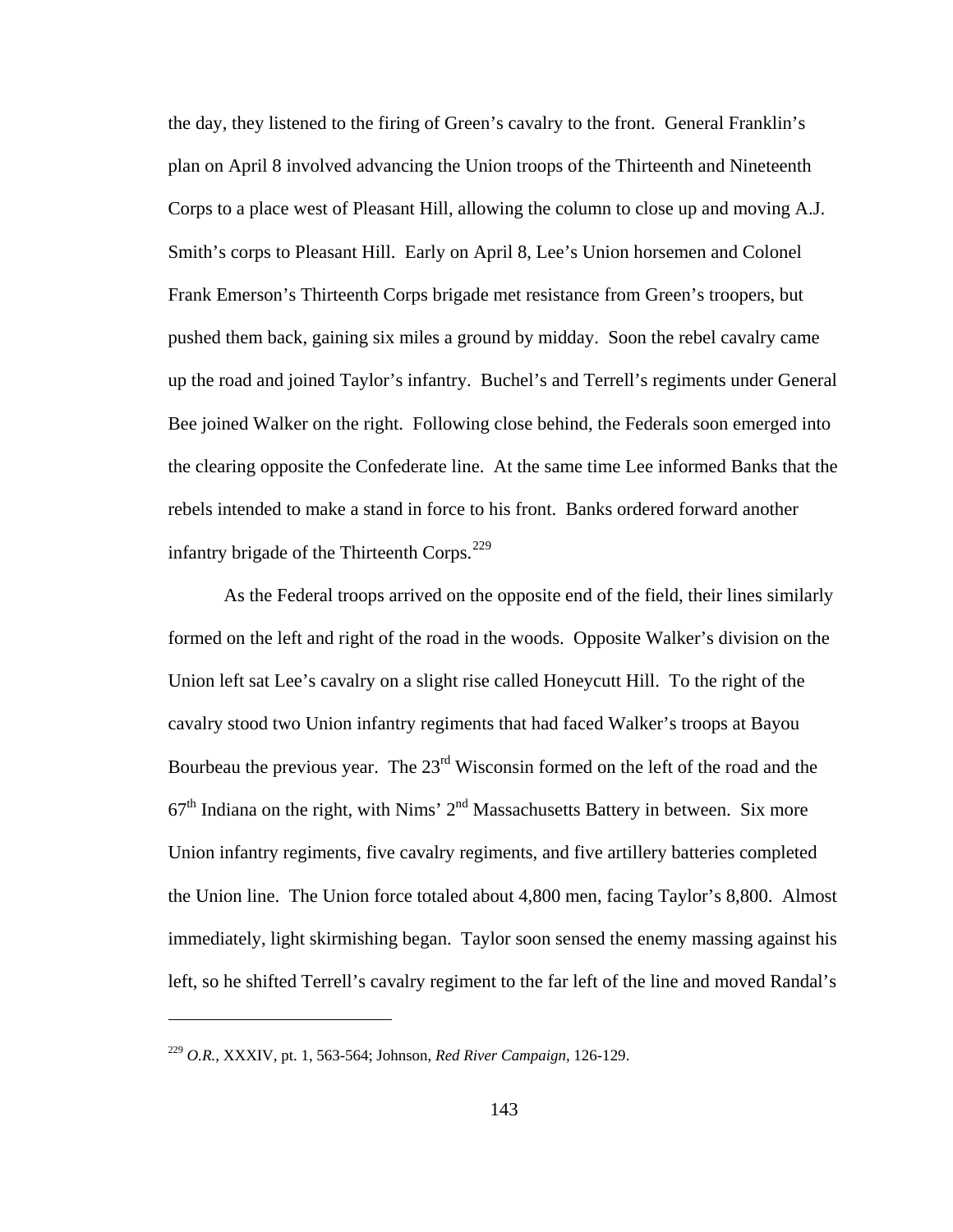brigade from the right to the left side of the road to support Mouton. Taylor also sent out Debray's cavalry on both sides of the road as skirmishers to cover the shifting of troops. $^{230}$  $^{230}$  $^{230}$ 

 The two lines stared across the field at each other in suspenseful anticipation. Taylor expected Banks to attack, but Lee had convinced Banks that such a movement would be very costly. Banks decided to hold his position and call for more troops. The position of the wagons in the column placed reinforcements too far back to reach the front in any reasonable amount of time. By 4:00 p.m., Taylor had become very impatient waiting for the Federals to open the engagement. The rebel commander decided it would be up to him to initiate the fight. Taylor rode over to Mouton and told the Louisianan to attack the Union troops in his front. $231$ 

 With Major's cavalry brigade supporting their left, Mouton's brigades under Colonel Henry Gray and Brigadier General Camille de Polignac surged forward out of the woods and towards the Union line. The five Union regiments of Landram's division on the right of the line braced for the attack. Mouton's troops faltered under a heavy fire from the Federals and Mouton himself fell dead in the attack. His division lost almost a third of its men. Shortly after Mouton advanced, Randal's brigade of Walker's division marched forward in echelon from the right of Mouton. Randal found Mouton's troops stalled by enemy fire and pressed his Texans forward to hit the union right flank.

<span id="page-148-0"></span><sup>230</sup> *O.R.*, XXXIV, pt. 1, 564; Johnson, *Red River Campaign*, 133; Lowe, *Walker's Texas Division*, 190.

<span id="page-148-1"></span><sup>231</sup> *O.R.*, XXXIV, pt. 1, 564; Lowe, *Walker's Texas Division*, 190.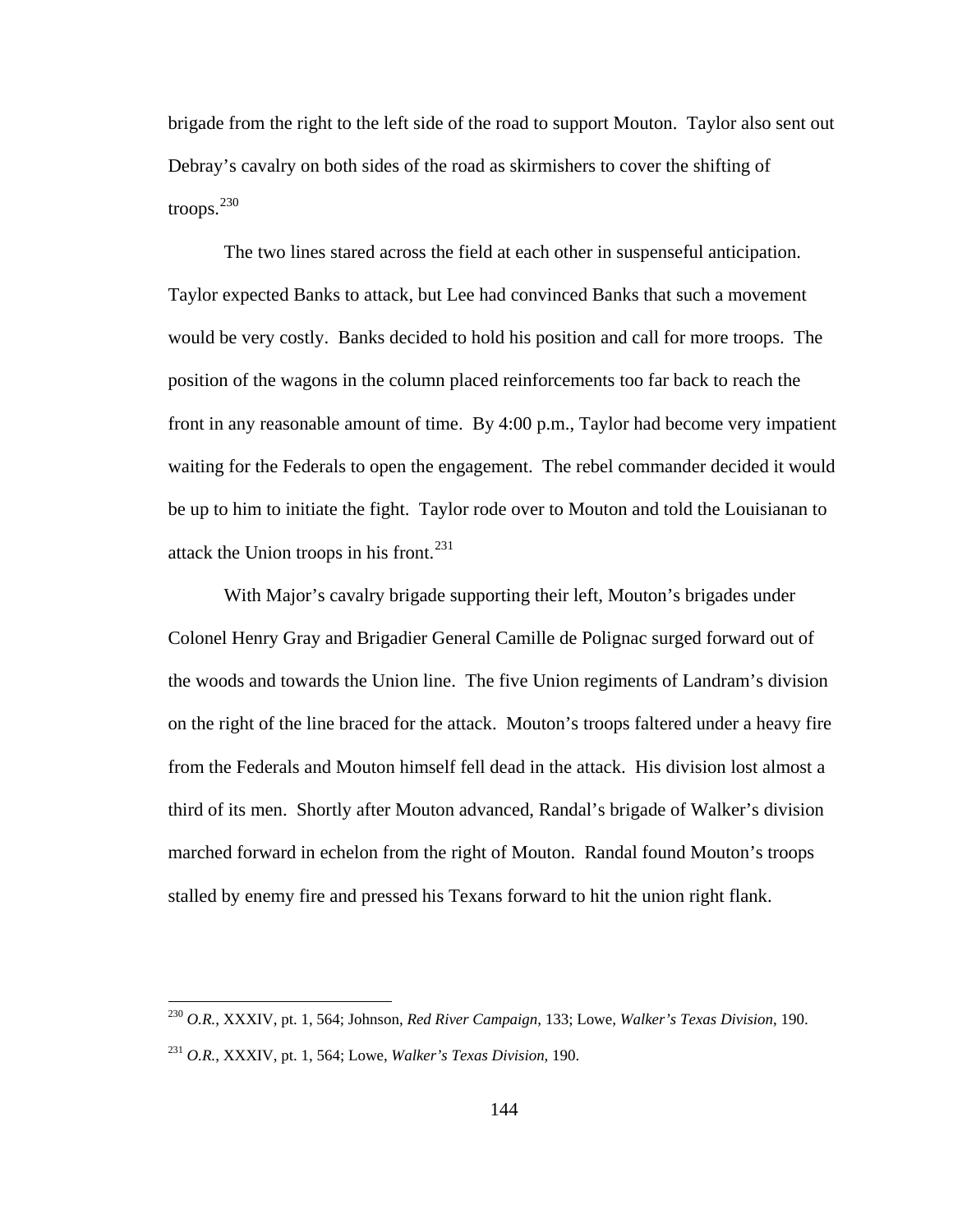Randal's troops along with Mouton's division and major's cavalry began to drive back the Union line.<sup>[232](#page-149-0)</sup>

 As soon as Mouton's attack began on the left, Taylor ordered Walker to send his two remaining brigades forward along with Bee's two regiments of cavalry under Buchel and Debray to turn the Union left flank and gain the enemy rear. Scurry's and Waul's brigades marched out of the woods, advancing in columns of companies and came under intense artillery and canister fire from Ormand Nims' Massachusetts Battery across the field. Nims commented about the charge of the Texans after the battle: "Upon the approach of the enemy, who came out of the woods in front and on the right flank, the battery opened fire, using shell and canister with good effect, repulsing three successive charges of the enemy…" Walker recounted the charge in his postwar writing: "Walker's division, impatient of delay, now moved rapidly to the front in echelon of brigades, with instructions to attack the enemy with the bayonet. This order was executed in the most gallant style. Moving across a field which lay in their front, and exposed to heavy fire of artillery and musketry, at support arms it attacked the enemy lining the woods beyond with such impetuosity that his line was instantly broken and he fled in the utmost disorder..." Walker's Texans charged up Honeycutt Hill outflanking the  $3<sup>rd</sup>$ Massachusetts Cavalry and the Wisconsin and Indiana infantry, prompting them to break for the rear. The Texans captured a few of Nims' artillery pieces that could not be removed from the field and turned them on the retreating enemy. The 83<sup>rd</sup> Ohio Infantry

<span id="page-149-0"></span><sup>232</sup> *O.R.*, XXXIV, pt. 1, 564; Johnson, *Red River Campaign*, 134-135; Jane H. Johansson and David H. Johansson, eds., "Two Lost Battle Reports: Horace Randal's and Joseph L. Brent's Reports of the Battles of Mansfield and Pleasant Hill, 8 and 9 April, 1864," *Military History of the West* 23, no. 2, (Fall 1993), 173-174.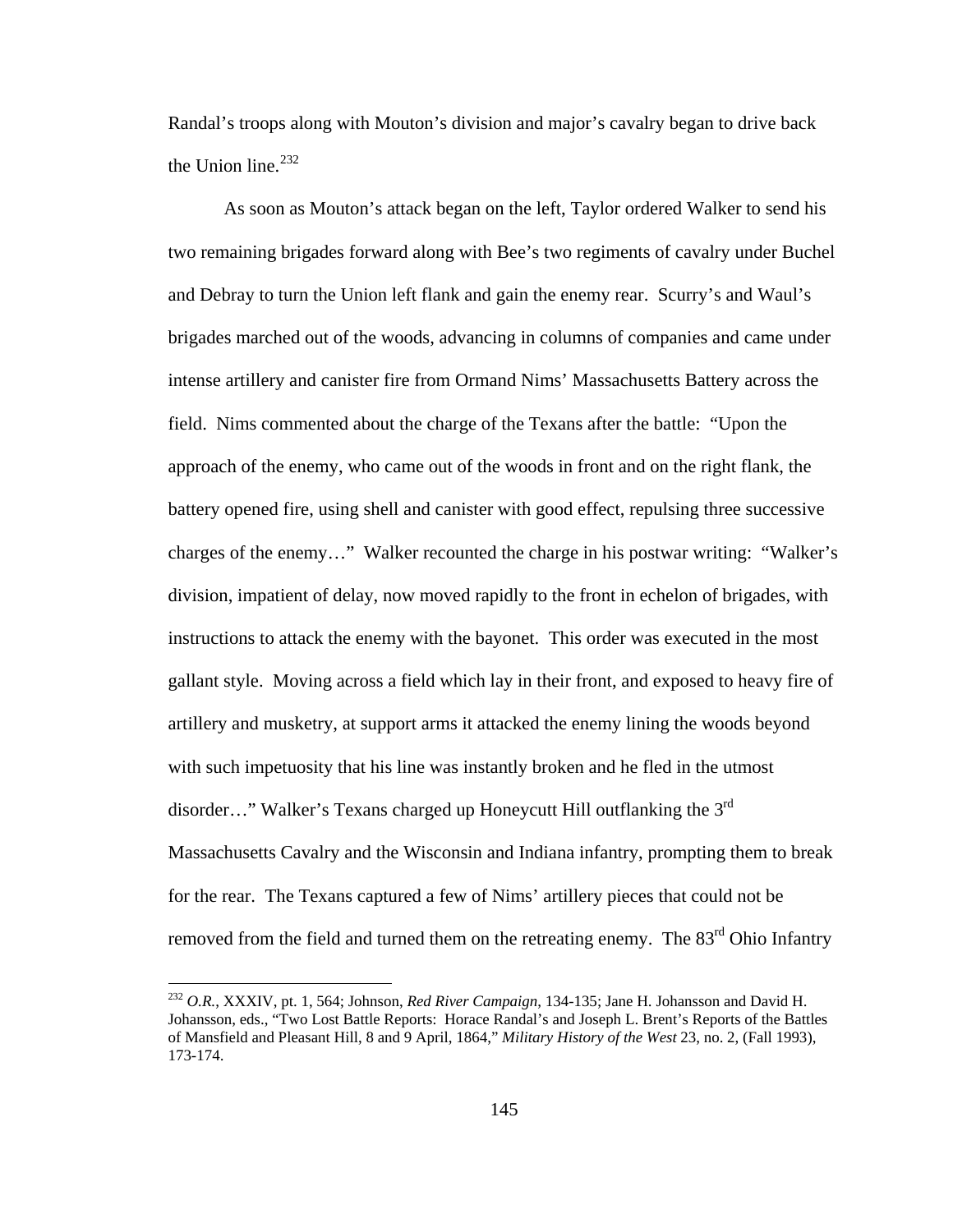attempted to reinforce the flank, but found themselves unable to sustain the crumbling position.<sup>[233](#page-150-0)</sup>

 Amidst the retreating Federal soldiers, Union officers attempted to rally the bluecoats behind Honeycutt Hill in the edge of the woods around the Chicago Mercantile Battery and Cameron's newly arrived Thirteenth Corps division. After a brief rest atop the captured rise, Walker sent his troops at the new Union line with the bayonet. In the attack, Joseph Blessington remembered seeing Walker:

> As we approached a narrow skirt of timber, and about six hundred yards from the enemy's position, we beheld General Walker, mounted on his iron-gray horse, with his field glass to his eye, taking close observations of the enemy's position. His actions and features were a study for the closest scrutinizer of physiognomy. Not a quiver on his face – not the movement of a muscle, to betray anxiety or emotion, notwithstanding the shower of balls whizzing around him<sup>[234](#page-150-1)</sup>

 Walker's troops slugged it out with the new Union line for almost an hour before the Texans overlapped the enemy flanks. Walker's brigades gained a fence and poured musketry into the backs of the retreating Federals. The Chicago battery and the rest of Nims' artillery fell into the hands of Walker's men. Farther to the left, Randal's Texans and mouton's troops drove the Union troops back miles from every position they tried to establish, capturing ambulance and ordnance trains, staff wagons, artillery, and hundreds of prisoners. The panicked Union troops of the Thirteenth Corps scattered in every direction. As foreseen by Albert Lee, the position of the wagon train at the front of the

<span id="page-150-0"></span><sup>233</sup> *O.R.*, XXXIV, pt. 1, 462, 564; Walker, "The War of Secession," 50-51; Johnson, *Red River Campaign*, 135-136; Lowe, *Walker's Texas Division*, 192-194.

<span id="page-150-1"></span><sup>234</sup> Blessington, *The Campaigns of Walker's Texas Division*, 187-188; Lowe, *Walker's Texas Division*, 193- 194.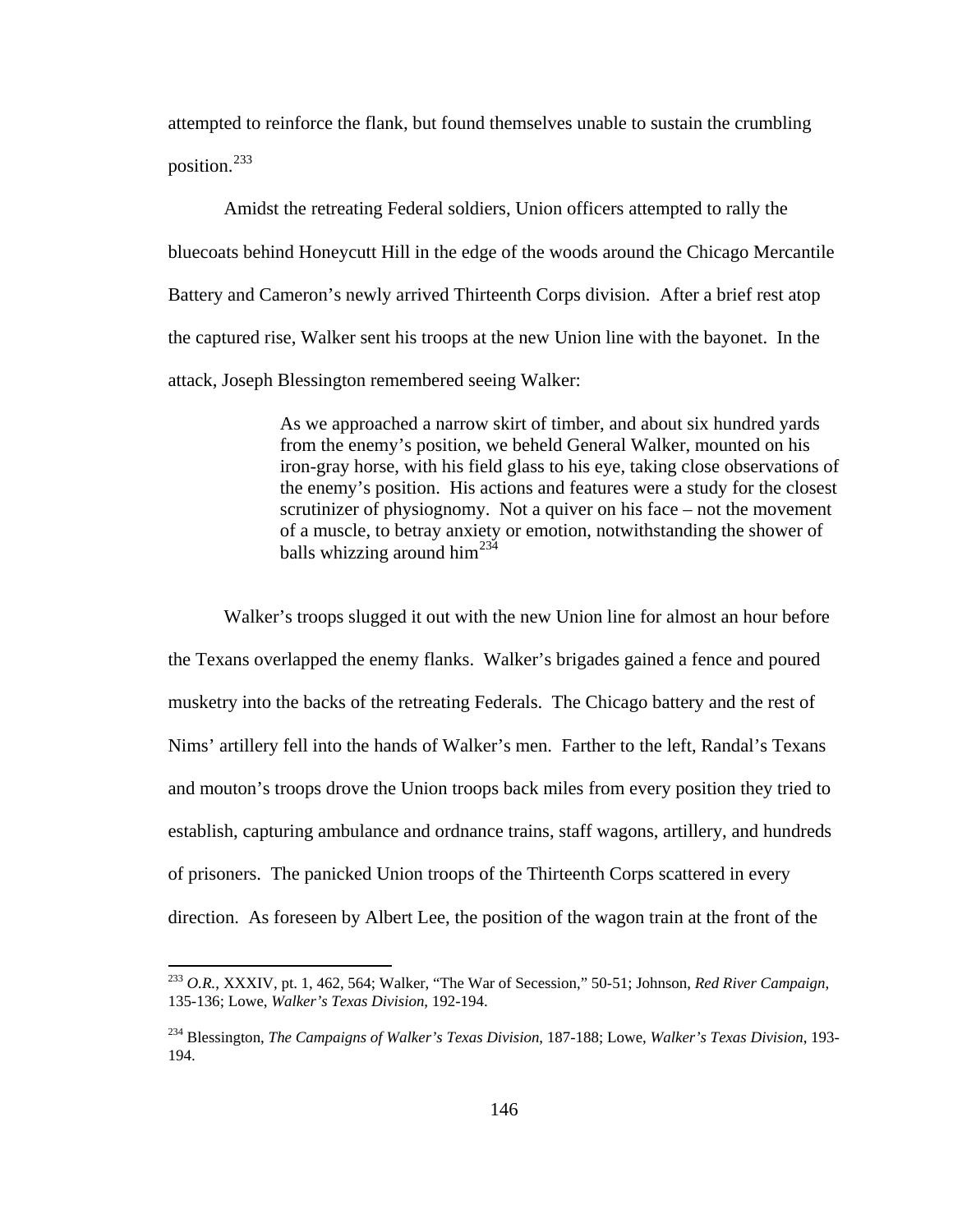column had dire effects. The wagons and the dense forest flanking the road clogged the escape route of the Union forces. Hundreds fell prisoner to the pursuing enemy and most of the wagons became plunder to the victorious Confederates.<sup>[235](#page-151-0)</sup>

 Early in the fight, Banks ordered forward more infantry to bolster the line. Franklin sent forward Brigadier General William H. Emory's division of the Nineteenth Corps from Ten Mile Bayou. Emory moved his division forward to a position about two miles behind the battlefield at a place called Pleasant Grove. He deployed his brigades on a slight rise known as Chapman's Hill, fronting a ravine which contained a stream. As Walker's Texans and the other troops of Taylor's army chased the fleeing Federals through the woods, Taylor ordered Walker to attack Emory's line and gain possession of the needed water. In pursuing the Federals, Walker's men had become very disorganized and fatigued. Walker sent his men forward only to have them beaten back savagely by the fresh Union troops. Joseph Blessington recalled the fight: "Volley after volley, and shower after shower of bullets came whizzing down upon us. It was utterly impossible to advance, and to retreat beneath the range of their long guns seemed equally desperate. We lay down, arose again, and then involuntarily sought the shelter and protection as the ground afforded." Walker's men lay pressed to the ground until darkness ended the fight. $^{236}$  $^{236}$  $^{236}$ 

<span id="page-151-0"></span><sup>235</sup> Blessington, *The Campaigns of Walker's Texas Division*, 188-189; Johansson and Johansson, eds., "Two Lost Battle Reports," 173-174; Lowe, *Walker's Texas Division*, 194-195; Johnson, *Red River Campaign*, 137.

<span id="page-151-1"></span><sup>236</sup> *O.R.*, XXXIV, pt. 1 565; Taylor, *Destruction and Reconstruction*, 164; Blessington, *The Campaigns of Walker's Texas Division*, 190; Johnson, *Red River Campaign*, 138-139.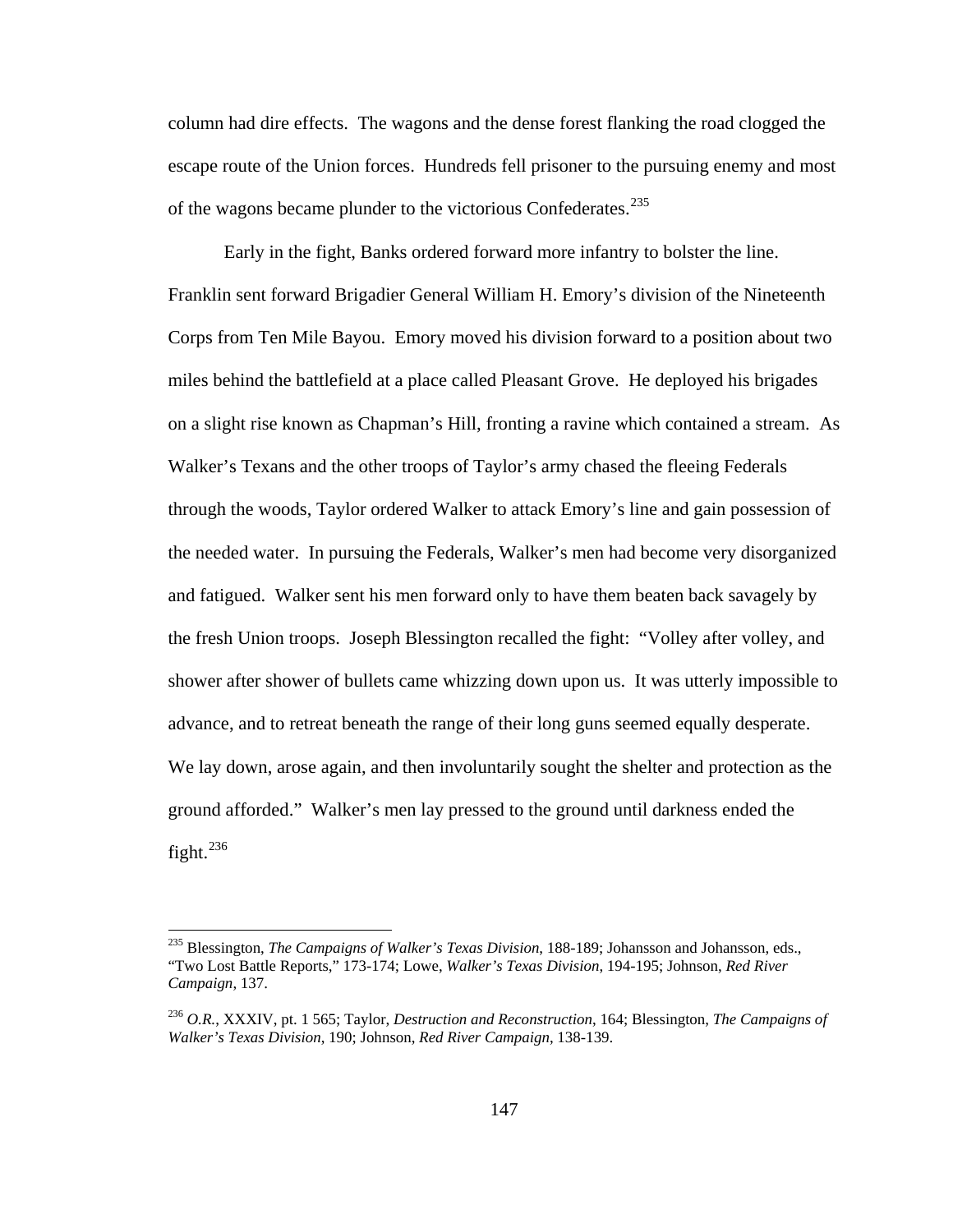At 10:00 p.m. Banks decided to pull his army back to Pleasant Hill and join A.J. Smith's Sixteenth Corps. His troops marched through the night, reaching Pleasant Hill at 8:30 a.m. the next morning. Banks' army suffered greatly at the hands of Taylor's small army. Out of 12,000 troops engaged, the Federals lost 113 killed, 581 wounded, and 1,541 missing, totaling 2,235 casualties. The Union force also lost twenty pieces of artillery, 156 wagons of various sorts, and over a thousand animals. Taylor lost about 1,000 of his roughly 8,800 man force. Randal's brigade lost 9 killed, 52 wounded, and 6 missing. Scurry's and Waul's losses are uncertain, but Walker is thought to have lost around two hundred men as casualties.<sup>[237](#page-152-0)</sup>

 Walker's division played a large role in driving the Federal forces from the field at Mansfield. His Texans spearheaded the charge against the Union left flank atop Honeycutt Hill, broke through the position, and drove the Federals back to a second defensive line. The Union line at the edge of the woods collapsed after Walker's troops flanked the enemy, sending them streaming back into the forest. Walker's Texans rounded up hundreds of prisoners and captured supplies before running into Emory's strong line behind the main battlefield. Although checked by the new Union troops, Walker's men were able to retrieve water from the stream after the Union troops retreated. Walker later wrote about the victory, reflecting upon the tremendous hardships faced by the Confederates: "When the enormous disparity of the two armies is considered, and the further fact that the Confederates who had gained this signal victory were the very same that for three weeks had been retreating before the overwhelming

<span id="page-152-0"></span><sup>237</sup> Johansson and Johansson, eds., "Two Lost Battle Reports," 174; Lowe, *Walker's Texas Division*, 200- 201; Johnson, *Red River Campaign*, 140-141.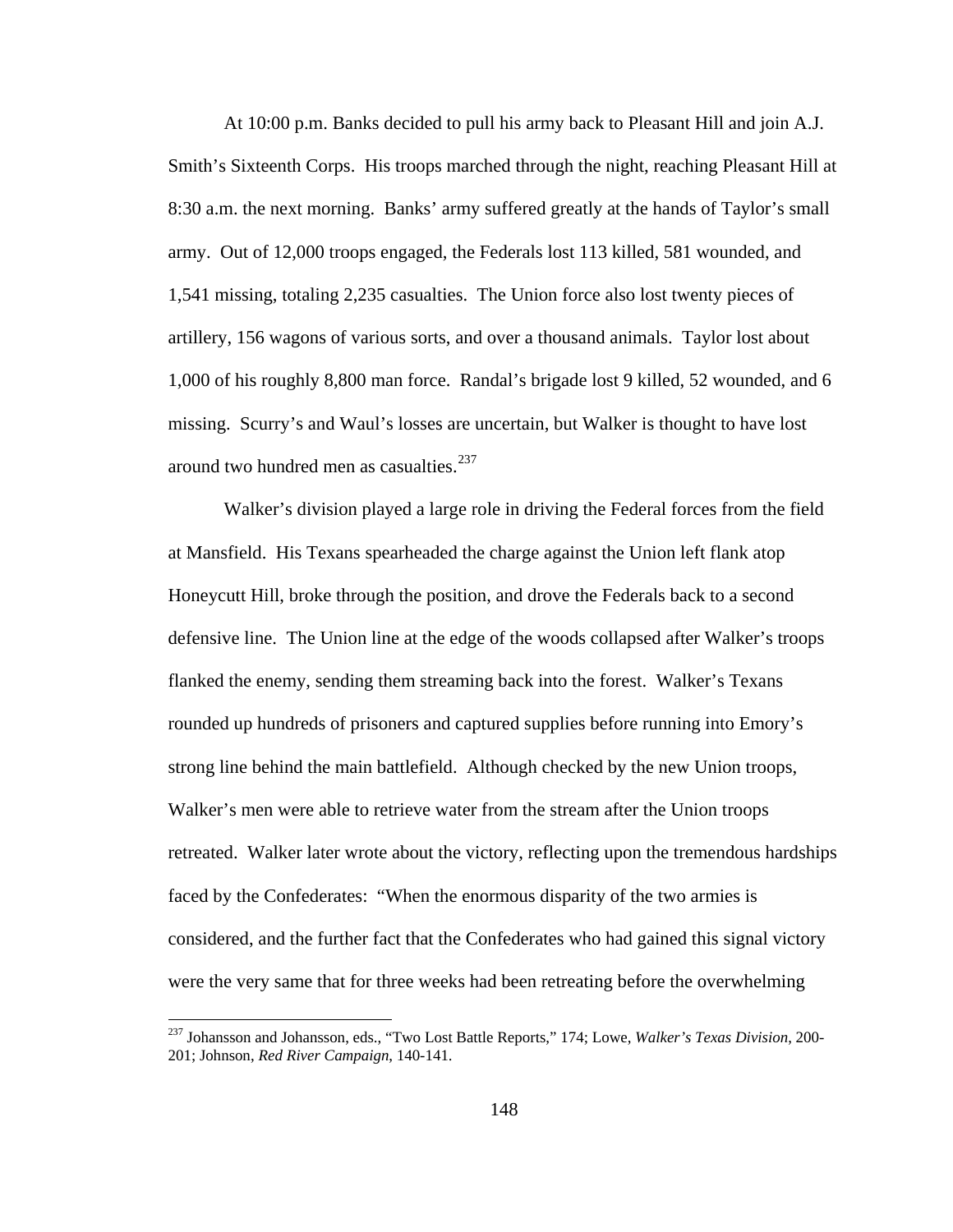force of the federal command, it must be considered one of the most extraordinary incidents of the four years of war in America."<sup>[238](#page-153-0)</sup>

 The previous evening, Taylor had ordered forward the Arkansas and Missouri divisions of Brigadier Generals Thomas Churchill and Mosby Parsons from their camps at Keachie. The reinforcements marched out at 2:00 a.m. and joined Taylor in time to advance toward Pleasant Hill at daylight on April 9. Taylor sent Green and all the cavalry forward to search out Banks' Federals while the infantry followed with Churchill's Arkansans in front, followed by Parsons' Missourians, Walker's division, and the rear brought up by Mouton's division, led by Polignac. Green's cavalry caught up to the Union army in strong positions around Pleasant Hill. At about 1:00 p.m., Churchill's troops arrived about two miles from Pleasant Hill, followed by Walker and the other units. Taylor halted the troops for a few hours rest while the cavalry scouted the Union force ahead. $239$ 

 Taylor knew he had to push the Federals away from Pleasant Hill. He learned through correspondence with St. John Liddell's cavalry that Porter and a fleet of about thirty gunboats and transports had ascended the red River above Grand Ecore. In a letter written early on April 9, Taylor told Walker about his concerns. Taylor feared Banks would use the road from Pleasant Hill to Blair's Landing, sixteen miles away on the Red River and forty-five miles above Grand Ecore, to link up with Porter's boats. Banks could gain reinforcements and supplies to replace his losses from the previous day and

<span id="page-153-0"></span><sup>238</sup> Walker, "The War of Secession," 53; Lowe, *Walker's Texas Division*, 200-201.

<span id="page-153-1"></span><sup>239</sup> *O.R.,* XXXIV, pt. 1, 565-566.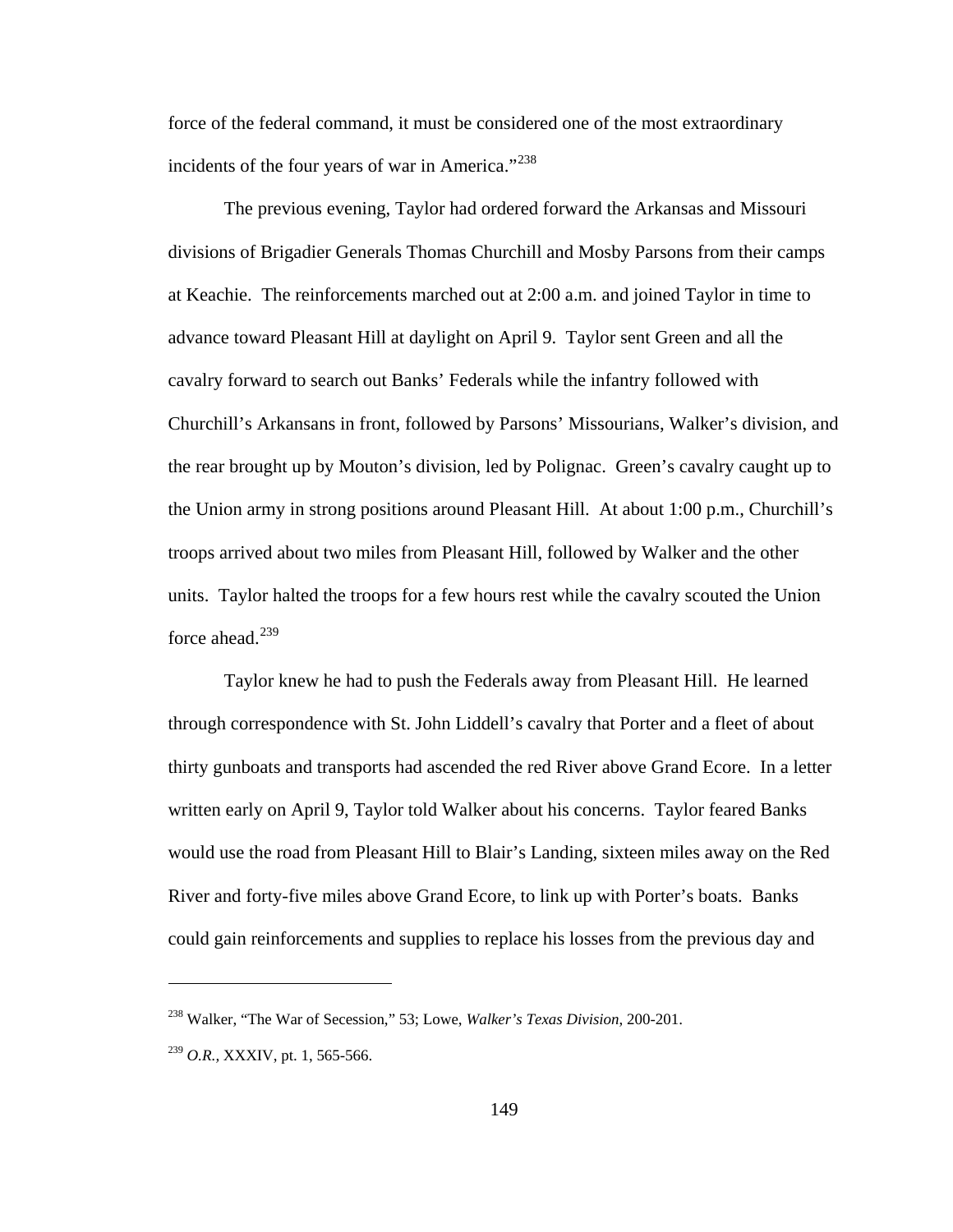rejuvenate his campaign. Taylor wanted to push Banks back toward Natchitoches and away from the Blair's Landing road to the Red River.<sup>[240](#page-154-0)</sup>

 The town of Pleasant Hill sat on a flat plateau with open fields surrounding the town. The Union Sixteenth Corps brigade of Colonel William T. Shaw formed in some woods west of the town and perpendicular to the Mansfield-Pleasant Hill Road. A half mile to the left sat the Nineteenth Corps brigade of Colonel Lewis Benedict in a dry ditch in an open field below the town. Slightly to the rear of Shaw's troops stood two other brigades from the Nineteenth Corps under William Dwight and James McMillan. About a mile to the left and rear of these troops sat the rest of the Sixteenth Corps near Pleasant Hill. Shaw's and Benedict's brigades held rather exposed positions that were open on their flanks.<sup>[241](#page-154-1)</sup>

 At around 3:00 p.m. after the troops had rested, Taylor formed an attack plan. Churchill's and parsons' divisions would advance on the Confederate right and outflank the enemy, reach the Jesup Road, and attack from the west to the east while maintaining contact with cavalry on the far right and Walker's division on the left. The cavalry received orders to attack down the Jesup Road and gain the enemy rear and line of retreat. The divisions of Churchill and Parsons filed off the road and moved into the woods on the right. Walker filed his division off the road and formed them into line of battle between the Pleasant Hill and Jesup Roads to link with Churchill's left flank. Walker received orders to advance with his brigades in echelon from his right upon

<span id="page-154-0"></span><sup>&</sup>lt;sup>240</sup> Ibid., 528-529, 566; Richard Taylor to John G. Walker, April 9, 1864, Walker Papers.

<span id="page-154-1"></span><sup>241</sup> Johnson, *Red River Campaign*, 147-150.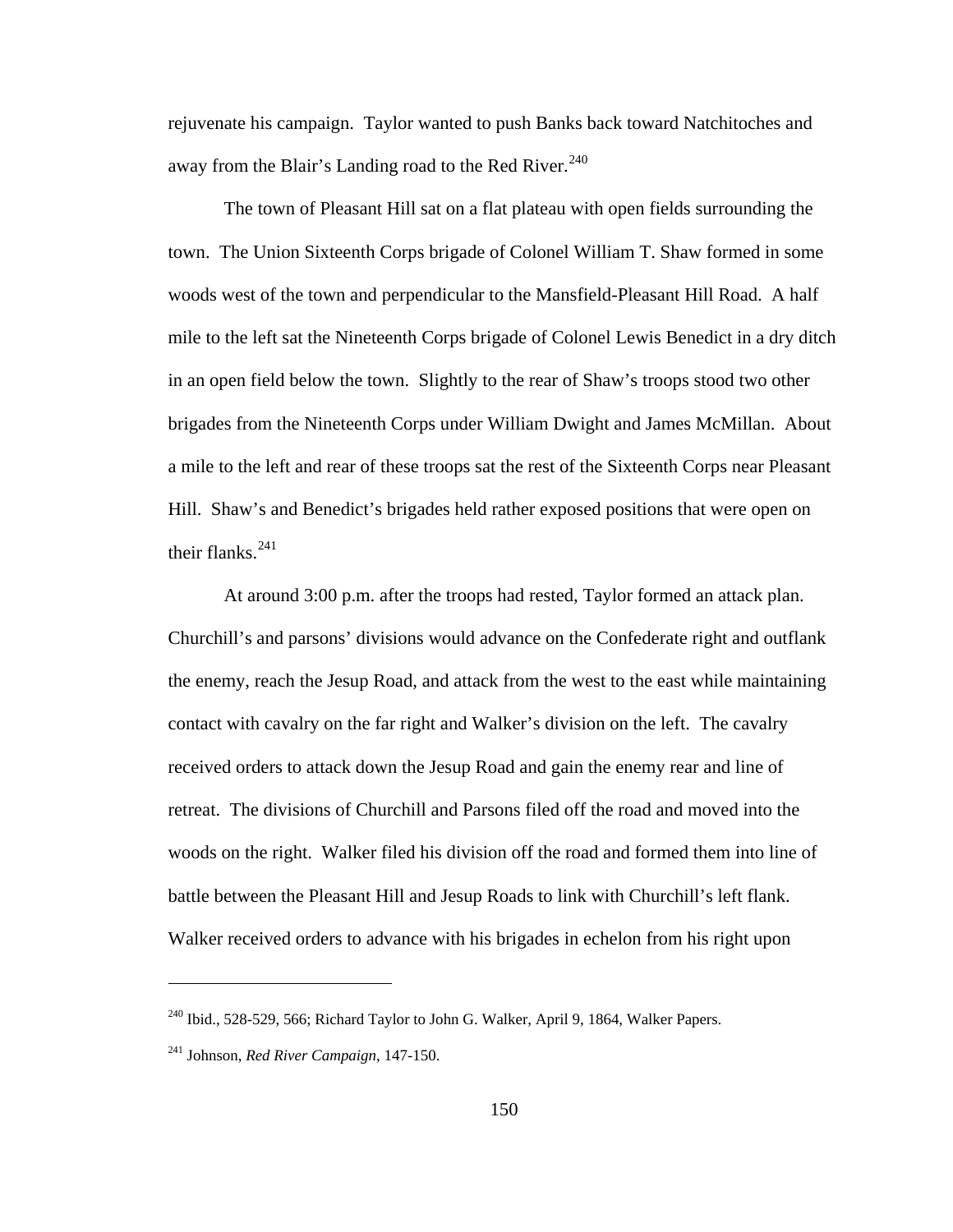hearing Parsons' and Churchill's guns on the right. Bee's cavalry regiments on the Pleasant Hill Road were to attack up the road while Major's and Bagby's cavalry brigades received instructions to move on foot, outflank the Union right, and gain possession of the road to Blair's Landing. Polignac's troops, after heavy losses at Mansfield, constituted the reserve.  $242$ 

 At 4:30 p.m., Taylor ordered Green on the left to open artillery fire to divert attention from the attack on the right. A half hour later, the Arkansas and Missouri troops emerged from the woods with Parsons on the right and Churchill on the left. The rebels engaged Benedict's line and in a heated fight drove his men back out of the ditch and across the fields towards Pleasant Hill. To the left, Bee's cavalry raced up the Pleasant Hill-Mansfield Road only to be repulsed with fire from Shaw's Federals. Green's cavalry under Major advanced to clear the enemy from the woods on the right. Walker ordered his division forward out of the woods and across the fields west of town. Scurry's brigade moved first on the right, Waul's brigade in the center, and Randal's brigade on the left. Walker directed his troops at Shaw's Union brigade posted in a skirt of woods behind light breastworks. The two lines met and exchanged deadly volleys. Unfortunately for Shaw, Benedict's withdrawal left his flank even more exposed. Scurry's Texans began to pour around and engulf the  $32<sup>nd</sup>$  Iowa regiment. The stubborn defense by Shaw's Federals prompted Taylor to order Polignac's command forward from

<span id="page-155-0"></span><sup>242</sup> *O.R.*, XXXIV, pt. 1, 566-567.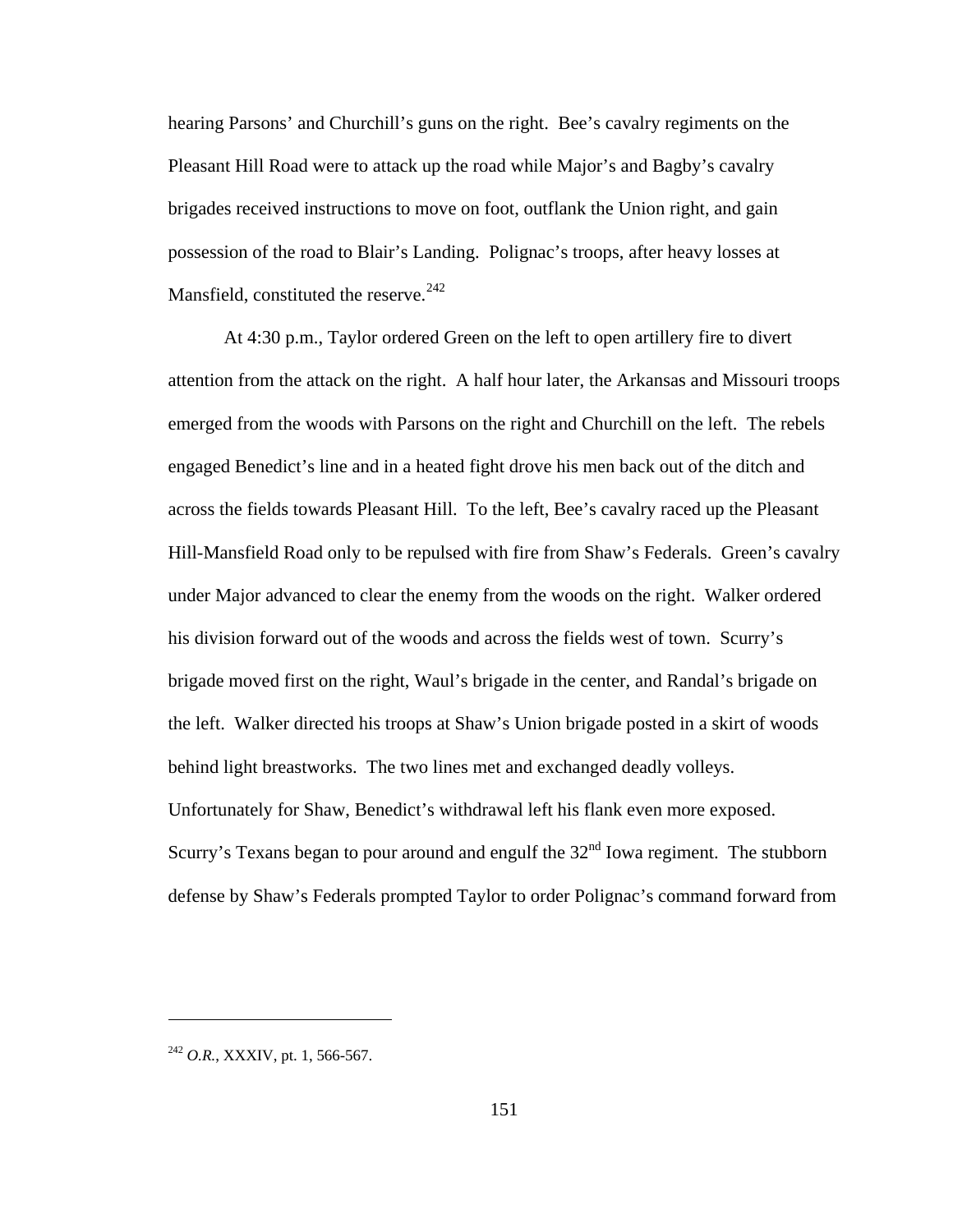the reserve. The combined pressure of Walker, Polignac, and Green's cavalry on the left slowly forced back the Union troops.<sup>[243](#page-156-0)</sup>

 After a few hours of fierce combat, the Confederates began to gain the initiative. As Churchill and Parsons drove back the Federals on the right, their own flank became exposed as they chased the Union troops to the edges of the town. Churchill, in overall command of the two divisions, did not extend his line far enough to the right when he deployed the divisions into line of battle. As they advanced toward Pleasant Hill, they opened their flank up to the entire Sixteenth Corps, concealed in some woods. A few Union regiments came forward to confront Parsons' line, then A.J. Smith sent forward his whole force, knocking Parsons' brigades backwards. As the Missourians fell back, Churchill's division also became exposed and likewise fell back fighting. Scurry's brigade, on the right of Walker's line, became disorganized when Churchill's left brigade stumbled into it during the retreat. In the confusion, nearly 250 of Scurry's men fell prisoner to the pursuing Federals.<sup>[244](#page-156-1)</sup>

 As the Federal counterattack rolled up the right of the Confederate line, Walker realized Scurry needed help and ordered Waul and Randal to counterattack the Federals in his front. Joseph Blessington recalled seeing Walker in the thick of the action:

> General Walker seeing this unexpected movement of his troops, galloped towards his men, to cheer them on; a nobly appearing chief, and full a vigor and life, as he dashed along the line inspiring his brave men with enthusiasm…He knew well that if his line faltered the least, and was not successful in driving the enemy from their position, Scurry's brigade

<span id="page-156-0"></span><sup>243</sup> *O.R.*, XXXIV, pt. 1, 567, 603-604; Johnson, *Red River Campaign*, 156-158; Lowe, *Walker's Texas Division*, 206-207.

<span id="page-156-1"></span><sup>244</sup> *O.R.*, XXXIV, pt. 1, 568, 603-605; Walker, "The War of Secession," 55; Johnson, *Red River Campaign*, 160-162; Lowe, *Walker's Texas Division*, 207.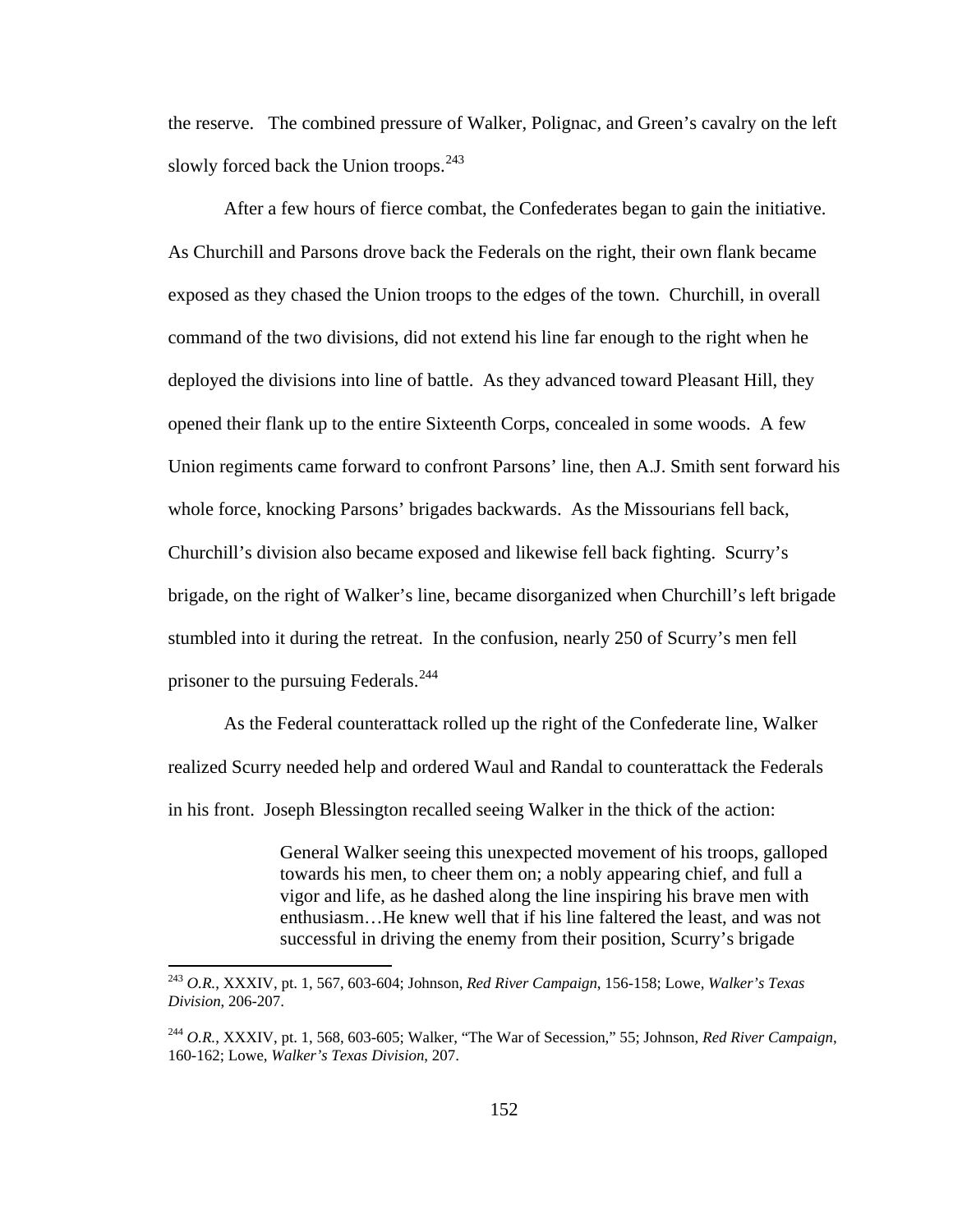would be sacrificed. While in the act of waving his hat, in cheering his men onward, he was pierced by a minie ball, but paying no attention to his wound, he issued orders to his brigade commanders amid a continual shower of shot and minie balls.

 Taylor learned of Walker's wounding and rode over to see him. Taylor recounted the event in his report: "Galloping to the spot I found that he had received a severe contusion in the groin, and ordered him to quit the field, which he did most reluctantly. The continuity of our line was lost, as I could not for some time find either of his brigade commanders, all of whom were hotly engaged within the pine thicket in the front."<sup>[245](#page-157-0)</sup>

 Churchill's and Parsons' troops continued a fighting retreat until they reached the woods where the attack had stepped off. With temporary command confusion after Walker's wounding, the Texas division along with Polignac's division and the cavalry also grudgingly gave ground. According to Blessington: "All the effort on the part of our troops to check or turn this human avalanche, proved unavailing, and for the first time our brave and determined men staggered and gave ground, and commenced to fall back." Walker's Texans too fell back into the woods where the attack began. Fortunately for Taylor's army, the coming of darkness and difficult terrain prevented the Federals from pursuing the rebels any farther across the fields. In the woods, Taylor reorganized the units and ordered them six miles to the rear to get water, leaving a small cavalry force to watch the enemy. Banks and his generals decided to continue their withdrawal and sometime after midnight, Banks set his army marching for Grand Ecore.

<span id="page-157-0"></span><sup>245</sup> *O.R.*, XXXIV, pt. 1, 568; Blessington, *The Campaigns of Walker's Texas Division*, 197.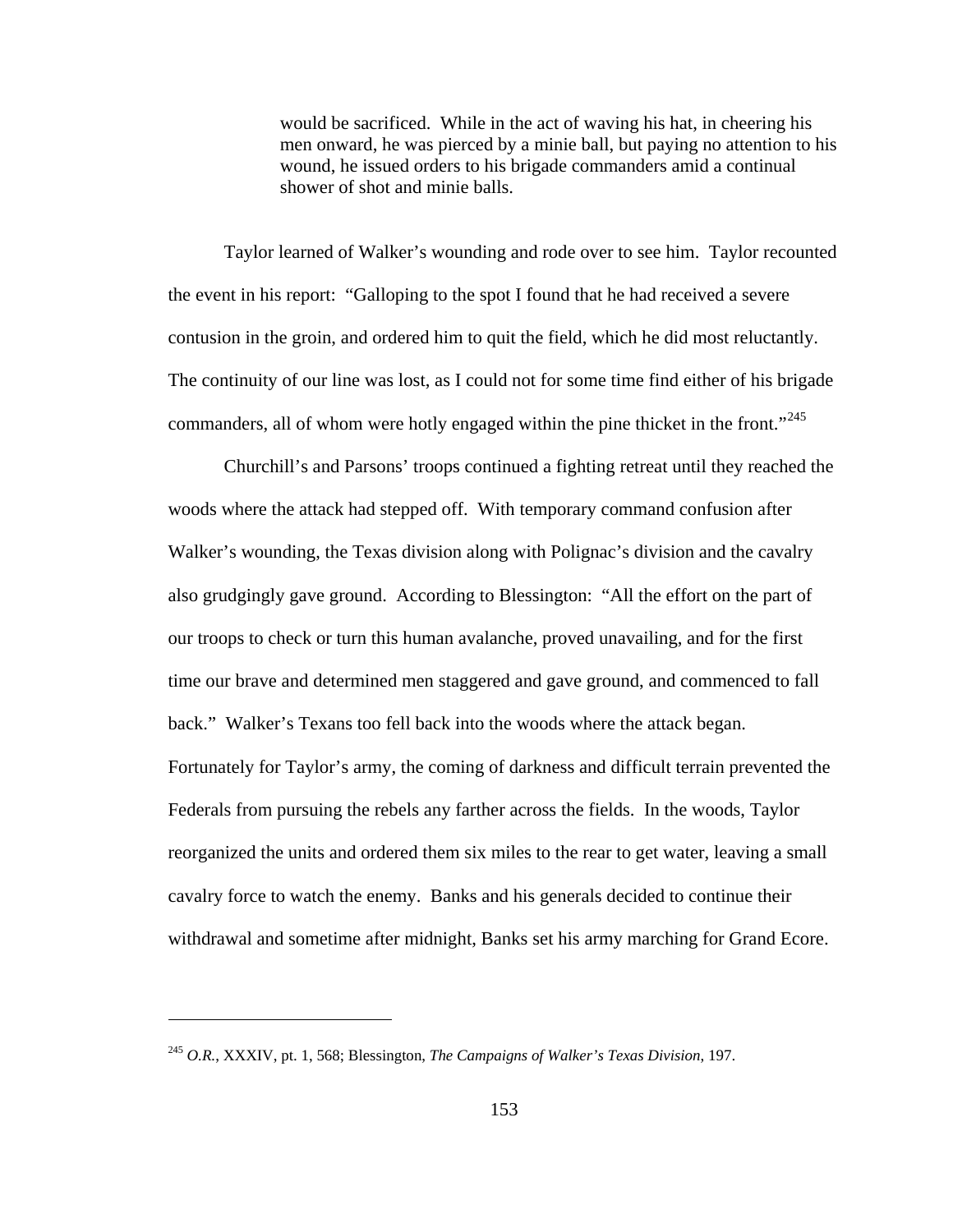Taylor brought most of his cavalry back to the front and found himself in possession of Pleasant Hill the next morning.<sup>[246](#page-158-0)</sup>

 The Union army had 12,193 troops engaged at Pleasant Hill of which 1,369 became casualties. With Churchill's and Parsons' divisions, Taylor put about 12,000 men on the field of battle and lost 1,626 men. In Walker's division, Waul's brigade lost 25 killed, 179 wounded, and 21 missing. Randal's brigade lost 22 killed, 100 wounded, and 6 missing. Scurry's brigade suffered about 350 casualties, most as prisoners since his brigade accounted for sixty percent of those rebels captured at Pleasant Hill. A close estimate of Walker's casualties in the two days of battle at Mansfield and Pleasant Hill is about 1,000 of his 3,800 man command, the most significant casualty being Walker himself.<sup>[247](#page-158-1)</sup>

 Taylor moved his army back to the Mansfield vicinity on April 10 and 11. Bee with part of the cavalry pursued banks toward Natchitoches. Green and the rest of the horsemen moved from Pleasant Hill toward Blair's Landing on the  $11<sup>th</sup>$ . The next day, Green's cavalry engaged the Union fleet at Blair's Landing. Unfortunately Green was killed in the fight. All the cavalry soon consolidated near Natchitoches to confront Banks, who entrenched at Grand Ecore with Porter's fleet nearby. Early on April 13, Kirby Smith rode to Mansfield to meet with Taylor and decide the army's next move. Taylor believed that Steele's Union army in Arkansas would retreat back to Little Rock when he learned of Banks' own retreat. He wanted to pursue and drive Banks back into

<span id="page-158-0"></span><sup>246</sup> *O.R.*, XXXIV, pt. 1, 568-569; Blessington, *The Campaigns of Walker's Texas Division*, 195; Johnson, *Red River Campaign*, 162-165.

<span id="page-158-1"></span><sup>247</sup> Johansson and Johansson, eds., "Two Lost Battle Reports," 175; Johnson, *Red River Campaign*, 169; Lowe, *Walker's Texas Division*, 207, 211-212.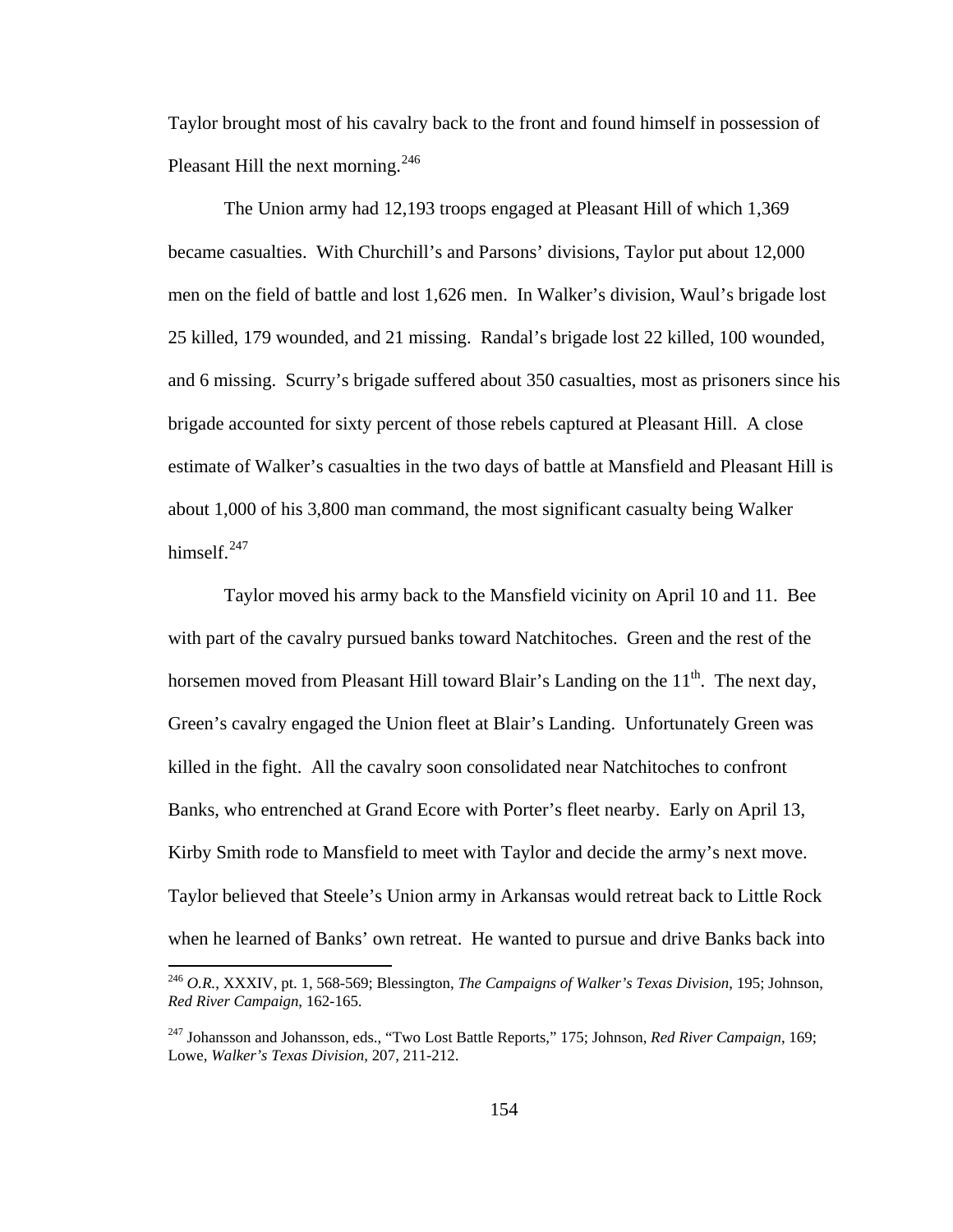southern Louisiana before he could regroup. Smith felt banks to no longer be a threat to Shreveport and that Taylor's army was in no shape to follow the Federals anyway. Smith believed Steele could still press forward and threaten Shreveport and the heart of the department and therefore, Smith did not want to allow Taylor to pursue Banks south and leave Shreveport undefended with Steele so nearby. Smith believed the Confederacy in the Trans-Mississippi stood to gain more from the defeat of Steele, namely possession of Arkansas and potentially Missouri.<sup>[248](#page-159-0)</sup>

 Taylor reluctantly agreed to move his troops and join the rebels under Major General Sterling Price, operating in Arkansas, with the belief that if Steele retreated or was defeated, Taylor could move south and finish off Banks. Smith soon left Taylor to watch over Shreveport while he personally took command of the infantry moving toward Arkansas. Taylor instead took Green's cavalry, led by Major General John A. Wharton, and Polignac's battered division and pursued Banks. At daylight on April 14, Walker's Churchill's and Parsons' divisions marched toward Shreveport. After the war, Walker voiced his support of Taylor's desire to chase down Banks' Federals and credited Smith's bad judgment to his escape:

> Doubtless it was to have been expected that the whole Confederate force would have thrown itself upon the track of his flying army, but unfortunately for the Confederates, Gen. E.K. Smith was not the leader to comprehend the true line of action, and hesitating several days as if to see if Banks would not again assume the offensive, against the opinion and advice of all his principle subordinates, he unwisely determined to leave the pursuit of Banks to Gen. Taylor, with Polignac's small division of infantry and Green's cavalry, and to dispatch Walker's division and the Missouri division of Parsons, and the Arkansas division of Churchill

<span id="page-159-0"></span><sup>248</sup> *O.R.*, XXXIV, pt. 1, 480, 530-532, 571-572; Smith, "The Defense of the Red River," 372.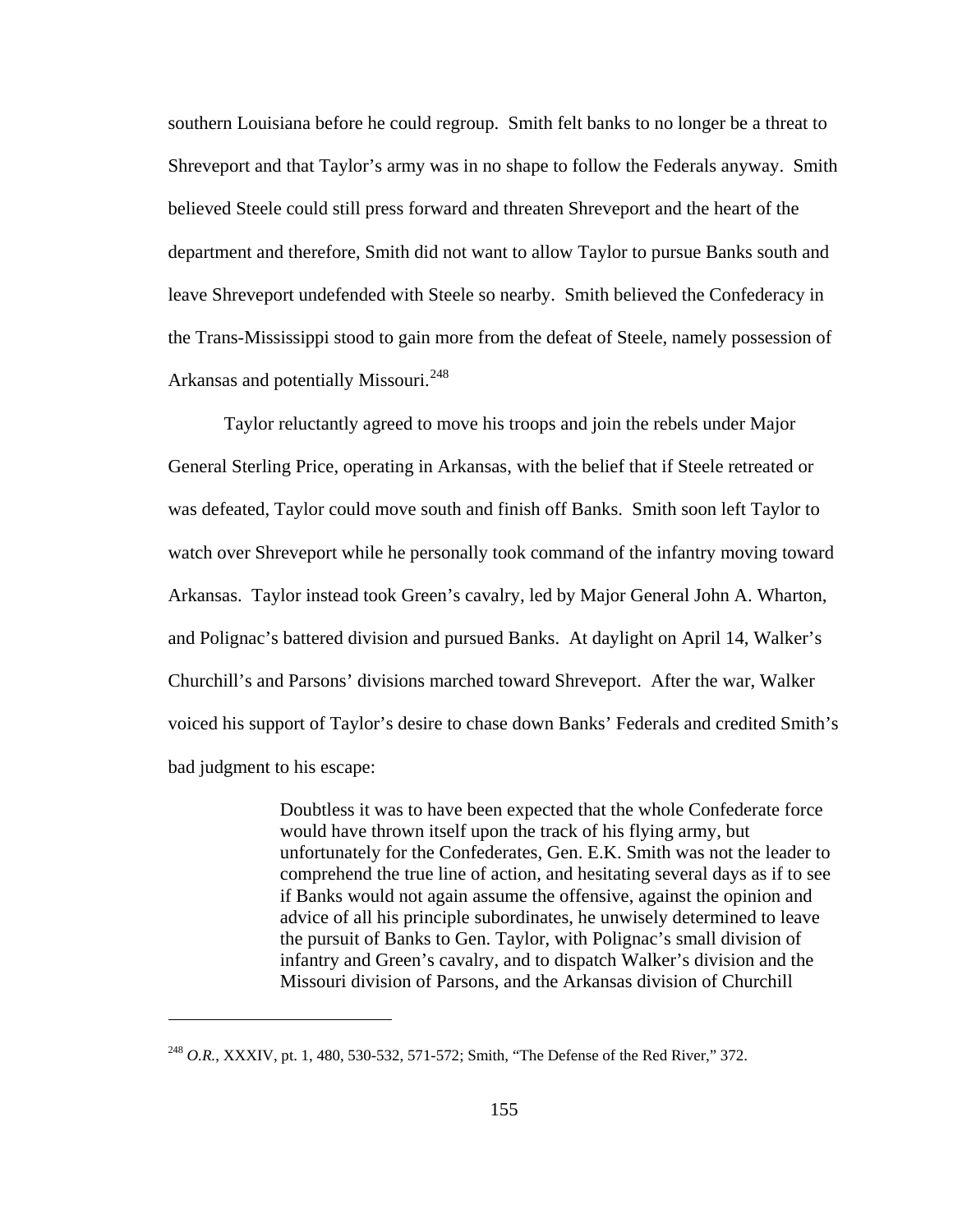against the Federal army still at Camden under Steele. To this fatal blunder Banks was indebted for his safety, for it is morally certain that if the whole force of the Confederates had been thrown upon his shattered and demoralized army its escape, as an organized force, would have been almost impossible.<sup>[249](#page-160-0)</sup>

 As Banks' Union army moved up the Red River Valley, Steele's Federal force of about 12,000 men, twenty-five pieces of artillery, and 400 wagons marched out of Little Rock on March 23 as the northern pincer of the campaign. The expedition quickly became a logistical nightmare for the Federals as the army had no adequate supply line and very little rations and forage for the troops and animals. Steele moved his army toward Camden, Arkansas in hopes of finding subsistence. Smith alerted Price to keep Steele away from Camden if possible and try to disrupt communications and supply routes where he could while Smith brought up Walker's division and the other infantry to reinforce him. Steele occupied Camden on April 15 and Price set up cavalry patrols to guard the roads leading in and out of Camden.<sup>[250](#page-160-1)</sup>

 Walker, recuperating from his Pleasant Hill wound, left camp with his division near Mansfield on April 14 and reached Shreveport two days later. There Scurry's brigade received needed reinforcements in the form of the  $3<sup>rd</sup>$  Texas Infantry. Walker received orders to march his command east via the lower road to Minden, Louisiana while Churchill and Parsons continued into Arkansas. After two days of marching, Walker passed through Minded on April 18 and camped his men twelve miles beyond on Black Bayou. Smith believed that with Steele at Camden, he could still threaten the

<span id="page-160-0"></span><sup>&</sup>lt;sup>249</sup> O.R., XXXIV, pt. 1, 572; Smith, 'The Defense of the Red River," 373; Walker, "The War of Secession," 56-57.

<span id="page-160-1"></span><sup>250</sup> *O.R.*, XXXIV, pt. 1, 779-781; Edwin Bearss, *Steele's Retreat from Camden and the Battle of Jenkins' Ferry*, (Little Rock: Arkansas Civil War Centennial Commission, 1967), 1, 9.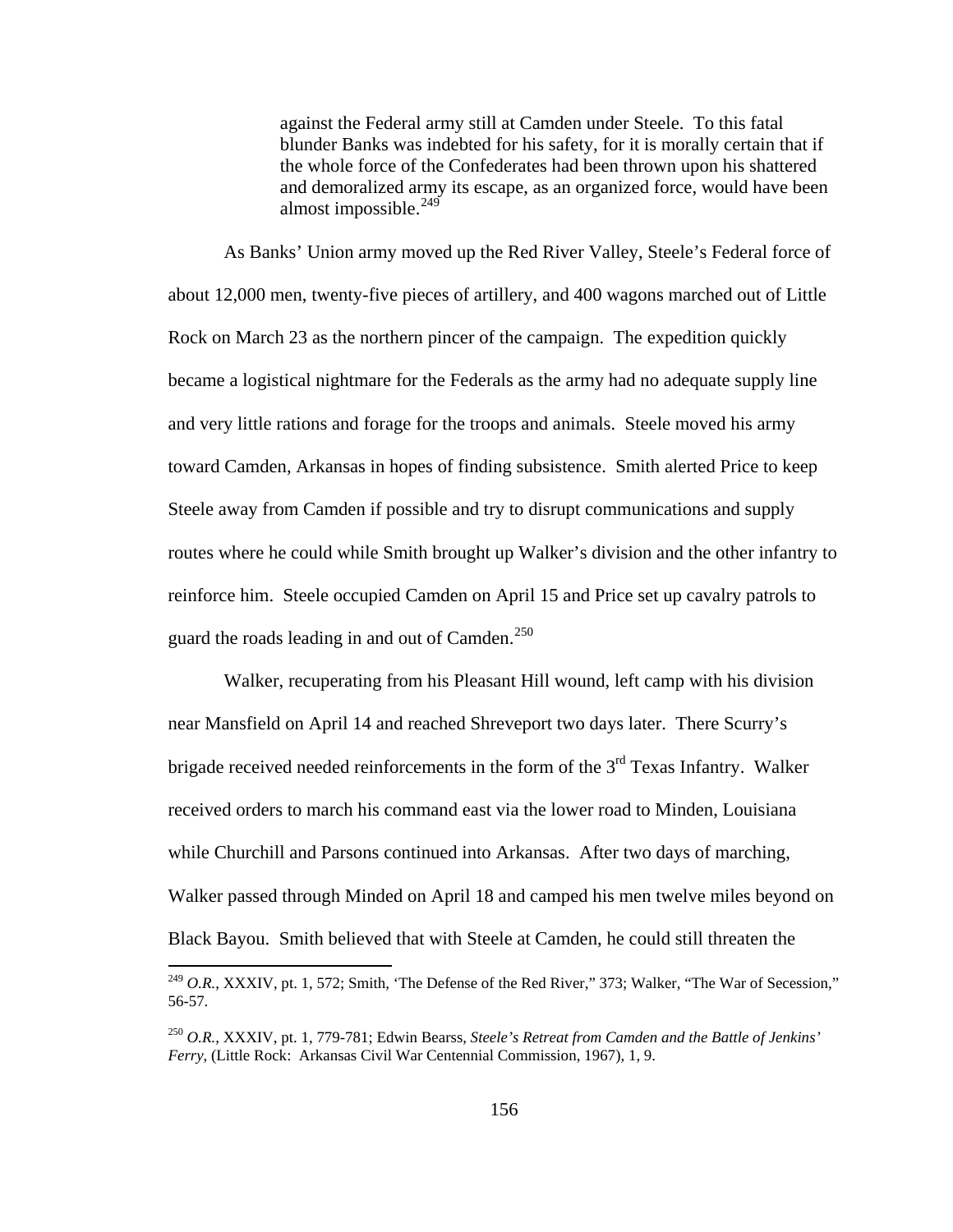shops and depots at Shreveport or link with Banks at Grand Ecore. He thought Minden to be a sound strategic point from where Walker could march quickly to Camden, Campti, or Shreveport if needed. Walker remained at Minden for the next several days.[251](#page-161-0)

 At Camden, Steele sent out a large wagon train to gather forage at White Oak Creek, fifteen miles west of Camden. The train set out on April 17 and loaded up over 140 wagons with supplies. The next day, as the train headed back to Camden, Confederate cavalry under Brigadier General Samuel Maxey attacked the train at a crossroads called Poison Spring, capturing the wagons and sending the Federals fleeing back to Camden. Steele's army not only suffered from lack of supplies, the Union general also heard rumors of Banks' retreat. Steele worried about the prospect of facing Price with heavy infantry reinforcements from Louisiana. On April 19, Smith joined Price at Woodlawn with Churchill's and Parsons' divisions. Smith organized a large cavalry force under Brigadier General James Fagan and sent it across the Ouachita River to cut lines of supply and communication between Camden and Little Rock. On April 23, Smith realized Banks would not advance again, and sent for Walker to march from Minden to Arkansas. Walker's division crossed the Arkansas state line the next day and passed through Calhoun on April 25. One day later, Walker's Texans camped just twelve miles from Camden. $^{252}$  $^{252}$  $^{252}$ 

<span id="page-161-0"></span><sup>251</sup> *O.R.*, XXXIV, pt. 1, 481, pt. 3, 778; Lowe, *Walker's Texas Division*, 214-215.

<span id="page-161-1"></span><sup>252</sup> *O.R.*, XXXIV, pt. 1, 481, 781, 841-844, pt. 3, 786; Bearss, *Steele's Retreat*, 6, 15-37, 42-46; Lowe, *Walker's Texas Division*, 215.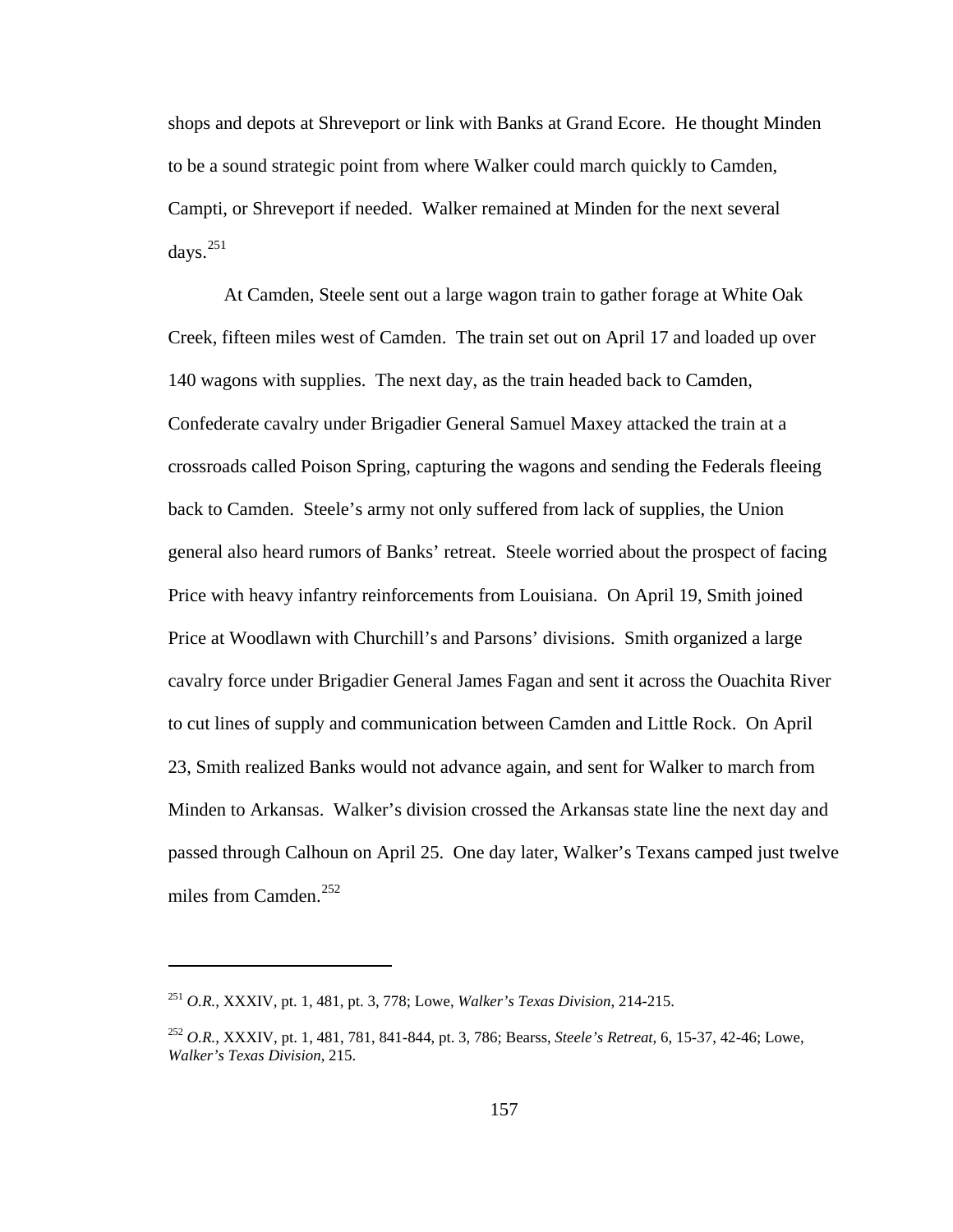As Walker moved to join Smith, Steele received another severe blow as a second Union wagon train fell victim to the rebel cavalry. On April 25, Fagan's cavalry captured a wagon train moving from Camden to Pine Bluff in a fight at Marks' Mills. After the loss of the trains at Poison Springs and Marks' Mills, along with the subsistence, artillery, and prisoners, Steele decided to evacuate Camden on the night of April 26. By daylight of the next day, the Union rearguard had crossed over the Ouachita River and headed toward Little Rock. Early on April 27, Confederates entered Camden and engineers set about building a bridge to get across the river. Smith wanted to defeat Steele before he could reach the safety of Little Rock. After the completion of the bridge, Churchill's and Parsons' divisions crossed the river, followed by Walker's division. The army covered sixteen miles before bivouacking. On April 29, the Confederates resumed the pursuit, marching through Princeton and Tulip, covering almost thirty miles. In the distance, Walker could hear the sound of Brigadier General John S. Marmaduke's rebel cavalry, sparring with the Union rear guard. The march resumed at midnight, April 30 in an incessant rain. At daylight, the Confederate force came to the Saline River bottom where Steele had attempted to get his train over the swollen Saline River at Jenkins' Ferry the day before. On April 30, Steele knew he would have to defend his train from the rebels.[253](#page-162-0)

 Early on April 30, Marmaduke's Confederate cavalry approached the ridge overlooking the Saline bottom to probe the Union positions. The Military Road to

<span id="page-162-0"></span><sup>253</sup> *O.R.*, XXXIV, pt. 1, 481-482, 781-782, 788-790; Bearss, *Steele's Retreat*, 61-77, 87-89, 102-107, 114; Lowe, *Walker's Texas Division*, 217-219.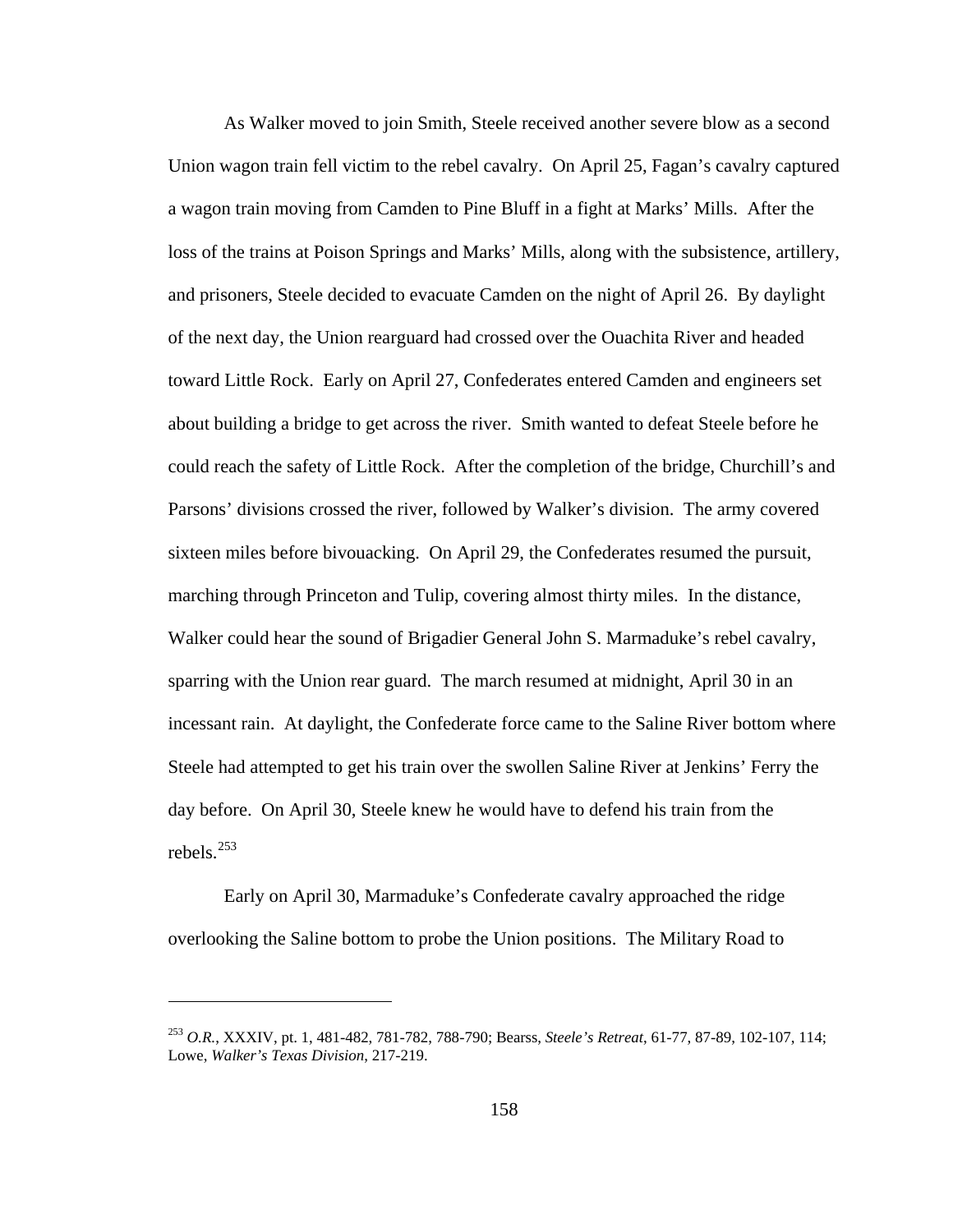Jenkins' Ferry moved down from the hills toward the Saline River, about two miles away. Beginning on the  $29<sup>th</sup>$  the weather became rainy, saturating the lowlands of the Saline bottom into a wet and muddy quagmire. About one hundred yards from the high ground, and to the right of the Military Road the dense woods and undergrowth opened up into a field about a quarter of a mile square called Jiles' Field. On the other end of the field sat a large skirt of timber about three hundred yards wide, opening into another open field known as Cooper's Field. At the far end of Cooper's Field, in another patch of woods, Steele placed the troops of Brigadier General Frederick Salomon's division. The Federals formed their line behind a brush covered fence and large felled logs at the edge of the timber. On the Union right flank, and running parallel to the Military Road, stood a deep and swollen stream known as Cox's Creek. On the left flank sat a heavily wooded swamp. The Federals waited in a strong position, with an open field of fire, and natural obstacles protecting both flanks.[254](#page-163-0)

 At 8:00 a.m. on April 30, Churchill's lead division reached the high ground overlooking the Saline bottom. Tappan's brigade of Churchill's division advanced into Jiles' Field to reinforce Marmaduke's cavalry who had been skirmishing with the Union pickets since daybreak. The rebels drove the Federals back across Cooper's Field and into the main Union line. A second of Churchill's brigades advanced into the fight only to find itself overlapped by the Federals. Kirby Smith sent an Arkansas regiment over Cox's Creek to find the Union right flank, only to have the regiment forced back by

<span id="page-163-0"></span><sup>254</sup> Bearss, *Steele's Retreat*, 117-119; Ira Don Richards, "The Battle of Jenkins' Ferry," *Arkansas Historical Quarterly* 20, no. 1 (Spring 1961), 7-9.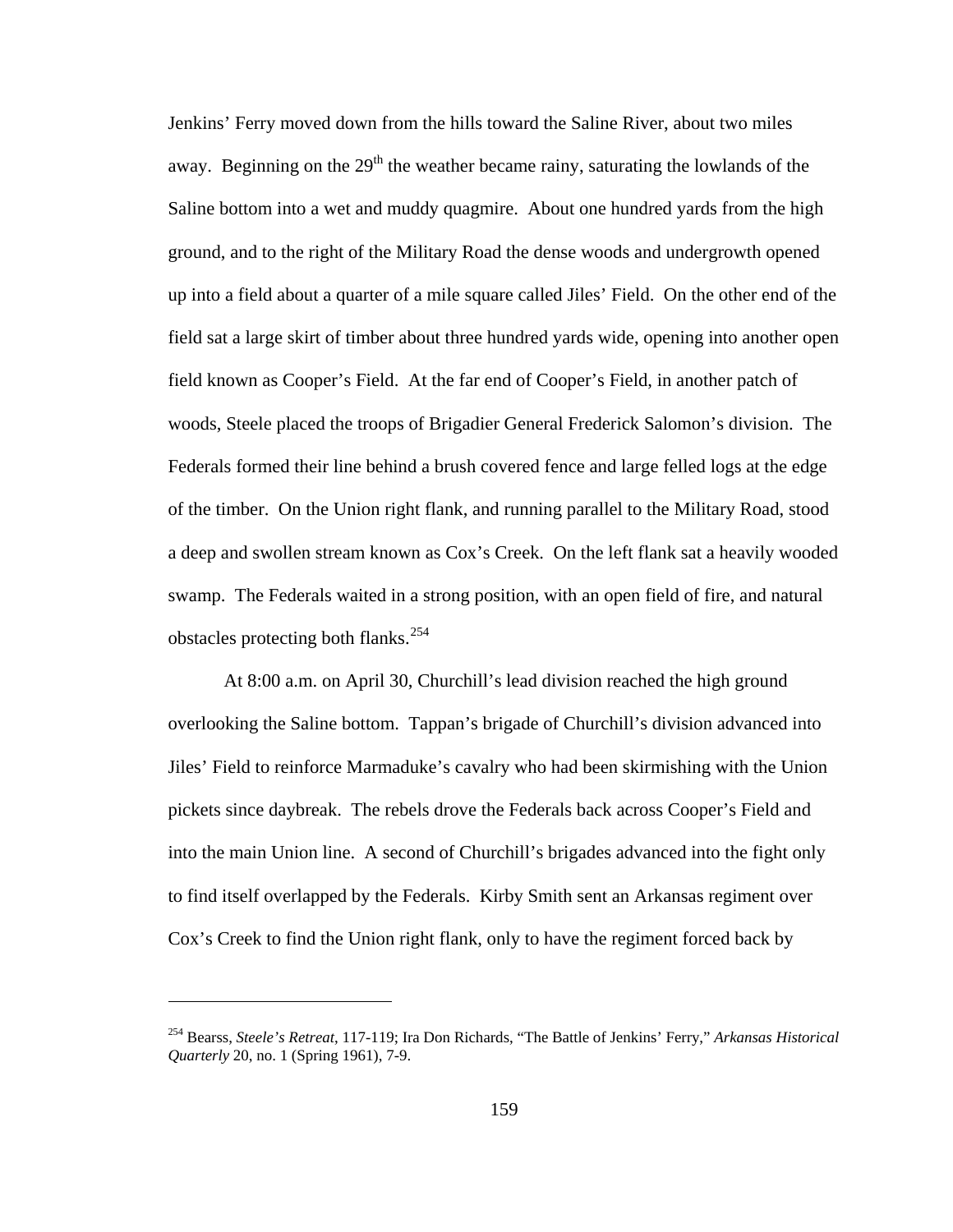Union troops waiting to enfilade any Confederate attacks across Cooper's Field. At 10:00 a.m., Parsons' division arrived on the field and formed line of battle in the woods between the fields along with Churchill's reserve brigade. At the same time, Salomon's line received reinforcements from the Union division of Brigadier General John M. Thayer. Parsons advanced into the fight, and together with Churchill's command, sent forward a series of unsuccessful attacks for the next hour and a half, before being forced to retire into the woods. $255$ 

 A lull settled over Cooper's Field as both sides reorganized to continue the battle. Walker, having camped twenty-one miles from Jenkins' Ferry, had his division on the march at 2:00 a.m. on April 30 and arrived with his division at around 11:30 a.m. As the Texans moved down the Military Road, Smith learned of another small road that branched off to the right of the main road about three miles behind the battlefield. Smith ordered Walker to send one of his brigades down the Military Road to reinforce the other divisions and march the other two brigades down the side road, hoping to find the Union left flank and rear. Walker decided to send Waul's brigade down the road to join Churchill and Parsons while he marched Scurry and Randal along the alternate route. As the Texans deployed for battle, Joseph Blessington recalled seeing Walker at the fork:

> At this place we beheld our favorite leader, General Walker, mounted on his iron-gray war horse, awaiting to address a few remarks of encouragement to each regiment as they passed him by. His presence above on this occasion was enough to inspire his troops with the highest patriotism and love for their old chieftan; cheer after cheer was freely given him, as they passed by him. They had implicit confidence in his

<span id="page-164-0"></span><sup>255</sup> *O.R.*, XXXIV, pt. 1, 799-802, 806-816; Bearss, *Steele's Retreat*, 122-129; Richards, "The Battle of Jenkins' Ferry," 10-11.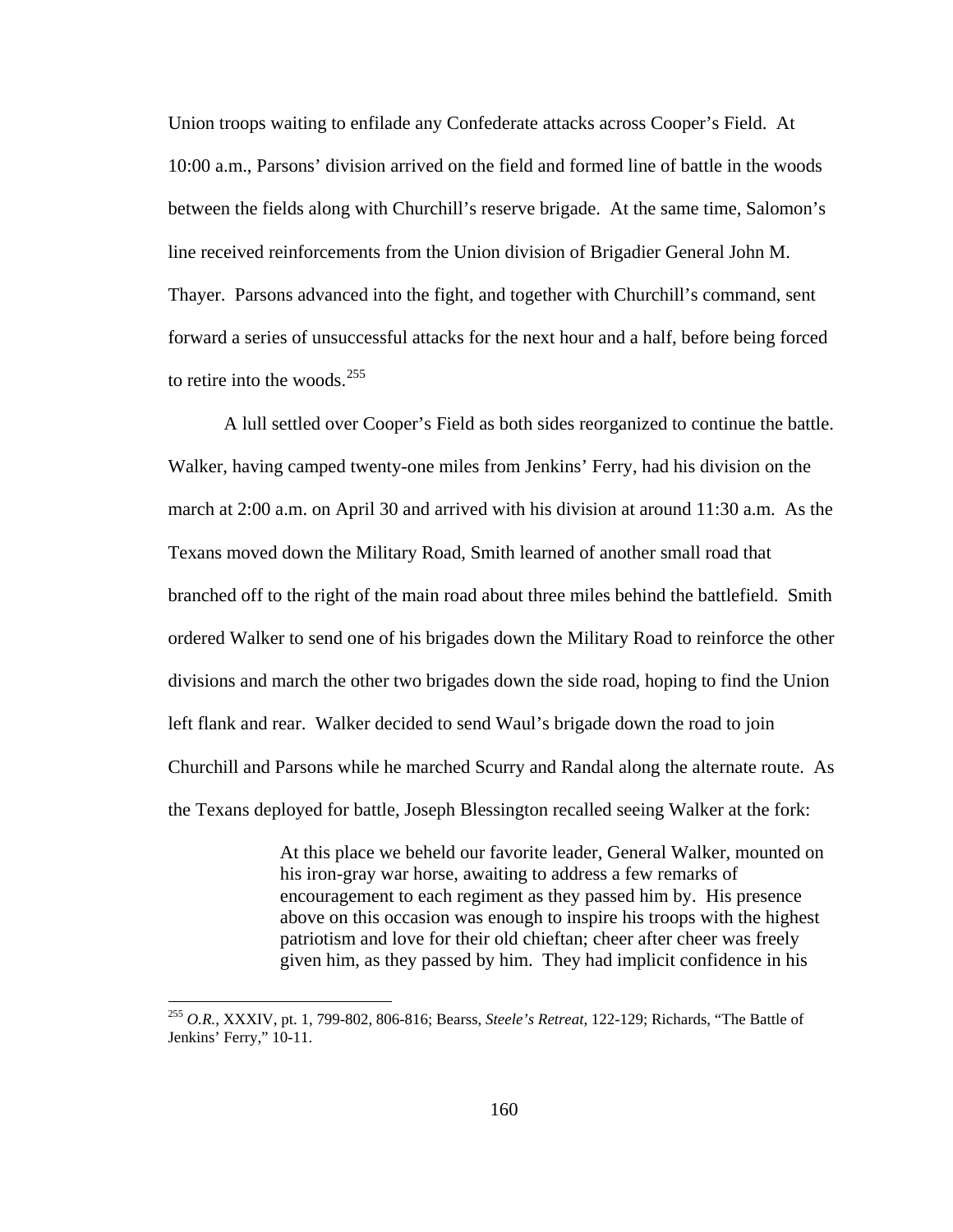judgment, and that he would not tolerate any useless sacrifice of life in the forthcoming battle. $256$ 

 Waul moved down the road and formed his brigade in the woods behind the other Confederates. He observed the field and found the Union line to be very formidable against assault. Not only did the Federals have concealment with the fence and logs to their front, their flanks had protection as well. The only approach to the Union line was directly across an open field. Waul also realized the Federals had troops across the creek and that their other flank extended beyond the field and angled slightly forward, forming their line into an obtuse angle. The Confederates could receive fire from front and flanks simultaneously. Waul sent forward skirmishers, but decided not to advance until Walker arrived with the rest of the division. Unfortunately for Walker, the side road taken to find the enemy flank only led into Cooper's Field near the woods where the other attacks had been previously launched. Walker moved Scurry's and Randal's brigades into the woods and rejoined Waul. After realigning the division, Walker marched them forward.<sup>[257](#page-165-1)</sup>

 The Texans advanced with Waul's troops on the left, Randal in the center, and Scurry's brigade on the right. As predicted, the division withered under fire from front and flanks. Waul's brigade, hit by musketry in front and from the Federals across the creek, stopped in a depression to return fire. Waul received a bullet that broke his arm. Randal's and Scurry's troops charged across the field into musketry from an almost invisible foe. Joseph Blessington recalled the confused fight: "An incessant roar of

<span id="page-165-0"></span><sup>256</sup> *O.R.*, XXXIV, pt. 1, 816-817; Walker, "The War of Secession," 64; Blessington, *The Campaigns of Walker's Texas Division*, 249-250; Bearss, *Steele's Retreat*, 148-149; Lowe, *Walker's Texas Division*, 221.

<span id="page-165-1"></span><sup>257</sup> *O.R.*, XXXIV, pt. 1, 816-817; Bearss, *Steele's Retreat*, 149-150; Lowe, *Walker's Texas Division* , 223- 224.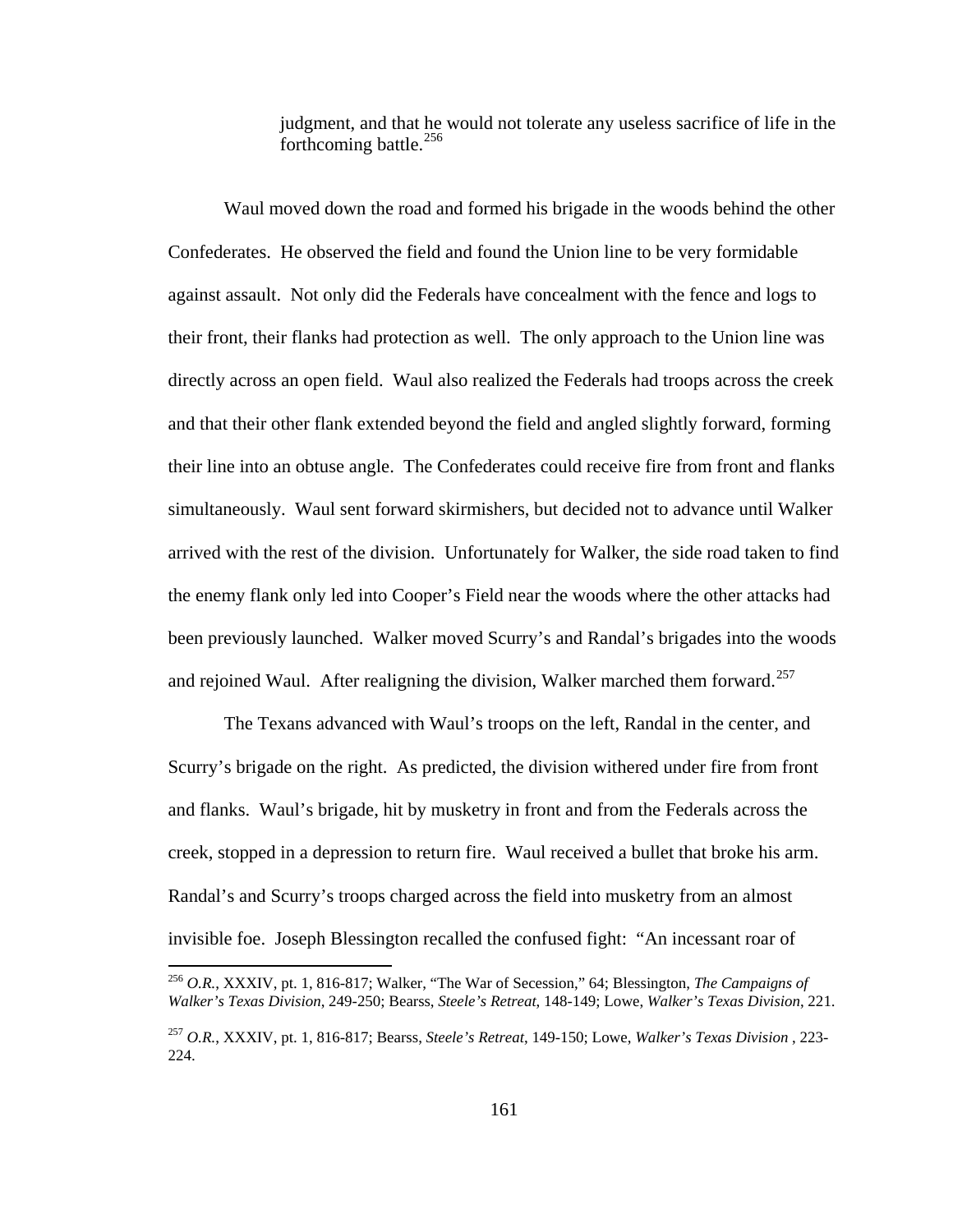musketry prevailed for about six hours. During this time the tide of battle ebbed and flowed – now advancing, then receding; but at no time did the ground fought over vary more than two hundred and fifty yards. Owing to the dense fog and the dense clouds of smoke which hung in the thick woods, many times, opposing lines could only be discovered by the flash of their muskets." Randal fell, shot through the body leading his brigade. Scurry tried to turn the Union left, but also fell mortally wounded by a bullet through the body. Command confusion prevailed as all three brigade commanders went down and Walker's attack bogged down in the mud. Like the troops before them, Walker's Texans began to fall back to the cover of the trees.<sup>[258](#page-166-0)</sup>

 As Walker pulled his troops back, Salomon also withdrew his troops to a new position closer to the river crossing. Soon thereafter, the remainder of Steele's wagon train crossed the Saline. Salomon left a small force in Cooper's Field to cover the retreat and marched his command over the Saline. The rearguard soon followed and crossed the river at about 2:00 p.m., deflating the rubber pontoon boats of the bridge as they crossed. After the war, Walker reflected upon the poor state of his command:

> The exhaustion of the Confederates was so complete that after the retreat of the enemy the men threw themselves down for a repose in the mud and water where they stood. With no other subsistence than that contained in their haversacks, and no commissariat wagons in attendance, they had marched three days and nights almost continuously, broken by only a few hours for daily repose. The hope of capturing or destroying Steele's whole army, however, buoyed up these devoted men, but now that the excitement was ended they sank down in utter fatigue.

<span id="page-166-0"></span><sup>258</sup> *O.R.*, XXXIV, pt. 1, 817-818; Blessington, *The Campaigns of Walker's Texas Division*, 250; Bearss, *Steele's Retreat*, 151-153; Lowe, *Walker's Texas Division*, 225-226.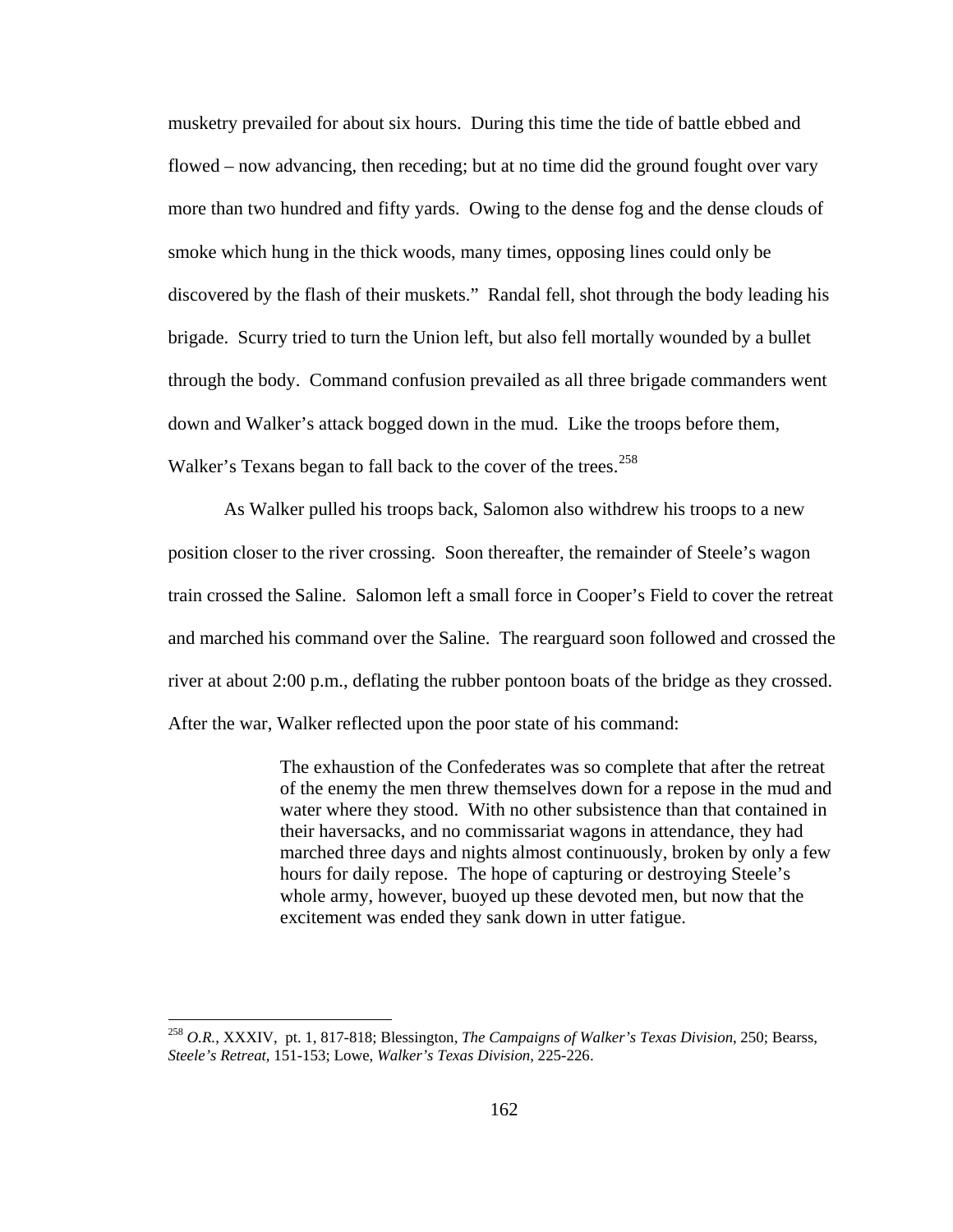Steele committed about 4,000 troops in the fight at Jenkins' Ferry of which about 700 became casualties. Kirby Smith sent forward about 6,000 troops in the attacks and lost 1,000 men. At Jenkins' Ferry, Walker's division numbered about 2,000 men, of which he suffered 84 killed, 360 wounded, and 3 missing or about twenty-two percent of his force. The two most significant losses were Randal and Scurry, both dying soon after the battle. Of the engagement at Jenkins' Ferry, Walker later wrote, "Here the same fatal blunder was committed as at Pleasant Hill, and the enemy was attacked before any information was gained as to his position or the nature of the ground."<sup>[259](#page-167-0)</sup>

 On May 3, the entire Confederate force marched back to Camden. Smith soon decided to send Walker's division and the other infantry back to Taylor in Louisiana to pursue Banks. The Union fleet had become stuck as they could not pass over the falls above Alexandria until the construction of wing dams raised the water level. Walker received orders to march for Campti, Louisiana on the Red River. On Amy 8, Walker's division crossed the Ouachita River at Lone Pine Ferry and camped about a mile from Camden. That night, Walker received new orders to march for Alexandria. The division marched out on May 9 and crossed the state line into Louisiana two days later. On May 12, Colonel Richard Waterhouse of the  $19<sup>th</sup>$  Texas took command of Scurry's brigade and Major Robert Maclay, Walker's Chief of Staff, took command of Randal's brigade. A few weeks after Jenkins' Ferry, Waul resigned and his brigade was taken over by Colonel

<span id="page-167-0"></span><sup>259</sup> Walker, "The War of Secession," 64, 68; Bearss, *Steele's Retreat*, 156-157; Lowe, *Walker's Texas Division*, 228.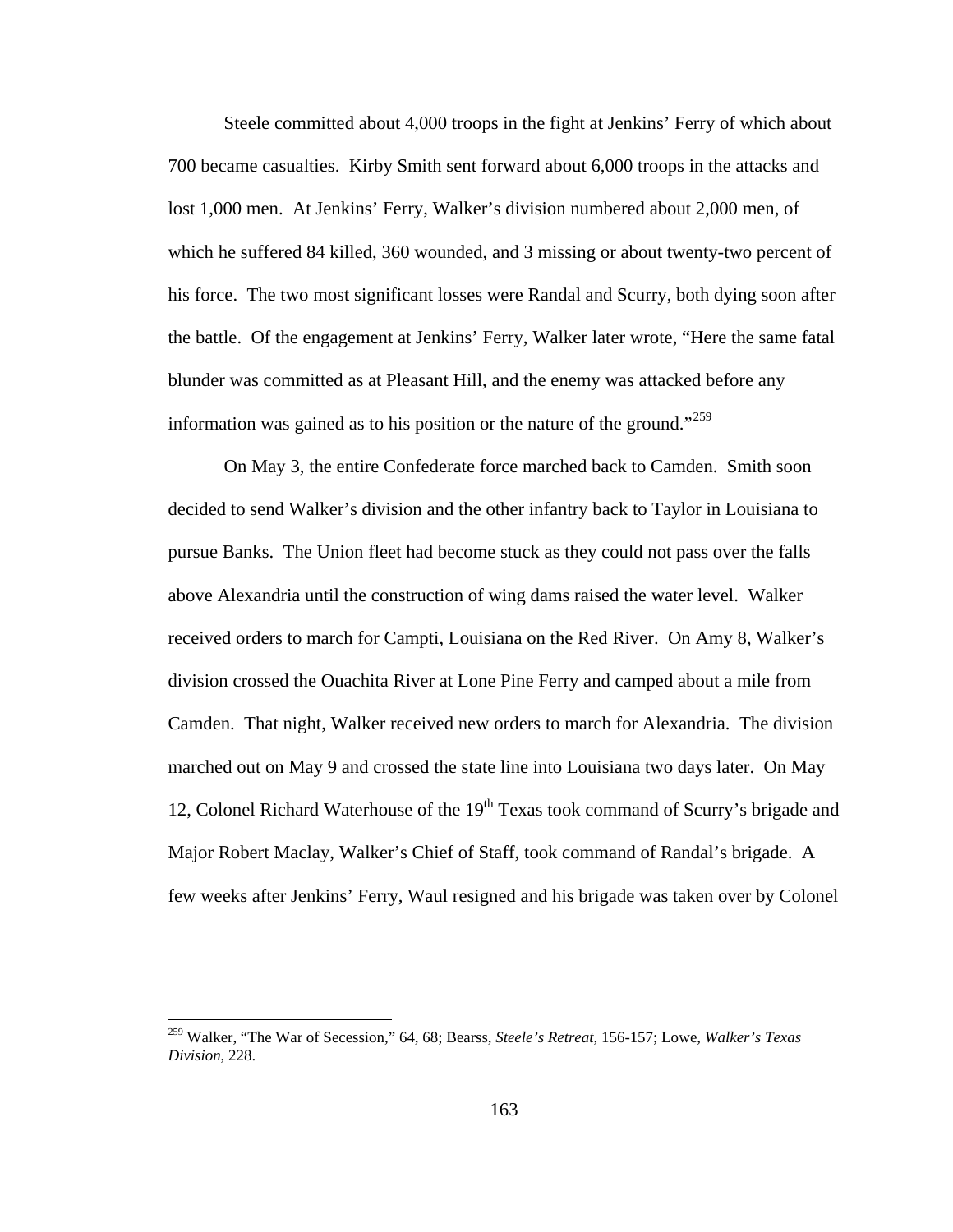Wilburn H. King of the  $18<sup>th</sup>$  Texas. On May 15, Churchill and Parsons received orders to head back to Camden.<sup>[260](#page-168-0)</sup>

 For the next two weeks, Walker's division continued to move south to rejoin Taylor and hopefully defeat Banks' army. On May 22, Walker reached Pineville near Alexandria. The same day, Porter's fleet reached the Atchafalaya and the Union army had for all purposes escaped. Walker's Texans camped near Alexandria from May to July, recuperating from the long and arduous, but victorious campaign. The only encounter with the enemy occurred when Walker sent a cavalry squadron attached to the division across the Black River to break up Federal leased plantations. The horseman burned several depots of food, mills, and gins, and captured several horses and mules before skipping back over the river. Walker later wrote about the tremendous feat his command had performed, saying from March 13 till April 30, he and his division marched 628 miles, fought three battles, and after only five days rest, marched 190 miles back to the Red River Valley, all in 48 days. During the red River Campaign, Walker lost about 1,450 of his nearly 4,000 men or about thirty-six percent of his command. For their sacrifice, the Confederates repulsed the Union attempts to march into the center of the Trans-Mississippi Department and eventually invade Texas. Walker's troops crushed the enemy flank at Mansfield and fought a hard battle at Pleasant Hill that forced banks to

<span id="page-168-0"></span><sup>260</sup> *O.R.*, XXXIV, pt. 1, 537; Blessington, *The Campaigns of Walker's Texas Division*, 261-262; Lowe, *Walker's Texas Division*, 230.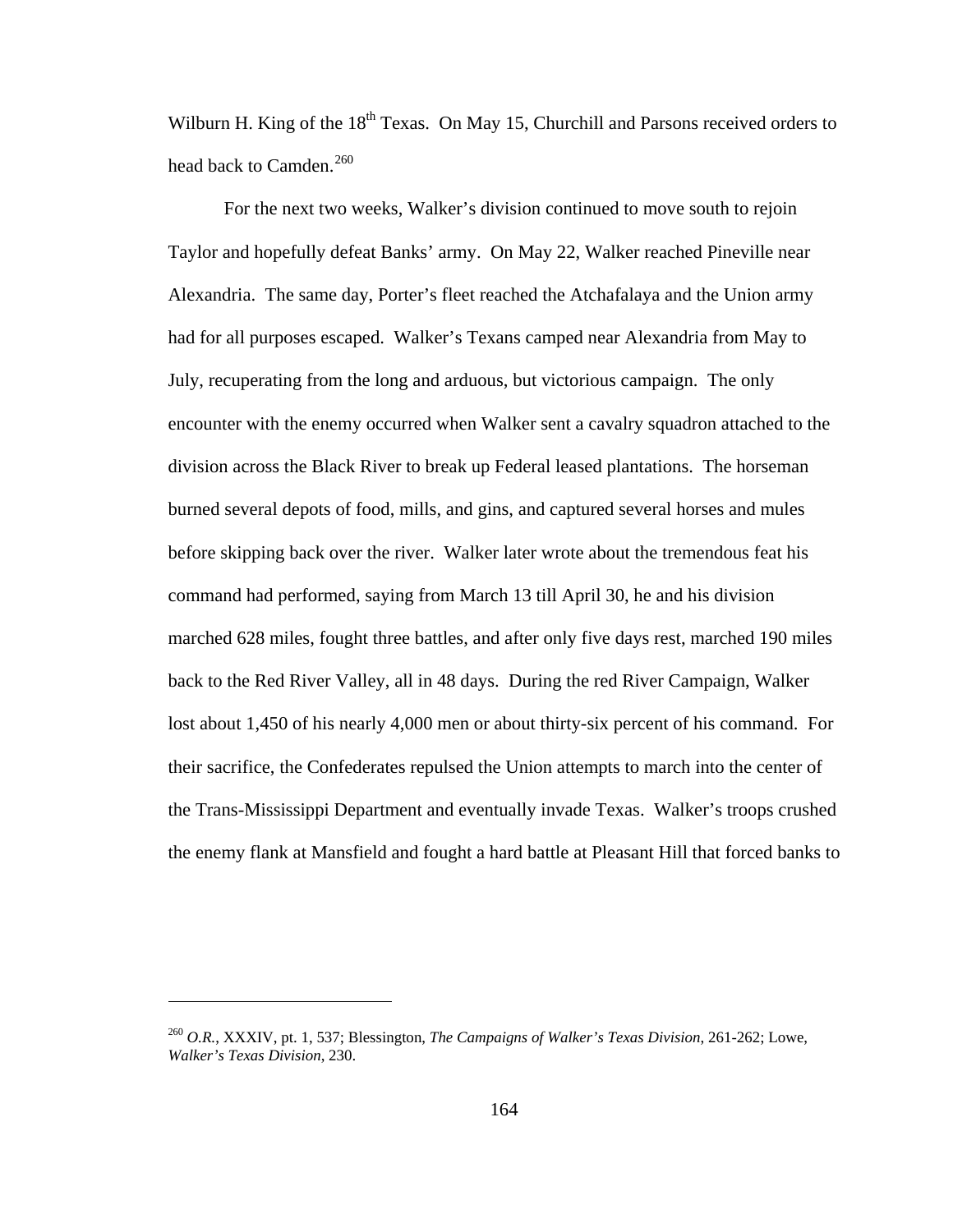continue his withdrawal. Despite the losses suffered at Jenkins' Ferry, Walker's division still saw the backs of Steele's troops as they raced for the safety of Little Rock.<sup>[261](#page-169-0)</sup>

 Taylor, who had always clashed with Kirby Smith, erupted after the escape of Banks' army and Porter's fleet. He blamed Smith for the failure to destroy Banks and cited the loss of his infantry, especially Walker's division, for the debacle. In a dispatch, Taylor wrote, "My unfortunate trip to Shreveport and the loss of Walker's division have assuredly saved Banks' army from utter destruction." In scathing letters, Taylor expressed his extreme displeasure at being stripped of his troops and therefore stripped of the opportunity to capitalize on the victory at Mansfield and the Union retreat after Pleasant Hill. Taylor, having lost all faith in Smith's abilities and competence, asked to be relieved of command. Smith dismissed Taylor and sent him across the Mississippi River where the Confederate government assigned him to command the Department of East Louisiana, Mississippi, and Alabama.<sup>[262](#page-169-1)</sup>

 On June 17, Walker received orders from Smith to take command of the District of West Louisiana. Joseph Blessington wrote about the sentimental goodbye between the Texans and their beloved commander:

> On the morning of the  $17<sup>th</sup>$  we learned, much to our surprise, that our favorite leader, Gen. Walker, was assigned to the command of the District of Western Louisiana, thereby relieving Gen. Taylor. About noontime, on the 18<sup>th</sup>, General Walker bade farewell to his "old Division." Although he did take each officer and soldier by the hand, his countenance, and the countenances of his men, sufficed to express the feeling he entertained for them and they for him.

<span id="page-169-0"></span><sup>261</sup> *O.R.*, XXXIV, pt. 4, 688; Walker, "The War of Secession," 68; Lowe, *Walker's Texas Division*, 231- 234.

<span id="page-169-1"></span><sup>262</sup> *O.R.* , XXXIV, pt. 1, 540-543, 548, 581.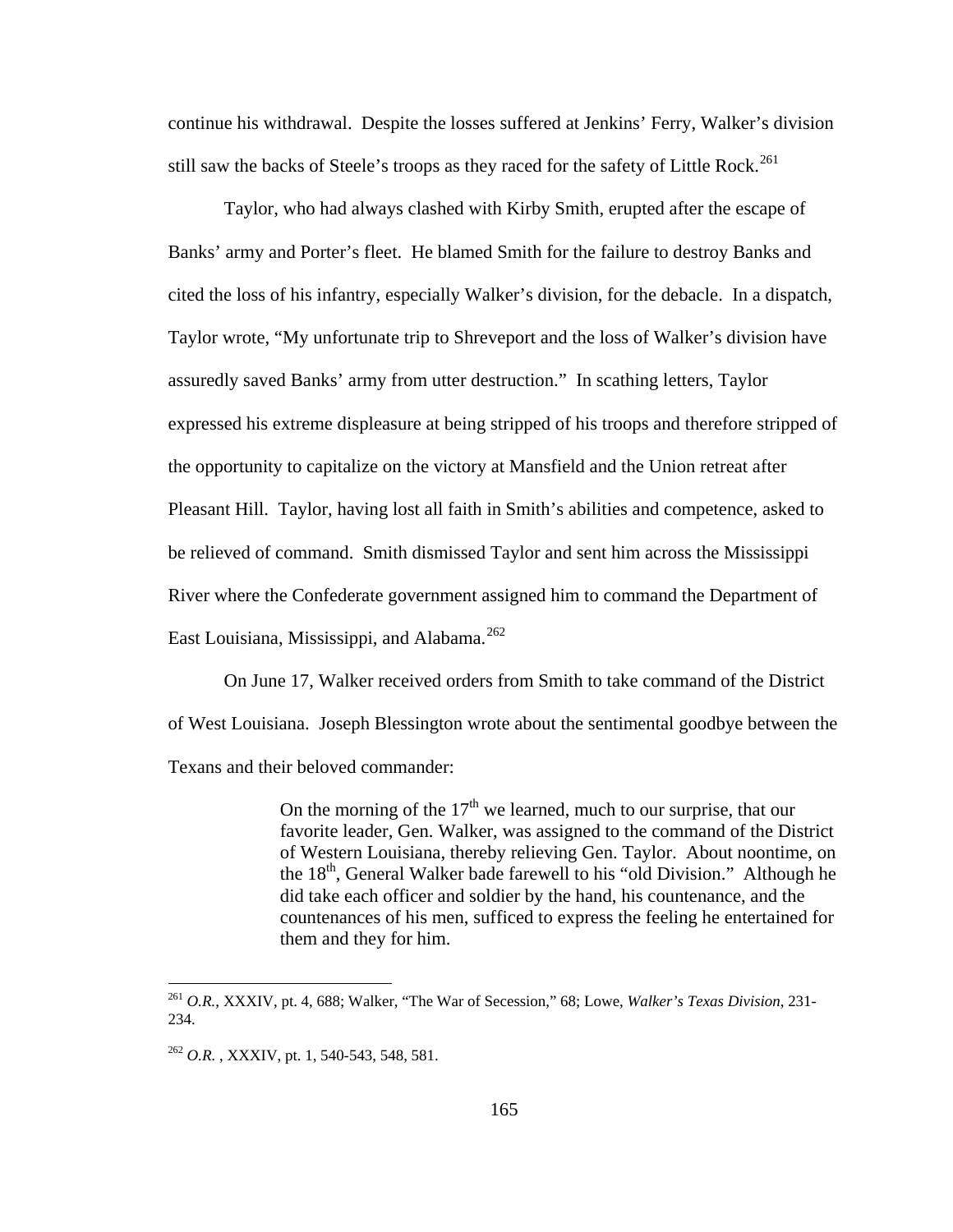Walker would prove to be the favored commander by the Texas division.

Wilburn Hill King of the  $18<sup>th</sup>$  Texas succeeded him as commander of the division for a short while until replaced by Major General John H. Forney, a martinet despised by the Texans for his overtly strict discipline and undesirable personal qualities. Unlike Forney, Walker demanded discipline, but could also exercise self discipline. Douglas F. Forrest, a member of Walker's staff, commented "The Genl. Is the most popular General in the Trans-Mississippi  $\&$  has acquired his popularity by gallant service in the field  $\&$  an equal & regular, but very rigid discipline…He is a small spare man, very quiet, courteous in his deportment to all, of great force of character & great capacity." Walker maintained a successful relationship with his command because he experienced the hardships of the field as a young soldier in Mexico. He understood and shared the sufferings of his troops rather than the privileges of an officer. He led the Texans through the long marches, the poor food, low pay, homesickness, bad weather, and the only combat they faced during the war. He earned their respect for his concern and also gained respect as a leader.<sup>[263](#page-170-0)</sup>

 Walker inherited a quiet District of West Louisiana as the attention of the Department focused of Major General Sterling Price's plans for a raid into Missouri to drive the Federals out and recapture Jefferson City. The raid soon took a backseat as in July and continuing throughout the month, Confederates on the eastern side of the Mississippi River clamored for reinforcements in the face of a supposed Union thrust against Mobile, Alabama. A hesitant Kirby Smith, believing his forces too small and the

<span id="page-170-0"></span><sup>263</sup> Douglas French Forrest, *Odyssey in Gray: A Diary of Confederate Service, 1863-1865*, ed., William N. Still, (Richmond: Virginia State Library, 1979); Blessington, *The Campaigns of Walker's Texas Division*, 270; Lowe, *Walker's Texas Division*, 234-235.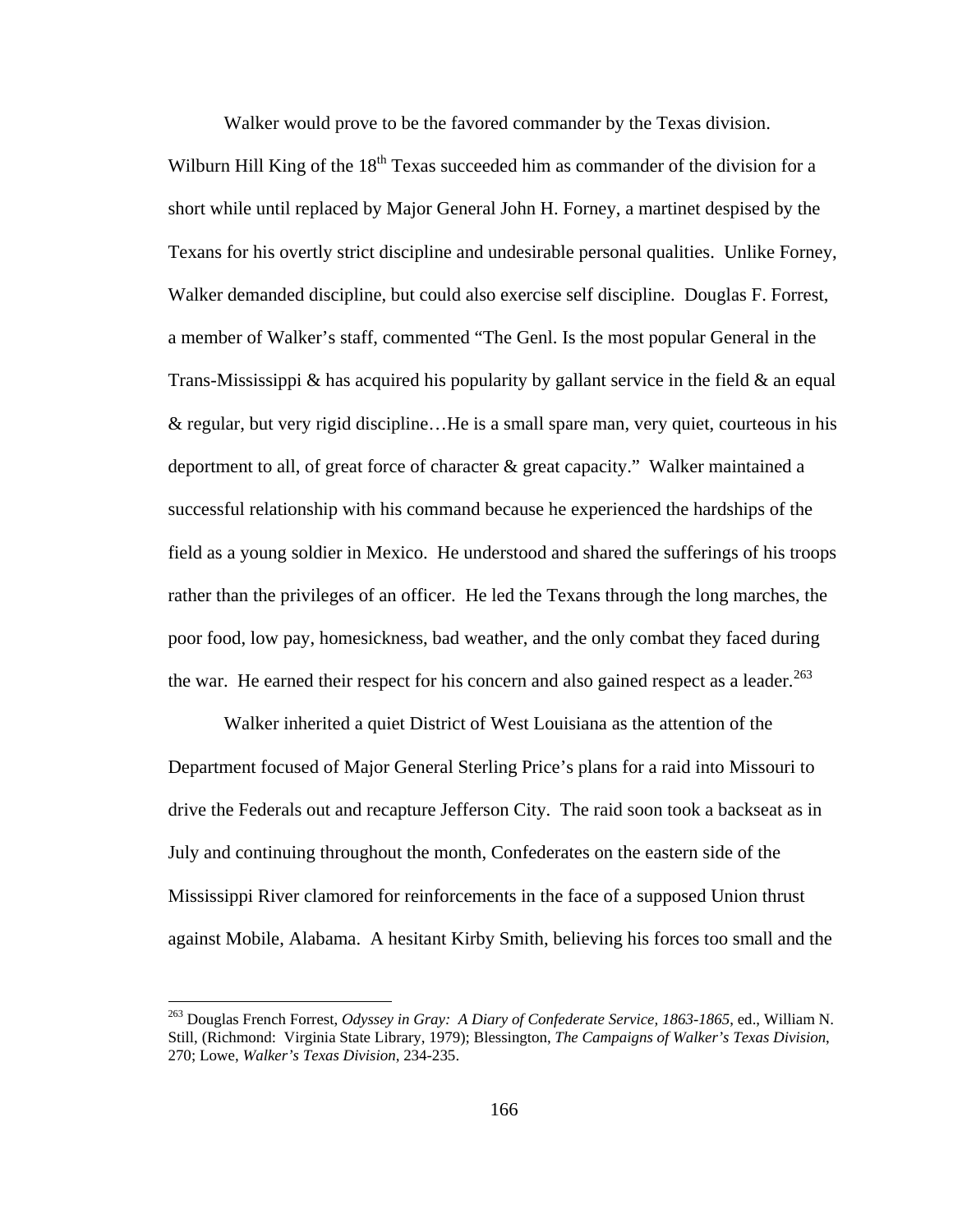crossing of the Federal controlled Mississippi River too dangerous, finally consented on July 28 to a transfer troops. Smith reinstated Taylor to command the infantry to be crossed over the river. Taylor, like Walker and many others in the department, disliked the idea of crossing troops. The infantry, already displeased over lack of pay, food, and furloughs, showed mutinous behavior and desertions accelerated. Most hated the idea of moving away from their undefended home state. Eventually, the transfer of troops, never actually authorized by Jefferson Davis, was abandoned in late August. Only Taylor crossed the Mississippi, taking command in the Cis-Mississippi Department.<sup>[264](#page-171-0)</sup>

 In September, 1864, Price's proposed Missouri raid began and the huge cavalry force slowly meandered its way through Arkansas into Missouri, routing small enemy units, and capturing arms, supplies, and new recruits. The Confederates suffered a crushing defeat at Westport, Missouri on October 23, however, and after skirmishes on October 25 and 28, retreated south. A successful raid by rebels under the Indian leader Stand Watie captured a large Union wagon train, but hardly compensated for the losses of Price's expedition. These forays into Union held territory marked the end of campaigning in the northern Trans-Mississippi theatre for the war.<sup>[265](#page-171-1)</sup>

 As Price left Arkansas for the expedition, Major General John Magruder received command of the District of Arkansas on August 4, 1864. Walker then received orders to move to command the District of Texas, New Mexico, and Arizona. Walker established his headquarters in Houston. Shortly after taking command Walker's attention focused

<span id="page-171-0"></span><sup>264</sup> Robert L. Kerby, *Kirby Smith's Confederacy: The Trans-Mississippi South, 1863-1865*, (New York: Columbia University Press, 1972), 323-330.

<span id="page-171-1"></span><sup>&</sup>lt;sup>265</sup> Ibid., 337-361.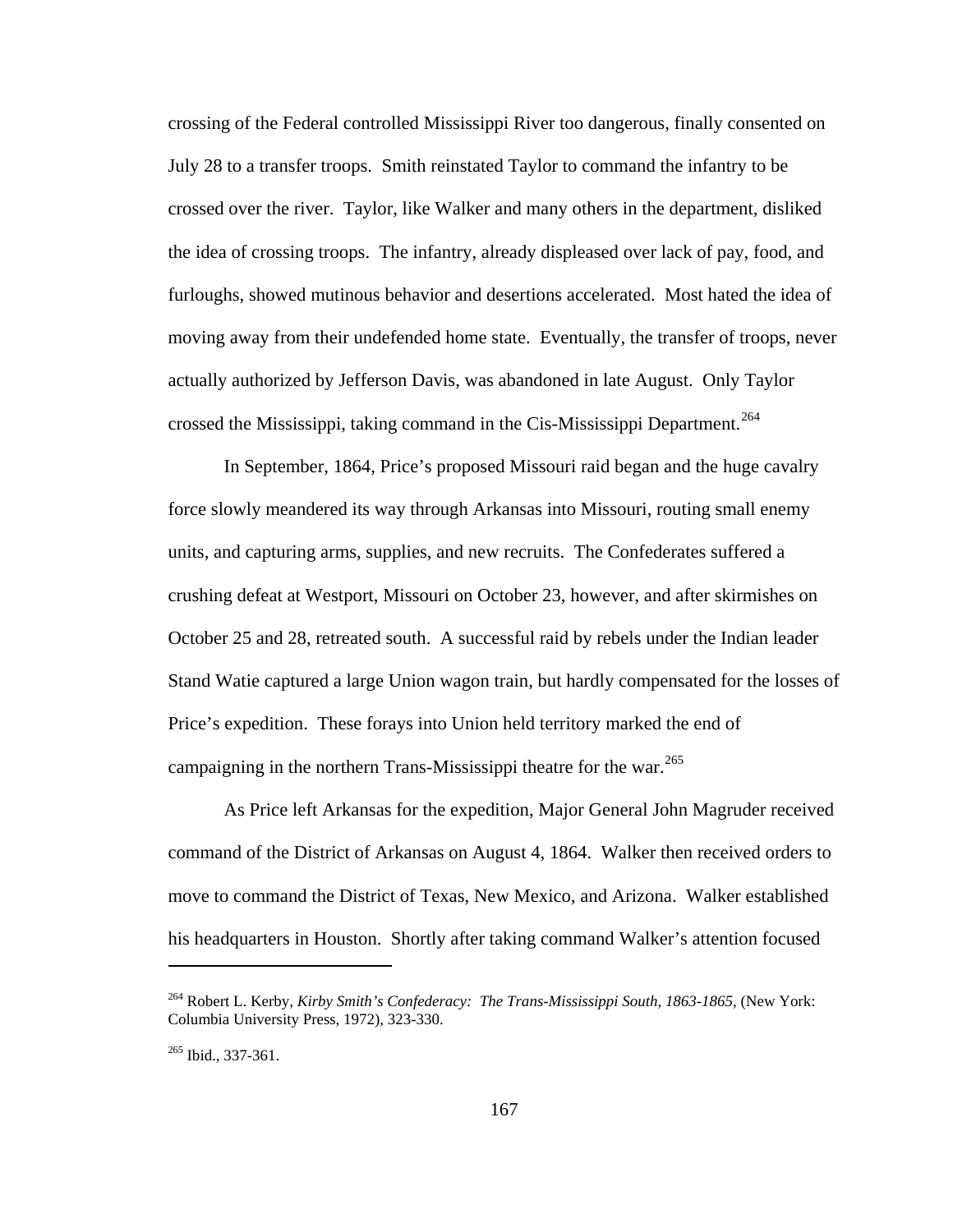on the Rio Grande border with Mexico. From April to July, 1864, Confederate cavalry under Colonel John S. Ford skirmished with Union forces on the Rio Grande, occupying Brownsville and sending Union forces back to Brazos Santiago. Soon, a French expeditionary force landed and began to occupy the Mexican side of the Rio Grande delta. Ford and the French established good relations about the sanctity of trade over the Rio Grande, but in the process evoked the ill will of a Mexican Juarista commander, General Juan Cortina. In late August, Confederates exchanged shots with Mexicans from across the Rio Grande and by early September, Cortina had interdicted the trade between the state of Tamaulipas and Texas and positioned artillery opposite Brownsville.<sup>[266](#page-172-0)</sup>

 On September 6, Juarista infantry and artillery fired at Confederate cavalry at Palmito Ranch, near Brownsville. Brigadier General Thomas Drayton sent a letter to Walker on September 15, informing him of the situation. Cortina and the Federals had fired on Confederates at numerous points along the Rio Grande, but were chased back to Brazos Santiago. The Mexicans across from Brownsville at Matamoros still had guns facing the town and Cortina had fired at a French flag of truce when a small French fleet traveled upriver. Walker expressed little concern for Cortina, saying his "acts are those of a successful robber, who finds himself accidentally in possession of a city…" Walker preferred to wait and allow the French forces to deal with Cortina, advising a defensive policy and limiting operations to the Texas side of the river, lest they disturb the French goodwill toward the Confederates and their cause. As Walker hoped, the French chased Cortina out of Tamaulipas and occupied Matamoros. By late September, only a small

<span id="page-172-0"></span><sup>&</sup>lt;sup>266</sup> Ibid., 367-370.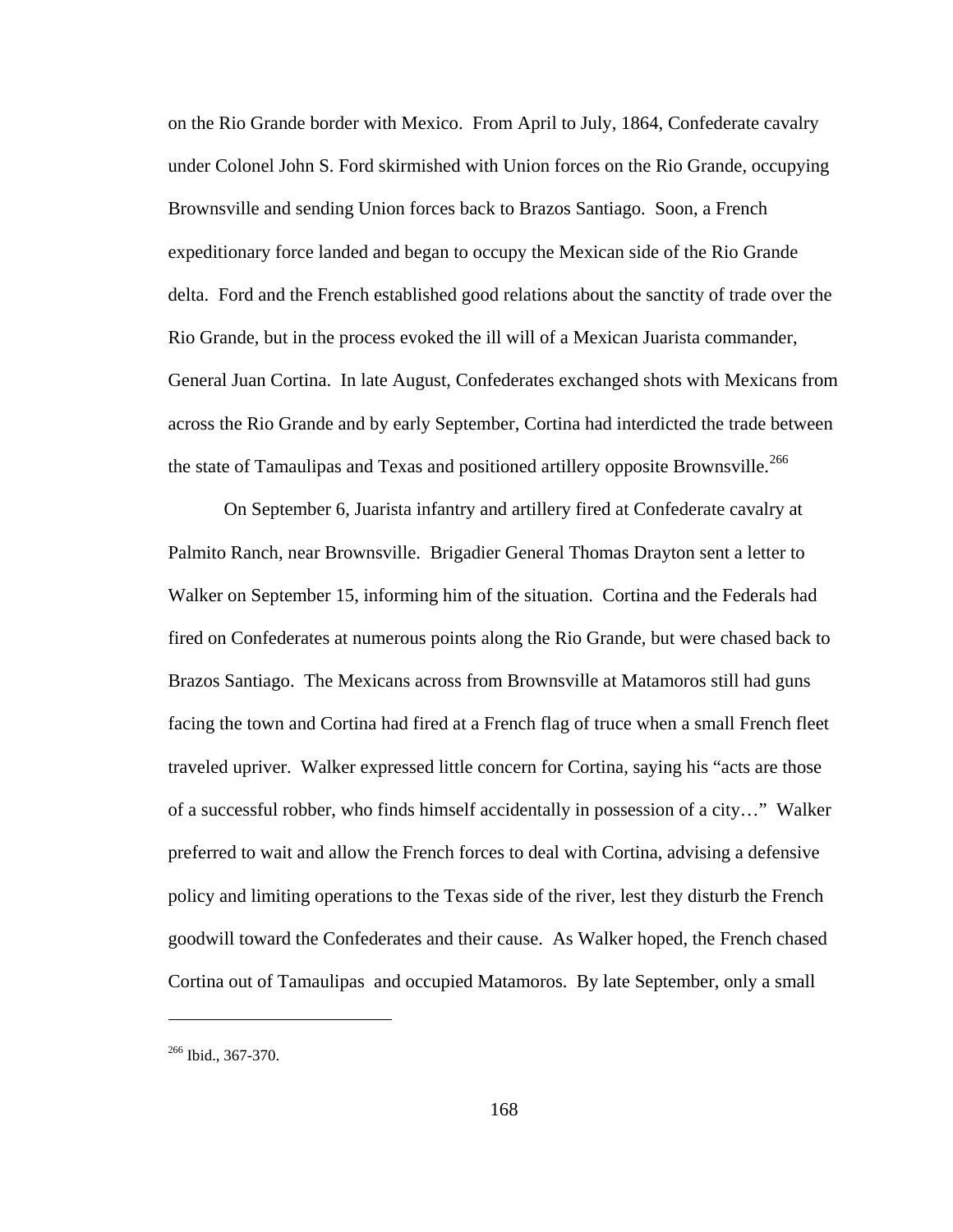force of Union soldiers remained at Brazos Santiago, and could do little to interpose on trade over the Rio Grande. $267$ 

 Walker's biggest concern while in Texas centered on the prospect of a Union attack on the coast. In October and December, spies reported the possibility of Union assaults on the coast. Walker wrote in a dispatch, "During the period of active operations in Louisiana, Arkansas, and the Cis-Mississippi country, I have felt no apprehension of an attack on the coast of Texas, but now that the season of impractical roads and low water condemns the enemy's forces to a state of inactivity, it is almost certain that a large force will be sent to operate in Texas during this winter." Walker believed the Federals would launch such a campaign in order to stop the blockade running, break up foreign trade along the Rio Grande, conscript large numbers of blacks into service, and destroy the system of agriculture in Texas. Like Walker, Kirby Smith also thought any Union coastal operations would center on Galveston. Smith advised Walker that according to an army engineer, Galveston could not be defended from any army and naval attack by the enemy. Although Galveston should not be evacuated, Walker should make plans for the removal of heavy guns, ordnance, and supplies if necessary. Smith also instructed Walker to reposition artillery around Fort Sulakowski, Bolivar Point, and Pelican Island to cover channels, the eastern pass, and approaches to the bridge to the mainland.<sup>[268](#page-173-1)</sup>

 Walker made preparations for the defense Galveston, but he too agreed that the city could not be held with the force at hand. Walker wrote to Smith in December, 1864:

<span id="page-173-0"></span><sup>267</sup> *O.R.*, XLI, pt. 3, 371, 931-932, 972-973; Kerby, *Kirby Smith's Confederacy*, 370-371.

<span id="page-173-1"></span><sup>268</sup> *O.R.* , XLI, pt. 4, 1028, 1031, 1060-1061, 1092, 1095.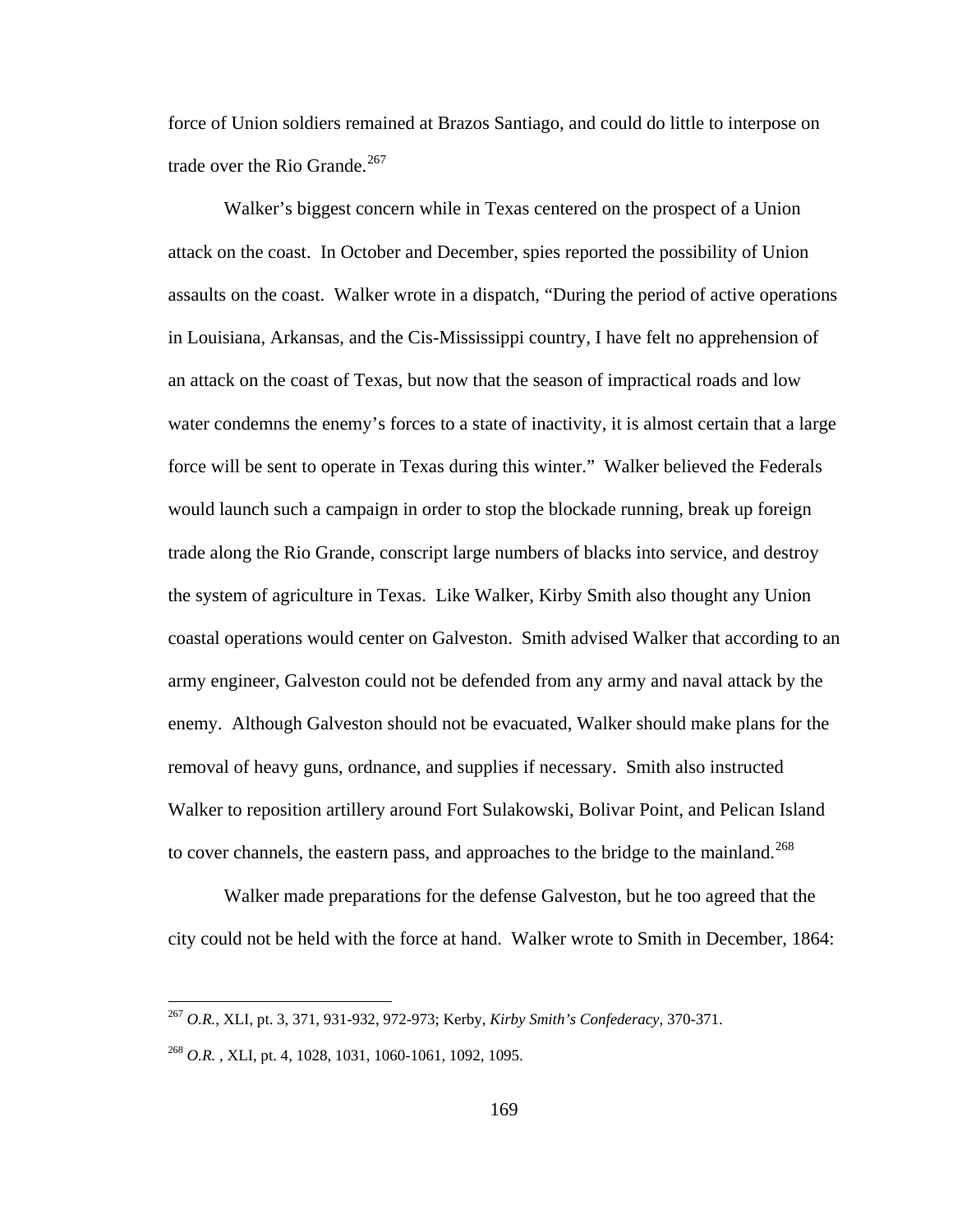The topographical peculiarities of the island and harbor are such that it is almost certain that the enemy would make his land attack upon the left of our long line of entrenchments while his navy would attempt to force a passage into the harbor. To prevent the latter the greater portion of General Hawes' command would be necessarily at the extreme left of out position, viz, Fort Point, Pelican Spit, and Bolivar Point, leaving but a handful of men, not exceeding 800 or 1,000 to defend a line of entrenchments of two or three miles in length. It is reasonable to presume that in case of attack the enemy would have as its disposal a force quite competent to overcome the feeble resistance that we could make with this small force, and to capture the railroad bridge, our only connection with the mainland, in which case the loss of the whole garrison would be certain.

 Smith only managed to exacerbate Walker's apprehensions by desiring a reorganization of forces in his district into a corps. Walker disliked the idea as it would require a shuffling around of his entire command. Most importantly, Walker realized such a move would place a force in Galveston smaller than Hawes' brigade and wholly inadequate for any defense while leaving other points completely undefended. With the small force at his disposal, Walker could never hope to completely defend hundreds of miles of coast, but he wrote to the Chief of Staff that he preferred to leave troops at the principle poets they were presently at and, in the event of an attack, move troops to other points by railroad and concentrate them at threatened locations. Fortunately for Walker, the expected coastal expedition never came, as throughout the summer and fall of 1864 and into 1865 the Union army focused largely on campaigns in the East.<sup>[269](#page-174-0)</sup>

 On April 4, 1865, Magruder returned to command the District of Texas, New Mexico, and Arizona. Two days later, Major General John A. Wharton, commanding the cavalry corps in the district, was killed by another officer in Houston. Walker took over

<span id="page-174-0"></span><sup>269</sup> Ibid., 1014-1015, 1095.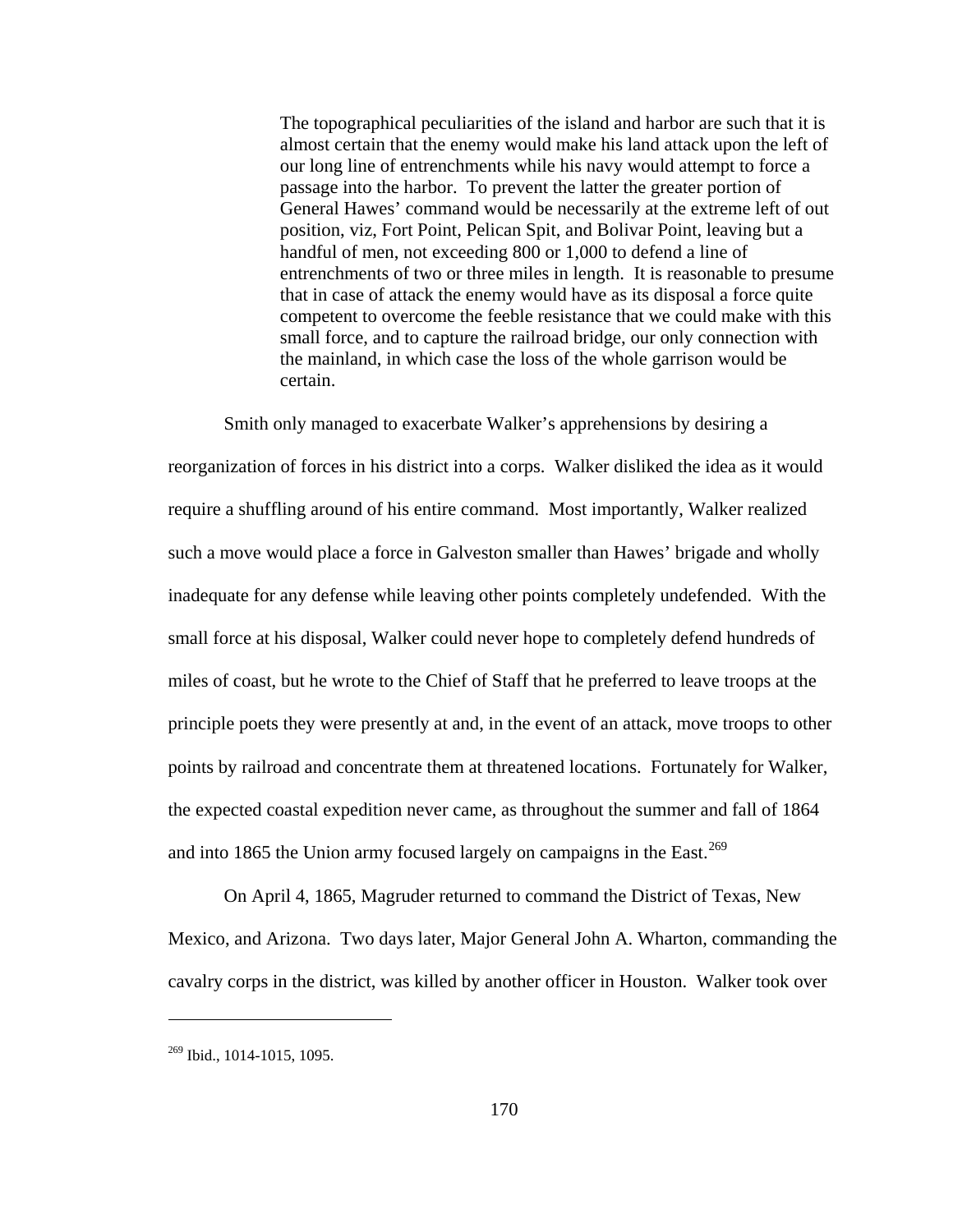command of the cavalry. During the previous month, Walker's former division marched from Shreveport to Huntsville, Texas in response to rumors that 40,000 Federals planned to sail for the Texas coast. The Texans crossed the state line on March 15-17, and continued to move south until they reached Hempstead in mid April, the area where the regiments received their military indoctrination three years before. By this time, major events had begun to transpire in the East, as Robert E. Lee surrendered at Appomattox, Virginia on April 9, followed by Joseph Johnston and the remnants of the Army of Tennessee in North Carolina on April 26. On May 4, Richard Taylor surrendered his Department of East Louisiana, Mississippi, and Alabama, leaving the Trans-Mississippi as the last bastion of the Confederacy.<sup>[270](#page-175-0)</sup>

 Trans-Mississippi Confederates deserted by the thousands in the final days of the war. Without any other rebel armies in the field, they realized all Union resources could shift to the region and crush what remained of the Confederacy. Many men simply saw the futility in further resistance and after four years of war, desired the comforts of home and family. The despondent feelings did not spare many men, including Walker's division of Texans. On May 12, Walker again took command of his beloved Texans, but even his presence at their head could not stop the inevitable. Throughout the month of May, Walker's men disappeared in small groups until the division completely disbanded

<span id="page-175-0"></span><sup>270</sup> Kerby, *Kirby Smith's Confederacy*, 415-416; Lowe, *Walker's Texas Division*, 249-252.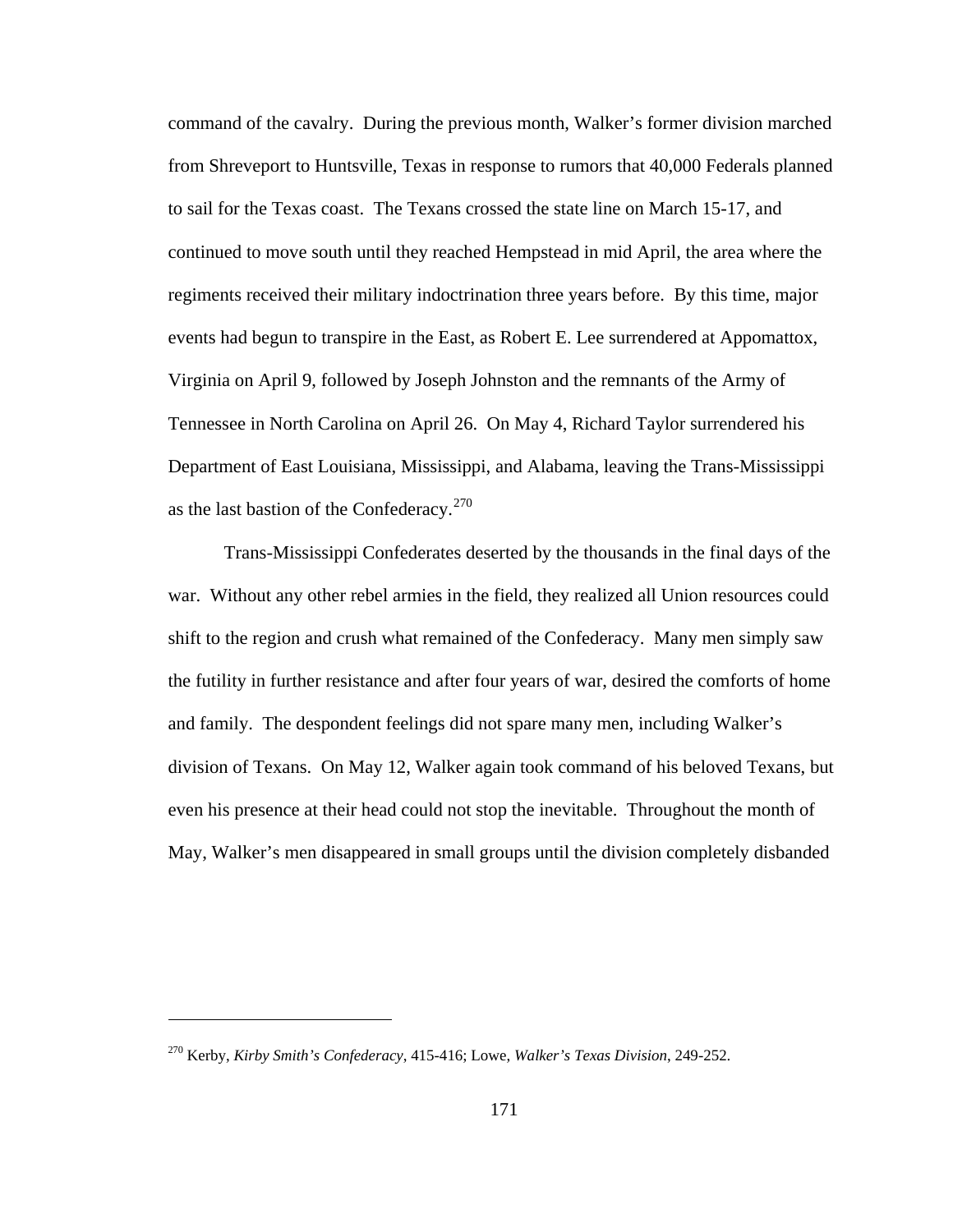on May 20, 1865. Six days later, the last remains of the Trans-Mississippi army formally surrendered to Union forces.<sup>[271](#page-176-0)</sup>

 Walker, joined by his wife earlier in the month, and a group of about forty officers and men, determined they would escape into Mexico rather that wait for parole. The band left the Hempstead area soon after the disbanding of the command. With little money, few possessions, and scanty transportation, the party traveled southwest through the hot summer, trying to protect themselves from desperadoes and roaming ex-soldiers, looking to pillage and rob any passerby. Many of the party gave up on the idea and left for home. The travel soon took its toll on Mrs. Walker. Douglas French Forrest, traveling with the group, wrote "Poor Mrs. Walker seems to be laboring under great anxiety super induced by the defection of men who had volunteered undying devotion to the General & had enrolled in his Mexican band. It seems as if no confidence can be placed in anyone at this time." On June 1, Walker sent his wife back to Houston to travel under a flag of truce to New Orleans where she would go by ship to Mexico, via Havana, Cuba.<sup>[272](#page-176-1)</sup>

 According to Forrest, Walker and many others seemed undecided as to what to do in early June. Soon, Walker and the small group learned about the surrender of the Trans-Mississippi Department. On June 5, Kirby Smith arrived and informed them that the Federals required a parole from all who surrendered. Forrest wrote that under such parole, persons were permitted to be at large for six months, at the end of which time

<span id="page-176-0"></span><sup>271</sup> Kerby, *Kirby Smith's Confederacy*, 424; Lowe, *Walker's Texas Division*, 254; Norman D. Brown, "John George Walker," in *The Confederate General*, William C. Davis, ed., Vol. 6, (National Historical Society, 1991), 89.

<span id="page-176-1"></span><sup>272</sup> Forrest, *Odyssey in Gray*, 301-317.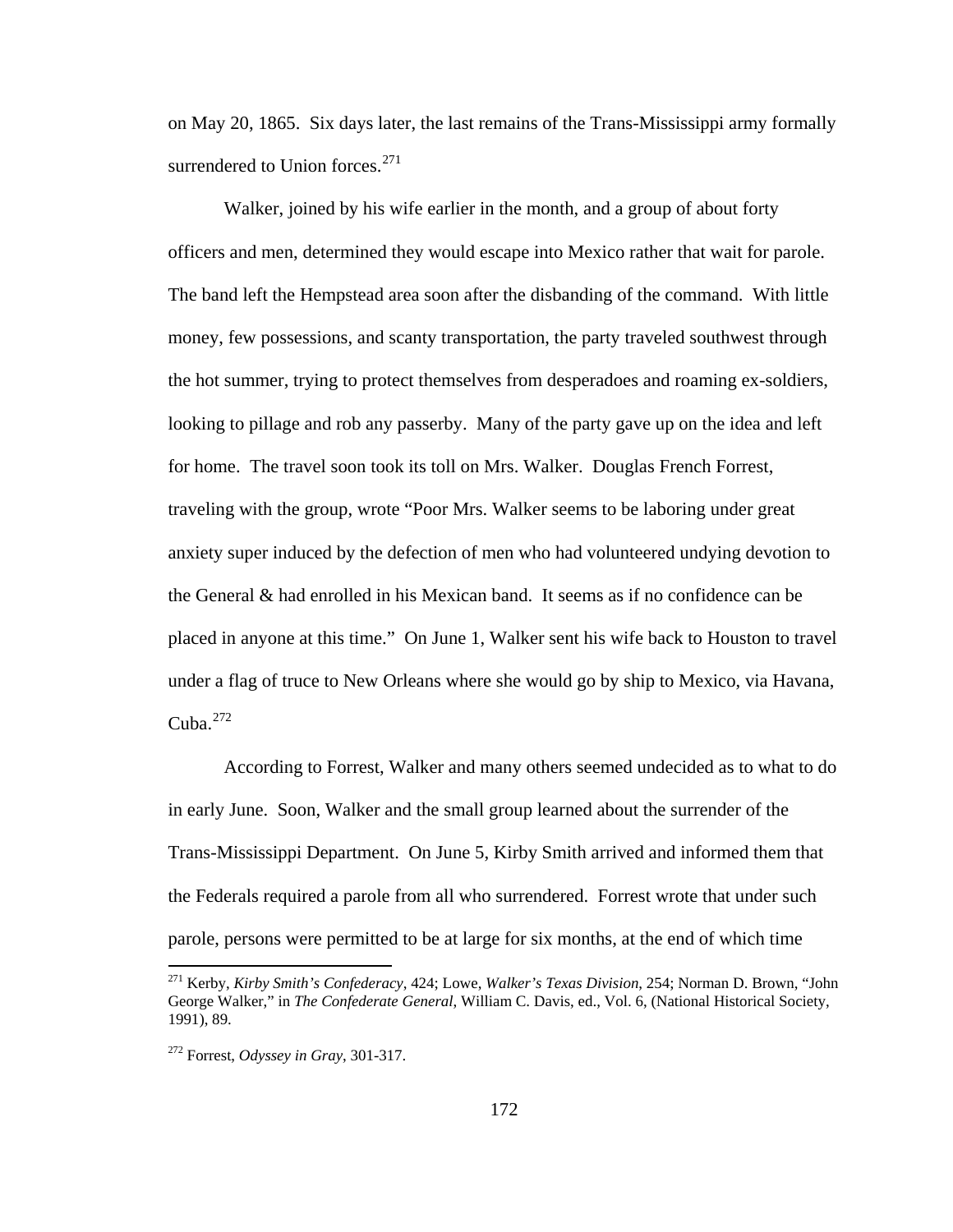"they are to give themselves up to be dealt with as our masters shall deem expedient." Walker decided to continue the plan and move into Mexico. The small band, having dwindled down to about six people, headed out on June 6 and reached San Antonio on June 11. There Walker joined with other officers and civilians not wishing to live under Yankee rule, raising the size of the group to around forty again. Forrest, haven fallen ill with fever, remained at San Antonio and did not accompany Walker on the last leg of the journey. Walker's party left San Antonio after a brief rest and in a few days crossed into Mexico. $273$ 

 As 1864 began, Walker and the Texans under his command faced the largest Union effort to quell the rebellion west of the Mississippi River. Like the previous year, Walker found himself often involved in the disagreements between Edmund Kirby Smith and Richard Taylor. As before, Walker tended to favor Taylor and share his tactical and strategic ambitions. Walker and his troops fought in the three largest battles in the Trans-Mississippi theater during the war. The Texans crushed the enemy flank at Mansfield then fought hard at Pleasant Hill, and although forced to withdraw, compelled Banks to retreat. In Arkansas, Walker and his division pursued Steele's Federals to the Saline River and fought again at Jenkins' Ferry. Although the Confederates bloodied themselves in Arkansas, the removal of the Federals to Little Rock and Banks' subsequent retreat ended the Union threat to the heart of the Trans-Mississippi department and deprived the Federals of their objectives. Walker performed well during the campaign and led his troops in the thickest of the fighting. During and after the war,

<span id="page-177-0"></span><sup>&</sup>lt;sup>273</sup> Ibid., 317-325.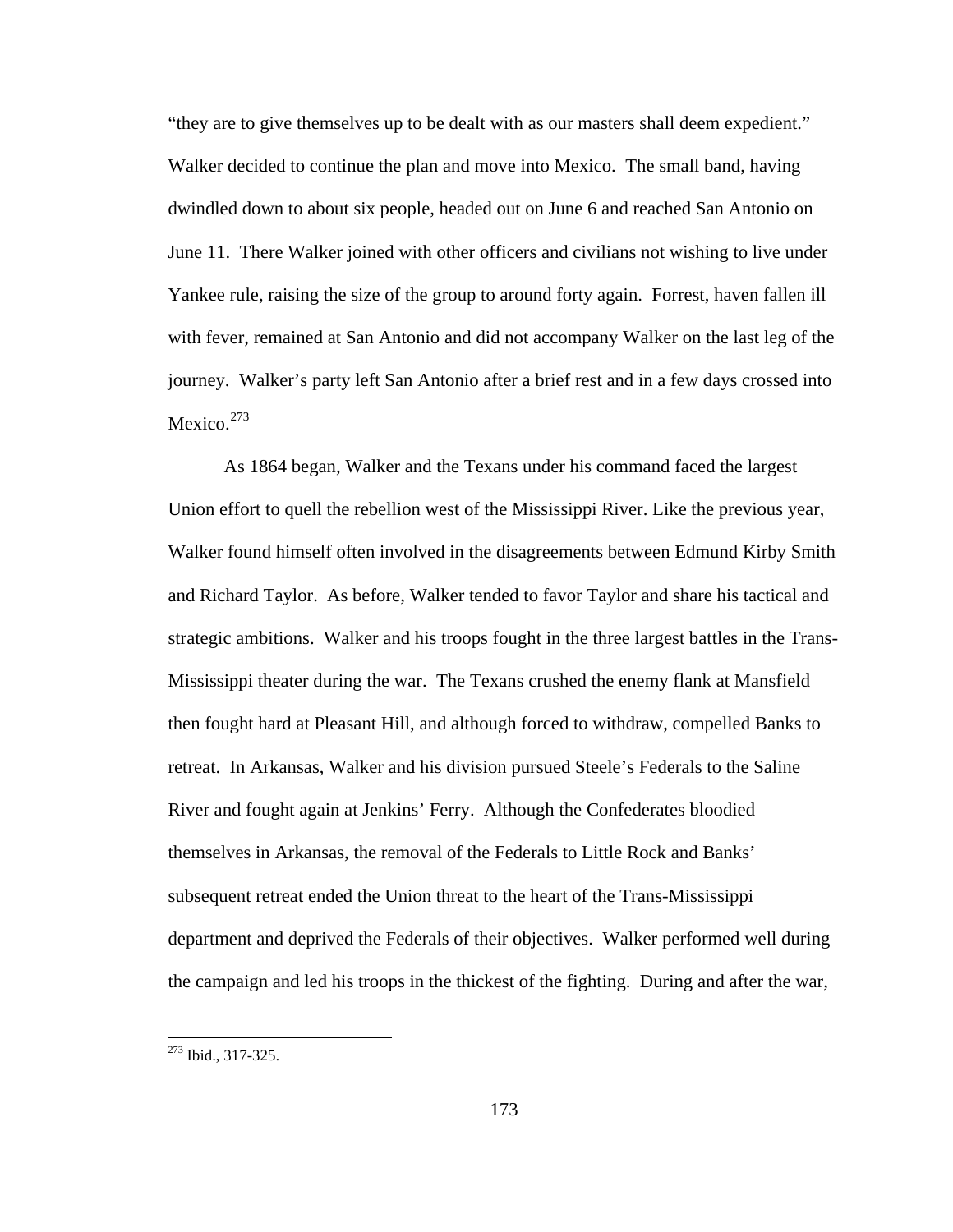his men commented about his bravery and leadership during the battles and the affection and confidence they shared in each other.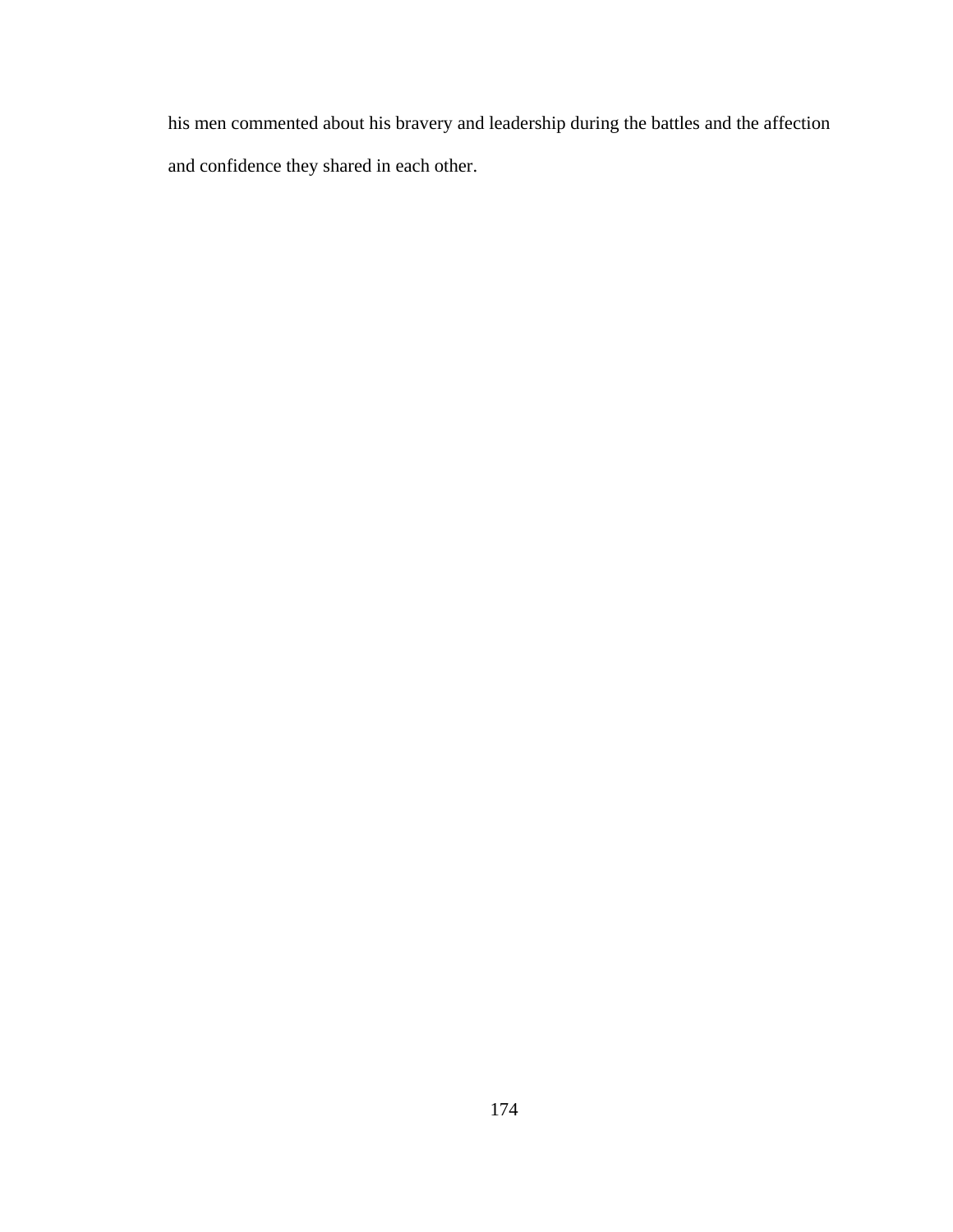## CHAPTER VI

## **CONCLUSION**

Born in Jefferson City, in Cole County, Missouri on July 22, 1822, John George Walker attended Jesuit College before receiving a commission as a lieutenant in the U.S. Mounted Rifles. Serving in Winfield Scott's campaign to capture Mexico City, Walker learned the duties of an officer and the life of a soldier in the army. Walker saw action at the battles of Contreras, Churubusco, and Molino del Rey, where he suffered a wound. During his service, Walker received a brevet to the rank of captain. After the end of the war in Mexico, Walker and the Mounted Rifles made the long and often dangerous journey across the western half of the United States on the Oregon Trail. Serving in Oregon, California, Texas, and New Mexico, Walker further developed his military skills, scouting and fighting against hostile Indians. These early army experiences in Mexico and the western frontier gave Walker knowledge of military service at lower levels of command. When the American Civil War began in 1861, Walker resigned his commission to join the Confederate army.

 Walker enjoyed a successful period as an officer in the Army of Northern Virginia, leading a brigade during the Seven Days battles and a division during the Maryland Campaign of 1862. Walker distinguished himself in the campaign, participating in the Confederate capture of Harper's Ferry, Virginia and leading his division in a smashing counterattack that helped repel a Union advance and stabilize the crumbling rebel flank at the battle of Antietam. Because of his experience and successful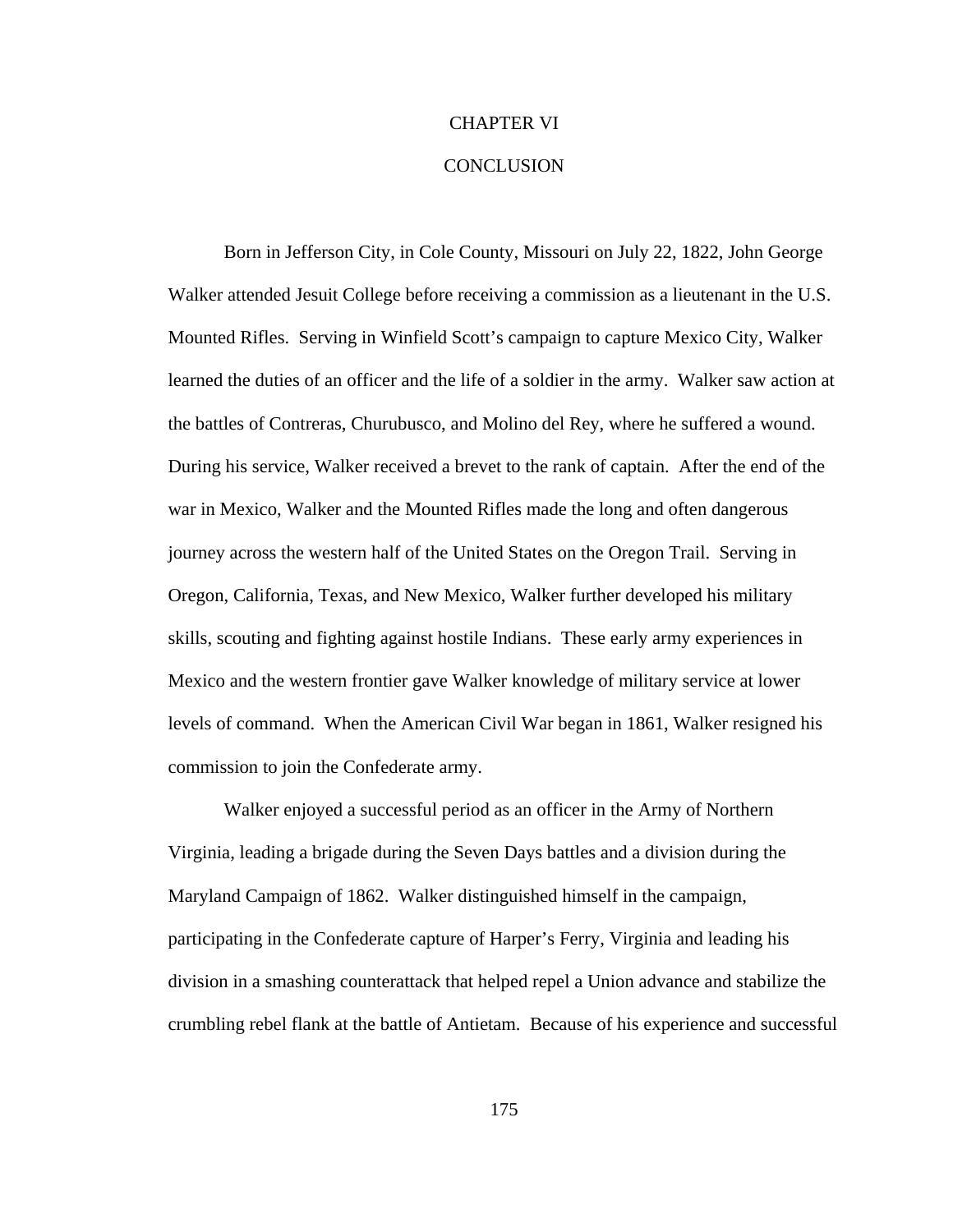handling of a large body of troops, Walker received a promotion to Major General and a transfer to the Trans-Mississippi Department to take command of the Texas division in Arkansas. Taking charge of the Texans in early 1863, Walker saw much marching and little action, but nurtured a favorable attitude and respect from the men under his command, evidenced by their memoirs, diaries, and letters.

 Walker moved his division into Louisiana in April, 1863 to join Major General Richard Taylor, commanding the District of West Louisiana. While in Louisiana, Walker often found himself caught in the disagreements between Taylor and the commander of the Trans-Mississippi Department, Lieutenant General Edmund Kirby Smith. Smith and Taylor had different political affiliations as well as contradictory ideas about waging war. Smith felt an obligation to defend Arkansas as its politicians had been largely responsible for his appointment to department command. Smith also developed strong relationships with influential Missourians such as Governor Thomas C. Reynolds and General Sterling Price. Taylor, a native of Louisiana, had political and familial allegiance to his home state. Smith had served east of the Mississippi River under Generals Joseph E. Johnston and Braxton Bragg. Taylor's only previous military experience saw him serve under General Thomas "Stonewall" Jackson during the 1862 Valley Campaign in Virginia. Taylor often emulated his former commander's offensive tactics and aggressive strategies. $274$ 

 During the spring and summer of 1863, as Union forces laid siege to Confederates at Vicksburg and Port Hudson, Smith and Taylor disagreed over strategy. Smith, under

 $\overline{a}$ 

<span id="page-180-0"></span><sup>&</sup>lt;sup>274</sup> Jeffrey S. Prushankin, "A Crisis in Command: Edmund Kirby Smith and Richard Taylor in the Trans-Mississippi West," Ph.D. Dissertation, University of Arkansas, 2000, 6-7, 120-122.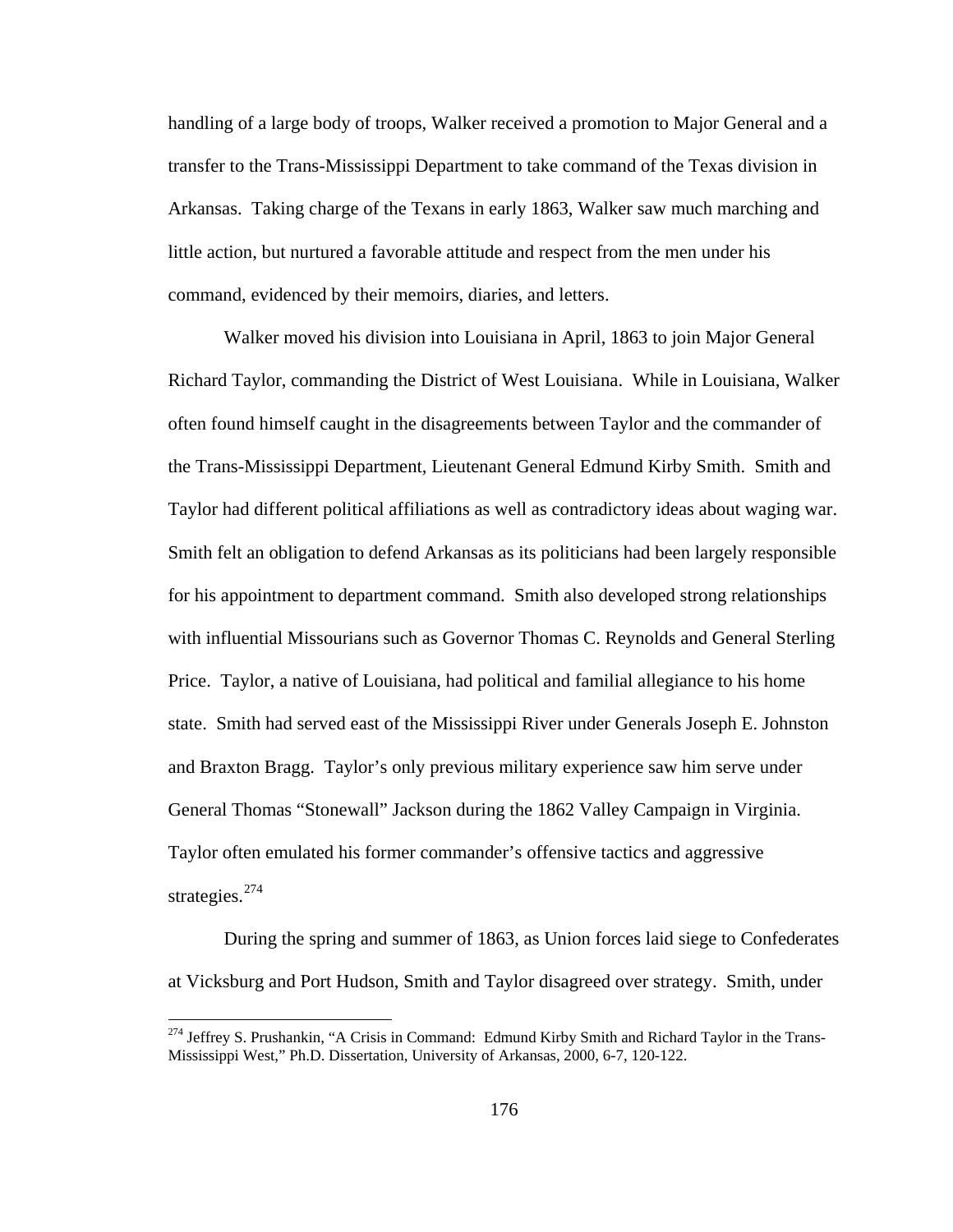pressure from authorities east of the Mississippi for decisive action to assist Vicksburg, opposed Taylor's plan to move toward New Orleans and directed Taylor to use Walker and strike at the Union supply line near the Mississippi River. A combination of bad intelligence information, haphazard reconnaissance, and weak execution doomed any success. The resulting fight at Milliken's Bend and the botched assignment at Young's Point accomplished little and had no effect on the outcome of Vicksburg. The loss of Vicksburg, Port Hudson, control of the Mississippi River, and Union retention of New Orleans drove a rift between Smith and Taylor.

 Walker's division gained its first combat experience from Milliken's Bend and little else. Although the problem began with Smith wrongly believing the Union supply line sat on the west bank of the Mississippi, Taylor and Walker should have done a better job of scouting the union positions at Milliken's Bend and Young' Point. With Union forces fighting defensively near the water with superior firepower gunboats, any attacks by Walker's division probably had little chance of success. Walker pulled his troops back from Milliken's Bend only after a savage and bloody encounter with heavy losses. Poor information actually delayed one of Walker's brigades from a potentially devastating engagement at Young's Point, where brigadier General James Hawes found himself facing a larger number of the enemy than expected with plenty of gunboat support.

 After the small affairs along the Mississippi, Walker expressed doubts to Smith about any hope of relieving Vicksburg. He cited the Union use of gunboats, the superior mobility of the enemy infantry with transports, and the attack of the Federals upon his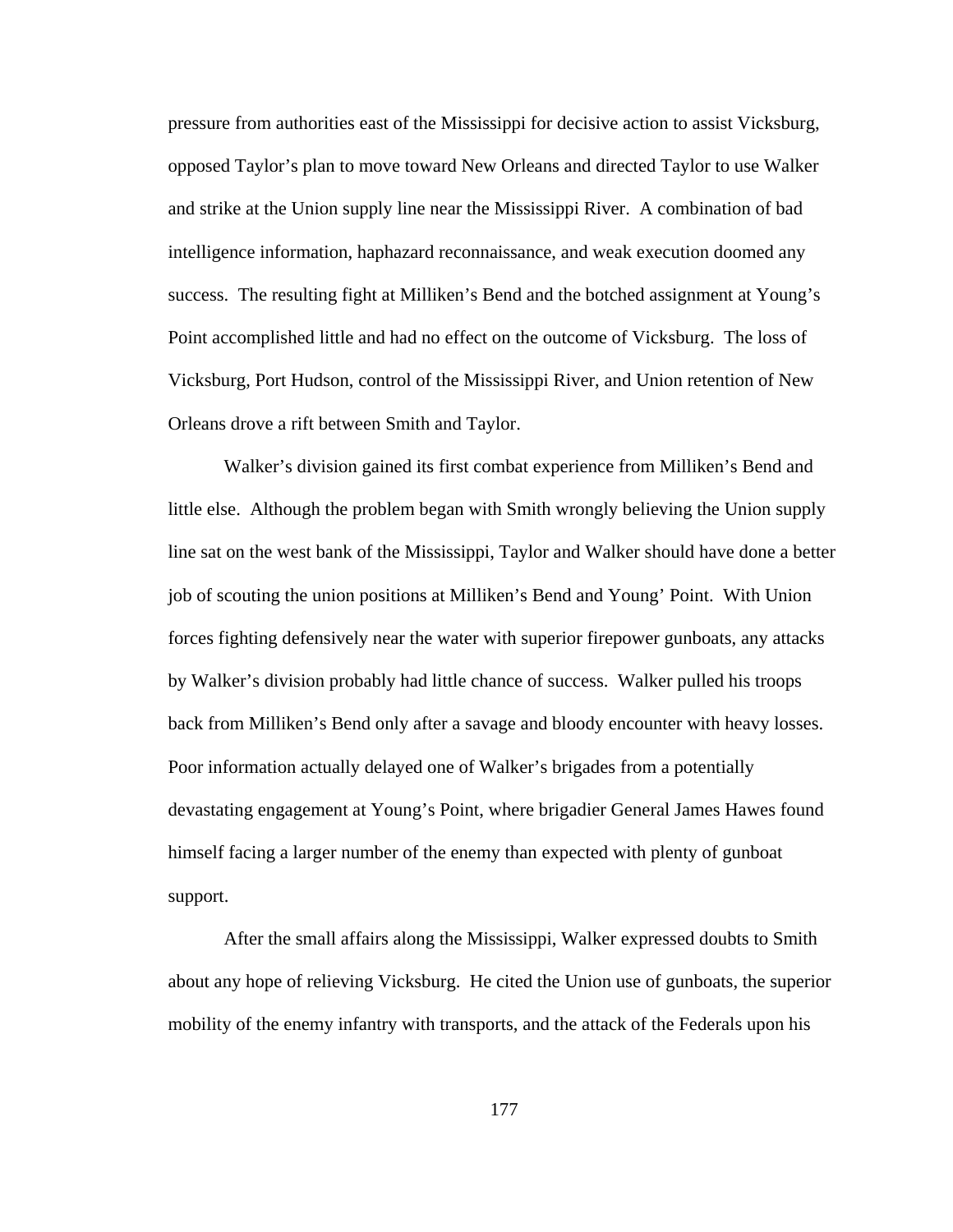troops near Richmond as examples of the destruction that awaited his command if they attempted to lift the siege on Vicksburg. Walker expressed more concern for his sickly troops, suffering in the disease ridden bottomlands west of the Mississippi.

 In the spring of 1864, the union army attempted a double advance against the heart of the Trans-Mississippi department by moving up the Red River Valley from New Orleans and south from Arkansas. Walker expertly handled his division by removing it from a potentially ruinous position of being hemmed in a corner by superior numbers of Federal soldiers. Walker and his men suffered through a difficult retreat up the Red River Valley into northwestern Louisiana as Taylor and Smith once again argued over strategy. Fearing for the safety of the war manufacturing facilities in Shreveport and East Texas, Smith ordered a strategic withdrawal of Taylor's army, including walker's division. Taylor, anguished by surrendering Louisiana soil without a fight, finally had enough and turned to face Banks' Federals at Mansfield, Louisiana. Walker's troops hammered the Union flank at Mansfield and helped rout them from the field. Taylor pushed forward and hit the Federals again the next day at Pleasant Hill. Poor deployment before the assault and overwhelming Union reinforcements drove back the Confederate advance.

 Smith arrived soon after the battles and took over command of Walker and a majority of Taylor's infantry for a move north to face Steele's Federals in Arkansas. The Confederates chased the Union army from Camden, Arkansas and caught up to it at Jenkins' Ferry, where Smith unsuccessfully threw Walker's division and the other units at a strong enemy position. Both Union armies escaped to fight another day. Taylor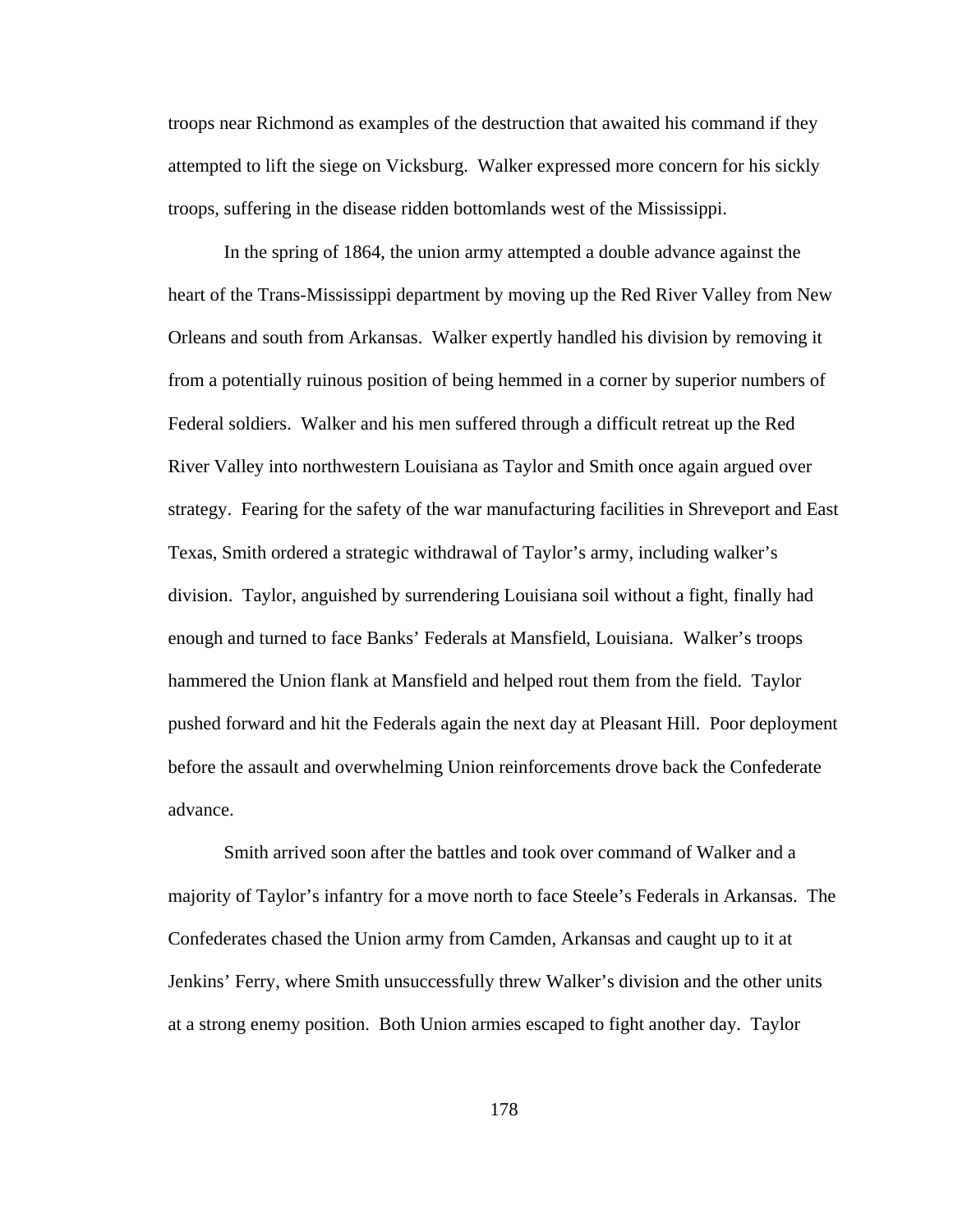became enraged over the missed opportunity to defeat the Federals retreating from Pleasant Hill and what he saw as a senseless pursuit of the Union army in Arkansas. Walker shared Taylor's negative opinion of the decisions made by Smith. His division marched hundreds of miles to a fight poorly devised battle in which Walker lost all three of his brigade commanders and dozens of irreplaceable veterans.

 Despite Walker's ridicule of Smith and preference for chasing Banks' army, any success the Confederates hoped to gain would probably have resulted in a battle similar to Jenkins' Ferry. Banks' forces, though demoralized, still outnumbered the rebels and fortified themselves at Grand Ecore. Soon, Union gunboats moved into position around the Union army as support. Fortunately for Walker, the Federals retreated south before the possibility of his battered division being obliterated in assaults at Grand Ecore. Any Confederate success in destroying banks would have had to occur immediately after Pleasant Hill.

 Walker replaced Taylor as commander of the District of West Louisiana in June, 1864. He also temporarily commanded the District of Texas, New Mexico, and Arizona, the cavalry corps of the department, and his Texas division once again at the end of the war. Walker had a successful military career throughout most of his life. In Mexico, the American West, the Eastern theater of the Civil War, and in the Trans-Mississippi, Walker exercised competent leadership skills and encouraged his troops in combat, earning great respect and praise from superiors and those under his command. Walker obeyed orders from superiors but knew when to exercise personal initiative and avoid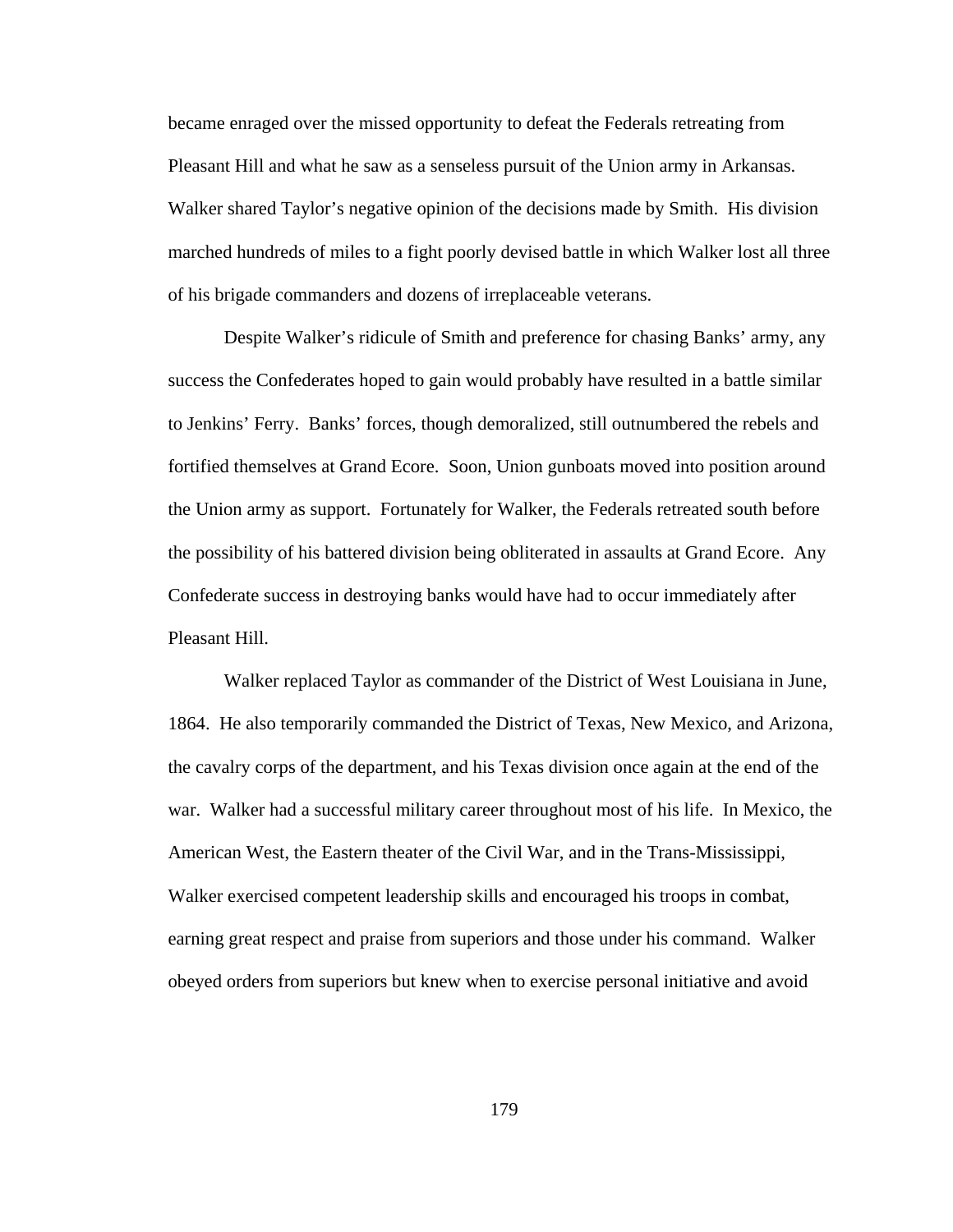senseless slaughter. At the end of the war, Walker and a small band of former Confederates slipped across the border into Mexico.

 After entering Mexico, Walker went to Cuba in the summer of 1865 and proceeded to England with his family. In 1866, Walker worked as an agent for the Venezuela Company, promoting the settlement of former Confederates in Venezuela. While overseas, Walker also worked in the Liverpool and London offices of the firm of Hoffman and Walker, supplying railroad equipment to the Southern United States and selling American goods in England. In early 1868 Walker returned to the United States where he held a number of job positions. He worked in Texas as an agent for Mutual Life Insurance of St. Louis, as a newspaper editor for the Austin *Democratic Statesman*, as a member and vice president of the Dallas Herald Printing Company, and as an agent of the Houston and Texas Central Railway. Walker and his family lived in Texas and afterwards New Orleans before moving to Winchester, Virginia in 1876. Walker also served as the United States consul in Bogata, Columbia and as an envoy to ask Latin-American countries to the 1889 Pan American Conference during the presidential administration of Grover Cleveland. On July 20, 1893 Walker died of a stroke in Washington, D.C. and was buried in Winchester, Virginia.<sup>[275](#page-184-0)</sup>

 $\overline{a}$ 

<span id="page-184-0"></span><sup>275</sup> Thomas Cutrer, "John George Walker," in *The Handbook of Texas Online*.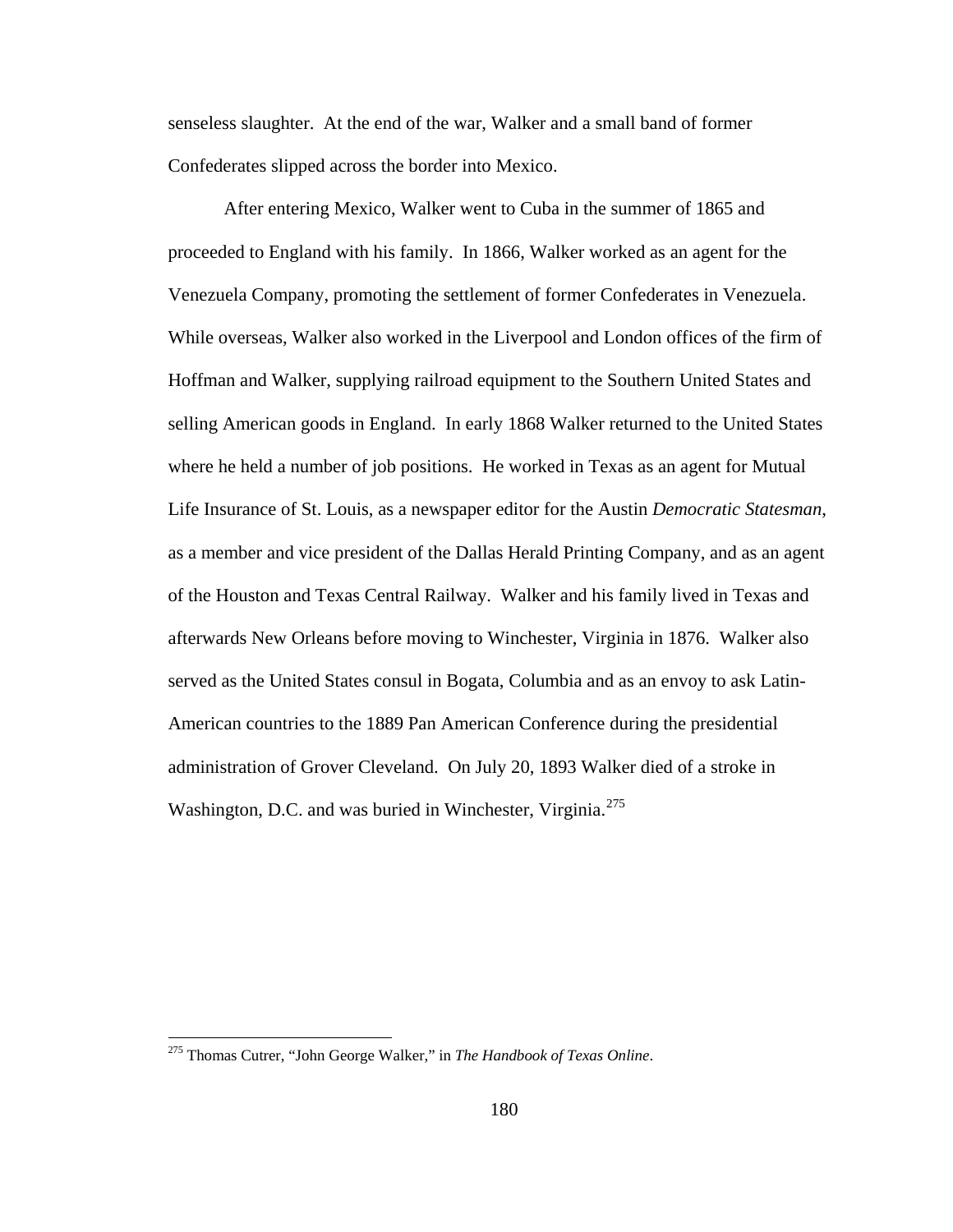# BIBLIOGRAPHY

#### Primary Sources

# Unpublished Sources/Government Documents

- Mexican War Pension File. John G. Walker. Microcopy T317, Roll 13. Record Group 15. United States National Archives, Washington, D.C.
- Compiled Military Service Records, General and Staff Officers. John G. Walker. Microcopy M331, Roll 257. Record Group 109. United States National Archives, Washington, D.C.
- John G. Walker Papers. Southern Historical Collection. The University of North Carolina, Chapel Hill.
- John G. Walker. "The War of Secession West of the Mississippi River During the Years, 1863, 64 & 65," Myron G. Gwinner Collection, United States Army History Institute, Carlisle Barracks, Pennsylvania.
- *War of the Rebellion: A Compilation of the Official Records of the Union and Confederate Armies*, 128 vols. Washington, D.C.: Government Printing Office, 1880-1901.

# Books/Memoirs

- Anderson, John Q, ed. *A Texas Surgeon in the CSA*. Tuscaloosa, AL: Confederate Publishing Company, Inc., 1957.
- Bailey, L.R., ed. *The Navajo Reconnaissance: A Military Expedition of the Navajo Country in 1859*. Los Angeles: Westernlore Press, 1964.
- Blessington, Joseph P. *The Campaigns of Walker's Texas Division*. New York: Lang, Little, & Co., 1875, reprint Austin, TX: State House Press, 1994.
- Brown, Norman D., ed. *Journey to Pleasant Hill: The Civil War Letters of Captain Elijah P. Petty, Walker's Texas Division, CSA*. San Antonio, TX: Institute of Texan Cultures, 1982.
- Clark, Walter, ed. *Histories of the Several Regiments and Battalions from North Carolina in the Great War, 1861-1865*. Goldsboro, NC: Nash Brothers, Book and Job Printers, 1901.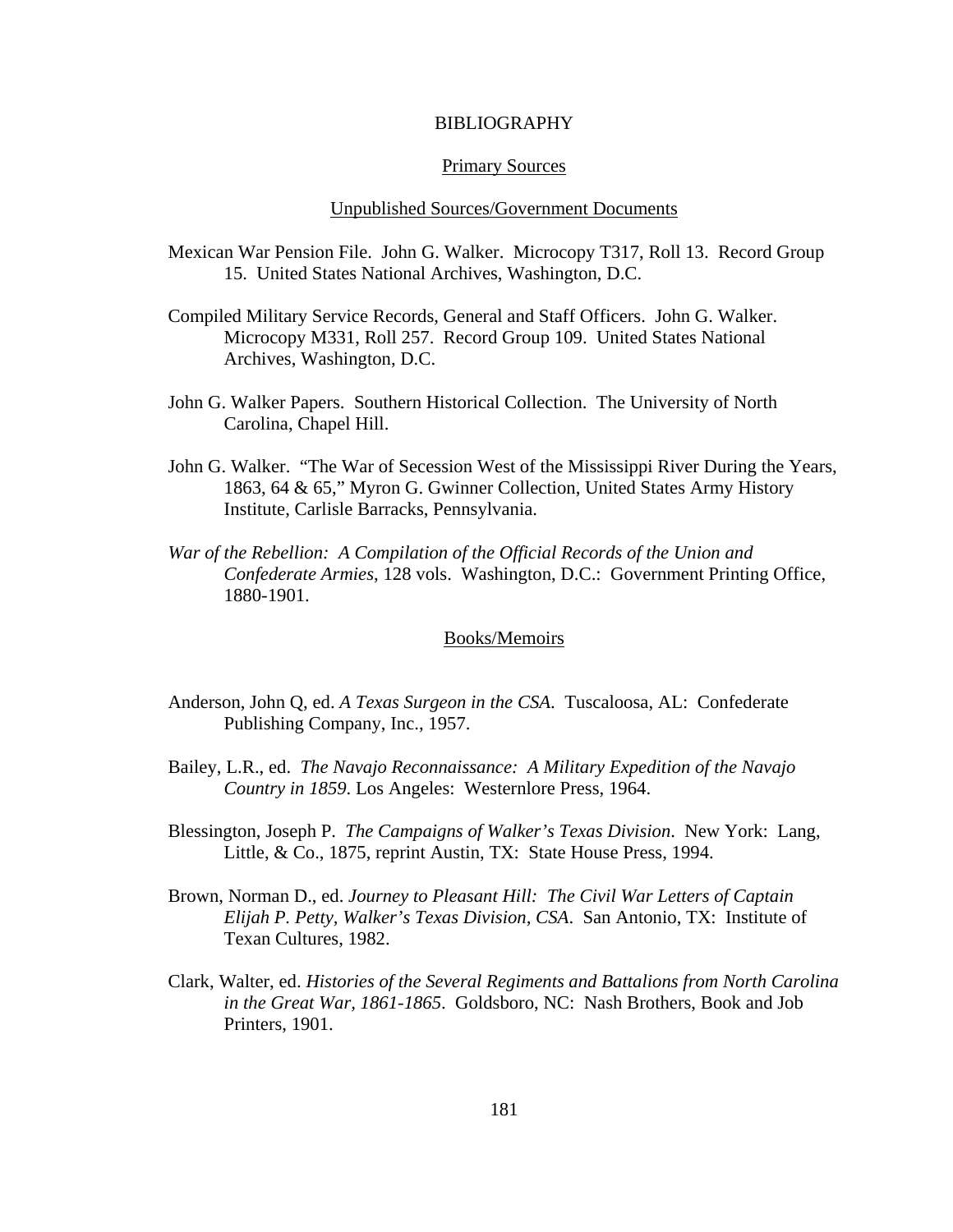Connor, Seymour V., ed. *Dear America: Some Letters of Orange Cicero and Mary America Connor*. Austin, TX: Jenkins Publishing Company, 1971.

- Forrest, Douglas French. *Odyssey in Gray: A Diary of Confederate Service, 1863-1865*. William N. Still, ed. Richmond, VA: Virginia State Library, 1979.
- Johansson, M. Jane. *Widows by the Thousand: The Civil War Letters of Theophilus and Harriet Perry, 1862-1864*. Fayetteville, AR: The University of Arkansas Press, 2000.
- Maury, Dabney H. *Recollections of a Virginian in the Mexican, Indian, and Civil Wars*. New York: Scribner & Sons, 1894.
- Norris, David L., ed. *With the 18<sup>th</sup> Texas Infantry: The Autobiography of Wilburn Hill King*. Hillsboro, TX: Hill College Press, 1996.
- Settle, Raymond W., ed. *The March of the Mounted Riflemen: From Fort Leavenworth to Fort Vancouver, May to October, 1849*. Lincoln, NE: University of Nebraska Press, 1989.
- Sloan, John A. *Reminiscences of the Guilford Grays, Co. B, 27th N.C. Regiment*. Washington, D.C.: R.O. Polkinhorn, Printer, 1883.
- Taylor, Richard. *Destruction and Reconstruction: Personal Experiences of the Late War*. New York: D. Appleton and Company, 1879.

# Articles

- Anonymous Soldier. "Recollections of the Rifles." *Southern Literary Messenger* 33, no. 17 (1861): 371-380.
- Barr, Alwyn, ed. "The Battle of Bayou Bourbeau, November 3, 1863: Colonel Oran M. Roberts' Report." *Louisiana History* 6 (Winter 1965): 83-91.
- Cutrer, Thomas, ed. "Bully for Flournoy's Regiment, We Are Some Punkins, You'll Bet: The Civil War Letters of Virgil Sullivan Rabb, Captain, Company I, Sixteenth Texas Infantry, CSA." *Military History of the Southwest* Part One 19, no. 2 (Fall 1989): 161-190, Part Two 20, no. 1 (Spring 1990): 61-96.
- Glover, Robert W., ed. "The War Letters of a Texas Conscript in Arkansas." *Arkansas Historical Quarterly* 20, no. 4 (Winter 1961): 355-387.
- Harrison, Jon, ed. "The Confederate Letters of John Simmons." *Chronicles of Smith County, Texas* 14 (Summer 1975): 25-57.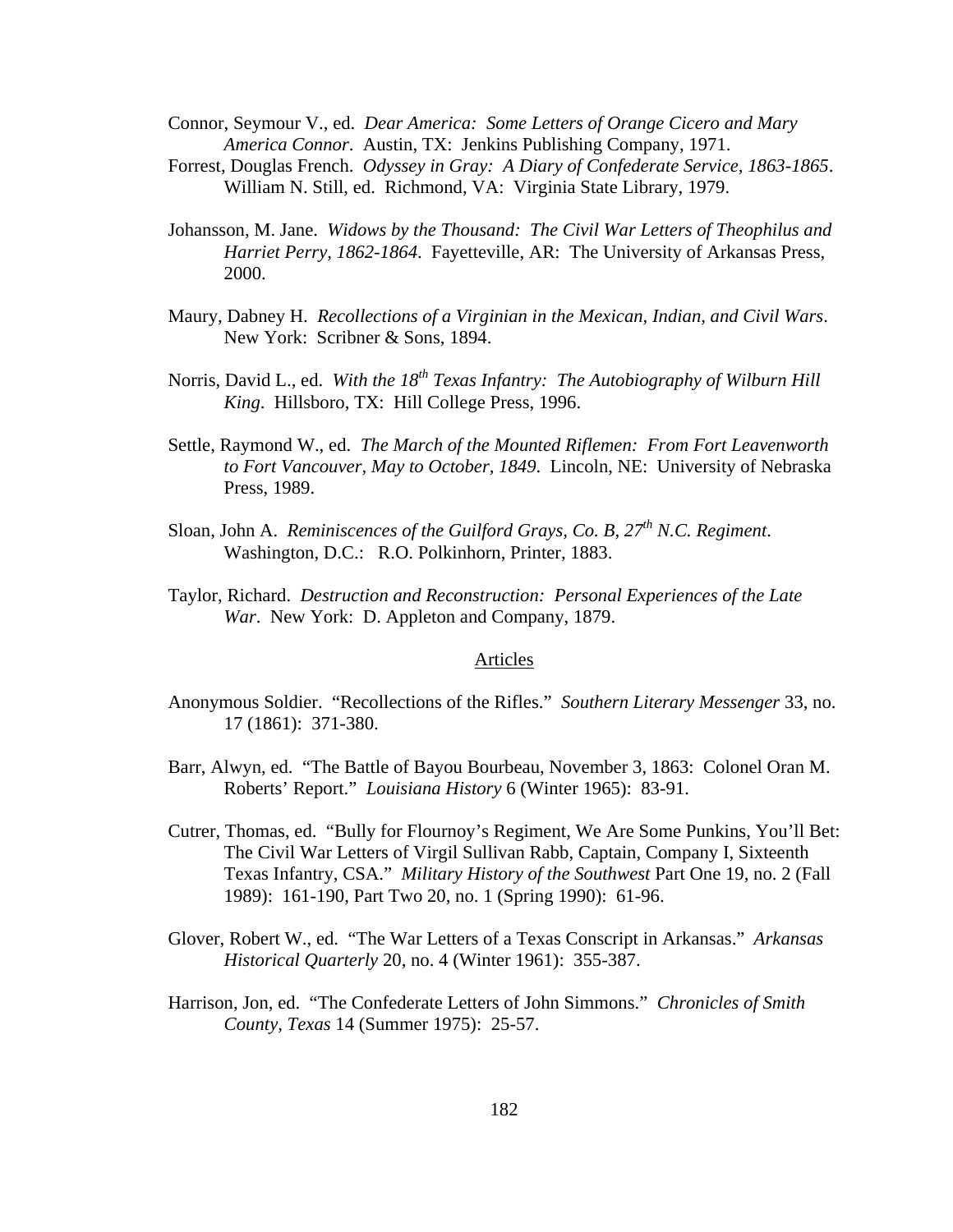- Jensen, Dana O., ed. "Memoirs of Daniel M. Frost." *Missouri Historical Society Bulletin* 20, no. 3 (1970): 200-226.
- Johansson, Jane M. and David H. Johansson, eds. "Two Lost Battle Reports: Horace Randal's and Joseph L. Brent's Reports of the Battles of Mansfield and Pleasant Hill, 8 and 9 April, 1864." *Military History of the West* 23, no. 2 (Fall 1993): 169-180.
- Lane, William B. "The Regiment of Mounted Riflemen" or "From Puebla to the City of Mexico." *The United Service* 14, no. 4 (October 1895): 301-313.
- Smith, E. Kirby. "The Defense of the Red River." *Battles and Leaders of the Civil War*, vol. 4. eds. Robert U. Johnson and Clarence C. Buel. New York: Thomas Yoseloff, Inc., 1956.
- Walker, John G. "Jackson's Capture of Harper's Ferry." *Battles and Leaders of the Civil War*, vol. 2. eds. Robert U. Johnson and Clarence C. Buel. New York: Thomas Yoseloff, Inc., 1956.

\_\_\_\_\_\_\_\_. "Sharpsburg." *Battles and Leaders of the Civil War*, vol. 2. eds. Robert U. Johnson and Clarence C. Buel. New York: Thomas Yoseloff, Inc., 1956.

#### SECONDARY SOURCES

## Books

- Bauer, K. Jack. *The Mexican War, 1846-1848*. New York: Macmillan Publishing Co., 1974.
- Bears, Edwin C. *Steele's Retreat from Camden and the Battle of Jenkins' Ferry*. Little Rock, AR: Arkansas Civil War Centennial Commission, 1967.
- Brooks, Nathan C. *A Complete History of the Mexican War, 1846-1848: Its Causes, Conduct, and Consequences*. Albuquerque, NM: Gilbert Espinosa, 1849, reprint Rio Grande Press, Chicago, 1965.
- Burton, Brian K. *Extraordinary Circumstances: The Seven Days Battles*. Bloomington, IN: Indiana University Press, 2001.
- Dowdey, Clifford. *The Seven Days: The Emergence of Robert E. Lee*. New York: The Fairfax Press, 1978.
- Eisenhower, John S.D. *So Far From God: The U.S. War with Mexico, 1846-1848*. New York: Random House, 1989.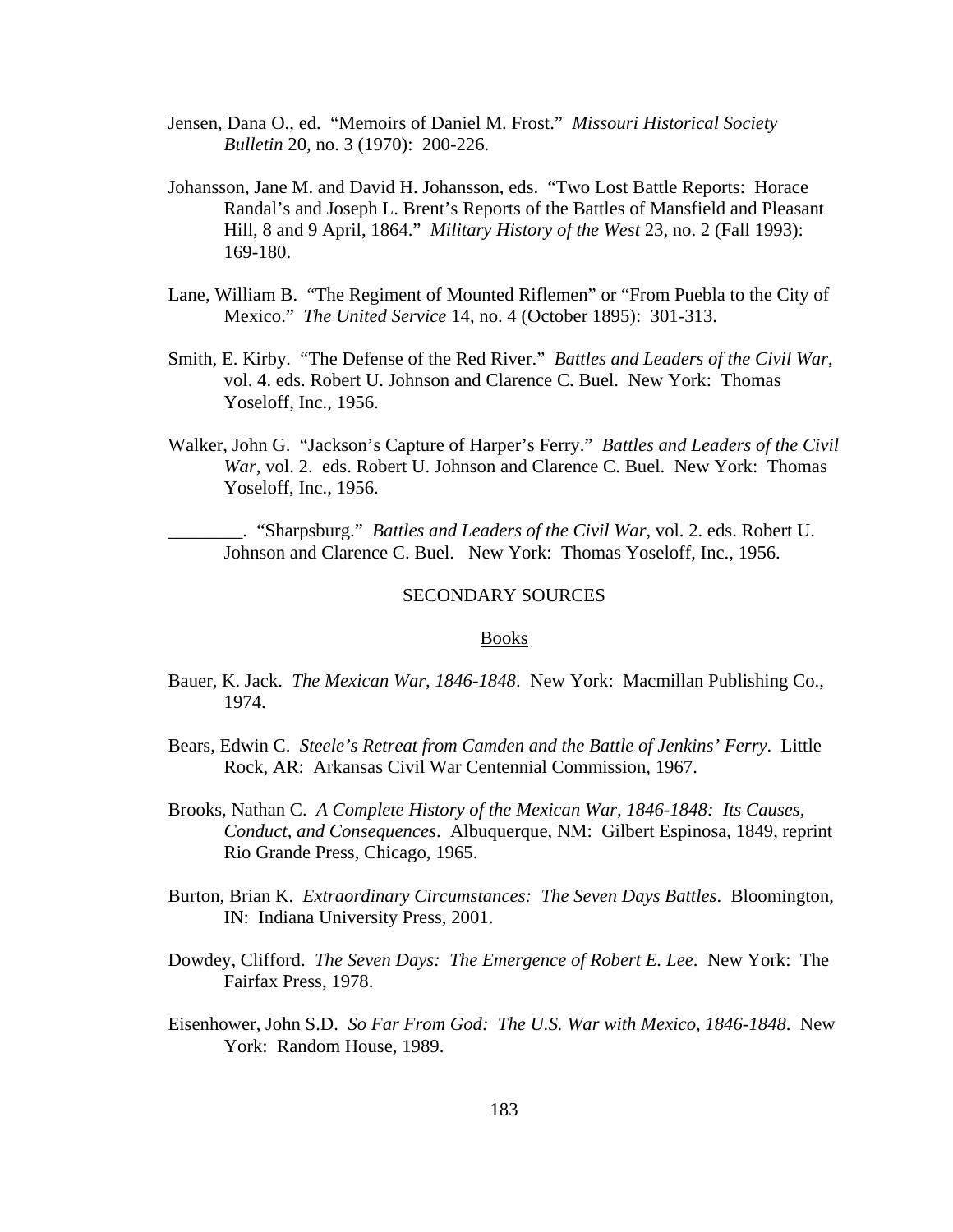- Frazier, Donald S., ed. *The United States and Mexico at War*. New York: Simon & Schuster Macmillan, 1998.
- Hanna, Alfred J. and Kathryn A. Hanna. *Confederate Exiles in Venezuela*. Tuscaloosa, AL: Confederate Publishing Company, Inc., 1960.
- Harsh, Joseph L. *Taken at the Flood: Robert E. Lee and Confederate Strategy in the Maryland Campaign of 1862*. Kent, OH: Kent State University Press, 1999.
- Hearn, Chester G. *Six Years of Hell: Harper's Ferry During the Civil War*. Baton Rouge, LA: Louisiana State University Press, 1996.
- Johnson, Ludwell H. *Red River Campaign: Politics and Cotton in the Civil War*. Baltimore, MD: The Johns Hopkins Press, 1958.
- Kerby, Robert L. *Kirby Smith's Confederacy: The Trans-Mississippi South, 1863-1865*. New York: Columbia University Press, 1972.
- Lowe, Richard. *Walker's Texas Division, CSA: Greyhounds of the Trans-Mississippi*. Baton Rouge, LA: Louisiana State University Press, 2004.
- Murfin, James V. *The Gleam of Bayonets: The Battle of Antietam and the Maryland Campaign of 1862*. Baton Rouge, LA: Louisiana State University Press, 1965.
- Parks, Joseph H. *General Edmund Kirby Smith, CSA*. Baton Rouge, LA: Louisiana State University Press, 1954.
- Parrish, T. Michael. *Richard Taylor: Soldier Prince of Dixie*. Chapel Hill, NC: The University of North Carolina Press, 1992.
- Sears, Stephen W. *Landscape Turned Red: The Battle of Antietam*. New York: Ticknor & Fields, 1983.
- Smith, Justin H. *The War With Mexico*, 2 Vols. New York: The Macmillan Company, 1919.
- Teetor, Paul R. *A Matter of Hours: Treason at Harper's Ferry*. Brunswick, NJ: Associated University Press, Inc. 1982.
- Warner, Ezra J. *Generals in Gray: The Lives of the Confederate Commanders*. Baton Rouge, LA: Louisiana State University Press, 1959.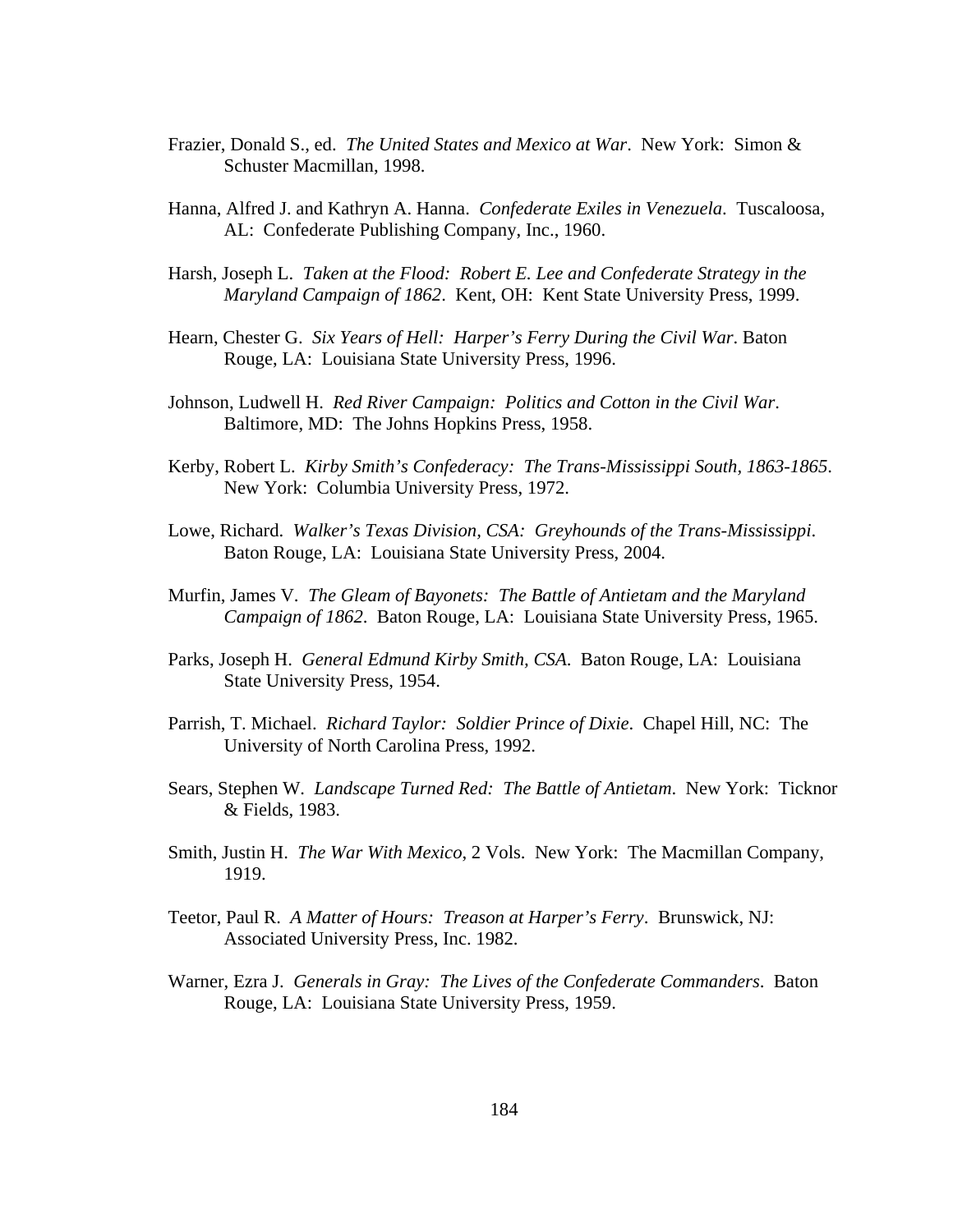- Weems, John Edward. *To Conquer A Peace: The War Between the United States and Mexico*. New York: Doubleday & Company, Inc., 1974.
- Wessels, William L. *Born To Be A Soldier: The Military Career of William Wing Loring of St. Augustine, Florida*. Fort Worth, TX: Texas Christian University Press, 1971.
- Winders, Richard B. *Mr. Polk's Army: The American Military Experience in the Mexican War*. College Station, TX: Texas A&M University Press, 1997.
- Winters, John D. *The Civil War in Louisiana*. Baton Rouge, LA: Louisiana State University Press, 1963.

# Articles

- Barr, Alwyn. "Texan Losses in the Red River Campaign, 1864." *Texas Military History* 3 (Summer 1963): 103-110.
- Brown, Norman D. "John George Walker." *The Confederate General*. Vol. 6. William C. Davis, ed. National Historical Society, 1991.
- Richards, Ira Don. "The Battle of Jenkins' Ferry." *Arkansas Historical Quarterly* 20, no. 1 (Spring 1961): 3-16.
- Winschel, Terrence J. "To Rescue Gibraltar: John Walker's Texas Division and its Expedition to Relieve Fortress Vicksburg." *Civil War Regiments: A Journal of the American Civil War* 3, no. 3 (1993): 33-58.

# Dissertations

- Heidler, Jeanne T. "The Military Career of David Emmanuel Twiggs." Ph.D. Dissertation, Auburn University, 1988.
- Prushankin, Jeffrey S. "A Crisis in Command: Edmund Kirby Smith and Richard Taylor in the Trans-Mississippi West." Ph.D. Dissertation, University of Arkansas, 2000.

# Internet Sources

Cutrer, Thomas. "John George Walker." The Handbook of Texas Online by The Texas State Historical Association. <http://www.tsha.utexas.edu/handbook/online/articles/view/WW/fwa20.html>